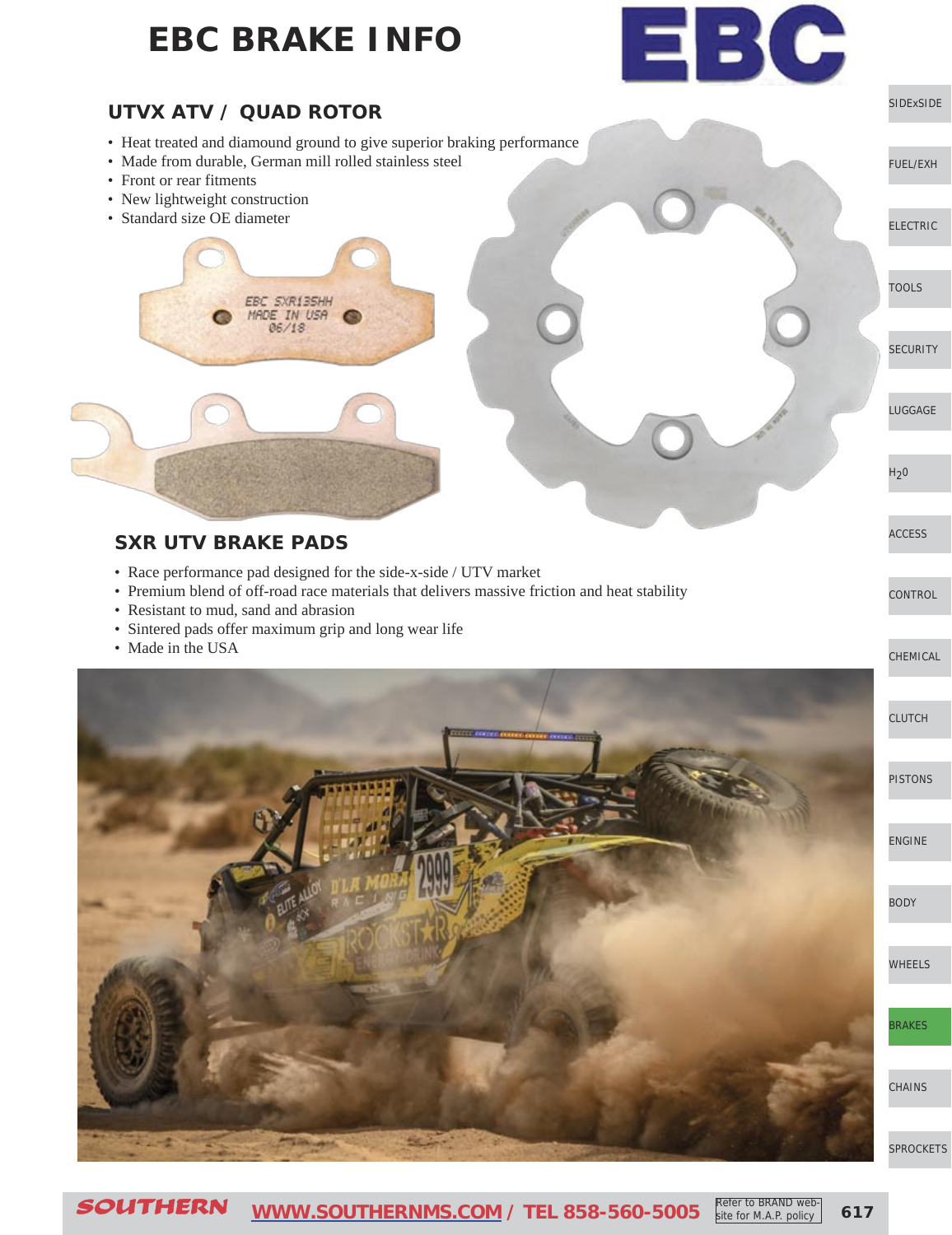

### **DIRT & ATV BRAKE PADS**



### **X SERIES PAD**

[LUGGAGE](http://www.southernms.com/wp-content/uploads/2015/08/06_lugg.pdf) Cool running carbon based brake pad compound for sport use in moto-X and ATV applications. For mud, sand or wet conditions.



#### **R SERIES PAD**

A sintered copper material made in our own USA facility, the "R" series of heavy duty ATV and Moto-X pads have become an aftermarket standard offering high durability, complete resistance to mud, water, sand and grit etc, reduced rotor damage and long pad life.

### **HH SERIES PAD**

FA series, with HH suffix, denotes EBC's American made ultra high friction Double-H sintered copper alloy brake pads. Designed for maximum stopping power and lifetime. Fitted with stainless steel radiator plates for bikes without built in piston insulators to reduce heat transfer into hydraulics. New double compact vented technology for wider pads, reducing backplate bending.



Double segment contact improves venting and reduces backplate distortion

Unique to EBC - perforated stainless steel heat radiator plates



#### **MXS SERIES PAD**

Ultra high friction, American made, sintered copper alloy pads with diamond ground surface finish for fast brake-in, these pads come complete with external hex drive slider pins and are suitable for all fast moto-X riding.

[ENGINE](http://www.southernms.com/wp-content/uploads/2015/08/13_engine.pdf)

[PISTONS](http://www.southernms.com/wp-content/uploads/2015/08/12_pistons.pdf)

[CLUTCH](http://www.southernms.com/wp-content/uploads/2015/08/11_clutch.pdf)

[SIDExSIDE](http://www.southernms.com/wp-content/uploads/2015/08/01_UTV.pdf)

**[SECURITY](http://www.southernms.com/wp-content/uploads/2015/08/05_locks.pdf)** 

 $H<sub>2</sub>0$ 

[CONTROL](http://www.southernms.com/wp-content/uploads/2015/08/09_controls.pdf)

[CHEMICAL](http://www.southernms.com/wp-content/uploads/2015/08/10_chemicals.pdf)

[ACCESS](http://www.southernms.com/wp-content/uploads/2015/08/08_accessories.pdf)

[BODY](http://www.southernms.com/wp-content/uploads/2015/08/14_body.pdf)

[WHEELS](http://www.southernms.com/wp-content/uploads/2015/08/15_wheel.pdf)

**[BRAKES](http://www.southernms.com/wp-content/uploads/2015/08/16_brakes.pdf)** 

[CHAINS](http://www.southernms.com/wp-content/uploads/2015/08/17_chains.pdf)

#### [SPROCKETS](http://www.southernms.com/wp-content/uploads/2015/08/18_sprockets.pdf)

**SV SERIES PAD**

High density sintered copper alloy for longest possible life in utility applications on ATV, especially

in wet, mud, dust and dirt conditions.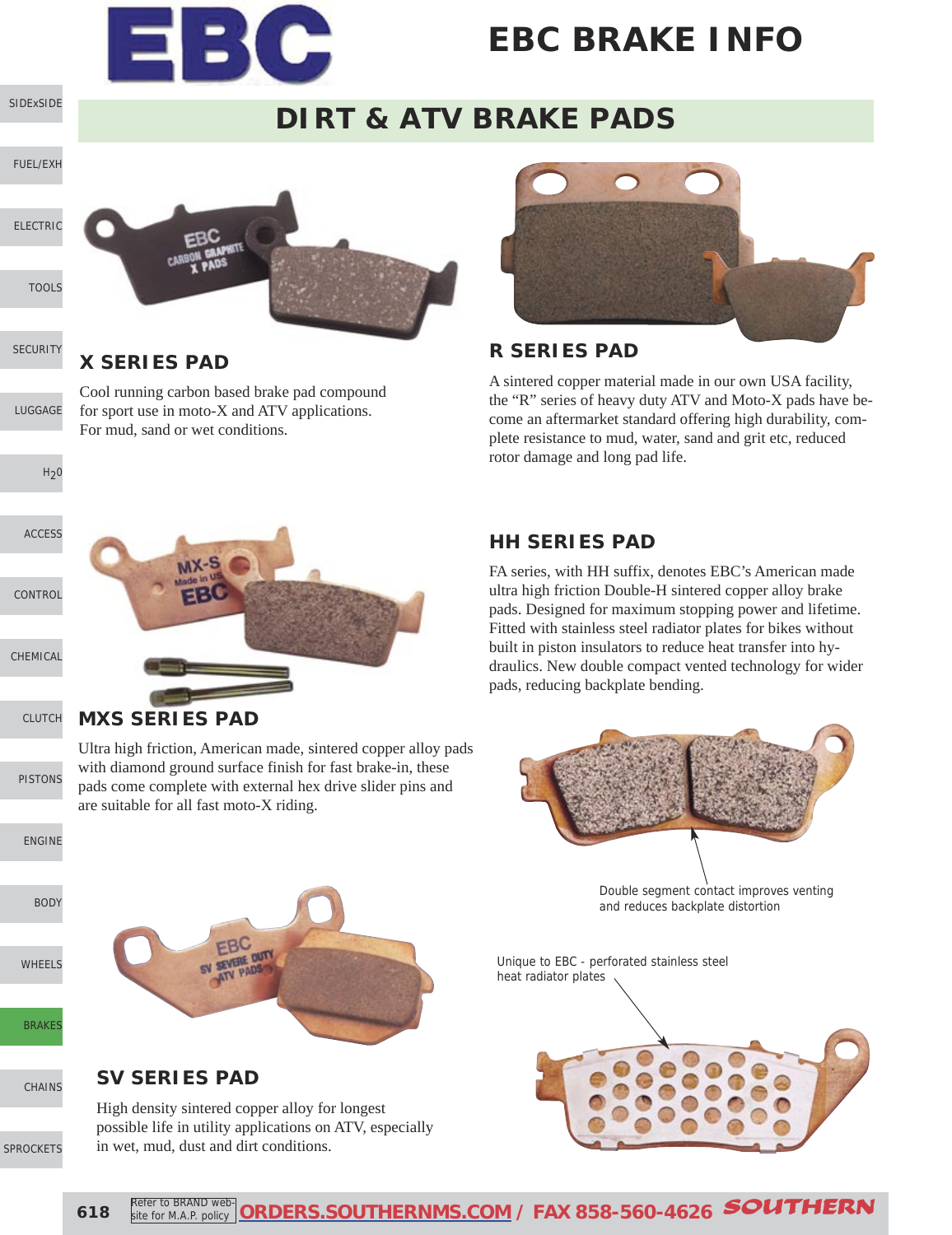

### **DIRT & ATV BRAKE ROTORS**

#### **CX EXTREME ROTOR**

- Front or rear fitments
- New lightweight construction
- Radical new profile with V design
- Heat treated stainless steel
- Zinc coat rust prevention
- Standard size OE diameter



[SIDExSIDE](http://www.southernms.com/wp-content/uploads/2015/08/01_UTV.pdf)

[FUEL/EXH](http://www.southernms.com/wp-content/uploads/2015/08/02_fuel_exh.pdf)

[ELECTRIC](http://www.southernms.com/wp-content/uploads/2015/08/03_electrical.pdf)

[TOOLS](http://www.southernms.com/wp-content/uploads/2015/08/04_tools.pdf)

**[SECURITY](http://www.southernms.com/wp-content/uploads/2015/08/05_locks.pdf)** 

[LUGGAGE](http://www.southernms.com/wp-content/uploads/2015/08/06_lugg.pdf)

 $H<sub>2</sub>0$ 

[ACCESS](http://www.southernms.com/wp-content/uploads/2015/08/08_accessories.pdf)

**[CONTROL](http://www.southernms.com/wp-content/uploads/2015/08/09_controls.pdf)** 

[CHEMICAL](http://www.southernms.com/wp-content/uploads/2015/08/10_chemicals.pdf)

[CLUTCH](http://www.southernms.com/wp-content/uploads/2015/08/11_clutch.pdf)

[PISTONS](http://www.southernms.com/wp-content/uploads/2015/08/12_pistons.pdf)

[ENGINE](http://www.southernms.com/wp-content/uploads/2015/08/13_engine.pdf)

[BODY](http://www.southernms.com/wp-content/uploads/2015/08/14_body.pdf)

[WHEELS](http://www.southernms.com/wp-content/uploads/2015/08/15_wheel.pdf)

[BRAKES](http://www.southernms.com/wp-content/uploads/2015/08/16_brakes.pdf)

**[CHAINS](http://www.southernms.com/wp-content/uploads/2015/08/17_chains.pdf)** 

[SPROCKETS](http://www.southernms.com/wp-content/uploads/2015/08/18_sprockets.pdf)



#### **MD SERIES STAINLESS ROTORS**

Made from mill hard rolled steel, these rotors are machined to match the original units, mechanically de-stressed to avoid rotor distortion, surface finished for precise smoothness and then zinc coated to prevent corrosion or rusting Available in full circle or contour design.

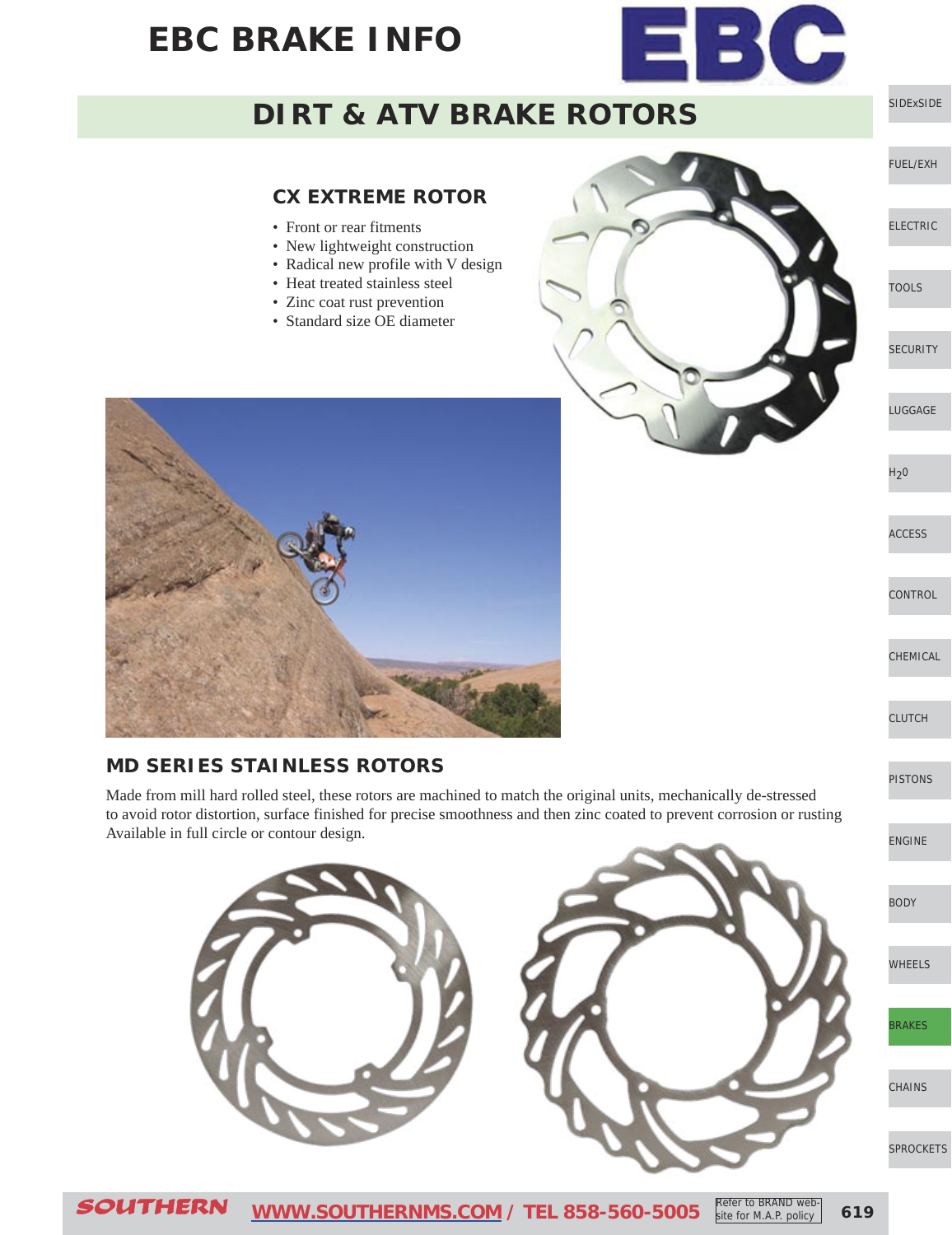

### **STREET ROTORS**

#### [FUEL/EXH](http://www.southernms.com/wp-content/uploads/2015/08/02_fuel_exh.pdf) **X / XC SERIES ROTOR**

[SIDExSIDE](http://www.southernms.com/wp-content/uploads/2015/08/01_UTV.pdf)

[ELECTRIC](http://www.southernms.com/wp-content/uploads/2015/08/03_electrical.pdf)

[TOOLS](http://www.southernms.com/wp-content/uploads/2015/08/04_tools.pdf)

[SECURITY](http://www.southernms.com/wp-content/uploads/2015/08/05_locks.pdf)

Stainless steel rotor blades, ultra light 6 button construction and new SD system square drive technology. These rotors can be used for both road race or street use. These units are riveted together and are no longer rebuildable due to the infinite service life obtained with the SD square drive button system. Available in full circle or contour design. Front applications only.

#### **MD SERIES STAINLESS ROTORS**

Made from mill hard rolled steel, these rotors are machined to match the original units, mchanically de-stressed to avoid rotor distortion, surface finished for precise smoothness and then zinc coated to prevent corrosion or rusting.

Available in full circle or contour design.

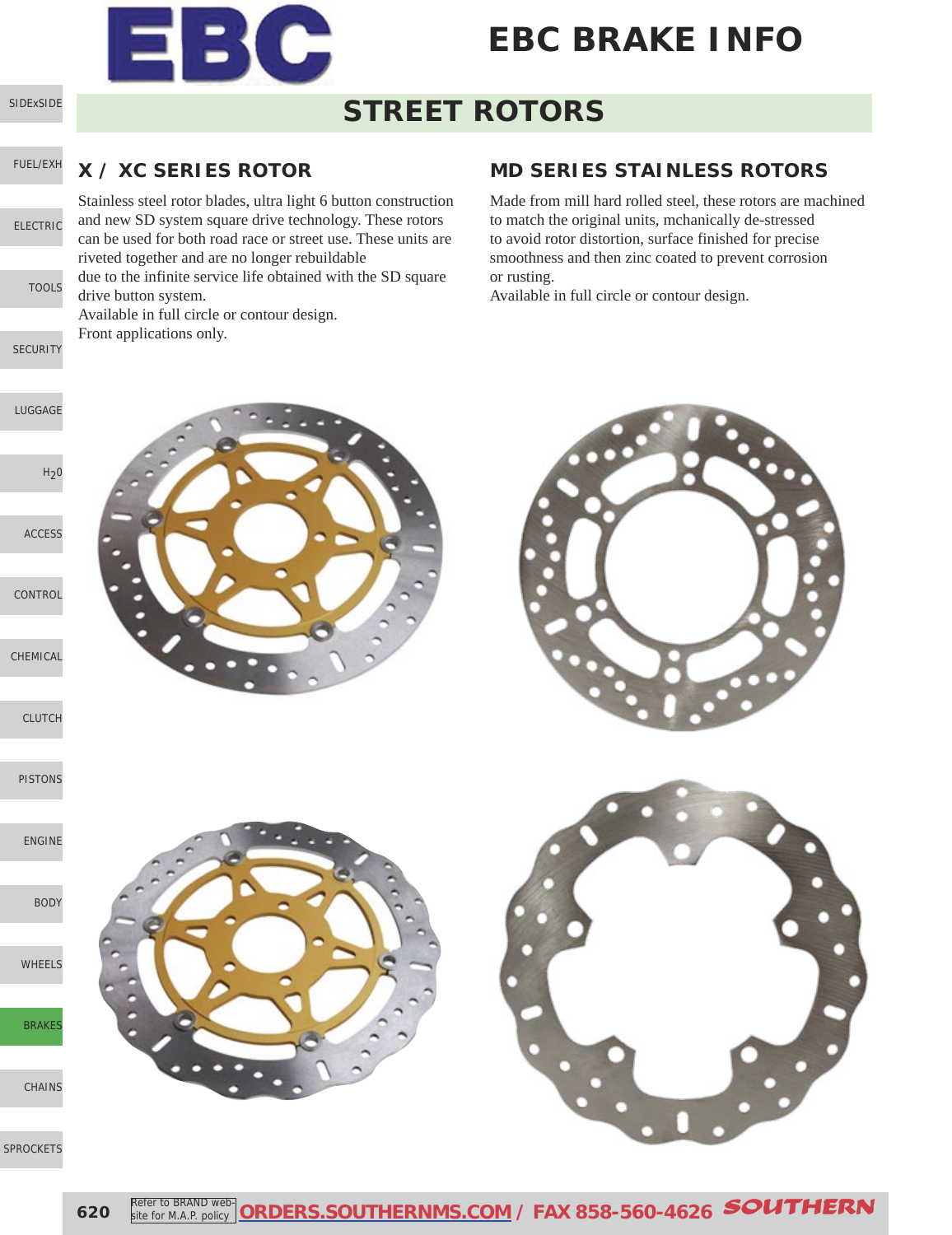

### **STREET BRAKE PADS**



Unique to EBC - perforated stainless

steel heat radiator plates

**HH SERIES PAD**

reducing backplate bending.



[SIDExSIDE](http://www.southernms.com/wp-content/uploads/2015/08/01_UTV.pdf)

[BODY](http://www.southernms.com/wp-content/uploads/2015/08/14_body.pdf)

[WHEELS](http://www.southernms.com/wp-content/uploads/2015/08/15_wheel.pdf)

[BRAKES](http://www.southernms.com/wp-content/uploads/2015/08/16_brakes.pdf)

**[CHAINS](http://www.southernms.com/wp-content/uploads/2015/08/17_chains.pdf)** 

#### [SPROCKETS](http://www.southernms.com/wp-content/uploads/2015/08/18_sprockets.pdf)

#### **FA SERIES PAD**

FA series Kevlar organic pads provide fingertip stopping power and are the preferred choice for many sportbike and touring bike riders, having low disc attack characteristics and medium lifetime.



#### **V SERIES PAD**

These pads have semi-sintered compound which provides longer life, lower heat transfer and less rotor abrasion. Available for cruisers, big twins and some sportbike rear applications.



#### **SFA SCOOTER HH SERIES PAD**

These American-made sintered scooter pads are long lasting with high performance HH rated stopping power for perfect braking wet or dry. HH pads are best suited for faster and heavier scooters and work well with stainless steel brake discs.

### **SFA SCOOTER PAD**

General replacement pad for urban use on scooter mofas, mokicks and mopeds. Made using aramid fibers, these pads give above average lifetime, reduced rotor wear characteristics and offer great value.

Refer to BRAND web-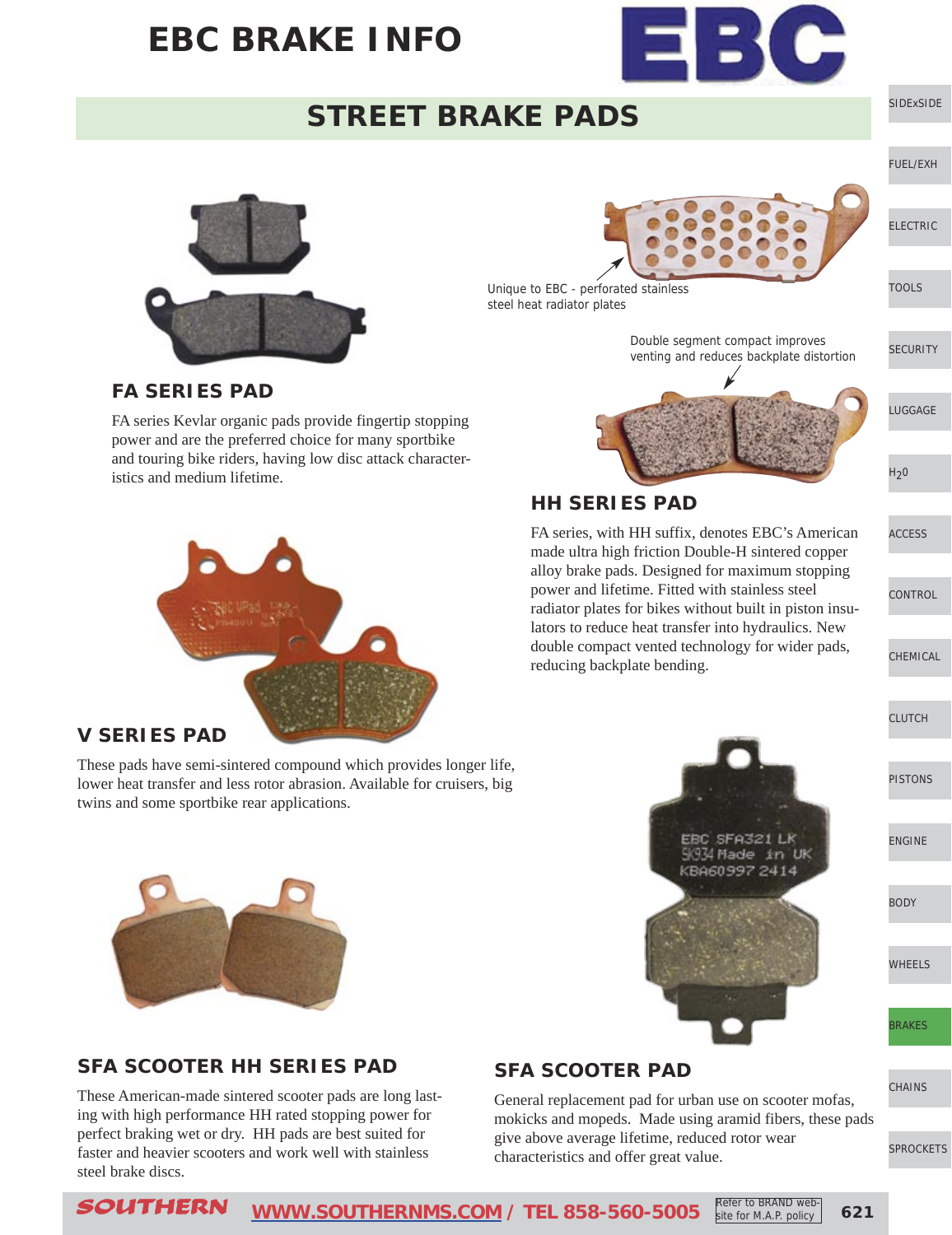## **ATV - FRONT BRAKES**

| SIDExSIDE        |                                       |            |               |                                 |               |                              |                 | <b>FRONT</b>                |                         |                                 |                           |                             |
|------------------|---------------------------------------|------------|---------------|---------------------------------|---------------|------------------------------|-----------------|-----------------------------|-------------------------|---------------------------------|---------------------------|-----------------------------|
|                  |                                       |            |               |                                 |               | <b>PADS / SHOES</b>          |                 |                             |                         |                                 | <b>BRAKE ROTORS</b>       |                             |
|                  | <b>MODEL</b>                          | YEARS LEFT |               | <b>STANDARD</b><br><b>RIGHT</b> | <b>LEFT</b>   | R/HH/GROOVED<br><b>RIGHT</b> | <b>LEFT</b>     | <b>SEVERE DUTY</b><br>RIGHT | <b>LEFT</b>             | <b>STANDARD</b><br><b>RIGHT</b> | <b>LEFT</b>               | <b>UTVX</b><br><b>RIGHT</b> |
| FUEL/EXH         |                                       |            |               |                                 |               | <b>ARCTIC CAT ATVs</b>       |                 |                             |                         |                                 |                           |                             |
|                  | 50 2x4 Youth (2T)                     | 04-06      | 338           | 338                             | 338G          | 338G                         |                 |                             |                         |                                 |                           |                             |
|                  | 50 DVX Sport (4T)                     | 06-08      | 338           | 338                             | 338G          | 338G                         |                 |                             |                         |                                 |                           |                             |
|                  | 50 4x4 Auto Youth                     | 06-08      | 338           | 338                             | 338G          | 338G                         |                 |                             |                         |                                 |                           |                             |
| <b>ELECTRIC</b>  | 90 2x4 Youth (2T) rear drum           | $02 - 04$  | 338           | 338                             | 338G          | 338G                         |                 |                             |                         |                                 |                           |                             |
|                  | 90 2x4 Youth (4T) rear drum           | $04 - 05$  | 338           | 338                             | 338G          | 338G                         |                 |                             |                         |                                 |                           |                             |
|                  | 90 2x4 Youth (4T) rear disc           | 2006       | 338           | 338                             | 338G          | 338G                         |                 |                             |                         |                                 |                           |                             |
| <b>TOOLS</b>     | Alterra 90                            | 2018       | 338           | 338                             | 338G          | 338G                         |                 |                             |                         |                                 |                           |                             |
|                  | 90 DVX                                | $06-12$    | 338           | 338                             | 338G          | 338G                         |                 |                             |                         |                                 |                           |                             |
|                  | <b>90 DVX</b>                         | 2018       | 338           | 338                             |               | 338G                         |                 |                             |                         |                                 |                           |                             |
| <b>SECURITY</b>  | 90 DVX SE                             | 2009       | 338           | 338                             | 338G          | 338G                         |                 |                             |                         |                                 |                           |                             |
|                  | 90 DVX SE                             | 2009       | 338           | 338                             | 338G          | 338G                         |                 |                             |                         |                                 |                           |                             |
|                  | 90 Reverse Gear 2x4 Utility           | $10 - 13$  | 338           | 338                             | 338G          | 338G                         |                 |                             |                         |                                 |                           |                             |
|                  | 150 Utility 2x4                       | $09-15$    | 303           | 303                             | 303G          | 303G                         |                 |                             |                         |                                 |                           |                             |
| LUGGAGE          | 150 Utility 2x4                       | $15 - 18$  | 303           | 303                             | 303G          | 303G                         |                 |                             |                         |                                 |                           |                             |
|                  | 250 2x4 Utility                       | 99-04      | <b>FA271X</b> | <b>FA271X</b>                   |               |                              |                 |                             | MD6173D                 | MD6173D                         | UTVX6173 UTVX6173         |                             |
|                  | 250 2x4 Utility                       | $05 - 09$  | <b>FA395X</b> | <b>FA395X</b>                   | <b>FA395R</b> | <b>FA395R</b>                |                 | FA395SV FA395SV             | MD6173D                 | MD6173D                         | UTVX6173 UTVX6173         |                             |
| H <sub>2</sub> 0 | 250 4x4 Utility                       | $01 - 04$  | <b>FA271X</b> | <b>FA271X</b>                   |               |                              |                 |                             | MD6173D                 | MD6173D                         | UTVX6173 UTVX6173         |                             |
|                  | 250 4x4 Utility                       | 2005       | <b>FA395X</b> | <b>FA395X</b>                   | <b>FA395R</b> | <b>FA395R</b>                | <b>FA395SV</b>  | <b>FA395SV</b>              | MD6173D                 | MD6173D                         | UTVX6173 UTVX6173         |                             |
|                  | 250 4x4 Utility                       | 2008       | <b>FA395X</b> | <b>FA395X</b>                   | <b>FA395R</b> | <b>FA395R</b>                | FA395SV         | <b>FA395SV</b>              | MD6173D                 | MD6173D                         | UTVX6173 UTVX6173         |                             |
|                  | 250 DVX Sport                         | 06-08      | FA377X        | <b>FA377X</b>                   | <b>FA377R</b> | FA377R                       |                 |                             | MD6267D                 | MD6267D                         |                           |                             |
| <b>ACCESS</b>    | 300 4x4                               | 98-04      | <b>FA271X</b> | <b>FA271X</b>                   |               |                              |                 |                             | MD6173D                 | MD6173D                         | UTVX6173 UTVX6173         |                             |
|                  | 300 4x4 Utility                       | 2005       | <b>FA395X</b> | <b>FA395X</b>                   | <b>FA395R</b> | <b>FA395R</b>                |                 | FA395SV FA395SV             | MD6173D                 | MD6173D                         | UTVX6173 UTVX6173         |                             |
|                  | 300 Alterra                           | $17 - 19$  | FA377X        | <b>FA377X</b>                   | FA377R        | <b>FA377R</b>                |                 |                             | MD6267D                 | MD6267D                         |                           |                             |
| CONTROL          | 300 ATV 2x4 Utility (Midsize)         | $10 - 14$  | FA377X        | <b>FA377X</b>                   | <b>FA377R</b> | <b>FA377R</b>                |                 |                             | MD6267D                 | MD6267D                         |                           |                             |
|                  | 300 DVX                               | $09-12$    | FA377X        | <b>FA377X</b>                   | <b>FA377R</b> | <b>FA377R</b>                |                 |                             | MD6267D                 | MD6267D                         |                           |                             |
|                  | 350 ATV                               | 2012       | <b>FA395X</b> | <b>FA395X</b>                   | <b>FA395R</b> | <b>FA395R</b>                | <b>FA395SV</b>  | FA395SV                     | MD6173D                 | MD6173D                         | UTVX6173 UTVX6173         |                             |
|                  | 366 4x4 Auto Utility                  | 08-09      | <b>FA395X</b> | <b>FA395X</b>                   | <b>FA395R</b> | <b>FA395R</b>                | FA395SV FA395SV |                             | MD6173D                 | MD6173D                         | UTVX6173 UTVX6173         |                             |
| CHEMICAL         | 366 SE                                | 2010       | <b>FA395X</b> | <b>FA395X</b>                   | <b>FA395R</b> | <b>FA395R</b>                | FA395SV FA395SV |                             | MD6173D                 | MD6173D                         | UTVX6173 UTVX6173         |                             |
|                  | 400 4x4 ACT                           | 2004       | <b>FA271X</b> | <b>FA271X</b>                   |               |                              |                 |                             | MD6173D                 | MD6173D                         | UTVX6173 UTVX6173         |                             |
|                  | 400 4x4 Auto ACT                      | 2004       | <b>FA271X</b> | <b>FA271X</b>                   |               |                              |                 |                             | MD6173D                 | MD6173D                         | UTVX6173 UTVX6173         |                             |
| <b>CLUTCH</b>    | 400 2x4 Utility                       | 98-04      | <b>FA271X</b> | <b>FA271X</b>                   |               |                              |                 |                             | MD6173D                 | MD6173D                         | UTVX6173 UTVX6173         |                             |
|                  | 400 2x4 Auto Utility                  | 2004       | <b>FA271X</b> | <b>FA271X</b>                   |               |                              |                 |                             | MD6173D                 | MD6173D                         | UTVX6173 UTVX6173         |                             |
|                  | 400 4x4 Utility                       | $00 - 04$  | <b>FA271X</b> | <b>FA271X</b>                   |               |                              |                 |                             | MD6173D                 | MD6173D                         | UTVX6173 UTVX6173         |                             |
| <b>PISTONS</b>   | 400 4x4 Utility                       | $05 - 07$  | <b>FA395X</b> | <b>FA395X</b>                   | <b>FA395R</b> | <b>FA395R</b>                |                 | FA395SV FA395SV             | MD6173D                 | MD6173D                         | UTVX6173 UTVX6173         |                             |
|                  | 400 4x4 VP Utility                    | $05 - 06$  | <b>FA395X</b> | FA395X FA395R                   |               | <b>FA395R</b>                |                 |                             | FA395SV FA395SV MD6173D |                                 | MD6173D UTVX6173 UTVX6173 |                             |
|                  | 400 4x4 Auto Utility                  | 2004       | <b>FA271X</b> | <b>FA271X</b>                   |               |                              |                 |                             | MD6173D                 | MD6173D                         | UTVX6173 UTVX6173         |                             |
|                  | 400 4x4 Auto Utility                  | $05 - 08$  | <b>FA395X</b> | <b>FA395X</b>                   | <b>FA395R</b> | <b>FA395R</b>                | <b>FA395SV</b>  | <b>FA395SV</b>              | MD6173D                 | MD6173D                         | UTVX6173 UTVX6173         |                             |
| <b>ENGINE</b>    | 400 4x4 Auto LE Utility               | $05 - 07$  | <b>FA395X</b> | <b>FA395X</b>                   | <b>FA395R</b> | <b>FA395R</b>                | <b>FA395SV</b>  | <b>FA395SV</b>              | MD6173D                 | MD6173D                         | UTVX6173 UTVX6173         |                             |
|                  | 400 4x4 Auto VP Utility               | $05 - 06$  | <b>FA395X</b> | <b>FA395X</b>                   | <b>FA395R</b> | <b>FA395R</b>                | <b>FA395SV</b>  | FA395SV                     | MD6173D                 | MD6173D                         | UTVX6173 UTVX6173         |                             |
|                  | 400 DVX Sport                         | 04-08      | FA84X         | FA84X                           | FA84R         | FA84R                        | FA84SV          | FA84SV                      | MD6210D                 | MD6210D                         |                           |                             |
| <b>BODY</b>      | 400 DVX TS Sport                      | 06-07      | FA84X         | FA84X                           | FA84R         | FA84R                        | FA84SV          | FA84SV                      | MD6210D                 | MD6210D                         |                           |                             |
|                  | 400 4x4 Auto TBX Utility              | 2004       | <b>FA271X</b> | <b>FA271X</b>                   |               |                              |                 |                             | MD6173D                 | MD6173D                         | UTVX6173 UTVX6173         |                             |
|                  | 400 4x4 Auto TBX Utility              | $05 - 06$  | <b>FA395X</b> | <b>FA395X</b>                   | <b>FA395R</b> | <b>FA395R</b>                | FA395SV         | <b>FA395SV</b>              | MD6173D                 | MD6173D                         | UTVX6173 UTVX6173         |                             |
| WHEELS           | Alterra 400                           | $16 - 18$  | <b>FA395X</b> | <b>FA395X</b>                   | <b>FA395R</b> | <b>FA395R</b>                |                 | FA395SV FA395SV             | MD6383D                 | MD6383D                         |                           |                             |
|                  | <b>400 TRV</b>                        | 2009       | <b>FA395X</b> | <b>FA395X</b>                   | <b>FA395R</b> | <b>FA395R</b>                |                 | FA395SV FA395SV             | MD6173D                 | MD6173D                         | UTVX6173 UTVX6173         |                             |
|                  | 400 TRV H1                            | 2010       | <b>FA395X</b> | <b>FA395X</b>                   | <b>FA395R</b> | <b>FA395R</b>                |                 | FA395SV FA395SV             | MD6173D                 | MD6173D                         | UTVX6173 UTVX6173         |                             |
|                  | <b>400 TRV</b>                        | 2013       | <b>FA395X</b> | <b>FA395X</b>                   | <b>FA395R</b> | <b>FA395R</b>                | FA395SV FA395SV |                             |                         |                                 |                           |                             |
| <b>BRAKES</b>    | 400 4x4 Auto TRV Multirider           | 2006       | <b>FA395X</b> | <b>FA395X</b>                   | <b>FA395R</b> | <b>FA395R</b>                | <b>FA395SV</b>  | FA395SV                     | MD6173D                 | MD6173D                         | UTVX6173 UTVX6173         |                             |
|                  | 400 4x4 Auto TRV Plus Multirider 2007 |            | <b>FA395X</b> | <b>FA395X</b>                   | <b>FA395R</b> | <b>FA395R</b>                | FA395SV         | FA395SV                     | MD6173D                 | MD6173D                         | UTVX6173 UTVX6173         |                             |
|                  |                                       | $13 - 14$  | <b>FA395X</b> | <b>FA395X</b>                   | <b>FA395R</b> | <b>FA395R</b>                |                 | FA395SV FA395SV             | MD6375D                 | MD6375D                         |                           |                             |
| CHAINS           | 400 ATV (Core/Midsize)<br>425i        |            |               |                                 |               |                              |                 |                             |                         |                                 |                           |                             |
|                  |                                       | 2012       | <b>FA395X</b> | <b>FA395X</b>                   | <b>FA395R</b> | <b>FA395R</b>                | FA395SV FA395SV |                             | MD6173D                 | MD6173D                         | UTVX6173 UTVX6173         |                             |
|                  | 425i SE                               | 2012       | <b>FA395X</b> | <b>FA395X</b>                   | <b>FA395R</b> | <b>FA395R</b>                |                 | FA395SV FA395SV             | MD6173D                 | MD6173D                         | UTVX6173 UTVX6173         |                             |
|                  | 450 H1 EFi                            | 2010       | <b>FA395X</b> | <b>FA395X</b>                   | <b>FA395R</b> | <b>FA395R</b>                |                 | FA395SV FA395SV             | MD6173D                 | MD6173D                         | UTVX6173 UTVX6173         |                             |
| <b>SPROCKETS</b> | 450i                                  | $11 - 12$  | <b>FA395X</b> | <b>FA395X</b>                   | <b>FA395R</b> | <b>FA395R</b>                |                 | FA395SV FA395SV             | MD6173D                 | MD6173D                         | UTVX6173 UTVX6173         |                             |

NOTES:  $\hat{A}$  - 3 sets of rear pads and rotors are required;  $\tilde{A}$  - Plain edged rotor will not allow fitment of optional speedo pick up.

SP

**622** Refer to BRAND web **[ORDERS.SOUTHERNMS.COM](http://orders.southernms.com) / FAX 858-560-4626 SOUTHERN**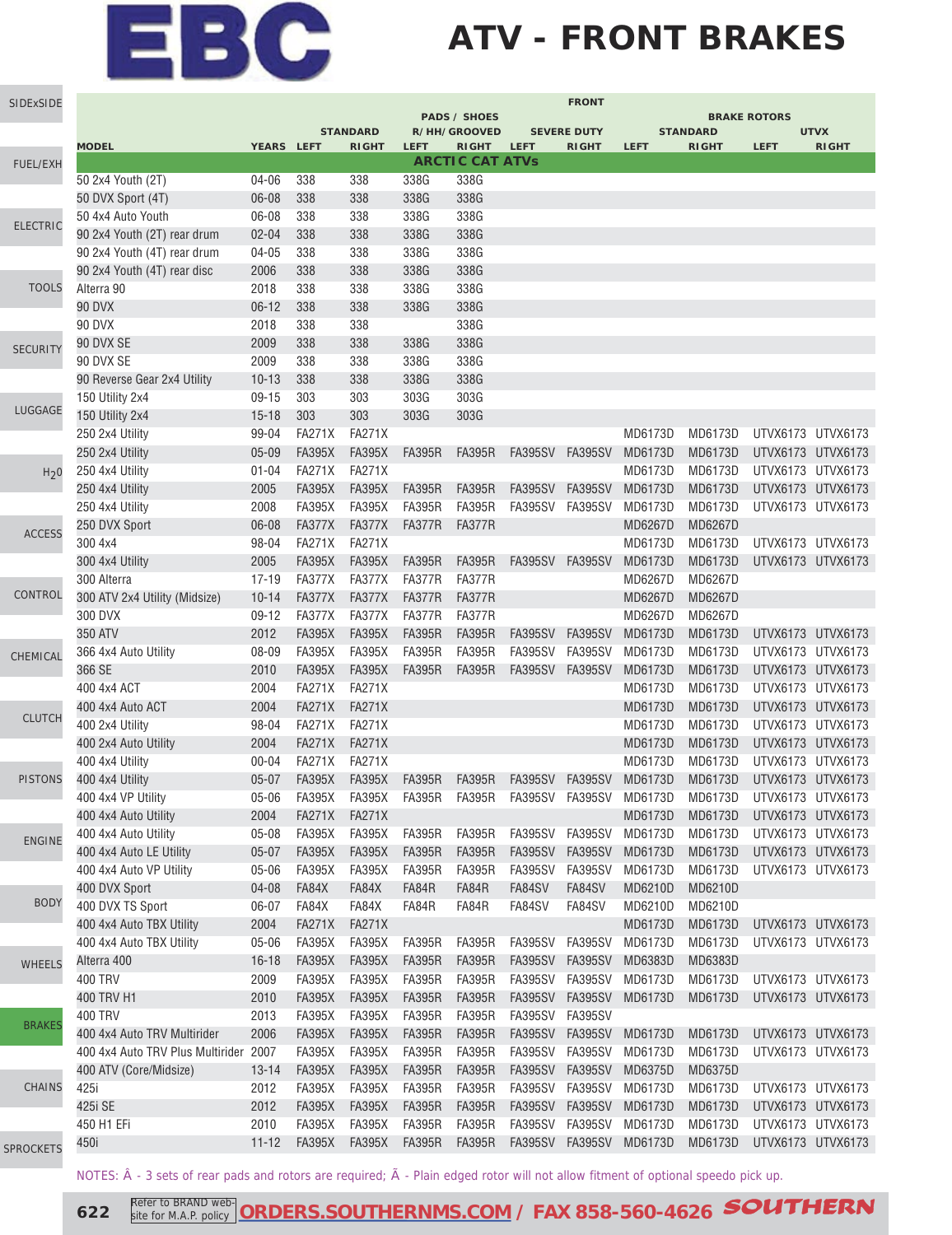

|                                |                 |                                     | <b>REAR</b>                 |                           |                             |                 | <b>SIDExSIDE</b> |
|--------------------------------|-----------------|-------------------------------------|-----------------------------|---------------------------|-----------------------------|-----------------|------------------|
|                                | <b>STANDARD</b> | <b>PADS / SHOES</b><br>R/HH/GROOVED | <b>SEVERE DUTY</b>          | <b>STANDARD</b>           | <b>BRAKE ROTORS</b>         | <b>UTVX</b>     |                  |
| <b>LEFT</b>                    | <b>RIGHT</b>    | <b>LEFT</b><br><b>RIGHT</b>         | <b>LEFT</b><br><b>RIGHT</b> | <b>LEFT</b>               | <b>LEFT</b><br><b>RIGHT</b> | <b>RIGHT</b>    |                  |
|                                |                 |                                     | <b>ARCTIC CAT ATVs</b>      |                           |                             |                 | <b>FUEL/EXH</b>  |
|                                |                 | <b>FA305R</b>                       |                             |                           |                             |                 |                  |
| <b>FA305X</b><br><b>FA305X</b> |                 | <b>FA305R</b>                       |                             | <b>MD6267D</b><br>MD6267D |                             |                 |                  |
| 307                            |                 | 307G                                |                             |                           |                             |                 | <b>ELECTRIC</b>  |
| 307                            |                 | 307G                                |                             |                           |                             |                 |                  |
| <b>FA305X</b>                  |                 | <b>FA305R</b>                       |                             |                           |                             |                 |                  |
| <b>FA377X</b>                  |                 | <b>FA377R</b>                       |                             |                           |                             |                 | <b>TOOLS</b>     |
| <b>FA305X</b>                  |                 | <b>FA305R</b>                       |                             | <b>MD6267D</b>            |                             |                 |                  |
| <b>FA377X</b>                  |                 | FA377R                              |                             |                           |                             |                 |                  |
| <b>FA305X</b>                  |                 | <b>FA305R</b>                       |                             | MD6267D                   |                             |                 |                  |
| <b>FA305X</b>                  |                 | <b>FA305R</b>                       |                             | MD6267D                   |                             |                 | <b>SECURITY</b>  |
| <b>FA305X</b>                  |                 | <b>FA305R</b>                       |                             | MD6267D                   |                             |                 |                  |
| <b>FA305X</b>                  |                 | <b>FA305R</b>                       |                             | MD6267D                   |                             |                 |                  |
| <b>FA377X</b>                  |                 | <b>FA377R</b>                       |                             |                           |                             |                 | LUGGAGE          |
| <b>FA271X</b>                  |                 |                                     |                             | MD6173D                   |                             | <b>UTVX6173</b> |                  |
| <b>FA395X</b>                  |                 | <b>FA395R</b>                       | <b>FA395SV</b>              | MD6173D                   |                             | UTVX6173        |                  |
| <b>FA271X</b>                  |                 |                                     |                             | MD6173D                   |                             | <b>UTVX6173</b> | H <sub>2</sub> 0 |
| <b>FA395X</b>                  |                 | <b>FA395R</b>                       | <b>FA395SV</b>              | MD6173D                   |                             | <b>UTVX6173</b> |                  |
| <b>FA395X</b>                  |                 | <b>FA395R</b>                       | FA395SV                     | MD6173D                   |                             | UTVX6173        |                  |
|                                |                 | FA355/4R                            |                             |                           |                             |                 |                  |
| <b>FA271X</b>                  |                 |                                     |                             | MD6173D                   |                             | UTVX6173        | <b>ACCESS</b>    |
| <b>FA395X</b>                  |                 | <b>FA395R</b>                       | <b>FA395SV</b>              | MD6173D                   |                             | <b>UTVX6173</b> |                  |
| <b>FA377X</b>                  |                 | <b>FA377R</b>                       |                             |                           |                             |                 |                  |
| <b>FA377X</b>                  | <b>FA377X</b>   | <b>FA377R</b>                       |                             |                           |                             |                 | CONTROL          |
|                                |                 | FA355/4R                            |                             |                           |                             |                 |                  |
| <b>FA395X</b>                  |                 | <b>FA395R</b>                       | <b>FA395SV</b>              | MD6173D                   |                             | <b>UTVX6173</b> |                  |
| <b>FA395X</b>                  |                 | <b>FA395R</b>                       | <b>FA395SV</b>              | MD6173D                   |                             | <b>UTVX6173</b> | CHEMICAL         |
| <b>FA395X</b>                  |                 | <b>FA395R</b>                       | <b>FA395SV</b>              | MD6173D                   |                             | UTVX6173        |                  |
| <b>FA271X</b>                  |                 |                                     |                             | MD6173D                   |                             | <b>UTVX6173</b> |                  |
| <b>FA271X</b>                  |                 |                                     |                             | MD6173D                   |                             | <b>UTVX6173</b> |                  |
| <b>FA271X</b>                  |                 |                                     |                             | MD6173D                   |                             | UTVX6173        | <b>CLUTCH</b>    |
| <b>FA271X</b>                  |                 |                                     |                             | MD6173D                   |                             | UTVX6173        |                  |
| <b>FA271X</b>                  |                 |                                     |                             | MD6173D                   |                             | UTVX6173        |                  |
| <b>FA395X</b>                  |                 | <b>FA395R</b>                       | <b>FA395SV</b>              | MD6173D                   |                             | UTVX6173        | <b>PISTONS</b>   |
| <b>FA395X</b>                  |                 | <b>FA395R</b>                       | <b>FA395SV</b>              | MD6173D                   |                             | UTVX6173        |                  |
| <b>FA271X</b>                  |                 |                                     |                             | MD6173D                   |                             | <b>UTVX6173</b> |                  |
| <b>FA395X</b>                  |                 | <b>FA395R</b>                       | <b>FA395SV</b>              | MD6173D                   |                             | UTVX6173        | <b>ENGINE</b>    |
| <b>FA395X</b>                  |                 | <b>FA395R</b>                       | <b>FA395SV</b>              | MD6173D                   |                             | UTVX6173        |                  |
| <b>FA395X</b>                  |                 | <b>FA395R</b>                       | <b>FA395SV</b>              | MD6173D                   |                             | UTVX6173        |                  |
| <b>FA137X</b>                  |                 | <b>FA137R</b>                       | FA137SV                     | MD6211D                   |                             |                 |                  |
| <b>FA137X</b>                  |                 | <b>FA137R</b>                       | FA137SV                     | MD6211D                   |                             |                 | <b>BODY</b>      |
| <b>FA271X</b>                  |                 |                                     |                             | MD6173D                   |                             | <b>UTVX6173</b> |                  |
| <b>FA395X</b>                  |                 | <b>FA395R</b>                       | <b>FA395SV</b>              | MD6173D                   |                             | UTVX6173        |                  |
| <b>FA395X</b>                  |                 | <b>FA395R</b>                       | <b>FA395SV</b>              | MD6383D                   |                             |                 | <b>WHEELS</b>    |
| <b>FA395X</b>                  |                 | <b>FA395R</b>                       | <b>FA395SV</b>              | MD6173D                   |                             | <b>UTVX6173</b> |                  |
| <b>FA395X</b>                  |                 | <b>FA395R</b>                       | <b>FA395SV</b>              | MD6173D                   |                             | <b>UTVX6173</b> |                  |
| <b>FA395X</b>                  |                 | <b>FA395R</b>                       | <b>FA395SV</b>              |                           |                             |                 |                  |
| <b>FA395X</b>                  |                 | <b>FA395R</b>                       | <b>FA395SV</b>              | MD6173D                   |                             | <b>UTVX6173</b> | <b>BRAKES</b>    |
| <b>FA395X</b>                  |                 | <b>FA395R</b>                       | <b>FA395SV</b>              | MD6173D                   |                             | UTVX6173        |                  |
| <b>FA395X</b>                  |                 | <b>FA395R</b>                       | <b>FA395SV</b>              | MD6173D                   |                             |                 |                  |
| <b>FA395X</b>                  |                 | <b>FA395R</b>                       | <b>FA395SV</b>              | MD6173D                   |                             | UTVX6173        | <b>CHAINS</b>    |
| <b>FA395X</b>                  |                 | <b>FA395R</b>                       | <b>FA395SV</b>              | MD6173D                   |                             | <b>UTVX6173</b> |                  |
| <b>FA395X</b>                  |                 | <b>FA395R</b>                       | <b>FA395SV</b>              | MD6173D                   |                             | <b>UTVX6173</b> |                  |
| <b>FA395X</b>                  |                 | <b>FA395R</b>                       | <b>FA395SV</b>              | MD6173D                   |                             | <b>UTVX6173</b> | <b>SPROCKETS</b> |
|                                |                 |                                     |                             |                           |                             |                 |                  |

NOTES:  $\hat{A}$  - 3 sets of rear pads and rotors are required;  $\tilde{A}$  - Plain edged rotor will not allow fitment of optional speedo pick up.

SOUTHERN **[WWW.SOUTHERNMS.COM](http://m.southernms.com) / TEL 858-560-5005 623** Refer to BRAND web-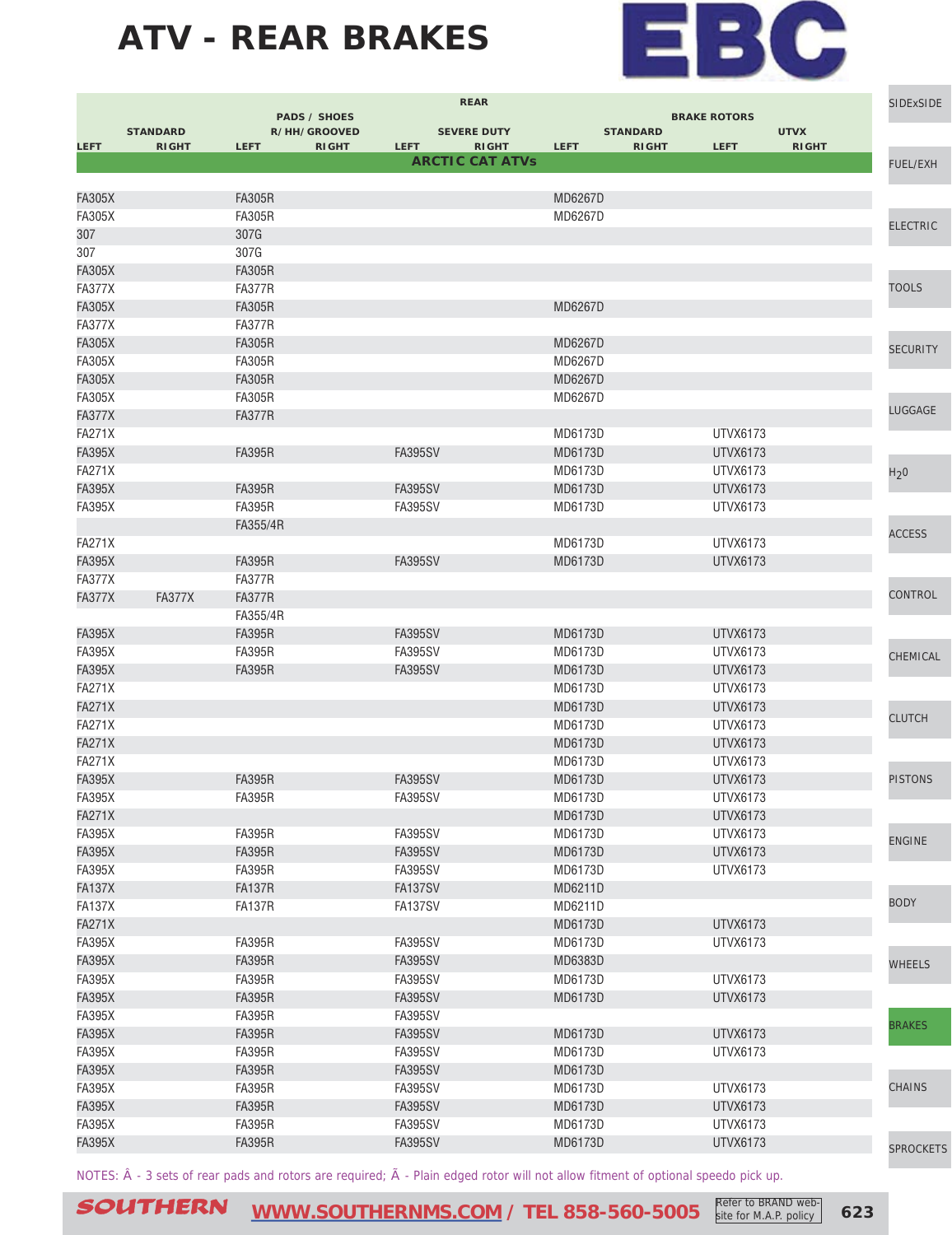### **ATV - FRONT BRAKES**

| <b>PADS / SHOES</b><br><b>BRAKE ROTORS</b><br><b>STANDARD</b><br>R/HH/GROOVED<br><b>STANDARD</b><br><b>UTVX</b><br><b>SEVERE DUTY</b><br><b>MODEL</b><br><b>YEARS</b><br><b>LEFT</b><br><b>RIGHT</b><br><b>LEFT</b><br><b>RIGHT</b><br><b>LEFT</b><br><b>RIGHT</b><br><b>LEFT</b><br><b>RIGHT</b><br><b>RIGHT</b><br><b>LEFT</b><br>2012<br><b>FA395X</b><br><b>FA395R</b><br><b>FA395R</b><br>FA395SV FA395SV<br>MD6173D<br>MD6173D<br>UTVX6173 UTVX6173<br>450i GT<br>FA395X<br>FUEL/EXH<br>450 TRV<br>$11 - 12$<br><b>FA395X</b><br><b>FA395X</b><br><b>FA395R</b><br><b>FA395R</b><br>FA395SV FA395SV MD6173D<br>MD6173D<br>UTVX6173 UTVX6173<br>450i TRV<br>2011<br><b>FA395X</b><br><b>FA395X</b><br><b>FA395R</b><br><b>FA395R</b><br>FA395SV FA395SV MD6173D<br>MD6173D<br>UTVX6173 UTVX6173<br>2016<br><b>FA395X</b><br><b>FA395X</b><br><b>FA395R</b><br><b>FA395R</b><br>FA395SV FA395SV MD6173D<br>MD6173D<br>UTVX6173 UTVX6173<br>Alterra 450<br><b>ELECTRIC</b><br><b>FA395R</b><br>450 ATV (Core/Midsize)<br><b>FA395X</b><br><b>FA395X</b><br><b>FA395R</b><br>FA395SV FA395SV MD6375D<br>MD6375D<br>$13 - 14$<br>XC 450i<br>$11 - 12$<br><b>FA395X</b><br><b>FA395X</b><br><b>FA395R</b><br><b>FA395R</b><br>FA395SV FA395SV MD6173D<br>MD6173D<br>UTVX6173 UTVX6173<br><b>FA395R</b><br><b>FA395R</b><br>450i XC<br>$13 - 14$<br><b>FA395X</b><br><b>FA395X</b><br>FA395SV FA395SV MD6375D<br>MD6375D<br>450i XC<br>$15 - 17$<br><b>FA395X</b><br><b>FA395X</b><br><b>FA395R</b><br><b>FA395R</b><br>FA395SV FA395SV MD6173D<br>MD6173D<br>UTVX6173 UTVX6173<br><b>TOOLS</b><br>98-04<br><b>FA271X</b><br><b>FA271X</b><br>MD6173D<br>MD6173D<br>UTVX6173 UTVX6173<br>500 4x4 Auto Utility<br>$05 - 08$<br><b>FA395X</b><br><b>FA395X</b><br><b>FA395R</b><br>FA395SV FA395SV MD6173D<br>MD6173D<br>UTVX6173 UTVX6173<br>500 4x4 Auto Utility<br><b>FA395R</b><br>05-06<br><b>FA395X</b><br><b>FA395X</b><br><b>FA395R</b><br><b>FA395R</b><br>FA395SV FA395SV<br>MD6173D<br>MD6173D<br>500 4x4 Auto LE Utility<br>UTVX6173 UTVX6173<br><b>SECURITY</b><br>98-04<br><b>FA271X</b><br><b>FA271X</b><br>500 4x4 Manual G/Box Utility<br>MD6173D<br>MD6173D<br>UTVX6173 UTVX6173<br>$05 - 09$<br><b>FA395X</b><br><b>FA395X</b><br>MD6173D<br>500 4x4 Manual G/Box Utility<br><b>FA395R</b><br><b>FA395R</b><br>FA395SV FA395SV<br>MD6173D<br>UTVX6173 UTVX6173<br>2004<br><b>FA271X</b><br><b>FA271X</b><br>MD6173D<br>MD6173D<br>UTVX6173 UTVX6173<br>500 4x4 Auto TBX Utility<br>LUGGAGE<br>$05 - 06$<br><b>FA395X</b><br><b>FA395X</b><br><b>FA395R</b><br><b>FA395R</b><br>FA395SV FA395SV<br>MD6173D<br>MD6173D<br>UTVX6173 UTVX6173<br>500 4x4 Auto TBX Utility<br><b>FA271X</b><br><b>FA271X</b><br>MD6173D<br>MD6173D<br>500 4x4 Auto TRV Utility<br>2004<br>UTVX6173 UTVX6173<br>$05 - 06$<br><b>FA395X</b><br><b>FA395X</b><br><b>FA395R</b><br><b>FA395R</b><br>FA395SV FA395SV<br>MD6173D<br>MD6173D<br>UTVX6173 UTVX6173<br>500 4x4 Auto TRV Multirider<br>2008<br><b>FA395X</b><br><b>FA395X</b><br><b>FA395R</b><br><b>FA395R</b><br>FA395SV FA395SV MD6173D<br>MD6173D<br>UTVX6173 UTVX6173<br>500 4x4 Auto TRV Multirider<br>H <sub>2</sub> 0<br><b>FA395X</b><br><b>FA395X</b><br><b>FA395R</b><br><b>FA395R</b><br>500 ATV (Midsize)<br>$13 - 14$<br>FA395SV FA395SV MD6375D<br>MD6375D<br><b>FA395R</b><br><b>FA395X</b><br><b>FA395X</b><br><b>FA395R</b><br>FA395SV FA395SV MD6375D<br>MD6375D<br>$13 - 14$<br>500 ATV XT (Midsize)<br>2013<br><b>FA395X</b><br><b>FA395X</b><br><b>FA395R</b><br><b>FA395R</b><br>FA395SV FA395SV MD6375D<br>MD6375D<br>500 TRV<br><b>ACCESS</b><br>$16 - 19$<br><b>FA395X</b><br><b>FA395X</b><br><b>FA395R</b><br><b>FA395R</b><br>FA395SV FA395SV MD6383D<br>Alterra 500<br>MD6383D<br>550 HI EFi<br>$09-10$<br><b>FA395X</b><br><b>FA395X</b><br><b>FA395R</b><br><b>FA395R</b><br>FA395SV FA395SV MD6173D<br>MD6173D<br>UTVX6173 UTVX6173<br><b>FA395R</b><br><b>FA395R</b><br>550 HI EFI LE<br>$09-10$<br><b>FA395X</b><br><b>FA395X</b><br>FA395SV FA395SV MD6173D<br>MD6173D<br>UTVX6173 UTVX6173<br><b>FA395R</b><br>550 TRV<br>2011<br><b>FA395X</b><br><b>FA395X</b><br><b>FA395R</b><br>FA395SV FA395SV MD6173D<br>MD6173D<br>UTVX6173 UTVX6173<br>CONTROL<br>550 TRV Cruiser<br>2011<br><b>FA395X</b><br><b>FA395X</b><br><b>FA395R</b><br><b>FA395R</b><br>FA395SV FA395SV MD6173D<br>MD6173D<br>UTVX6173 UTVX6173<br>550 TRV EFi<br>$09-10$<br><b>FA395X</b><br><b>FA395X</b><br><b>FA395R</b><br><b>FA395R</b><br>FA395SV FA395SV<br>MD6173D<br>MD6173D<br>UTVX6173 UTVX6173<br>550 TRV Efi LE<br>$09-10$<br><b>FA395X</b><br><b>FA395X</b><br><b>FA395R</b><br><b>FA395R</b><br>FA395SV FA395SV MD6173D<br>MD6173D<br>UTVX6173 UTVX6173<br>CHEMICAL<br>550i<br><b>FA395X</b><br><b>FA395X</b><br><b>FA395R</b><br><b>FA395R</b><br>FA395SV FA395SV MD6173D<br>MD6173D<br>UTVX6173 UTVX6173<br>$11 - 12$<br>$11 - 12$<br><b>FA395X</b><br><b>FA395X</b><br><b>FA395R</b><br><b>FA395R</b><br>FA395SV FA395SV MD6173D<br>MD6173D<br>UTVX6173 UTVX6173<br>550i LTD<br>550i GT<br><b>FA395X</b><br><b>FA395X</b><br><b>FA395R</b><br><b>FA395R</b><br>FA395SV FA395SV MD6173D<br>MD6173D<br>UTVX6173 UTVX6173<br>$11 - 12$<br><b>CLUTCH</b><br><b>FA395R</b><br>550i GT TRV<br><b>FA395X</b><br><b>FA395X</b><br><b>FA395R</b><br>FA395SV FA395SV<br>MD6173D<br>MD6173D<br>UTVX6173 UTVX6173<br>2011<br>550i TRV Cruiser<br>2011<br><b>FA395X</b><br><b>FA395X</b><br><b>FA395R</b><br><b>FA395R</b><br>FA395SV FA395SV MD6173D<br>MD6173D<br>UTVX6173 UTVX6173<br>550 GT TRV<br>$11 - 12$<br><b>FA395X</b><br><b>FA395X</b><br><b>FA395R</b><br><b>FA395R</b><br>MD6173D<br>FA395SV FA395SV MD6173D<br>UTVX6173 UTVX6173<br>550 GT S TRV<br>2010<br><b>FA395X</b><br><b>FA395X</b><br><b>FA395R</b><br><b>FA395R</b><br><b>FA395SV</b><br>FA395SV MD6173D<br>MD6173D<br>UTVX6173 UTVX6173<br><b>PISTONS</b><br>550 S<br>2010<br><b>FA395X</b><br><b>FA395X</b><br><b>FA395R</b><br><b>FA395R</b><br>FA395SV FA395SV MD6173D<br>MD6173D<br>UTVX6173 UTVX6173<br>550 S LTD<br>2010<br><b>FA395X</b><br>FA395X<br><b>FA395R</b><br>FA395R<br>FA395SV FA395SV MD6173D MD6173D UTVX6173 UTVX6173<br><b>FA395X</b><br><b>FA395R</b><br><b>FA395R</b><br>FA395SV FA395SV MD6375D<br>550 ATV (Midsized)<br>$13 - 14$<br><b>FA395X</b><br>MD6375D<br><b>ENGINE</b><br><b>FA395X</b><br><b>FA395X</b><br><b>FA395R</b><br><b>FA395R</b><br>FA395SV FA395SV MD6375D<br>550 ATV LTD\XT (Midsized)<br>$13 - 14$<br>MD6375D<br>550 TRV LTD<br><b>FA395X</b><br><b>FA395X</b><br><b>FA395R</b><br><b>FA395R</b><br>FA395SV FA395SV MD6375D<br>2013<br>MD6375D<br><b>FA395X</b><br><b>FA395X</b><br><b>FA395R</b><br><b>FA395R</b><br>FA395SV FA395SV MD6383D<br>Alterra TRV 550 XT<br>$16 - 19$<br>MD6383D<br><b>BODY</b><br>Alterra 570<br><b>FA395X</b><br><b>FA395X</b><br><b>FA395R</b><br><b>FA395R</b><br>FA395SV FA395SV MD6383D<br>2019<br>MD6383D<br>650 H1 4x4 Auto Utility<br><b>FA271X</b><br><b>FA271X</b><br>MD6173D<br>MD6173D<br>04-05<br>UTVX6173 UTVX6173<br><b>FA271X</b><br><b>FA271X</b><br>MD6173D<br>MD6173D<br>650 H1 4x4 Auto Utility<br>2008<br>UTVX6173 UTVX6173<br><b>FA271X</b><br><b>FA271X</b><br>MD6173D<br>650 H1 4x4 Auto LE Utility<br>2007<br>MD6173D<br>UTVX6173 UTVX6173<br><b>WHEELS</b><br><b>FA271X</b><br><b>FA271X</b><br>MD6173D<br>MD6173D<br>UTVX6173 UTVX6173<br>650 H1 4x4 SE Auto Utility<br>2006<br>650 H1<br>2010<br><b>FA395X</b><br><b>FA395X</b><br><b>FA395R</b><br><b>FA395R</b><br>FA395SV FA395SV MD6173D<br>MD6173D UTVX6173 UTVX6173<br><b>FA395X</b><br>FA395SV FA395SV MD6173D<br>MD6173D UTVX6173 UTVX6173<br>650 Mudpro<br>$10 - 11$<br><b>FA395X</b><br><b>FA395R</b><br><b>FA395R</b><br><b>BRAKES</b><br>650 H1 Mudpro<br><b>FA395X</b><br><b>FA395R</b><br><b>FA395R</b><br>FA395SV FA395SV MD6173D<br>MD6173D UTVX6173 UTVX6173<br>2010<br><b>FA395X</b><br>650 H1 TRV<br><b>FA395X</b><br><b>FA395X</b><br><b>FA395R</b><br><b>FA395R</b><br>FA395SV FA395SV MD6173D<br>MD6173D<br>UTVX6173 UTVX6173<br>2009<br><b>FA395R</b><br>FA395SV FA395SV MD6173D<br>650 H1 TBX 4x4 Auto Utility<br>2007<br><b>FA395X</b><br><b>FA395X</b><br><b>FA395R</b><br>MD6173D<br>UTVX6173 UTVX6173<br><b>FA395X</b><br><b>FA395R</b><br>FA395SV FA395SV MD6173D<br>MD6173D<br>UTVX6173 UTVX6173<br>650 H1 TRV 4x4 Auto Plus Multirider 2007<br><b>FA395X</b><br><b>FA395R</b><br><b>CHAINS</b><br>650 H1 TRV 4x4 Auto Plus LE Multiri-2007<br><b>FA395X</b><br><b>FA395R</b><br><b>FA395R</b><br><b>FA395X</b><br>FA395SV FA395SV MD6173D<br>MD6173D UTVX6173 UTVX6173<br>der<br><b>FA395X</b><br><b>FA395X</b><br><b>FA395R</b><br><b>FA395R</b><br>650 H1 TRV 4x4 Auto<br>2008<br>FA395SV FA395SV MD6173D<br>MD6173D<br>UTVX6173 UTVX6173<br><b>SPROCKETS</b><br>650 TBX<br>2009<br><b>FA395X</b><br><b>FA395X</b><br><b>FA395R</b><br>FA395R<br>FA395SV FA395SV MD6173D<br>MD6173D UTVX6173 UTVX6173<br>NOTES: $\hat{A}$ - 3 sets of rear pads and rotors are required; $\tilde{A}$ - Plain edged rotor will not allow fitment of optional speedo pick up. | SIDExSIDE | <b>FRONT</b> |  |  |  |  |  |  |  |  |  |  |
|-------------------------------------------------------------------------------------------------------------------------------------------------------------------------------------------------------------------------------------------------------------------------------------------------------------------------------------------------------------------------------------------------------------------------------------------------------------------------------------------------------------------------------------------------------------------------------------------------------------------------------------------------------------------------------------------------------------------------------------------------------------------------------------------------------------------------------------------------------------------------------------------------------------------------------------------------------------------------------------------------------------------------------------------------------------------------------------------------------------------------------------------------------------------------------------------------------------------------------------------------------------------------------------------------------------------------------------------------------------------------------------------------------------------------------------------------------------------------------------------------------------------------------------------------------------------------------------------------------------------------------------------------------------------------------------------------------------------------------------------------------------------------------------------------------------------------------------------------------------------------------------------------------------------------------------------------------------------------------------------------------------------------------------------------------------------------------------------------------------------------------------------------------------------------------------------------------------------------------------------------------------------------------------------------------------------------------------------------------------------------------------------------------------------------------------------------------------------------------------------------------------------------------------------------------------------------------------------------------------------------------------------------------------------------------------------------------------------------------------------------------------------------------------------------------------------------------------------------------------------------------------------------------------------------------------------------------------------------------------------------------------------------------------------------------------------------------------------------------------------------------------------------------------------------------------------------------------------------------------------------------------------------------------------------------------------------------------------------------------------------------------------------------------------------------------------------------------------------------------------------------------------------------------------------------------------------------------------------------------------------------------------------------------------------------------------------------------------------------------------------------------------------------------------------------------------------------------------------------------------------------------------------------------------------------------------------------------------------------------------------------------------------------------------------------------------------------------------------------------------------------------------------------------------------------------------------------------------------------------------------------------------------------------------------------------------------------------------------------------------------------------------------------------------------------------------------------------------------------------------------------------------------------------------------------------------------------------------------------------------------------------------------------------------------------------------------------------------------------------------------------------------------------------------------------------------------------------------------------------------------------------------------------------------------------------------------------------------------------------------------------------------------------------------------------------------------------------------------------------------------------------------------------------------------------------------------------------------------------------------------------------------------------------------------------------------------------------------------------------------------------------------------------------------------------------------------------------------------------------------------------------------------------------------------------------------------------------------------------------------------------------------------------------------------------------------------------------------------------------------------------------------------------------------------------------------------------------------------------------------------------------------------------------------------------------------------------------------------------------------------------------------------------------------------------------------------------------------------------------------------------------------------------------------------------------------------------------------------------------------------------------------------------------------------------------------------------------------------------------------------------------------------------------------------------------------------------------------------------------------------------------------------------------------------------------------------------------------------------------------------------------------------------------------------------------------------------------------------------------------------------------------------------------------------------------------------------------------------------------------------------------------------------------------------------------------------------------------------------------------------------------------------------------------------------------------------------------------------------------------------------------------------------------------------------------------------------------------------------------------------------------------------------------------------------------------------------------------------------------------------------------------------------------------------------------------------------------------------------------------------------------------------------------------------------------------------------------------------------------------------------------------------------------------------------------------------------------------------------------------------------------------------------------------------------------------------------------------------------------------------------------------------------------------------------------------------------------------------------------------------------------------------------------------------------------------------------------------------------------------------------------------------------------------------------------------------------------------------------------------------------------------------------------------------------------------------------------------------------------------------------------------------------------------------------------------------------------------------------------------------------------------------------------------------------------------------------------------------------------------------------------------------------------------------------------------------------------------------------------------------------------------------------------------------------------------------------------------------------------------------------------------------------------------------------------------------------------------------------------------------------------------------------------------------------------------------------------------|-----------|--------------|--|--|--|--|--|--|--|--|--|--|
|                                                                                                                                                                                                                                                                                                                                                                                                                                                                                                                                                                                                                                                                                                                                                                                                                                                                                                                                                                                                                                                                                                                                                                                                                                                                                                                                                                                                                                                                                                                                                                                                                                                                                                                                                                                                                                                                                                                                                                                                                                                                                                                                                                                                                                                                                                                                                                                                                                                                                                                                                                                                                                                                                                                                                                                                                                                                                                                                                                                                                                                                                                                                                                                                                                                                                                                                                                                                                                                                                                                                                                                                                                                                                                                                                                                                                                                                                                                                                                                                                                                                                                                                                                                                                                                                                                                                                                                                                                                                                                                                                                                                                                                                                                                                                                                                                                                                                                                                                                                                                                                                                                                                                                                                                                                                                                                                                                                                                                                                                                                                                                                                                                                                                                                                                                                                                                                                                                                                                                                                                                                                                                                                                                                                                                                                                                                                                                                                                                                                                                                                                                                                                                                                                                                                                                                                                                                                                                                                                                                                                                                                                                                                                                                                                                                                                                                                                                                                                                                                                                                                                                                                                                                                                                                                                                                                                                                                                                                                                                                                                                                                                                                                                                                                                                                                                                                                                                                                                                                                                                                                                                                                                                                                                                                                                                                                                                                                                                                                                                                                                                                                                           |           |              |  |  |  |  |  |  |  |  |  |  |
|                                                                                                                                                                                                                                                                                                                                                                                                                                                                                                                                                                                                                                                                                                                                                                                                                                                                                                                                                                                                                                                                                                                                                                                                                                                                                                                                                                                                                                                                                                                                                                                                                                                                                                                                                                                                                                                                                                                                                                                                                                                                                                                                                                                                                                                                                                                                                                                                                                                                                                                                                                                                                                                                                                                                                                                                                                                                                                                                                                                                                                                                                                                                                                                                                                                                                                                                                                                                                                                                                                                                                                                                                                                                                                                                                                                                                                                                                                                                                                                                                                                                                                                                                                                                                                                                                                                                                                                                                                                                                                                                                                                                                                                                                                                                                                                                                                                                                                                                                                                                                                                                                                                                                                                                                                                                                                                                                                                                                                                                                                                                                                                                                                                                                                                                                                                                                                                                                                                                                                                                                                                                                                                                                                                                                                                                                                                                                                                                                                                                                                                                                                                                                                                                                                                                                                                                                                                                                                                                                                                                                                                                                                                                                                                                                                                                                                                                                                                                                                                                                                                                                                                                                                                                                                                                                                                                                                                                                                                                                                                                                                                                                                                                                                                                                                                                                                                                                                                                                                                                                                                                                                                                                                                                                                                                                                                                                                                                                                                                                                                                                                                                                           |           |              |  |  |  |  |  |  |  |  |  |  |
|                                                                                                                                                                                                                                                                                                                                                                                                                                                                                                                                                                                                                                                                                                                                                                                                                                                                                                                                                                                                                                                                                                                                                                                                                                                                                                                                                                                                                                                                                                                                                                                                                                                                                                                                                                                                                                                                                                                                                                                                                                                                                                                                                                                                                                                                                                                                                                                                                                                                                                                                                                                                                                                                                                                                                                                                                                                                                                                                                                                                                                                                                                                                                                                                                                                                                                                                                                                                                                                                                                                                                                                                                                                                                                                                                                                                                                                                                                                                                                                                                                                                                                                                                                                                                                                                                                                                                                                                                                                                                                                                                                                                                                                                                                                                                                                                                                                                                                                                                                                                                                                                                                                                                                                                                                                                                                                                                                                                                                                                                                                                                                                                                                                                                                                                                                                                                                                                                                                                                                                                                                                                                                                                                                                                                                                                                                                                                                                                                                                                                                                                                                                                                                                                                                                                                                                                                                                                                                                                                                                                                                                                                                                                                                                                                                                                                                                                                                                                                                                                                                                                                                                                                                                                                                                                                                                                                                                                                                                                                                                                                                                                                                                                                                                                                                                                                                                                                                                                                                                                                                                                                                                                                                                                                                                                                                                                                                                                                                                                                                                                                                                                                           |           |              |  |  |  |  |  |  |  |  |  |  |
|                                                                                                                                                                                                                                                                                                                                                                                                                                                                                                                                                                                                                                                                                                                                                                                                                                                                                                                                                                                                                                                                                                                                                                                                                                                                                                                                                                                                                                                                                                                                                                                                                                                                                                                                                                                                                                                                                                                                                                                                                                                                                                                                                                                                                                                                                                                                                                                                                                                                                                                                                                                                                                                                                                                                                                                                                                                                                                                                                                                                                                                                                                                                                                                                                                                                                                                                                                                                                                                                                                                                                                                                                                                                                                                                                                                                                                                                                                                                                                                                                                                                                                                                                                                                                                                                                                                                                                                                                                                                                                                                                                                                                                                                                                                                                                                                                                                                                                                                                                                                                                                                                                                                                                                                                                                                                                                                                                                                                                                                                                                                                                                                                                                                                                                                                                                                                                                                                                                                                                                                                                                                                                                                                                                                                                                                                                                                                                                                                                                                                                                                                                                                                                                                                                                                                                                                                                                                                                                                                                                                                                                                                                                                                                                                                                                                                                                                                                                                                                                                                                                                                                                                                                                                                                                                                                                                                                                                                                                                                                                                                                                                                                                                                                                                                                                                                                                                                                                                                                                                                                                                                                                                                                                                                                                                                                                                                                                                                                                                                                                                                                                                                           |           |              |  |  |  |  |  |  |  |  |  |  |
|                                                                                                                                                                                                                                                                                                                                                                                                                                                                                                                                                                                                                                                                                                                                                                                                                                                                                                                                                                                                                                                                                                                                                                                                                                                                                                                                                                                                                                                                                                                                                                                                                                                                                                                                                                                                                                                                                                                                                                                                                                                                                                                                                                                                                                                                                                                                                                                                                                                                                                                                                                                                                                                                                                                                                                                                                                                                                                                                                                                                                                                                                                                                                                                                                                                                                                                                                                                                                                                                                                                                                                                                                                                                                                                                                                                                                                                                                                                                                                                                                                                                                                                                                                                                                                                                                                                                                                                                                                                                                                                                                                                                                                                                                                                                                                                                                                                                                                                                                                                                                                                                                                                                                                                                                                                                                                                                                                                                                                                                                                                                                                                                                                                                                                                                                                                                                                                                                                                                                                                                                                                                                                                                                                                                                                                                                                                                                                                                                                                                                                                                                                                                                                                                                                                                                                                                                                                                                                                                                                                                                                                                                                                                                                                                                                                                                                                                                                                                                                                                                                                                                                                                                                                                                                                                                                                                                                                                                                                                                                                                                                                                                                                                                                                                                                                                                                                                                                                                                                                                                                                                                                                                                                                                                                                                                                                                                                                                                                                                                                                                                                                                                           |           |              |  |  |  |  |  |  |  |  |  |  |
|                                                                                                                                                                                                                                                                                                                                                                                                                                                                                                                                                                                                                                                                                                                                                                                                                                                                                                                                                                                                                                                                                                                                                                                                                                                                                                                                                                                                                                                                                                                                                                                                                                                                                                                                                                                                                                                                                                                                                                                                                                                                                                                                                                                                                                                                                                                                                                                                                                                                                                                                                                                                                                                                                                                                                                                                                                                                                                                                                                                                                                                                                                                                                                                                                                                                                                                                                                                                                                                                                                                                                                                                                                                                                                                                                                                                                                                                                                                                                                                                                                                                                                                                                                                                                                                                                                                                                                                                                                                                                                                                                                                                                                                                                                                                                                                                                                                                                                                                                                                                                                                                                                                                                                                                                                                                                                                                                                                                                                                                                                                                                                                                                                                                                                                                                                                                                                                                                                                                                                                                                                                                                                                                                                                                                                                                                                                                                                                                                                                                                                                                                                                                                                                                                                                                                                                                                                                                                                                                                                                                                                                                                                                                                                                                                                                                                                                                                                                                                                                                                                                                                                                                                                                                                                                                                                                                                                                                                                                                                                                                                                                                                                                                                                                                                                                                                                                                                                                                                                                                                                                                                                                                                                                                                                                                                                                                                                                                                                                                                                                                                                                                                           |           |              |  |  |  |  |  |  |  |  |  |  |
|                                                                                                                                                                                                                                                                                                                                                                                                                                                                                                                                                                                                                                                                                                                                                                                                                                                                                                                                                                                                                                                                                                                                                                                                                                                                                                                                                                                                                                                                                                                                                                                                                                                                                                                                                                                                                                                                                                                                                                                                                                                                                                                                                                                                                                                                                                                                                                                                                                                                                                                                                                                                                                                                                                                                                                                                                                                                                                                                                                                                                                                                                                                                                                                                                                                                                                                                                                                                                                                                                                                                                                                                                                                                                                                                                                                                                                                                                                                                                                                                                                                                                                                                                                                                                                                                                                                                                                                                                                                                                                                                                                                                                                                                                                                                                                                                                                                                                                                                                                                                                                                                                                                                                                                                                                                                                                                                                                                                                                                                                                                                                                                                                                                                                                                                                                                                                                                                                                                                                                                                                                                                                                                                                                                                                                                                                                                                                                                                                                                                                                                                                                                                                                                                                                                                                                                                                                                                                                                                                                                                                                                                                                                                                                                                                                                                                                                                                                                                                                                                                                                                                                                                                                                                                                                                                                                                                                                                                                                                                                                                                                                                                                                                                                                                                                                                                                                                                                                                                                                                                                                                                                                                                                                                                                                                                                                                                                                                                                                                                                                                                                                                                           |           |              |  |  |  |  |  |  |  |  |  |  |
|                                                                                                                                                                                                                                                                                                                                                                                                                                                                                                                                                                                                                                                                                                                                                                                                                                                                                                                                                                                                                                                                                                                                                                                                                                                                                                                                                                                                                                                                                                                                                                                                                                                                                                                                                                                                                                                                                                                                                                                                                                                                                                                                                                                                                                                                                                                                                                                                                                                                                                                                                                                                                                                                                                                                                                                                                                                                                                                                                                                                                                                                                                                                                                                                                                                                                                                                                                                                                                                                                                                                                                                                                                                                                                                                                                                                                                                                                                                                                                                                                                                                                                                                                                                                                                                                                                                                                                                                                                                                                                                                                                                                                                                                                                                                                                                                                                                                                                                                                                                                                                                                                                                                                                                                                                                                                                                                                                                                                                                                                                                                                                                                                                                                                                                                                                                                                                                                                                                                                                                                                                                                                                                                                                                                                                                                                                                                                                                                                                                                                                                                                                                                                                                                                                                                                                                                                                                                                                                                                                                                                                                                                                                                                                                                                                                                                                                                                                                                                                                                                                                                                                                                                                                                                                                                                                                                                                                                                                                                                                                                                                                                                                                                                                                                                                                                                                                                                                                                                                                                                                                                                                                                                                                                                                                                                                                                                                                                                                                                                                                                                                                                                           |           |              |  |  |  |  |  |  |  |  |  |  |
|                                                                                                                                                                                                                                                                                                                                                                                                                                                                                                                                                                                                                                                                                                                                                                                                                                                                                                                                                                                                                                                                                                                                                                                                                                                                                                                                                                                                                                                                                                                                                                                                                                                                                                                                                                                                                                                                                                                                                                                                                                                                                                                                                                                                                                                                                                                                                                                                                                                                                                                                                                                                                                                                                                                                                                                                                                                                                                                                                                                                                                                                                                                                                                                                                                                                                                                                                                                                                                                                                                                                                                                                                                                                                                                                                                                                                                                                                                                                                                                                                                                                                                                                                                                                                                                                                                                                                                                                                                                                                                                                                                                                                                                                                                                                                                                                                                                                                                                                                                                                                                                                                                                                                                                                                                                                                                                                                                                                                                                                                                                                                                                                                                                                                                                                                                                                                                                                                                                                                                                                                                                                                                                                                                                                                                                                                                                                                                                                                                                                                                                                                                                                                                                                                                                                                                                                                                                                                                                                                                                                                                                                                                                                                                                                                                                                                                                                                                                                                                                                                                                                                                                                                                                                                                                                                                                                                                                                                                                                                                                                                                                                                                                                                                                                                                                                                                                                                                                                                                                                                                                                                                                                                                                                                                                                                                                                                                                                                                                                                                                                                                                                                           |           |              |  |  |  |  |  |  |  |  |  |  |
|                                                                                                                                                                                                                                                                                                                                                                                                                                                                                                                                                                                                                                                                                                                                                                                                                                                                                                                                                                                                                                                                                                                                                                                                                                                                                                                                                                                                                                                                                                                                                                                                                                                                                                                                                                                                                                                                                                                                                                                                                                                                                                                                                                                                                                                                                                                                                                                                                                                                                                                                                                                                                                                                                                                                                                                                                                                                                                                                                                                                                                                                                                                                                                                                                                                                                                                                                                                                                                                                                                                                                                                                                                                                                                                                                                                                                                                                                                                                                                                                                                                                                                                                                                                                                                                                                                                                                                                                                                                                                                                                                                                                                                                                                                                                                                                                                                                                                                                                                                                                                                                                                                                                                                                                                                                                                                                                                                                                                                                                                                                                                                                                                                                                                                                                                                                                                                                                                                                                                                                                                                                                                                                                                                                                                                                                                                                                                                                                                                                                                                                                                                                                                                                                                                                                                                                                                                                                                                                                                                                                                                                                                                                                                                                                                                                                                                                                                                                                                                                                                                                                                                                                                                                                                                                                                                                                                                                                                                                                                                                                                                                                                                                                                                                                                                                                                                                                                                                                                                                                                                                                                                                                                                                                                                                                                                                                                                                                                                                                                                                                                                                                                           |           |              |  |  |  |  |  |  |  |  |  |  |
|                                                                                                                                                                                                                                                                                                                                                                                                                                                                                                                                                                                                                                                                                                                                                                                                                                                                                                                                                                                                                                                                                                                                                                                                                                                                                                                                                                                                                                                                                                                                                                                                                                                                                                                                                                                                                                                                                                                                                                                                                                                                                                                                                                                                                                                                                                                                                                                                                                                                                                                                                                                                                                                                                                                                                                                                                                                                                                                                                                                                                                                                                                                                                                                                                                                                                                                                                                                                                                                                                                                                                                                                                                                                                                                                                                                                                                                                                                                                                                                                                                                                                                                                                                                                                                                                                                                                                                                                                                                                                                                                                                                                                                                                                                                                                                                                                                                                                                                                                                                                                                                                                                                                                                                                                                                                                                                                                                                                                                                                                                                                                                                                                                                                                                                                                                                                                                                                                                                                                                                                                                                                                                                                                                                                                                                                                                                                                                                                                                                                                                                                                                                                                                                                                                                                                                                                                                                                                                                                                                                                                                                                                                                                                                                                                                                                                                                                                                                                                                                                                                                                                                                                                                                                                                                                                                                                                                                                                                                                                                                                                                                                                                                                                                                                                                                                                                                                                                                                                                                                                                                                                                                                                                                                                                                                                                                                                                                                                                                                                                                                                                                                                           |           |              |  |  |  |  |  |  |  |  |  |  |
|                                                                                                                                                                                                                                                                                                                                                                                                                                                                                                                                                                                                                                                                                                                                                                                                                                                                                                                                                                                                                                                                                                                                                                                                                                                                                                                                                                                                                                                                                                                                                                                                                                                                                                                                                                                                                                                                                                                                                                                                                                                                                                                                                                                                                                                                                                                                                                                                                                                                                                                                                                                                                                                                                                                                                                                                                                                                                                                                                                                                                                                                                                                                                                                                                                                                                                                                                                                                                                                                                                                                                                                                                                                                                                                                                                                                                                                                                                                                                                                                                                                                                                                                                                                                                                                                                                                                                                                                                                                                                                                                                                                                                                                                                                                                                                                                                                                                                                                                                                                                                                                                                                                                                                                                                                                                                                                                                                                                                                                                                                                                                                                                                                                                                                                                                                                                                                                                                                                                                                                                                                                                                                                                                                                                                                                                                                                                                                                                                                                                                                                                                                                                                                                                                                                                                                                                                                                                                                                                                                                                                                                                                                                                                                                                                                                                                                                                                                                                                                                                                                                                                                                                                                                                                                                                                                                                                                                                                                                                                                                                                                                                                                                                                                                                                                                                                                                                                                                                                                                                                                                                                                                                                                                                                                                                                                                                                                                                                                                                                                                                                                                                                           |           |              |  |  |  |  |  |  |  |  |  |  |
|                                                                                                                                                                                                                                                                                                                                                                                                                                                                                                                                                                                                                                                                                                                                                                                                                                                                                                                                                                                                                                                                                                                                                                                                                                                                                                                                                                                                                                                                                                                                                                                                                                                                                                                                                                                                                                                                                                                                                                                                                                                                                                                                                                                                                                                                                                                                                                                                                                                                                                                                                                                                                                                                                                                                                                                                                                                                                                                                                                                                                                                                                                                                                                                                                                                                                                                                                                                                                                                                                                                                                                                                                                                                                                                                                                                                                                                                                                                                                                                                                                                                                                                                                                                                                                                                                                                                                                                                                                                                                                                                                                                                                                                                                                                                                                                                                                                                                                                                                                                                                                                                                                                                                                                                                                                                                                                                                                                                                                                                                                                                                                                                                                                                                                                                                                                                                                                                                                                                                                                                                                                                                                                                                                                                                                                                                                                                                                                                                                                                                                                                                                                                                                                                                                                                                                                                                                                                                                                                                                                                                                                                                                                                                                                                                                                                                                                                                                                                                                                                                                                                                                                                                                                                                                                                                                                                                                                                                                                                                                                                                                                                                                                                                                                                                                                                                                                                                                                                                                                                                                                                                                                                                                                                                                                                                                                                                                                                                                                                                                                                                                                                                           |           |              |  |  |  |  |  |  |  |  |  |  |
|                                                                                                                                                                                                                                                                                                                                                                                                                                                                                                                                                                                                                                                                                                                                                                                                                                                                                                                                                                                                                                                                                                                                                                                                                                                                                                                                                                                                                                                                                                                                                                                                                                                                                                                                                                                                                                                                                                                                                                                                                                                                                                                                                                                                                                                                                                                                                                                                                                                                                                                                                                                                                                                                                                                                                                                                                                                                                                                                                                                                                                                                                                                                                                                                                                                                                                                                                                                                                                                                                                                                                                                                                                                                                                                                                                                                                                                                                                                                                                                                                                                                                                                                                                                                                                                                                                                                                                                                                                                                                                                                                                                                                                                                                                                                                                                                                                                                                                                                                                                                                                                                                                                                                                                                                                                                                                                                                                                                                                                                                                                                                                                                                                                                                                                                                                                                                                                                                                                                                                                                                                                                                                                                                                                                                                                                                                                                                                                                                                                                                                                                                                                                                                                                                                                                                                                                                                                                                                                                                                                                                                                                                                                                                                                                                                                                                                                                                                                                                                                                                                                                                                                                                                                                                                                                                                                                                                                                                                                                                                                                                                                                                                                                                                                                                                                                                                                                                                                                                                                                                                                                                                                                                                                                                                                                                                                                                                                                                                                                                                                                                                                                                           |           |              |  |  |  |  |  |  |  |  |  |  |
|                                                                                                                                                                                                                                                                                                                                                                                                                                                                                                                                                                                                                                                                                                                                                                                                                                                                                                                                                                                                                                                                                                                                                                                                                                                                                                                                                                                                                                                                                                                                                                                                                                                                                                                                                                                                                                                                                                                                                                                                                                                                                                                                                                                                                                                                                                                                                                                                                                                                                                                                                                                                                                                                                                                                                                                                                                                                                                                                                                                                                                                                                                                                                                                                                                                                                                                                                                                                                                                                                                                                                                                                                                                                                                                                                                                                                                                                                                                                                                                                                                                                                                                                                                                                                                                                                                                                                                                                                                                                                                                                                                                                                                                                                                                                                                                                                                                                                                                                                                                                                                                                                                                                                                                                                                                                                                                                                                                                                                                                                                                                                                                                                                                                                                                                                                                                                                                                                                                                                                                                                                                                                                                                                                                                                                                                                                                                                                                                                                                                                                                                                                                                                                                                                                                                                                                                                                                                                                                                                                                                                                                                                                                                                                                                                                                                                                                                                                                                                                                                                                                                                                                                                                                                                                                                                                                                                                                                                                                                                                                                                                                                                                                                                                                                                                                                                                                                                                                                                                                                                                                                                                                                                                                                                                                                                                                                                                                                                                                                                                                                                                                                                           |           |              |  |  |  |  |  |  |  |  |  |  |
|                                                                                                                                                                                                                                                                                                                                                                                                                                                                                                                                                                                                                                                                                                                                                                                                                                                                                                                                                                                                                                                                                                                                                                                                                                                                                                                                                                                                                                                                                                                                                                                                                                                                                                                                                                                                                                                                                                                                                                                                                                                                                                                                                                                                                                                                                                                                                                                                                                                                                                                                                                                                                                                                                                                                                                                                                                                                                                                                                                                                                                                                                                                                                                                                                                                                                                                                                                                                                                                                                                                                                                                                                                                                                                                                                                                                                                                                                                                                                                                                                                                                                                                                                                                                                                                                                                                                                                                                                                                                                                                                                                                                                                                                                                                                                                                                                                                                                                                                                                                                                                                                                                                                                                                                                                                                                                                                                                                                                                                                                                                                                                                                                                                                                                                                                                                                                                                                                                                                                                                                                                                                                                                                                                                                                                                                                                                                                                                                                                                                                                                                                                                                                                                                                                                                                                                                                                                                                                                                                                                                                                                                                                                                                                                                                                                                                                                                                                                                                                                                                                                                                                                                                                                                                                                                                                                                                                                                                                                                                                                                                                                                                                                                                                                                                                                                                                                                                                                                                                                                                                                                                                                                                                                                                                                                                                                                                                                                                                                                                                                                                                                                                           |           |              |  |  |  |  |  |  |  |  |  |  |
|                                                                                                                                                                                                                                                                                                                                                                                                                                                                                                                                                                                                                                                                                                                                                                                                                                                                                                                                                                                                                                                                                                                                                                                                                                                                                                                                                                                                                                                                                                                                                                                                                                                                                                                                                                                                                                                                                                                                                                                                                                                                                                                                                                                                                                                                                                                                                                                                                                                                                                                                                                                                                                                                                                                                                                                                                                                                                                                                                                                                                                                                                                                                                                                                                                                                                                                                                                                                                                                                                                                                                                                                                                                                                                                                                                                                                                                                                                                                                                                                                                                                                                                                                                                                                                                                                                                                                                                                                                                                                                                                                                                                                                                                                                                                                                                                                                                                                                                                                                                                                                                                                                                                                                                                                                                                                                                                                                                                                                                                                                                                                                                                                                                                                                                                                                                                                                                                                                                                                                                                                                                                                                                                                                                                                                                                                                                                                                                                                                                                                                                                                                                                                                                                                                                                                                                                                                                                                                                                                                                                                                                                                                                                                                                                                                                                                                                                                                                                                                                                                                                                                                                                                                                                                                                                                                                                                                                                                                                                                                                                                                                                                                                                                                                                                                                                                                                                                                                                                                                                                                                                                                                                                                                                                                                                                                                                                                                                                                                                                                                                                                                                                           |           |              |  |  |  |  |  |  |  |  |  |  |
|                                                                                                                                                                                                                                                                                                                                                                                                                                                                                                                                                                                                                                                                                                                                                                                                                                                                                                                                                                                                                                                                                                                                                                                                                                                                                                                                                                                                                                                                                                                                                                                                                                                                                                                                                                                                                                                                                                                                                                                                                                                                                                                                                                                                                                                                                                                                                                                                                                                                                                                                                                                                                                                                                                                                                                                                                                                                                                                                                                                                                                                                                                                                                                                                                                                                                                                                                                                                                                                                                                                                                                                                                                                                                                                                                                                                                                                                                                                                                                                                                                                                                                                                                                                                                                                                                                                                                                                                                                                                                                                                                                                                                                                                                                                                                                                                                                                                                                                                                                                                                                                                                                                                                                                                                                                                                                                                                                                                                                                                                                                                                                                                                                                                                                                                                                                                                                                                                                                                                                                                                                                                                                                                                                                                                                                                                                                                                                                                                                                                                                                                                                                                                                                                                                                                                                                                                                                                                                                                                                                                                                                                                                                                                                                                                                                                                                                                                                                                                                                                                                                                                                                                                                                                                                                                                                                                                                                                                                                                                                                                                                                                                                                                                                                                                                                                                                                                                                                                                                                                                                                                                                                                                                                                                                                                                                                                                                                                                                                                                                                                                                                                                           |           |              |  |  |  |  |  |  |  |  |  |  |
|                                                                                                                                                                                                                                                                                                                                                                                                                                                                                                                                                                                                                                                                                                                                                                                                                                                                                                                                                                                                                                                                                                                                                                                                                                                                                                                                                                                                                                                                                                                                                                                                                                                                                                                                                                                                                                                                                                                                                                                                                                                                                                                                                                                                                                                                                                                                                                                                                                                                                                                                                                                                                                                                                                                                                                                                                                                                                                                                                                                                                                                                                                                                                                                                                                                                                                                                                                                                                                                                                                                                                                                                                                                                                                                                                                                                                                                                                                                                                                                                                                                                                                                                                                                                                                                                                                                                                                                                                                                                                                                                                                                                                                                                                                                                                                                                                                                                                                                                                                                                                                                                                                                                                                                                                                                                                                                                                                                                                                                                                                                                                                                                                                                                                                                                                                                                                                                                                                                                                                                                                                                                                                                                                                                                                                                                                                                                                                                                                                                                                                                                                                                                                                                                                                                                                                                                                                                                                                                                                                                                                                                                                                                                                                                                                                                                                                                                                                                                                                                                                                                                                                                                                                                                                                                                                                                                                                                                                                                                                                                                                                                                                                                                                                                                                                                                                                                                                                                                                                                                                                                                                                                                                                                                                                                                                                                                                                                                                                                                                                                                                                                                                           |           |              |  |  |  |  |  |  |  |  |  |  |
|                                                                                                                                                                                                                                                                                                                                                                                                                                                                                                                                                                                                                                                                                                                                                                                                                                                                                                                                                                                                                                                                                                                                                                                                                                                                                                                                                                                                                                                                                                                                                                                                                                                                                                                                                                                                                                                                                                                                                                                                                                                                                                                                                                                                                                                                                                                                                                                                                                                                                                                                                                                                                                                                                                                                                                                                                                                                                                                                                                                                                                                                                                                                                                                                                                                                                                                                                                                                                                                                                                                                                                                                                                                                                                                                                                                                                                                                                                                                                                                                                                                                                                                                                                                                                                                                                                                                                                                                                                                                                                                                                                                                                                                                                                                                                                                                                                                                                                                                                                                                                                                                                                                                                                                                                                                                                                                                                                                                                                                                                                                                                                                                                                                                                                                                                                                                                                                                                                                                                                                                                                                                                                                                                                                                                                                                                                                                                                                                                                                                                                                                                                                                                                                                                                                                                                                                                                                                                                                                                                                                                                                                                                                                                                                                                                                                                                                                                                                                                                                                                                                                                                                                                                                                                                                                                                                                                                                                                                                                                                                                                                                                                                                                                                                                                                                                                                                                                                                                                                                                                                                                                                                                                                                                                                                                                                                                                                                                                                                                                                                                                                                                                           |           |              |  |  |  |  |  |  |  |  |  |  |
|                                                                                                                                                                                                                                                                                                                                                                                                                                                                                                                                                                                                                                                                                                                                                                                                                                                                                                                                                                                                                                                                                                                                                                                                                                                                                                                                                                                                                                                                                                                                                                                                                                                                                                                                                                                                                                                                                                                                                                                                                                                                                                                                                                                                                                                                                                                                                                                                                                                                                                                                                                                                                                                                                                                                                                                                                                                                                                                                                                                                                                                                                                                                                                                                                                                                                                                                                                                                                                                                                                                                                                                                                                                                                                                                                                                                                                                                                                                                                                                                                                                                                                                                                                                                                                                                                                                                                                                                                                                                                                                                                                                                                                                                                                                                                                                                                                                                                                                                                                                                                                                                                                                                                                                                                                                                                                                                                                                                                                                                                                                                                                                                                                                                                                                                                                                                                                                                                                                                                                                                                                                                                                                                                                                                                                                                                                                                                                                                                                                                                                                                                                                                                                                                                                                                                                                                                                                                                                                                                                                                                                                                                                                                                                                                                                                                                                                                                                                                                                                                                                                                                                                                                                                                                                                                                                                                                                                                                                                                                                                                                                                                                                                                                                                                                                                                                                                                                                                                                                                                                                                                                                                                                                                                                                                                                                                                                                                                                                                                                                                                                                                                                           |           |              |  |  |  |  |  |  |  |  |  |  |
|                                                                                                                                                                                                                                                                                                                                                                                                                                                                                                                                                                                                                                                                                                                                                                                                                                                                                                                                                                                                                                                                                                                                                                                                                                                                                                                                                                                                                                                                                                                                                                                                                                                                                                                                                                                                                                                                                                                                                                                                                                                                                                                                                                                                                                                                                                                                                                                                                                                                                                                                                                                                                                                                                                                                                                                                                                                                                                                                                                                                                                                                                                                                                                                                                                                                                                                                                                                                                                                                                                                                                                                                                                                                                                                                                                                                                                                                                                                                                                                                                                                                                                                                                                                                                                                                                                                                                                                                                                                                                                                                                                                                                                                                                                                                                                                                                                                                                                                                                                                                                                                                                                                                                                                                                                                                                                                                                                                                                                                                                                                                                                                                                                                                                                                                                                                                                                                                                                                                                                                                                                                                                                                                                                                                                                                                                                                                                                                                                                                                                                                                                                                                                                                                                                                                                                                                                                                                                                                                                                                                                                                                                                                                                                                                                                                                                                                                                                                                                                                                                                                                                                                                                                                                                                                                                                                                                                                                                                                                                                                                                                                                                                                                                                                                                                                                                                                                                                                                                                                                                                                                                                                                                                                                                                                                                                                                                                                                                                                                                                                                                                                                                           |           |              |  |  |  |  |  |  |  |  |  |  |
|                                                                                                                                                                                                                                                                                                                                                                                                                                                                                                                                                                                                                                                                                                                                                                                                                                                                                                                                                                                                                                                                                                                                                                                                                                                                                                                                                                                                                                                                                                                                                                                                                                                                                                                                                                                                                                                                                                                                                                                                                                                                                                                                                                                                                                                                                                                                                                                                                                                                                                                                                                                                                                                                                                                                                                                                                                                                                                                                                                                                                                                                                                                                                                                                                                                                                                                                                                                                                                                                                                                                                                                                                                                                                                                                                                                                                                                                                                                                                                                                                                                                                                                                                                                                                                                                                                                                                                                                                                                                                                                                                                                                                                                                                                                                                                                                                                                                                                                                                                                                                                                                                                                                                                                                                                                                                                                                                                                                                                                                                                                                                                                                                                                                                                                                                                                                                                                                                                                                                                                                                                                                                                                                                                                                                                                                                                                                                                                                                                                                                                                                                                                                                                                                                                                                                                                                                                                                                                                                                                                                                                                                                                                                                                                                                                                                                                                                                                                                                                                                                                                                                                                                                                                                                                                                                                                                                                                                                                                                                                                                                                                                                                                                                                                                                                                                                                                                                                                                                                                                                                                                                                                                                                                                                                                                                                                                                                                                                                                                                                                                                                                                                           |           |              |  |  |  |  |  |  |  |  |  |  |
|                                                                                                                                                                                                                                                                                                                                                                                                                                                                                                                                                                                                                                                                                                                                                                                                                                                                                                                                                                                                                                                                                                                                                                                                                                                                                                                                                                                                                                                                                                                                                                                                                                                                                                                                                                                                                                                                                                                                                                                                                                                                                                                                                                                                                                                                                                                                                                                                                                                                                                                                                                                                                                                                                                                                                                                                                                                                                                                                                                                                                                                                                                                                                                                                                                                                                                                                                                                                                                                                                                                                                                                                                                                                                                                                                                                                                                                                                                                                                                                                                                                                                                                                                                                                                                                                                                                                                                                                                                                                                                                                                                                                                                                                                                                                                                                                                                                                                                                                                                                                                                                                                                                                                                                                                                                                                                                                                                                                                                                                                                                                                                                                                                                                                                                                                                                                                                                                                                                                                                                                                                                                                                                                                                                                                                                                                                                                                                                                                                                                                                                                                                                                                                                                                                                                                                                                                                                                                                                                                                                                                                                                                                                                                                                                                                                                                                                                                                                                                                                                                                                                                                                                                                                                                                                                                                                                                                                                                                                                                                                                                                                                                                                                                                                                                                                                                                                                                                                                                                                                                                                                                                                                                                                                                                                                                                                                                                                                                                                                                                                                                                                                                           |           |              |  |  |  |  |  |  |  |  |  |  |
|                                                                                                                                                                                                                                                                                                                                                                                                                                                                                                                                                                                                                                                                                                                                                                                                                                                                                                                                                                                                                                                                                                                                                                                                                                                                                                                                                                                                                                                                                                                                                                                                                                                                                                                                                                                                                                                                                                                                                                                                                                                                                                                                                                                                                                                                                                                                                                                                                                                                                                                                                                                                                                                                                                                                                                                                                                                                                                                                                                                                                                                                                                                                                                                                                                                                                                                                                                                                                                                                                                                                                                                                                                                                                                                                                                                                                                                                                                                                                                                                                                                                                                                                                                                                                                                                                                                                                                                                                                                                                                                                                                                                                                                                                                                                                                                                                                                                                                                                                                                                                                                                                                                                                                                                                                                                                                                                                                                                                                                                                                                                                                                                                                                                                                                                                                                                                                                                                                                                                                                                                                                                                                                                                                                                                                                                                                                                                                                                                                                                                                                                                                                                                                                                                                                                                                                                                                                                                                                                                                                                                                                                                                                                                                                                                                                                                                                                                                                                                                                                                                                                                                                                                                                                                                                                                                                                                                                                                                                                                                                                                                                                                                                                                                                                                                                                                                                                                                                                                                                                                                                                                                                                                                                                                                                                                                                                                                                                                                                                                                                                                                                                                           |           |              |  |  |  |  |  |  |  |  |  |  |
|                                                                                                                                                                                                                                                                                                                                                                                                                                                                                                                                                                                                                                                                                                                                                                                                                                                                                                                                                                                                                                                                                                                                                                                                                                                                                                                                                                                                                                                                                                                                                                                                                                                                                                                                                                                                                                                                                                                                                                                                                                                                                                                                                                                                                                                                                                                                                                                                                                                                                                                                                                                                                                                                                                                                                                                                                                                                                                                                                                                                                                                                                                                                                                                                                                                                                                                                                                                                                                                                                                                                                                                                                                                                                                                                                                                                                                                                                                                                                                                                                                                                                                                                                                                                                                                                                                                                                                                                                                                                                                                                                                                                                                                                                                                                                                                                                                                                                                                                                                                                                                                                                                                                                                                                                                                                                                                                                                                                                                                                                                                                                                                                                                                                                                                                                                                                                                                                                                                                                                                                                                                                                                                                                                                                                                                                                                                                                                                                                                                                                                                                                                                                                                                                                                                                                                                                                                                                                                                                                                                                                                                                                                                                                                                                                                                                                                                                                                                                                                                                                                                                                                                                                                                                                                                                                                                                                                                                                                                                                                                                                                                                                                                                                                                                                                                                                                                                                                                                                                                                                                                                                                                                                                                                                                                                                                                                                                                                                                                                                                                                                                                                                           |           |              |  |  |  |  |  |  |  |  |  |  |
|                                                                                                                                                                                                                                                                                                                                                                                                                                                                                                                                                                                                                                                                                                                                                                                                                                                                                                                                                                                                                                                                                                                                                                                                                                                                                                                                                                                                                                                                                                                                                                                                                                                                                                                                                                                                                                                                                                                                                                                                                                                                                                                                                                                                                                                                                                                                                                                                                                                                                                                                                                                                                                                                                                                                                                                                                                                                                                                                                                                                                                                                                                                                                                                                                                                                                                                                                                                                                                                                                                                                                                                                                                                                                                                                                                                                                                                                                                                                                                                                                                                                                                                                                                                                                                                                                                                                                                                                                                                                                                                                                                                                                                                                                                                                                                                                                                                                                                                                                                                                                                                                                                                                                                                                                                                                                                                                                                                                                                                                                                                                                                                                                                                                                                                                                                                                                                                                                                                                                                                                                                                                                                                                                                                                                                                                                                                                                                                                                                                                                                                                                                                                                                                                                                                                                                                                                                                                                                                                                                                                                                                                                                                                                                                                                                                                                                                                                                                                                                                                                                                                                                                                                                                                                                                                                                                                                                                                                                                                                                                                                                                                                                                                                                                                                                                                                                                                                                                                                                                                                                                                                                                                                                                                                                                                                                                                                                                                                                                                                                                                                                                                                           |           |              |  |  |  |  |  |  |  |  |  |  |
|                                                                                                                                                                                                                                                                                                                                                                                                                                                                                                                                                                                                                                                                                                                                                                                                                                                                                                                                                                                                                                                                                                                                                                                                                                                                                                                                                                                                                                                                                                                                                                                                                                                                                                                                                                                                                                                                                                                                                                                                                                                                                                                                                                                                                                                                                                                                                                                                                                                                                                                                                                                                                                                                                                                                                                                                                                                                                                                                                                                                                                                                                                                                                                                                                                                                                                                                                                                                                                                                                                                                                                                                                                                                                                                                                                                                                                                                                                                                                                                                                                                                                                                                                                                                                                                                                                                                                                                                                                                                                                                                                                                                                                                                                                                                                                                                                                                                                                                                                                                                                                                                                                                                                                                                                                                                                                                                                                                                                                                                                                                                                                                                                                                                                                                                                                                                                                                                                                                                                                                                                                                                                                                                                                                                                                                                                                                                                                                                                                                                                                                                                                                                                                                                                                                                                                                                                                                                                                                                                                                                                                                                                                                                                                                                                                                                                                                                                                                                                                                                                                                                                                                                                                                                                                                                                                                                                                                                                                                                                                                                                                                                                                                                                                                                                                                                                                                                                                                                                                                                                                                                                                                                                                                                                                                                                                                                                                                                                                                                                                                                                                                                                           |           |              |  |  |  |  |  |  |  |  |  |  |
|                                                                                                                                                                                                                                                                                                                                                                                                                                                                                                                                                                                                                                                                                                                                                                                                                                                                                                                                                                                                                                                                                                                                                                                                                                                                                                                                                                                                                                                                                                                                                                                                                                                                                                                                                                                                                                                                                                                                                                                                                                                                                                                                                                                                                                                                                                                                                                                                                                                                                                                                                                                                                                                                                                                                                                                                                                                                                                                                                                                                                                                                                                                                                                                                                                                                                                                                                                                                                                                                                                                                                                                                                                                                                                                                                                                                                                                                                                                                                                                                                                                                                                                                                                                                                                                                                                                                                                                                                                                                                                                                                                                                                                                                                                                                                                                                                                                                                                                                                                                                                                                                                                                                                                                                                                                                                                                                                                                                                                                                                                                                                                                                                                                                                                                                                                                                                                                                                                                                                                                                                                                                                                                                                                                                                                                                                                                                                                                                                                                                                                                                                                                                                                                                                                                                                                                                                                                                                                                                                                                                                                                                                                                                                                                                                                                                                                                                                                                                                                                                                                                                                                                                                                                                                                                                                                                                                                                                                                                                                                                                                                                                                                                                                                                                                                                                                                                                                                                                                                                                                                                                                                                                                                                                                                                                                                                                                                                                                                                                                                                                                                                                                           |           |              |  |  |  |  |  |  |  |  |  |  |
|                                                                                                                                                                                                                                                                                                                                                                                                                                                                                                                                                                                                                                                                                                                                                                                                                                                                                                                                                                                                                                                                                                                                                                                                                                                                                                                                                                                                                                                                                                                                                                                                                                                                                                                                                                                                                                                                                                                                                                                                                                                                                                                                                                                                                                                                                                                                                                                                                                                                                                                                                                                                                                                                                                                                                                                                                                                                                                                                                                                                                                                                                                                                                                                                                                                                                                                                                                                                                                                                                                                                                                                                                                                                                                                                                                                                                                                                                                                                                                                                                                                                                                                                                                                                                                                                                                                                                                                                                                                                                                                                                                                                                                                                                                                                                                                                                                                                                                                                                                                                                                                                                                                                                                                                                                                                                                                                                                                                                                                                                                                                                                                                                                                                                                                                                                                                                                                                                                                                                                                                                                                                                                                                                                                                                                                                                                                                                                                                                                                                                                                                                                                                                                                                                                                                                                                                                                                                                                                                                                                                                                                                                                                                                                                                                                                                                                                                                                                                                                                                                                                                                                                                                                                                                                                                                                                                                                                                                                                                                                                                                                                                                                                                                                                                                                                                                                                                                                                                                                                                                                                                                                                                                                                                                                                                                                                                                                                                                                                                                                                                                                                                                           |           |              |  |  |  |  |  |  |  |  |  |  |
|                                                                                                                                                                                                                                                                                                                                                                                                                                                                                                                                                                                                                                                                                                                                                                                                                                                                                                                                                                                                                                                                                                                                                                                                                                                                                                                                                                                                                                                                                                                                                                                                                                                                                                                                                                                                                                                                                                                                                                                                                                                                                                                                                                                                                                                                                                                                                                                                                                                                                                                                                                                                                                                                                                                                                                                                                                                                                                                                                                                                                                                                                                                                                                                                                                                                                                                                                                                                                                                                                                                                                                                                                                                                                                                                                                                                                                                                                                                                                                                                                                                                                                                                                                                                                                                                                                                                                                                                                                                                                                                                                                                                                                                                                                                                                                                                                                                                                                                                                                                                                                                                                                                                                                                                                                                                                                                                                                                                                                                                                                                                                                                                                                                                                                                                                                                                                                                                                                                                                                                                                                                                                                                                                                                                                                                                                                                                                                                                                                                                                                                                                                                                                                                                                                                                                                                                                                                                                                                                                                                                                                                                                                                                                                                                                                                                                                                                                                                                                                                                                                                                                                                                                                                                                                                                                                                                                                                                                                                                                                                                                                                                                                                                                                                                                                                                                                                                                                                                                                                                                                                                                                                                                                                                                                                                                                                                                                                                                                                                                                                                                                                                                           |           |              |  |  |  |  |  |  |  |  |  |  |
|                                                                                                                                                                                                                                                                                                                                                                                                                                                                                                                                                                                                                                                                                                                                                                                                                                                                                                                                                                                                                                                                                                                                                                                                                                                                                                                                                                                                                                                                                                                                                                                                                                                                                                                                                                                                                                                                                                                                                                                                                                                                                                                                                                                                                                                                                                                                                                                                                                                                                                                                                                                                                                                                                                                                                                                                                                                                                                                                                                                                                                                                                                                                                                                                                                                                                                                                                                                                                                                                                                                                                                                                                                                                                                                                                                                                                                                                                                                                                                                                                                                                                                                                                                                                                                                                                                                                                                                                                                                                                                                                                                                                                                                                                                                                                                                                                                                                                                                                                                                                                                                                                                                                                                                                                                                                                                                                                                                                                                                                                                                                                                                                                                                                                                                                                                                                                                                                                                                                                                                                                                                                                                                                                                                                                                                                                                                                                                                                                                                                                                                                                                                                                                                                                                                                                                                                                                                                                                                                                                                                                                                                                                                                                                                                                                                                                                                                                                                                                                                                                                                                                                                                                                                                                                                                                                                                                                                                                                                                                                                                                                                                                                                                                                                                                                                                                                                                                                                                                                                                                                                                                                                                                                                                                                                                                                                                                                                                                                                                                                                                                                                                                           |           |              |  |  |  |  |  |  |  |  |  |  |
|                                                                                                                                                                                                                                                                                                                                                                                                                                                                                                                                                                                                                                                                                                                                                                                                                                                                                                                                                                                                                                                                                                                                                                                                                                                                                                                                                                                                                                                                                                                                                                                                                                                                                                                                                                                                                                                                                                                                                                                                                                                                                                                                                                                                                                                                                                                                                                                                                                                                                                                                                                                                                                                                                                                                                                                                                                                                                                                                                                                                                                                                                                                                                                                                                                                                                                                                                                                                                                                                                                                                                                                                                                                                                                                                                                                                                                                                                                                                                                                                                                                                                                                                                                                                                                                                                                                                                                                                                                                                                                                                                                                                                                                                                                                                                                                                                                                                                                                                                                                                                                                                                                                                                                                                                                                                                                                                                                                                                                                                                                                                                                                                                                                                                                                                                                                                                                                                                                                                                                                                                                                                                                                                                                                                                                                                                                                                                                                                                                                                                                                                                                                                                                                                                                                                                                                                                                                                                                                                                                                                                                                                                                                                                                                                                                                                                                                                                                                                                                                                                                                                                                                                                                                                                                                                                                                                                                                                                                                                                                                                                                                                                                                                                                                                                                                                                                                                                                                                                                                                                                                                                                                                                                                                                                                                                                                                                                                                                                                                                                                                                                                                                           |           |              |  |  |  |  |  |  |  |  |  |  |
|                                                                                                                                                                                                                                                                                                                                                                                                                                                                                                                                                                                                                                                                                                                                                                                                                                                                                                                                                                                                                                                                                                                                                                                                                                                                                                                                                                                                                                                                                                                                                                                                                                                                                                                                                                                                                                                                                                                                                                                                                                                                                                                                                                                                                                                                                                                                                                                                                                                                                                                                                                                                                                                                                                                                                                                                                                                                                                                                                                                                                                                                                                                                                                                                                                                                                                                                                                                                                                                                                                                                                                                                                                                                                                                                                                                                                                                                                                                                                                                                                                                                                                                                                                                                                                                                                                                                                                                                                                                                                                                                                                                                                                                                                                                                                                                                                                                                                                                                                                                                                                                                                                                                                                                                                                                                                                                                                                                                                                                                                                                                                                                                                                                                                                                                                                                                                                                                                                                                                                                                                                                                                                                                                                                                                                                                                                                                                                                                                                                                                                                                                                                                                                                                                                                                                                                                                                                                                                                                                                                                                                                                                                                                                                                                                                                                                                                                                                                                                                                                                                                                                                                                                                                                                                                                                                                                                                                                                                                                                                                                                                                                                                                                                                                                                                                                                                                                                                                                                                                                                                                                                                                                                                                                                                                                                                                                                                                                                                                                                                                                                                                                                           |           |              |  |  |  |  |  |  |  |  |  |  |
|                                                                                                                                                                                                                                                                                                                                                                                                                                                                                                                                                                                                                                                                                                                                                                                                                                                                                                                                                                                                                                                                                                                                                                                                                                                                                                                                                                                                                                                                                                                                                                                                                                                                                                                                                                                                                                                                                                                                                                                                                                                                                                                                                                                                                                                                                                                                                                                                                                                                                                                                                                                                                                                                                                                                                                                                                                                                                                                                                                                                                                                                                                                                                                                                                                                                                                                                                                                                                                                                                                                                                                                                                                                                                                                                                                                                                                                                                                                                                                                                                                                                                                                                                                                                                                                                                                                                                                                                                                                                                                                                                                                                                                                                                                                                                                                                                                                                                                                                                                                                                                                                                                                                                                                                                                                                                                                                                                                                                                                                                                                                                                                                                                                                                                                                                                                                                                                                                                                                                                                                                                                                                                                                                                                                                                                                                                                                                                                                                                                                                                                                                                                                                                                                                                                                                                                                                                                                                                                                                                                                                                                                                                                                                                                                                                                                                                                                                                                                                                                                                                                                                                                                                                                                                                                                                                                                                                                                                                                                                                                                                                                                                                                                                                                                                                                                                                                                                                                                                                                                                                                                                                                                                                                                                                                                                                                                                                                                                                                                                                                                                                                                                           |           |              |  |  |  |  |  |  |  |  |  |  |
|                                                                                                                                                                                                                                                                                                                                                                                                                                                                                                                                                                                                                                                                                                                                                                                                                                                                                                                                                                                                                                                                                                                                                                                                                                                                                                                                                                                                                                                                                                                                                                                                                                                                                                                                                                                                                                                                                                                                                                                                                                                                                                                                                                                                                                                                                                                                                                                                                                                                                                                                                                                                                                                                                                                                                                                                                                                                                                                                                                                                                                                                                                                                                                                                                                                                                                                                                                                                                                                                                                                                                                                                                                                                                                                                                                                                                                                                                                                                                                                                                                                                                                                                                                                                                                                                                                                                                                                                                                                                                                                                                                                                                                                                                                                                                                                                                                                                                                                                                                                                                                                                                                                                                                                                                                                                                                                                                                                                                                                                                                                                                                                                                                                                                                                                                                                                                                                                                                                                                                                                                                                                                                                                                                                                                                                                                                                                                                                                                                                                                                                                                                                                                                                                                                                                                                                                                                                                                                                                                                                                                                                                                                                                                                                                                                                                                                                                                                                                                                                                                                                                                                                                                                                                                                                                                                                                                                                                                                                                                                                                                                                                                                                                                                                                                                                                                                                                                                                                                                                                                                                                                                                                                                                                                                                                                                                                                                                                                                                                                                                                                                                                                           |           |              |  |  |  |  |  |  |  |  |  |  |
|                                                                                                                                                                                                                                                                                                                                                                                                                                                                                                                                                                                                                                                                                                                                                                                                                                                                                                                                                                                                                                                                                                                                                                                                                                                                                                                                                                                                                                                                                                                                                                                                                                                                                                                                                                                                                                                                                                                                                                                                                                                                                                                                                                                                                                                                                                                                                                                                                                                                                                                                                                                                                                                                                                                                                                                                                                                                                                                                                                                                                                                                                                                                                                                                                                                                                                                                                                                                                                                                                                                                                                                                                                                                                                                                                                                                                                                                                                                                                                                                                                                                                                                                                                                                                                                                                                                                                                                                                                                                                                                                                                                                                                                                                                                                                                                                                                                                                                                                                                                                                                                                                                                                                                                                                                                                                                                                                                                                                                                                                                                                                                                                                                                                                                                                                                                                                                                                                                                                                                                                                                                                                                                                                                                                                                                                                                                                                                                                                                                                                                                                                                                                                                                                                                                                                                                                                                                                                                                                                                                                                                                                                                                                                                                                                                                                                                                                                                                                                                                                                                                                                                                                                                                                                                                                                                                                                                                                                                                                                                                                                                                                                                                                                                                                                                                                                                                                                                                                                                                                                                                                                                                                                                                                                                                                                                                                                                                                                                                                                                                                                                                                                           |           |              |  |  |  |  |  |  |  |  |  |  |
|                                                                                                                                                                                                                                                                                                                                                                                                                                                                                                                                                                                                                                                                                                                                                                                                                                                                                                                                                                                                                                                                                                                                                                                                                                                                                                                                                                                                                                                                                                                                                                                                                                                                                                                                                                                                                                                                                                                                                                                                                                                                                                                                                                                                                                                                                                                                                                                                                                                                                                                                                                                                                                                                                                                                                                                                                                                                                                                                                                                                                                                                                                                                                                                                                                                                                                                                                                                                                                                                                                                                                                                                                                                                                                                                                                                                                                                                                                                                                                                                                                                                                                                                                                                                                                                                                                                                                                                                                                                                                                                                                                                                                                                                                                                                                                                                                                                                                                                                                                                                                                                                                                                                                                                                                                                                                                                                                                                                                                                                                                                                                                                                                                                                                                                                                                                                                                                                                                                                                                                                                                                                                                                                                                                                                                                                                                                                                                                                                                                                                                                                                                                                                                                                                                                                                                                                                                                                                                                                                                                                                                                                                                                                                                                                                                                                                                                                                                                                                                                                                                                                                                                                                                                                                                                                                                                                                                                                                                                                                                                                                                                                                                                                                                                                                                                                                                                                                                                                                                                                                                                                                                                                                                                                                                                                                                                                                                                                                                                                                                                                                                                                                           |           |              |  |  |  |  |  |  |  |  |  |  |
|                                                                                                                                                                                                                                                                                                                                                                                                                                                                                                                                                                                                                                                                                                                                                                                                                                                                                                                                                                                                                                                                                                                                                                                                                                                                                                                                                                                                                                                                                                                                                                                                                                                                                                                                                                                                                                                                                                                                                                                                                                                                                                                                                                                                                                                                                                                                                                                                                                                                                                                                                                                                                                                                                                                                                                                                                                                                                                                                                                                                                                                                                                                                                                                                                                                                                                                                                                                                                                                                                                                                                                                                                                                                                                                                                                                                                                                                                                                                                                                                                                                                                                                                                                                                                                                                                                                                                                                                                                                                                                                                                                                                                                                                                                                                                                                                                                                                                                                                                                                                                                                                                                                                                                                                                                                                                                                                                                                                                                                                                                                                                                                                                                                                                                                                                                                                                                                                                                                                                                                                                                                                                                                                                                                                                                                                                                                                                                                                                                                                                                                                                                                                                                                                                                                                                                                                                                                                                                                                                                                                                                                                                                                                                                                                                                                                                                                                                                                                                                                                                                                                                                                                                                                                                                                                                                                                                                                                                                                                                                                                                                                                                                                                                                                                                                                                                                                                                                                                                                                                                                                                                                                                                                                                                                                                                                                                                                                                                                                                                                                                                                                                                           |           |              |  |  |  |  |  |  |  |  |  |  |
|                                                                                                                                                                                                                                                                                                                                                                                                                                                                                                                                                                                                                                                                                                                                                                                                                                                                                                                                                                                                                                                                                                                                                                                                                                                                                                                                                                                                                                                                                                                                                                                                                                                                                                                                                                                                                                                                                                                                                                                                                                                                                                                                                                                                                                                                                                                                                                                                                                                                                                                                                                                                                                                                                                                                                                                                                                                                                                                                                                                                                                                                                                                                                                                                                                                                                                                                                                                                                                                                                                                                                                                                                                                                                                                                                                                                                                                                                                                                                                                                                                                                                                                                                                                                                                                                                                                                                                                                                                                                                                                                                                                                                                                                                                                                                                                                                                                                                                                                                                                                                                                                                                                                                                                                                                                                                                                                                                                                                                                                                                                                                                                                                                                                                                                                                                                                                                                                                                                                                                                                                                                                                                                                                                                                                                                                                                                                                                                                                                                                                                                                                                                                                                                                                                                                                                                                                                                                                                                                                                                                                                                                                                                                                                                                                                                                                                                                                                                                                                                                                                                                                                                                                                                                                                                                                                                                                                                                                                                                                                                                                                                                                                                                                                                                                                                                                                                                                                                                                                                                                                                                                                                                                                                                                                                                                                                                                                                                                                                                                                                                                                                                                           |           |              |  |  |  |  |  |  |  |  |  |  |
|                                                                                                                                                                                                                                                                                                                                                                                                                                                                                                                                                                                                                                                                                                                                                                                                                                                                                                                                                                                                                                                                                                                                                                                                                                                                                                                                                                                                                                                                                                                                                                                                                                                                                                                                                                                                                                                                                                                                                                                                                                                                                                                                                                                                                                                                                                                                                                                                                                                                                                                                                                                                                                                                                                                                                                                                                                                                                                                                                                                                                                                                                                                                                                                                                                                                                                                                                                                                                                                                                                                                                                                                                                                                                                                                                                                                                                                                                                                                                                                                                                                                                                                                                                                                                                                                                                                                                                                                                                                                                                                                                                                                                                                                                                                                                                                                                                                                                                                                                                                                                                                                                                                                                                                                                                                                                                                                                                                                                                                                                                                                                                                                                                                                                                                                                                                                                                                                                                                                                                                                                                                                                                                                                                                                                                                                                                                                                                                                                                                                                                                                                                                                                                                                                                                                                                                                                                                                                                                                                                                                                                                                                                                                                                                                                                                                                                                                                                                                                                                                                                                                                                                                                                                                                                                                                                                                                                                                                                                                                                                                                                                                                                                                                                                                                                                                                                                                                                                                                                                                                                                                                                                                                                                                                                                                                                                                                                                                                                                                                                                                                                                                                           |           |              |  |  |  |  |  |  |  |  |  |  |
|                                                                                                                                                                                                                                                                                                                                                                                                                                                                                                                                                                                                                                                                                                                                                                                                                                                                                                                                                                                                                                                                                                                                                                                                                                                                                                                                                                                                                                                                                                                                                                                                                                                                                                                                                                                                                                                                                                                                                                                                                                                                                                                                                                                                                                                                                                                                                                                                                                                                                                                                                                                                                                                                                                                                                                                                                                                                                                                                                                                                                                                                                                                                                                                                                                                                                                                                                                                                                                                                                                                                                                                                                                                                                                                                                                                                                                                                                                                                                                                                                                                                                                                                                                                                                                                                                                                                                                                                                                                                                                                                                                                                                                                                                                                                                                                                                                                                                                                                                                                                                                                                                                                                                                                                                                                                                                                                                                                                                                                                                                                                                                                                                                                                                                                                                                                                                                                                                                                                                                                                                                                                                                                                                                                                                                                                                                                                                                                                                                                                                                                                                                                                                                                                                                                                                                                                                                                                                                                                                                                                                                                                                                                                                                                                                                                                                                                                                                                                                                                                                                                                                                                                                                                                                                                                                                                                                                                                                                                                                                                                                                                                                                                                                                                                                                                                                                                                                                                                                                                                                                                                                                                                                                                                                                                                                                                                                                                                                                                                                                                                                                                                                           |           |              |  |  |  |  |  |  |  |  |  |  |
|                                                                                                                                                                                                                                                                                                                                                                                                                                                                                                                                                                                                                                                                                                                                                                                                                                                                                                                                                                                                                                                                                                                                                                                                                                                                                                                                                                                                                                                                                                                                                                                                                                                                                                                                                                                                                                                                                                                                                                                                                                                                                                                                                                                                                                                                                                                                                                                                                                                                                                                                                                                                                                                                                                                                                                                                                                                                                                                                                                                                                                                                                                                                                                                                                                                                                                                                                                                                                                                                                                                                                                                                                                                                                                                                                                                                                                                                                                                                                                                                                                                                                                                                                                                                                                                                                                                                                                                                                                                                                                                                                                                                                                                                                                                                                                                                                                                                                                                                                                                                                                                                                                                                                                                                                                                                                                                                                                                                                                                                                                                                                                                                                                                                                                                                                                                                                                                                                                                                                                                                                                                                                                                                                                                                                                                                                                                                                                                                                                                                                                                                                                                                                                                                                                                                                                                                                                                                                                                                                                                                                                                                                                                                                                                                                                                                                                                                                                                                                                                                                                                                                                                                                                                                                                                                                                                                                                                                                                                                                                                                                                                                                                                                                                                                                                                                                                                                                                                                                                                                                                                                                                                                                                                                                                                                                                                                                                                                                                                                                                                                                                                                                           |           |              |  |  |  |  |  |  |  |  |  |  |
|                                                                                                                                                                                                                                                                                                                                                                                                                                                                                                                                                                                                                                                                                                                                                                                                                                                                                                                                                                                                                                                                                                                                                                                                                                                                                                                                                                                                                                                                                                                                                                                                                                                                                                                                                                                                                                                                                                                                                                                                                                                                                                                                                                                                                                                                                                                                                                                                                                                                                                                                                                                                                                                                                                                                                                                                                                                                                                                                                                                                                                                                                                                                                                                                                                                                                                                                                                                                                                                                                                                                                                                                                                                                                                                                                                                                                                                                                                                                                                                                                                                                                                                                                                                                                                                                                                                                                                                                                                                                                                                                                                                                                                                                                                                                                                                                                                                                                                                                                                                                                                                                                                                                                                                                                                                                                                                                                                                                                                                                                                                                                                                                                                                                                                                                                                                                                                                                                                                                                                                                                                                                                                                                                                                                                                                                                                                                                                                                                                                                                                                                                                                                                                                                                                                                                                                                                                                                                                                                                                                                                                                                                                                                                                                                                                                                                                                                                                                                                                                                                                                                                                                                                                                                                                                                                                                                                                                                                                                                                                                                                                                                                                                                                                                                                                                                                                                                                                                                                                                                                                                                                                                                                                                                                                                                                                                                                                                                                                                                                                                                                                                                                           |           |              |  |  |  |  |  |  |  |  |  |  |
|                                                                                                                                                                                                                                                                                                                                                                                                                                                                                                                                                                                                                                                                                                                                                                                                                                                                                                                                                                                                                                                                                                                                                                                                                                                                                                                                                                                                                                                                                                                                                                                                                                                                                                                                                                                                                                                                                                                                                                                                                                                                                                                                                                                                                                                                                                                                                                                                                                                                                                                                                                                                                                                                                                                                                                                                                                                                                                                                                                                                                                                                                                                                                                                                                                                                                                                                                                                                                                                                                                                                                                                                                                                                                                                                                                                                                                                                                                                                                                                                                                                                                                                                                                                                                                                                                                                                                                                                                                                                                                                                                                                                                                                                                                                                                                                                                                                                                                                                                                                                                                                                                                                                                                                                                                                                                                                                                                                                                                                                                                                                                                                                                                                                                                                                                                                                                                                                                                                                                                                                                                                                                                                                                                                                                                                                                                                                                                                                                                                                                                                                                                                                                                                                                                                                                                                                                                                                                                                                                                                                                                                                                                                                                                                                                                                                                                                                                                                                                                                                                                                                                                                                                                                                                                                                                                                                                                                                                                                                                                                                                                                                                                                                                                                                                                                                                                                                                                                                                                                                                                                                                                                                                                                                                                                                                                                                                                                                                                                                                                                                                                                                                           |           |              |  |  |  |  |  |  |  |  |  |  |
|                                                                                                                                                                                                                                                                                                                                                                                                                                                                                                                                                                                                                                                                                                                                                                                                                                                                                                                                                                                                                                                                                                                                                                                                                                                                                                                                                                                                                                                                                                                                                                                                                                                                                                                                                                                                                                                                                                                                                                                                                                                                                                                                                                                                                                                                                                                                                                                                                                                                                                                                                                                                                                                                                                                                                                                                                                                                                                                                                                                                                                                                                                                                                                                                                                                                                                                                                                                                                                                                                                                                                                                                                                                                                                                                                                                                                                                                                                                                                                                                                                                                                                                                                                                                                                                                                                                                                                                                                                                                                                                                                                                                                                                                                                                                                                                                                                                                                                                                                                                                                                                                                                                                                                                                                                                                                                                                                                                                                                                                                                                                                                                                                                                                                                                                                                                                                                                                                                                                                                                                                                                                                                                                                                                                                                                                                                                                                                                                                                                                                                                                                                                                                                                                                                                                                                                                                                                                                                                                                                                                                                                                                                                                                                                                                                                                                                                                                                                                                                                                                                                                                                                                                                                                                                                                                                                                                                                                                                                                                                                                                                                                                                                                                                                                                                                                                                                                                                                                                                                                                                                                                                                                                                                                                                                                                                                                                                                                                                                                                                                                                                                                                           |           |              |  |  |  |  |  |  |  |  |  |  |
|                                                                                                                                                                                                                                                                                                                                                                                                                                                                                                                                                                                                                                                                                                                                                                                                                                                                                                                                                                                                                                                                                                                                                                                                                                                                                                                                                                                                                                                                                                                                                                                                                                                                                                                                                                                                                                                                                                                                                                                                                                                                                                                                                                                                                                                                                                                                                                                                                                                                                                                                                                                                                                                                                                                                                                                                                                                                                                                                                                                                                                                                                                                                                                                                                                                                                                                                                                                                                                                                                                                                                                                                                                                                                                                                                                                                                                                                                                                                                                                                                                                                                                                                                                                                                                                                                                                                                                                                                                                                                                                                                                                                                                                                                                                                                                                                                                                                                                                                                                                                                                                                                                                                                                                                                                                                                                                                                                                                                                                                                                                                                                                                                                                                                                                                                                                                                                                                                                                                                                                                                                                                                                                                                                                                                                                                                                                                                                                                                                                                                                                                                                                                                                                                                                                                                                                                                                                                                                                                                                                                                                                                                                                                                                                                                                                                                                                                                                                                                                                                                                                                                                                                                                                                                                                                                                                                                                                                                                                                                                                                                                                                                                                                                                                                                                                                                                                                                                                                                                                                                                                                                                                                                                                                                                                                                                                                                                                                                                                                                                                                                                                                                           |           |              |  |  |  |  |  |  |  |  |  |  |
|                                                                                                                                                                                                                                                                                                                                                                                                                                                                                                                                                                                                                                                                                                                                                                                                                                                                                                                                                                                                                                                                                                                                                                                                                                                                                                                                                                                                                                                                                                                                                                                                                                                                                                                                                                                                                                                                                                                                                                                                                                                                                                                                                                                                                                                                                                                                                                                                                                                                                                                                                                                                                                                                                                                                                                                                                                                                                                                                                                                                                                                                                                                                                                                                                                                                                                                                                                                                                                                                                                                                                                                                                                                                                                                                                                                                                                                                                                                                                                                                                                                                                                                                                                                                                                                                                                                                                                                                                                                                                                                                                                                                                                                                                                                                                                                                                                                                                                                                                                                                                                                                                                                                                                                                                                                                                                                                                                                                                                                                                                                                                                                                                                                                                                                                                                                                                                                                                                                                                                                                                                                                                                                                                                                                                                                                                                                                                                                                                                                                                                                                                                                                                                                                                                                                                                                                                                                                                                                                                                                                                                                                                                                                                                                                                                                                                                                                                                                                                                                                                                                                                                                                                                                                                                                                                                                                                                                                                                                                                                                                                                                                                                                                                                                                                                                                                                                                                                                                                                                                                                                                                                                                                                                                                                                                                                                                                                                                                                                                                                                                                                                                                           |           |              |  |  |  |  |  |  |  |  |  |  |
|                                                                                                                                                                                                                                                                                                                                                                                                                                                                                                                                                                                                                                                                                                                                                                                                                                                                                                                                                                                                                                                                                                                                                                                                                                                                                                                                                                                                                                                                                                                                                                                                                                                                                                                                                                                                                                                                                                                                                                                                                                                                                                                                                                                                                                                                                                                                                                                                                                                                                                                                                                                                                                                                                                                                                                                                                                                                                                                                                                                                                                                                                                                                                                                                                                                                                                                                                                                                                                                                                                                                                                                                                                                                                                                                                                                                                                                                                                                                                                                                                                                                                                                                                                                                                                                                                                                                                                                                                                                                                                                                                                                                                                                                                                                                                                                                                                                                                                                                                                                                                                                                                                                                                                                                                                                                                                                                                                                                                                                                                                                                                                                                                                                                                                                                                                                                                                                                                                                                                                                                                                                                                                                                                                                                                                                                                                                                                                                                                                                                                                                                                                                                                                                                                                                                                                                                                                                                                                                                                                                                                                                                                                                                                                                                                                                                                                                                                                                                                                                                                                                                                                                                                                                                                                                                                                                                                                                                                                                                                                                                                                                                                                                                                                                                                                                                                                                                                                                                                                                                                                                                                                                                                                                                                                                                                                                                                                                                                                                                                                                                                                                                                           |           |              |  |  |  |  |  |  |  |  |  |  |
|                                                                                                                                                                                                                                                                                                                                                                                                                                                                                                                                                                                                                                                                                                                                                                                                                                                                                                                                                                                                                                                                                                                                                                                                                                                                                                                                                                                                                                                                                                                                                                                                                                                                                                                                                                                                                                                                                                                                                                                                                                                                                                                                                                                                                                                                                                                                                                                                                                                                                                                                                                                                                                                                                                                                                                                                                                                                                                                                                                                                                                                                                                                                                                                                                                                                                                                                                                                                                                                                                                                                                                                                                                                                                                                                                                                                                                                                                                                                                                                                                                                                                                                                                                                                                                                                                                                                                                                                                                                                                                                                                                                                                                                                                                                                                                                                                                                                                                                                                                                                                                                                                                                                                                                                                                                                                                                                                                                                                                                                                                                                                                                                                                                                                                                                                                                                                                                                                                                                                                                                                                                                                                                                                                                                                                                                                                                                                                                                                                                                                                                                                                                                                                                                                                                                                                                                                                                                                                                                                                                                                                                                                                                                                                                                                                                                                                                                                                                                                                                                                                                                                                                                                                                                                                                                                                                                                                                                                                                                                                                                                                                                                                                                                                                                                                                                                                                                                                                                                                                                                                                                                                                                                                                                                                                                                                                                                                                                                                                                                                                                                                                                                           |           |              |  |  |  |  |  |  |  |  |  |  |
|                                                                                                                                                                                                                                                                                                                                                                                                                                                                                                                                                                                                                                                                                                                                                                                                                                                                                                                                                                                                                                                                                                                                                                                                                                                                                                                                                                                                                                                                                                                                                                                                                                                                                                                                                                                                                                                                                                                                                                                                                                                                                                                                                                                                                                                                                                                                                                                                                                                                                                                                                                                                                                                                                                                                                                                                                                                                                                                                                                                                                                                                                                                                                                                                                                                                                                                                                                                                                                                                                                                                                                                                                                                                                                                                                                                                                                                                                                                                                                                                                                                                                                                                                                                                                                                                                                                                                                                                                                                                                                                                                                                                                                                                                                                                                                                                                                                                                                                                                                                                                                                                                                                                                                                                                                                                                                                                                                                                                                                                                                                                                                                                                                                                                                                                                                                                                                                                                                                                                                                                                                                                                                                                                                                                                                                                                                                                                                                                                                                                                                                                                                                                                                                                                                                                                                                                                                                                                                                                                                                                                                                                                                                                                                                                                                                                                                                                                                                                                                                                                                                                                                                                                                                                                                                                                                                                                                                                                                                                                                                                                                                                                                                                                                                                                                                                                                                                                                                                                                                                                                                                                                                                                                                                                                                                                                                                                                                                                                                                                                                                                                                                                           |           |              |  |  |  |  |  |  |  |  |  |  |
|                                                                                                                                                                                                                                                                                                                                                                                                                                                                                                                                                                                                                                                                                                                                                                                                                                                                                                                                                                                                                                                                                                                                                                                                                                                                                                                                                                                                                                                                                                                                                                                                                                                                                                                                                                                                                                                                                                                                                                                                                                                                                                                                                                                                                                                                                                                                                                                                                                                                                                                                                                                                                                                                                                                                                                                                                                                                                                                                                                                                                                                                                                                                                                                                                                                                                                                                                                                                                                                                                                                                                                                                                                                                                                                                                                                                                                                                                                                                                                                                                                                                                                                                                                                                                                                                                                                                                                                                                                                                                                                                                                                                                                                                                                                                                                                                                                                                                                                                                                                                                                                                                                                                                                                                                                                                                                                                                                                                                                                                                                                                                                                                                                                                                                                                                                                                                                                                                                                                                                                                                                                                                                                                                                                                                                                                                                                                                                                                                                                                                                                                                                                                                                                                                                                                                                                                                                                                                                                                                                                                                                                                                                                                                                                                                                                                                                                                                                                                                                                                                                                                                                                                                                                                                                                                                                                                                                                                                                                                                                                                                                                                                                                                                                                                                                                                                                                                                                                                                                                                                                                                                                                                                                                                                                                                                                                                                                                                                                                                                                                                                                                                                           |           |              |  |  |  |  |  |  |  |  |  |  |
|                                                                                                                                                                                                                                                                                                                                                                                                                                                                                                                                                                                                                                                                                                                                                                                                                                                                                                                                                                                                                                                                                                                                                                                                                                                                                                                                                                                                                                                                                                                                                                                                                                                                                                                                                                                                                                                                                                                                                                                                                                                                                                                                                                                                                                                                                                                                                                                                                                                                                                                                                                                                                                                                                                                                                                                                                                                                                                                                                                                                                                                                                                                                                                                                                                                                                                                                                                                                                                                                                                                                                                                                                                                                                                                                                                                                                                                                                                                                                                                                                                                                                                                                                                                                                                                                                                                                                                                                                                                                                                                                                                                                                                                                                                                                                                                                                                                                                                                                                                                                                                                                                                                                                                                                                                                                                                                                                                                                                                                                                                                                                                                                                                                                                                                                                                                                                                                                                                                                                                                                                                                                                                                                                                                                                                                                                                                                                                                                                                                                                                                                                                                                                                                                                                                                                                                                                                                                                                                                                                                                                                                                                                                                                                                                                                                                                                                                                                                                                                                                                                                                                                                                                                                                                                                                                                                                                                                                                                                                                                                                                                                                                                                                                                                                                                                                                                                                                                                                                                                                                                                                                                                                                                                                                                                                                                                                                                                                                                                                                                                                                                                                                           |           |              |  |  |  |  |  |  |  |  |  |  |
|                                                                                                                                                                                                                                                                                                                                                                                                                                                                                                                                                                                                                                                                                                                                                                                                                                                                                                                                                                                                                                                                                                                                                                                                                                                                                                                                                                                                                                                                                                                                                                                                                                                                                                                                                                                                                                                                                                                                                                                                                                                                                                                                                                                                                                                                                                                                                                                                                                                                                                                                                                                                                                                                                                                                                                                                                                                                                                                                                                                                                                                                                                                                                                                                                                                                                                                                                                                                                                                                                                                                                                                                                                                                                                                                                                                                                                                                                                                                                                                                                                                                                                                                                                                                                                                                                                                                                                                                                                                                                                                                                                                                                                                                                                                                                                                                                                                                                                                                                                                                                                                                                                                                                                                                                                                                                                                                                                                                                                                                                                                                                                                                                                                                                                                                                                                                                                                                                                                                                                                                                                                                                                                                                                                                                                                                                                                                                                                                                                                                                                                                                                                                                                                                                                                                                                                                                                                                                                                                                                                                                                                                                                                                                                                                                                                                                                                                                                                                                                                                                                                                                                                                                                                                                                                                                                                                                                                                                                                                                                                                                                                                                                                                                                                                                                                                                                                                                                                                                                                                                                                                                                                                                                                                                                                                                                                                                                                                                                                                                                                                                                                                                           |           |              |  |  |  |  |  |  |  |  |  |  |
|                                                                                                                                                                                                                                                                                                                                                                                                                                                                                                                                                                                                                                                                                                                                                                                                                                                                                                                                                                                                                                                                                                                                                                                                                                                                                                                                                                                                                                                                                                                                                                                                                                                                                                                                                                                                                                                                                                                                                                                                                                                                                                                                                                                                                                                                                                                                                                                                                                                                                                                                                                                                                                                                                                                                                                                                                                                                                                                                                                                                                                                                                                                                                                                                                                                                                                                                                                                                                                                                                                                                                                                                                                                                                                                                                                                                                                                                                                                                                                                                                                                                                                                                                                                                                                                                                                                                                                                                                                                                                                                                                                                                                                                                                                                                                                                                                                                                                                                                                                                                                                                                                                                                                                                                                                                                                                                                                                                                                                                                                                                                                                                                                                                                                                                                                                                                                                                                                                                                                                                                                                                                                                                                                                                                                                                                                                                                                                                                                                                                                                                                                                                                                                                                                                                                                                                                                                                                                                                                                                                                                                                                                                                                                                                                                                                                                                                                                                                                                                                                                                                                                                                                                                                                                                                                                                                                                                                                                                                                                                                                                                                                                                                                                                                                                                                                                                                                                                                                                                                                                                                                                                                                                                                                                                                                                                                                                                                                                                                                                                                                                                                                                           |           |              |  |  |  |  |  |  |  |  |  |  |
|                                                                                                                                                                                                                                                                                                                                                                                                                                                                                                                                                                                                                                                                                                                                                                                                                                                                                                                                                                                                                                                                                                                                                                                                                                                                                                                                                                                                                                                                                                                                                                                                                                                                                                                                                                                                                                                                                                                                                                                                                                                                                                                                                                                                                                                                                                                                                                                                                                                                                                                                                                                                                                                                                                                                                                                                                                                                                                                                                                                                                                                                                                                                                                                                                                                                                                                                                                                                                                                                                                                                                                                                                                                                                                                                                                                                                                                                                                                                                                                                                                                                                                                                                                                                                                                                                                                                                                                                                                                                                                                                                                                                                                                                                                                                                                                                                                                                                                                                                                                                                                                                                                                                                                                                                                                                                                                                                                                                                                                                                                                                                                                                                                                                                                                                                                                                                                                                                                                                                                                                                                                                                                                                                                                                                                                                                                                                                                                                                                                                                                                                                                                                                                                                                                                                                                                                                                                                                                                                                                                                                                                                                                                                                                                                                                                                                                                                                                                                                                                                                                                                                                                                                                                                                                                                                                                                                                                                                                                                                                                                                                                                                                                                                                                                                                                                                                                                                                                                                                                                                                                                                                                                                                                                                                                                                                                                                                                                                                                                                                                                                                                                                           |           |              |  |  |  |  |  |  |  |  |  |  |
|                                                                                                                                                                                                                                                                                                                                                                                                                                                                                                                                                                                                                                                                                                                                                                                                                                                                                                                                                                                                                                                                                                                                                                                                                                                                                                                                                                                                                                                                                                                                                                                                                                                                                                                                                                                                                                                                                                                                                                                                                                                                                                                                                                                                                                                                                                                                                                                                                                                                                                                                                                                                                                                                                                                                                                                                                                                                                                                                                                                                                                                                                                                                                                                                                                                                                                                                                                                                                                                                                                                                                                                                                                                                                                                                                                                                                                                                                                                                                                                                                                                                                                                                                                                                                                                                                                                                                                                                                                                                                                                                                                                                                                                                                                                                                                                                                                                                                                                                                                                                                                                                                                                                                                                                                                                                                                                                                                                                                                                                                                                                                                                                                                                                                                                                                                                                                                                                                                                                                                                                                                                                                                                                                                                                                                                                                                                                                                                                                                                                                                                                                                                                                                                                                                                                                                                                                                                                                                                                                                                                                                                                                                                                                                                                                                                                                                                                                                                                                                                                                                                                                                                                                                                                                                                                                                                                                                                                                                                                                                                                                                                                                                                                                                                                                                                                                                                                                                                                                                                                                                                                                                                                                                                                                                                                                                                                                                                                                                                                                                                                                                                                                           |           |              |  |  |  |  |  |  |  |  |  |  |
|                                                                                                                                                                                                                                                                                                                                                                                                                                                                                                                                                                                                                                                                                                                                                                                                                                                                                                                                                                                                                                                                                                                                                                                                                                                                                                                                                                                                                                                                                                                                                                                                                                                                                                                                                                                                                                                                                                                                                                                                                                                                                                                                                                                                                                                                                                                                                                                                                                                                                                                                                                                                                                                                                                                                                                                                                                                                                                                                                                                                                                                                                                                                                                                                                                                                                                                                                                                                                                                                                                                                                                                                                                                                                                                                                                                                                                                                                                                                                                                                                                                                                                                                                                                                                                                                                                                                                                                                                                                                                                                                                                                                                                                                                                                                                                                                                                                                                                                                                                                                                                                                                                                                                                                                                                                                                                                                                                                                                                                                                                                                                                                                                                                                                                                                                                                                                                                                                                                                                                                                                                                                                                                                                                                                                                                                                                                                                                                                                                                                                                                                                                                                                                                                                                                                                                                                                                                                                                                                                                                                                                                                                                                                                                                                                                                                                                                                                                                                                                                                                                                                                                                                                                                                                                                                                                                                                                                                                                                                                                                                                                                                                                                                                                                                                                                                                                                                                                                                                                                                                                                                                                                                                                                                                                                                                                                                                                                                                                                                                                                                                                                                                           |           |              |  |  |  |  |  |  |  |  |  |  |
|                                                                                                                                                                                                                                                                                                                                                                                                                                                                                                                                                                                                                                                                                                                                                                                                                                                                                                                                                                                                                                                                                                                                                                                                                                                                                                                                                                                                                                                                                                                                                                                                                                                                                                                                                                                                                                                                                                                                                                                                                                                                                                                                                                                                                                                                                                                                                                                                                                                                                                                                                                                                                                                                                                                                                                                                                                                                                                                                                                                                                                                                                                                                                                                                                                                                                                                                                                                                                                                                                                                                                                                                                                                                                                                                                                                                                                                                                                                                                                                                                                                                                                                                                                                                                                                                                                                                                                                                                                                                                                                                                                                                                                                                                                                                                                                                                                                                                                                                                                                                                                                                                                                                                                                                                                                                                                                                                                                                                                                                                                                                                                                                                                                                                                                                                                                                                                                                                                                                                                                                                                                                                                                                                                                                                                                                                                                                                                                                                                                                                                                                                                                                                                                                                                                                                                                                                                                                                                                                                                                                                                                                                                                                                                                                                                                                                                                                                                                                                                                                                                                                                                                                                                                                                                                                                                                                                                                                                                                                                                                                                                                                                                                                                                                                                                                                                                                                                                                                                                                                                                                                                                                                                                                                                                                                                                                                                                                                                                                                                                                                                                                                                           |           |              |  |  |  |  |  |  |  |  |  |  |

**624** Refer to BRAND web **[ORDERS.SOUTHERNMS.COM](http://orders.southernms.com) / FAX 858-560-4626 SOUTHERN**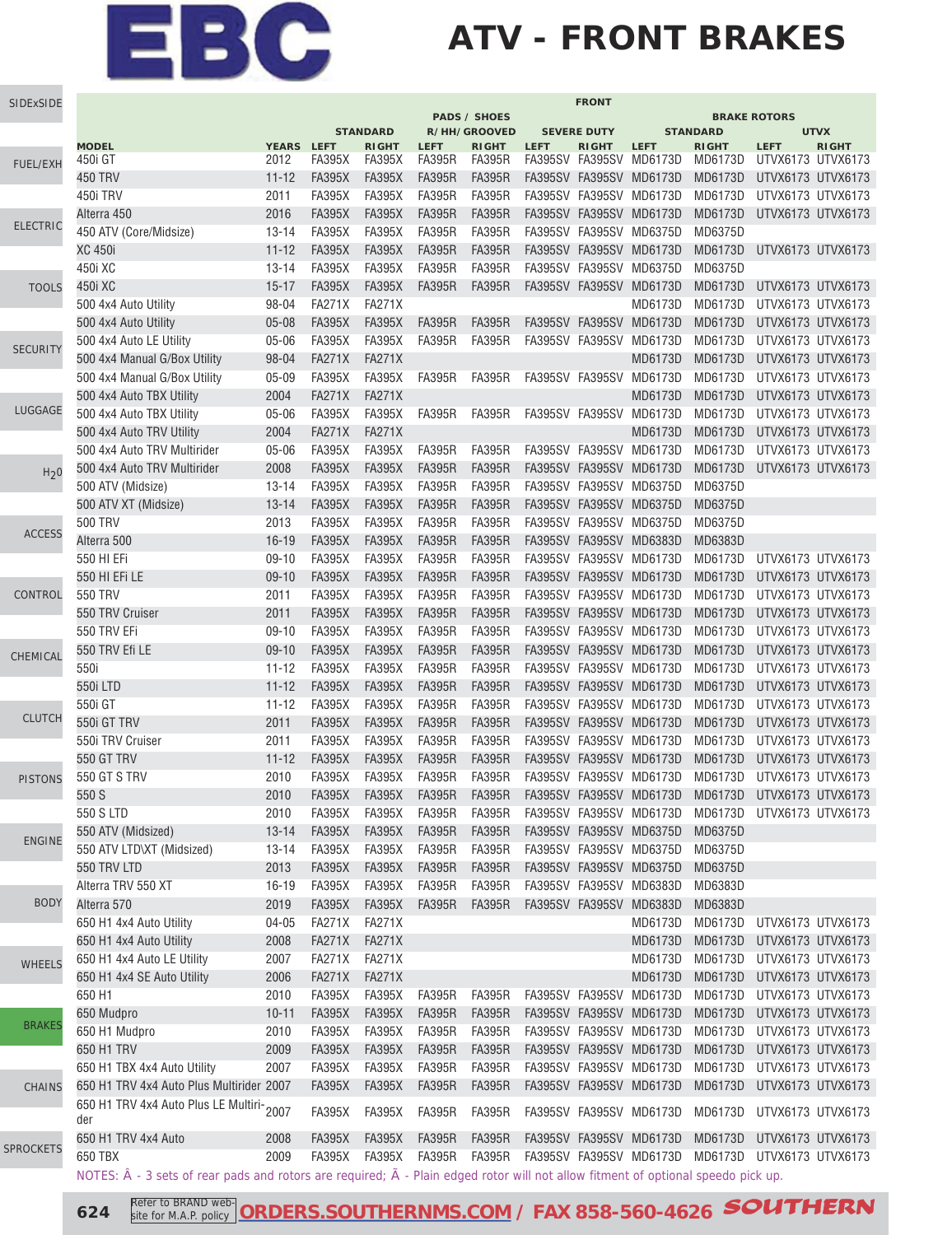

|               |                                                                                                                                                    |               | <b>PADS / SHOES</b> |                | <b>REAR</b>        |             |                 | <b>BRAKE ROTORS</b> |              | <b>SIDExSIDE</b> |
|---------------|----------------------------------------------------------------------------------------------------------------------------------------------------|---------------|---------------------|----------------|--------------------|-------------|-----------------|---------------------|--------------|------------------|
|               | <b>STANDARD</b>                                                                                                                                    |               | R/HH/GROOVED        |                | <b>SEVERE DUTY</b> |             | <b>STANDARD</b> |                     | <b>UTVX</b>  |                  |
| <b>LEFT</b>   | <b>RIGHT</b>                                                                                                                                       | <b>LEFT</b>   | <b>RIGHT</b>        | <b>LEFT</b>    | <b>RIGHT</b>       | <b>LEFT</b> | <b>RIGHT</b>    | <b>LEFT</b>         | <b>RIGHT</b> |                  |
| <b>FA395X</b> |                                                                                                                                                    | <b>FA395R</b> |                     | FA395SV        |                    | MD6173D     |                 | UTVX6173            |              | FUEL/EXH         |
| <b>FA395X</b> |                                                                                                                                                    | <b>FA395R</b> |                     | <b>FA395SV</b> |                    | MD6173D     |                 | UTVX6173            |              |                  |
| <b>FA395X</b> |                                                                                                                                                    | <b>FA395R</b> |                     | FA395SV        |                    | MD6173D     |                 | UTVX6173            |              |                  |
| <b>FA395X</b> |                                                                                                                                                    | <b>FA395R</b> |                     | <b>FA395SV</b> |                    | MD6173D     |                 | UTVX6173            |              | <b>ELECTRIC</b>  |
| <b>FA395X</b> |                                                                                                                                                    | <b>FA395R</b> |                     | FA395SV        |                    | MD6375D     |                 |                     |              |                  |
| <b>FA395X</b> |                                                                                                                                                    | <b>FA395R</b> |                     | <b>FA395SV</b> |                    | MD6173D     |                 | UTVX6173            |              |                  |
| <b>FA395X</b> |                                                                                                                                                    | <b>FA395R</b> |                     | <b>FA395SV</b> |                    | MD6173D     |                 |                     |              |                  |
| <b>FA395X</b> |                                                                                                                                                    | <b>FA395R</b> |                     | <b>FA395SV</b> |                    | MD6173D     |                 | UTVX6173            |              | <b>TOOLS</b>     |
| <b>FA271X</b> |                                                                                                                                                    |               |                     |                |                    | MD6173D     |                 | UTVX6173            |              |                  |
| <b>FA395X</b> |                                                                                                                                                    | <b>FA395R</b> |                     | <b>FA395SV</b> |                    | MD6173D     |                 | UTVX6173            |              |                  |
| <b>FA395X</b> |                                                                                                                                                    | <b>FA395R</b> |                     | FA395SV        |                    | MD6173D     |                 | UTVX6173            |              | <b>SECURITY</b>  |
| <b>FA271X</b> |                                                                                                                                                    |               |                     |                |                    | MD6173D     |                 | UTVX6173            |              |                  |
| <b>FA395X</b> |                                                                                                                                                    | <b>FA395R</b> |                     | FA395SV        |                    | MD6173D     |                 | <b>UTVX6173</b>     |              |                  |
| <b>FA271X</b> |                                                                                                                                                    |               |                     |                |                    | MD6173D     |                 | UTVX6173            |              |                  |
| <b>FA395X</b> |                                                                                                                                                    | <b>FA395R</b> |                     | FA395SV        |                    | MD6173D     |                 | UTVX6173            |              | LUGGAGE          |
| <b>FA271X</b> |                                                                                                                                                    |               |                     |                |                    | MD6173D     |                 | <b>UTVX6173</b>     |              |                  |
| <b>FA395X</b> |                                                                                                                                                    | <b>FA395R</b> |                     | <b>FA395SV</b> |                    | MD6173D     |                 | UTVX6173            |              |                  |
| <b>FA395X</b> |                                                                                                                                                    | <b>FA395R</b> |                     | <b>FA395SV</b> |                    | MD6173D     |                 | <b>UTVX6173</b>     |              | H <sub>2</sub> 0 |
| <b>FA395X</b> |                                                                                                                                                    | <b>FA395R</b> |                     | <b>FA395SV</b> |                    | MD6375D     |                 |                     |              |                  |
| <b>FA395X</b> |                                                                                                                                                    | <b>FA395R</b> |                     | <b>FA395SV</b> |                    | MD6375D     |                 |                     |              |                  |
| <b>FA395X</b> |                                                                                                                                                    | <b>FA395R</b> |                     | <b>FA395SV</b> |                    | MD6375D     |                 |                     |              |                  |
| <b>FA395X</b> |                                                                                                                                                    | <b>FA395R</b> |                     | <b>FA395SV</b> |                    | MD6383D     |                 |                     |              | <b>ACCESS</b>    |
| <b>FA395X</b> |                                                                                                                                                    | <b>FA395R</b> |                     | <b>FA395SV</b> |                    | MD6173D     |                 | <b>UTVX6173</b>     |              |                  |
| <b>FA395X</b> |                                                                                                                                                    | <b>FA395R</b> |                     | <b>FA395SV</b> |                    | MD6173D     |                 | UTVX6173            |              |                  |
| <b>FA395X</b> |                                                                                                                                                    | <b>FA395R</b> |                     | <b>FA395SV</b> |                    | MD6173D     |                 | <b>UTVX6173</b>     |              | CONTROL          |
| <b>FA395X</b> |                                                                                                                                                    | <b>FA395R</b> |                     | <b>FA395SV</b> |                    | MD6173D     |                 | UTVX6173            |              |                  |
| <b>FA395X</b> |                                                                                                                                                    | <b>FA395R</b> |                     | FA395SV        |                    | MD6173D     |                 | <b>UTVX6173</b>     |              |                  |
| <b>FA395X</b> |                                                                                                                                                    | <b>FA395R</b> |                     | <b>FA395SV</b> |                    | MD6173D     |                 | UTVX6173            |              | CHEMICAL         |
| <b>FA395X</b> |                                                                                                                                                    | <b>FA395R</b> |                     | <b>FA395SV</b> |                    | MD6173D     |                 | UTVX6173            |              |                  |
| <b>FA395X</b> |                                                                                                                                                    | <b>FA395R</b> |                     | <b>FA395SV</b> |                    | MD6173D     |                 | UTVX6173            |              |                  |
| <b>FA395X</b> |                                                                                                                                                    | <b>FA395R</b> |                     | FA395SV        |                    | MD6173D     |                 | UTVX6173            |              |                  |
| <b>FA395X</b> |                                                                                                                                                    | <b>FA395R</b> |                     | <b>FA395SV</b> |                    | MD6173D     |                 | UTVX6173            |              | <b>CLUTCH</b>    |
| <b>FA395X</b> |                                                                                                                                                    | <b>FA395R</b> |                     | FA395SV        |                    | MD6173D     |                 | UTVX6173            |              |                  |
| <b>FA395X</b> |                                                                                                                                                    | <b>FA395R</b> |                     | <b>FA395SV</b> |                    | MD6173D     |                 | UTVX6173            |              |                  |
| <b>FA395X</b> |                                                                                                                                                    | <b>FA395R</b> |                     | <b>FA395SV</b> |                    | MD6173D     |                 | UTVX6173            |              | <b>PISTONS</b>   |
| <b>FA395X</b> |                                                                                                                                                    | <b>FA395R</b> |                     | <b>FA395SV</b> |                    | MD6173D     |                 | UTVX6173            |              |                  |
| <b>FA395X</b> |                                                                                                                                                    | <b>FA395R</b> |                     | <b>FA395SV</b> |                    | MD6173D     |                 | UTVX6173            |              |                  |
| <b>FA395X</b> |                                                                                                                                                    | <b>FA395R</b> |                     | <b>FA395SV</b> |                    | MD6375D     |                 |                     |              |                  |
| <b>FA395X</b> |                                                                                                                                                    | <b>FA395R</b> |                     | <b>FA395SV</b> |                    | MD6375D     |                 |                     |              | <b>ENGINE</b>    |
| <b>FA395X</b> |                                                                                                                                                    | <b>FA395R</b> |                     | <b>FA395SV</b> |                    | MD6375D     |                 |                     |              |                  |
| <b>FA395X</b> |                                                                                                                                                    | <b>FA395R</b> |                     | <b>FA395SV</b> |                    | MD6383D     |                 |                     |              |                  |
| <b>FA395X</b> |                                                                                                                                                    | <b>FA395R</b> |                     | <b>FA395SV</b> |                    | MD6383D     |                 |                     |              | <b>BODY</b>      |
| <b>FA271X</b> |                                                                                                                                                    |               |                     |                |                    | MD6173D     |                 | UTVX6173            |              |                  |
| <b>FA271X</b> |                                                                                                                                                    |               |                     |                |                    | MD6173D     |                 | <b>UTVX6173</b>     |              |                  |
| <b>FA271X</b> |                                                                                                                                                    |               |                     |                |                    | MD6173D     |                 | <b>UTVX6173</b>     |              | <b>WHEELS</b>    |
| <b>FA271X</b> |                                                                                                                                                    |               |                     |                |                    | MD6173D     |                 | <b>UTVX6173</b>     |              |                  |
| <b>FA395X</b> |                                                                                                                                                    | <b>FA395R</b> |                     | <b>FA395SV</b> |                    | MD6173D     |                 | <b>UTVX6173</b>     |              |                  |
| <b>FA395X</b> |                                                                                                                                                    | <b>FA395R</b> |                     | <b>FA395SV</b> |                    | MD6173D     |                 | <b>UTVX6173</b>     |              |                  |
| <b>FA395X</b> |                                                                                                                                                    | FA395R        |                     | <b>FA395SV</b> |                    | MD6173D     |                 | <b>UTVX6173</b>     |              | <b>BRAKES</b>    |
| <b>FA395X</b> |                                                                                                                                                    | <b>FA395R</b> |                     | <b>FA395SV</b> |                    | MD6173D     |                 | <b>UTVX6173</b>     |              |                  |
| <b>FA395X</b> |                                                                                                                                                    | <b>FA395R</b> |                     | <b>FA395SV</b> |                    | MD6173D     |                 | <b>UTVX6173</b>     |              |                  |
| <b>FA395X</b> |                                                                                                                                                    | <b>FA395R</b> |                     | <b>FA395SV</b> |                    | MD6173D     |                 | <b>UTVX6173</b>     |              | <b>CHAINS</b>    |
|               |                                                                                                                                                    |               |                     |                |                    |             |                 |                     |              |                  |
| <b>FA395X</b> |                                                                                                                                                    | <b>FA395R</b> |                     | FA395SV        |                    | MD6173D     |                 | UTVX6173            |              |                  |
| <b>FA395X</b> |                                                                                                                                                    | <b>FA395R</b> |                     | <b>FA395SV</b> |                    | MD6173D     |                 | UTVX6173            |              |                  |
| <b>FA395X</b> |                                                                                                                                                    | <b>FA395R</b> |                     | <b>FA395SV</b> |                    | MD6173D     |                 | <b>UTVX6173</b>     |              | <b>SPROCKETS</b> |
|               | NOTES: $\hat{A}$ - 3 sets of rear pads and rotors are required; $\tilde{A}$ - Plain edged rotor will not allow fitment of optional speedo pick up. |               |                     |                |                    |             |                 |                     |              |                  |

SOUTHERN **[WWW.SOUTHERNMS.COM](http://m.southernms.com) / TEL 858-560-5005 625** Refer to BRAND website for M.A.P. policy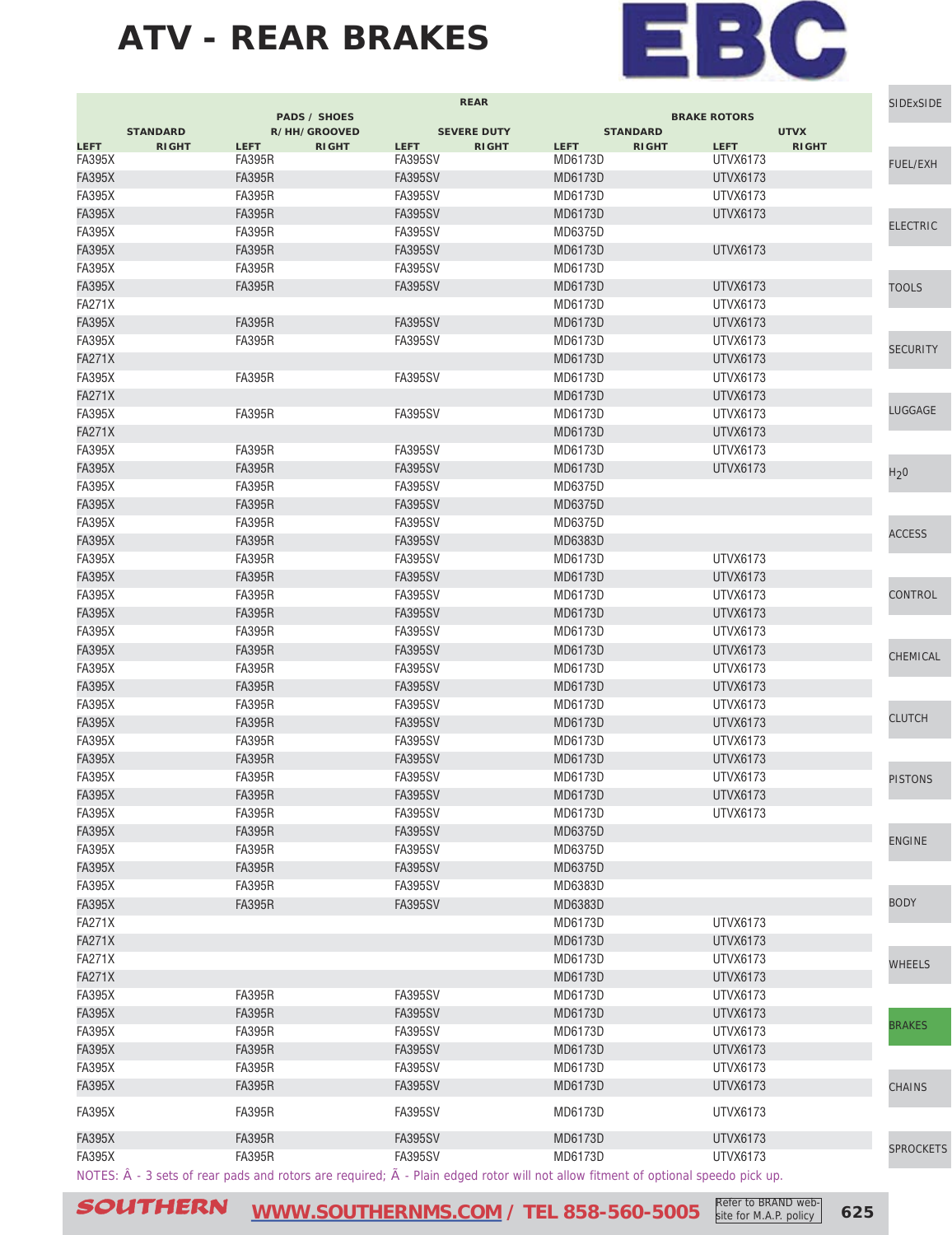## **ATV - FRONT BRAKES**

| SIDExSIDE        |                                                                                                                                                    |                       |                                |                                           |                              |                                               |                                                         | <b>FRONT</b>                                  |                         |                                            |                                        |                                         |
|------------------|----------------------------------------------------------------------------------------------------------------------------------------------------|-----------------------|--------------------------------|-------------------------------------------|------------------------------|-----------------------------------------------|---------------------------------------------------------|-----------------------------------------------|-------------------------|--------------------------------------------|----------------------------------------|-----------------------------------------|
|                  |                                                                                                                                                    |                       |                                |                                           |                              | <b>PADS / SHOES</b>                           |                                                         |                                               |                         |                                            | <b>BRAKE ROTORS</b>                    |                                         |
|                  | <b>MODEL</b><br>650 V2 4x4 Auto Utility                                                                                                            | <b>YEARS</b><br>04-06 | <b>LEFT</b><br><b>FA395X</b>   | <b>STANDARD</b><br><b>RIGHT</b><br>FA395X | <b>LEFT</b><br><b>FA395R</b> | R/HH/GROOVED<br><b>RIGHT</b><br><b>FA395R</b> | <b>LEFT</b><br>FA395SV                                  | <b>SEVERE DUTY</b><br><b>RIGHT</b><br>FA395SV | <b>LEFT</b><br>MD6173D  | <b>STANDARD</b><br><b>RIGHT</b><br>MD6173D | <b>LEFT</b><br>UTVX6173                | <b>UTVX</b><br><b>RIGHT</b><br>UTVX6173 |
| <b>FUEL/EXH</b>  | 650 V2 4x4 Auto LE Utility                                                                                                                         | $04 - 05$             | <b>FA395X</b>                  | <b>FA395X</b>                             | <b>FA395R</b>                | <b>FA395R</b>                                 | <b>FA395SV</b>                                          | <b>FA395SV</b>                                | MD6173D                 | MD6173D                                    | UTVX6173 UTVX6173                      |                                         |
|                  | 650 V2 4x4 Auto LE TS Utility                                                                                                                      | 2006                  | <b>FA395X</b>                  | <b>FA395X</b>                             | <b>FA395R</b>                | <b>FA395R</b>                                 | <b>FA395SV</b>                                          | <b>FA395SV</b>                                | MD6173D                 | MD6173D                                    | UTVX6173 UTVX6173                      |                                         |
|                  | 700 Diesel Utility                                                                                                                                 | $07 - 08$             | <b>FA395X</b>                  | <b>FA395X</b>                             | <b>FA395R</b>                | <b>FA395R</b>                                 | <b>FA395SV</b>                                          | <b>FA395SV</b>                                | MD6173D                 | MD6173D                                    | UTVX6173 UTVX6173                      |                                         |
| <b>ELECTRIC</b>  | 700i GT                                                                                                                                            | $11 - 12$             | <b>FA395X</b>                  | <b>FA395X</b>                             | <b>FA395R</b>                | <b>FA395R</b>                                 | <b>FA395SV</b>                                          | <b>FA395SV</b>                                | MD6173D                 | MD6173D                                    | UTVX6173 UTVX6173                      |                                         |
|                  | 700 TRV H2 EFi Cruiser                                                                                                                             | $09-10$               | <b>FA395X</b>                  | <b>FA395X</b>                             | <b>FA395R</b>                | <b>FA395R</b>                                 | <b>FA395SV</b>                                          | <b>FA395SV</b>                                | MD6173D                 | MD6173D                                    | UTVX6173 UTVX6173                      |                                         |
|                  | <b>700 TRV</b>                                                                                                                                     | $11 - 12$             | <b>FA395X</b>                  | <b>FA395X</b>                             | <b>FA395R</b>                | <b>FA395R</b>                                 | <b>FA395SV</b>                                          | <b>FA395SV</b>                                | MD6173D                 | MD6173D                                    | UTVX6173 UTVX6173                      |                                         |
| <b>TOOLS</b>     | 700 TRV Cruiser                                                                                                                                    | $11 - 12$             | <b>FA395X</b>                  | <b>FA395X</b>                             | <b>FA395R</b>                | <b>FA395R</b>                                 | <b>FA395SV</b>                                          | <b>FA395SV</b>                                | MD6173D                 | MD6173D                                    | UTVX6173 UTVX6173                      |                                         |
|                  | <b>700 TRV GT</b>                                                                                                                                  | $11 - 12$             | <b>FA395X</b>                  | <b>FA395X</b>                             | <b>FA395R</b>                | <b>FA395R</b>                                 | <b>FA395SV</b>                                          | <b>FA395SV</b>                                | MD6173D                 | MD6173D                                    | UTVX6173 UTVX6173                      |                                         |
|                  | 700 EFi 4x4 Utility                                                                                                                                | $07 - 08$             | <b>FA395X</b>                  | <b>FA395X</b>                             | <b>FA395R</b>                | <b>FA395R</b>                                 | <b>FA395SV</b>                                          | <b>FA395SV</b>                                | MD6173D                 | MD6173D                                    | UTVX6173 UTVX6173                      |                                         |
|                  | 700 EFI 4x4 LE\SE Utility                                                                                                                          | 2006                  | <b>FA395X</b>                  | <b>FA395X</b>                             | <b>FA395R</b>                | <b>FA395R</b>                                 | <b>FA395SV</b>                                          | <b>FA395SV</b>                                | MD6173D                 | MD6173D                                    | UTVX6173 UTVX6173                      |                                         |
| <b>SECURITY</b>  | 700 EFi Cruiser                                                                                                                                    | 2011                  | <b>FA395X</b>                  | <b>FA395X</b>                             | <b>FA395R</b>                | <b>FA395R</b>                                 | <b>FA395SV</b>                                          | <b>FA395SV</b>                                | MD6173D                 | MD6173D                                    | UTVX6173 UTVX6173                      |                                         |
|                  | 700 EFi 4x4 Auto M4                                                                                                                                | 2008                  | <b>FA395X</b>                  | <b>FA395X</b>                             | <b>FA395R</b>                | <b>FA395R</b>                                 | FA395SV                                                 | <b>FA395SV</b>                                | MD6173D                 | MD6173D                                    | UTVX6173 UTVX6173                      |                                         |
|                  | 700 EFi 4x4 Auto TRV LE                                                                                                                            | 2008                  | <b>FA395X</b>                  | <b>FA395X</b>                             | <b>FA395R</b>                | <b>FA395R</b>                                 | <b>FA395SV</b>                                          | <b>FA395SV</b>                                | MD6173D                 | MD6173D                                    | UTVX6173 UTVX6173                      |                                         |
| LUGGAGE          | 700 H1 EFi                                                                                                                                         | $09-10$               | <b>FA395X</b>                  | <b>FA395X</b>                             | <b>FA395R</b>                | <b>FA395R</b>                                 | <b>FA395SV</b>                                          | <b>FA395SV</b>                                | MD6173D                 | MD6173D                                    | UTVX6173 UTVX6173                      |                                         |
|                  | 700 H1 EFi LE                                                                                                                                      | $09-10$               | <b>FA395X</b>                  | <b>FA395X</b>                             | <b>FA395R</b>                | <b>FA395R</b>                                 | <b>FA395SV</b>                                          | FA395SV                                       | MD6173D                 | MD6173D                                    | UTVX6173 UTVX6173                      |                                         |
|                  | 700 H1 EFi 4x4 Auto SE                                                                                                                             | 08-09                 | <b>FA395X</b>                  | <b>FA395X</b>                             | <b>FA395R</b>                | <b>FA395R</b>                                 | <b>FA395SV</b>                                          | <b>FA395SV</b>                                | MD6173D                 | MD6173D                                    | UTVX6173 UTVX6173                      |                                         |
| H <sub>2</sub> 0 | 700 H1 TBX EFi                                                                                                                                     | 2010                  | <b>FA395X</b>                  | <b>FA395X</b>                             | <b>FA395R</b>                | <b>FA395R</b>                                 | <b>FA395SV</b>                                          | <b>FA395SV</b>                                | MD6173D                 | MD6173D                                    | UTVX6173 UTVX6173                      |                                         |
|                  | 700 Super Duty Diesel                                                                                                                              | $10 - 11$             | <b>FA395X</b>                  | <b>FA395X</b>                             | <b>FA395R</b>                | <b>FA395R</b>                                 | FA395SV                                                 | <b>FA395SV</b>                                | MD6173D                 | MD6173D                                    | UTVX6173 UTVX6173                      |                                         |
|                  | 700 Mudpro                                                                                                                                         | $10 - 11$             | <b>FA395X</b>                  | <b>FA395X</b>                             | <b>FA395R</b>                | <b>FA395R</b>                                 | <b>FA395SV</b>                                          | <b>FA395SV</b>                                | MD6173D                 | MD6173D                                    | UTVX6173 UTVX6173                      |                                         |
|                  | 700 H1 EFi Mudpro                                                                                                                                  | $09-10$               | <b>FA395X</b>                  | <b>FA395X</b>                             | <b>FA395R</b>                | <b>FA395R</b>                                 | <b>FA395SV</b>                                          | <b>FA395SV</b>                                | MD6173D                 | MD6173D                                    | UTVX6173 UTVX6173                      |                                         |
| <b>ACCESS</b>    | 700i                                                                                                                                               | $11 - 12$             | <b>FA395X</b>                  | <b>FA395X</b>                             | <b>FA395R</b>                | <b>FA395R</b>                                 | <b>FA395SV</b>                                          | <b>FA395SV</b>                                | MD6173D                 | MD6173D                                    | UTVX6173 UTVX6173                      |                                         |
|                  | 700i LTD                                                                                                                                           | $11 - 12$             | <b>FA395X</b>                  | <b>FA395X</b>                             | <b>FA395R</b>                | <b>FA395R</b>                                 | <b>FA395SV</b>                                          | <b>FA395SV</b>                                | MD6173D                 | MD6173D                                    | UTVX6173 UTVX6173                      |                                         |
|                  | 700i Mudpro                                                                                                                                        | $11 - 13$             | <b>FA395X</b>                  | <b>FA395X</b>                             | <b>FA395R</b>                | <b>FA395R</b>                                 | <b>FA395SV</b>                                          | <b>FA395SV</b>                                | MD6173D                 | MD6173D                                    | UTVX6173 UTVX6173                      |                                         |
| CONTROL          | 700i Mudpro LTD                                                                                                                                    | 2011                  | <b>FA395X</b>                  | <b>FA395X</b>                             | <b>FA395R</b>                | <b>FA395R</b>                                 | <b>FA395SV</b>                                          | <b>FA395SV</b>                                | MD6173D                 | MD6173D                                    | UTVX6173 UTVX6173                      |                                         |
|                  | 700 S /LTD                                                                                                                                         | 2010                  | <b>FA395X</b>                  | <b>FA395X</b>                             | <b>FA395R</b>                | <b>FA395R</b>                                 | <b>FA395SV</b>                                          | <b>FA395SV</b>                                | MD6173D                 | MD6173D                                    | UTVX6173 UTVX6173                      |                                         |
|                  | 700 TBX LTD                                                                                                                                        | 2011                  | <b>FA395X</b>                  | <b>FA395X</b>                             | <b>FA395R</b>                | <b>FA395R</b>                                 | <b>FA395SV</b>                                          | <b>FA395SV</b>                                | MD6173D                 | MD6173D                                    | UTVX6173 UTVX6173                      |                                         |
| CHEMICAL         | 700 ATV (Core/Midsize)                                                                                                                             | $13 - 14$             | <b>FA395X</b>                  | <b>FA395X</b>                             | <b>FA395R</b>                | <b>FA395R</b>                                 | <b>FA395SV</b>                                          | <b>FA395SV</b>                                |                         |                                            |                                        |                                         |
|                  | 700 ATV Diesel                                                                                                                                     | $12 - 13$             | <b>FA395X</b>                  | <b>FA395X</b>                             | <b>FA395R</b>                | <b>FA395R</b>                                 | <b>FA395SV</b>                                          | <b>FA395SV</b>                                | MD6375D                 | MD6375D                                    |                                        |                                         |
|                  | 700 ATV LTD                                                                                                                                        | $12 - 14$             | <b>FA395X</b>                  | <b>FA395X</b>                             | <b>FA395R</b>                | <b>FA395R</b>                                 | <b>FA395SV</b>                                          | <b>FA395SV</b>                                | MD6375D                 | MD6375D                                    |                                        |                                         |
|                  | <b>700 ATV XT</b>                                                                                                                                  | $13 - 14$             | <b>FA395X</b>                  | <b>FA395X</b>                             | <b>FA395R</b>                | <b>FA395R</b>                                 | <b>FA395SV</b>                                          | <b>FA395SV</b>                                | MD6375D                 | MD6375D                                    |                                        |                                         |
| <b>CLUTCH</b>    | 700 TBX                                                                                                                                            | 2013                  | <b>FA395X</b>                  | <b>FA395X</b>                             | <b>FA395R</b>                | <b>FA395R</b>                                 | <b>FA395SV</b>                                          | <b>FA395SV</b>                                | MD6375D                 | MD6375D                                    |                                        |                                         |
|                  | <b>700 TRV XT</b>                                                                                                                                  | 2013                  | <b>FA395X</b>                  | <b>FA395X</b>                             | <b>FA395R</b>                | <b>FA395R</b>                                 | <b>FA395SV</b>                                          | <b>FA395SV</b>                                | MD6375D                 | MD6375D                                    |                                        |                                         |
|                  | Alterra 700 inc XT & Mudpro                                                                                                                        | $16 - 19$             | <b>FA395X</b>                  | <b>FA395X</b>                             | <b>FA395R</b>                | <b>FA395R</b>                                 | <b>FA395SV</b>                                          | <b>FA395SV</b>                                | MD6383D                 | MD6383D                                    |                                        |                                         |
| <b>PISTONS</b>   | Alterra TBX\VLX 700                                                                                                                                | $17 - 18$             | <b>FA395X</b>                  | <b>FA395X</b>                             | <b>FA395R</b>                | <b>FA395R</b>                                 | FA395SV                                                 | <b>FA395SV</b>                                | MD6383D                 | MD6383D                                    |                                        |                                         |
|                  | XR 700 LTD/XT                                                                                                                                      | 2015                  | <b>FA395X</b>                  | <b>FA395X</b>                             | <b>FA395R</b>                | <b>FA395R</b>                                 | <b>FA395SV</b>                                          | <b>FA395SV</b>                                | MD6383D                 | MD6383D                                    |                                        |                                         |
|                  | 1000 Mudpro                                                                                                                                        | $10-13$               | FA395X                         | <b>FA395X</b>                             | FA395R                       | FA395R                                        |                                                         |                                               | FA395SV FA395SV MD6271D | MD6271D                                    | UTVX6271 UTVX6271                      |                                         |
| <b>ENGINE</b>    | Alterra 1000 TRV XT EPS                                                                                                                            | 2017                  | <b>FA395X</b>                  | <b>FA395X</b>                             | <b>FA395R</b>                | <b>FA395R</b>                                 | FA395SV FA395SV                                         |                                               | MD6383D                 | MD6383D                                    |                                        |                                         |
|                  | 1000 H2 Mudpro EFi                                                                                                                                 | 2010                  | FA395X                         | <b>FA395X</b>                             | <b>FA395R</b>                | <b>FA395R</b>                                 | FA395SV FA395SV                                         |                                               | MD6173D                 | MD6173D                                    | UTVX6173 UTVX6173                      |                                         |
|                  | 1000 Mudpro SE EPS                                                                                                                                 | 2016                  | <b>FA395X</b>                  | <b>FA395X</b>                             | <b>FA395R</b>                | <b>FA395R</b>                                 |                                                         | FA395SV FA395SV                               | MD6383D                 | MD6383D                                    |                                        |                                         |
|                  | 1000 TRV Cruiser                                                                                                                                   | 2011                  | <b>FA395X</b>                  | <b>FA395X</b>                             | <b>FA395R</b>                | <b>FA395R</b>                                 | FA395SV FA395SV                                         |                                               | MD6173D                 | MD6173D                                    | UTVX6173 UTVX6173                      |                                         |
| <b>BODY</b>      | 1000 TRV H2 EFi Cruiser                                                                                                                            | $09 - 10$             | <b>FA395X</b>                  | <b>FA395X</b>                             | <b>FA395R</b>                | <b>FA395R</b>                                 | FA395SV FA395SV                                         |                                               | MD6173D                 | MD6173D                                    | UTVX6173 UTVX6173                      |                                         |
|                  | Thundercat 1000 H2                                                                                                                                 | $08 - 10$             | <b>FA395X</b>                  | <b>FA395X</b>                             | <b>FA395R</b>                | <b>FA395R</b>                                 | FA395SV FA395SV                                         |                                               | MD6173D                 | MD6173D                                    | UTVX6173 UTVX6173                      |                                         |
|                  | Thundercat 1000 H2 LE                                                                                                                              | 2010                  | <b>FA395X</b>                  | <b>FA395X</b>                             | <b>FA395R</b>                | <b>FA395R</b>                                 | FA395SV FA395SV                                         |                                               | MD6173D                 | MD6173D                                    | UTVX6173 UTVX6173                      |                                         |
| <b>WHEELS</b>    | 1000 TRV H2 Efi                                                                                                                                    | 2010                  | <b>FA395X</b>                  | <b>FA395X</b>                             | <b>FA395R</b>                | <b>FA395R</b>                                 |                                                         | FA395SV FA395SV                               | MD6173D                 | MD6173D                                    | UTVX6173 UTVX6173                      |                                         |
|                  | 1000 XT                                                                                                                                            | $13 - 14$             | <b>FA395X</b>                  | <b>FA395X</b>                             | <b>FA395R</b>                | <b>FA395R</b>                                 | FA395SV FA395SV                                         |                                               |                         |                                            |                                        |                                         |
|                  |                                                                                                                                                    |                       |                                |                                           |                              |                                               | <b>BOMBARDIER/BRP ATVs</b>                              |                                               |                         |                                            |                                        |                                         |
| <b>BRAKES</b>    | DS 50 (2T)                                                                                                                                         | $02 - 06$             | 346                            | 346                                       | 346G                         | 346G                                          |                                                         |                                               |                         |                                            |                                        |                                         |
|                  | Quest 50                                                                                                                                           | 03-04                 | 346                            | 346                                       | 346G                         | 346G                                          |                                                         |                                               |                         |                                            |                                        |                                         |
|                  | DS 90 (2T/4T)                                                                                                                                      | $02 - 06$             | 346                            | 346                                       | 346G                         | 346G                                          |                                                         |                                               |                         |                                            |                                        |                                         |
|                  | Quest 90 (2T/4T)                                                                                                                                   | 03-04                 | 346                            | 346                                       | 346G                         | 346G                                          |                                                         |                                               |                         |                                            |                                        |                                         |
| <b>CHAINS</b>    | Rally 200                                                                                                                                          | 03-04                 | FA83X                          | FA83X                                     | FA83R                        | FA83R                                         |                                                         |                                               |                         |                                            |                                        |                                         |
|                  | Rally 200                                                                                                                                          | $05 - 07$             | FA83X                          | FA83X                                     | FA83R                        | FA83R                                         |                                                         |                                               |                         |                                            |                                        |                                         |
|                  | <b>DS 250</b>                                                                                                                                      | 2006                  | FA377X                         | FA377X                                    | FA377R                       | FA377R                                        |                                                         |                                               | MD6283D                 | MD6283D                                    |                                        |                                         |
| <b>SPROCKETS</b> | Outlander 330 HO<br>Outlander 400                                                                                                                  | $04 - 05$<br>03-04    | <b>FA307X</b><br><b>FA307X</b> | <b>FA317X</b>                             | FA307R                       | <b>FA317R</b>                                 | FA307SV FA317SV<br>FA317X FA307R FA317R FA307SV FA317SV |                                               |                         |                                            | UTVX6222 UTVX6222<br>UTVX6222 UTVX6222 |                                         |
|                  | NOTES: $\hat{A}$ - 3 sets of rear pads and rotors are required; $\tilde{A}$ - Plain edged rotor will not allow fitment of optional speedo pick up. |                       |                                |                                           |                              |                                               |                                                         |                                               |                         |                                            |                                        |                                         |
|                  |                                                                                                                                                    |                       |                                |                                           |                              |                                               |                                                         |                                               |                         |                                            |                                        |                                         |

**626** Refer to BRAND web - **[ORDERS.SOUTHERNMS.COM](http://orders.southernms.com) / FAX 858-560-4626** SOUTHERN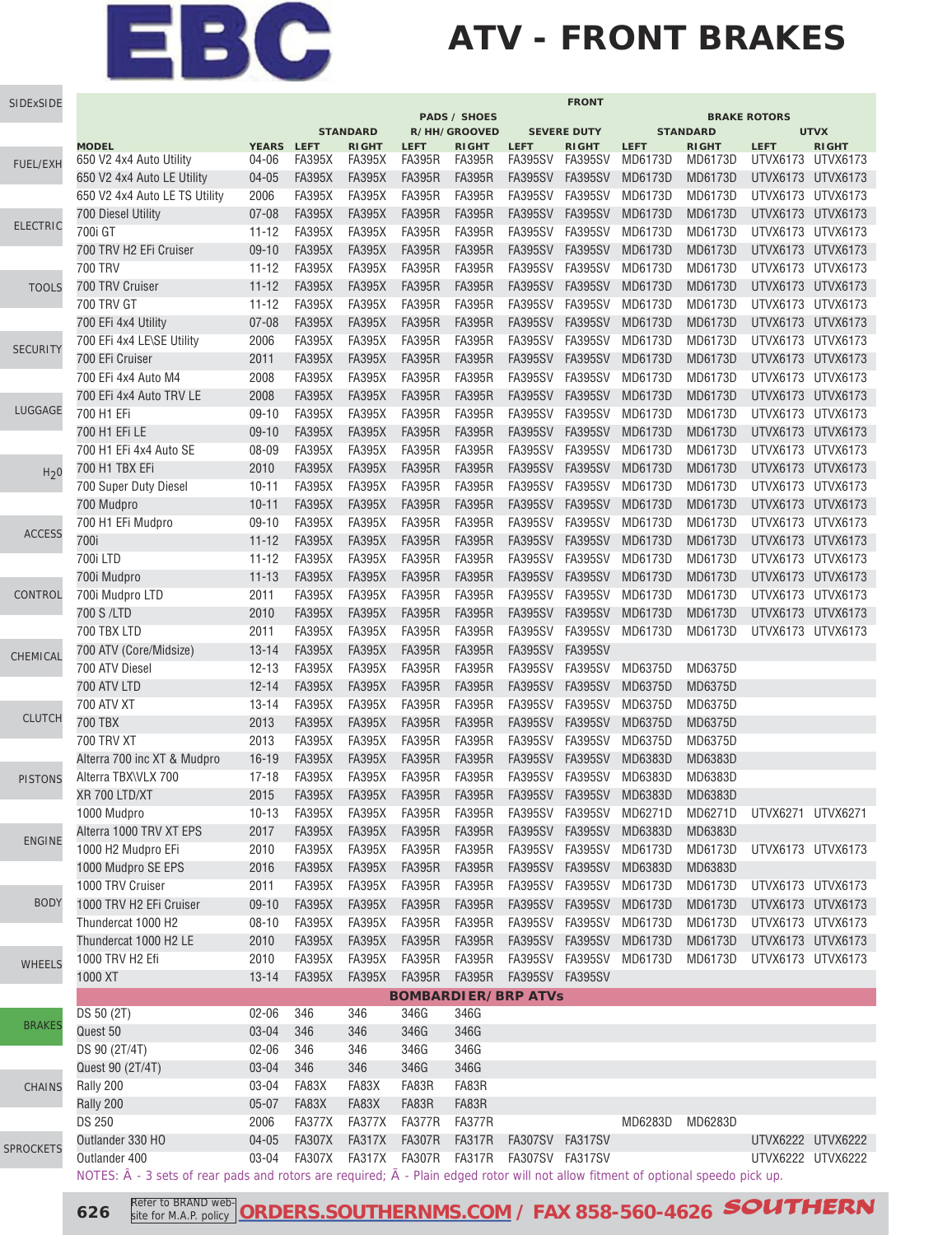

|               |                                                                                                                                                    |               | <b>PADS / SHOES</b> |                | <b>REAR</b>                |             |                 | <b>BRAKE ROTORS</b> |              | <b>SIDExSIDE</b> |
|---------------|----------------------------------------------------------------------------------------------------------------------------------------------------|---------------|---------------------|----------------|----------------------------|-------------|-----------------|---------------------|--------------|------------------|
|               | <b>STANDARD</b>                                                                                                                                    |               | R/HH/GROOVED        |                | <b>SEVERE DUTY</b>         |             | <b>STANDARD</b> |                     | <b>UTVX</b>  |                  |
| <b>LEFT</b>   | <b>RIGHT</b>                                                                                                                                       | <b>LEFT</b>   | <b>RIGHT</b>        | <b>LEFT</b>    | <b>RIGHT</b>               | <b>LEFT</b> | <b>RIGHT</b>    | <b>LEFT</b>         | <b>RIGHT</b> |                  |
| <b>FA395X</b> |                                                                                                                                                    | <b>FA395R</b> |                     | <b>FA395SV</b> |                            | MD6173D     |                 | UTVX6173            |              | <b>FUEL/EXH</b>  |
| <b>FA395X</b> |                                                                                                                                                    | <b>FA395R</b> |                     | <b>FA395SV</b> |                            | MD6173D     |                 | UTVX6173            |              |                  |
| <b>FA395X</b> |                                                                                                                                                    | <b>FA395R</b> |                     | <b>FA395SV</b> |                            | MD6173D     |                 | UTVX6173            |              |                  |
| <b>FA395X</b> |                                                                                                                                                    | <b>FA395R</b> |                     | <b>FA395SV</b> |                            | MD6173D     |                 | <b>UTVX6173</b>     |              | <b>ELECTRIC</b>  |
| <b>FA395X</b> |                                                                                                                                                    | <b>FA395R</b> |                     | <b>FA395SV</b> |                            | MD6173D     |                 | UTVX6173            |              |                  |
| <b>FA395X</b> |                                                                                                                                                    | <b>FA395R</b> |                     | <b>FA395SV</b> |                            | MD6173D     |                 | UTVX6173            |              |                  |
| <b>FA395X</b> |                                                                                                                                                    | <b>FA395R</b> |                     | FA395SV        |                            | MD6173D     |                 | UTVX6173            |              |                  |
| <b>FA395X</b> |                                                                                                                                                    | <b>FA395R</b> |                     | <b>FA395SV</b> |                            | MD6173D     |                 | UTVX6173            |              | <b>TOOLS</b>     |
| <b>FA395X</b> |                                                                                                                                                    | <b>FA395R</b> |                     | <b>FA395SV</b> |                            | MD6173D     |                 | UTVX6173            |              |                  |
| <b>FA395X</b> |                                                                                                                                                    | <b>FA395R</b> |                     | <b>FA395SV</b> |                            | MD6173D     |                 | <b>UTVX6173</b>     |              |                  |
| <b>FA395X</b> |                                                                                                                                                    | <b>FA395R</b> |                     | FA395SV        |                            | MD6173D     |                 | UTVX6173            |              | <b>SECURITY</b>  |
| <b>FA395X</b> |                                                                                                                                                    | <b>FA395R</b> |                     | <b>FA395SV</b> |                            | MD6173D     |                 | <b>UTVX6173</b>     |              |                  |
| <b>FA395X</b> |                                                                                                                                                    | <b>FA395R</b> |                     | <b>FA395SV</b> |                            | MD6173D     |                 | <b>UTVX6173</b>     |              |                  |
| <b>FA395X</b> |                                                                                                                                                    | <b>FA395R</b> |                     | <b>FA395SV</b> |                            | MD6173D     |                 | <b>UTVX6173</b>     |              |                  |
| <b>FA395X</b> |                                                                                                                                                    | <b>FA395R</b> |                     | FA395SV        |                            | MD6173D     |                 | UTVX6173            |              | LUGGAGE          |
| <b>FA395X</b> |                                                                                                                                                    | <b>FA395R</b> |                     | <b>FA395SV</b> |                            | MD6173D     |                 | <b>UTVX6173</b>     |              |                  |
| <b>FA395X</b> |                                                                                                                                                    | <b>FA395R</b> |                     | <b>FA395SV</b> |                            | MD6173D     |                 | UTVX6173            |              |                  |
| <b>FA395X</b> |                                                                                                                                                    | <b>FA395R</b> |                     | <b>FA395SV</b> |                            | MD6173D     |                 | UTVX6173            |              | H <sub>2</sub> 0 |
| <b>FA395X</b> |                                                                                                                                                    | <b>FA395R</b> |                     | <b>FA395SV</b> |                            | MD6173D     |                 | UTVX6173            |              |                  |
| <b>FA395X</b> |                                                                                                                                                    | <b>FA395R</b> |                     | <b>FA395SV</b> |                            | MD6173D     |                 | UTVX6173            |              |                  |
| <b>FA395X</b> |                                                                                                                                                    | <b>FA395R</b> |                     | <b>FA395SV</b> |                            | MD6173D     |                 | UTVX6173            |              |                  |
| <b>FA395X</b> |                                                                                                                                                    | <b>FA395R</b> |                     | <b>FA395SV</b> |                            | MD6173D     |                 | UTVX6173            |              | <b>ACCESS</b>    |
| <b>FA395X</b> |                                                                                                                                                    | <b>FA395R</b> |                     | <b>FA395SV</b> |                            | MD6173D     |                 | UTVX6173            |              |                  |
| <b>FA395X</b> |                                                                                                                                                    | <b>FA395R</b> |                     | <b>FA395SV</b> |                            | MD6173D     |                 | UTVX6173            |              |                  |
| <b>FA395X</b> |                                                                                                                                                    | <b>FA395R</b> |                     | FA395SV        |                            | MD6173D     |                 | <b>UTVX6173</b>     |              | CONTROL          |
| <b>FA395X</b> |                                                                                                                                                    | <b>FA395R</b> |                     | <b>FA395SV</b> |                            | MD6173D     |                 | UTVX6173            |              |                  |
| <b>FA395X</b> |                                                                                                                                                    | <b>FA395R</b> |                     | FA395SV        |                            | MD6173D     |                 | UTVX6173            |              |                  |
| <b>FA395X</b> |                                                                                                                                                    | <b>FA395R</b> |                     | <b>FA395SV</b> |                            |             |                 |                     |              | CHEMICAL         |
| <b>FA395X</b> |                                                                                                                                                    | <b>FA395R</b> |                     | FA395SV        |                            | MD6375D     |                 |                     |              |                  |
| <b>FA395X</b> |                                                                                                                                                    | <b>FA395R</b> |                     | <b>FA395SV</b> |                            | MD6375D     |                 |                     |              |                  |
| <b>FA395X</b> |                                                                                                                                                    | <b>FA395R</b> |                     | FA395SV        |                            | MD6375D     |                 |                     |              |                  |
| <b>FA395X</b> |                                                                                                                                                    | <b>FA395R</b> |                     | <b>FA395SV</b> |                            | MD6375D     |                 |                     |              | <b>CLUTCH</b>    |
| <b>FA395X</b> |                                                                                                                                                    | <b>FA395R</b> |                     | FA395SV        |                            | MD6375D     |                 |                     |              |                  |
| <b>FA395X</b> |                                                                                                                                                    | <b>FA395R</b> |                     | <b>FA395SV</b> |                            | MD6383D     |                 |                     |              |                  |
| <b>FA395X</b> |                                                                                                                                                    | <b>FA395R</b> |                     | <b>FA395SV</b> |                            | MD6383D     |                 |                     |              | <b>PISTONS</b>   |
| <b>FA395X</b> |                                                                                                                                                    | <b>FA395R</b> |                     | <b>FA395SV</b> |                            | MD6383D     |                 |                     |              |                  |
| <b>FA395X</b> |                                                                                                                                                    | <b>FA395R</b> |                     | <b>FA395SV</b> |                            | MD6271D     |                 | UTVX6271            |              |                  |
| <b>FA395X</b> |                                                                                                                                                    | <b>FA395R</b> |                     | <b>FA395SV</b> |                            | MD6383D     |                 |                     |              | <b>ENGINE</b>    |
| <b>FA395X</b> |                                                                                                                                                    | <b>FA395R</b> |                     | <b>FA395SV</b> |                            | MD6173D     |                 | <b>UTVX6173</b>     |              |                  |
| <b>FA395X</b> |                                                                                                                                                    | <b>FA395R</b> |                     | <b>FA395SV</b> |                            | MD6383D     |                 |                     |              |                  |
| <b>FA395X</b> |                                                                                                                                                    | <b>FA395R</b> |                     | <b>FA395SV</b> |                            | MD6173D     |                 | UTVX6173            |              |                  |
| <b>FA395X</b> |                                                                                                                                                    | <b>FA395R</b> |                     | <b>FA395SV</b> |                            | MD6173D     |                 | <b>UTVX6173</b>     |              | <b>BODY</b>      |
| <b>FA395X</b> |                                                                                                                                                    | <b>FA395R</b> |                     | <b>FA395SV</b> |                            | MD6173D     |                 | <b>UTVX6173</b>     |              |                  |
| <b>FA395X</b> |                                                                                                                                                    | <b>FA395R</b> |                     | <b>FA395SV</b> |                            | MD6173D     |                 | <b>UTVX6173</b>     |              |                  |
| <b>FA395X</b> |                                                                                                                                                    | <b>FA395R</b> |                     | <b>FA395SV</b> |                            | MD6173D     |                 | UTVX6173            |              | <b>WHEELS</b>    |
| <b>FA395X</b> |                                                                                                                                                    | <b>FA395R</b> |                     | <b>FA395SV</b> |                            |             |                 |                     |              |                  |
|               |                                                                                                                                                    |               |                     |                | <b>BOMBARDIER/BRP ATVs</b> |             |                 |                     |              |                  |
| 330           |                                                                                                                                                    | 330G          |                     |                |                            |             |                 |                     |              |                  |
| 330           |                                                                                                                                                    | 330G          |                     |                |                            |             |                 |                     |              | <b>BRAKES</b>    |
| 330           |                                                                                                                                                    | 330G          |                     |                |                            |             |                 |                     |              |                  |
| 330           |                                                                                                                                                    | 330G          |                     |                |                            |             |                 |                     |              |                  |
|               |                                                                                                                                                    |               |                     |                |                            |             |                 |                     |              | CHAINS           |
| FA165/2X      |                                                                                                                                                    |               |                     |                |                            |             |                 |                     |              |                  |
| <b>FA377X</b> |                                                                                                                                                    | FA377R        |                     |                |                            | MD6282D     |                 |                     |              |                  |
| <b>FA307X</b> |                                                                                                                                                    | <b>FA307R</b> |                     | <b>FA307SV</b> |                            |             |                 | <b>UTVX6223</b>     |              | <b>SPROCKETS</b> |
| <b>FA307X</b> |                                                                                                                                                    | <b>FA307R</b> |                     | <b>FA307SV</b> |                            |             |                 | <b>UTVX6223</b>     |              |                  |
|               | NOTES: $\hat{A}$ - 3 sets of rear pads and rotors are required; $\tilde{A}$ - Plain edged rotor will not allow fitment of optional speedo pick up. |               |                     |                |                            |             |                 |                     |              |                  |

SOUTHERN **[WWW.SOUTHERNMS.COM](http://m.southernms.com) / TEL 858-560-5005 627** Refer to BRAND website for M.A.P. policy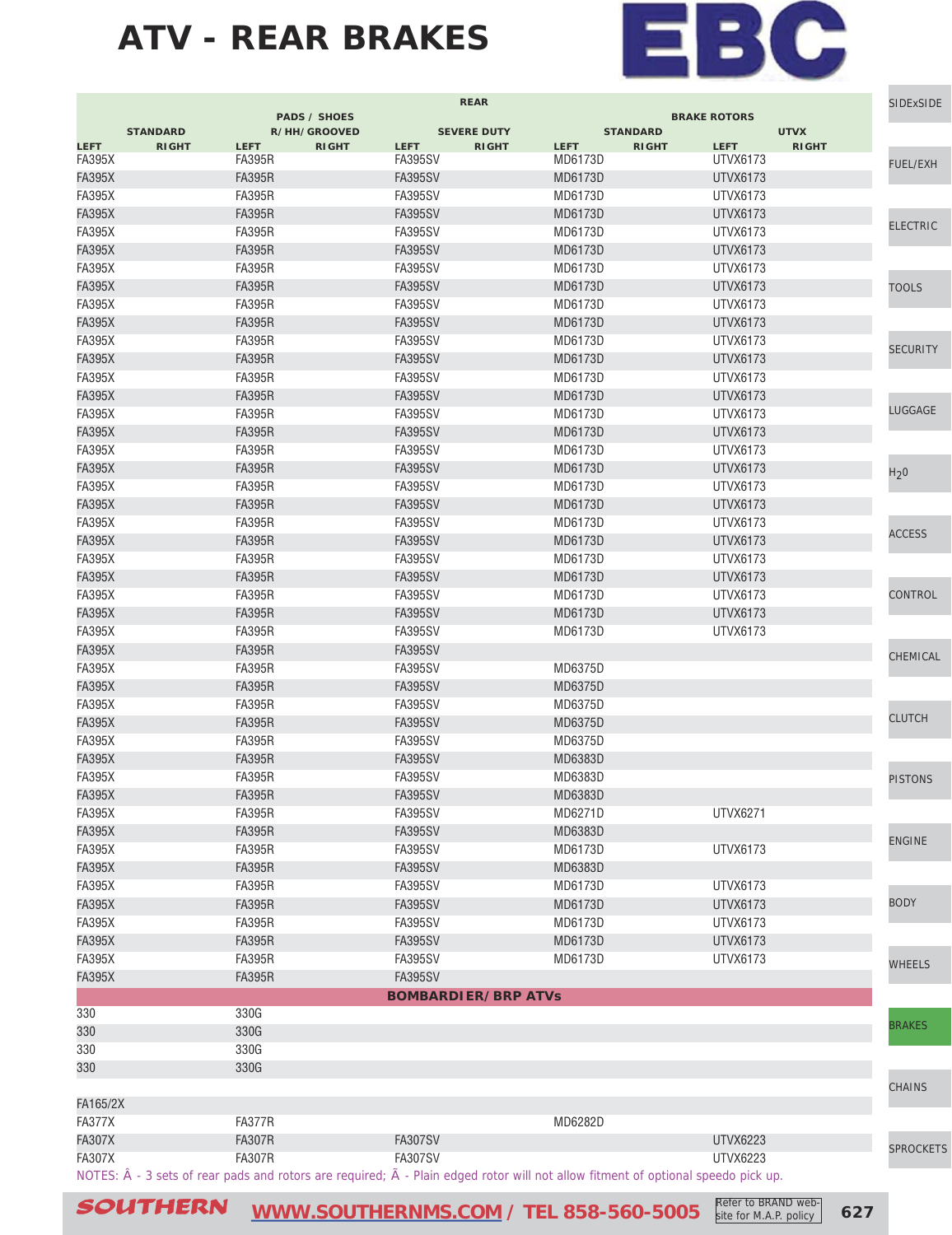## **ATV - FRONT BRAKES**

| SIDExSIDE        |                                                                       |                   |                                |                                |                                |                                     |                                    | <b>FRONT</b>       |                |                 |                     |              |
|------------------|-----------------------------------------------------------------------|-------------------|--------------------------------|--------------------------------|--------------------------------|-------------------------------------|------------------------------------|--------------------|----------------|-----------------|---------------------|--------------|
|                  |                                                                       |                   |                                | <b>STANDARD</b>                |                                | <b>PADS / SHOES</b><br>R/HH/GROOVED |                                    | <b>SEVERE DUTY</b> |                | <b>STANDARD</b> | <b>BRAKE ROTORS</b> | <b>UTVX</b>  |
|                  | <b>MODEL</b>                                                          | YEARS LEFT        |                                | <b>RIGHT</b>                   | <b>LEFT</b>                    | <b>RIGHT</b>                        | <b>LEFT</b>                        | <b>RIGHT</b>       | <b>LEFT</b>    | <b>RIGHT</b>    | <b>LEFT</b>         | <b>RIGHT</b> |
| <b>FUEL/EXH</b>  | Outlander 400 Max HO                                                  | 03-06             | FA307X FA317X                  | <b>FA317X</b>                  | FA307R FA317R                  |                                     | FA307SV FA317SV                    |                    |                |                 | UTVX6222 UTVX6222   |              |
|                  | Outlander 650 HO\HO XT EFI 4x4 2006<br>Outlander Max 650 HO\HO XT EFI |                   | <b>FA307X</b>                  |                                | <b>FA307R</b>                  | <b>FA317R</b>                       | FA307SV FA317SV                    |                    |                |                 | UTVX6222 UTVX6222   |              |
|                  | 4x4                                                                   | 2006              | <b>FA307X</b>                  | FA317X                         | FA307R                         | <b>FA317R</b>                       | FA307SV FA317SV                    |                    |                |                 | UTVX6222 UTVX6222   |              |
| <b>ELECTRIC</b>  | Outlander 800 (All models)                                            | 2006              | <b>FA307X</b>                  | FA317X                         | FA307R FA317R                  |                                     | FA307SV FA317SV                    |                    |                |                 | UTVX6222 UTVX6222   |              |
|                  | Traxter (4x4)                                                         | 99-00             | <b>FA266</b>                   | FA266                          |                                |                                     |                                    |                    |                |                 |                     |              |
|                  | Traxter (4x4)                                                         | 2001              | <b>FA307X</b>                  | <b>FA317X</b>                  | FA307R FA317R                  |                                     | FA307SV FA317SV                    |                    |                |                 |                     |              |
| <b>TOOLS</b>     | Traxter XL (4x4) to #V000708                                          | 2001              | <b>FA266</b>                   | FA266                          |                                |                                     |                                    |                    |                |                 |                     |              |
|                  | Traxter XL (4x4) Frm #V000709                                         | $01 - 04$         | <b>FA307X</b>                  | <b>FA317X</b>                  | <b>FA307R</b>                  | FA317R                              | FA307SV FA317SV                    |                    |                |                 |                     |              |
|                  | Traxter XT (4x4)                                                      | 2000              | <b>FA266</b>                   | FA266                          |                                |                                     |                                    |                    |                |                 |                     |              |
| <b>SECURITY</b>  | Traxter XT (4x4)                                                      | 2001              | <b>FA307X</b>                  | <b>FA317X</b>                  | <b>FA307R</b>                  | FA317R                              | FA307SV FA317SV                    |                    |                |                 |                     |              |
|                  | <b>Traxter Autoshift</b>                                              | 2001              | <b>FA266</b>                   | FA266                          |                                |                                     |                                    |                    |                |                 |                     |              |
|                  | <b>Traxter Autoshift</b>                                              | $01 - 05$         | <b>FA307X</b>                  | <b>FA317X</b>                  | FA307R FA317R                  |                                     | FA307SV FA317SV                    |                    |                |                 |                     |              |
|                  | <b>Traxter Footshift</b>                                              | 2001              | FA266                          | FA266                          |                                |                                     |                                    |                    |                |                 |                     |              |
| LUGGAGE          | <b>Traxter Footshift</b>                                              | 2001              | <b>FA307X</b>                  | <b>FA317X</b>                  | <b>FA307R</b>                  | <b>FA317R</b>                       | FA307SV FA317SV                    |                    |                |                 |                     |              |
|                  | Quest 500 (4x4)                                                       | 02-04             | <b>FA307X</b>                  | <b>FA317X</b>                  | <b>FA307R</b>                  | <b>FA317R</b>                       | FA307SV FA317SV                    |                    |                |                 |                     |              |
|                  | <b>Traxter Max</b>                                                    | 03-05             | <b>FA307X</b>                  | <b>FA317X</b><br><b>FA317X</b> | <b>FA307R</b>                  | <b>FA317R</b>                       | FA307SV FA317SV                    |                    |                |                 |                     |              |
| H <sub>2</sub> 0 | Quest 500 (2x4)<br>Quest 650 (2x4)                                    | 2002              | <b>FA307X</b><br><b>FA307X</b> |                                | <b>FA307R</b><br><b>FA307R</b> | <b>FA317R</b><br><b>FA317R</b>      | FA307SV FA317SV<br>FA307SV FA317SV |                    |                |                 |                     |              |
|                  | Quest 650 (4x4)                                                       | 2002<br>$02 - 04$ | <b>FA307X</b>                  | <b>FA317X</b><br><b>FA317X</b> | <b>FA307R</b>                  | <b>FA317R</b>                       | <b>FA307SV</b>                     | FA317SV            |                |                 |                     |              |
|                  |                                                                       | 2002              | <b>FA307X</b>                  | <b>FA317X</b>                  | <b>FA307R</b>                  | <b>FA317R</b>                       | FA307SV FA317SV                    |                    |                |                 |                     |              |
| <b>ACCESS</b>    | Quest 650 XT (4x4)<br>DS 650                                          | $00 - 05$         | <b>FA307X</b>                  | <b>FA317X</b>                  | <b>FA307R</b>                  | <b>FA317R</b>                       | FA307SV FA317SV                    |                    |                |                 |                     |              |
|                  | DS 650 Baja/X                                                         | $01 - 06$         | <b>FA307X</b>                  | <b>FA317X</b>                  | <b>FA307R</b>                  | <b>FA317R</b>                       | FA307SV FA317SV                    |                    |                |                 |                     |              |
|                  | Traxter Max 650                                                       | $04 - 05$         | <b>FA307X</b>                  | <b>FA317X</b>                  | <b>FA307R</b>                  | <b>FA317R</b>                       | FA307SV FA317SV                    |                    |                |                 |                     |              |
| CONTROL          | Traxter XL                                                            | 2004              | <b>FA307X</b>                  | <b>FA317X</b>                  | <b>FA307R</b>                  | <b>FA317R</b>                       | FA307SV FA317SV                    |                    |                |                 |                     |              |
|                  | Quest Max/STD/XT                                                      | $04 - 05$         | <b>FA307X</b>                  | <b>FA317X</b>                  | <b>FA307R</b>                  | <b>FA317R</b>                       | FA307SV FA317SV                    |                    |                |                 |                     |              |
|                  |                                                                       |                   |                                |                                |                                | <b>CAN-AM ATVs</b>                  |                                    |                    |                |                 |                     |              |
|                  | DS 70 Mini 2x4 (4T)                                                   | $08 - 15$         | 346                            | 346                            | 346G                           | 346G                                |                                    |                    |                |                 |                     |              |
| CHEMICAL         | DS 90 2x4 (4T)                                                        | $07 - 15$         | 346                            | 346                            | 346G                           | 346G                                |                                    |                    |                |                 |                     |              |
|                  | DS 90X 2x4 (4T)                                                       | $08 - 15$         | FA83X                          | FA83X                          | FA83R                          | FA83R                               |                                    |                    |                |                 |                     |              |
|                  | Rally 200                                                             | 2007              | FA83X                          | FA83X                          | FA83R                          | FA83R                               |                                    |                    |                |                 |                     |              |
| <b>CLUTCH</b>    | <b>DS 250</b>                                                         | $07 - 15$         | <b>FA377X</b>                  | <b>FA377X</b>                  | <b>FA377R</b>                  | <b>FA377R</b>                       |                                    |                    | MD6283D        | MD6283D         |                     |              |
|                  | Outlander 400 STD 4x4                                                 | $07 - 14$         | <b>FA307X</b>                  | <b>FA317X</b>                  | <b>FA307R</b>                  | <b>FA317R</b>                       | FA307SV FA317SV                    |                    |                |                 |                     |              |
|                  | Outlander 400 XT 4x4                                                  | $07 - 14$         | <b>FA307X</b>                  | <b>FA317X</b>                  | <b>FA307R</b>                  | <b>FA317R</b>                       | FA307SV FA317SV                    |                    |                |                 |                     |              |
| <b>PISTONS</b>   | Outlander Max 400 STD 4x4                                             | $07 - 14$         | <b>FA307X</b>                  | <b>FA317X</b>                  | <b>FA307R</b>                  | <b>FA317R</b>                       | FA307SV FA317SV                    |                    |                |                 |                     |              |
|                  | Outlander Max 400 XT 4x4                                              | $07 - 13$         | <b>FA307X</b>                  | FA317X                         | FA307R                         | <b>FA317R</b>                       | FA307SV FA317SV                    |                    |                |                 |                     |              |
|                  | Outlander 400 EFI STD                                                 | 2015              | FA307X FA317X                  |                                | <b>FA307R</b>                  | <b>FA317R</b>                       | FA307SV FA317SV                    |                    |                |                 |                     |              |
| <b>ENGINE</b>    | DS 450 EFI 2x4                                                        | 08-15             |                                |                                | FA468R                         | <b>FA468R</b>                       |                                    |                    |                |                 |                     |              |
|                  | <b>DS 450X EFI 2x4</b>                                                | 08-09             |                                |                                | <b>FA468R</b>                  | <b>FA468R</b>                       |                                    |                    |                |                 |                     |              |
|                  | DS 450 XXC\XXM                                                        | $09-15$           |                                |                                | FA468R                         | <b>FA468R</b>                       |                                    |                    |                |                 |                     |              |
|                  | Outlander 450 EFI\MAX\T3                                              | $18-19$           | <b>FA618X</b>                  | <b>FA617X</b>                  | <b>FA618R</b>                  | <b>FA617R</b>                       |                                    | FA617SV            | <b>MD6370D</b> | MD6370D         |                     |              |
| <b>BODY</b>      | Outlander 6x6 Max\T3                                                  | 2019              | <b>FA618X</b>                  | <b>FA617X</b>                  | <b>FA618R</b>                  | <b>FA617R</b>                       |                                    | FA617SV            | MD6370D        | MD6370D         |                     |              |
|                  | Outlander L 450 EFi                                                   | 2015              | <b>FA618X</b>                  | <b>FA617X</b>                  | <b>FA618R</b>                  | <b>FA617R</b>                       |                                    | <b>FA617SV</b>     | MD6370D        | MD6370D         |                     |              |
|                  | Outlander L 450 Max EFi                                               | 2015              | <b>FA618X</b>                  | <b>FA617X</b>                  | <b>FA618R</b>                  | <b>FA617R</b>                       |                                    | <b>FA617SV</b>     | MD6370D        | MD6370D         |                     |              |
| <b>WHEELS</b>    | Outlander 500 STD 4x4                                                 | $07 - 12$         | <b>FA307X</b>                  | FA317X                         | <b>FA307R</b>                  | <b>FA317R</b>                       | <b>FA307SV</b>                     | <b>FA317SV</b>     |                |                 |                     |              |
|                  | Outlander 500 XT 4x4                                                  | $07 - 12$         | FA307X                         | FA317X                         | <b>FA307R</b>                  | <b>FA317R</b>                       | FA307SV                            | FA317SV            |                |                 |                     |              |
|                  | Outlander Max 500 STD 4x4                                             | $07 - 12$         | <b>FA307X</b>                  | <b>FA317X</b>                  | <b>FA307R</b>                  | <b>FA317R</b>                       | <b>FA307SV</b>                     | <b>FA317SV</b>     |                |                 |                     |              |
| <b>BRAKES</b>    | Outlander Max 500 XT 4x4                                              | $07 - 12$         | <b>FA307X</b>                  | <b>FA317X</b>                  | <b>FA307R</b>                  | <b>FA317R</b>                       | <b>FA307SV</b>                     | FA317SV            |                |                 |                     |              |
|                  | Outlander 500 STD/DPS/XT 4x4                                          | $13 - 15$         | <b>FA618X</b>                  | <b>FA617X</b>                  | <b>FA618R</b>                  | <b>FA617R</b>                       |                                    | <b>FA617SV</b>     | MD6370D        | MD6370D         |                     |              |
|                  | Outlander 500 Max STD/DPS/XT<br>4x4                                   | $13 - 14$         | <b>FA618X</b>                  | <b>FA617X</b>                  | FA618R                         | FA617R                              |                                    | FA617SV            | MD6370D        | MD6370D         |                     |              |
| CHAINS           | Outlander L 500 EFi                                                   | 2015              | <b>FA618X</b>                  | <b>FA617X</b>                  | <b>FA618R</b>                  | <b>FA617R</b>                       |                                    | <b>FA617SV</b>     | <b>MD6370D</b> | MD6370D         |                     |              |
|                  | Outlander L 500 Max EFi                                               | 2015              | <b>FA618X</b>                  | <b>FA617X</b>                  | <b>FA618R</b>                  | FA617R                              |                                    | FA617SV            | MD6370D        | MD6370D         |                     |              |
|                  | Renegade 500 Efi 4x4                                                  | $07 - 08$         | <b>FA307X</b>                  | <b>FA317X</b>                  | <b>FA307R</b>                  | <b>FA317R</b>                       | <b>FA307SV</b>                     | <b>FA317SV</b>     |                |                 |                     |              |
| SPROCKETS        | Renegade 500 Efi 4x4                                                  | 09-12             | <b>FA307X</b>                  | FA317X                         | FA307R                         | FA317R                              | FA307SV FA317SV                    |                    |                |                 |                     |              |

NOTES:  $\hat{A}$  - 3 sets of rear pads and rotors are required;  $\tilde{A}$  - Plain edged rotor will not allow fitment of optional speedo pick up.

SP

**628** Refer to BRAND web **[ORDERS.SOUTHERNMS.COM](http://orders.southernms.com) / FAX 858-560-4626 SOUTHERN**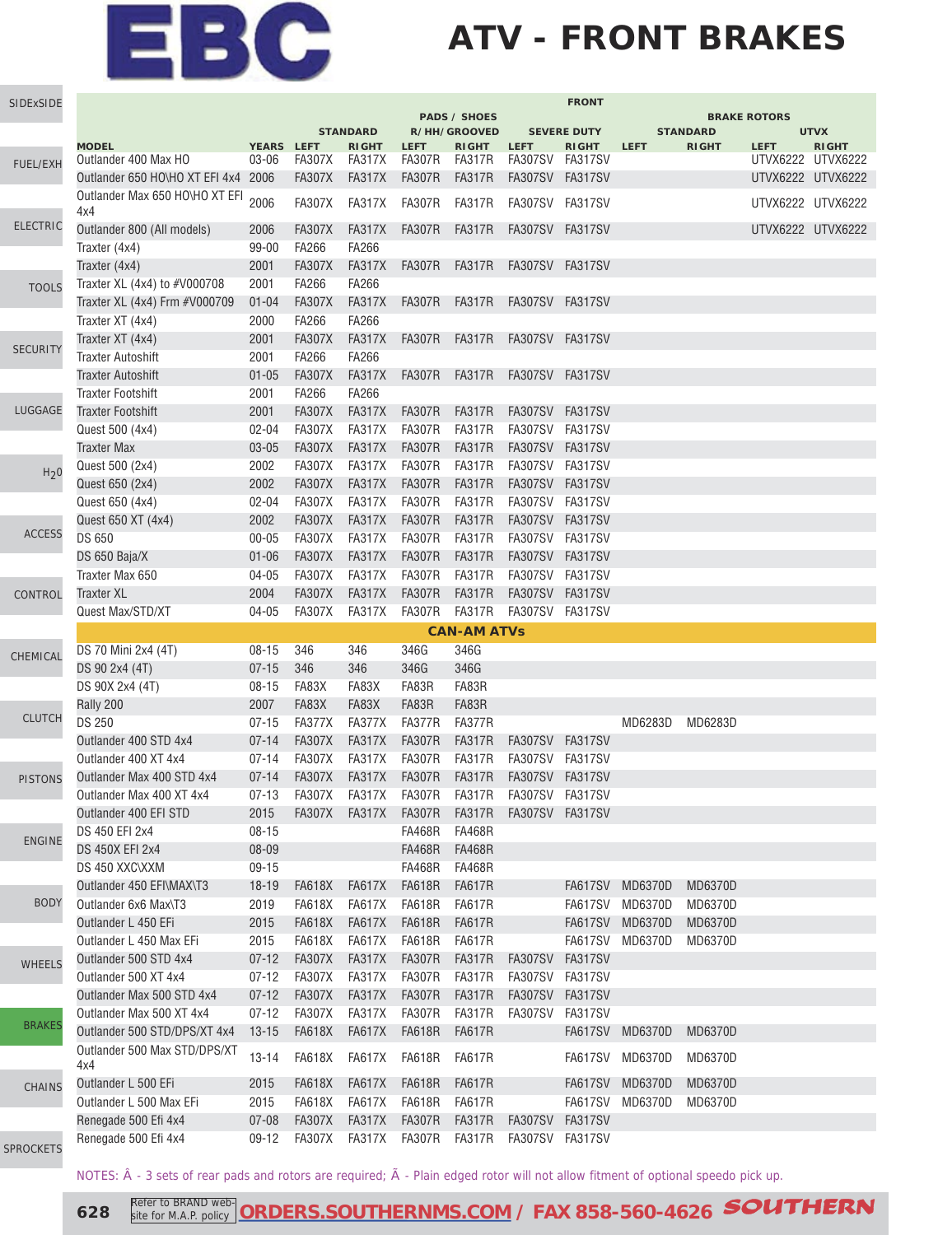

|                         |                 |                                |                                     |                | <b>REAR</b>        |             |                 |                     |              | SIDExSIDE        |
|-------------------------|-----------------|--------------------------------|-------------------------------------|----------------|--------------------|-------------|-----------------|---------------------|--------------|------------------|
|                         | <b>STANDARD</b> |                                | <b>PADS / SHOES</b><br>R/HH/GROOVED |                | <b>SEVERE DUTY</b> |             | <b>STANDARD</b> | <b>BRAKE ROTORS</b> | <b>UTVX</b>  |                  |
| <b>LEFT</b>             | <b>RIGHT</b>    | <b>LEFT</b>                    | <b>RIGHT</b>                        | <b>LEFT</b>    | <b>RIGHT</b>       | <b>LEFT</b> | <b>RIGHT</b>    | <b>LEFT</b>         | <b>RIGHT</b> |                  |
| <b>FA307X</b>           |                 | <b>FA307R</b>                  |                                     | FA307SV        |                    |             |                 | UTVX6223            |              | FUEL/EXH         |
| <b>FA307X</b>           |                 | <b>FA307R</b>                  |                                     | <b>FA307SV</b> |                    |             |                 | <b>UTVX6223</b>     |              |                  |
| <b>FA307X</b>           |                 | <b>FA307R</b>                  |                                     | <b>FA307SV</b> |                    |             |                 | <b>UTVX6223</b>     |              |                  |
| <b>FA307X</b>           |                 | <b>FA307R</b>                  |                                     | <b>FA307SV</b> |                    |             |                 | <b>UTVX6223</b>     |              | <b>ELECTRIC</b>  |
| FA266                   |                 |                                |                                     |                |                    |             |                 |                     |              |                  |
| <b>FA307X</b>           |                 | <b>FA307R</b>                  |                                     | <b>FA307SV</b> |                    |             |                 |                     |              |                  |
| FA266                   |                 |                                |                                     |                |                    |             |                 |                     |              | <b>TOOLS</b>     |
| <b>FA317X</b>           |                 | <b>FA317R</b>                  |                                     | FA317SV        |                    |             |                 |                     |              |                  |
| FA266                   |                 |                                |                                     |                |                    |             |                 |                     |              |                  |
| <b>FA317X</b>           |                 | <b>FA317R</b>                  |                                     | <b>FA317SV</b> |                    |             |                 |                     |              | <b>SECURITY</b>  |
| FA266                   |                 | <b>FA317R</b>                  |                                     | <b>FA317SV</b> |                    |             |                 |                     |              |                  |
| <b>FA317X</b><br>FA266  |                 |                                |                                     |                |                    |             |                 |                     |              |                  |
| <b>FA317X</b>           |                 | <b>FA317R</b>                  |                                     | <b>FA317SV</b> |                    |             |                 |                     |              | LUGGAGE          |
| <b>FA317X</b>           |                 | <b>FA317R</b>                  |                                     | FA317SV        |                    |             |                 |                     |              |                  |
| <b>FA317X</b>           |                 | <b>FA317R</b>                  |                                     | <b>FA317SV</b> |                    |             |                 |                     |              |                  |
| <b>FA317X</b>           |                 | <b>FA317R</b>                  |                                     | FA317SV        |                    |             |                 |                     |              |                  |
| <b>FA317X</b>           |                 | <b>FA317R</b>                  |                                     | FA317SV        |                    |             |                 |                     |              | H <sub>2</sub> 0 |
| <b>FA317X</b>           |                 | <b>FA317R</b>                  |                                     | FA317SV        |                    |             |                 |                     |              |                  |
| <b>FA317X</b>           |                 | <b>FA317R</b>                  |                                     | FA317SV        |                    |             |                 |                     |              |                  |
| <b>FA307X</b>           |                 | <b>FA307R</b>                  |                                     | <b>FA307SV</b> |                    |             |                 |                     |              | <b>ACCESS</b>    |
| <b>FA307X</b>           |                 | <b>FA307R</b>                  |                                     | <b>FA307SV</b> |                    |             |                 |                     |              |                  |
| <b>FA317X</b>           |                 | <b>FA317R</b>                  |                                     | <b>FA317SV</b> |                    |             |                 |                     |              |                  |
| <b>FA317X</b>           |                 | <b>FA317R</b>                  |                                     | FA317SV        |                    |             |                 |                     |              | CONTROL          |
| <b>FA317X</b>           |                 | FA317R                         |                                     | FA317SV        |                    |             |                 |                     |              |                  |
|                         |                 |                                |                                     |                | <b>CAN-AM ATVs</b> |             |                 |                     |              |                  |
| 307                     |                 | 307G                           |                                     |                |                    |             |                 |                     |              | CHEMICAL         |
| 307                     |                 | 307G                           |                                     |                |                    |             |                 |                     |              |                  |
| FA83X                   |                 | FA83R                          |                                     |                |                    |             |                 |                     |              |                  |
| <b>FA307X</b>           |                 | <b>FA307R</b>                  |                                     |                |                    |             |                 |                     |              | <b>CLUTCH</b>    |
| FA377X<br><b>FA307X</b> |                 | <b>FA377R</b><br><b>FA307R</b> |                                     | <b>FA307SV</b> |                    | MD6282D     |                 |                     |              |                  |
| <b>FA307X</b>           |                 | <b>FA307R</b>                  |                                     | <b>FA307SV</b> |                    |             |                 |                     |              |                  |
| <b>FA307X</b>           |                 | <b>FA307R</b>                  |                                     | <b>FA307SV</b> |                    |             |                 |                     |              |                  |
| <b>FA307X</b>           |                 | <b>FA307R</b>                  |                                     | <b>FA307SV</b> |                    |             |                 |                     |              | <b>PISTONS</b>   |
| <b>FA307X</b>           |                 | <b>FA307R</b>                  |                                     | <b>FA307SV</b> |                    |             |                 |                     |              |                  |
|                         |                 | <b>FA398R</b>                  |                                     |                |                    |             |                 |                     |              |                  |
|                         |                 | <b>FA398R</b>                  |                                     |                |                    |             |                 |                     |              | <b>ENGINE</b>    |
|                         |                 | <b>FA398R</b>                  |                                     |                |                    |             |                 |                     |              |                  |
| <b>FA618X</b>           | <b>FA617X</b>   | <b>FA618R</b>                  | <b>FA617R</b>                       |                |                    | MD6370D     | MD6370D         |                     |              |                  |
| <b>FA618X</b>           | <b>FA617X</b>   | <b>FA618R</b>                  | <b>FA617R</b>                       |                |                    | MD6370D     | MD6370D         |                     |              | <b>BODY</b>      |
|                         | <b>FA617X</b>   |                                | <b>FA617R</b>                       |                |                    |             | MD6370D         |                     |              |                  |
|                         | <b>FA617X</b>   |                                | <b>FA617R</b>                       |                |                    |             | MD6370D         |                     |              |                  |
| <b>FA307X</b>           |                 | <b>FA307R</b>                  |                                     | <b>FA307SV</b> |                    |             |                 |                     |              | WHEELS           |
| <b>FA307X</b>           |                 | <b>FA307R</b>                  |                                     | <b>FA307SV</b> |                    |             |                 |                     |              |                  |
| <b>FA307X</b>           |                 | <b>FA307R</b>                  |                                     | <b>FA307SV</b> |                    |             |                 |                     |              |                  |
| <b>FA307X</b>           |                 | <b>FA307R</b>                  |                                     | <b>FA307SV</b> |                    |             |                 |                     |              | <b>BRAKES</b>    |
|                         | <b>FA617X</b>   |                                | <b>FA617R</b>                       |                |                    |             | MD6370D         |                     |              |                  |
|                         | <b>FA617X</b>   |                                | <b>FA617R</b>                       |                |                    |             | MD6370D         |                     |              |                  |
|                         | <b>FA617X</b>   |                                | <b>FA617R</b>                       |                |                    |             | MD6370D         |                     |              | <b>CHAINS</b>    |
|                         | <b>FA617X</b>   |                                | <b>FA617R</b>                       |                |                    |             | MD6370D         |                     |              |                  |
| <b>FA307X</b>           |                 | <b>FA307R</b>                  |                                     | <b>FA307SV</b> |                    |             |                 |                     |              |                  |
| <b>FA307X</b>           |                 | <b>FA307R</b>                  |                                     | <b>FA307SV</b> |                    |             |                 |                     |              | <b>SPROCKETS</b> |

NOTES:  $\hat{A}$  - 3 sets of rear pads and rotors are required;  $\tilde{A}$  - Plain edged rotor will not allow fitment of optional speedo pick up.

SOUTHERN **[WWW.SOUTHERNMS.COM](http://m.southernms.com) / TEL 858-560-5005 629** Refer to BRAND web-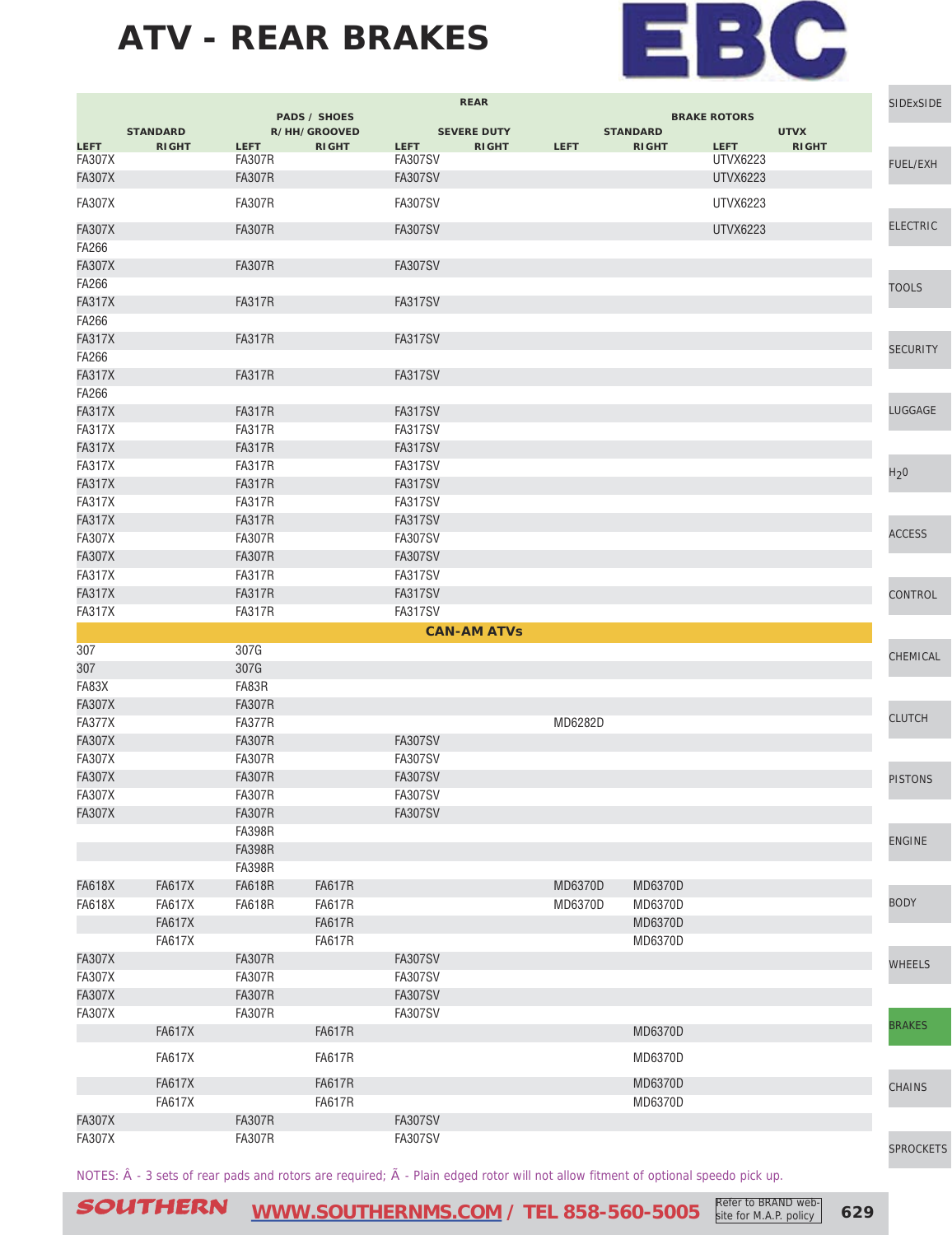### **ATV - FRONT BRAKES**

| SIDExSIDE        |                                        |                         |               |                        |                       |                        |                                                                     | <b>FRONT</b>            |                        |                         |                     |              |
|------------------|----------------------------------------|-------------------------|---------------|------------------------|-----------------------|------------------------|---------------------------------------------------------------------|-------------------------|------------------------|-------------------------|---------------------|--------------|
|                  |                                        |                         |               |                        |                       | <b>PADS / SHOES</b>    |                                                                     |                         |                        |                         | <b>BRAKE ROTORS</b> |              |
|                  |                                        |                         |               | <b>STANDARD</b>        |                       | R/HH/GROOVED           |                                                                     | <b>SEVERE DUTY</b>      |                        | <b>STANDARD</b>         |                     | <b>UTVX</b>  |
|                  | <b>MODEL</b><br>Renegade 500 STD EFi   | YEARS LEFT<br>$12 - 15$ | FA618X        | <b>RIGHT</b><br>FA617X | <b>LEFT</b><br>FA618R | <b>RIGHT</b><br>FA617R | <b>LEFT</b>                                                         | <b>RIGHT</b><br>FA617SV | <b>LEFT</b><br>MD6370D | <b>RIGHT</b><br>MD6370D | <b>LEFT</b>         | <b>RIGHT</b> |
| <b>FUEL/EXH</b>  | Outlander Max 570 Pro                  | 2017                    | FA618X        | FA617X                 | <b>FA618R</b>         | <b>FA617R</b>          |                                                                     | <b>FA617SV</b>          | MD6370D                | <b>MD6370D</b>          |                     |              |
|                  | Outlander 570 T3 EFI                   | 2018                    | <b>FA618X</b> | <b>FA617X</b>          | <b>FA618R</b>         | <b>FA617R</b>          |                                                                     | FA617SV                 | MD6370D                | MD6370D                 |                     |              |
|                  |                                        |                         |               |                        |                       |                        |                                                                     |                         |                        |                         |                     |              |
| <b>ELECTRIC</b>  | Outlander Max EFI T3 Pro inc DPS<br>ХT | $18 - 19$               | <b>FA618X</b> | <b>FA617X</b>          | <b>FA618R</b>         | <b>FA617R</b>          |                                                                     |                         | FA617SV MD6370D        | <b>MD6370D</b>          |                     |              |
|                  | Renegade 570 EFI T3                    | 2019                    | <b>FA618X</b> | <b>FA617X</b>          | FA618R                | FA617R                 |                                                                     |                         | FA617SV MD6370D        | MD6370D                 |                     |              |
|                  | DS 650X                                | 2007                    | <b>FA307X</b> | <b>FA317X</b>          | <b>FA307R</b>         | FA317R                 | FA307SV                                                             | FA317SV                 |                        |                         |                     |              |
| <b>TOOLS</b>     | Outlander 650 STD 4x4                  | $07-12$                 | <b>FA307X</b> | FA317X                 | <b>FA307R</b>         | FA317R                 | FA307SV FA317SV                                                     |                         |                        |                         |                     |              |
|                  | Outlander 650 XT 4x4                   | $07 - 12$               | <b>FA307X</b> | <b>FA317X</b>          | <b>FA307R</b>         | <b>FA317R</b>          | <b>FA307SV</b>                                                      | FA317SV                 |                        |                         |                     |              |
|                  | Outlander Max 650 STD 4x4              | $07 - 12$               | <b>FA307X</b> | <b>FA317X</b>          | <b>FA307R</b>         | FA317R                 | FA307SV                                                             | FA317SV                 |                        |                         |                     |              |
|                  | Outlander Max 650 XT 4x4               | $07 - 12$               | <b>FA307X</b> | <b>FA317X</b>          | <b>FA307R</b>         | FA317R                 | <b>FA307SV</b>                                                      | FA317SV                 |                        |                         |                     |              |
| <b>SECURITY</b>  | Outlander 650 4x 4 STD/DPS/XT          | $13 - 15$               | <b>FA618X</b> | <b>FA617X</b>          | <b>FA618R</b>         | <b>FA617R</b>          |                                                                     | FA617SV                 | MD6370D                | <b>MD6370D</b>          |                     |              |
|                  | Outlander 650 MMR                      | 2015                    | <b>FA618X</b> | <b>FA617X</b>          | <b>FA618R</b>         | <b>FA617R</b>          |                                                                     | FA617SV                 | MD6370D                | <b>MD6370D</b>          |                     |              |
|                  | Outlander Max 650 X - TP               | 2012                    | <b>FA307X</b> | <b>FA317X</b>          | <b>FA307R</b>         | <b>FA317R</b>          | FA307SV                                                             | FA317SV                 |                        |                         |                     |              |
| LUGGAGE          | Outlander 650 Max 4x4<br>STD/DPS/XT    | 2013                    | FA618X        | <b>FA617X</b>          | <b>FA618R</b>         | FA617R                 |                                                                     | FA617SV                 | <b>MD6370D</b>         | <b>MD6370D</b>          |                     |              |
|                  | Outlander Max 650 Pro                  | 2017                    | FA618X        | FA617X                 | <b>FA618R</b>         | FA617R                 |                                                                     |                         | FA617SV MD6370D        | MD6370D                 |                     |              |
|                  | Outlander 650 T3 EFI                   | 2018                    | <b>FA618X</b> | <b>FA617X</b>          | <b>FA618R</b>         | <b>FA617R</b>          |                                                                     | <b>FA617SV</b>          | <b>MD6370D</b>         | <b>MD6370D</b>          |                     |              |
| H <sub>2</sub> 0 | Outlander Max 650 EFI T3               |                         |               |                        |                       |                        |                                                                     |                         |                        |                         |                     |              |
|                  | Pro\DPS XT                             | 18-19                   | <b>FA618X</b> | <b>FA617X</b>          | FA618R                | FA617R                 |                                                                     | FA617SV                 | MD6370D                | MD6370D                 |                     |              |
|                  | Outlander Max 6x6 650 EFI T3           | 2019                    | <b>FA618X</b> | <b>FA617X</b>          | <b>FA618R</b>         | <b>FA617R</b>          |                                                                     | FA617SV                 | <b>MD6370D</b>         | <b>MD6370D</b>          |                     |              |
| <b>ACCESS</b>    | Renegade 650 EFI T3                    | 2019                    | <b>FA618X</b> | <b>FA617X</b>          | <b>FA618R</b>         | <b>FA617R</b>          |                                                                     | FA617SV                 | MD6370D                | MD6370D                 |                     |              |
|                  | Outlander 800 STD 4x4                  | $07 - 08$               | <b>FA307X</b> | <b>FA317X</b>          | <b>FA307R</b>         | <b>FA317R</b>          | FA307SV                                                             | <b>FA317SV</b>          |                        |                         |                     |              |
|                  | Outlander 800 XT 4x4                   | $07 - 08$               | <b>FA307X</b> | <b>FA317X</b>          | <b>FA307R</b>         | FA317R                 | FA307SV                                                             | FA317SV                 |                        |                         |                     |              |
| CONTROL          | Outlander 800R EFI                     | 2009                    | <b>FA307X</b> | <b>FA317X</b>          | <b>FA307R</b>         | <b>FA317R</b>          | FA307SV                                                             | FA317SV                 |                        |                         |                     |              |
|                  | Outlander 800R XT                      | $09-10$                 | <b>FA307X</b> | <b>FA317X</b>          | <b>FA307R</b>         | <b>FA317R</b>          | <b>FA307SV</b>                                                      | FA317SV                 |                        |                         |                     |              |
|                  | Outlander 800R STD                     | $12 - 15$               | <b>FA618X</b> | <b>FA617X</b>          | <b>FA618R</b>         | <b>FA617R</b>          |                                                                     | <b>FA617SV</b>          | MD6370D                | <b>MD6370D</b>          |                     |              |
| CHEMICAL         | Outlander 800R STD/DPS/XT/XT-P<br>4x4  | 2014                    | FA618X        | <b>FA617X</b>          | FA618R                | FA617R                 |                                                                     | FA617SV                 | MD6370D                | MD6370D                 |                     |              |
|                  | Outlander Max 800R EFI                 | $09-12$                 | <b>FA307X</b> | FA317X                 | <b>FA307R</b>         | FA317R                 | FA307SV                                                             | FA317SV                 |                        |                         |                     |              |
|                  | Outlander Max 800R XT                  | $09-12$                 | <b>FA307X</b> |                        | <b>FA307R</b>         |                        | <b>FA307SV</b>                                                      |                         |                        |                         |                     |              |
| <b>CLUTCH</b>    | Outlander Max 800R STD/XT/XT-P<br>4x4  | 2013                    | <b>FA618X</b> | <b>FA617X</b>          | <b>FA618R</b>         | FA617R                 |                                                                     |                         | FA617SV MD6370D        | MD6370D                 |                     |              |
|                  | Outlander 800R XT                      | $12 - 13$               | FA618X        | FA617X                 | FA618R                | FA617R                 |                                                                     |                         | FA617SV MD6370D        | MD6370D                 |                     |              |
|                  | Outlander 800R MMR                     | 2015                    | FA618X        | <b>FA617X</b>          | <b>FA618R</b>         | FA617R                 |                                                                     | FA617SV                 | MD6370D                | <b>MD6370D</b>          |                     |              |
| <b>PISTONS</b>   | Outlander Max 800 LTD 4x4              | $07 - 12$               | <b>FA307X</b> | FA317X                 | <b>FA307R</b>         | FA317R                 | FA307SV                                                             | FA317SV                 |                        |                         |                     |              |
|                  | Outlander Max 800 STD 4x4              |                         |               |                        |                       |                        | 07-12    FA307X    FA317X    FA307R    FA317R    FA307SV    FA317SV |                         |                        |                         |                     |              |
|                  | Outlander Max 800 XT 4x4               | $07 - 08$               | FA307X        | FA317X                 | <b>FA307R</b>         | FA317R                 | FA307SV FA317SV                                                     |                         |                        |                         |                     |              |
| <b>ENGINE</b>    | Outlander 800R XMR                     | $11 - 12$               | <b>FA307X</b> | FA317X                 | <b>FA307R</b>         | <b>FA317R</b>          | FA307SV FA317SV                                                     |                         |                        |                         |                     |              |
|                  | Outlander 800R XXC                     | 2011                    | <b>FA307X</b> | FA317X                 | <b>FA307R</b>         | FA317R                 | FA307SV FA317SV                                                     |                         |                        |                         |                     |              |
|                  | Outlander Max 800R X-TP                | 2012                    | <b>FA307X</b> | FA317X                 | <b>FA307R</b>         | <b>FA317R</b>          | FA307SV FA317SV                                                     |                         |                        |                         |                     |              |
|                  | Renegade 800X EFI 4x4                  | 2008                    | <b>FA307X</b> | FA317X                 | <b>FA307R</b>         | FA317R                 | FA307SV FA317SV                                                     |                         |                        |                         |                     |              |
| <b>BODY</b>      | Renegade 800 EFI 4x4                   | $07 - 08$               | <b>FA307X</b> | <b>FA317X</b>          | <b>FA307R</b>         | <b>FA317R</b>          | FA307SV FA317SV                                                     |                         |                        |                         |                     |              |
|                  | Renegade 800R EFI                      | $09-11$                 | <b>FA307X</b> | <b>FA317X</b>          | <b>FA307R</b>         | FA317R                 | FA307SV                                                             | FA317SV                 |                        |                         |                     |              |
|                  | Renegade 800R STD EFi                  | $12 - 15$               | <b>FA618X</b> | <b>FA617X</b>          | <b>FA618R</b>         | <b>FA617R</b>          |                                                                     | FA617SV                 | <b>MD6370D</b>         | <b>MD6370D</b>          |                     |              |
| <b>WHEELS</b>    | Renegade 800R X                        | $09-10$                 | FA307X        | <b>FA317X</b>          | <b>FA307R</b>         | FA317R                 | FA307SV                                                             | FA317SV                 |                        |                         |                     |              |
|                  | Renegade 800R XXC                      | 2011                    | <b>FA307X</b> | FA317X                 | <b>FA307R</b>         | FA317R                 | <b>FA307SV</b>                                                      | FA317SV                 |                        |                         |                     |              |
|                  | Renegade 800R XXC                      | $12 - 14$               | FA618X        | <b>FA617X</b>          | <b>FA618R</b>         | FA617R                 |                                                                     |                         | FA617SV MD6370D        | MD6370D                 |                     |              |
| <b>BRAKES</b>    | Outlander 850 EFI                      | 2018                    | <b>FA618X</b> | <b>FA617X</b>          | <b>FA618R</b>         | <b>FA617R</b>          |                                                                     | FA617SV                 | <b>MD6370D</b>         | <b>MD6370D</b>          |                     |              |
|                  | Outlander 850 Max                      | 2017                    | <b>FA618X</b> | <b>FA617X</b>          | <b>FA618R</b>         | <b>FA617R</b>          |                                                                     | FA617SV                 | MD6370D                | MD6370D                 |                     |              |
|                  | Renegade 850 EFI                       | 2019                    | <b>FA618X</b> | <b>FA617X</b>          | <b>FA618R</b>         | <b>FA617R</b>          |                                                                     | FA617SV                 | MD6370D                | MD6370D                 |                     |              |
|                  | Outlander 1000 STD                     | 2012                    | <b>FA618X</b> | <b>FA617X</b>          | <b>FA618R</b>         | <b>FA617R</b>          |                                                                     | FA617SV                 | MD6370D                | MD6370D                 |                     |              |
| CHAINS           | Outlander 1000 XT                      | 2012                    | <b>FA618X</b> | <b>FA617X</b>          | <b>FA618R</b>         | <b>FA617R</b>          |                                                                     | FA617SV                 | <b>MD6370D</b>         | MD6370D                 |                     |              |
|                  | Outlander 1000 DPS/XT/XT-P 4x4 2013    |                         | <b>FA618X</b> | <b>FA617X</b>          | <b>FA618R</b>         | <b>FA617R</b>          |                                                                     | FA617SV                 | MD6370D                | MD6370D                 |                     |              |
|                  | Outlander 1000 LTD 4x4                 | 2013                    | <b>FA618X</b> | <b>FA617X</b>          | <b>FA618R</b>         | <b>FA617R</b>          |                                                                     |                         | FA617SV MD6370D        | <b>MD6370D</b>          |                     |              |
|                  |                                        |                         |               |                        |                       |                        |                                                                     |                         |                        |                         |                     |              |

[SPROCKETS](http://www.southernms.com/wp-content/uploads/2015/08/18_sprockets.pdf)

NOTES:  $\hat{A}$  - 3 sets of rear pads and rotors are required;  $\tilde{A}$  - Plain edged rotor will not allow fitment of optional speedo pick up.

**630** Refer to BRAND web **[ORDERS.SOUTHERNMS.COM](http://orders.southernms.com) / FAX 858-560-4626 SOUTHERN**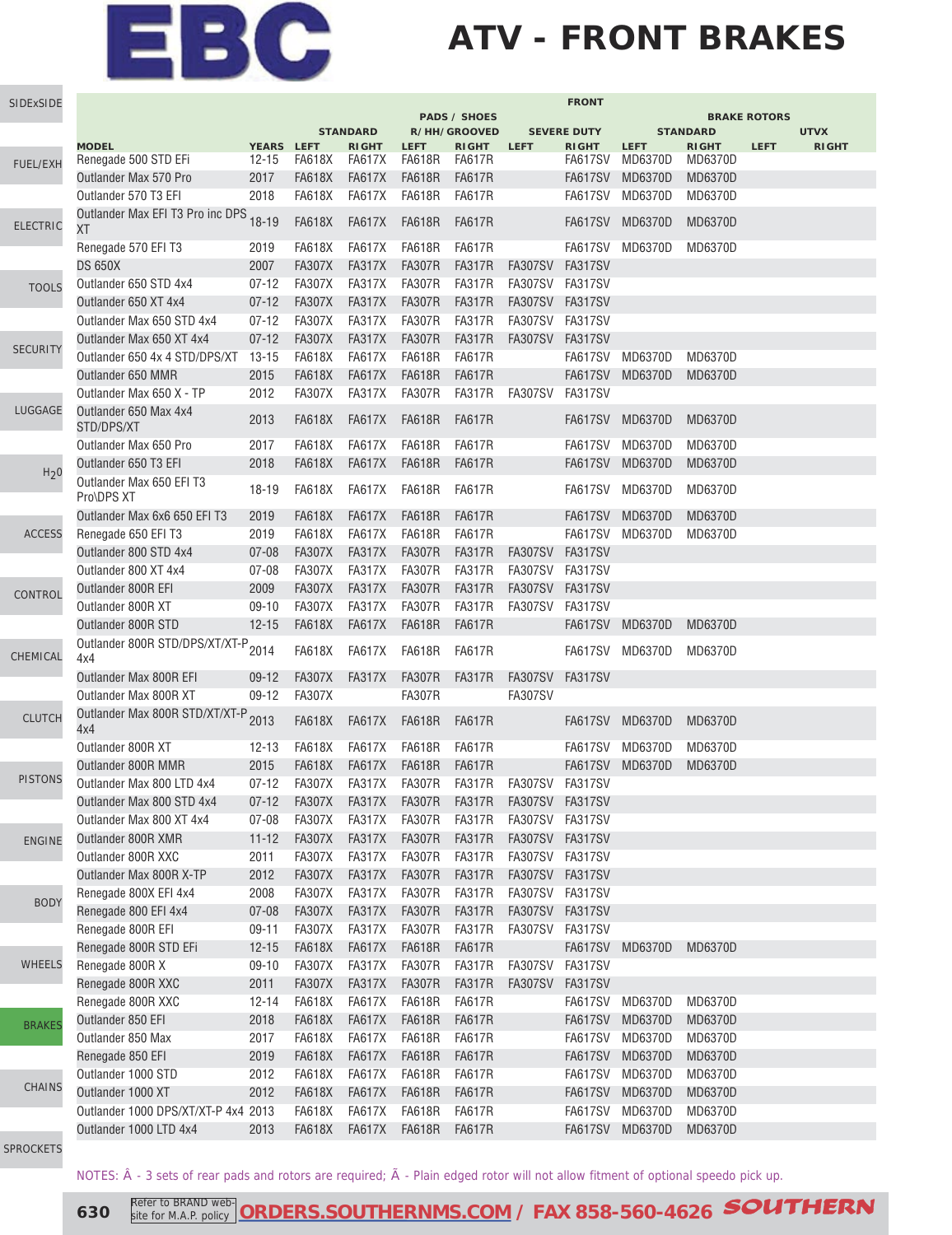

|               |                 |               |                                     |                | <b>REAR</b>        | <b>BRAKE ROTORS</b> |                 |             | SIDExSIDE    |                  |
|---------------|-----------------|---------------|-------------------------------------|----------------|--------------------|---------------------|-----------------|-------------|--------------|------------------|
|               | <b>STANDARD</b> |               | <b>PADS / SHOES</b><br>R/HH/GROOVED |                | <b>SEVERE DUTY</b> |                     | <b>STANDARD</b> |             | <b>UTVX</b>  |                  |
| <b>LEFT</b>   | <b>RIGHT</b>    | <b>LEFT</b>   | <b>RIGHT</b>                        | <b>LEFT</b>    | <b>RIGHT</b>       | <b>LEFT</b>         | <b>RIGHT</b>    | <b>LEFT</b> | <b>RIGHT</b> |                  |
| <b>FA618X</b> | <b>FA617X</b>   | <b>FA618R</b> | <b>FA617R</b>                       |                | <b>FA617SV</b>     | MD6370D             | MD6370D         |             |              | <b>FUEL/EXH</b>  |
| <b>FA618X</b> | <b>FA617X</b>   | <b>FA618R</b> | <b>FA617R</b>                       |                | <b>FA617SV</b>     | MD6370D             | MD6370D         |             |              |                  |
| <b>FA618X</b> | <b>FA617X</b>   | <b>FA618R</b> | <b>FA617R</b>                       |                | <b>FA617SV</b>     | MD6370D             | MD6370D         |             |              |                  |
| <b>FA618X</b> | <b>FA617X</b>   | <b>FA618R</b> | <b>FA617R</b>                       |                | <b>FA617SV</b>     | <b>MD6370D</b>      | <b>MD6370D</b>  |             |              | <b>ELECTRIC</b>  |
| <b>FA618X</b> | <b>FA617X</b>   | <b>FA618R</b> | <b>FA617R</b>                       |                | <b>FA617SV</b>     | MD6370D             | MD6370D         |             |              |                  |
| <b>FA307X</b> |                 | <b>FA618R</b> |                                     | <b>FA307SV</b> |                    |                     |                 |             |              |                  |
| <b>FA307X</b> |                 | <b>FA307R</b> |                                     | <b>FA307SV</b> |                    |                     |                 |             |              |                  |
| <b>FA307X</b> |                 | <b>FA307R</b> |                                     | <b>FA307SV</b> |                    |                     |                 |             |              | <b>TOOLS</b>     |
|               |                 |               |                                     |                |                    |                     |                 |             |              |                  |
| <b>FA307X</b> |                 | <b>FA307R</b> |                                     | <b>FA307SV</b> |                    |                     |                 |             |              |                  |
| <b>FA307X</b> |                 | <b>FA307R</b> |                                     | <b>FA307SV</b> |                    |                     |                 |             |              | <b>SECURITY</b>  |
|               | <b>FA617X</b>   |               | <b>FA617R</b>                       |                | <b>FA617SV</b>     |                     | MD6370D         |             |              |                  |
|               | <b>FA617X</b>   |               | <b>FA617R</b>                       |                |                    |                     | MD6370D         |             |              |                  |
| <b>FA307X</b> |                 | <b>FA307R</b> |                                     | <b>FA307SV</b> |                    |                     |                 |             |              |                  |
|               | <b>FA617X</b>   |               | <b>FA617R</b>                       |                | <b>FA617SV</b>     |                     | MD6370D         |             |              | LUGGAGE          |
| <b>FA618X</b> | <b>FA617X</b>   | <b>FA618R</b> | <b>FA617R</b>                       |                | <b>FA617SV</b>     | MD6370D             | MD6370D         |             |              |                  |
| <b>FA618X</b> | <b>FA617X</b>   | <b>FA618R</b> | <b>FA617R</b>                       |                | <b>FA617SV</b>     | MD6370D             | MD6370D         |             |              |                  |
|               |                 |               |                                     |                |                    |                     |                 |             |              | H <sub>2</sub> 0 |
| <b>FA618X</b> | <b>FA617X</b>   | <b>FA618R</b> | <b>FA617R</b>                       |                | <b>FA617SV</b>     | MD6370D             | <b>MD6370D</b>  |             |              |                  |
| <b>FA618X</b> | <b>FA617X</b>   | <b>FA618R</b> | <b>FA617R</b>                       |                | <b>FA617SV</b>     | MD6370D             | <b>MD6370D</b>  |             |              |                  |
| <b>FA618X</b> | <b>FA617X</b>   | <b>FA618R</b> | <b>FA617R</b>                       |                | <b>FA617SV</b>     | MD6370D             | MD6370D         |             |              | <b>ACCESS</b>    |
| <b>FA307X</b> |                 | <b>FA307R</b> |                                     | <b>FA307SV</b> |                    |                     |                 |             |              |                  |
| <b>FA307X</b> |                 | <b>FA307R</b> |                                     | <b>FA307SV</b> |                    |                     |                 |             |              |                  |
| <b>FA307X</b> |                 | <b>FA307R</b> |                                     | <b>FA307SV</b> |                    |                     |                 |             |              |                  |
| <b>FA307X</b> |                 | <b>FA307R</b> |                                     | <b>FA307SV</b> |                    |                     |                 |             |              | CONTROL          |
|               | <b>FA617X</b>   |               | <b>FA617R</b>                       |                | <b>FA617SV</b>     |                     | MD6370D         |             |              |                  |
|               |                 |               |                                     |                |                    |                     |                 |             |              |                  |
|               | <b>FA617X</b>   |               | <b>FA617R</b>                       |                | FA617SV            |                     | MD6370D         |             |              | CHEMICAL         |
| <b>FA307X</b> |                 | <b>FA307R</b> |                                     | <b>FA307SV</b> |                    |                     |                 |             |              |                  |
| <b>FA307X</b> |                 | <b>FA307R</b> |                                     | <b>FA307SV</b> |                    |                     |                 |             |              |                  |
|               | <b>FA617X</b>   |               | <b>FA617R</b>                       |                | <b>FA617SV</b>     |                     | <b>MD6370D</b>  |             |              | <b>CLUTCH</b>    |
|               |                 |               |                                     |                |                    |                     |                 |             |              |                  |
|               | <b>FA617X</b>   |               | <b>FA617R</b>                       |                | <b>FA617SV</b>     |                     | MD6370D         |             |              |                  |
|               | <b>FA617X</b>   |               | <b>FA617R</b>                       |                |                    |                     | <b>MD6370D</b>  |             |              | <b>PISTONS</b>   |
| <b>FA307X</b> |                 | <b>FA307R</b> |                                     | <b>FA307SV</b> |                    |                     |                 |             |              |                  |
| <b>FA307X</b> |                 | <b>FA307R</b> |                                     | <b>FA307SV</b> |                    |                     |                 |             |              |                  |
| <b>FA307X</b> |                 | <b>FA307R</b> |                                     | <b>FA307SV</b> |                    |                     |                 |             |              |                  |
| <b>FA307X</b> |                 | <b>FA307R</b> |                                     | <b>FA307SV</b> |                    |                     |                 |             |              | <b>ENGINE</b>    |
| <b>FA307X</b> |                 | <b>FA307R</b> |                                     | <b>FA307SV</b> |                    |                     |                 |             |              |                  |
| <b>FA307X</b> |                 | <b>FA307R</b> |                                     | <b>FA307SV</b> |                    |                     |                 |             |              |                  |
| <b>FA307X</b> |                 | <b>FA307R</b> |                                     | <b>FA307SV</b> |                    |                     |                 |             |              | <b>BODY</b>      |
| <b>FA307X</b> |                 | <b>FA307R</b> |                                     | <b>FA307SV</b> |                    |                     |                 |             |              |                  |
| <b>FA307X</b> |                 | <b>FA307R</b> |                                     | <b>FA307SV</b> |                    |                     |                 |             |              |                  |
| <b>FA618X</b> | <b>FA617X</b>   | <b>FA618R</b> | <b>FA617R</b>                       |                | <b>FA617SV</b>     | <b>MD6370D</b>      | MD6370D         |             |              |                  |
| <b>FA307X</b> |                 | <b>FA307R</b> |                                     | <b>FA307SV</b> |                    |                     |                 |             |              | <b>WHEELS</b>    |
| <b>FA307X</b> |                 | <b>FA307R</b> |                                     | <b>FA307SV</b> |                    |                     |                 |             |              |                  |
| <b>FA618X</b> | <b>FA617X</b>   | <b>FA618R</b> | <b>FA617R</b>                       |                | <b>FA617SV</b>     | MD6370D             | MD6370D         |             |              |                  |
| <b>FA618X</b> | <b>FA617X</b>   | <b>FA618R</b> | <b>FA617R</b>                       |                | <b>FA617SV</b>     | MD6370D             | MD6370D         |             |              |                  |
| <b>FA618X</b> | <b>FA617X</b>   | <b>FA618R</b> | <b>FA617R</b>                       |                | <b>FA617SV</b>     | MD6370D             | MD6370D         |             |              | <b>BRAKES</b>    |
| <b>FA618X</b> | <b>FA617X</b>   | <b>FA618R</b> | <b>FA617R</b>                       |                | <b>FA617SV</b>     | MD6370D             | MD6370D         |             |              |                  |
|               |                 |               |                                     |                |                    |                     |                 |             |              |                  |
|               | <b>FA617X</b>   |               | <b>FA617R</b>                       |                | FA617SV            |                     | MD6370D         |             |              | <b>CHAINS</b>    |
|               | <b>FA617X</b>   |               | <b>FA617R</b>                       |                | <b>FA617SV</b>     |                     | MD6370D         |             |              |                  |
|               | <b>FA617X</b>   |               | <b>FA617R</b>                       |                | <b>FA617SV</b>     |                     | MD6370D         |             |              |                  |
|               | <b>FA617X</b>   |               | <b>FA617R</b>                       |                | <b>FA617SV</b>     |                     | MD6370D         |             |              |                  |
|               |                 |               |                                     |                |                    |                     |                 |             |              | <b>SPROCKETS</b> |

NOTES:  $\hat{A}$  - 3 sets of rear pads and rotors are required;  $\tilde{A}$  - Plain edged rotor will not allow fitment of optional speedo pick up.

SOUTHERN [WWW.SOUTHERNMS.COM](http://m.southernms.com) / TEL 858-560-5005 Refer to BRAND web-<br>
631 site for M.A.P. policy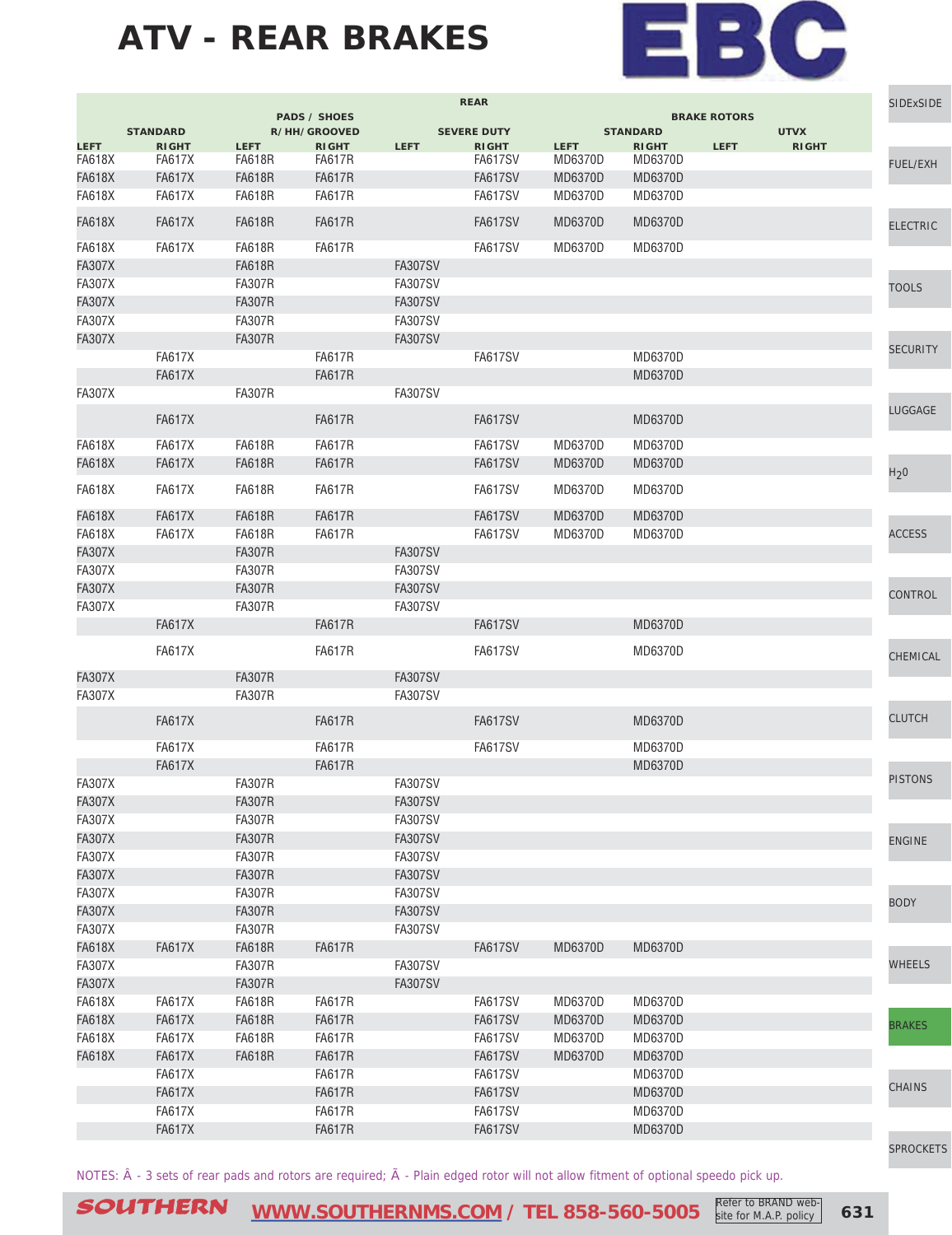## **ATV - FRONT BRAKES**

| SIDExSIDE        |                                                 |            |               |                                 |               |                              |             | <b>FRONT</b>                       |                |                                 |                     |                             |
|------------------|-------------------------------------------------|------------|---------------|---------------------------------|---------------|------------------------------|-------------|------------------------------------|----------------|---------------------------------|---------------------|-----------------------------|
|                  |                                                 |            |               |                                 |               | <b>PADS / SHOES</b>          |             |                                    |                |                                 | <b>BRAKE ROTORS</b> |                             |
|                  | <b>MODEL</b>                                    | YEARS LEFT |               | <b>STANDARD</b><br><b>RIGHT</b> | <b>LEFT</b>   | R/HH/GROOVED<br><b>RIGHT</b> | <b>LEFT</b> | <b>SEVERE DUTY</b><br><b>RIGHT</b> | <b>LEFT</b>    | <b>STANDARD</b><br><b>RIGHT</b> | <b>LEFT</b>         | <b>UTVX</b><br><b>RIGHT</b> |
| FUEL/EXH         | Outlander 1000 XMR 4x4                          | 2013       | <b>FA618X</b> | FA617X                          | <b>FA618R</b> | FA617R                       |             | FA617SV                            | MD6370D        | MD6370D                         |                     |                             |
|                  | Outlander Max 1000 DPS/XT/XT-P<br>4x4           | 2013       | <b>FA618X</b> | <b>FA617X</b>                   | <b>FA618R</b> | <b>FA617R</b>                |             | FA617SV                            | MD6370D        | MD6370D                         |                     |                             |
|                  | Outlander 1000 Max EFI T3 L\R                   | $17 - 19$  | <b>FA618X</b> | <b>FA617X</b>                   | <b>FA618R</b> | <b>FA617R</b>                |             | <b>FA617SV</b>                     | MD6370D        | MD6370D                         |                     |                             |
| <b>ELECTRIC</b>  | Outlander 1000 EFI T3\R                         | $17 - 19$  | <b>FA618X</b> | <b>FA617X</b>                   | <b>FA618R</b> | <b>FA617R</b>                |             | <b>FA617SV</b>                     | <b>MD6370D</b> | MD6370D                         |                     |                             |
|                  | Outlander 1000 6x6 EFI T3                       | 18-19      | <b>FA618X</b> | <b>FA617X</b>                   | <b>FA618R</b> | <b>FA617R</b>                |             | <b>FA617SV</b>                     | MD6370D        | MD6370D                         |                     |                             |
|                  | Renegade 1000 EFI T3\R                          | 2019       | <b>FA618X</b> | <b>FA617X</b>                   | <b>FA618R</b> | <b>FA617R</b>                |             | <b>FA617SV</b>                     | MD6370D        | MD6370D                         |                     |                             |
| <b>TOOLS</b>     | Outlander 6x6 XT                                | 14-15      | <b>FA618X</b> | <b>FA617X</b>                   | <b>FA618R</b> | <b>FA617R</b>                |             | <b>FA617SV</b>                     | MD6370D        | MD6370D                         |                     |                             |
|                  | Renegade 1000 STD EFi                           | $12 - 14$  | <b>FA618X</b> | <b>FA617X</b>                   | <b>FA618R</b> | <b>FA617R</b>                |             | <b>FA617SV</b>                     | MD6370D        | MD6370D                         |                     |                             |
|                  | Renegade 1000 XXC                               | $12 - 14$  | <b>FA618X</b> | <b>FA617X</b>                   | <b>FA618R</b> | <b>FA617R</b>                |             | <b>FA617SV</b>                     | MD6370D        | MD6370D                         |                     |                             |
| <b>SECURITY</b>  |                                                 |            |               |                                 |               | <b>HONDA ATVs</b>            |             |                                    |                |                                 |                     |                             |
|                  | TRX90 Fourtrax/Sportrax                         | 93-06      | 303           | 303                             | 303G          | 303G                         |             |                                    |                |                                 |                     |                             |
|                  | TRX90EX                                         | $07 - 08$  | 303           | 303                             | 303G          | 303G                         |             |                                    |                |                                 |                     |                             |
|                  | TRX90X                                          | $09 - 21$  | 303           | 303                             | 303G          | 303G                         |             |                                    |                |                                 |                     |                             |
| LUGGAGE          | ATC250R                                         | 1981       | FA54X         |                                 | FA54R         |                              | FA54SV      |                                    | <b>MD6060D</b> |                                 |                     |                             |
|                  | ATC250R                                         | 1982       | FA54X         |                                 | FA54R         |                              | FA54SV      |                                    | MD6060D        |                                 |                     |                             |
|                  | ATC250R                                         | 83-84      | FA84X         |                                 | FA84R         |                              | FA84SV      |                                    | MD6059D        |                                 |                     |                             |
| H <sub>2</sub> 0 | ATC250R                                         | 85-86      | FA92X         |                                 | FA92R         |                              |             |                                    | MD6059D        |                                 |                     |                             |
|                  | <b>TRX250R Fourtrax</b>                         | 86-87      | <b>FA125X</b> | <b>FA125X</b>                   | <b>FA125R</b> | <b>FA125R</b>                |             |                                    | MD6046D        | MD6046D                         |                     |                             |
|                  | TRX250R Fourtrax                                | 88-89      | <b>FA125X</b> | <b>FA125X</b>                   | <b>FA125R</b> | <b>FA125R</b>                |             |                                    | MD6006D        | MD6006D                         |                     |                             |
|                  | <b>TRX250EX Sportrax</b>                        | $01 - 08$  | FA84X         | FA84X                           | FA84R         | FA84R                        | FA84SV      | FA84SV                             | MD6006D        | <b>MD6006D</b>                  |                     |                             |
| <b>ACCESS</b>    | <b>TRX250TE Recon ES</b>                        | $97 - 21$  | 345           | 345                             | 345G          | 345G                         |             |                                    |                |                                 |                     |                             |
|                  | <b>TRX250TM Recon</b>                           | $97 - 21$  | 345           | 345                             | 345G          | 345G                         |             |                                    |                |                                 |                     |                             |
|                  | <b>TRX250X</b>                                  | 09-14      | FA84X         | FA84X                           | FA84R         | FA84R                        | FA84SV      | FA84SV                             | MD6006D        | MD6006D                         |                     |                             |
| CONTROL          | TRX300 Fourtrax 2x4                             | 88-00      | 345           | 345                             | 345G          | 345G                         |             |                                    |                |                                 |                     |                             |
|                  | TRX300FW Fourtrax 4x4                           | 88-00      | 347           | 347                             | 347G          | 347G                         |             |                                    |                |                                 |                     |                             |
|                  | <b>TRX300EX Fourtrax</b>                        | 93-08      | FA84X         | FA84X                           | FA84R         | FA84R                        | FA84SV      | FA84SV                             | <b>MD6006D</b> | <b>MD6006D</b>                  |                     |                             |
| CHEMICAL         | <b>TRX300X</b>                                  | $09 - 11$  | FA84X         | FA84X                           | FA84R         | FA84R                        | FA84SV      | FA84SV                             | MD6006D        | MD6006D                         |                     |                             |
|                  | <b>TRX350TE Rancher ES/FE</b><br>Rancher 4x4 ES | $00 - 06$  | 347           | 347                             | 347G          | 347G                         |             |                                    |                |                                 |                     |                             |
| <b>CLUTCH</b>    | TRX350TM Rancher/FM Rancher<br>4x4              | $00 - 06$  | 347           | 347                             | 347G          | 347G                         |             |                                    |                |                                 |                     |                             |
|                  | <b>TRX400EX Fourtrax</b>                        | $99 - 00$  | FA84X         | FA84X                           | FA84R         | FA84R                        | FA84SV      | FA84SV                             | MD6006D        | <b>MD6006D</b>                  |                     |                             |
|                  | <b>TRX400EX Sportrax</b>                        | $01 - 08$  | FA84X         | FA84X                           | FA84R         | FA84R                        | FA84SV      | FA84SV                             | MD6006D        | MD6006D                         |                     |                             |
| <b>PISTONS</b>   | <b>TRX400FW Foreman</b>                         | $95 - 01$  | 347           | 347                             | 347G          | 347G                         |             |                                    |                |                                 |                     |                             |
|                  | <b>TRX400FW Foreman</b>                         | 2003       | 347           | 347                             | 347G          | 347G                         |             |                                    |                |                                 |                     |                             |
|                  | <b>TRX400FM Foreman</b>                         | 2002       | 347           | 347                             | 347G          | 347G                         |             |                                    |                |                                 |                     |                             |
|                  | TRX400FA Rancher AT                             | $04 - 07$  | 347           | 347                             | 347G          | 347G                         |             |                                    |                |                                 |                     |                             |
| <b>ENGINE</b>    | TRX400FGA Rancher AT Gpscape 04-07              |            | 347           | 347                             | 347G          | 347G                         |             |                                    |                |                                 |                     |                             |
|                  | <b>TRX400X</b>                                  | $09-13$    | FA84X         | FA84X                           | FA84R         | FA84R                        | FA84SV      | FA84SV                             | MD6006D        | MD6006D                         |                     |                             |
|                  | <b>TRX420TM Rancher</b>                         | $07 - 13$  | FA84X         | FA84X                           | FA84R         | FA84R                        | FA84SV      | FA84SV                             | MD6302D        | MD6302D                         |                     |                             |
| <b>BODY</b>      | TRX420TM1 Rancher                               | 14-21      | FA84X         | FA84X                           | FA84R         | FA84R                        | FA84SV      | FA84SV                             |                |                                 |                     |                             |
|                  | <b>TRX420TE Fourtrax Rancher ES</b>             | $07 - 13$  | FA84X         | FA84X                           | FA84R         | FA84R                        | FA84SV      | FA84SV                             | MD6302D        | MD6302D                         |                     |                             |
|                  | TRX420TE1 Rancher ES                            | $14 - 21$  | FA84X         | FA84X                           | FA84R         | FA84R                        | FA84SV      | FA84SV                             |                |                                 |                     |                             |
| <b>WHEELS</b>    | <b>TRX420FPA Rancher AT EPS</b>                 | $09-12$    | FA84X         | FA84X                           | FA84R         | FA84R                        | FA84SV      | FA84SV                             | MD6302D        | MD6302D                         |                     |                             |
|                  | TRX420FA Rancher AT                             | 09-14      | FA84X         | FA84X                           | FA84R         | FA84R                        | FA84SV      | FA84SV                             | MD6302D        | MD6302D                         |                     |                             |
|                  | TRX420FA1 Rancher<br>4x4/Auto/DCT               | $14 - 21$  | FA84X         | FA84X                           | FA84R         | FA84R                        | FA84SV      | FA84SV                             | MD6387D        | MD6387D                         |                     |                             |
| <b>BRAKES</b>    | TRX420FA2 Rancher<br>4x4/Auto/DCT/EPS           | $14 - 21$  | FA84X         | FA84X                           | FA84R         | FA84R                        | FA84SV      | FA84SV                             | MD6387D        | MD6387D                         |                     |                             |
| <b>CHAINS</b>    | TRX420FA5 Rancher<br>4x4/Auto/DCT/IRS           | $14 - 21$  | FA84X         | FA84X                           | FA84R         | FA84R                        | FA84SV      | FA84SV                             | MD6387D        | MD6387D                         |                     |                             |
|                  | TRX420FA6 Rancher<br>4x4/Auto/DCT/IRS/EPS       | $14 - 21$  | FA84X         | FA84X                           | FA84R         | FA84R                        | FA84SV      | FA84SV                             | MD6387D        | MD6387D                         |                     |                             |
|                  | TRX420FPE Rancher 4x4 ES/EPS 09-13              |            | FA84X         | FA84X                           | FA84R         | FA84R                        | FA84SV      | FA84SV                             | MD6302D        | MD6302D                         |                     |                             |
| <b>SPROCKETS</b> | TRX420FE Rancher 4x4/ES                         | 07-13      | FA84X         | FA84X                           | FA84R         | FA84R                        | FA84SV      | FA84SV                             | MD6302D        | MD6302D                         |                     |                             |

NOTES:  $\hat{A}$  - 3 sets of rear pads and rotors are required;  $\tilde{A}$  - Plain edged rotor will not allow fitment of optional speedo pick up.

**632** Refer to BRAND web **[ORDERS.SOUTHERNMS.COM](http://orders.southernms.com) / FAX 858-560-4626 SOUTHERN**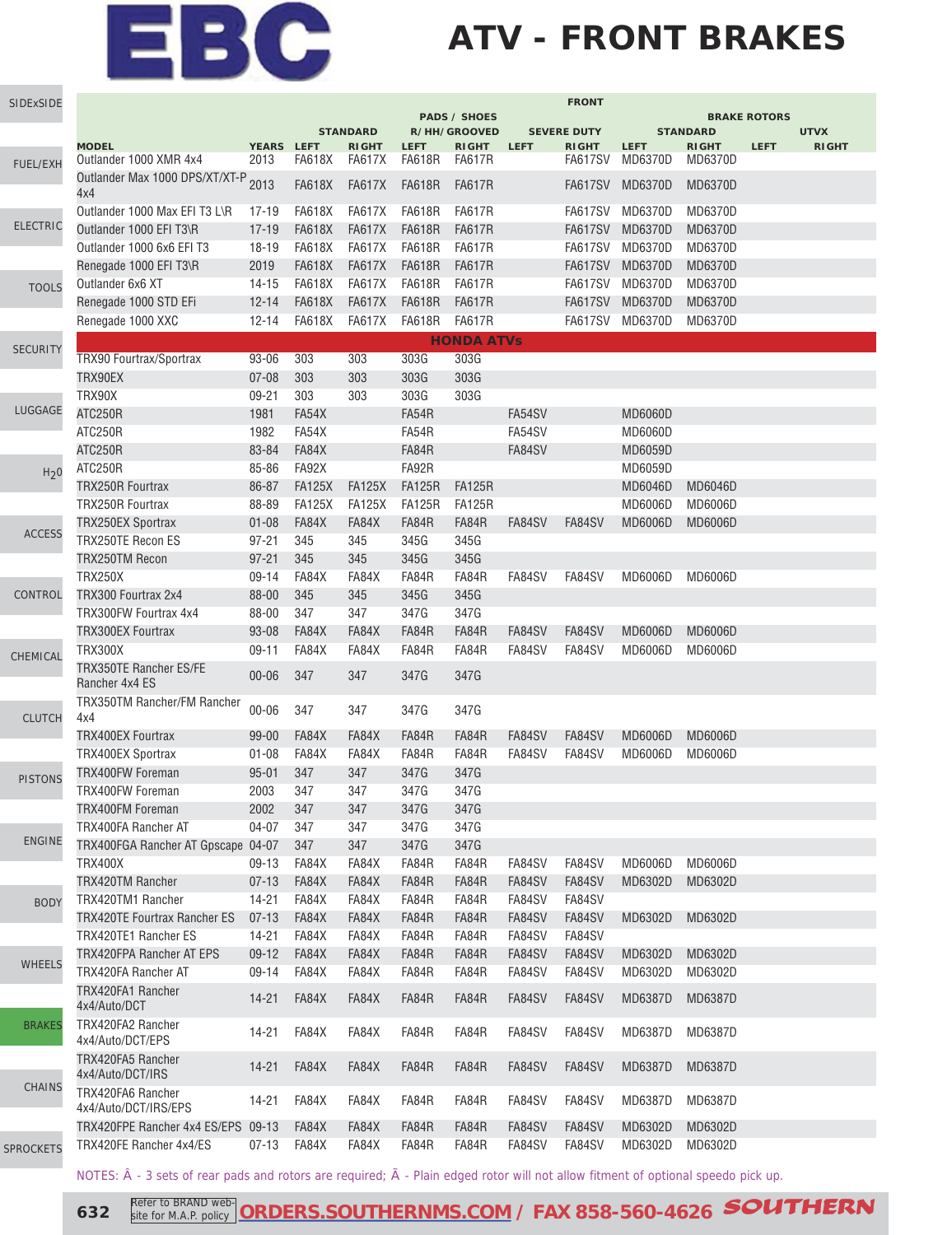

|               |                 |               |                                     |                | <b>REAR</b>        |                |                 |                     |              | <b>SIDExSIDE</b> |
|---------------|-----------------|---------------|-------------------------------------|----------------|--------------------|----------------|-----------------|---------------------|--------------|------------------|
|               | <b>STANDARD</b> |               | <b>PADS / SHOES</b><br>R/HH/GROOVED |                | <b>SEVERE DUTY</b> |                | <b>STANDARD</b> | <b>BRAKE ROTORS</b> | <b>UTVX</b>  |                  |
| <b>LEFT</b>   | <b>RIGHT</b>    | <b>LEFT</b>   | <b>RIGHT</b>                        | <b>LEFT</b>    | <b>RIGHT</b>       | <b>LEFT</b>    | <b>RIGHT</b>    | <b>LEFT</b>         | <b>RIGHT</b> |                  |
|               | <b>FA617X</b>   |               | <b>FA617R</b>                       |                | <b>FA617SV</b>     |                | MD6370D         |                     |              | <b>FUEL/EXH</b>  |
|               | <b>FA617X</b>   |               | <b>FA617R</b>                       |                | <b>FA617SV</b>     |                | <b>MD6370D</b>  |                     |              |                  |
| <b>FA618X</b> | <b>FA617X</b>   | <b>FA618R</b> | <b>FA617R</b>                       |                | FA617SV            | MD6370D        | MD6370D         |                     |              |                  |
| <b>FA618X</b> | <b>FA617X</b>   | <b>FA618R</b> | <b>FA617R</b>                       |                | <b>FA617SV</b>     | MD6370D        | <b>MD6370D</b>  |                     |              | <b>ELECTRIC</b>  |
| <b>FA618X</b> | <b>FA617X</b>   | <b>FA618R</b> | <b>FA617R</b>                       |                | <b>FA617SV</b>     | MD6370D        | MD6370D         |                     |              |                  |
| <b>FA618X</b> | <b>FA617X</b>   | <b>FA618R</b> | <b>FA617R</b>                       |                | <b>FA617SV</b>     | MD6370D        | MD6370D         |                     |              |                  |
| <b>FA618X</b> | <b>FA617X</b>   | <b>FA618R</b> | <b>FA617R</b>                       |                | <b>FA617SV</b>     | MD6370D        | MD6370D         |                     |              | <b>TOOLS</b>     |
| <b>FA618X</b> | <b>FA617X</b>   | <b>FA618R</b> | <b>FA617R</b>                       |                | <b>FA617SV</b>     | MD6370D        | MD6370D         |                     |              |                  |
| <b>FA618X</b> | <b>FA617X</b>   | <b>FA618R</b> | <b>FA617R</b>                       |                | <b>FA617SV</b>     | MD6370D        | MD6370D         |                     |              |                  |
|               |                 |               |                                     |                | <b>HONDA ATVs</b>  |                |                 |                     |              | <b>SECURITY</b>  |
| 306           |                 | 306G          |                                     |                |                    |                |                 |                     |              |                  |
| 306           |                 | 306G          |                                     |                |                    |                |                 |                     |              |                  |
| 306           |                 | 306G          |                                     |                |                    |                |                 |                     |              |                  |
| 306           |                 | 306G          |                                     |                |                    |                |                 |                     |              | LUGGAGE          |
|               |                 | FA84/2R       |                                     |                |                    |                |                 |                     |              |                  |
| FA84X         |                 | FA84R         |                                     | FA84SV         |                    | MD6059D        |                 |                     |              |                  |
| FA92X         |                 | FA92R         |                                     |                |                    | MD6007D        |                 |                     |              | H <sub>2</sub> 0 |
| FA92X         |                 | FA92R         |                                     |                |                    | MD6007D        |                 |                     |              |                  |
| FA92X         |                 | FA92R         |                                     |                |                    | <b>MD6007D</b> |                 |                     |              |                  |
| 340           |                 | 340G          |                                     |                |                    |                |                 |                     |              | <b>ACCESS</b>    |
| 340           |                 | 340G          |                                     |                |                    |                |                 |                     |              |                  |
| 340           |                 | 340G          |                                     |                |                    |                |                 |                     |              |                  |
| 340           |                 | 340G          |                                     |                |                    |                |                 |                     |              |                  |
| 315           |                 | 315G          |                                     |                |                    |                |                 |                     |              | <b>CONTROL</b>   |
| 315           |                 | 315G          |                                     |                |                    |                |                 |                     |              |                  |
| FA84X         |                 | FA84R         |                                     | FA84SV         |                    | MD6064D        |                 |                     |              |                  |
| FA84X         |                 | FA84R         |                                     | FA84SV         |                    | MD6064D        |                 |                     |              | CHEMICAL         |
| 351           |                 | 351G          |                                     |                |                    |                |                 |                     |              |                  |
| 351           |                 | 351G          |                                     |                |                    |                |                 |                     |              | <b>CLUTCH</b>    |
| FA84X         |                 | FA84R         |                                     | FA84SV         |                    | MD6164D        |                 |                     |              |                  |
| FA84X         |                 | FA84R         |                                     | FA84SV         |                    | MD6164D        |                 |                     |              |                  |
| 351           |                 | 351G          |                                     |                |                    |                |                 |                     |              |                  |
| 351           |                 | 351G          |                                     |                |                    |                |                 |                     |              | <b>PISTONS</b>   |
| 351           |                 | 351G          |                                     |                |                    |                |                 |                     |              |                  |
| 351           |                 | 351G          |                                     |                |                    |                |                 |                     |              |                  |
| 351           |                 | 351G          |                                     |                |                    |                |                 |                     |              | <b>ENGINE</b>    |
| FA84X         |                 | FA84R         |                                     | FA84SV         |                    | MD6164D        |                 |                     |              |                  |
| 351           |                 | 351G          |                                     |                |                    |                |                 |                     |              |                  |
| 351           |                 | 351G          |                                     |                |                    |                |                 |                     |              | <b>BODY</b>      |
| 351           |                 | 351G          |                                     |                |                    |                |                 |                     |              |                  |
| 351           |                 | 351G          |                                     |                |                    |                |                 |                     |              |                  |
| <b>FA373X</b> |                 | <b>FA373R</b> |                                     | <b>FA373SV</b> |                    | MD6217D        |                 |                     |              |                  |
| <b>FA373X</b> |                 | <b>FA373R</b> |                                     | <b>FA373SV</b> |                    | MD6217D        |                 |                     |              | <b>WHEELS</b>    |
| 351           |                 | 351G          |                                     |                |                    |                |                 |                     |              |                  |
| 351           |                 | 351G          |                                     |                |                    |                |                 |                     |              | <b>BRAKES</b>    |
|               |                 |               |                                     |                |                    |                |                 |                     |              |                  |
| 351           |                 | 351G          |                                     |                |                    |                |                 |                     |              | CHAINS           |
| FA373X        |                 | FA373R        |                                     | <b>FA373SV</b> |                    | MD6217D        |                 |                     |              |                  |
| 351           |                 | 351G          |                                     |                |                    |                |                 |                     |              |                  |
| 351           |                 | 351G          |                                     |                |                    |                |                 |                     |              | <b>SPROCKETS</b> |

NOTES:  $\hat{A}$  - 3 sets of rear pads and rotors are required;  $\tilde{A}$  - Plain edged rotor will not allow fitment of optional speedo pick up.

SOUTHERN [WWW.SOUTHERNMS.COM](http://m.southernms.com) / TEL 858-560-5005 Refer to BRAND web-<br>
633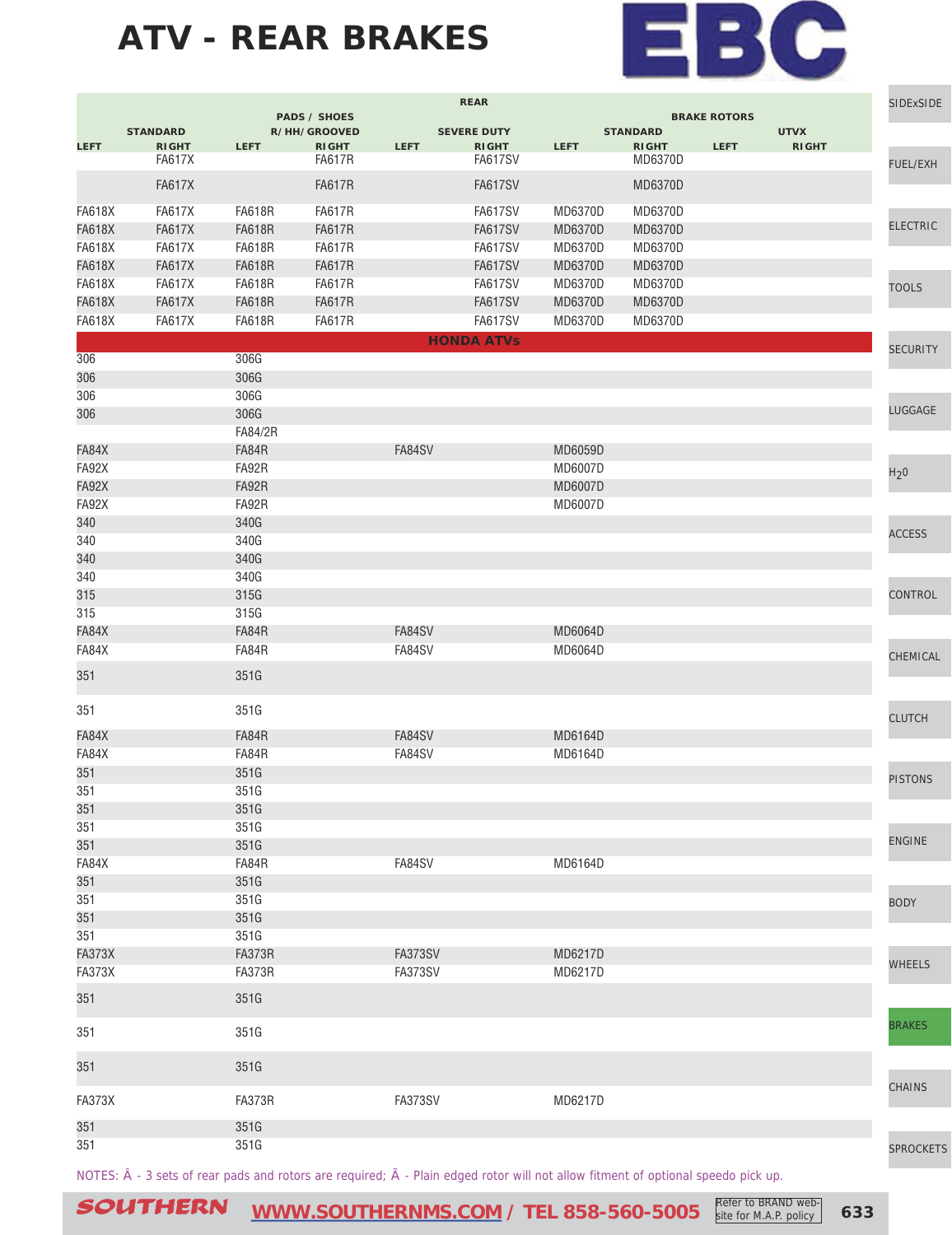## **ATV - FRONT BRAKES**

| <b>PADS / SHOES</b><br><b>BRAKE ROTORS</b><br><b>STANDARD</b><br>R/HH/GROOVED<br><b>SEVERE DUTY</b><br><b>STANDARD</b><br><b>UTVX</b><br><b>MODEL</b><br>YEARS LEFT<br><b>LEFT</b><br><b>LEFT</b><br><b>RIGHT</b><br><b>RIGHT</b><br><b>LEFT</b><br><b>RIGHT</b><br><b>RIGHT</b><br><b>LEFT</b><br><b>RIGHT</b><br>TRX420FE1 Rancher 4x4/ES<br>FA84X<br>FA84R<br>FA84SV<br>FA84SV<br>MD6387D<br>14-21<br>FA84X<br>FA84R<br>MD6387D<br>FUEL/EXH<br>FA84X<br>FA84R<br>FA84SV<br>MD6302D<br>TRX420FPM Rancher 4x4 PS<br>$09-13$<br>FA84X<br>FA84R<br>FA84SV<br>MD6302D<br>TRX420FM Fourtrax Rancher 4x4 07-13<br>FA84X<br>FA84X<br>FA84R<br>FA84R<br>FA84SV<br>FA84SV<br>MD6302D<br>MD6302D<br>$14 - 21$<br>FA84X<br>FA84X<br>FA84R<br>FA84R<br>FA84SV<br>FA84SV<br>MD6387D<br>MD6387D<br>TRX420FM1 Rancher 4x4<br><b>ELECTRIC</b><br>TRX420FM2 Rancher 4x4/EPS<br>$14 - 21$<br>FA84X<br>FA84X<br>FA84R<br>FA84R<br>FA84SV<br>FA84SV<br>MD6387D<br>MD6387D<br><b>TRX450ES Foreman ES</b><br>$98 - 01$<br>347S<br>347S<br>347SG<br>347SG<br>TRX450S Foreman S<br>98-01<br>347S<br>347SG<br>347SG<br>347S<br>347G<br><b>TRX450FE Foreman ES</b><br>$02 - 04$<br>347<br>347<br>347G<br><b>TOOLS</b><br>347G<br>TRX450FM Foreman S<br>$02 - 04$<br>347<br>347<br>347G<br>TRX450R/ER<br>$04 - 11$<br><b>FA185X</b><br><b>FA185X</b><br><b>FA185R</b><br><b>FA185R</b><br><b>MD6006D</b><br><b>MD6006D</b><br><b>TRX500FA Rubicon</b><br>347<br>347<br>347G<br>347G<br>$01 - 04$<br><b>SECURITY</b><br>TRX500FA5 Rubicon<br>FA84X<br>FA84X<br>FA84R<br>2015<br>FA84R<br>FA84SV<br>FA84SV<br>MD6387D<br>MD6387D<br>4x4/Auto/DCT<br>TRX500FA6 Rubicon<br>2015<br>FA84X<br>FA84X<br>FA84R<br>FA84R<br>FA84SV<br>FA84SV<br>MD6387D<br>MD6387D<br>4x4/Auto/DCT/EPS<br>LUGGAGE<br>347<br>347<br>347G<br>2004<br>347G<br><b>TRX500FGA Rubicon Gpscape</b><br>TRX500FA/FAA Rubicon<br>$05 - 14$<br><b>FA410X</b><br><b>FA410X</b><br><b>FA410R</b><br><b>FA410R</b><br>FA410SV FA410SV<br>MD6251D<br>MD6251D<br>$05 - 08$<br><b>FA410X</b><br><b>FA410X</b><br><b>FA410R</b><br><b>FA410R</b><br>FA410SV FA410SV<br>MD6251D<br>MD6251D<br><b>TRX500FGA Rubicon Gpscape</b><br>H <sub>2</sub> 0<br>TRX500FE/FEA Foreman 4x4/ES<br><b>FA410X</b><br><b>FA410X</b><br><b>FA410R</b><br><b>FA410R</b><br><b>FA410SV</b><br>MD6251D<br>MD6251D<br>$05 - 11$<br>FA410SV<br>FA84X<br>FA84X<br>FA84R<br>FA84R<br>FA84SV<br>FA84SV<br>MD6365D<br>MD6365D<br>TRX500FE Foreman 4x4<br>$12 - 13$<br>TRX500FE1 Foreman ES<br>$14 - 21$<br>FA84X<br>FA84X<br>FA84R<br>FA84R<br>FA84SV<br>FA84SV<br>MD6387D<br>MD6387D<br><b>ACCESS</b><br>TRX500FE2 Foreman ES/EPS<br>$14 - 21$<br>FA84X<br>FA84X<br>FA84R<br>FA84R<br>FA84SV<br>FA84SV<br>MD6387D<br>MD6387D<br><b>FA410X</b><br><b>FA410X</b><br><b>FA410R</b><br>FA410SV<br>FA410SV<br>MD6251D<br>MD6251D<br>TRX500FM/FMA Foreman 4x4<br>$05 - 11$<br><b>FA410R</b><br>$12 - 13$<br>FA84X<br>FA84X<br>FA84R<br>FA84R<br>FA84SV<br>FA84SV<br>MD6365D<br>MD6365D<br>TRX500FM Foreman 4x4<br>FA84SV<br>$14-21$<br>FA84X<br>FA84X<br>FA84R<br>FA84R<br>FA84SV<br>MD6387D<br>MD6387D<br><b>TRX500FM Foreman</b><br>CONTROL<br>TRX500FM2 Foreman /EPS<br>$14 - 21$<br>FA84X<br>FA84X<br>FA84R<br>FA84R<br>FA84SV<br>FA84SV<br>MD6387D<br>MD6387D<br>TRX500FM5 Rubicon 4x4<br>$15 - 21$<br>FA84X<br>FA84X<br>FA84R<br>FA84R<br>FA84SV<br>FA84SV<br>MD6387D<br>MD6387D<br>TRX500FM6 Rubicon 4x4/EPS<br>$15 - 21$<br>FA84X<br>FA84X<br>FA84R<br>FA84R<br>FA84SV<br>FA84SV<br>MD6387D<br>MD6387D<br>CHEMICAL<br>TRX500FPE Foreman 4x4 ES/EPS 08-11<br><b>FA410X</b><br><b>FA410X</b><br><b>FA410R</b><br><b>FA410R</b><br><b>FA410SV</b><br>FA410SV<br>MD6251D<br>MD6251D<br>TRX500FPE Foreman 4x4<br>FA84X<br>FA84X<br>FA84R<br>FA84R<br>FA84SV<br>FA84SV<br>MD6365D<br>MD6365D<br>$12 - 13$<br><b>FA410X</b><br><b>FA410R</b><br>FA410SV<br><b>FA410SV</b><br>MD6251D<br>MD6251D<br>TRX500FPM Foreman 4x4/EPS<br>$08 - 11$<br><b>FA410X</b><br><b>FA410R</b><br>FA84R<br>TRX500FPM Foreman 4x4<br>FA84X<br>FA84X<br>FA84R<br>FA84SV<br>FA84SV<br>MD6365D<br>MD6365D<br><b>CLUTCH</b><br>$12 - 13$<br><b>FA410X</b><br><b>FA410X</b><br><b>FA410R</b><br><b>FA410R</b><br>FA410SV FA410SV<br>MD6251D<br>TRX500TM5/TM6 Foreman 2x4<br>$05 - 06$<br>MD6251D<br>347<br>347G<br>347G<br>TRX650FA Rincon<br>03-05<br>347<br>347G<br>347G<br><b>TRX650FGA Rincon Gpscape</b><br>04-05<br><b>PISTONS</b><br>TRX680FGA Rincon Gpscape<br>06-09<br><b>FA410R</b><br><b>FA410X</b><br><b>FA410X</b><br><b>FA410R</b><br>FA410SV FA410SV<br>MD6251D<br>MD6251D<br>TRX680FA Rincon<br>FA410R FA410R FA410SV FA410SV MD6251D<br>$06 - 21$<br>FA410X<br><b>FA410X</b><br>MD6251D<br>TRX700XX<br>FA185X<br><b>FA185X</b><br><b>FA185R</b><br><b>MD6006D</b><br>MD6006D<br>$08 - 11$<br><b>FA185R</b><br><b>ENGINE</b><br><b>KAWASAKI ATVs</b><br>KSF50A (KFX50)<br>03-05<br>614<br>614<br>614G<br>614G<br><b>KFX50 (KSF50B)</b><br>$07 - 09$<br>338<br>338G<br>338G<br>338<br>KFX50 (KSF50B)<br>338<br>338<br>338G<br>338G<br>$13 - 17$<br><b>BODY</b><br>KSF80A (KFX80)<br>03-06<br>614<br>614<br>614G<br>614G<br>338<br>338G<br>338G<br>KFX90 (KSF90A)<br>$07 - 17$<br>338<br>KLF220A Bayou<br>88-02<br>705<br>705<br>705G<br>705G<br><b>WHEELS</b><br>705<br>705G<br>KLF250A Bayou<br>705<br>705G<br>$03 - 11$<br>KSF250A Mojave<br>87-04<br><b>FA128X</b><br><b>FA128X</b><br><b>FA128R</b><br><b>FA128R</b><br>FA128SV FA128SV<br>MD6133D<br>MD6133D<br>KEF300A Lakota<br><b>FA128X</b><br><b>FA128X</b><br><b>FA128R</b><br><b>FA128R</b><br>$95 - 00$<br>FA128SV FA128SV<br>MD6133D<br>MD6133D<br><b>BRAKES</b><br>KEF300B Lakota Sport<br><b>FA128X</b><br><b>FA128X</b><br><b>FA128R</b><br><b>FA128R</b><br>FA128SV FA128SV<br>MD6133D<br>MD6133D<br>$01 - 03$<br>KLF300B Bayou<br>88-04<br>FA67X<br>FA67X<br>FA67R<br>FA67R<br>FA67SV<br>FA67SV<br>MD6133D<br>MD6133D<br>KLF300C Bayou 4x4<br><b>FA165X</b><br><b>FA135X</b><br>FA165SV FA135SV<br>MD6131D<br>MD6131D<br>89-05<br><b>FA165R</b><br><b>FA135R</b><br>KVF300A Prairie 4x4<br>FA54X<br>FA54X<br>FA54R<br>FA54R<br>FA54SV<br>FA54SV<br>MD6131D<br>99-02<br>MD6131D<br><b>CHAINS</b><br>KVF300B Prairie 2x4<br>99-02<br>FA54X<br>FA54X<br>FA54R<br>FA54R<br>FA54SV<br>FA54SV<br>MD6131D<br>MD6131D<br>KVF300C Brute Force<br><b>FA377X</b><br>MD6267D<br>MD6267D<br>$12 - 21$<br>FA377X<br>FA377R<br>FA377R<br>KVF360A Prairie 360 4x4<br>FA54X<br>FA54X<br>FA54R<br>FA54R<br>FA54SV<br>FA54SV<br>MD6188D<br>MD6188D<br>UTVX6188 UTVX6188<br>$03 - 12$<br><b>SPROCKETS</b><br>KVF360B Prairie 360<br>03-09<br>FA54X<br>FA54X<br>FA54R<br>FA54R<br>FA54SV<br>FA54SV<br>MD6188D<br>MD6188D<br>UTVX6188 UTVX6188<br>NOTES: $\hat{A}$ - 3 sets of rear pads and rotors are required; $\tilde{A}$ - Plain edged rotor will not allow fitment of optional speedo pick up. | SIDExSIDE | <b>FRONT</b> |  |  |  |  |  |  |  |  |  |
|---------------------------------------------------------------------------------------------------------------------------------------------------------------------------------------------------------------------------------------------------------------------------------------------------------------------------------------------------------------------------------------------------------------------------------------------------------------------------------------------------------------------------------------------------------------------------------------------------------------------------------------------------------------------------------------------------------------------------------------------------------------------------------------------------------------------------------------------------------------------------------------------------------------------------------------------------------------------------------------------------------------------------------------------------------------------------------------------------------------------------------------------------------------------------------------------------------------------------------------------------------------------------------------------------------------------------------------------------------------------------------------------------------------------------------------------------------------------------------------------------------------------------------------------------------------------------------------------------------------------------------------------------------------------------------------------------------------------------------------------------------------------------------------------------------------------------------------------------------------------------------------------------------------------------------------------------------------------------------------------------------------------------------------------------------------------------------------------------------------------------------------------------------------------------------------------------------------------------------------------------------------------------------------------------------------------------------------------------------------------------------------------------------------------------------------------------------------------------------------------------------------------------------------------------------------------------------------------------------------------------------------------------------------------------------------------------------------------------------------------------------------------------------------------------------------------------------------------------------------------------------------------------------------------------------------------------------------------------------------------------------------------------------------------------------------------------------------------------------------------------------------------------------------------------------------------------------------------------------------------------------------------------------------------------------------------------------------------------------------------------------------------------------------------------------------------------------------------------------------------------------------------------------------------------------------------------------------------------------------------------------------------------------------------------------------------------------------------------------------------------------------------------------------------------------------------------------------------------------------------------------------------------------------------------------------------------------------------------------------------------------------------------------------------------------------------------------------------------------------------------------------------------------------------------------------------------------------------------------------------------------------------------------------------------------------------------------------------------------------------------------------------------------------------------------------------------------------------------------------------------------------------------------------------------------------------------------------------------------------------------------------------------------------------------------------------------------------------------------------------------------------------------------------------------------------------------------------------------------------------------------------------------------------------------------------------------------------------------------------------------------------------------------------------------------------------------------------------------------------------------------------------------------------------------------------------------------------------------------------------------------------------------------------------------------------------------------------------------------------------------------------------------------------------------------------------------------------------------------------------------------------------------------------------------------------------------------------------------------------------------------------------------------------------------------------------------------------------------------------------------------------------------------------------------------------------------------------------------------------------------------------------------------------------------------------------------------------------------------------------------------------------------------------------------------------------------------------------------------------------------------------------------------------------------------------------------------------------------------------------------------------------------------------------------------------------------------------------------------------------------------------------------------------------------------------------------------------------------------------------------------------------------------------------------------------------------------------------------------------------------------------------------------------------------------------------------------------------------------------------------------------------------------------------------------------------------------------|-----------|--------------|--|--|--|--|--|--|--|--|--|
|                                                                                                                                                                                                                                                                                                                                                                                                                                                                                                                                                                                                                                                                                                                                                                                                                                                                                                                                                                                                                                                                                                                                                                                                                                                                                                                                                                                                                                                                                                                                                                                                                                                                                                                                                                                                                                                                                                                                                                                                                                                                                                                                                                                                                                                                                                                                                                                                                                                                                                                                                                                                                                                                                                                                                                                                                                                                                                                                                                                                                                                                                                                                                                                                                                                                                                                                                                                                                                                                                                                                                                                                                                                                                                                                                                                                                                                                                                                                                                                                                                                                                                                                                                                                                                                                                                                                                                                                                                                                                                                                                                                                                                                                                                                                                                                                                                                                                                                                                                                                                                                                                                                                                                                                                                                                                                                                                                                                                                                                                                                                                                                                                                                                                                                                                                                                                                                                                                                                                                                                                                                                                                                                                                                                                                                                                                                                                                                                                                                                                                                                                                                                                                                                                                                                                                                                                                       |           |              |  |  |  |  |  |  |  |  |  |
|                                                                                                                                                                                                                                                                                                                                                                                                                                                                                                                                                                                                                                                                                                                                                                                                                                                                                                                                                                                                                                                                                                                                                                                                                                                                                                                                                                                                                                                                                                                                                                                                                                                                                                                                                                                                                                                                                                                                                                                                                                                                                                                                                                                                                                                                                                                                                                                                                                                                                                                                                                                                                                                                                                                                                                                                                                                                                                                                                                                                                                                                                                                                                                                                                                                                                                                                                                                                                                                                                                                                                                                                                                                                                                                                                                                                                                                                                                                                                                                                                                                                                                                                                                                                                                                                                                                                                                                                                                                                                                                                                                                                                                                                                                                                                                                                                                                                                                                                                                                                                                                                                                                                                                                                                                                                                                                                                                                                                                                                                                                                                                                                                                                                                                                                                                                                                                                                                                                                                                                                                                                                                                                                                                                                                                                                                                                                                                                                                                                                                                                                                                                                                                                                                                                                                                                                                                       |           |              |  |  |  |  |  |  |  |  |  |
|                                                                                                                                                                                                                                                                                                                                                                                                                                                                                                                                                                                                                                                                                                                                                                                                                                                                                                                                                                                                                                                                                                                                                                                                                                                                                                                                                                                                                                                                                                                                                                                                                                                                                                                                                                                                                                                                                                                                                                                                                                                                                                                                                                                                                                                                                                                                                                                                                                                                                                                                                                                                                                                                                                                                                                                                                                                                                                                                                                                                                                                                                                                                                                                                                                                                                                                                                                                                                                                                                                                                                                                                                                                                                                                                                                                                                                                                                                                                                                                                                                                                                                                                                                                                                                                                                                                                                                                                                                                                                                                                                                                                                                                                                                                                                                                                                                                                                                                                                                                                                                                                                                                                                                                                                                                                                                                                                                                                                                                                                                                                                                                                                                                                                                                                                                                                                                                                                                                                                                                                                                                                                                                                                                                                                                                                                                                                                                                                                                                                                                                                                                                                                                                                                                                                                                                                                                       |           |              |  |  |  |  |  |  |  |  |  |
|                                                                                                                                                                                                                                                                                                                                                                                                                                                                                                                                                                                                                                                                                                                                                                                                                                                                                                                                                                                                                                                                                                                                                                                                                                                                                                                                                                                                                                                                                                                                                                                                                                                                                                                                                                                                                                                                                                                                                                                                                                                                                                                                                                                                                                                                                                                                                                                                                                                                                                                                                                                                                                                                                                                                                                                                                                                                                                                                                                                                                                                                                                                                                                                                                                                                                                                                                                                                                                                                                                                                                                                                                                                                                                                                                                                                                                                                                                                                                                                                                                                                                                                                                                                                                                                                                                                                                                                                                                                                                                                                                                                                                                                                                                                                                                                                                                                                                                                                                                                                                                                                                                                                                                                                                                                                                                                                                                                                                                                                                                                                                                                                                                                                                                                                                                                                                                                                                                                                                                                                                                                                                                                                                                                                                                                                                                                                                                                                                                                                                                                                                                                                                                                                                                                                                                                                                                       |           |              |  |  |  |  |  |  |  |  |  |
|                                                                                                                                                                                                                                                                                                                                                                                                                                                                                                                                                                                                                                                                                                                                                                                                                                                                                                                                                                                                                                                                                                                                                                                                                                                                                                                                                                                                                                                                                                                                                                                                                                                                                                                                                                                                                                                                                                                                                                                                                                                                                                                                                                                                                                                                                                                                                                                                                                                                                                                                                                                                                                                                                                                                                                                                                                                                                                                                                                                                                                                                                                                                                                                                                                                                                                                                                                                                                                                                                                                                                                                                                                                                                                                                                                                                                                                                                                                                                                                                                                                                                                                                                                                                                                                                                                                                                                                                                                                                                                                                                                                                                                                                                                                                                                                                                                                                                                                                                                                                                                                                                                                                                                                                                                                                                                                                                                                                                                                                                                                                                                                                                                                                                                                                                                                                                                                                                                                                                                                                                                                                                                                                                                                                                                                                                                                                                                                                                                                                                                                                                                                                                                                                                                                                                                                                                                       |           |              |  |  |  |  |  |  |  |  |  |
|                                                                                                                                                                                                                                                                                                                                                                                                                                                                                                                                                                                                                                                                                                                                                                                                                                                                                                                                                                                                                                                                                                                                                                                                                                                                                                                                                                                                                                                                                                                                                                                                                                                                                                                                                                                                                                                                                                                                                                                                                                                                                                                                                                                                                                                                                                                                                                                                                                                                                                                                                                                                                                                                                                                                                                                                                                                                                                                                                                                                                                                                                                                                                                                                                                                                                                                                                                                                                                                                                                                                                                                                                                                                                                                                                                                                                                                                                                                                                                                                                                                                                                                                                                                                                                                                                                                                                                                                                                                                                                                                                                                                                                                                                                                                                                                                                                                                                                                                                                                                                                                                                                                                                                                                                                                                                                                                                                                                                                                                                                                                                                                                                                                                                                                                                                                                                                                                                                                                                                                                                                                                                                                                                                                                                                                                                                                                                                                                                                                                                                                                                                                                                                                                                                                                                                                                                                       |           |              |  |  |  |  |  |  |  |  |  |
|                                                                                                                                                                                                                                                                                                                                                                                                                                                                                                                                                                                                                                                                                                                                                                                                                                                                                                                                                                                                                                                                                                                                                                                                                                                                                                                                                                                                                                                                                                                                                                                                                                                                                                                                                                                                                                                                                                                                                                                                                                                                                                                                                                                                                                                                                                                                                                                                                                                                                                                                                                                                                                                                                                                                                                                                                                                                                                                                                                                                                                                                                                                                                                                                                                                                                                                                                                                                                                                                                                                                                                                                                                                                                                                                                                                                                                                                                                                                                                                                                                                                                                                                                                                                                                                                                                                                                                                                                                                                                                                                                                                                                                                                                                                                                                                                                                                                                                                                                                                                                                                                                                                                                                                                                                                                                                                                                                                                                                                                                                                                                                                                                                                                                                                                                                                                                                                                                                                                                                                                                                                                                                                                                                                                                                                                                                                                                                                                                                                                                                                                                                                                                                                                                                                                                                                                                                       |           |              |  |  |  |  |  |  |  |  |  |
|                                                                                                                                                                                                                                                                                                                                                                                                                                                                                                                                                                                                                                                                                                                                                                                                                                                                                                                                                                                                                                                                                                                                                                                                                                                                                                                                                                                                                                                                                                                                                                                                                                                                                                                                                                                                                                                                                                                                                                                                                                                                                                                                                                                                                                                                                                                                                                                                                                                                                                                                                                                                                                                                                                                                                                                                                                                                                                                                                                                                                                                                                                                                                                                                                                                                                                                                                                                                                                                                                                                                                                                                                                                                                                                                                                                                                                                                                                                                                                                                                                                                                                                                                                                                                                                                                                                                                                                                                                                                                                                                                                                                                                                                                                                                                                                                                                                                                                                                                                                                                                                                                                                                                                                                                                                                                                                                                                                                                                                                                                                                                                                                                                                                                                                                                                                                                                                                                                                                                                                                                                                                                                                                                                                                                                                                                                                                                                                                                                                                                                                                                                                                                                                                                                                                                                                                                                       |           |              |  |  |  |  |  |  |  |  |  |
|                                                                                                                                                                                                                                                                                                                                                                                                                                                                                                                                                                                                                                                                                                                                                                                                                                                                                                                                                                                                                                                                                                                                                                                                                                                                                                                                                                                                                                                                                                                                                                                                                                                                                                                                                                                                                                                                                                                                                                                                                                                                                                                                                                                                                                                                                                                                                                                                                                                                                                                                                                                                                                                                                                                                                                                                                                                                                                                                                                                                                                                                                                                                                                                                                                                                                                                                                                                                                                                                                                                                                                                                                                                                                                                                                                                                                                                                                                                                                                                                                                                                                                                                                                                                                                                                                                                                                                                                                                                                                                                                                                                                                                                                                                                                                                                                                                                                                                                                                                                                                                                                                                                                                                                                                                                                                                                                                                                                                                                                                                                                                                                                                                                                                                                                                                                                                                                                                                                                                                                                                                                                                                                                                                                                                                                                                                                                                                                                                                                                                                                                                                                                                                                                                                                                                                                                                                       |           |              |  |  |  |  |  |  |  |  |  |
|                                                                                                                                                                                                                                                                                                                                                                                                                                                                                                                                                                                                                                                                                                                                                                                                                                                                                                                                                                                                                                                                                                                                                                                                                                                                                                                                                                                                                                                                                                                                                                                                                                                                                                                                                                                                                                                                                                                                                                                                                                                                                                                                                                                                                                                                                                                                                                                                                                                                                                                                                                                                                                                                                                                                                                                                                                                                                                                                                                                                                                                                                                                                                                                                                                                                                                                                                                                                                                                                                                                                                                                                                                                                                                                                                                                                                                                                                                                                                                                                                                                                                                                                                                                                                                                                                                                                                                                                                                                                                                                                                                                                                                                                                                                                                                                                                                                                                                                                                                                                                                                                                                                                                                                                                                                                                                                                                                                                                                                                                                                                                                                                                                                                                                                                                                                                                                                                                                                                                                                                                                                                                                                                                                                                                                                                                                                                                                                                                                                                                                                                                                                                                                                                                                                                                                                                                                       |           |              |  |  |  |  |  |  |  |  |  |
|                                                                                                                                                                                                                                                                                                                                                                                                                                                                                                                                                                                                                                                                                                                                                                                                                                                                                                                                                                                                                                                                                                                                                                                                                                                                                                                                                                                                                                                                                                                                                                                                                                                                                                                                                                                                                                                                                                                                                                                                                                                                                                                                                                                                                                                                                                                                                                                                                                                                                                                                                                                                                                                                                                                                                                                                                                                                                                                                                                                                                                                                                                                                                                                                                                                                                                                                                                                                                                                                                                                                                                                                                                                                                                                                                                                                                                                                                                                                                                                                                                                                                                                                                                                                                                                                                                                                                                                                                                                                                                                                                                                                                                                                                                                                                                                                                                                                                                                                                                                                                                                                                                                                                                                                                                                                                                                                                                                                                                                                                                                                                                                                                                                                                                                                                                                                                                                                                                                                                                                                                                                                                                                                                                                                                                                                                                                                                                                                                                                                                                                                                                                                                                                                                                                                                                                                                                       |           |              |  |  |  |  |  |  |  |  |  |
|                                                                                                                                                                                                                                                                                                                                                                                                                                                                                                                                                                                                                                                                                                                                                                                                                                                                                                                                                                                                                                                                                                                                                                                                                                                                                                                                                                                                                                                                                                                                                                                                                                                                                                                                                                                                                                                                                                                                                                                                                                                                                                                                                                                                                                                                                                                                                                                                                                                                                                                                                                                                                                                                                                                                                                                                                                                                                                                                                                                                                                                                                                                                                                                                                                                                                                                                                                                                                                                                                                                                                                                                                                                                                                                                                                                                                                                                                                                                                                                                                                                                                                                                                                                                                                                                                                                                                                                                                                                                                                                                                                                                                                                                                                                                                                                                                                                                                                                                                                                                                                                                                                                                                                                                                                                                                                                                                                                                                                                                                                                                                                                                                                                                                                                                                                                                                                                                                                                                                                                                                                                                                                                                                                                                                                                                                                                                                                                                                                                                                                                                                                                                                                                                                                                                                                                                                                       |           |              |  |  |  |  |  |  |  |  |  |
|                                                                                                                                                                                                                                                                                                                                                                                                                                                                                                                                                                                                                                                                                                                                                                                                                                                                                                                                                                                                                                                                                                                                                                                                                                                                                                                                                                                                                                                                                                                                                                                                                                                                                                                                                                                                                                                                                                                                                                                                                                                                                                                                                                                                                                                                                                                                                                                                                                                                                                                                                                                                                                                                                                                                                                                                                                                                                                                                                                                                                                                                                                                                                                                                                                                                                                                                                                                                                                                                                                                                                                                                                                                                                                                                                                                                                                                                                                                                                                                                                                                                                                                                                                                                                                                                                                                                                                                                                                                                                                                                                                                                                                                                                                                                                                                                                                                                                                                                                                                                                                                                                                                                                                                                                                                                                                                                                                                                                                                                                                                                                                                                                                                                                                                                                                                                                                                                                                                                                                                                                                                                                                                                                                                                                                                                                                                                                                                                                                                                                                                                                                                                                                                                                                                                                                                                                                       |           |              |  |  |  |  |  |  |  |  |  |
|                                                                                                                                                                                                                                                                                                                                                                                                                                                                                                                                                                                                                                                                                                                                                                                                                                                                                                                                                                                                                                                                                                                                                                                                                                                                                                                                                                                                                                                                                                                                                                                                                                                                                                                                                                                                                                                                                                                                                                                                                                                                                                                                                                                                                                                                                                                                                                                                                                                                                                                                                                                                                                                                                                                                                                                                                                                                                                                                                                                                                                                                                                                                                                                                                                                                                                                                                                                                                                                                                                                                                                                                                                                                                                                                                                                                                                                                                                                                                                                                                                                                                                                                                                                                                                                                                                                                                                                                                                                                                                                                                                                                                                                                                                                                                                                                                                                                                                                                                                                                                                                                                                                                                                                                                                                                                                                                                                                                                                                                                                                                                                                                                                                                                                                                                                                                                                                                                                                                                                                                                                                                                                                                                                                                                                                                                                                                                                                                                                                                                                                                                                                                                                                                                                                                                                                                                                       |           |              |  |  |  |  |  |  |  |  |  |
|                                                                                                                                                                                                                                                                                                                                                                                                                                                                                                                                                                                                                                                                                                                                                                                                                                                                                                                                                                                                                                                                                                                                                                                                                                                                                                                                                                                                                                                                                                                                                                                                                                                                                                                                                                                                                                                                                                                                                                                                                                                                                                                                                                                                                                                                                                                                                                                                                                                                                                                                                                                                                                                                                                                                                                                                                                                                                                                                                                                                                                                                                                                                                                                                                                                                                                                                                                                                                                                                                                                                                                                                                                                                                                                                                                                                                                                                                                                                                                                                                                                                                                                                                                                                                                                                                                                                                                                                                                                                                                                                                                                                                                                                                                                                                                                                                                                                                                                                                                                                                                                                                                                                                                                                                                                                                                                                                                                                                                                                                                                                                                                                                                                                                                                                                                                                                                                                                                                                                                                                                                                                                                                                                                                                                                                                                                                                                                                                                                                                                                                                                                                                                                                                                                                                                                                                                                       |           |              |  |  |  |  |  |  |  |  |  |
|                                                                                                                                                                                                                                                                                                                                                                                                                                                                                                                                                                                                                                                                                                                                                                                                                                                                                                                                                                                                                                                                                                                                                                                                                                                                                                                                                                                                                                                                                                                                                                                                                                                                                                                                                                                                                                                                                                                                                                                                                                                                                                                                                                                                                                                                                                                                                                                                                                                                                                                                                                                                                                                                                                                                                                                                                                                                                                                                                                                                                                                                                                                                                                                                                                                                                                                                                                                                                                                                                                                                                                                                                                                                                                                                                                                                                                                                                                                                                                                                                                                                                                                                                                                                                                                                                                                                                                                                                                                                                                                                                                                                                                                                                                                                                                                                                                                                                                                                                                                                                                                                                                                                                                                                                                                                                                                                                                                                                                                                                                                                                                                                                                                                                                                                                                                                                                                                                                                                                                                                                                                                                                                                                                                                                                                                                                                                                                                                                                                                                                                                                                                                                                                                                                                                                                                                                                       |           |              |  |  |  |  |  |  |  |  |  |
|                                                                                                                                                                                                                                                                                                                                                                                                                                                                                                                                                                                                                                                                                                                                                                                                                                                                                                                                                                                                                                                                                                                                                                                                                                                                                                                                                                                                                                                                                                                                                                                                                                                                                                                                                                                                                                                                                                                                                                                                                                                                                                                                                                                                                                                                                                                                                                                                                                                                                                                                                                                                                                                                                                                                                                                                                                                                                                                                                                                                                                                                                                                                                                                                                                                                                                                                                                                                                                                                                                                                                                                                                                                                                                                                                                                                                                                                                                                                                                                                                                                                                                                                                                                                                                                                                                                                                                                                                                                                                                                                                                                                                                                                                                                                                                                                                                                                                                                                                                                                                                                                                                                                                                                                                                                                                                                                                                                                                                                                                                                                                                                                                                                                                                                                                                                                                                                                                                                                                                                                                                                                                                                                                                                                                                                                                                                                                                                                                                                                                                                                                                                                                                                                                                                                                                                                                                       |           |              |  |  |  |  |  |  |  |  |  |
|                                                                                                                                                                                                                                                                                                                                                                                                                                                                                                                                                                                                                                                                                                                                                                                                                                                                                                                                                                                                                                                                                                                                                                                                                                                                                                                                                                                                                                                                                                                                                                                                                                                                                                                                                                                                                                                                                                                                                                                                                                                                                                                                                                                                                                                                                                                                                                                                                                                                                                                                                                                                                                                                                                                                                                                                                                                                                                                                                                                                                                                                                                                                                                                                                                                                                                                                                                                                                                                                                                                                                                                                                                                                                                                                                                                                                                                                                                                                                                                                                                                                                                                                                                                                                                                                                                                                                                                                                                                                                                                                                                                                                                                                                                                                                                                                                                                                                                                                                                                                                                                                                                                                                                                                                                                                                                                                                                                                                                                                                                                                                                                                                                                                                                                                                                                                                                                                                                                                                                                                                                                                                                                                                                                                                                                                                                                                                                                                                                                                                                                                                                                                                                                                                                                                                                                                                                       |           |              |  |  |  |  |  |  |  |  |  |
|                                                                                                                                                                                                                                                                                                                                                                                                                                                                                                                                                                                                                                                                                                                                                                                                                                                                                                                                                                                                                                                                                                                                                                                                                                                                                                                                                                                                                                                                                                                                                                                                                                                                                                                                                                                                                                                                                                                                                                                                                                                                                                                                                                                                                                                                                                                                                                                                                                                                                                                                                                                                                                                                                                                                                                                                                                                                                                                                                                                                                                                                                                                                                                                                                                                                                                                                                                                                                                                                                                                                                                                                                                                                                                                                                                                                                                                                                                                                                                                                                                                                                                                                                                                                                                                                                                                                                                                                                                                                                                                                                                                                                                                                                                                                                                                                                                                                                                                                                                                                                                                                                                                                                                                                                                                                                                                                                                                                                                                                                                                                                                                                                                                                                                                                                                                                                                                                                                                                                                                                                                                                                                                                                                                                                                                                                                                                                                                                                                                                                                                                                                                                                                                                                                                                                                                                                                       |           |              |  |  |  |  |  |  |  |  |  |
|                                                                                                                                                                                                                                                                                                                                                                                                                                                                                                                                                                                                                                                                                                                                                                                                                                                                                                                                                                                                                                                                                                                                                                                                                                                                                                                                                                                                                                                                                                                                                                                                                                                                                                                                                                                                                                                                                                                                                                                                                                                                                                                                                                                                                                                                                                                                                                                                                                                                                                                                                                                                                                                                                                                                                                                                                                                                                                                                                                                                                                                                                                                                                                                                                                                                                                                                                                                                                                                                                                                                                                                                                                                                                                                                                                                                                                                                                                                                                                                                                                                                                                                                                                                                                                                                                                                                                                                                                                                                                                                                                                                                                                                                                                                                                                                                                                                                                                                                                                                                                                                                                                                                                                                                                                                                                                                                                                                                                                                                                                                                                                                                                                                                                                                                                                                                                                                                                                                                                                                                                                                                                                                                                                                                                                                                                                                                                                                                                                                                                                                                                                                                                                                                                                                                                                                                                                       |           |              |  |  |  |  |  |  |  |  |  |
|                                                                                                                                                                                                                                                                                                                                                                                                                                                                                                                                                                                                                                                                                                                                                                                                                                                                                                                                                                                                                                                                                                                                                                                                                                                                                                                                                                                                                                                                                                                                                                                                                                                                                                                                                                                                                                                                                                                                                                                                                                                                                                                                                                                                                                                                                                                                                                                                                                                                                                                                                                                                                                                                                                                                                                                                                                                                                                                                                                                                                                                                                                                                                                                                                                                                                                                                                                                                                                                                                                                                                                                                                                                                                                                                                                                                                                                                                                                                                                                                                                                                                                                                                                                                                                                                                                                                                                                                                                                                                                                                                                                                                                                                                                                                                                                                                                                                                                                                                                                                                                                                                                                                                                                                                                                                                                                                                                                                                                                                                                                                                                                                                                                                                                                                                                                                                                                                                                                                                                                                                                                                                                                                                                                                                                                                                                                                                                                                                                                                                                                                                                                                                                                                                                                                                                                                                                       |           |              |  |  |  |  |  |  |  |  |  |
|                                                                                                                                                                                                                                                                                                                                                                                                                                                                                                                                                                                                                                                                                                                                                                                                                                                                                                                                                                                                                                                                                                                                                                                                                                                                                                                                                                                                                                                                                                                                                                                                                                                                                                                                                                                                                                                                                                                                                                                                                                                                                                                                                                                                                                                                                                                                                                                                                                                                                                                                                                                                                                                                                                                                                                                                                                                                                                                                                                                                                                                                                                                                                                                                                                                                                                                                                                                                                                                                                                                                                                                                                                                                                                                                                                                                                                                                                                                                                                                                                                                                                                                                                                                                                                                                                                                                                                                                                                                                                                                                                                                                                                                                                                                                                                                                                                                                                                                                                                                                                                                                                                                                                                                                                                                                                                                                                                                                                                                                                                                                                                                                                                                                                                                                                                                                                                                                                                                                                                                                                                                                                                                                                                                                                                                                                                                                                                                                                                                                                                                                                                                                                                                                                                                                                                                                                                       |           |              |  |  |  |  |  |  |  |  |  |
|                                                                                                                                                                                                                                                                                                                                                                                                                                                                                                                                                                                                                                                                                                                                                                                                                                                                                                                                                                                                                                                                                                                                                                                                                                                                                                                                                                                                                                                                                                                                                                                                                                                                                                                                                                                                                                                                                                                                                                                                                                                                                                                                                                                                                                                                                                                                                                                                                                                                                                                                                                                                                                                                                                                                                                                                                                                                                                                                                                                                                                                                                                                                                                                                                                                                                                                                                                                                                                                                                                                                                                                                                                                                                                                                                                                                                                                                                                                                                                                                                                                                                                                                                                                                                                                                                                                                                                                                                                                                                                                                                                                                                                                                                                                                                                                                                                                                                                                                                                                                                                                                                                                                                                                                                                                                                                                                                                                                                                                                                                                                                                                                                                                                                                                                                                                                                                                                                                                                                                                                                                                                                                                                                                                                                                                                                                                                                                                                                                                                                                                                                                                                                                                                                                                                                                                                                                       |           |              |  |  |  |  |  |  |  |  |  |
|                                                                                                                                                                                                                                                                                                                                                                                                                                                                                                                                                                                                                                                                                                                                                                                                                                                                                                                                                                                                                                                                                                                                                                                                                                                                                                                                                                                                                                                                                                                                                                                                                                                                                                                                                                                                                                                                                                                                                                                                                                                                                                                                                                                                                                                                                                                                                                                                                                                                                                                                                                                                                                                                                                                                                                                                                                                                                                                                                                                                                                                                                                                                                                                                                                                                                                                                                                                                                                                                                                                                                                                                                                                                                                                                                                                                                                                                                                                                                                                                                                                                                                                                                                                                                                                                                                                                                                                                                                                                                                                                                                                                                                                                                                                                                                                                                                                                                                                                                                                                                                                                                                                                                                                                                                                                                                                                                                                                                                                                                                                                                                                                                                                                                                                                                                                                                                                                                                                                                                                                                                                                                                                                                                                                                                                                                                                                                                                                                                                                                                                                                                                                                                                                                                                                                                                                                                       |           |              |  |  |  |  |  |  |  |  |  |
|                                                                                                                                                                                                                                                                                                                                                                                                                                                                                                                                                                                                                                                                                                                                                                                                                                                                                                                                                                                                                                                                                                                                                                                                                                                                                                                                                                                                                                                                                                                                                                                                                                                                                                                                                                                                                                                                                                                                                                                                                                                                                                                                                                                                                                                                                                                                                                                                                                                                                                                                                                                                                                                                                                                                                                                                                                                                                                                                                                                                                                                                                                                                                                                                                                                                                                                                                                                                                                                                                                                                                                                                                                                                                                                                                                                                                                                                                                                                                                                                                                                                                                                                                                                                                                                                                                                                                                                                                                                                                                                                                                                                                                                                                                                                                                                                                                                                                                                                                                                                                                                                                                                                                                                                                                                                                                                                                                                                                                                                                                                                                                                                                                                                                                                                                                                                                                                                                                                                                                                                                                                                                                                                                                                                                                                                                                                                                                                                                                                                                                                                                                                                                                                                                                                                                                                                                                       |           |              |  |  |  |  |  |  |  |  |  |
|                                                                                                                                                                                                                                                                                                                                                                                                                                                                                                                                                                                                                                                                                                                                                                                                                                                                                                                                                                                                                                                                                                                                                                                                                                                                                                                                                                                                                                                                                                                                                                                                                                                                                                                                                                                                                                                                                                                                                                                                                                                                                                                                                                                                                                                                                                                                                                                                                                                                                                                                                                                                                                                                                                                                                                                                                                                                                                                                                                                                                                                                                                                                                                                                                                                                                                                                                                                                                                                                                                                                                                                                                                                                                                                                                                                                                                                                                                                                                                                                                                                                                                                                                                                                                                                                                                                                                                                                                                                                                                                                                                                                                                                                                                                                                                                                                                                                                                                                                                                                                                                                                                                                                                                                                                                                                                                                                                                                                                                                                                                                                                                                                                                                                                                                                                                                                                                                                                                                                                                                                                                                                                                                                                                                                                                                                                                                                                                                                                                                                                                                                                                                                                                                                                                                                                                                                                       |           |              |  |  |  |  |  |  |  |  |  |
|                                                                                                                                                                                                                                                                                                                                                                                                                                                                                                                                                                                                                                                                                                                                                                                                                                                                                                                                                                                                                                                                                                                                                                                                                                                                                                                                                                                                                                                                                                                                                                                                                                                                                                                                                                                                                                                                                                                                                                                                                                                                                                                                                                                                                                                                                                                                                                                                                                                                                                                                                                                                                                                                                                                                                                                                                                                                                                                                                                                                                                                                                                                                                                                                                                                                                                                                                                                                                                                                                                                                                                                                                                                                                                                                                                                                                                                                                                                                                                                                                                                                                                                                                                                                                                                                                                                                                                                                                                                                                                                                                                                                                                                                                                                                                                                                                                                                                                                                                                                                                                                                                                                                                                                                                                                                                                                                                                                                                                                                                                                                                                                                                                                                                                                                                                                                                                                                                                                                                                                                                                                                                                                                                                                                                                                                                                                                                                                                                                                                                                                                                                                                                                                                                                                                                                                                                                       |           |              |  |  |  |  |  |  |  |  |  |
|                                                                                                                                                                                                                                                                                                                                                                                                                                                                                                                                                                                                                                                                                                                                                                                                                                                                                                                                                                                                                                                                                                                                                                                                                                                                                                                                                                                                                                                                                                                                                                                                                                                                                                                                                                                                                                                                                                                                                                                                                                                                                                                                                                                                                                                                                                                                                                                                                                                                                                                                                                                                                                                                                                                                                                                                                                                                                                                                                                                                                                                                                                                                                                                                                                                                                                                                                                                                                                                                                                                                                                                                                                                                                                                                                                                                                                                                                                                                                                                                                                                                                                                                                                                                                                                                                                                                                                                                                                                                                                                                                                                                                                                                                                                                                                                                                                                                                                                                                                                                                                                                                                                                                                                                                                                                                                                                                                                                                                                                                                                                                                                                                                                                                                                                                                                                                                                                                                                                                                                                                                                                                                                                                                                                                                                                                                                                                                                                                                                                                                                                                                                                                                                                                                                                                                                                                                       |           |              |  |  |  |  |  |  |  |  |  |
|                                                                                                                                                                                                                                                                                                                                                                                                                                                                                                                                                                                                                                                                                                                                                                                                                                                                                                                                                                                                                                                                                                                                                                                                                                                                                                                                                                                                                                                                                                                                                                                                                                                                                                                                                                                                                                                                                                                                                                                                                                                                                                                                                                                                                                                                                                                                                                                                                                                                                                                                                                                                                                                                                                                                                                                                                                                                                                                                                                                                                                                                                                                                                                                                                                                                                                                                                                                                                                                                                                                                                                                                                                                                                                                                                                                                                                                                                                                                                                                                                                                                                                                                                                                                                                                                                                                                                                                                                                                                                                                                                                                                                                                                                                                                                                                                                                                                                                                                                                                                                                                                                                                                                                                                                                                                                                                                                                                                                                                                                                                                                                                                                                                                                                                                                                                                                                                                                                                                                                                                                                                                                                                                                                                                                                                                                                                                                                                                                                                                                                                                                                                                                                                                                                                                                                                                                                       |           |              |  |  |  |  |  |  |  |  |  |
|                                                                                                                                                                                                                                                                                                                                                                                                                                                                                                                                                                                                                                                                                                                                                                                                                                                                                                                                                                                                                                                                                                                                                                                                                                                                                                                                                                                                                                                                                                                                                                                                                                                                                                                                                                                                                                                                                                                                                                                                                                                                                                                                                                                                                                                                                                                                                                                                                                                                                                                                                                                                                                                                                                                                                                                                                                                                                                                                                                                                                                                                                                                                                                                                                                                                                                                                                                                                                                                                                                                                                                                                                                                                                                                                                                                                                                                                                                                                                                                                                                                                                                                                                                                                                                                                                                                                                                                                                                                                                                                                                                                                                                                                                                                                                                                                                                                                                                                                                                                                                                                                                                                                                                                                                                                                                                                                                                                                                                                                                                                                                                                                                                                                                                                                                                                                                                                                                                                                                                                                                                                                                                                                                                                                                                                                                                                                                                                                                                                                                                                                                                                                                                                                                                                                                                                                                                       |           |              |  |  |  |  |  |  |  |  |  |
|                                                                                                                                                                                                                                                                                                                                                                                                                                                                                                                                                                                                                                                                                                                                                                                                                                                                                                                                                                                                                                                                                                                                                                                                                                                                                                                                                                                                                                                                                                                                                                                                                                                                                                                                                                                                                                                                                                                                                                                                                                                                                                                                                                                                                                                                                                                                                                                                                                                                                                                                                                                                                                                                                                                                                                                                                                                                                                                                                                                                                                                                                                                                                                                                                                                                                                                                                                                                                                                                                                                                                                                                                                                                                                                                                                                                                                                                                                                                                                                                                                                                                                                                                                                                                                                                                                                                                                                                                                                                                                                                                                                                                                                                                                                                                                                                                                                                                                                                                                                                                                                                                                                                                                                                                                                                                                                                                                                                                                                                                                                                                                                                                                                                                                                                                                                                                                                                                                                                                                                                                                                                                                                                                                                                                                                                                                                                                                                                                                                                                                                                                                                                                                                                                                                                                                                                                                       |           |              |  |  |  |  |  |  |  |  |  |
|                                                                                                                                                                                                                                                                                                                                                                                                                                                                                                                                                                                                                                                                                                                                                                                                                                                                                                                                                                                                                                                                                                                                                                                                                                                                                                                                                                                                                                                                                                                                                                                                                                                                                                                                                                                                                                                                                                                                                                                                                                                                                                                                                                                                                                                                                                                                                                                                                                                                                                                                                                                                                                                                                                                                                                                                                                                                                                                                                                                                                                                                                                                                                                                                                                                                                                                                                                                                                                                                                                                                                                                                                                                                                                                                                                                                                                                                                                                                                                                                                                                                                                                                                                                                                                                                                                                                                                                                                                                                                                                                                                                                                                                                                                                                                                                                                                                                                                                                                                                                                                                                                                                                                                                                                                                                                                                                                                                                                                                                                                                                                                                                                                                                                                                                                                                                                                                                                                                                                                                                                                                                                                                                                                                                                                                                                                                                                                                                                                                                                                                                                                                                                                                                                                                                                                                                                                       |           |              |  |  |  |  |  |  |  |  |  |
|                                                                                                                                                                                                                                                                                                                                                                                                                                                                                                                                                                                                                                                                                                                                                                                                                                                                                                                                                                                                                                                                                                                                                                                                                                                                                                                                                                                                                                                                                                                                                                                                                                                                                                                                                                                                                                                                                                                                                                                                                                                                                                                                                                                                                                                                                                                                                                                                                                                                                                                                                                                                                                                                                                                                                                                                                                                                                                                                                                                                                                                                                                                                                                                                                                                                                                                                                                                                                                                                                                                                                                                                                                                                                                                                                                                                                                                                                                                                                                                                                                                                                                                                                                                                                                                                                                                                                                                                                                                                                                                                                                                                                                                                                                                                                                                                                                                                                                                                                                                                                                                                                                                                                                                                                                                                                                                                                                                                                                                                                                                                                                                                                                                                                                                                                                                                                                                                                                                                                                                                                                                                                                                                                                                                                                                                                                                                                                                                                                                                                                                                                                                                                                                                                                                                                                                                                                       |           |              |  |  |  |  |  |  |  |  |  |
|                                                                                                                                                                                                                                                                                                                                                                                                                                                                                                                                                                                                                                                                                                                                                                                                                                                                                                                                                                                                                                                                                                                                                                                                                                                                                                                                                                                                                                                                                                                                                                                                                                                                                                                                                                                                                                                                                                                                                                                                                                                                                                                                                                                                                                                                                                                                                                                                                                                                                                                                                                                                                                                                                                                                                                                                                                                                                                                                                                                                                                                                                                                                                                                                                                                                                                                                                                                                                                                                                                                                                                                                                                                                                                                                                                                                                                                                                                                                                                                                                                                                                                                                                                                                                                                                                                                                                                                                                                                                                                                                                                                                                                                                                                                                                                                                                                                                                                                                                                                                                                                                                                                                                                                                                                                                                                                                                                                                                                                                                                                                                                                                                                                                                                                                                                                                                                                                                                                                                                                                                                                                                                                                                                                                                                                                                                                                                                                                                                                                                                                                                                                                                                                                                                                                                                                                                                       |           |              |  |  |  |  |  |  |  |  |  |
|                                                                                                                                                                                                                                                                                                                                                                                                                                                                                                                                                                                                                                                                                                                                                                                                                                                                                                                                                                                                                                                                                                                                                                                                                                                                                                                                                                                                                                                                                                                                                                                                                                                                                                                                                                                                                                                                                                                                                                                                                                                                                                                                                                                                                                                                                                                                                                                                                                                                                                                                                                                                                                                                                                                                                                                                                                                                                                                                                                                                                                                                                                                                                                                                                                                                                                                                                                                                                                                                                                                                                                                                                                                                                                                                                                                                                                                                                                                                                                                                                                                                                                                                                                                                                                                                                                                                                                                                                                                                                                                                                                                                                                                                                                                                                                                                                                                                                                                                                                                                                                                                                                                                                                                                                                                                                                                                                                                                                                                                                                                                                                                                                                                                                                                                                                                                                                                                                                                                                                                                                                                                                                                                                                                                                                                                                                                                                                                                                                                                                                                                                                                                                                                                                                                                                                                                                                       |           |              |  |  |  |  |  |  |  |  |  |
|                                                                                                                                                                                                                                                                                                                                                                                                                                                                                                                                                                                                                                                                                                                                                                                                                                                                                                                                                                                                                                                                                                                                                                                                                                                                                                                                                                                                                                                                                                                                                                                                                                                                                                                                                                                                                                                                                                                                                                                                                                                                                                                                                                                                                                                                                                                                                                                                                                                                                                                                                                                                                                                                                                                                                                                                                                                                                                                                                                                                                                                                                                                                                                                                                                                                                                                                                                                                                                                                                                                                                                                                                                                                                                                                                                                                                                                                                                                                                                                                                                                                                                                                                                                                                                                                                                                                                                                                                                                                                                                                                                                                                                                                                                                                                                                                                                                                                                                                                                                                                                                                                                                                                                                                                                                                                                                                                                                                                                                                                                                                                                                                                                                                                                                                                                                                                                                                                                                                                                                                                                                                                                                                                                                                                                                                                                                                                                                                                                                                                                                                                                                                                                                                                                                                                                                                                                       |           |              |  |  |  |  |  |  |  |  |  |
|                                                                                                                                                                                                                                                                                                                                                                                                                                                                                                                                                                                                                                                                                                                                                                                                                                                                                                                                                                                                                                                                                                                                                                                                                                                                                                                                                                                                                                                                                                                                                                                                                                                                                                                                                                                                                                                                                                                                                                                                                                                                                                                                                                                                                                                                                                                                                                                                                                                                                                                                                                                                                                                                                                                                                                                                                                                                                                                                                                                                                                                                                                                                                                                                                                                                                                                                                                                                                                                                                                                                                                                                                                                                                                                                                                                                                                                                                                                                                                                                                                                                                                                                                                                                                                                                                                                                                                                                                                                                                                                                                                                                                                                                                                                                                                                                                                                                                                                                                                                                                                                                                                                                                                                                                                                                                                                                                                                                                                                                                                                                                                                                                                                                                                                                                                                                                                                                                                                                                                                                                                                                                                                                                                                                                                                                                                                                                                                                                                                                                                                                                                                                                                                                                                                                                                                                                                       |           |              |  |  |  |  |  |  |  |  |  |
|                                                                                                                                                                                                                                                                                                                                                                                                                                                                                                                                                                                                                                                                                                                                                                                                                                                                                                                                                                                                                                                                                                                                                                                                                                                                                                                                                                                                                                                                                                                                                                                                                                                                                                                                                                                                                                                                                                                                                                                                                                                                                                                                                                                                                                                                                                                                                                                                                                                                                                                                                                                                                                                                                                                                                                                                                                                                                                                                                                                                                                                                                                                                                                                                                                                                                                                                                                                                                                                                                                                                                                                                                                                                                                                                                                                                                                                                                                                                                                                                                                                                                                                                                                                                                                                                                                                                                                                                                                                                                                                                                                                                                                                                                                                                                                                                                                                                                                                                                                                                                                                                                                                                                                                                                                                                                                                                                                                                                                                                                                                                                                                                                                                                                                                                                                                                                                                                                                                                                                                                                                                                                                                                                                                                                                                                                                                                                                                                                                                                                                                                                                                                                                                                                                                                                                                                                                       |           |              |  |  |  |  |  |  |  |  |  |
|                                                                                                                                                                                                                                                                                                                                                                                                                                                                                                                                                                                                                                                                                                                                                                                                                                                                                                                                                                                                                                                                                                                                                                                                                                                                                                                                                                                                                                                                                                                                                                                                                                                                                                                                                                                                                                                                                                                                                                                                                                                                                                                                                                                                                                                                                                                                                                                                                                                                                                                                                                                                                                                                                                                                                                                                                                                                                                                                                                                                                                                                                                                                                                                                                                                                                                                                                                                                                                                                                                                                                                                                                                                                                                                                                                                                                                                                                                                                                                                                                                                                                                                                                                                                                                                                                                                                                                                                                                                                                                                                                                                                                                                                                                                                                                                                                                                                                                                                                                                                                                                                                                                                                                                                                                                                                                                                                                                                                                                                                                                                                                                                                                                                                                                                                                                                                                                                                                                                                                                                                                                                                                                                                                                                                                                                                                                                                                                                                                                                                                                                                                                                                                                                                                                                                                                                                                       |           |              |  |  |  |  |  |  |  |  |  |
|                                                                                                                                                                                                                                                                                                                                                                                                                                                                                                                                                                                                                                                                                                                                                                                                                                                                                                                                                                                                                                                                                                                                                                                                                                                                                                                                                                                                                                                                                                                                                                                                                                                                                                                                                                                                                                                                                                                                                                                                                                                                                                                                                                                                                                                                                                                                                                                                                                                                                                                                                                                                                                                                                                                                                                                                                                                                                                                                                                                                                                                                                                                                                                                                                                                                                                                                                                                                                                                                                                                                                                                                                                                                                                                                                                                                                                                                                                                                                                                                                                                                                                                                                                                                                                                                                                                                                                                                                                                                                                                                                                                                                                                                                                                                                                                                                                                                                                                                                                                                                                                                                                                                                                                                                                                                                                                                                                                                                                                                                                                                                                                                                                                                                                                                                                                                                                                                                                                                                                                                                                                                                                                                                                                                                                                                                                                                                                                                                                                                                                                                                                                                                                                                                                                                                                                                                                       |           |              |  |  |  |  |  |  |  |  |  |
|                                                                                                                                                                                                                                                                                                                                                                                                                                                                                                                                                                                                                                                                                                                                                                                                                                                                                                                                                                                                                                                                                                                                                                                                                                                                                                                                                                                                                                                                                                                                                                                                                                                                                                                                                                                                                                                                                                                                                                                                                                                                                                                                                                                                                                                                                                                                                                                                                                                                                                                                                                                                                                                                                                                                                                                                                                                                                                                                                                                                                                                                                                                                                                                                                                                                                                                                                                                                                                                                                                                                                                                                                                                                                                                                                                                                                                                                                                                                                                                                                                                                                                                                                                                                                                                                                                                                                                                                                                                                                                                                                                                                                                                                                                                                                                                                                                                                                                                                                                                                                                                                                                                                                                                                                                                                                                                                                                                                                                                                                                                                                                                                                                                                                                                                                                                                                                                                                                                                                                                                                                                                                                                                                                                                                                                                                                                                                                                                                                                                                                                                                                                                                                                                                                                                                                                                                                       |           |              |  |  |  |  |  |  |  |  |  |
|                                                                                                                                                                                                                                                                                                                                                                                                                                                                                                                                                                                                                                                                                                                                                                                                                                                                                                                                                                                                                                                                                                                                                                                                                                                                                                                                                                                                                                                                                                                                                                                                                                                                                                                                                                                                                                                                                                                                                                                                                                                                                                                                                                                                                                                                                                                                                                                                                                                                                                                                                                                                                                                                                                                                                                                                                                                                                                                                                                                                                                                                                                                                                                                                                                                                                                                                                                                                                                                                                                                                                                                                                                                                                                                                                                                                                                                                                                                                                                                                                                                                                                                                                                                                                                                                                                                                                                                                                                                                                                                                                                                                                                                                                                                                                                                                                                                                                                                                                                                                                                                                                                                                                                                                                                                                                                                                                                                                                                                                                                                                                                                                                                                                                                                                                                                                                                                                                                                                                                                                                                                                                                                                                                                                                                                                                                                                                                                                                                                                                                                                                                                                                                                                                                                                                                                                                                       |           |              |  |  |  |  |  |  |  |  |  |
|                                                                                                                                                                                                                                                                                                                                                                                                                                                                                                                                                                                                                                                                                                                                                                                                                                                                                                                                                                                                                                                                                                                                                                                                                                                                                                                                                                                                                                                                                                                                                                                                                                                                                                                                                                                                                                                                                                                                                                                                                                                                                                                                                                                                                                                                                                                                                                                                                                                                                                                                                                                                                                                                                                                                                                                                                                                                                                                                                                                                                                                                                                                                                                                                                                                                                                                                                                                                                                                                                                                                                                                                                                                                                                                                                                                                                                                                                                                                                                                                                                                                                                                                                                                                                                                                                                                                                                                                                                                                                                                                                                                                                                                                                                                                                                                                                                                                                                                                                                                                                                                                                                                                                                                                                                                                                                                                                                                                                                                                                                                                                                                                                                                                                                                                                                                                                                                                                                                                                                                                                                                                                                                                                                                                                                                                                                                                                                                                                                                                                                                                                                                                                                                                                                                                                                                                                                       |           |              |  |  |  |  |  |  |  |  |  |
|                                                                                                                                                                                                                                                                                                                                                                                                                                                                                                                                                                                                                                                                                                                                                                                                                                                                                                                                                                                                                                                                                                                                                                                                                                                                                                                                                                                                                                                                                                                                                                                                                                                                                                                                                                                                                                                                                                                                                                                                                                                                                                                                                                                                                                                                                                                                                                                                                                                                                                                                                                                                                                                                                                                                                                                                                                                                                                                                                                                                                                                                                                                                                                                                                                                                                                                                                                                                                                                                                                                                                                                                                                                                                                                                                                                                                                                                                                                                                                                                                                                                                                                                                                                                                                                                                                                                                                                                                                                                                                                                                                                                                                                                                                                                                                                                                                                                                                                                                                                                                                                                                                                                                                                                                                                                                                                                                                                                                                                                                                                                                                                                                                                                                                                                                                                                                                                                                                                                                                                                                                                                                                                                                                                                                                                                                                                                                                                                                                                                                                                                                                                                                                                                                                                                                                                                                                       |           |              |  |  |  |  |  |  |  |  |  |
|                                                                                                                                                                                                                                                                                                                                                                                                                                                                                                                                                                                                                                                                                                                                                                                                                                                                                                                                                                                                                                                                                                                                                                                                                                                                                                                                                                                                                                                                                                                                                                                                                                                                                                                                                                                                                                                                                                                                                                                                                                                                                                                                                                                                                                                                                                                                                                                                                                                                                                                                                                                                                                                                                                                                                                                                                                                                                                                                                                                                                                                                                                                                                                                                                                                                                                                                                                                                                                                                                                                                                                                                                                                                                                                                                                                                                                                                                                                                                                                                                                                                                                                                                                                                                                                                                                                                                                                                                                                                                                                                                                                                                                                                                                                                                                                                                                                                                                                                                                                                                                                                                                                                                                                                                                                                                                                                                                                                                                                                                                                                                                                                                                                                                                                                                                                                                                                                                                                                                                                                                                                                                                                                                                                                                                                                                                                                                                                                                                                                                                                                                                                                                                                                                                                                                                                                                                       |           |              |  |  |  |  |  |  |  |  |  |
|                                                                                                                                                                                                                                                                                                                                                                                                                                                                                                                                                                                                                                                                                                                                                                                                                                                                                                                                                                                                                                                                                                                                                                                                                                                                                                                                                                                                                                                                                                                                                                                                                                                                                                                                                                                                                                                                                                                                                                                                                                                                                                                                                                                                                                                                                                                                                                                                                                                                                                                                                                                                                                                                                                                                                                                                                                                                                                                                                                                                                                                                                                                                                                                                                                                                                                                                                                                                                                                                                                                                                                                                                                                                                                                                                                                                                                                                                                                                                                                                                                                                                                                                                                                                                                                                                                                                                                                                                                                                                                                                                                                                                                                                                                                                                                                                                                                                                                                                                                                                                                                                                                                                                                                                                                                                                                                                                                                                                                                                                                                                                                                                                                                                                                                                                                                                                                                                                                                                                                                                                                                                                                                                                                                                                                                                                                                                                                                                                                                                                                                                                                                                                                                                                                                                                                                                                                       |           |              |  |  |  |  |  |  |  |  |  |
|                                                                                                                                                                                                                                                                                                                                                                                                                                                                                                                                                                                                                                                                                                                                                                                                                                                                                                                                                                                                                                                                                                                                                                                                                                                                                                                                                                                                                                                                                                                                                                                                                                                                                                                                                                                                                                                                                                                                                                                                                                                                                                                                                                                                                                                                                                                                                                                                                                                                                                                                                                                                                                                                                                                                                                                                                                                                                                                                                                                                                                                                                                                                                                                                                                                                                                                                                                                                                                                                                                                                                                                                                                                                                                                                                                                                                                                                                                                                                                                                                                                                                                                                                                                                                                                                                                                                                                                                                                                                                                                                                                                                                                                                                                                                                                                                                                                                                                                                                                                                                                                                                                                                                                                                                                                                                                                                                                                                                                                                                                                                                                                                                                                                                                                                                                                                                                                                                                                                                                                                                                                                                                                                                                                                                                                                                                                                                                                                                                                                                                                                                                                                                                                                                                                                                                                                                                       |           |              |  |  |  |  |  |  |  |  |  |
|                                                                                                                                                                                                                                                                                                                                                                                                                                                                                                                                                                                                                                                                                                                                                                                                                                                                                                                                                                                                                                                                                                                                                                                                                                                                                                                                                                                                                                                                                                                                                                                                                                                                                                                                                                                                                                                                                                                                                                                                                                                                                                                                                                                                                                                                                                                                                                                                                                                                                                                                                                                                                                                                                                                                                                                                                                                                                                                                                                                                                                                                                                                                                                                                                                                                                                                                                                                                                                                                                                                                                                                                                                                                                                                                                                                                                                                                                                                                                                                                                                                                                                                                                                                                                                                                                                                                                                                                                                                                                                                                                                                                                                                                                                                                                                                                                                                                                                                                                                                                                                                                                                                                                                                                                                                                                                                                                                                                                                                                                                                                                                                                                                                                                                                                                                                                                                                                                                                                                                                                                                                                                                                                                                                                                                                                                                                                                                                                                                                                                                                                                                                                                                                                                                                                                                                                                                       |           |              |  |  |  |  |  |  |  |  |  |
|                                                                                                                                                                                                                                                                                                                                                                                                                                                                                                                                                                                                                                                                                                                                                                                                                                                                                                                                                                                                                                                                                                                                                                                                                                                                                                                                                                                                                                                                                                                                                                                                                                                                                                                                                                                                                                                                                                                                                                                                                                                                                                                                                                                                                                                                                                                                                                                                                                                                                                                                                                                                                                                                                                                                                                                                                                                                                                                                                                                                                                                                                                                                                                                                                                                                                                                                                                                                                                                                                                                                                                                                                                                                                                                                                                                                                                                                                                                                                                                                                                                                                                                                                                                                                                                                                                                                                                                                                                                                                                                                                                                                                                                                                                                                                                                                                                                                                                                                                                                                                                                                                                                                                                                                                                                                                                                                                                                                                                                                                                                                                                                                                                                                                                                                                                                                                                                                                                                                                                                                                                                                                                                                                                                                                                                                                                                                                                                                                                                                                                                                                                                                                                                                                                                                                                                                                                       |           |              |  |  |  |  |  |  |  |  |  |
|                                                                                                                                                                                                                                                                                                                                                                                                                                                                                                                                                                                                                                                                                                                                                                                                                                                                                                                                                                                                                                                                                                                                                                                                                                                                                                                                                                                                                                                                                                                                                                                                                                                                                                                                                                                                                                                                                                                                                                                                                                                                                                                                                                                                                                                                                                                                                                                                                                                                                                                                                                                                                                                                                                                                                                                                                                                                                                                                                                                                                                                                                                                                                                                                                                                                                                                                                                                                                                                                                                                                                                                                                                                                                                                                                                                                                                                                                                                                                                                                                                                                                                                                                                                                                                                                                                                                                                                                                                                                                                                                                                                                                                                                                                                                                                                                                                                                                                                                                                                                                                                                                                                                                                                                                                                                                                                                                                                                                                                                                                                                                                                                                                                                                                                                                                                                                                                                                                                                                                                                                                                                                                                                                                                                                                                                                                                                                                                                                                                                                                                                                                                                                                                                                                                                                                                                                                       |           |              |  |  |  |  |  |  |  |  |  |
|                                                                                                                                                                                                                                                                                                                                                                                                                                                                                                                                                                                                                                                                                                                                                                                                                                                                                                                                                                                                                                                                                                                                                                                                                                                                                                                                                                                                                                                                                                                                                                                                                                                                                                                                                                                                                                                                                                                                                                                                                                                                                                                                                                                                                                                                                                                                                                                                                                                                                                                                                                                                                                                                                                                                                                                                                                                                                                                                                                                                                                                                                                                                                                                                                                                                                                                                                                                                                                                                                                                                                                                                                                                                                                                                                                                                                                                                                                                                                                                                                                                                                                                                                                                                                                                                                                                                                                                                                                                                                                                                                                                                                                                                                                                                                                                                                                                                                                                                                                                                                                                                                                                                                                                                                                                                                                                                                                                                                                                                                                                                                                                                                                                                                                                                                                                                                                                                                                                                                                                                                                                                                                                                                                                                                                                                                                                                                                                                                                                                                                                                                                                                                                                                                                                                                                                                                                       |           |              |  |  |  |  |  |  |  |  |  |
|                                                                                                                                                                                                                                                                                                                                                                                                                                                                                                                                                                                                                                                                                                                                                                                                                                                                                                                                                                                                                                                                                                                                                                                                                                                                                                                                                                                                                                                                                                                                                                                                                                                                                                                                                                                                                                                                                                                                                                                                                                                                                                                                                                                                                                                                                                                                                                                                                                                                                                                                                                                                                                                                                                                                                                                                                                                                                                                                                                                                                                                                                                                                                                                                                                                                                                                                                                                                                                                                                                                                                                                                                                                                                                                                                                                                                                                                                                                                                                                                                                                                                                                                                                                                                                                                                                                                                                                                                                                                                                                                                                                                                                                                                                                                                                                                                                                                                                                                                                                                                                                                                                                                                                                                                                                                                                                                                                                                                                                                                                                                                                                                                                                                                                                                                                                                                                                                                                                                                                                                                                                                                                                                                                                                                                                                                                                                                                                                                                                                                                                                                                                                                                                                                                                                                                                                                                       |           |              |  |  |  |  |  |  |  |  |  |
|                                                                                                                                                                                                                                                                                                                                                                                                                                                                                                                                                                                                                                                                                                                                                                                                                                                                                                                                                                                                                                                                                                                                                                                                                                                                                                                                                                                                                                                                                                                                                                                                                                                                                                                                                                                                                                                                                                                                                                                                                                                                                                                                                                                                                                                                                                                                                                                                                                                                                                                                                                                                                                                                                                                                                                                                                                                                                                                                                                                                                                                                                                                                                                                                                                                                                                                                                                                                                                                                                                                                                                                                                                                                                                                                                                                                                                                                                                                                                                                                                                                                                                                                                                                                                                                                                                                                                                                                                                                                                                                                                                                                                                                                                                                                                                                                                                                                                                                                                                                                                                                                                                                                                                                                                                                                                                                                                                                                                                                                                                                                                                                                                                                                                                                                                                                                                                                                                                                                                                                                                                                                                                                                                                                                                                                                                                                                                                                                                                                                                                                                                                                                                                                                                                                                                                                                                                       |           |              |  |  |  |  |  |  |  |  |  |
|                                                                                                                                                                                                                                                                                                                                                                                                                                                                                                                                                                                                                                                                                                                                                                                                                                                                                                                                                                                                                                                                                                                                                                                                                                                                                                                                                                                                                                                                                                                                                                                                                                                                                                                                                                                                                                                                                                                                                                                                                                                                                                                                                                                                                                                                                                                                                                                                                                                                                                                                                                                                                                                                                                                                                                                                                                                                                                                                                                                                                                                                                                                                                                                                                                                                                                                                                                                                                                                                                                                                                                                                                                                                                                                                                                                                                                                                                                                                                                                                                                                                                                                                                                                                                                                                                                                                                                                                                                                                                                                                                                                                                                                                                                                                                                                                                                                                                                                                                                                                                                                                                                                                                                                                                                                                                                                                                                                                                                                                                                                                                                                                                                                                                                                                                                                                                                                                                                                                                                                                                                                                                                                                                                                                                                                                                                                                                                                                                                                                                                                                                                                                                                                                                                                                                                                                                                       |           |              |  |  |  |  |  |  |  |  |  |

**634** Refer to BRAND web **[ORDERS.SOUTHERNMS.COM](http://orders.southernms.com) / FAX 858-560-4626 SOUTHERN**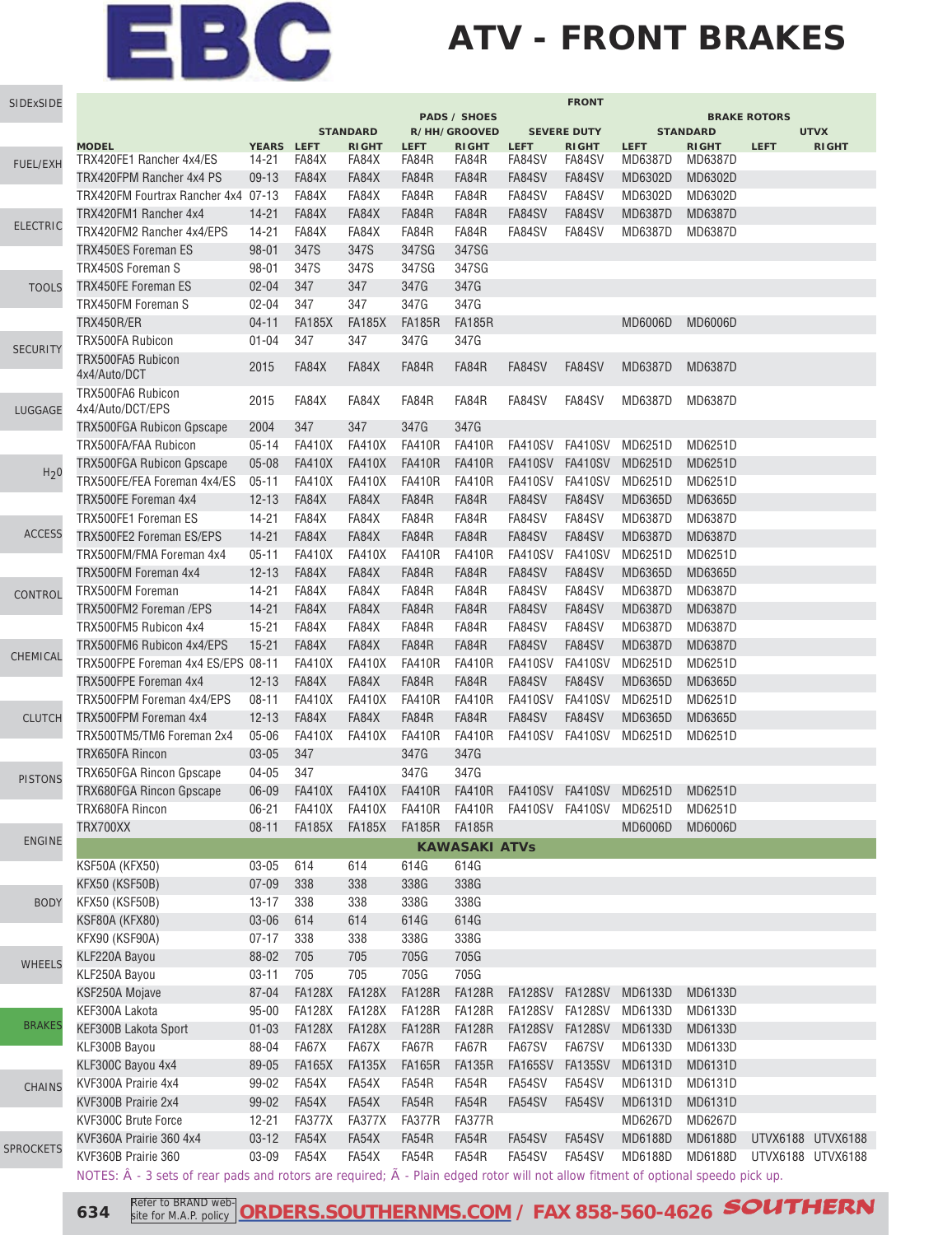

|               | <b>REAR</b>     |               |                                     |                | SIDExSIDE            |             |                 |                     |              |                  |
|---------------|-----------------|---------------|-------------------------------------|----------------|----------------------|-------------|-----------------|---------------------|--------------|------------------|
|               | <b>STANDARD</b> |               | <b>PADS / SHOES</b><br>R/HH/GROOVED |                | <b>SEVERE DUTY</b>   |             | <b>STANDARD</b> | <b>BRAKE ROTORS</b> | <b>UTVX</b>  |                  |
| LEFT          | <b>RIGHT</b>    | <b>LEFT</b>   | <b>RIGHT</b>                        | <b>LEFT</b>    | <b>RIGHT</b>         | <b>LEFT</b> | <b>RIGHT</b>    | <b>LEFT</b>         | <b>RIGHT</b> |                  |
| 351           |                 | 351G          |                                     |                |                      |             |                 |                     |              | <b>FUEL/EXH</b>  |
| 351           |                 | 351G          |                                     |                |                      |             |                 |                     |              |                  |
| 351           |                 | 351G          |                                     |                |                      |             |                 |                     |              |                  |
| 351           |                 | 351G          |                                     |                |                      |             |                 |                     |              | <b>ELECTRIC</b>  |
| 351           |                 | 351G          |                                     |                |                      |             |                 |                     |              |                  |
| 351           |                 | 351G          |                                     |                |                      |             |                 |                     |              |                  |
| 351           |                 | 351G          |                                     |                |                      |             |                 |                     |              |                  |
| 351           |                 | 351G          |                                     |                |                      |             |                 |                     |              | <b>TOOLS</b>     |
| 351           |                 | 351G          |                                     |                |                      |             |                 |                     |              |                  |
| <b>FA373X</b> |                 | <b>FA373R</b> |                                     | FA373SV        |                      | MD6233D     |                 |                     |              |                  |
| 343           |                 | 343G          |                                     |                |                      |             |                 |                     |              | <b>SECURITY</b>  |
| <b>FA373X</b> |                 | <b>FA373R</b> |                                     | <b>FA373SV</b> |                      | MD6217D     |                 |                     |              |                  |
|               |                 |               |                                     |                |                      |             |                 |                     |              |                  |
| <b>FA373X</b> |                 | <b>FA373R</b> |                                     | FA373SV        |                      | MD6217D     |                 |                     |              | LUGGAGE          |
| 343           |                 | 343G          |                                     |                |                      |             |                 |                     |              |                  |
| 343           |                 | 343G          |                                     |                |                      |             |                 |                     |              |                  |
| 343           |                 | 343G          |                                     |                |                      |             |                 |                     |              |                  |
| 343           |                 | 343G          |                                     |                |                      |             |                 |                     |              | H <sub>2</sub> 0 |
| 343           |                 | 343G          |                                     |                |                      |             |                 |                     |              |                  |
| 351           |                 | 351G          |                                     |                |                      |             |                 |                     |              |                  |
| 351           |                 | 351G          |                                     |                |                      |             |                 |                     |              | <b>ACCESS</b>    |
| 343           |                 | 343G          |                                     |                |                      |             |                 |                     |              |                  |
| 343           |                 | 343G          |                                     |                |                      |             |                 |                     |              |                  |
| 351           |                 | 351G          |                                     |                |                      |             |                 |                     |              | CONTROL          |
| 351           |                 | 351G          |                                     |                |                      |             |                 |                     |              |                  |
| FA373X        |                 | FA373R        |                                     | FA373SV        |                      | MD6217D     |                 |                     |              |                  |
| <b>FA373X</b> |                 | <b>FA373R</b> |                                     | <b>FA373SV</b> |                      | MD6217D     |                 |                     |              |                  |
| 343           |                 | 343G          |                                     |                |                      |             |                 |                     |              | CHEMICAL         |
| 343           |                 | 343G          |                                     |                |                      |             |                 |                     |              |                  |
| 343           |                 | 343G          |                                     |                |                      |             |                 |                     |              |                  |
| 343           |                 | 343G          |                                     |                |                      |             |                 |                     |              | <b>CLUTCH</b>    |
| 343           |                 | 343G          |                                     |                |                      |             |                 |                     |              |                  |
| <b>FA373X</b> |                 | <b>FA373R</b> |                                     | FA373SV        |                      | MD6217D     |                 |                     |              |                  |
| <b>FA373X</b> |                 | FA373R        |                                     | FA373SV        |                      | MD6217D     |                 |                     |              | <b>PISTONS</b>   |
| <b>FA373X</b> |                 | <b>FA373R</b> |                                     | <b>FA373SV</b> |                      | MD6217D     |                 |                     |              |                  |
| FA373X        |                 | FA373R        |                                     | FA373SV        |                      | MD6217D     |                 |                     |              |                  |
| <b>FA410X</b> |                 | <b>FA410R</b> |                                     |                |                      | MD6331D     |                 |                     |              | <b>ENGINE</b>    |
|               |                 |               |                                     |                | <b>KAWASAKI ATVs</b> |             |                 |                     |              |                  |
| 604           |                 | 604G          |                                     |                |                      |             |                 |                     |              |                  |
| <b>FA305X</b> |                 | <b>FA305R</b> |                                     |                |                      | MD6267D     |                 |                     |              |                  |
| <b>FA305X</b> |                 | <b>FA305R</b> |                                     |                |                      | MD6267D     |                 |                     |              | <b>BODY</b>      |
| 618           |                 | 618G          |                                     |                |                      |             |                 |                     |              |                  |
| <b>FA305X</b> |                 | <b>FA305R</b> |                                     |                |                      | MD6267D     |                 |                     |              |                  |
| 706           |                 | 706G          |                                     |                |                      |             |                 |                     |              | <b>WHEELS</b>    |
| 706           |                 | 706G          |                                     |                |                      |             |                 |                     |              |                  |
| FA84X         |                 | FA84R         |                                     | FA84SV         |                      | MD6132D     |                 |                     |              |                  |
| FA84X         |                 | FA84R         |                                     | FA84SV         |                      | MD6132D     |                 |                     |              | <b>BRAKES</b>    |
| FA84X         |                 | FA84R         |                                     | FA84SV         |                      | MD6132D     |                 |                     |              |                  |
| 706           | 706             | 706G          | 706G                                |                |                      |             |                 |                     |              |                  |
| 710           |                 | 710G          |                                     |                |                      |             |                 |                     |              |                  |
| 710           |                 | 710G          |                                     |                |                      |             |                 |                     |              | <b>CHAINS</b>    |
| 710           |                 | 710G          |                                     |                |                      |             |                 |                     |              |                  |
| <b>FA377X</b> |                 | <b>FA377R</b> |                                     |                |                      | MD6267D     |                 |                     |              |                  |
|               |                 |               |                                     |                |                      |             |                 |                     |              | <b>CODOQUETO</b> |

NOTES:  $\hat{A}$  - 3 sets of rear pads and rotors are required;  $\tilde{A}$  - Plain edged rotor will not allow fitment of optional speedo pick up.

[SPROCKETS](http://www.southernms.com/wp-content/uploads/2015/08/18_sprockets.pdf)

SOUTHERN [WWW.SOUTHERNMS.COM](http://m.southernms.com) / TEL 858-560-5005 Refer to BRAND web-<br>
635 **Site for M.A.P. policy** site for M.A.P. policy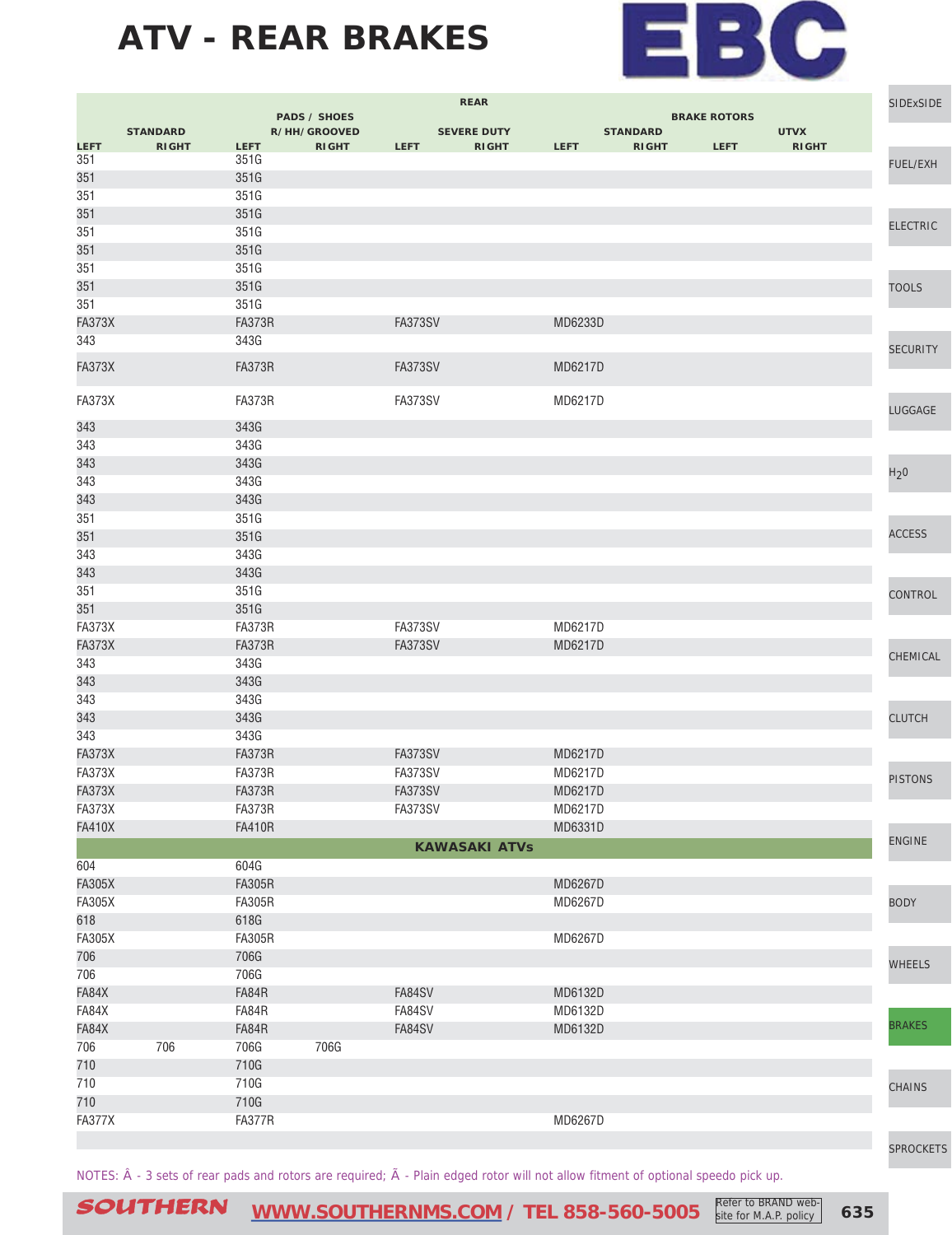## **ATV - FRONT BRAKES**

| SIDExSIDE        |                                                      |                                                                                                                                                                                                                                                                                                                                                                                                                                                                                                                                                                                                                                                                                                                                                                                                                                                                                                                                                                                                                                                                                                                                                                                                                                                                                                                                                                                                                                                                                                                                                                                                                                                                                                                                                                                                       |               |               |                | <b>FRONT</b><br><b>BRAKE ROTORS</b> |                |                |                |                 |                                                                                                                                                                                                                                                                                                                                                                                                                                    |              |
|------------------|------------------------------------------------------|-------------------------------------------------------------------------------------------------------------------------------------------------------------------------------------------------------------------------------------------------------------------------------------------------------------------------------------------------------------------------------------------------------------------------------------------------------------------------------------------------------------------------------------------------------------------------------------------------------------------------------------------------------------------------------------------------------------------------------------------------------------------------------------------------------------------------------------------------------------------------------------------------------------------------------------------------------------------------------------------------------------------------------------------------------------------------------------------------------------------------------------------------------------------------------------------------------------------------------------------------------------------------------------------------------------------------------------------------------------------------------------------------------------------------------------------------------------------------------------------------------------------------------------------------------------------------------------------------------------------------------------------------------------------------------------------------------------------------------------------------------------------------------------------------------|---------------|---------------|----------------|-------------------------------------|----------------|----------------|----------------|-----------------|------------------------------------------------------------------------------------------------------------------------------------------------------------------------------------------------------------------------------------------------------------------------------------------------------------------------------------------------------------------------------------------------------------------------------------|--------------|
|                  |                                                      |                                                                                                                                                                                                                                                                                                                                                                                                                                                                                                                                                                                                                                                                                                                                                                                                                                                                                                                                                                                                                                                                                                                                                                                                                                                                                                                                                                                                                                                                                                                                                                                                                                                                                                                                                                                                       |               |               |                |                                     |                |                |                | <b>STANDARD</b> |                                                                                                                                                                                                                                                                                                                                                                                                                                    |              |
|                  | <b>MODEL</b>                                         |                                                                                                                                                                                                                                                                                                                                                                                                                                                                                                                                                                                                                                                                                                                                                                                                                                                                                                                                                                                                                                                                                                                                                                                                                                                                                                                                                                                                                                                                                                                                                                                                                                                                                                                                                                                                       |               | <b>RIGHT</b>  | <b>LEFT</b>    | <b>RIGHT</b>                        | <b>LEFT</b>    | <b>RIGHT</b>   | <b>LEFT</b>    | <b>RIGHT</b>    | <b>LEFT</b>                                                                                                                                                                                                                                                                                                                                                                                                                        | <b>RIGHT</b> |
| <b>FUEL/EXH</b>  | KVF360C Prairie 360 4x4<br>Hardwoods Green HD        | $03 - 11$                                                                                                                                                                                                                                                                                                                                                                                                                                                                                                                                                                                                                                                                                                                                                                                                                                                                                                                                                                                                                                                                                                                                                                                                                                                                                                                                                                                                                                                                                                                                                                                                                                                                                                                                                                                             | FA54X         | FA54X         | FA54R          | FA54R                               | FA54SV         | FA54SV         | MD6188D        | MD6188D         |                                                                                                                                                                                                                                                                                                                                                                                                                                    |              |
|                  | KSF400A (KFX400)                                     | $03 - 05$                                                                                                                                                                                                                                                                                                                                                                                                                                                                                                                                                                                                                                                                                                                                                                                                                                                                                                                                                                                                                                                                                                                                                                                                                                                                                                                                                                                                                                                                                                                                                                                                                                                                                                                                                                                             | FA84X         | FA84X         | FA84R          | FA84R                               | FA84SV         | FA84SV         | MD6210D        | MD6210D         |                                                                                                                                                                                                                                                                                                                                                                                                                                    |              |
|                  | KVF400C Prairie 4x4                                  | 99-02                                                                                                                                                                                                                                                                                                                                                                                                                                                                                                                                                                                                                                                                                                                                                                                                                                                                                                                                                                                                                                                                                                                                                                                                                                                                                                                                                                                                                                                                                                                                                                                                                                                                                                                                                                                                 | FA54X         | FA54X         | FA54R          | FA54R                               | FA54SV         | FA54SV         | MD6131D        | MD6131D         | <b>UTVX</b><br>UTVX6188 UTVX6188<br>UTVX6188 UTVX6188<br>UTVX6188 UTVX6188<br>UTVX6188 UTVX6188<br>UTVX6188 UTVX6188<br>UTVX6188 UTVX6188<br>UTVX6188 UTVX6188<br>UTVX6188 UTVX6188<br>UTVX6188 UTVX6188<br>UTVX6188 UTVX6188<br>UTVX6188 UTVX6188<br>UTVX6188 UTVX6188<br>UTVX6188 UTVX6188<br>UTVX6188 UTVX6188<br>UTVX6188 UTVX6188<br>UTVX6188 UTVX6188<br>UTVX6188 UTVX6188<br>UTVX6188 UTVX6188<br>MD6188D UTVX6188 UTVX6188 |              |
| <b>ELECTRIC</b>  | KVF400D Prairie 2x4                                  | 99-02                                                                                                                                                                                                                                                                                                                                                                                                                                                                                                                                                                                                                                                                                                                                                                                                                                                                                                                                                                                                                                                                                                                                                                                                                                                                                                                                                                                                                                                                                                                                                                                                                                                                                                                                                                                                 | FA54X         | FA54X         | FA54R          | FA54R                               | FA54SV         | FA54SV         | MD6131D        | MD6131D         |                                                                                                                                                                                                                                                                                                                                                                                                                                    |              |
|                  | <b>KFX 450R (KSF450B)</b>                            | $08 - 14$                                                                                                                                                                                                                                                                                                                                                                                                                                                                                                                                                                                                                                                                                                                                                                                                                                                                                                                                                                                                                                                                                                                                                                                                                                                                                                                                                                                                                                                                                                                                                                                                                                                                                                                                                                                             |               |               | <b>FA342R</b>  | <b>FA349R</b>                       | <b>FA342SV</b> | <b>FA349SV</b> | MD6137D        | MD6137D         |                                                                                                                                                                                                                                                                                                                                                                                                                                    |              |
|                  | KVF650A/B Prairie                                    | $02 - 03$                                                                                                                                                                                                                                                                                                                                                                                                                                                                                                                                                                                                                                                                                                                                                                                                                                                                                                                                                                                                                                                                                                                                                                                                                                                                                                                                                                                                                                                                                                                                                                                                                                                                                                                                                                                             |               |               | <b>FA342R</b>  | <b>FA349R</b>                       | <b>FA342SV</b> | <b>FA349SV</b> | <b>MD6188D</b> | <b>MD6188D</b>  |                                                                                                                                                                                                                                                                                                                                                                                                                                    |              |
| <b>TOOLS</b>     | KVF650D Brute Force 4x4                              | $05 - 11$                                                                                                                                                                                                                                                                                                                                                                                                                                                                                                                                                                                                                                                                                                                                                                                                                                                                                                                                                                                                                                                                                                                                                                                                                                                                                                                                                                                                                                                                                                                                                                                                                                                                                                                                                                                             |               |               | <b>FA342R</b>  | <b>FA349R</b>                       | <b>FA342SV</b> | <b>FA349SV</b> | MD6188D        | MD6188D         |                                                                                                                                                                                                                                                                                                                                                                                                                                    |              |
|                  | KVF650E1 Brute Force 4x4<br>Hardwoods Green HD       | $05 - 09$                                                                                                                                                                                                                                                                                                                                                                                                                                                                                                                                                                                                                                                                                                                                                                                                                                                                                                                                                                                                                                                                                                                                                                                                                                                                                                                                                                                                                                                                                                                                                                                                                                                                                                                                                                                             |               |               | <b>FA342R</b>  | <b>FA349R</b>                       | <b>FA342SV</b> | FA349SV        | MD6188D        | <b>MD6188D</b>  |                                                                                                                                                                                                                                                                                                                                                                                                                                    |              |
|                  | KVF650F Brute Force 650 4x4i                         | $06 - 11$                                                                                                                                                                                                                                                                                                                                                                                                                                                                                                                                                                                                                                                                                                                                                                                                                                                                                                                                                                                                                                                                                                                                                                                                                                                                                                                                                                                                                                                                                                                                                                                                                                                                                                                                                                                             | <b>FA165X</b> | <b>FA135X</b> | <b>FA165R</b>  | <b>FA135R</b>                       | FA165SV        | FA135SV        | MD6188D        | MD6188D         |                                                                                                                                                                                                                                                                                                                                                                                                                                    |              |
| <b>SECURITY</b>  | KVF650F Brute Force 4x4i                             | 2008                                                                                                                                                                                                                                                                                                                                                                                                                                                                                                                                                                                                                                                                                                                                                                                                                                                                                                                                                                                                                                                                                                                                                                                                                                                                                                                                                                                                                                                                                                                                                                                                                                                                                                                                                                                                  | <b>FA165X</b> | <b>FA135X</b> | <b>FA165R</b>  | <b>FA135R</b>                       | <b>FA165SV</b> | <b>FA135SV</b> | MD6188D        | <b>MD6188D</b>  |                                                                                                                                                                                                                                                                                                                                                                                                                                    |              |
|                  | KVF650F Brute Force 650 4x4i                         | 2012                                                                                                                                                                                                                                                                                                                                                                                                                                                                                                                                                                                                                                                                                                                                                                                                                                                                                                                                                                                                                                                                                                                                                                                                                                                                                                                                                                                                                                                                                                                                                                                                                                                                                                                                                                                                  | <b>FA165X</b> | <b>FA135X</b> | <b>FA165R</b>  | FA135R                              | <b>FA165SV</b> | <b>FA135SV</b> | MD6188D        | MD6188D         |                                                                                                                                                                                                                                                                                                                                                                                                                                    |              |
| LUGGAGE          | KVF650G Brute Force 650<br>4x4i Hardwoods Green HD   | $06-10$                                                                                                                                                                                                                                                                                                                                                                                                                                                                                                                                                                                                                                                                                                                                                                                                                                                                                                                                                                                                                                                                                                                                                                                                                                                                                                                                                                                                                                                                                                                                                                                                                                                                                                                                                                                               | <b>FA165X</b> | <b>FA135X</b> | <b>FA165R</b>  | <b>FA135R</b>                       | <b>FA165SV</b> | <b>FA135SV</b> | MD6188D        | <b>MD6188D</b>  |                                                                                                                                                                                                                                                                                                                                                                                                                                    |              |
|                  | KVF650H Brute Force 4x4i                             | $07 - 08$                                                                                                                                                                                                                                                                                                                                                                                                                                                                                                                                                                                                                                                                                                                                                                                                                                                                                                                                                                                                                                                                                                                                                                                                                                                                                                                                                                                                                                                                                                                                                                                                                                                                                                                                                                                             | <b>FA165X</b> | <b>FA135X</b> | <b>FA165R</b>  | <b>FA135R</b>                       | <b>FA165SV</b> | FA135SV        | MD6188D        | MD6188D         |                                                                                                                                                                                                                                                                                                                                                                                                                                    |              |
|                  | KSV700A/B (KFX700 V Force)                           | 2004                                                                                                                                                                                                                                                                                                                                                                                                                                                                                                                                                                                                                                                                                                                                                                                                                                                                                                                                                                                                                                                                                                                                                                                                                                                                                                                                                                                                                                                                                                                                                                                                                                                                                                                                                                                                  |               |               | <b>FA342R</b>  | <b>FA349R</b>                       | <b>FA342SV</b> | <b>FA349SV</b> | MD6137D        | MD6137D         |                                                                                                                                                                                                                                                                                                                                                                                                                                    |              |
| H <sub>2</sub> 0 | KVF700A Prairie 700 4x4<br>(KFX700)                  | 04-09                                                                                                                                                                                                                                                                                                                                                                                                                                                                                                                                                                                                                                                                                                                                                                                                                                                                                                                                                                                                                                                                                                                                                                                                                                                                                                                                                                                                                                                                                                                                                                                                                                                                                                                                                                                                 |               |               | <b>FA342R</b>  | <b>FA349R</b>                       | <b>FA342SV</b> | FA349SV        | MD6188D        | MD6188D         |                                                                                                                                                                                                                                                                                                                                                                                                                                    |              |
|                  | KVF700B/C KFX700 4x4                                 | 04-09                                                                                                                                                                                                                                                                                                                                                                                                                                                                                                                                                                                                                                                                                                                                                                                                                                                                                                                                                                                                                                                                                                                                                                                                                                                                                                                                                                                                                                                                                                                                                                                                                                                                                                                                                                                                 |               |               | <b>FA342R</b>  | <b>FA349R</b>                       | <b>FA342SV</b> | <b>FA349SV</b> | <b>MD6188D</b> | MD6188D         |                                                                                                                                                                                                                                                                                                                                                                                                                                    |              |
|                  | KVF700D Team Green SE                                | $05 - 06$                                                                                                                                                                                                                                                                                                                                                                                                                                                                                                                                                                                                                                                                                                                                                                                                                                                                                                                                                                                                                                                                                                                                                                                                                                                                                                                                                                                                                                                                                                                                                                                                                                                                                                                                                                                             |               |               | <b>FA342R</b>  | <b>FA349R</b>                       | <b>FA342SV</b> | <b>FA349SV</b> | MD6188D        | MD6188D         |                                                                                                                                                                                                                                                                                                                                                                                                                                    |              |
| <b>ACCESS</b>    | KVF750A Brute Force 750 4x4i                         | $05 - 07$                                                                                                                                                                                                                                                                                                                                                                                                                                                                                                                                                                                                                                                                                                                                                                                                                                                                                                                                                                                                                                                                                                                                                                                                                                                                                                                                                                                                                                                                                                                                                                                                                                                                                                                                                                                             | <b>FA165X</b> | <b>FA135X</b> | <b>FA165R</b>  | <b>FA135R</b>                       | <b>FA165SV</b> | <b>FA135SV</b> | MD6188D        | <b>MD6188D</b>  |                                                                                                                                                                                                                                                                                                                                                                                                                                    |              |
|                  | KVF750B/E Brute Force 750<br>4x4i Hradwoods Green HD | 2005                                                                                                                                                                                                                                                                                                                                                                                                                                                                                                                                                                                                                                                                                                                                                                                                                                                                                                                                                                                                                                                                                                                                                                                                                                                                                                                                                                                                                                                                                                                                                                                                                                                                                                                                                                                                  | <b>FA165X</b> | FA135X        | <b>FA165R</b>  | FA135R                              | <b>FA165SV</b> | FA135SV        | MD6188D        | MD6188D         |                                                                                                                                                                                                                                                                                                                                                                                                                                    |              |
| CONTROL          | KVF750B/E Brute Force 750<br>4x4i Hardwoods Green HD | <b>PADS / SHOES</b><br><b>STANDARD</b><br>R/HH/GROOVED<br><b>SEVERE DUTY</b><br>YEARS LEFT<br><b>FA165X</b><br><b>FA135X</b><br><b>FA165R</b><br><b>FA135R</b><br>FA165SV<br>08-09<br><b>FA135X</b><br><b>FA165R</b><br><b>FA135R</b><br>FA165SV<br>06-07<br><b>FA165X</b><br><b>FA165R</b><br>$05 - 11$<br><b>FA165X</b><br><b>FA135X</b><br><b>FA135R</b><br>FA165SV<br><b>FA135X</b><br><b>FA165R</b><br>FA165SV<br>$08 - 10$<br><b>FA165X</b><br>FA135R<br><b>FA135X</b><br><b>FA165R</b><br><b>FA135R</b><br><b>FA165SV</b><br>2008<br><b>FA165X</b><br><b>FA135X</b><br><b>FA165R</b><br><b>FA135R</b><br><b>FA165SV</b><br>$10 - 11$<br><b>FA165X</b><br><b>FA165SV</b><br><b>FA165X</b><br>FA135X<br><b>FA165R</b><br><b>FA135R</b><br>$12 - 17$<br><b>FA165R</b><br>FA165SV FA135SV<br>$12 - 21$<br><b>FA165X</b><br>FA135X<br>FA135R<br>FA165X FA135X FA165R FA135R FA165SV FA135SV MD6188D<br>$12 - 21$<br>FA165X FA135X FA165R FA135R FA165SV FA135SV MD6188D MD6188D UTVX6188 UTVX6188<br>$12 - 17$<br><b>KTM ATVs</b><br>09-12<br><b>FA462R</b><br><b>FA462R</b><br>$08 - 12$<br><b>FA462R</b><br><b>FA462R</b><br>09-12<br><b>FA462R</b><br><b>FA462R</b><br><b>FA462R</b><br>$08 - 12$<br><b>FA462R</b><br><b>POLARIS ATVs</b><br>$08 - 18$<br>338<br>338<br>338G<br>338G<br>338G<br>$04 - 07$<br>338<br>338G<br>338<br>$01 - 03$<br>338<br>338<br>338G<br>338G<br>$07 - 16$<br>338<br>338<br>338G<br>338G<br>03-06<br>338<br>338<br>338G<br>338G<br>338G<br>$01 - 03$<br>338<br>338<br>338G<br>338<br>338G<br>338G<br>$01 - 16$<br>338<br>338G<br>338<br>338<br>338G<br>$16 - 18$<br>2005<br><b>FA159X</b><br><b>FA159X</b><br><b>FA159R</b><br><b>FA159R</b><br>FA159SV FA159SV MD6219D<br>06-09<br>FA83X<br>FA83X<br>FA83R<br>FA83R<br>$10 - 14$<br><b>FA490R</b><br><b>FA490R</b> | FA135SV       | MD6188D       | <b>MD6188D</b> |                                     |                |                |                |                 |                                                                                                                                                                                                                                                                                                                                                                                                                                    |              |
|                  | KVF750B Brute Force 750 4x4i                         |                                                                                                                                                                                                                                                                                                                                                                                                                                                                                                                                                                                                                                                                                                                                                                                                                                                                                                                                                                                                                                                                                                                                                                                                                                                                                                                                                                                                                                                                                                                                                                                                                                                                                                                                                                                                       |               |               |                |                                     |                | FA135SV        | MD6188D        | <b>MD6188D</b>  | UTVX6188 UTVX6188<br>UTVX6188 UTVX6188<br>UTVX6188 UTVX6188<br>UTVX6188 UTVX6188                                                                                                                                                                                                                                                                                                                                                   |              |
|                  | KVF750C/D Brute Force 750 4x4i                       |                                                                                                                                                                                                                                                                                                                                                                                                                                                                                                                                                                                                                                                                                                                                                                                                                                                                                                                                                                                                                                                                                                                                                                                                                                                                                                                                                                                                                                                                                                                                                                                                                                                                                                                                                                                                       |               |               |                |                                     |                | FA135SV        | MD6188D        | MD6188D         |                                                                                                                                                                                                                                                                                                                                                                                                                                    |              |
| CHEMICAL         | KVF750E Brute Force 750<br>4x4i NRA/ Outdoors        |                                                                                                                                                                                                                                                                                                                                                                                                                                                                                                                                                                                                                                                                                                                                                                                                                                                                                                                                                                                                                                                                                                                                                                                                                                                                                                                                                                                                                                                                                                                                                                                                                                                                                                                                                                                                       |               |               |                |                                     |                | FA135SV        | MD6188D        | MD6188D         |                                                                                                                                                                                                                                                                                                                                                                                                                                    |              |
|                  | KVF750F Brute Force 750 4x4i                         |                                                                                                                                                                                                                                                                                                                                                                                                                                                                                                                                                                                                                                                                                                                                                                                                                                                                                                                                                                                                                                                                                                                                                                                                                                                                                                                                                                                                                                                                                                                                                                                                                                                                                                                                                                                                       |               |               |                |                                     |                | <b>FA135SV</b> | MD6188D        | <b>MD6188D</b>  |                                                                                                                                                                                                                                                                                                                                                                                                                                    |              |
|                  | KVF750F Brute Force 750 4x4i                         |                                                                                                                                                                                                                                                                                                                                                                                                                                                                                                                                                                                                                                                                                                                                                                                                                                                                                                                                                                                                                                                                                                                                                                                                                                                                                                                                                                                                                                                                                                                                                                                                                                                                                                                                                                                                       |               |               |                |                                     |                | FA135SV        | MD6188D        | MD6188D         |                                                                                                                                                                                                                                                                                                                                                                                                                                    |              |
| <b>CLUTCH</b>    | KVF750G Brute Force 750<br>4x4i/EPS                  |                                                                                                                                                                                                                                                                                                                                                                                                                                                                                                                                                                                                                                                                                                                                                                                                                                                                                                                                                                                                                                                                                                                                                                                                                                                                                                                                                                                                                                                                                                                                                                                                                                                                                                                                                                                                       |               |               |                |                                     |                | <b>FA135SV</b> | MD6188D        | MD6188D         |                                                                                                                                                                                                                                                                                                                                                                                                                                    |              |
| <b>PISTONS</b>   | KVF750H Brute Force 750<br>4x4i /EPS/Camo            |                                                                                                                                                                                                                                                                                                                                                                                                                                                                                                                                                                                                                                                                                                                                                                                                                                                                                                                                                                                                                                                                                                                                                                                                                                                                                                                                                                                                                                                                                                                                                                                                                                                                                                                                                                                                       |               |               |                |                                     |                |                | MD6188D        | MD6188D         |                                                                                                                                                                                                                                                                                                                                                                                                                                    |              |
|                  | KVF750J Brute Force 750<br>4x4i/EPS                  |                                                                                                                                                                                                                                                                                                                                                                                                                                                                                                                                                                                                                                                                                                                                                                                                                                                                                                                                                                                                                                                                                                                                                                                                                                                                                                                                                                                                                                                                                                                                                                                                                                                                                                                                                                                                       |               |               |                |                                     |                |                |                |                 |                                                                                                                                                                                                                                                                                                                                                                                                                                    |              |
|                  | KVF750L Brute Force 750 4x4i                         |                                                                                                                                                                                                                                                                                                                                                                                                                                                                                                                                                                                                                                                                                                                                                                                                                                                                                                                                                                                                                                                                                                                                                                                                                                                                                                                                                                                                                                                                                                                                                                                                                                                                                                                                                                                                       |               |               |                |                                     |                |                |                |                 |                                                                                                                                                                                                                                                                                                                                                                                                                                    |              |
| <b>ENGINE</b>    |                                                      |                                                                                                                                                                                                                                                                                                                                                                                                                                                                                                                                                                                                                                                                                                                                                                                                                                                                                                                                                                                                                                                                                                                                                                                                                                                                                                                                                                                                                                                                                                                                                                                                                                                                                                                                                                                                       |               |               |                |                                     |                |                |                |                 |                                                                                                                                                                                                                                                                                                                                                                                                                                    |              |
|                  | SX 450                                               |                                                                                                                                                                                                                                                                                                                                                                                                                                                                                                                                                                                                                                                                                                                                                                                                                                                                                                                                                                                                                                                                                                                                                                                                                                                                                                                                                                                                                                                                                                                                                                                                                                                                                                                                                                                                       |               |               |                |                                     |                |                |                |                 |                                                                                                                                                                                                                                                                                                                                                                                                                                    |              |
|                  | XC 450                                               |                                                                                                                                                                                                                                                                                                                                                                                                                                                                                                                                                                                                                                                                                                                                                                                                                                                                                                                                                                                                                                                                                                                                                                                                                                                                                                                                                                                                                                                                                                                                                                                                                                                                                                                                                                                                       |               |               |                |                                     |                |                |                |                 |                                                                                                                                                                                                                                                                                                                                                                                                                                    |              |
| <b>BODY</b>      | SX 505                                               |                                                                                                                                                                                                                                                                                                                                                                                                                                                                                                                                                                                                                                                                                                                                                                                                                                                                                                                                                                                                                                                                                                                                                                                                                                                                                                                                                                                                                                                                                                                                                                                                                                                                                                                                                                                                       |               |               |                |                                     |                |                |                |                 |                                                                                                                                                                                                                                                                                                                                                                                                                                    |              |
|                  | XC 525                                               |                                                                                                                                                                                                                                                                                                                                                                                                                                                                                                                                                                                                                                                                                                                                                                                                                                                                                                                                                                                                                                                                                                                                                                                                                                                                                                                                                                                                                                                                                                                                                                                                                                                                                                                                                                                                       |               |               |                |                                     |                |                |                |                 |                                                                                                                                                                                                                                                                                                                                                                                                                                    |              |
|                  |                                                      |                                                                                                                                                                                                                                                                                                                                                                                                                                                                                                                                                                                                                                                                                                                                                                                                                                                                                                                                                                                                                                                                                                                                                                                                                                                                                                                                                                                                                                                                                                                                                                                                                                                                                                                                                                                                       |               |               |                |                                     |                |                |                |                 |                                                                                                                                                                                                                                                                                                                                                                                                                                    |              |
| <b>WHEELS</b>    | 50 Outlaw                                            |                                                                                                                                                                                                                                                                                                                                                                                                                                                                                                                                                                                                                                                                                                                                                                                                                                                                                                                                                                                                                                                                                                                                                                                                                                                                                                                                                                                                                                                                                                                                                                                                                                                                                                                                                                                                       |               |               |                |                                     |                |                |                |                 |                                                                                                                                                                                                                                                                                                                                                                                                                                    |              |
|                  | 50 Predator (2T)                                     |                                                                                                                                                                                                                                                                                                                                                                                                                                                                                                                                                                                                                                                                                                                                                                                                                                                                                                                                                                                                                                                                                                                                                                                                                                                                                                                                                                                                                                                                                                                                                                                                                                                                                                                                                                                                       |               |               |                |                                     |                |                |                |                 |                                                                                                                                                                                                                                                                                                                                                                                                                                    |              |
|                  | 50 Scrambler                                         |                                                                                                                                                                                                                                                                                                                                                                                                                                                                                                                                                                                                                                                                                                                                                                                                                                                                                                                                                                                                                                                                                                                                                                                                                                                                                                                                                                                                                                                                                                                                                                                                                                                                                                                                                                                                       |               |               |                |                                     |                |                |                |                 |                                                                                                                                                                                                                                                                                                                                                                                                                                    |              |
|                  | 90 Outlaw                                            |                                                                                                                                                                                                                                                                                                                                                                                                                                                                                                                                                                                                                                                                                                                                                                                                                                                                                                                                                                                                                                                                                                                                                                                                                                                                                                                                                                                                                                                                                                                                                                                                                                                                                                                                                                                                       |               |               |                |                                     |                |                |                |                 |                                                                                                                                                                                                                                                                                                                                                                                                                                    |              |
| <b>BRAKES</b>    | 90 Predator                                          |                                                                                                                                                                                                                                                                                                                                                                                                                                                                                                                                                                                                                                                                                                                                                                                                                                                                                                                                                                                                                                                                                                                                                                                                                                                                                                                                                                                                                                                                                                                                                                                                                                                                                                                                                                                                       |               |               |                |                                     |                |                |                |                 |                                                                                                                                                                                                                                                                                                                                                                                                                                    |              |
|                  | 90 Scrambler X                                       |                                                                                                                                                                                                                                                                                                                                                                                                                                                                                                                                                                                                                                                                                                                                                                                                                                                                                                                                                                                                                                                                                                                                                                                                                                                                                                                                                                                                                                                                                                                                                                                                                                                                                                                                                                                                       |               |               |                |                                     |                |                |                |                 |                                                                                                                                                                                                                                                                                                                                                                                                                                    |              |
|                  | 90 Sportsman                                         |                                                                                                                                                                                                                                                                                                                                                                                                                                                                                                                                                                                                                                                                                                                                                                                                                                                                                                                                                                                                                                                                                                                                                                                                                                                                                                                                                                                                                                                                                                                                                                                                                                                                                                                                                                                                       |               |               |                |                                     |                |                |                |                 |                                                                                                                                                                                                                                                                                                                                                                                                                                    |              |
| <b>CHAINS</b>    | 110 Outlaw                                           |                                                                                                                                                                                                                                                                                                                                                                                                                                                                                                                                                                                                                                                                                                                                                                                                                                                                                                                                                                                                                                                                                                                                                                                                                                                                                                                                                                                                                                                                                                                                                                                                                                                                                                                                                                                                       |               |               |                |                                     |                |                |                |                 |                                                                                                                                                                                                                                                                                                                                                                                                                                    |              |
|                  | 200 Phoenix (rear drum)                              |                                                                                                                                                                                                                                                                                                                                                                                                                                                                                                                                                                                                                                                                                                                                                                                                                                                                                                                                                                                                                                                                                                                                                                                                                                                                                                                                                                                                                                                                                                                                                                                                                                                                                                                                                                                                       |               |               |                |                                     |                |                |                | MD6219D         |                                                                                                                                                                                                                                                                                                                                                                                                                                    |              |
|                  | 200 Phoenix (rear drum)                              |                                                                                                                                                                                                                                                                                                                                                                                                                                                                                                                                                                                                                                                                                                                                                                                                                                                                                                                                                                                                                                                                                                                                                                                                                                                                                                                                                                                                                                                                                                                                                                                                                                                                                                                                                                                                       |               |               |                |                                     |                |                | MD6274D        | MD6274D         |                                                                                                                                                                                                                                                                                                                                                                                                                                    |              |
| <b>SPROCKETS</b> | 200 Phoenix (rear drum)                              |                                                                                                                                                                                                                                                                                                                                                                                                                                                                                                                                                                                                                                                                                                                                                                                                                                                                                                                                                                                                                                                                                                                                                                                                                                                                                                                                                                                                                                                                                                                                                                                                                                                                                                                                                                                                       |               |               |                |                                     |                |                | MD6274D        | MD6274D         |                                                                                                                                                                                                                                                                                                                                                                                                                                    |              |

NOTES:  $\hat{A}$  - 3 sets of rear pads and rotors are required;  $\tilde{A}$  - Plain edged rotor will not allow fitment of optional speedo pick up.

**636 Refer to BRAND web-** ORDERS.SOUTHERNMS.COM</u> / FAX 858-560-4626 **SOUTHERN** site for M.A.P. policy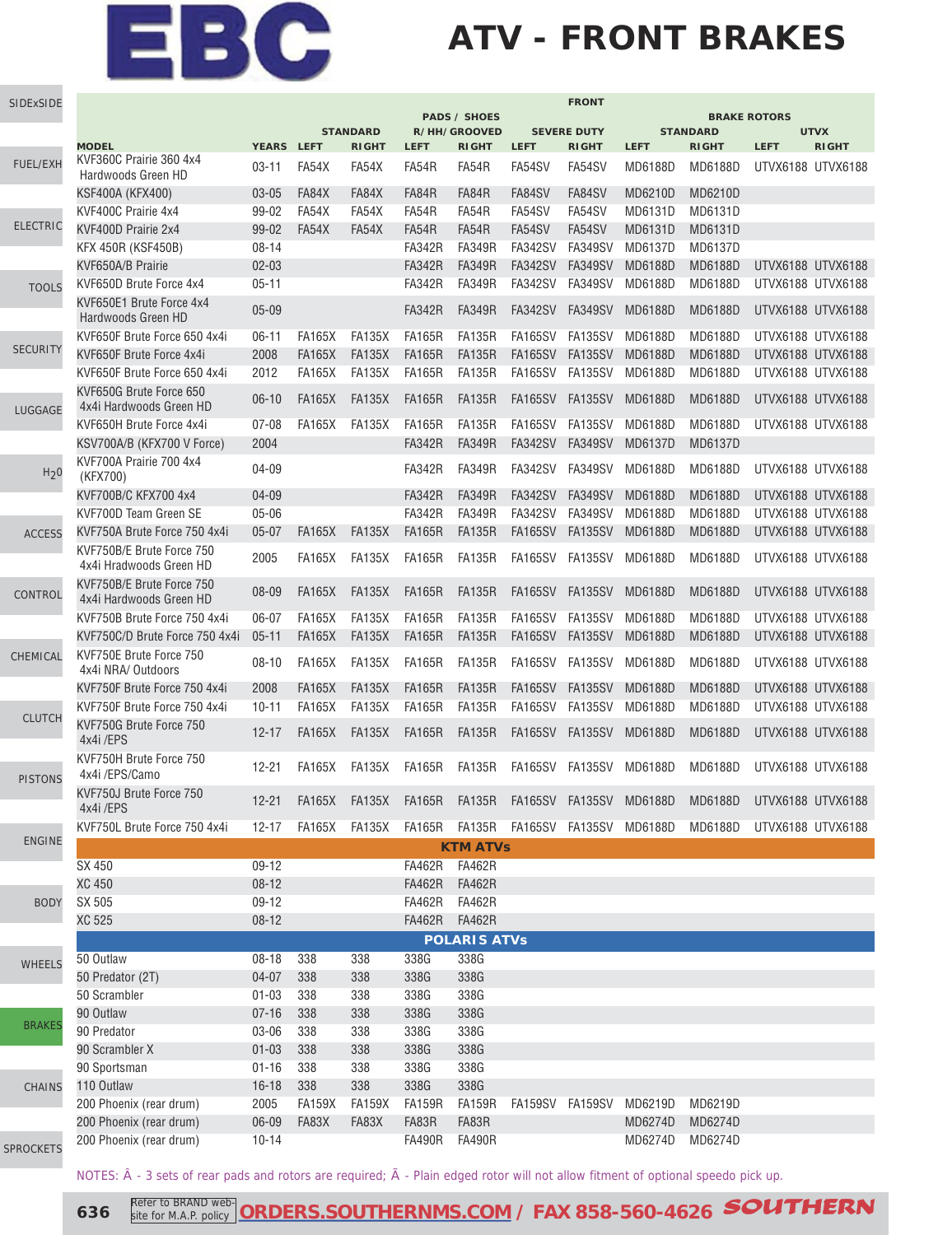

| <b>PADS / SHOES</b><br><b>BRAKE ROTORS</b><br>R/HH/GROOVED<br><b>SEVERE DUTY</b><br><b>UTVX</b><br><b>STANDARD</b><br><b>STANDARD</b><br><b>LEFT</b><br><b>RIGHT</b><br>LEFT <b>All Contracts</b><br><b>RIGHT</b><br>LEFT <b>All Contracts</b><br><b>RIGHT</b><br>LEFT <b>A</b><br>RIGHT LEFT<br><b>RIGHT</b><br>FUEL/EXH<br><b>FA137X</b><br><b>FA137R</b><br>FA137SV<br>MD6211D<br>710<br>710G<br><b>ELECTRIC</b><br>710<br>710G<br>FA84X<br>FA84R<br>FA84SV<br><b>TOOLS</b><br><b>SECURITY</b><br>LUGGAGE<br>H <sub>2</sub> 0<br><b>ACCESS</b><br>CONTROL<br>CHEMICAL<br><b>CLUTCH</b><br><b>PISTONS</b><br><b>ENGINE</b><br><b>KTM ATVs</b><br><b>FA463R</b><br>MD6337D<br><b>FA463R</b><br>MD6337D<br><b>FA463R</b><br>MD6337D<br><b>BODY</b><br><b>FA463R</b><br>MD6337D<br><b>POLARIS ATVs</b><br>307G<br>307<br>WHEELS<br>307<br>307G<br>307<br>307G<br>307<br>307G<br><b>BRAKES</b><br>307<br>307G<br>307<br>307G<br>307<br>307G<br>307<br>307G<br>CHAINS<br>306<br>306G<br>306<br>306G<br>306<br>306G | <b>REAR</b> |  |  |  |  |  | SIDExSIDE |  |           |
|-----------------------------------------------------------------------------------------------------------------------------------------------------------------------------------------------------------------------------------------------------------------------------------------------------------------------------------------------------------------------------------------------------------------------------------------------------------------------------------------------------------------------------------------------------------------------------------------------------------------------------------------------------------------------------------------------------------------------------------------------------------------------------------------------------------------------------------------------------------------------------------------------------------------------------------------------------------------------------------------------------------------|-------------|--|--|--|--|--|-----------|--|-----------|
|                                                                                                                                                                                                                                                                                                                                                                                                                                                                                                                                                                                                                                                                                                                                                                                                                                                                                                                                                                                                                 |             |  |  |  |  |  |           |  |           |
|                                                                                                                                                                                                                                                                                                                                                                                                                                                                                                                                                                                                                                                                                                                                                                                                                                                                                                                                                                                                                 |             |  |  |  |  |  |           |  |           |
|                                                                                                                                                                                                                                                                                                                                                                                                                                                                                                                                                                                                                                                                                                                                                                                                                                                                                                                                                                                                                 |             |  |  |  |  |  |           |  |           |
|                                                                                                                                                                                                                                                                                                                                                                                                                                                                                                                                                                                                                                                                                                                                                                                                                                                                                                                                                                                                                 |             |  |  |  |  |  |           |  |           |
|                                                                                                                                                                                                                                                                                                                                                                                                                                                                                                                                                                                                                                                                                                                                                                                                                                                                                                                                                                                                                 |             |  |  |  |  |  |           |  |           |
|                                                                                                                                                                                                                                                                                                                                                                                                                                                                                                                                                                                                                                                                                                                                                                                                                                                                                                                                                                                                                 |             |  |  |  |  |  |           |  |           |
|                                                                                                                                                                                                                                                                                                                                                                                                                                                                                                                                                                                                                                                                                                                                                                                                                                                                                                                                                                                                                 |             |  |  |  |  |  |           |  |           |
|                                                                                                                                                                                                                                                                                                                                                                                                                                                                                                                                                                                                                                                                                                                                                                                                                                                                                                                                                                                                                 |             |  |  |  |  |  |           |  |           |
|                                                                                                                                                                                                                                                                                                                                                                                                                                                                                                                                                                                                                                                                                                                                                                                                                                                                                                                                                                                                                 |             |  |  |  |  |  |           |  |           |
|                                                                                                                                                                                                                                                                                                                                                                                                                                                                                                                                                                                                                                                                                                                                                                                                                                                                                                                                                                                                                 |             |  |  |  |  |  |           |  |           |
|                                                                                                                                                                                                                                                                                                                                                                                                                                                                                                                                                                                                                                                                                                                                                                                                                                                                                                                                                                                                                 |             |  |  |  |  |  |           |  |           |
|                                                                                                                                                                                                                                                                                                                                                                                                                                                                                                                                                                                                                                                                                                                                                                                                                                                                                                                                                                                                                 |             |  |  |  |  |  |           |  |           |
|                                                                                                                                                                                                                                                                                                                                                                                                                                                                                                                                                                                                                                                                                                                                                                                                                                                                                                                                                                                                                 |             |  |  |  |  |  |           |  |           |
|                                                                                                                                                                                                                                                                                                                                                                                                                                                                                                                                                                                                                                                                                                                                                                                                                                                                                                                                                                                                                 |             |  |  |  |  |  |           |  |           |
|                                                                                                                                                                                                                                                                                                                                                                                                                                                                                                                                                                                                                                                                                                                                                                                                                                                                                                                                                                                                                 |             |  |  |  |  |  |           |  |           |
|                                                                                                                                                                                                                                                                                                                                                                                                                                                                                                                                                                                                                                                                                                                                                                                                                                                                                                                                                                                                                 |             |  |  |  |  |  |           |  |           |
|                                                                                                                                                                                                                                                                                                                                                                                                                                                                                                                                                                                                                                                                                                                                                                                                                                                                                                                                                                                                                 |             |  |  |  |  |  |           |  |           |
|                                                                                                                                                                                                                                                                                                                                                                                                                                                                                                                                                                                                                                                                                                                                                                                                                                                                                                                                                                                                                 |             |  |  |  |  |  |           |  |           |
|                                                                                                                                                                                                                                                                                                                                                                                                                                                                                                                                                                                                                                                                                                                                                                                                                                                                                                                                                                                                                 |             |  |  |  |  |  |           |  |           |
|                                                                                                                                                                                                                                                                                                                                                                                                                                                                                                                                                                                                                                                                                                                                                                                                                                                                                                                                                                                                                 |             |  |  |  |  |  |           |  |           |
|                                                                                                                                                                                                                                                                                                                                                                                                                                                                                                                                                                                                                                                                                                                                                                                                                                                                                                                                                                                                                 |             |  |  |  |  |  |           |  |           |
|                                                                                                                                                                                                                                                                                                                                                                                                                                                                                                                                                                                                                                                                                                                                                                                                                                                                                                                                                                                                                 |             |  |  |  |  |  |           |  |           |
|                                                                                                                                                                                                                                                                                                                                                                                                                                                                                                                                                                                                                                                                                                                                                                                                                                                                                                                                                                                                                 |             |  |  |  |  |  |           |  |           |
|                                                                                                                                                                                                                                                                                                                                                                                                                                                                                                                                                                                                                                                                                                                                                                                                                                                                                                                                                                                                                 |             |  |  |  |  |  |           |  |           |
|                                                                                                                                                                                                                                                                                                                                                                                                                                                                                                                                                                                                                                                                                                                                                                                                                                                                                                                                                                                                                 |             |  |  |  |  |  |           |  |           |
|                                                                                                                                                                                                                                                                                                                                                                                                                                                                                                                                                                                                                                                                                                                                                                                                                                                                                                                                                                                                                 |             |  |  |  |  |  |           |  |           |
|                                                                                                                                                                                                                                                                                                                                                                                                                                                                                                                                                                                                                                                                                                                                                                                                                                                                                                                                                                                                                 |             |  |  |  |  |  |           |  |           |
|                                                                                                                                                                                                                                                                                                                                                                                                                                                                                                                                                                                                                                                                                                                                                                                                                                                                                                                                                                                                                 |             |  |  |  |  |  |           |  |           |
|                                                                                                                                                                                                                                                                                                                                                                                                                                                                                                                                                                                                                                                                                                                                                                                                                                                                                                                                                                                                                 |             |  |  |  |  |  |           |  |           |
|                                                                                                                                                                                                                                                                                                                                                                                                                                                                                                                                                                                                                                                                                                                                                                                                                                                                                                                                                                                                                 |             |  |  |  |  |  |           |  |           |
|                                                                                                                                                                                                                                                                                                                                                                                                                                                                                                                                                                                                                                                                                                                                                                                                                                                                                                                                                                                                                 |             |  |  |  |  |  |           |  |           |
|                                                                                                                                                                                                                                                                                                                                                                                                                                                                                                                                                                                                                                                                                                                                                                                                                                                                                                                                                                                                                 |             |  |  |  |  |  |           |  |           |
|                                                                                                                                                                                                                                                                                                                                                                                                                                                                                                                                                                                                                                                                                                                                                                                                                                                                                                                                                                                                                 |             |  |  |  |  |  |           |  |           |
|                                                                                                                                                                                                                                                                                                                                                                                                                                                                                                                                                                                                                                                                                                                                                                                                                                                                                                                                                                                                                 |             |  |  |  |  |  |           |  |           |
|                                                                                                                                                                                                                                                                                                                                                                                                                                                                                                                                                                                                                                                                                                                                                                                                                                                                                                                                                                                                                 |             |  |  |  |  |  |           |  |           |
|                                                                                                                                                                                                                                                                                                                                                                                                                                                                                                                                                                                                                                                                                                                                                                                                                                                                                                                                                                                                                 |             |  |  |  |  |  |           |  |           |
|                                                                                                                                                                                                                                                                                                                                                                                                                                                                                                                                                                                                                                                                                                                                                                                                                                                                                                                                                                                                                 |             |  |  |  |  |  |           |  |           |
|                                                                                                                                                                                                                                                                                                                                                                                                                                                                                                                                                                                                                                                                                                                                                                                                                                                                                                                                                                                                                 |             |  |  |  |  |  |           |  |           |
|                                                                                                                                                                                                                                                                                                                                                                                                                                                                                                                                                                                                                                                                                                                                                                                                                                                                                                                                                                                                                 |             |  |  |  |  |  |           |  |           |
|                                                                                                                                                                                                                                                                                                                                                                                                                                                                                                                                                                                                                                                                                                                                                                                                                                                                                                                                                                                                                 |             |  |  |  |  |  |           |  |           |
|                                                                                                                                                                                                                                                                                                                                                                                                                                                                                                                                                                                                                                                                                                                                                                                                                                                                                                                                                                                                                 |             |  |  |  |  |  |           |  |           |
|                                                                                                                                                                                                                                                                                                                                                                                                                                                                                                                                                                                                                                                                                                                                                                                                                                                                                                                                                                                                                 |             |  |  |  |  |  |           |  |           |
|                                                                                                                                                                                                                                                                                                                                                                                                                                                                                                                                                                                                                                                                                                                                                                                                                                                                                                                                                                                                                 |             |  |  |  |  |  |           |  |           |
|                                                                                                                                                                                                                                                                                                                                                                                                                                                                                                                                                                                                                                                                                                                                                                                                                                                                                                                                                                                                                 |             |  |  |  |  |  |           |  |           |
|                                                                                                                                                                                                                                                                                                                                                                                                                                                                                                                                                                                                                                                                                                                                                                                                                                                                                                                                                                                                                 |             |  |  |  |  |  |           |  |           |
|                                                                                                                                                                                                                                                                                                                                                                                                                                                                                                                                                                                                                                                                                                                                                                                                                                                                                                                                                                                                                 |             |  |  |  |  |  |           |  |           |
|                                                                                                                                                                                                                                                                                                                                                                                                                                                                                                                                                                                                                                                                                                                                                                                                                                                                                                                                                                                                                 |             |  |  |  |  |  |           |  |           |
|                                                                                                                                                                                                                                                                                                                                                                                                                                                                                                                                                                                                                                                                                                                                                                                                                                                                                                                                                                                                                 |             |  |  |  |  |  |           |  |           |
|                                                                                                                                                                                                                                                                                                                                                                                                                                                                                                                                                                                                                                                                                                                                                                                                                                                                                                                                                                                                                 |             |  |  |  |  |  |           |  |           |
|                                                                                                                                                                                                                                                                                                                                                                                                                                                                                                                                                                                                                                                                                                                                                                                                                                                                                                                                                                                                                 |             |  |  |  |  |  |           |  | SPROCKETS |

NOTES:  $\hat{A}$  - 3 sets of rear pads and rotors are required;  $\tilde{A}$  - Plain edged rotor will not allow fitment of optional speedo pick up.

SOUTHERN [WWW.SOUTHERNMS.COM](http://m.southernms.com) / TEL 858-560-5005 Refer to BRAND web-<br>
637 **COUTHERN**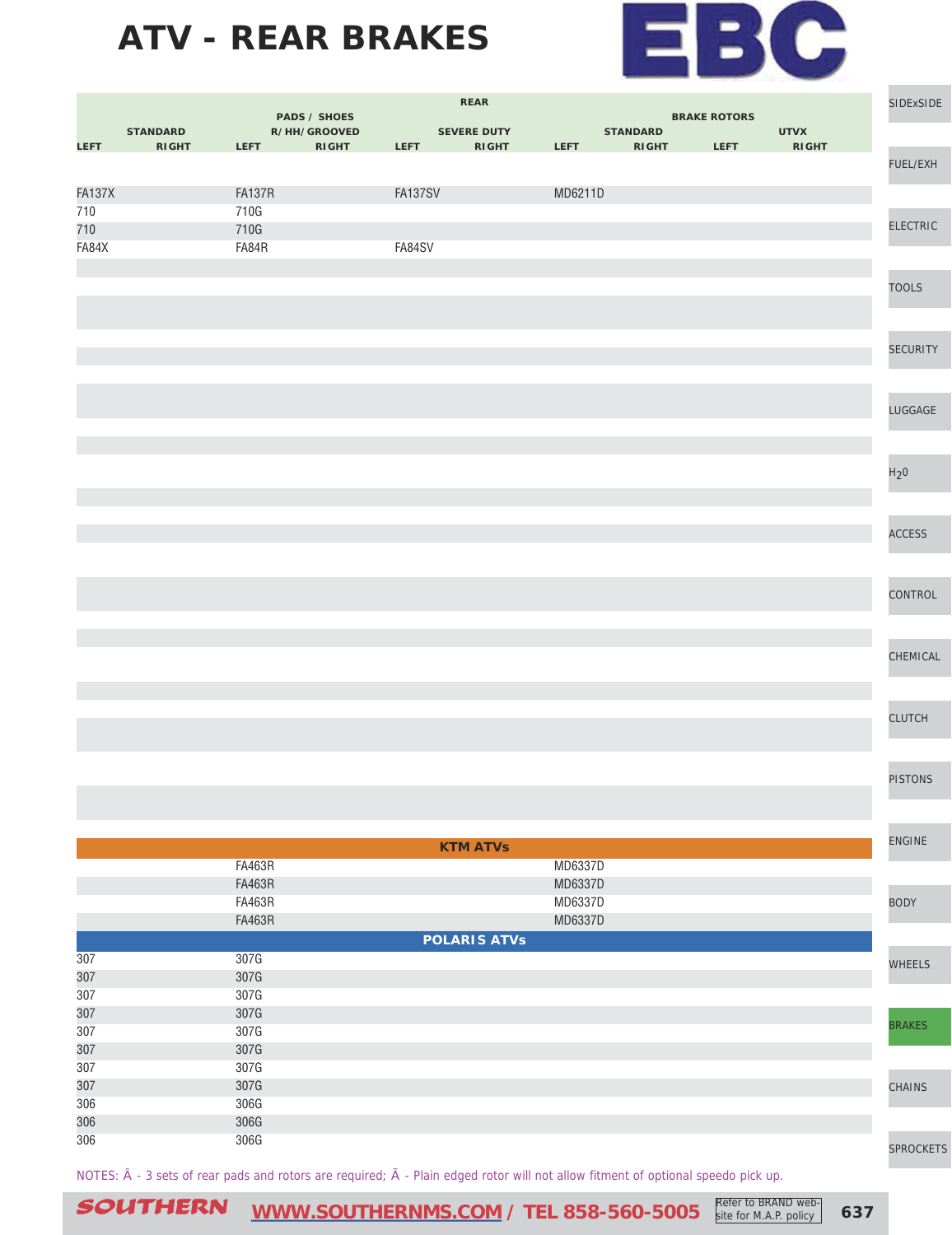## **ATV - FRONT BRAKES**

| SIDExSIDE                |                                                                                                                                                    |                   |                                |                 |                         |                                     |                 | <b>FRONT</b>            |                   |                                        |             |                   |
|--------------------------|----------------------------------------------------------------------------------------------------------------------------------------------------|-------------------|--------------------------------|-----------------|-------------------------|-------------------------------------|-----------------|-------------------------|-------------------|----------------------------------------|-------------|-------------------|
|                          |                                                                                                                                                    |                   |                                | <b>STANDARD</b> |                         | <b>PADS / SHOES</b><br>R/HH/GROOVED |                 | <b>SEVERE DUTY</b>      |                   | <b>BRAKE ROTORS</b><br><b>STANDARD</b> |             | <b>UTVX</b>       |
|                          | <b>MODEL</b>                                                                                                                                       | YEARS LEFT        |                                | <b>RIGHT</b>    | <b>LEFT</b>             | <b>RIGHT</b>                        | <b>LEFT</b>     | <b>RIGHT</b>            | <b>LEFT</b>       | <b>RIGHT</b>                           | <b>LEFT</b> | <b>RIGHT</b>      |
| <b>FUEL/EXH</b>          | 200 Phoenix Quadricycle<br>(EA/EB rear disc)                                                                                                       | 2005              | <b>FA159X</b>                  | <b>FA159X</b>   | <b>FA159R</b>           | <b>FA159R</b>                       | FA159SV FA159SV |                         | MD6219D           | MD6219D                                |             |                   |
|                          | 200 Phoenix Quadricycle<br>(EC/ED rear disc)                                                                                                       | $05 - 09$         | FA83X                          | FA83X           | FA83R                   | FA83R                               |                 |                         | MD6274D           | MD6274D                                |             |                   |
| <b>ELECTRIC</b>          | 200 Phoenix Quadricycle<br>(rear disc)                                                                                                             | 2010              |                                |                 | <b>FA490R</b>           | <b>FA490R</b>                       |                 |                         | MD6274D           | MD6274D                                |             |                   |
|                          | 200 Sawtooth (rear drum)                                                                                                                           | $06 - 07$         | FA83X                          | FA83X           | FA83R                   | FA83R                               |                 |                         | MD6274D           | MD6274D                                |             |                   |
| <b>TOOLS</b>             | 200 Sawtooth Quadricycle<br>(rear disc)                                                                                                            | 2006              | FA83X                          | FA83X           | FA83R                   | FA83R                               |                 |                         | MD6274D           | MD6274D                                |             |                   |
|                          | 200 Sawtooth Quadricycle<br>(rear disc)                                                                                                            | 2008              | FA83X                          | FA83X           | FA83R                   | FA83R                               |                 |                         | MD6274D           | MD6274D                                |             |                   |
| <b>SECURITY</b>          | 250 Trail Blazer                                                                                                                                   | 99-00             | <b>FA159X</b>                  | <b>FA159X</b>   | <b>FA159R</b>           | <b>FA159R</b>                       | FA159SV         | FA159SV                 | MD6155D           | MD6155D                                |             |                   |
|                          | 250 Trail Blazer (Freedom)                                                                                                                         | $01 - 04$         | <b>FA159X</b>                  | <b>FA159X</b>   | <b>FA159R</b>           | <b>FA159R</b>                       | <b>FA159SV</b>  | <b>FA159SV</b>          | MD6155DA MD6155DA |                                        |             |                   |
|                          | 250 Trail Blazer                                                                                                                                   | $05 - 06$         | <b>FA159X</b>                  | <b>FA159X</b>   | <b>FA159R</b>           | <b>FA159R</b>                       | FA159SV         | <b>FA159SV</b>          | MD6262D           | MD6262D                                |             |                   |
|                          | 250 Xplorer (4x4)                                                                                                                                  | 2000              | <b>FA159X</b>                  | <b>FA159X</b>   | <b>FA159R</b>           | <b>FA159R</b>                       | <b>FA159SV</b>  | <b>FA159SV</b>          | MD6155DA MD6155DA |                                        |             |                   |
| LUGGAGE                  | 300 Hawkeye 2x4                                                                                                                                    | 2006              | <b>FA395X</b>                  | <b>FA395X</b>   | <b>FA395R</b>           | <b>FA395R</b>                       | FA395SV         | <b>FA395SV</b>          | MD6272D           | MD6272D                                |             |                   |
|                          | 300 Hawkeye 2x4                                                                                                                                    | 08-09             | <b>FA159X</b>                  | <b>FA159X</b>   | <b>FA159R</b>           | <b>FA159R</b>                       | <b>FA159SV</b>  | <b>FA159SV</b>          | MD6272D           | MD6272D                                |             |                   |
|                          | 300 Hawkeye 4x4                                                                                                                                    | 2006              | <b>FA395X</b>                  | <b>FA395X</b>   | <b>FA395R</b>           | <b>FA395R</b>                       | <b>FA395SV</b>  | <b>FA395SV</b>          | MD6272D           | MD6272D                                |             |                   |
| H <sub>2</sub> 0         | Hawkeye 2x4/4x4                                                                                                                                    | 2007              | <b>FA159X</b>                  | <b>FA159X</b>   | <b>FA159R</b>           | <b>FA159R</b>                       | <b>FA159SV</b>  | <b>FA159SV</b>          | MD6272D           | MD6272D                                |             |                   |
|                          | 300 Sportsman 4x4                                                                                                                                  | $08 - 10$         | <b>FA159X</b>                  | <b>FA159X</b>   | <b>FA159R</b>           | <b>FA159R</b>                       | <b>FA159SV</b>  | <b>FA159SV</b>          | MD6272D           | MD6272D                                |             |                   |
|                          | 300 Xplorer 4x4                                                                                                                                    | $96 - 00$         | <b>FA159X</b>                  | <b>FA159X</b>   | <b>FA159R</b>           | <b>FA159R</b>                       | <b>FA159SV</b>  | FA159SV                 | <b>MD6150D</b>    | MD6150D                                |             |                   |
|                          |                                                                                                                                                    |                   |                                |                 |                         | <b>FA159R</b>                       |                 |                         |                   |                                        |             |                   |
| <b>ACCESS</b>            | 300 Xpress 2x4                                                                                                                                     | 98-00             | <b>FA159X</b>                  | <b>FA159X</b>   | <b>FA159R</b>           |                                     | FA159SV         | <b>FA159SV</b>          | <b>MD6150D</b>    | <b>MD6150D</b>                         |             |                   |
|                          | 325 Hawkeye 2x4                                                                                                                                    | 2015              | <b>FA159X</b>                  | <b>FA159X</b>   | <b>FA159R</b>           | <b>FA159R</b>                       | <b>FA159SV</b>  | <b>FA159SV</b>          | MD6202D           | MD6202D                                |             | UTVX6202 UTVX6202 |
|                          | 325 Magnum 2x4/4x4                                                                                                                                 | 2000              | <b>FA159X</b>                  | <b>FA159X</b>   | <b>FA159R</b>           | <b>FA159R</b>                       | FA159SV         | FA159SV                 | MD6155D           | MD6155D                                |             |                   |
|                          | 325 Magnum 2x4/4x4 Moose                                                                                                                           | 2001              | <b>FA159X</b>                  | <b>FA159X</b>   | <b>FA159R</b>           | <b>FA159R</b>                       | <b>FA159SV</b>  | <b>FA159SV</b>          | MD6155D           | MD6155D                                |             |                   |
|                          | 325 Magnum HDS 2x4                                                                                                                                 | 2002              | <b>FA159X</b>                  | <b>FA159X</b>   | <b>FA159R</b>           | <b>FA159R</b>                       | FA159SV         | FA159SV                 | MD6155D           | MD6155D                                |             |                   |
|                          | 325 Magnum 4x4                                                                                                                                     | 2002              | <b>FA159X</b>                  | <b>FA159X</b>   | <b>FA159R</b>           | <b>FA159R</b>                       | <b>FA159SV</b>  | <b>FA159SV</b>          | MD6155D           | MD6155D                                |             |                   |
|                          | 325 Magnum HDS 4x4                                                                                                                                 | 2002              | <b>FA159X</b>                  | <b>FA159X</b>   | <b>FA159R</b>           | <b>FA159R</b>                       | FA159SV         | FA159SV                 | MD6202D           | MD6202D                                |             | UTVX6202 UTVX6202 |
| CHEMICAL                 | 325 Sportsman Ace                                                                                                                                  | 2014              | <b>FA656X</b>                  | <b>FA656X</b>   | <b>FA656R</b>           | <b>FA656R</b>                       | <b>FA656SV</b>  | <b>FA656SV</b>          | MD6202D           | MD6202D                                |             | UTVX6202 UTVX6202 |
| CONTROL<br><b>CLUTCH</b> | 325 Sportsman Ace EFi                                                                                                                              | 2015              | <b>FA656X</b>                  | <b>FA656X</b>   | <b>FA656R</b>           | <b>FA656R</b>                       | <b>FA656SV</b>  | <b>FA656SV</b>          | MD6202D           | MD6202D                                |             | UTVX6202 UTVX6202 |
|                          | 325 Sportsman Ace Euro                                                                                                                             | $14 - 15$         | <b>FA656X</b>                  | <b>FA656X</b>   | <b>FA656R</b>           | <b>FA656R</b>                       | <b>FA656SV</b>  | <b>FA656SV</b>          | MD6202D           | MD6202D                                |             | UTVX6202 UTVX6202 |
|                          | 325 Sportsman Ace HD                                                                                                                               | 2015              | <b>FA656X</b>                  | <b>FA656X</b>   | <b>FA656R</b>           | <b>FA656R</b>                       | FA656SV         | <b>FA656SV</b>          | MD6202D           | MD6202D                                |             | UTVX6202 UTVX6202 |
|                          | 325 Trail Boss                                                                                                                                     | 2000              | <b>FA159X</b>                  | <b>FA159X</b>   | <b>FA159R</b>           | <b>FA159R</b>                       | <b>FA159SV</b>  | <b>FA159SV</b>          | MD6155DA MD6155DA |                                        |             |                   |
|                          | 325 Trail Boss                                                                                                                                     | $01 - 02$         | <b>FA159X</b>                  | <b>FA159X</b>   | <b>FA159R</b>           | <b>FA159R</b>                       | FA159SV         | FA159SV                 | MD6155DA MD6155DA |                                        |             |                   |
|                          | 325 Xpedition                                                                                                                                      | 2000              | <b>FA159X</b>                  | <b>FA159X</b>   | <b>FA159R</b>           | <b>FA159R</b>                       | FA159SV         | <b>FA159SV</b>          | MD6155DA MD6155DA |                                        |             |                   |
| <b>PISTONS</b>           | 325 Xpedition                                                                                                                                      | 2002              | <b>FA159X</b>                  | <b>FA159X</b>   | <b>FA159R</b>           | <b>FA159R</b>                       | FA159SV FA159SV |                         | MD6155DA MD6155DA |                                        |             |                   |
|                          | 330 ATP 4x4                                                                                                                                        | $04 - 05$         | <b>FA159X</b>                  | <b>FA159X</b>   | <b>FA159R</b>           | <b>FA159R</b>                       | <b>FA159SV</b>  | <b>FA159SV</b>          | MD6202D           | MD6202D                                |             | UTVX6202 UTVX6202 |
|                          | 330 Magnum HDS 2x4                                                                                                                                 | 03-06             | <b>FA159X</b>                  | <b>FA159X</b>   | <b>FA159R</b>           | <b>FA159R</b>                       | FA159SV         | FA159SV                 | MD6149D           | MD6149D                                |             |                   |
|                          | 330 Magnum HDS 4x4                                                                                                                                 | 03-04             | <b>FA159X</b>                  | <b>FA159X</b>   | <b>FA159R</b>           | <b>FA159R</b>                       | FA159SV         | FA159SV                 | MD6202D           | MD6202D                                |             | UTVX6202 UTVX6202 |
| <b>ENGINE</b>            | 330 Trail Boss                                                                                                                                     | 03-04             | <b>FA159X</b>                  | <b>FA159X</b>   | <b>FA159R</b>           | <b>FA159R</b>                       | FA159SV FA159SV |                         | MD6155D           | MD6155D                                |             |                   |
|                          |                                                                                                                                                    |                   |                                |                 |                         |                                     | FA159SV         |                         |                   |                                        |             |                   |
|                          | 330 Trail Boss                                                                                                                                     | $05 - 09$         | <b>FA159X</b>                  | <b>FA159X</b>   | <b>FA159R</b>           | <b>FA159R</b>                       |                 | <b>FA159SV</b>          | MD6262D           | MD6262D                                |             |                   |
| <b>BODY</b>              | 330 Trail Boss                                                                                                                                     | $10 - 13$         | <b>FA159X</b>                  | <b>FA159X</b>   | <b>FA159R</b>           | <b>FA159R</b>                       | FA159SV         | FA159SV                 | MD6202D           | MD6202D                                |             | UTVX6202 UTVX6202 |
|                          | 330 Trail Blazer                                                                                                                                   | 08-09             | <b>FA159X</b>                  | <b>FA159X</b>   | <b>FA159R</b>           | <b>FA159R</b>                       | <b>FA159SV</b>  | <b>FA159SV</b>          | MD6262D           | MD6262D                                |             |                   |
|                          | 330 Trail Blazer                                                                                                                                   | $10 - 13$         | <b>FA159X</b>                  | <b>FA159X</b>   | <b>FA159R</b>           | <b>FA159R</b>                       | FA159SV         | FA159SV                 | MD6202D           | MD6202D                                |             | UTVX6202 UTVX6202 |
|                          | 335 Sportsman 4x4                                                                                                                                  | 99-00             | <b>FA159X</b>                  | <b>FA159X</b>   | <b>FA159R</b>           | <b>FA159R</b>                       | FA159SV FA159SV |                         | <b>MD6150D</b>    | <b>MD6150D</b>                         |             |                   |
| <b>WHEELS</b>            | 335 Sportsman/Worker 4x4                                                                                                                           | 99-00             | <b>FA159X</b>                  | <b>FA159X</b>   | <b>FA159R</b>           | <b>FA159R</b>                       | FA159SV FA159SV |                         | MD6149D           | MD6149D                                |             |                   |
|                          | 400 Hawkeye HO 2x4                                                                                                                                 | $13 - 14$         | <b>FA159X</b>                  | <b>FA159X</b>   | <b>FA159R</b>           | <b>FA159R</b>                       | <b>FA159SV</b>  | <b>FA159SV</b>          | MD6202D           | MD6202D                                |             | UTVX6202 UTVX6202 |
|                          | 400 Scrambler 2x4/4x4                                                                                                                              | 2000              | <b>FA159X</b>                  | <b>FA159X</b>   | <b>FA159R</b>           | <b>FA159R</b>                       | FA159SV         | FA159SV                 | MD6155D           | MD6155D                                |             |                   |
| <b>BRAKES</b>            | 400 Scrambler 4x4                                                                                                                                  | 98-02             | <b>FA159X</b>                  | <b>FA159X</b>   | <b>FA159R</b>           | <b>FA159R</b>                       | FA159SV         | FA159SV                 | MD6155DA MD6155DA |                                        |             |                   |
|                          | 400 Scrambler 2x4                                                                                                                                  | 2002              | <b>FA159X</b>                  | <b>FA159X</b>   | <b>FA159R</b>           | <b>FA159R</b>                       | FA159SV         | FA159SV                 | MD6155DA MD6155DA |                                        |             |                   |
|                          | 400 Sport                                                                                                                                          | 99-00             | <b>FA159X</b>                  | <b>FA159X</b>   | <b>FA159R</b>           | <b>FA159R</b>                       | FA159SV FA159SV |                         | MD6150D           | <b>MD6150D</b>                         |             |                   |
|                          | 400 Sportsman                                                                                                                                      | $01 - 02$         | <b>FA159X</b>                  | <b>FA159X</b>   | <b>FA159R</b>           | <b>FA159R</b>                       | FA159SV FA159SV |                         | MD6149D           | MD6149D                                |             |                   |
| <b>CHAINS</b>            | 400 Sportsman                                                                                                                                      | 2003              | <b>FA159X</b>                  | <b>FA159X</b>   | <b>FA159R</b>           | <b>FA159R</b>                       | FA159SV FA159SV |                         | MD6149D           | MD6149D                                |             |                   |
|                          | 400 Sportsman (AA/AE/AG)                                                                                                                           | 2004              | <b>FA159X</b>                  | <b>FA159X</b>   | <b>FA159R</b>           | <b>FA159R</b>                       | FA159SV         | FA159SV                 | MD6149D           | MD6149D                                |             |                   |
|                          | 400 Sportsman                                                                                                                                      |                   |                                |                 |                         |                                     |                 |                         |                   |                                        |             |                   |
| <b>SPROCKETS</b>         | (AQ/AR/AS/AT/AV)<br>400 Sportsman HO 4x4                                                                                                           | 2004<br>$08 - 10$ | <b>FA159X</b><br>FA159X FA159X | <b>FA159X</b>   | <b>FA159R</b><br>FA159R | <b>FA159R</b><br>FA159R             | FA159SV FA159SV | FA159SV FA159SV MD6272D | MD6202D           | MD6202D<br>MD6272D                     |             | UTVX6202 UTVX6202 |
|                          | NOTES: $\hat{A}$ - 3 sets of rear pads and rotors are required; $\tilde{A}$ - Plain edged rotor will not allow fitment of optional speedo pick up. |                   |                                |                 |                         |                                     |                 |                         |                   |                                        |             |                   |

**638 South A.P.** policy **ORDERS.SOUTHERNMS.COM** / FAX 858-560-4626 **SOUTHERN** site for M.A.P. policy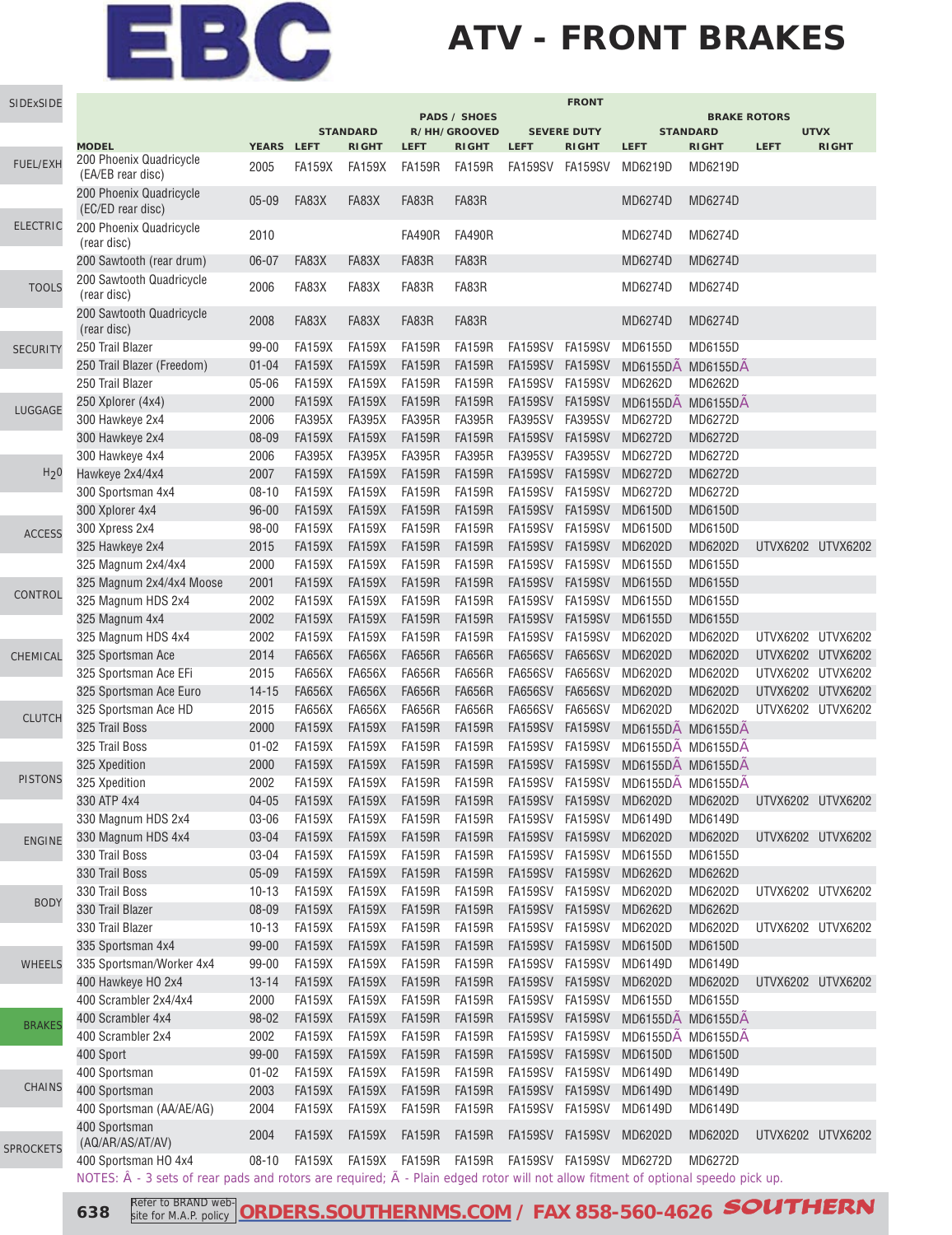

|               |                                                                                                                                                    |               | <b>PADS / SHOES</b> |                | <b>REAR</b>        |                |                 | <b>BRAKE ROTORS</b> |                 | <b>SIDExSIDE</b> |
|---------------|----------------------------------------------------------------------------------------------------------------------------------------------------|---------------|---------------------|----------------|--------------------|----------------|-----------------|---------------------|-----------------|------------------|
|               | <b>STANDARD</b>                                                                                                                                    |               | R/HH/GROOVED        |                | <b>SEVERE DUTY</b> |                | <b>STANDARD</b> |                     | <b>UTVX</b>     |                  |
| <b>LEFT</b>   | <b>RIGHT</b>                                                                                                                                       | <b>LEFT</b>   | <b>RIGHT</b>        | <b>LEFT</b>    | <b>RIGHT</b>       | <b>LEFT</b>    | <b>RIGHT</b>    | <b>LEFT</b>         | <b>RIGHT</b>    |                  |
| FA67X         |                                                                                                                                                    | FA67R         |                     |                |                    | MD6311D        |                 |                     |                 | <b>FUEL/EXH</b>  |
| FA67X         |                                                                                                                                                    | FA67R         |                     |                |                    | MD6311D        |                 |                     |                 |                  |
| FA67X         |                                                                                                                                                    | FA67R         |                     |                |                    | MD6311D        |                 |                     |                 | <b>ELECTRIC</b>  |
|               |                                                                                                                                                    |               |                     |                |                    |                |                 |                     |                 |                  |
| 306           |                                                                                                                                                    | 306G          |                     |                |                    |                |                 |                     |                 |                  |
| FA67X         |                                                                                                                                                    | FA67R         |                     |                |                    | MD6311D        |                 |                     |                 | <b>TOOLS</b>     |
| FA67X         |                                                                                                                                                    | FA67R         |                     |                |                    | MD6311D        |                 |                     |                 |                  |
| <b>FA270X</b> |                                                                                                                                                    | <b>FA270R</b> |                     | FA270SV        |                    | MD6156D        |                 |                     |                 | <b>SECURITY</b>  |
| <b>FA270X</b> |                                                                                                                                                    | <b>FA270R</b> |                     | FA270SV        |                    | MD6156D        |                 |                     |                 |                  |
|               |                                                                                                                                                    | <b>FA314R</b> |                     | FA314SV        |                    | MD6256D        |                 | <b>UTVX6256</b>     |                 |                  |
| <b>FA270X</b> |                                                                                                                                                    | <b>FA270R</b> |                     | <b>FA270SV</b> |                    |                |                 |                     |                 | LUGGAGE          |
| <b>FA395X</b> | <b>FA395X</b>                                                                                                                                      | <b>FA395R</b> | <b>FA395R</b>       | <b>FA395SV</b> | <b>FA395SV</b>     | MD6273D        | MD6273D         |                     |                 |                  |
| <b>FA159X</b> |                                                                                                                                                    | <b>FA159R</b> |                     | FA159SV        |                    | MD6273D        |                 |                     |                 |                  |
| <b>FA395X</b> | <b>FA395X</b>                                                                                                                                      | <b>FA395R</b> | <b>FA395R</b>       | FA395SV        | <b>FA395SV</b>     | MD6273D        | MD6273D         |                     |                 |                  |
| <b>FA159X</b> | <b>FA159X</b>                                                                                                                                      | <b>FA159R</b> | <b>FA159R</b>       | <b>FA159SV</b> | FA159SV            | MD6273D        | MD6273D         |                     |                 | H <sub>2</sub> 0 |
| <b>FA159X</b> |                                                                                                                                                    | <b>FA159R</b> |                     | FA159SV        |                    | MD6273D        |                 |                     |                 |                  |
| <b>FA232X</b> |                                                                                                                                                    | <b>FA232R</b> |                     | <b>FA232SV</b> |                    |                |                 |                     |                 |                  |
| <b>FA232X</b> |                                                                                                                                                    | <b>FA232R</b> |                     | <b>FA232SV</b> |                    |                |                 |                     |                 | <b>ACCESS</b>    |
| <b>FA475X</b> |                                                                                                                                                    | <b>FA475R</b> |                     | <b>FA475SV</b> |                    | MD6275D        |                 | <b>UTVX6275</b>     |                 |                  |
| <b>FA270X</b> |                                                                                                                                                    | <b>FA270R</b> |                     | <b>FA270SV</b> |                    | MD6156D        |                 |                     |                 |                  |
| <b>FA270X</b> |                                                                                                                                                    | <b>FA270R</b> |                     | FA270SV        |                    | <b>MD6156D</b> |                 |                     |                 |                  |
|               |                                                                                                                                                    | <b>FA314R</b> |                     | FA314SV        |                    | <b>MD6200D</b> |                 |                     |                 | CONTROL          |
|               |                                                                                                                                                    | <b>FA314R</b> |                     | <b>FA314SV</b> |                    | MD6200D        |                 |                     |                 |                  |
|               |                                                                                                                                                    | <b>FA314R</b> |                     | FA314SV        |                    | MD6200D        |                 |                     |                 |                  |
|               |                                                                                                                                                    | <b>FA354R</b> | <b>FA354R</b>       | <b>FA354SV</b> | <b>FA354SV</b>     | MD6275D        | MD6275D         | UTVX6275            | UTVX6275        | CHEMICAL         |
|               |                                                                                                                                                    | <b>FA354R</b> | <b>FA354R</b>       | <b>FA354SV</b> | <b>FA354SV</b>     | MD6275D        | MD6275D         | UTVX6275            | UTVX6275        |                  |
|               |                                                                                                                                                    | <b>FA354R</b> | <b>FA354R</b>       | <b>FA354SV</b> | <b>FA354SV</b>     | MD6275D        | MD6275D         | UTVX6275            | <b>UTVX6275</b> |                  |
|               |                                                                                                                                                    | <b>FA354R</b> | <b>FA354R</b>       | FA354SV        | FA354SV            | MD6275D        | MD6275D         | UTVX6275            | UTVX6275        |                  |
| <b>FA270X</b> |                                                                                                                                                    | <b>FA270R</b> |                     | FA270SV        |                    | <b>MD6156D</b> |                 |                     |                 | <b>CLUTCH</b>    |
| <b>FA270X</b> |                                                                                                                                                    | <b>FA270R</b> |                     | FA270SV        |                    | MD6156D        |                 |                     |                 |                  |
| <b>FA270X</b> |                                                                                                                                                    | <b>FA270R</b> |                     | <b>FA270SV</b> |                    | <b>MD6156D</b> |                 |                     |                 |                  |
|               |                                                                                                                                                    | <b>FA314R</b> |                     | FA314SV        |                    | MD6200D        |                 |                     |                 | <b>PISTONS</b>   |
| <b>FA159X</b> | <b>FA159X</b>                                                                                                                                      | <b>FA159R</b> | <b>FA159R</b>       | <b>FA159SV</b> | <b>FA159SV</b>     | <b>MD6200D</b> | <b>MD6200D</b>  |                     |                 |                  |
|               |                                                                                                                                                    | <b>FA314R</b> |                     | FA314SV        |                    | MD6200D        |                 |                     |                 |                  |
|               |                                                                                                                                                    | <b>FA314R</b> |                     | <b>FA314SV</b> |                    | MD6200D        |                 |                     |                 |                  |
| <b>FA270X</b> |                                                                                                                                                    | <b>FA270R</b> |                     | <b>FA270SV</b> |                    | MD6156D        |                 |                     |                 | <b>ENGINE</b>    |
|               |                                                                                                                                                    | <b>FA314R</b> |                     | <b>FA314SV</b> |                    | MD6256D        |                 | <b>UTVX6256</b>     |                 |                  |
|               |                                                                                                                                                    | <b>FA314R</b> |                     | <b>FA314SV</b> |                    | MD6256D        |                 | <b>UTVX6256</b>     |                 |                  |
|               |                                                                                                                                                    | <b>FA314R</b> |                     | <b>FA314SV</b> |                    | MD6256D        |                 | <b>UTVX6256</b>     |                 | <b>BODY</b>      |
|               |                                                                                                                                                    | <b>FA314R</b> |                     | FA314SV        |                    | MD6256D        |                 | <b>UTVX6256</b>     |                 |                  |
| <b>FA270X</b> |                                                                                                                                                    | <b>FA270R</b> |                     | <b>FA270SV</b> |                    |                |                 |                     |                 |                  |
| <b>FA270X</b> |                                                                                                                                                    | <b>FA270R</b> |                     | FA270SV        |                    |                |                 |                     |                 | WHEELS           |
| <b>FA475X</b> |                                                                                                                                                    | <b>FA475R</b> |                     | <b>FA475SV</b> |                    | MD6274D        |                 |                     |                 |                  |
| <b>FA270X</b> |                                                                                                                                                    | <b>FA270R</b> |                     | <b>FA270SV</b> |                    | MD6156D        |                 |                     |                 |                  |
| <b>FA270X</b> |                                                                                                                                                    | <b>FA270R</b> |                     | <b>FA270SV</b> |                    | MD6156D        |                 |                     |                 |                  |
| <b>FA270X</b> |                                                                                                                                                    | <b>FA270R</b> |                     | FA270SV        |                    | MD6156D        |                 |                     |                 | <b>BRAKES</b>    |
| <b>FA270X</b> |                                                                                                                                                    | <b>FA270R</b> |                     | FA270SV        |                    | MD6156D        |                 |                     |                 |                  |
| <b>FA270X</b> |                                                                                                                                                    | <b>FA270R</b> |                     |                |                    |                |                 |                     |                 |                  |
|               |                                                                                                                                                    |               |                     | FA270SV        |                    |                |                 |                     |                 | CHAINS           |
|               |                                                                                                                                                    | <b>FA314R</b> | <b>FA314R</b>       | <b>FA314SV</b> | <b>FA314SV</b>     | MD6201D        | MD6201D         |                     |                 |                  |
|               |                                                                                                                                                    | <b>FA314R</b> | <b>FA314R</b>       | FA314SV        | <b>FA314SV</b>     | MD6201D        | MD6201D         |                     |                 |                  |
|               |                                                                                                                                                    | <b>FA314R</b> | <b>FA314R</b>       | <b>FA314SV</b> | <b>FA314SV</b>     | MD6201D        | MD6201D         |                     |                 |                  |
| <b>FA159X</b> |                                                                                                                                                    | <b>FA159R</b> |                     | FA159SV        |                    | MD6273D        |                 |                     |                 | <b>SPROCKETS</b> |
|               | NOTES: $\hat{A}$ - 3 sets of rear pads and rotors are required; $\tilde{A}$ - Plain edged rotor will not allow fitment of optional speedo pick up. |               |                     |                |                    |                |                 |                     |                 |                  |
|               |                                                                                                                                                    |               |                     |                |                    |                |                 |                     |                 |                  |

SOUTHERN [WWW.SOUTHERNMS.COM](http://m.southernms.com) / TEL 858-560-5005 Refer to BRAND web-<br>
639 **COUTHERN** site for M.A.P. policy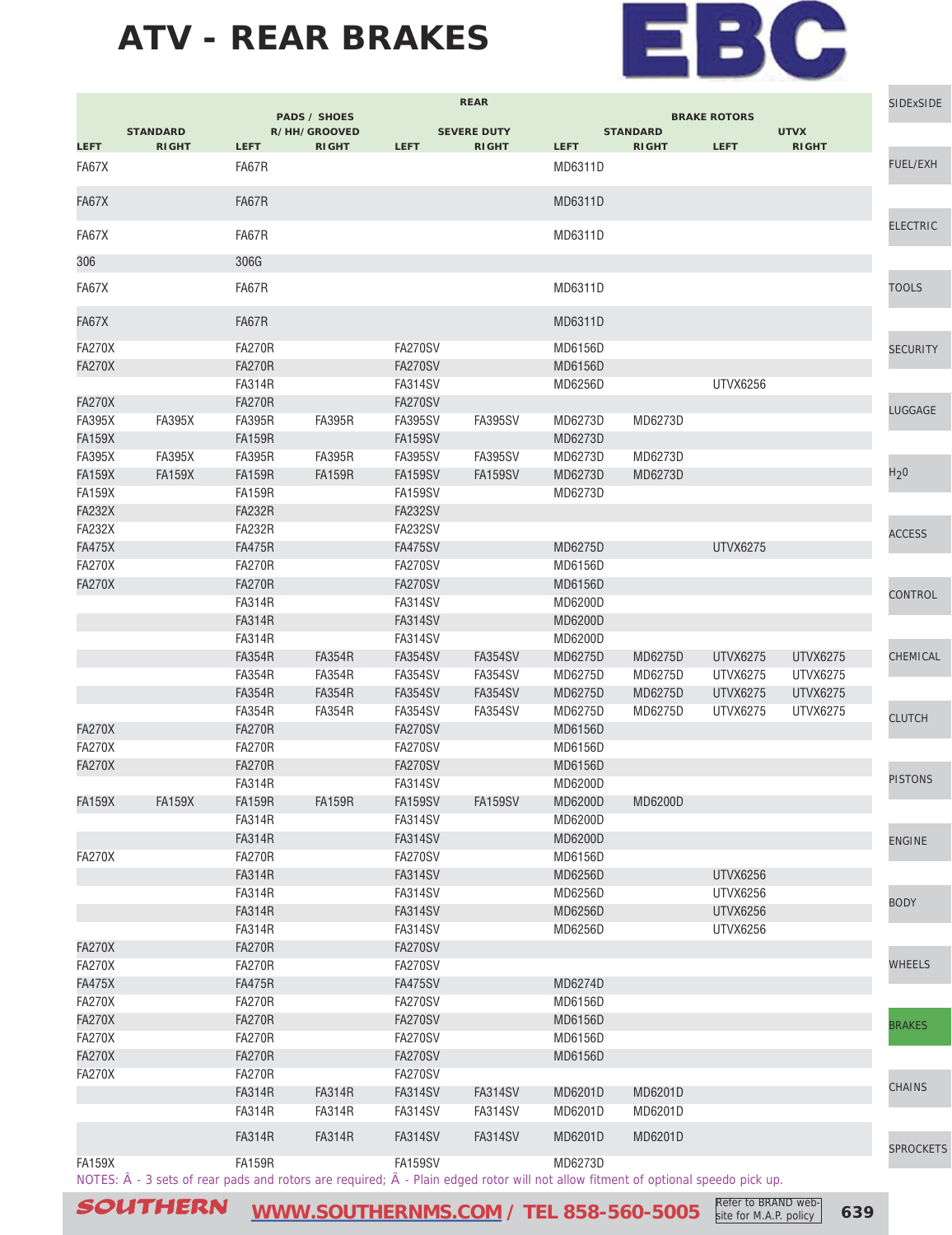### **ATV - FRONT BRAKES**

| SIDExSIDE        | <b>FRONT</b>                                                                                                                                       |            |                                |                                 |               |                              |                 |                                    |                   |                                 |                   |                             |
|------------------|----------------------------------------------------------------------------------------------------------------------------------------------------|------------|--------------------------------|---------------------------------|---------------|------------------------------|-----------------|------------------------------------|-------------------|---------------------------------|-------------------|-----------------------------|
|                  |                                                                                                                                                    |            |                                |                                 |               | <b>PADS / SHOES</b>          |                 |                                    |                   | <b>BRAKE ROTORS</b>             |                   |                             |
|                  | <b>MODEL</b>                                                                                                                                       | YEARS LEFT |                                | <b>STANDARD</b><br><b>RIGHT</b> | <b>LEFT</b>   | R/HH/GROOVED<br><b>RIGHT</b> | <b>LEFT</b>     | <b>SEVERE DUTY</b><br><b>RIGHT</b> | <b>LEFT</b>       | <b>STANDARD</b><br><b>RIGHT</b> | <b>LEFT</b>       | <b>UTVX</b><br><b>RIGHT</b> |
|                  | 400 Sportsman HO 4x4                                                                                                                               | $11 - 14$  | <b>FA159X</b>                  | <b>FA159X</b>                   | <b>FA159R</b> | <b>FA159R</b>                | <b>FA159SV</b>  | FA159SV                            | MD6202D           | MD6202D                         | UTVX6202 UTVX6202 |                             |
| <b>FUEL/EXH</b>  | 400 Trail Blazer                                                                                                                                   | 2003       | <b>FA159X</b>                  | <b>FA159X</b>                   | <b>FA159R</b> | <b>FA159R</b>                | <b>FA159SV</b>  | FA159SV                            | MD6155D           | MD6155D                         |                   |                             |
|                  | 400 Xplorer L 4x4                                                                                                                                  | 99-00      | <b>FA159X</b>                  | <b>FA159X</b>                   | <b>FA159R</b> | <b>FA159R</b>                | <b>FA159SV</b>  | <b>FA159SV</b>                     | MD6149D           | MD6149D                         |                   |                             |
|                  | 400 Xplorer 4x4                                                                                                                                    | $01 - 02$  | <b>FA159X</b>                  | <b>FA159X</b>                   | <b>FA159R</b> | <b>FA159R</b>                | <b>FA159SV</b>  | <b>FA159SV</b>                     | MD6155D           | MD6155D                         |                   |                             |
| <b>ELECTRIC</b>  | 400 Xplorer                                                                                                                                        | $01 - 02$  | <b>FA159X</b>                  | <b>FA159X</b>                   | <b>FA159R</b> | <b>FA159R</b>                | <b>FA159SV</b>  | <b>FA159SV</b>                     | MD6149D           | MD6149D                         |                   |                             |
|                  | 425 Xpedition 4x4                                                                                                                                  | 2000       | <b>FA159X</b>                  | <b>FA159X</b>                   | <b>FA159R</b> | <b>FA159R</b>                | <b>FA159SV</b>  | <b>FA159SV</b>                     | MD6149D           | MD6149D                         |                   |                             |
|                  | 450 S Outlaw                                                                                                                                       | 2008       | <b>FA456X</b>                  | <b>FA456X</b>                   | <b>FA456R</b> | <b>FA456R</b>                | <b>FA456SV</b>  | <b>FA456SV</b>                     | MD6219D           | MD6219D                         |                   |                             |
| <b>TOOLS</b>     | 450 Outlaw MXR                                                                                                                                     | $09-10$    | <b>FA456X</b>                  | <b>FA456X</b>                   | <b>FA456R</b> | <b>FA456R</b>                | <b>FA456SV</b>  | <b>FA456SV</b>                     | MD6219D           | MD6219D                         |                   |                             |
|                  | 450 Sportsman                                                                                                                                      | 2006       | <b>FA159X</b>                  | <b>FA159X</b>                   | <b>FA159R</b> | <b>FA159R</b>                | FA159SV         | <b>FA159SV</b>                     | MD6202D           | MD6202D                         | UTVX6202 UTVX6202 |                             |
|                  |                                                                                                                                                    | 2007       |                                | <b>FA159X</b>                   | <b>FA159R</b> | <b>FA159R</b>                | <b>FA159SV</b>  | <b>FA159SV</b>                     | MD6202D           | MD6202D                         | UTVX6202 UTVX6202 |                             |
|                  | 450 Sportsman                                                                                                                                      |            | <b>FA159X</b><br><b>FA159X</b> | <b>FA159X</b>                   | <b>FA159R</b> |                              | FA159SV         | <b>FA159SV</b>                     | MD6149D           | MD6149D                         |                   |                             |
| <b>SECURITY</b>  | 455cc Diesel 4x4 EBS                                                                                                                               | $99 - 00$  |                                |                                 |               | <b>FA159R</b>                |                 |                                    |                   |                                 |                   |                             |
|                  | 455cc Diesel                                                                                                                                       | 2001       | <b>FA159X</b>                  | <b>FA159X</b>                   | <b>FA159R</b> | <b>FA159R</b>                | <b>FA159SV</b>  | <b>FA159SV</b>                     | MD6149D           | MD6149D                         |                   |                             |
|                  | 500 ATP HO 4x4                                                                                                                                     | $04 - 05$  | <b>FA159X</b>                  | <b>FA159X</b>                   | <b>FA159R</b> | <b>FA159R</b>                | <b>FA159SV</b>  | <b>FA159SV</b>                     | MD6202D           | MD6202D                         | UTVX6202 UTVX6202 |                             |
| LUGGAGE          | 500 ATV Pro 4x4 PPS                                                                                                                                | 2002       | <b>FA159X</b>                  | <b>FA159X</b>                   | <b>FA159R</b> | <b>FA159R</b>                | <b>FA159SV</b>  | <b>FA159SV</b>                     | MD6202D           | MD6202D                         | UTVX6202 UTVX6202 |                             |
|                  | 500 Magnum 4x4                                                                                                                                     | 99-00      | <b>FA159X</b>                  | <b>FA159X</b>                   | <b>FA159R</b> | <b>FA159R</b>                | <b>FA159SV</b>  | <b>FA159SV</b>                     | MD6149D           | MD6149D                         |                   |                             |
|                  | 500 Magnum                                                                                                                                         | 2001       | <b>FA159X</b>                  | <b>FA159X</b>                   | <b>FA159R</b> | <b>FA159R</b>                | <b>FA159SV</b>  | <b>FA159SV</b>                     | MD6149D           | MD6149D                         |                   |                             |
|                  | 500 Magnum HDS 2x4                                                                                                                                 | 2002       | <b>FA159X</b>                  | <b>FA159X</b>                   | <b>FA159R</b> | <b>FA159R</b>                | <b>FA159SV</b>  | <b>FA159SV</b>                     | MD6149D           | MD6149D                         |                   |                             |
| H <sub>2</sub> 0 | 500 Magnum HDS 4x4                                                                                                                                 | $02 - 03$  | <b>FA159X</b>                  | <b>FA159X</b>                   | <b>FA159R</b> | <b>FA159R</b>                | <b>FA159SV</b>  | <b>FA159SV</b>                     | MD6202D           | MD6202D                         | UTVX6202 UTVX6202 |                             |
|                  | 500 Outlaw                                                                                                                                         | 06-07      | <b>FA159X</b>                  | <b>FA159X</b>                   | <b>FA159R</b> | <b>FA159R</b>                | FA159SV         | <b>FA159SV</b>                     | MD6219D           | MD6219D                         |                   |                             |
|                  | 500 Predator/TLD                                                                                                                                   | $03 - 07$  | <b>FA159X</b>                  | <b>FA159X</b>                   | <b>FA159R</b> | <b>FA159R</b>                | <b>FA159SV</b>  | <b>FA159SV</b>                     | MD6219D           | MD6219D                         |                   |                             |
| <b>ACCESS</b>    | 500 Scrambler 2x4                                                                                                                                  | $01 - 02$  | <b>FA159X</b>                  | <b>FA159X</b>                   | <b>FA159R</b> | <b>FA159R</b>                | FA159SV         | <b>FA159SV</b>                     | MD6155DA MD6155DA |                                 |                   |                             |
|                  | 500 Scrambler 2x4                                                                                                                                  | $07 - 08$  | <b>FA159X</b>                  | <b>FA159X</b>                   | <b>FA159R</b> | <b>FA159R</b>                | <b>FA159SV</b>  | <b>FA159SV</b>                     | MD6262D           | MD6262D                         |                   |                             |
|                  | 500 Scrambler 4x4                                                                                                                                  | 98-04      | <b>FA159X</b>                  | <b>FA159X</b>                   | <b>FA159R</b> | <b>FA159R</b>                | FA159SV         | <b>FA159SV</b>                     | MD6155DA MD6155DA |                                 |                   |                             |
|                  | 500 Scrambler 4x4                                                                                                                                  | $05 - 09$  | <b>FA159X</b>                  | <b>FA159X</b>                   | <b>FA159R</b> | <b>FA159R</b>                | FA159SV         | <b>FA159SV</b>                     | MD6155DA MD6155DA |                                 |                   |                             |
| CONTROL          | 500 Scrambler 4x4                                                                                                                                  | $10 - 12$  | <b>FA159X</b>                  | <b>FA159X</b>                   | <b>FA159R</b> | <b>FA159R</b>                | FA159SV         | <b>FA159SV</b>                     | MD6202D           | MD6202D                         | UTVX6202 UTVX6202 |                             |
|                  | 500 Sportsman/Worker<br>4x4 EBS/500 RSE                                                                                                            | 98-02      | <b>FA159X</b>                  | <b>FA159X</b>                   | <b>FA159R</b> | <b>FA159R</b>                | <b>FA159SV</b>  | <b>FA159SV</b>                     | MD6149D           | MD6149D                         |                   |                             |
| CHEMICAL         | 500 Sportsman HO/EFI<br><b>Demand Drive</b>                                                                                                        | 03-04      | <b>FA159X</b>                  | <b>FA159X</b>                   | <b>FA159R</b> | <b>FA159R</b>                | <b>FA159SV</b>  | FA159SV                            | MD6149D           | MD6149D                         |                   |                             |
|                  | 500 Sportsman EFI/HO                                                                                                                               | 04-06      | <b>FA159X</b>                  | <b>FA159X</b>                   | <b>FA159R</b> | <b>FA159R</b>                | <b>FA159SV</b>  | <b>FA159SV</b>                     | MD6202D           | MD6202D                         | UTVX6202 UTVX6202 |                             |
|                  | 500 Sportsman EFI/HO                                                                                                                               | $07 - 08$  | <b>FA159X</b>                  | <b>FA159X</b>                   | <b>FA159R</b> | <b>FA159R</b>                | <b>FA159SV</b>  | <b>FA159SV</b>                     | MD6202D           | MD6202D                         | UTVX6202 UTVX6202 |                             |
| <b>CLUTCH</b>    | 500 Sportsman HO                                                                                                                                   | 2008       | <b>FA159X</b>                  | <b>FA159X</b>                   | <b>FA159R</b> | <b>FA159R</b>                | <b>FA159SV</b>  | <b>FA159SV</b>                     | MD6202D           | MD6202D                         | UTVX6202 UTVX6202 |                             |
|                  | 500 Sportsman HO                                                                                                                                   | $09-12$    | <b>FA159X</b>                  | <b>FA159X</b>                   | <b>FA159R</b> | <b>FA159R</b>                | <b>FA159SV</b>  | <b>FA159SV</b>                     | MD6202D           | MD6202D                         | UTVX6202 UTVX6202 |                             |
|                  | 500 Sportsman X2                                                                                                                                   | 06-08      | <b>FA159X</b>                  | <b>FA159X</b>                   | <b>FA159R</b> | <b>FA159R</b>                | <b>FA159SV</b>  | <b>FA159SV</b>                     | MD6202D           | MD6202D                         | UTVX6202 UTVX6202 |                             |
|                  | 500 Sportsman 6x6                                                                                                                                  | $00 - 08$  | <b>FA159X</b>                  | <b>FA159X</b>                   | <b>FA159R</b> | <b>FA159R</b>                | <b>FA159SV</b>  | <b>FA159SV</b>                     | MD6149D           | MD6149D                         |                   |                             |
| <b>PISTONS</b>   | 500 Sportsman X2 EFI                                                                                                                               | $07 - 09$  | <b>FA159X</b>                  | <b>FA159X</b>                   | <b>FA159R</b> | <b>FA159R</b>                | <b>FA159SV</b>  | <b>FA159SV</b>                     | MD6202D           | MD6202D                         | UTVX6202 UTVX6202 |                             |
|                  | 500 Sportsman Forest                                                                                                                               | 2012       | <b>FA159X</b>                  | FA159X                          | FA159R        | <b>FA159R</b>                | FA159SV FA159SV |                                    | MD6202D           | MD6202D                         | UTVX6202 UTVX6202 |                             |
|                  | 500 Sportsman Touring HO                                                                                                                           | $08 - 11$  | <b>FA159X</b>                  | <b>FA159X</b>                   | <b>FA159R</b> | <b>FA159R</b>                | <b>FA159SV</b>  | <b>FA159SV</b>                     | MD6202D           | MD6202D                         | UTVX6202 UTVX6202 |                             |
| <b>ENGINE</b>    | 500 Sportsman Touring HO                                                                                                                           | $11 - 13$  | <b>FA159X</b>                  | <b>FA159X</b>                   | <b>FA159R</b> | <b>FA159R</b>                | FA159SV         | FA159SV                            | MD6202D           | MD6202D                         | UTVX6202 UTVX6202 |                             |
|                  | 500 Sportsman EFI Quad HO                                                                                                                          | $08 - 11$  | <b>FA159X</b>                  | <b>FA159X</b>                   | <b>FA159R</b> | <b>FA159R</b>                | FA159SV         | <b>FA159SV</b>                     | MD6202D           | MD6202D                         | UTVX6202 UTVX6202 |                             |
|                  | 500 XP Sportsman                                                                                                                                   | 2009       | <b>FA475X</b>                  | <b>FA475X</b>                   | <b>FA475R</b> | <b>FA475R</b>                | FA475SV FA475SV |                                    | MD6339D           | MD6339D                         |                   |                             |
| <b>BODY</b>      | 525 S Outlaw                                                                                                                                       | $08 - 10$  | <b>FA456X</b>                  | <b>FA456X</b>                   | <b>FA456R</b> | <b>FA456R</b>                | <b>FA456SV</b>  | <b>FA456SV</b>                     | MD6219D           | MD6219D                         |                   |                             |
|                  | 525 Outlaw IRS                                                                                                                                     | $08 - 11$  | <b>FA456X</b>                  | <b>FA456X</b>                   | <b>FA456R</b> | <b>FA456R</b>                | FA456SV FA456SV |                                    | MD6219D           | MD6219D                         |                   |                             |
|                  | 550 Sportsman                                                                                                                                      | $11 - 13$  | <b>FA475X</b>                  | <b>FA475X</b>                   | <b>FA475R</b> | <b>FA475R</b>                | FA475SV         | <b>FA475SV</b>                     | MD6339D           | MD6339D                         |                   |                             |
|                  | 550 Sportsman EPS                                                                                                                                  | $10 - 14$  | <b>FA475X</b>                  | <b>FA475X</b>                   | <b>FA475R</b> | <b>FA475R</b>                | FA475SV         | FA475SV                            | MD6339D           | MD6339D                         |                   |                             |
| <b>WHEELS</b>    | 550 Sportsman Forest                                                                                                                               | $10 - 12$  | <b>FA475X</b>                  | <b>FA475X</b>                   | <b>FA475R</b> | <b>FA475R</b>                | FA475SV         | <b>FA475SV</b>                     | MD6339D           | MD6339D                         |                   |                             |
|                  | 550 XP Sportsman EPS                                                                                                                               | $09-11$    | <b>FA475X</b>                  | <b>FA475X</b>                   | <b>FA475R</b> | <b>FA475R</b>                | FA475SV FA475SV |                                    | MD6339D           | MD6339D                         |                   |                             |
|                  | 550 Sportsman X2                                                                                                                                   | $10 - 14$  | <b>FA475X</b>                  | <b>FA475X</b>                   | <b>FA475R</b> | <b>FA475R</b>                | FA475SV         | <b>FA475SV</b>                     | MD6339D           | MD6339D                         |                   |                             |
| <b>BRAKES</b>    | 550 Sportsman Touring EPS                                                                                                                          | $10 - 14$  | <b>FA475X</b>                  | <b>FA475X</b>                   | <b>FA475R</b> | <b>FA475R</b>                | FA475SV FA475SV |                                    | MD6339D           | MD6339D                         |                   |                             |
|                  | 570 Ace                                                                                                                                            | $17 - 20$  |                                |                                 | <b>FA354R</b> | <b>FA354R</b>                | <b>FA354SV</b>  | <b>FA354SV</b>                     | MD6202D           | MD6202D                         |                   |                             |
|                  | 570 ACE EFI EURO (All models)                                                                                                                      | $17 - 20$  |                                |                                 | <b>FA354R</b> | <b>FA354R</b>                | <b>FA354SV</b>  | FA354SV                            | MD6202D           | MD6202D                         |                   |                             |
|                  | 570 Sportsman Ace                                                                                                                                  | $15 - 20$  | <b>FA656X</b>                  | <b>FA656X</b>                   | <b>FA656R</b> | <b>FA656R</b>                | FA656SV         | <b>FA656SV</b>                     | MD6202D           | MD6202D                         | UTVX6202 UTVX6202 |                             |
| CHAINS           | 570 Sportsman Ace Euro                                                                                                                             | $15 - 20$  | FA656X                         | <b>FA656X</b>                   | <b>FA656R</b> | <b>FA656R</b>                | FA656SV FA656SV |                                    | MD6202D           | MD6202D                         | UTVX6202 UTVX6202 |                             |
|                  | 570 Sportsman EFi (Inc EPS)                                                                                                                        | $11 - 15$  | <b>FA159X</b>                  | <b>FA159X</b>                   | <b>FA159R</b> | <b>FA159R</b>                | FA159SV         | <b>FA159SV</b>                     | MD6202D           | MD6202D                         | UTVX6202 UTVX6202 |                             |
|                  | 570 Sportsman Touring EFi                                                                                                                          | $14 - 15$  | FA159X                         | <b>FA159X</b>                   | <b>FA159R</b> | <b>FA159R</b>                | FA159SV FA159SV |                                    | MD6202D           | MD6202D                         | UTVX6202 UTVX6202 |                             |
| <b>SPROCKETS</b> | 600 Sportsman 4x4                                                                                                                                  | $03 - 05$  | <b>FA159X</b>                  | <b>FA159X</b>                   | <b>FA159R</b> | <b>FA159R</b>                |                 | FA159SV FA159SV MD6202D            |                   | MD6202D                         | UTVX6202 UTVX6202 |                             |
|                  |                                                                                                                                                    |            |                                |                                 |               |                              |                 |                                    |                   |                                 |                   |                             |
|                  | NOTES: $\hat{A}$ - 3 sets of rear pads and rotors are required; $\tilde{A}$ - Plain edged rotor will not allow fitment of optional speedo pick up. |            |                                |                                 |               |                              |                 |                                    |                   |                                 |                   |                             |

**640** Refer to BRAND web- [ORDERS.SOUTHERNMS.COM](http://orders.southernms.com) / FAX 858-560-4626 **SOUTHERN** site for M.A.P. policy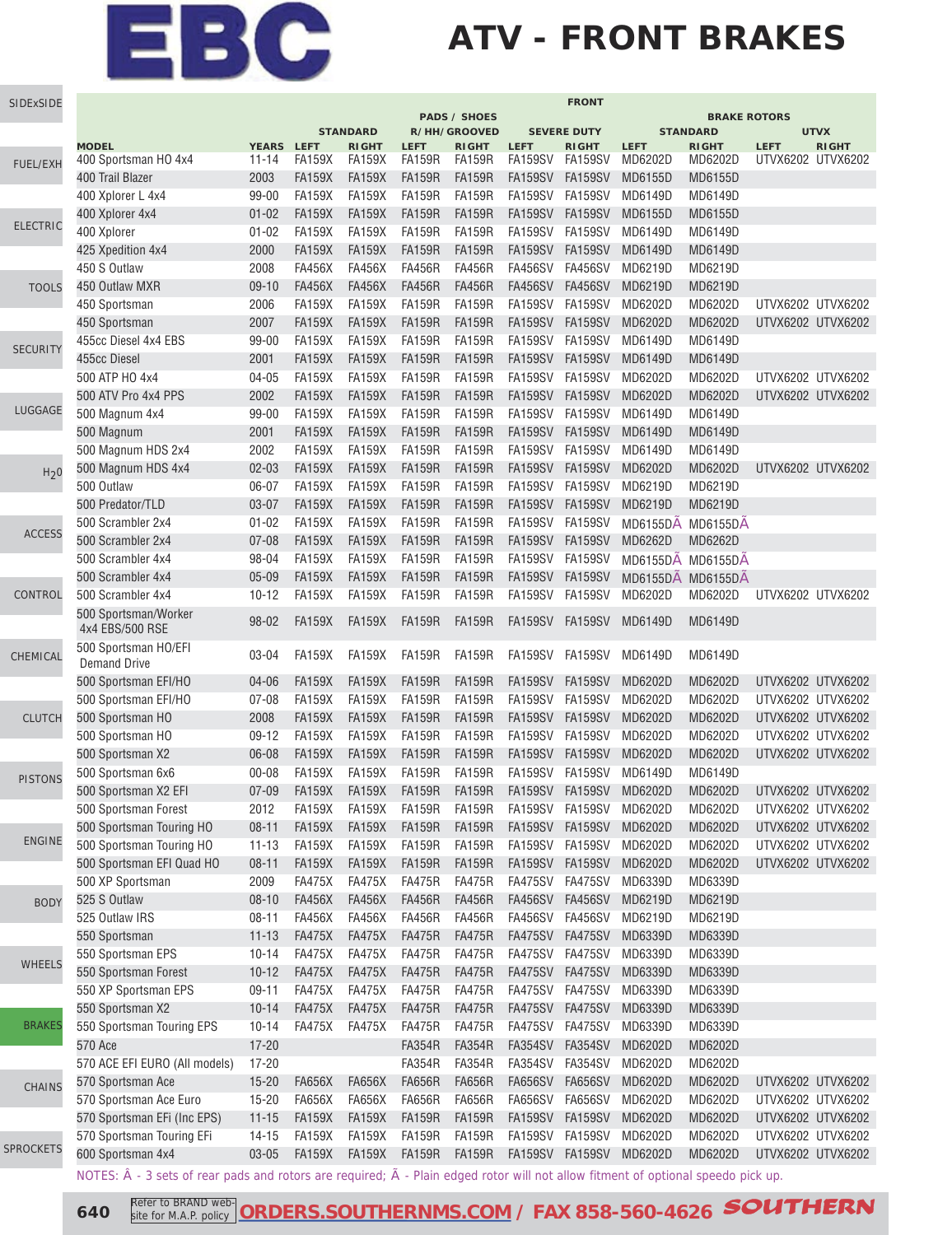

|               |                                                                                                                                  |                                | <b>PADS / SHOES</b> |                           | <b>REAR</b>        |                    |                 | <b>BRAKE ROTORS</b> |                 | <b>SIDExSIDE</b> |
|---------------|----------------------------------------------------------------------------------------------------------------------------------|--------------------------------|---------------------|---------------------------|--------------------|--------------------|-----------------|---------------------|-----------------|------------------|
|               | <b>STANDARD</b>                                                                                                                  |                                | R/HH/GROOVED        |                           | <b>SEVERE DUTY</b> |                    | <b>STANDARD</b> |                     | <b>UTVX</b>     |                  |
| <b>LEFT</b>   | <b>RIGHT</b>                                                                                                                     | <b>LEFT</b>                    | <b>RIGHT</b>        | <b>LEFT</b>               | <b>RIGHT</b>       | <b>LEFT</b>        | <b>RIGHT</b>    | <b>LEFT</b>         | <b>RIGHT</b>    |                  |
| <b>FA475X</b> |                                                                                                                                  | <b>FA475R</b>                  |                     | FA475SV                   |                    | MD6275D            |                 | UTVX6275            |                 | FUEL/EXH         |
| <b>FA270X</b> |                                                                                                                                  | <b>FA270R</b>                  |                     | FA270SV                   |                    | <b>MD6156D</b>     |                 |                     |                 |                  |
| <b>FA270X</b> |                                                                                                                                  | <b>FA270R</b>                  |                     | <b>FA270SV</b>            |                    | MD6169D            |                 |                     |                 |                  |
| <b>FA270X</b> |                                                                                                                                  | <b>FA270R</b>                  |                     | <b>FA270SV</b>            |                    | <b>MD6156D</b>     |                 |                     |                 | <b>ELECTRIC</b>  |
| <b>FA270X</b> |                                                                                                                                  | <b>FA270R</b>                  |                     | FA270SV                   |                    | MD6169D            |                 |                     |                 |                  |
| <b>FA270X</b> |                                                                                                                                  | <b>FA270R</b>                  |                     | FA270SV                   |                    | <b>MD6156D</b>     |                 |                     |                 |                  |
| <b>FA159X</b> |                                                                                                                                  | <b>FA159R</b>                  |                     |                           |                    | MD6218D            |                 |                     |                 |                  |
| <b>FA159X</b> |                                                                                                                                  | <b>FA159R</b>                  |                     |                           |                    | MD6290D            |                 |                     |                 | <b>TOOLS</b>     |
|               |                                                                                                                                  | <b>FA314R</b>                  |                     | FA314SV                   |                    | MD6201D            |                 |                     |                 |                  |
|               |                                                                                                                                  | <b>FA314R</b>                  |                     | <b>FA314SV</b>            |                    | <b>MD6275D</b>     |                 | <b>UTVX6275</b>     |                 |                  |
| <b>FA270X</b> |                                                                                                                                  | <b>FA270R</b>                  |                     | FA270SV                   |                    |                    |                 |                     |                 | <b>SECURITY</b>  |
| <b>FA270X</b> |                                                                                                                                  | <b>FA270R</b>                  |                     | FA270SV                   |                    |                    |                 |                     |                 |                  |
| <b>FA159X</b> | <b>FA159X</b>                                                                                                                    | <b>FA159R</b>                  | <b>FA159R</b>       | FA159SV                   | FA159SV            | MD6200D            |                 |                     |                 |                  |
|               |                                                                                                                                  | <b>FA314R</b>                  |                     | <b>FA314SV</b>            |                    | MD6200D            |                 |                     |                 |                  |
| <b>FA270X</b> |                                                                                                                                  | <b>FA270R</b>                  |                     | FA270SV                   |                    | MD6156D            |                 |                     |                 | LUGGAGE          |
| <b>FA270X</b> |                                                                                                                                  | <b>FA270R</b>                  |                     | <b>FA270SV</b>            |                    | <b>MD6156D</b>     |                 |                     |                 |                  |
|               |                                                                                                                                  | <b>FA314R</b>                  |                     | <b>FA314SV</b>            |                    | MD6200D            |                 |                     |                 |                  |
|               |                                                                                                                                  | <b>FA314R</b>                  |                     | FA314SV                   |                    | MD6200D            |                 |                     |                 | H <sub>2</sub> 0 |
| <b>FA159X</b> |                                                                                                                                  | <b>FA159R</b>                  |                     | <b>FA159SV</b>            |                    | MD6290D            |                 |                     |                 |                  |
| <b>FA159X</b> |                                                                                                                                  | <b>FA159R</b>                  |                     | <b>FA159SV</b>            |                    | MD6218D            |                 |                     |                 |                  |
| <b>FA270X</b> |                                                                                                                                  | <b>FA270R</b>                  |                     | FA270SV                   |                    | MD6156D            |                 |                     |                 |                  |
|               |                                                                                                                                  | <b>FA314R</b>                  |                     | <b>FA314SV</b>            |                    | <b>MD6256D</b>     |                 | <b>UTVX6256</b>     |                 | <b>ACCESS</b>    |
| <b>FA270X</b> |                                                                                                                                  | <b>FA270R</b>                  |                     | <b>FA270SV</b>            |                    | MD6156D            |                 |                     |                 |                  |
|               |                                                                                                                                  | <b>FA314R</b>                  |                     | FA314SV                   |                    | <b>MD6256D</b>     |                 | UTVX6256            |                 |                  |
|               |                                                                                                                                  | <b>FA314R</b>                  |                     | FA314SV                   |                    | MD6256D            |                 | UTVX6256            |                 | CONTROL          |
| <b>FA270X</b> |                                                                                                                                  | <b>FA270R</b>                  |                     | FA270SV                   |                    |                    |                 |                     |                 |                  |
|               |                                                                                                                                  | <b>FA314R</b>                  | FA314R              | FA314SV                   | FA314SV            | MD6201D            | MD6201D         |                     |                 | CHEMICAL         |
|               |                                                                                                                                  | <b>FA314R</b>                  | <b>FA314R</b>       | FA314SV                   | FA314SV            | MD6201D            | MD6201D         |                     |                 |                  |
|               |                                                                                                                                  | <b>FA314R</b>                  | <b>FA314R</b>       | FA314SV                   | FA314SV            | MD6275D            | MD6275D         | UTVX6275            |                 |                  |
|               |                                                                                                                                  | <b>FA314R</b>                  |                     | FA314SV                   |                    | MD6275D            |                 | UTVX6275            |                 | <b>CLUTCH</b>    |
|               |                                                                                                                                  |                                |                     |                           |                    | MD6275D            |                 | UTVX6275            |                 |                  |
| FA475X        |                                                                                                                                  | <b>FA475R</b><br><b>FA314R</b> | <b>FA314R</b>       | FA475SV<br><b>FA314SV</b> | FA314SV            | MD6275D            | MD6275D         | UTVX6275            | UTVX6275        |                  |
|               |                                                                                                                                  |                                |                     |                           |                    |                    |                 |                     |                 |                  |
|               |                                                                                                                                  | <b>FA313R</b>                  |                     | FA313SV                   |                    | MD6170D            |                 |                     |                 | <b>PISTONS</b>   |
| <b>FA159X</b> |                                                                                                                                  | <b>FA159R</b>                  |                     | FA159SV<br><b>FA314SV</b> |                    | MD6275D<br>MD6275D |                 | UTVX6275            |                 |                  |
|               |                                                                                                                                  | <b>FA314R</b>                  | <b>FA314R</b>       |                           | FA314SV            |                    |                 | <b>UTVX6275</b>     |                 |                  |
| <b>FA159X</b> | <b>FA159X</b>                                                                                                                    | <b>FA159R</b>                  | <b>FA159R</b>       | <b>FA159SV</b>            | <b>FA159SV</b>     | MD6275D            |                 | <b>UTVX6275</b>     |                 | <b>ENGINE</b>    |
|               |                                                                                                                                  | <b>FA354R</b>                  |                     |                           |                    | MD6275D            |                 | <b>UTVX6275</b>     |                 |                  |
|               |                                                                                                                                  | <b>FA314R</b>                  | <b>FA314R</b>       | <b>FA314SV</b>            | <b>FA314SV</b>     | MD6275D            |                 | <b>UTVX6275</b>     |                 |                  |
| <b>FA475X</b> |                                                                                                                                  | <b>FA475R</b>                  |                     | FA475SV                   |                    | MD6339D            |                 |                     |                 |                  |
| <b>FA159X</b> |                                                                                                                                  | <b>FA159R</b>                  |                     |                           |                    | MD6218D            |                 |                     |                 | <b>BODY</b>      |
| <b>FA159X</b> |                                                                                                                                  | <b>FA159R</b>                  |                     |                           |                    | MD6290D            |                 |                     |                 |                  |
| <b>FA475X</b> |                                                                                                                                  | <b>FA475R</b>                  |                     | <b>FA475SV</b>            |                    | MD6339D            |                 |                     |                 |                  |
| <b>FA475X</b> |                                                                                                                                  | <b>FA475R</b>                  |                     | FA475SV                   |                    | MD6339D            |                 |                     |                 | <b>WHEELS</b>    |
| <b>FA475X</b> |                                                                                                                                  | <b>FA475R</b>                  |                     | <b>FA475SV</b>            |                    | MD6339D            |                 |                     |                 |                  |
| <b>FA475X</b> |                                                                                                                                  | <b>FA475R</b>                  |                     | FA475SV                   |                    | MD6339D            |                 |                     |                 |                  |
| <b>FA475X</b> |                                                                                                                                  | <b>FA475R</b>                  |                     | FA475SV                   |                    | MD6339D            |                 |                     |                 |                  |
| <b>FA475X</b> |                                                                                                                                  | <b>FA475R</b>                  |                     | FA475SV                   |                    | MD6339D            |                 |                     |                 | <b>BRAKES</b>    |
|               |                                                                                                                                  | <b>FA354R</b>                  | <b>FA354R</b>       | <b>FA354SV</b>            | <b>FA354SV</b>     | MD6201D            | MD6201D         |                     |                 |                  |
|               |                                                                                                                                  | <b>FA354R</b>                  | <b>FA354R</b>       | <b>FA354SV</b>            | FA354SV            | MD6201D            | MD6201D         |                     |                 |                  |
|               |                                                                                                                                  | <b>FA354R</b>                  | <b>FA354R</b>       | <b>FA354SV</b>            | <b>FA354SV</b>     | MD6275D            | MD6275D         | <b>UTVX6275</b>     | <b>UTVX6275</b> | <b>CHAINS</b>    |
|               |                                                                                                                                  | <b>FA354R</b>                  | <b>FA354R</b>       | <b>FA354SV</b>            | <b>FA354SV</b>     | MD6275D            | MD6275D         | UTVX6275            | UTVX6275        |                  |
| <b>FA475X</b> |                                                                                                                                  | <b>FA475R</b>                  |                     | <b>FA475SV</b>            |                    | MD6275D            |                 | <b>UTVX6275</b>     |                 |                  |
| <b>FA475X</b> |                                                                                                                                  | <b>FA475R</b>                  |                     | <b>FA475SV</b>            |                    | MD6275D            |                 | <b>UTVX6275</b>     |                 | <b>SPROCKETS</b> |
|               |                                                                                                                                  | <b>FA314R</b>                  |                     | <b>FA314SV</b>            |                    | MD6201D            |                 |                     |                 |                  |
|               | NOTES: Â - 3 sets of rear pads and rotors are required; Ã - Plain edged rotor will not allow fitment of optional speedo pick up. |                                |                     |                           |                    |                    |                 |                     |                 |                  |

SOUTHERN [WWW.SOUTHERNMS.COM](http://m.southernms.com) / TEL 858-560-5005 Refer to BRAND web-<br>
641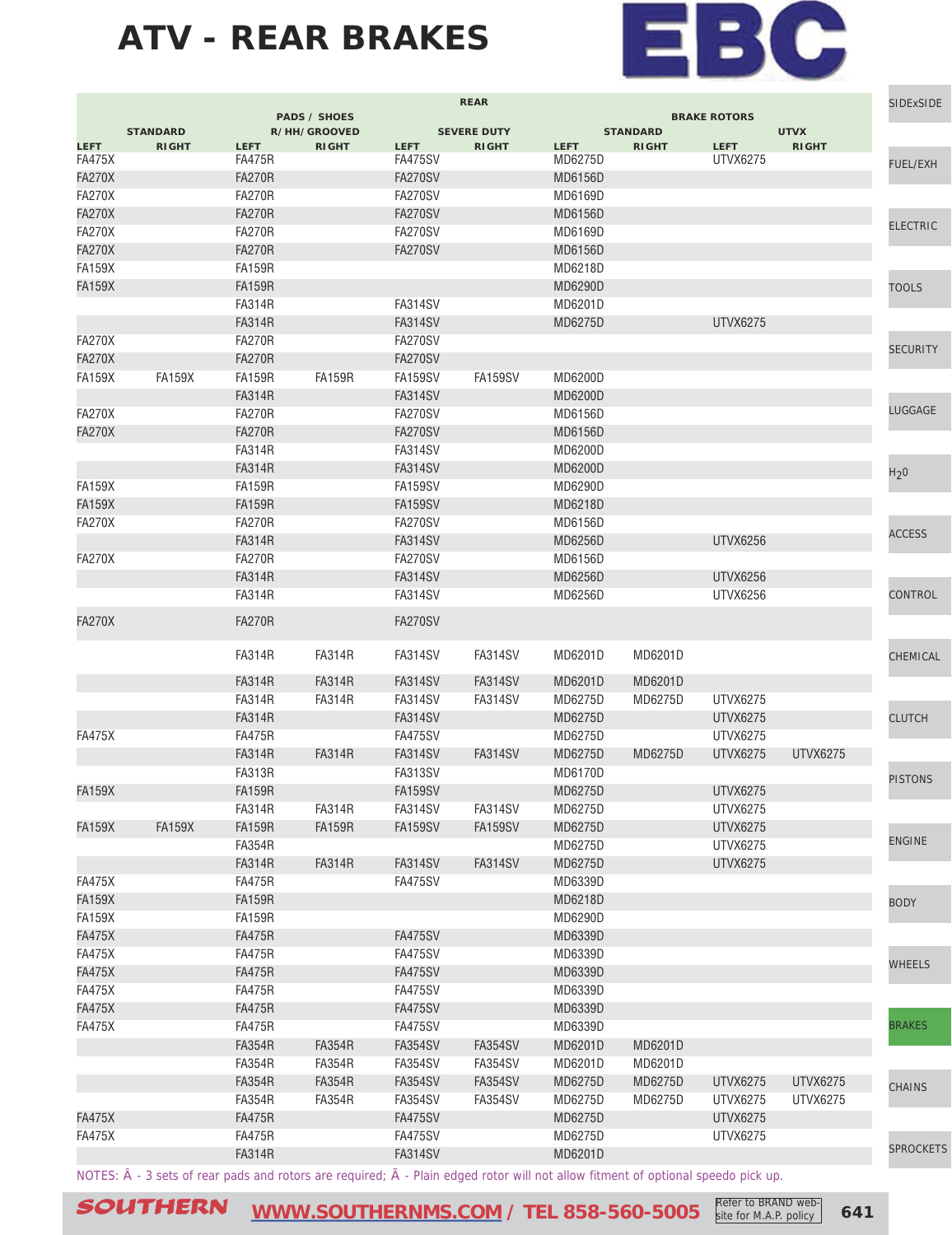### **ATV - FRONT BRAKES**

| SIDExSIDE                                                                                                                                                                                                |                                                                                                                                                    |              |               |                                 |                      |                              |                | <b>FRONT</b>                       |                         |                                 |                                                                                                                                                                                                                                                                                                               |              |
|----------------------------------------------------------------------------------------------------------------------------------------------------------------------------------------------------------|----------------------------------------------------------------------------------------------------------------------------------------------------|--------------|---------------|---------------------------------|----------------------|------------------------------|----------------|------------------------------------|-------------------------|---------------------------------|---------------------------------------------------------------------------------------------------------------------------------------------------------------------------------------------------------------------------------------------------------------------------------------------------------------|--------------|
|                                                                                                                                                                                                          |                                                                                                                                                    |              |               |                                 |                      | <b>PADS / SHOES</b>          |                |                                    |                         |                                 |                                                                                                                                                                                                                                                                                                               |              |
|                                                                                                                                                                                                          | <b>MODEL</b>                                                                                                                                       | <b>YEARS</b> | <b>LEFT</b>   | <b>STANDARD</b><br><b>RIGHT</b> | <b>LEFT</b>          | R/HH/GROOVED<br><b>RIGHT</b> | <b>LEFT</b>    | <b>SEVERE DUTY</b><br><b>RIGHT</b> | <b>LEFT</b>             | <b>STANDARD</b><br><b>RIGHT</b> |                                                                                                                                                                                                                                                                                                               | <b>RIGHT</b> |
|                                                                                                                                                                                                          | 700 Sportsman EFI 4x4                                                                                                                              | $02 - 06$    | <b>FA159X</b> | <b>FA159X</b>                   | <b>FA159R</b>        | <b>FA159R</b>                | FA159SV        | FA159SV                            | MD6202D                 | MD6202D                         |                                                                                                                                                                                                                                                                                                               |              |
|                                                                                                                                                                                                          | 700 Sportsman MV                                                                                                                                   | $05 - 06$    | <b>FA159X</b> | <b>FA159X</b>                   | <b>FA159R</b>        | <b>FA159R</b>                | FA159SV        | <b>FA159SV</b>                     | MD6202D                 | MD6202D                         |                                                                                                                                                                                                                                                                                                               |              |
|                                                                                                                                                                                                          | 700 Sportsman EFI                                                                                                                                  | 2007         | <b>FA159X</b> | <b>FA159X</b>                   | <b>FA159R</b>        | <b>FA159R</b>                | FA159SV        | FA159SV                            | MD6202D                 | MD6202D                         |                                                                                                                                                                                                                                                                                                               |              |
|                                                                                                                                                                                                          | 700 Sportsman X 2                                                                                                                                  | 2008         | <b>FA159X</b> | <b>FA159X</b>                   | <b>FA159R</b>        | <b>FA159R</b>                | <b>FA159SV</b> | <b>FA159SV</b>                     | MD6202D                 | MD6202D                         | <b>BRAKE ROTORS</b><br><b>UTVX</b><br><b>LEFT</b><br>UTVX6202 UTVX6202<br>UTVX6202 UTVX6202<br>UTVX6202 UTVX6202<br>UTVX6202 UTVX6202<br>UTVX6202 UTVX6202<br>UTVX6202 UTVX6202<br>UTVX6202 UTVX6202<br>UTVX6202 UTVX6202<br>UTVX6202 UTVX6202<br>UTVX6202 UTVX6202<br>UTVX6202 UTVX6202<br>UTVX6202 UTVX6202 |              |
| FUEL/EXH<br><b>ELECTRIC</b><br><b>TOOLS</b><br><b>SECURITY</b><br>LUGGAGE<br>H <sub>2</sub> 0<br><b>ACCESS</b><br>CONTROL<br>CHEMICAL<br><b>CLUTCH</b><br><b>PISTONS</b><br><b>ENGINE</b><br><b>BODY</b> | 800 Sportsman EFI                                                                                                                                  | $05 - 06$    | <b>FA159X</b> | <b>FA159X</b>                   | <b>FA159R</b>        | <b>FA159R</b>                | FA159SV        | FA159SV                            | MD6202D                 | MD6202D                         |                                                                                                                                                                                                                                                                                                               |              |
|                                                                                                                                                                                                          | 800 Sportsman EFI                                                                                                                                  | 2008         | <b>FA159X</b> | <b>FA159X</b>                   | <b>FA159R</b>        | <b>FA159R</b>                | <b>FA159SV</b> | <b>FA159SV</b>                     | MD6202D                 | MD6202D                         |                                                                                                                                                                                                                                                                                                               |              |
|                                                                                                                                                                                                          | 800 Sportsman EFI                                                                                                                                  | 2009         | <b>FA159X</b> | <b>FA159X</b>                   | <b>FA159R</b>        | <b>FA159R</b>                | <b>FA159SV</b> | <b>FA159SV</b>                     | MD6202D                 | MD6202D                         |                                                                                                                                                                                                                                                                                                               |              |
|                                                                                                                                                                                                          | 800 Sportsman EFI                                                                                                                                  | $10 - 13$    | <b>FA159X</b> | <b>FA159X</b>                   | <b>FA159R</b>        | <b>FA159R</b>                | <b>FA159SV</b> | <b>FA159SV</b>                     | MD6202D                 | MD6202D                         |                                                                                                                                                                                                                                                                                                               |              |
|                                                                                                                                                                                                          | 800 Sportsman X2 EFI                                                                                                                               | $07 - 09$    | <b>FA159X</b> | <b>FA159X</b>                   | <b>FA159R</b>        | <b>FA159R</b>                | <b>FA159SV</b> | <b>FA159SV</b>                     | MD6202D                 | MD6202D                         |                                                                                                                                                                                                                                                                                                               |              |
|                                                                                                                                                                                                          | 800 Sportsman EFI Intl/ HO                                                                                                                         | $07 - 11$    | <b>FA159X</b> | <b>FA159X</b>                   | <b>FA159R</b>        | <b>FA159R</b>                | <b>FA159SV</b> | <b>FA159SV</b>                     | MD6202D                 | MD6202D                         |                                                                                                                                                                                                                                                                                                               |              |
|                                                                                                                                                                                                          | 800 Sportsman                                                                                                                                      | $12 - 14$    | <b>FA475X</b> | <b>FA475X</b>                   | <b>FA475R</b>        | <b>FA475R</b>                | <b>FA475SV</b> | FA475SV                            | MD6339D                 | MD6339D                         |                                                                                                                                                                                                                                                                                                               |              |
|                                                                                                                                                                                                          | 800 Sportsman Forest                                                                                                                               | 2012         | <b>FA475X</b> | <b>FA475X</b>                   | <b>FA475R</b>        | <b>FA475R</b>                | FA475SV        | <b>FA475SV</b>                     | MD6339D                 | MD6339D                         |                                                                                                                                                                                                                                                                                                               |              |
|                                                                                                                                                                                                          | 800 Sportsman Touring/EFI                                                                                                                          | 08-09        | <b>FA159X</b> | <b>FA159X</b>                   | <b>FA159R</b>        | <b>FA159R</b>                | FA159SV        | FA159SV                            | MD6202D                 | MD6202D                         |                                                                                                                                                                                                                                                                                                               |              |
|                                                                                                                                                                                                          | 800 Sportsman Big Boss/<br>EFI 6x6/ EFI A                                                                                                          | $09 - 14$    | <b>FA159X</b> | <b>FA159X</b>                   | <b>FA159R</b>        | <b>FA159R</b>                | <b>FA159SV</b> | FA159SV                            | MD6202D                 | MD6202D                         |                                                                                                                                                                                                                                                                                                               |              |
|                                                                                                                                                                                                          | 850 Forest                                                                                                                                         | 2015         | <b>FA475X</b> | <b>FA475X</b>                   | <b>FA475R</b>        | <b>FA475R</b>                | <b>FA475SV</b> | <b>FA475SV</b>                     | MD6339D                 | MD6339D                         |                                                                                                                                                                                                                                                                                                               |              |
|                                                                                                                                                                                                          | 850 Scrambler                                                                                                                                      | 2015         | <b>FA475X</b> | <b>FA475X</b>                   | <b>FA475R</b>        | <b>FA475R</b>                | <b>FA475SV</b> | <b>FA475SV</b>                     | MD6339D                 | MD6339D                         |                                                                                                                                                                                                                                                                                                               |              |
|                                                                                                                                                                                                          | 850 Sportsman Touring EPS                                                                                                                          | $10 - 13$    | <b>FA475X</b> | <b>FA475X</b>                   | <b>FA475R</b>        | <b>FA475R</b>                | <b>FA475SV</b> | <b>FA475SV</b>                     | MD6339D                 | MD6339D                         |                                                                                                                                                                                                                                                                                                               |              |
|                                                                                                                                                                                                          | 850 Sportsman Touring HO EPS                                                                                                                       | $13 - 15$    | <b>FA475X</b> | <b>FA475X</b>                   | <b>FA475R</b>        | <b>FA475R</b>                | FA475SV        | <b>FA475SV</b>                     | MD6339D                 | MD6339D                         |                                                                                                                                                                                                                                                                                                               |              |
|                                                                                                                                                                                                          | 850 Sportsman Forest                                                                                                                               | 2012         | <b>FA475X</b> | <b>FA475X</b>                   | <b>FA475R</b>        | <b>FA475R</b>                | FA475SV        | FA475SV                            | MD6339D                 | MD6339D                         |                                                                                                                                                                                                                                                                                                               |              |
|                                                                                                                                                                                                          | 850 XP Scrambler HO                                                                                                                                | $13 - 15$    | <b>FA475X</b> | <b>FA475X</b>                   | <b>FA475R</b>        | <b>FA475R</b>                | <b>FA475SV</b> | <b>FA475SV</b>                     | MD6339D                 | MD6339D                         |                                                                                                                                                                                                                                                                                                               |              |
|                                                                                                                                                                                                          | 850 XP Sportsman                                                                                                                                   | 09-13        | <b>FA475X</b> | <b>FA475X</b>                   | <b>FA475R</b>        | <b>FA475R</b>                | <b>FA475SV</b> | <b>FA475SV</b>                     | MD6339D                 | MD6339D                         |                                                                                                                                                                                                                                                                                                               |              |
|                                                                                                                                                                                                          | 850 XP Sportsman EPS                                                                                                                               | 09-13        | <b>FA475X</b> | <b>FA475X</b>                   | <b>FA475R</b>        | <b>FA475R</b>                | FA475SV        | <b>FA475SV</b>                     | MD6339D                 | MD6339D                         |                                                                                                                                                                                                                                                                                                               |              |
|                                                                                                                                                                                                          | 850 XP Sportsman HO EPS                                                                                                                            | $13 - 15$    | <b>FA475X</b> | <b>FA475X</b>                   | <b>FA475R</b>        | <b>FA475R</b>                | <b>FA475SV</b> | <b>FA475SV</b>                     | MD6339D                 | MD6339D                         |                                                                                                                                                                                                                                                                                                               |              |
|                                                                                                                                                                                                          | 1000 Forest                                                                                                                                        | 2015         | <b>FA475X</b> | <b>FA475X</b>                   | <b>FA475R</b>        | <b>FA475R</b>                | <b>FA475SV</b> | <b>FA475SV</b>                     | MD6339D                 | MD6339D                         |                                                                                                                                                                                                                                                                                                               |              |
|                                                                                                                                                                                                          | 1000 Scrambler                                                                                                                                     | 2015         | <b>FA475X</b> | <b>FA475X</b>                   | <b>FA475R</b>        | <b>FA475R</b>                | FA475SV        | FA475SV                            | MD6339D                 | MD6339D                         |                                                                                                                                                                                                                                                                                                               |              |
|                                                                                                                                                                                                          | 1000 XP Scrambler                                                                                                                                  | 2015         | <b>FA475X</b> | <b>FA475X</b>                   | <b>FA475R</b>        | <b>FA475R</b>                | <b>FA475SV</b> | <b>FA475SV</b>                     | MD6339D                 | MD6339D                         |                                                                                                                                                                                                                                                                                                               |              |
|                                                                                                                                                                                                          | 1000 XP Scrambler                                                                                                                                  | 2020         | <b>FA475X</b> | <b>FA475X</b>                   | <b>FA475R</b>        | <b>FA475R</b>                | <b>FA475SV</b> | <b>FA475SV</b>                     | MD6339D                 | MD6339D                         |                                                                                                                                                                                                                                                                                                               |              |
|                                                                                                                                                                                                          | 1000 Sportsman MD/XP                                                                                                                               | 2015         | <b>FA475X</b> | <b>FA475X</b>                   | <b>FA475R</b>        | <b>FA475R</b>                | <b>FA475SV</b> | <b>FA475SV</b>                     | MD6339D                 | MD6339D                         |                                                                                                                                                                                                                                                                                                               |              |
|                                                                                                                                                                                                          |                                                                                                                                                    |              |               |                                 |                      | <b>SUZUKI ATVs</b>           |                |                                    |                         |                                 |                                                                                                                                                                                                                                                                                                               |              |
|                                                                                                                                                                                                          | LT-A50 Quadsport                                                                                                                                   | $02 - 05$    | 614           | 614                             | 614G                 | 614G                         |                |                                    |                         |                                 |                                                                                                                                                                                                                                                                                                               |              |
|                                                                                                                                                                                                          | LT-Z50 Quadsport                                                                                                                                   | $06-11$      | 614           | 614                             | 614G                 | 614G                         |                |                                    |                         |                                 |                                                                                                                                                                                                                                                                                                               |              |
|                                                                                                                                                                                                          | LT-Z50 Quadsport                                                                                                                                   | $17 - 18$    | 614           | 614                             | 614G                 | 614G                         |                |                                    |                         |                                 |                                                                                                                                                                                                                                                                                                               |              |
|                                                                                                                                                                                                          | <b>LT80</b>                                                                                                                                        | 87-06        | 614           | 614                             | 614G                 | 614G                         |                |                                    |                         |                                 |                                                                                                                                                                                                                                                                                                               |              |
|                                                                                                                                                                                                          | LT-Z90 Quadsport                                                                                                                                   | $07 - 11$    | 604           | 604                             | 604G                 | 604G                         |                |                                    |                         |                                 |                                                                                                                                                                                                                                                                                                               |              |
|                                                                                                                                                                                                          | LT-Z90 Quadsport                                                                                                                                   | $14 - 18$    | 604           | 604                             | 604G                 | 604G                         |                |                                    |                         |                                 |                                                                                                                                                                                                                                                                                                               |              |
|                                                                                                                                                                                                          | LT-F160                                                                                                                                            | $91 - 01$    | 624           | 624                             | 624G                 | 624G                         |                |                                    |                         |                                 |                                                                                                                                                                                                                                                                                                               |              |
|                                                                                                                                                                                                          | LT-F160                                                                                                                                            | 2003         | 624           | 624                             | 624G                 | 624G                         |                |                                    |                         |                                 |                                                                                                                                                                                                                                                                                                               |              |
|                                                                                                                                                                                                          | LT160 Quadsport                                                                                                                                    | 03-04        | 624           | 624                             | 624G                 | 624G                         |                |                                    |                         |                                 |                                                                                                                                                                                                                                                                                                               |              |
|                                                                                                                                                                                                          | LT-F250 250 Quadrunner                                                                                                                             | 88-01        | 628           | 628                             | 628G                 | 628G                         |                |                                    |                         |                                 |                                                                                                                                                                                                                                                                                                               |              |
|                                                                                                                                                                                                          | LT250R Quadracer                                                                                                                                   | 85-86        | <b>FA128X</b> | <b>FA128X</b>                   | <b>FA128R</b>        | <b>FA128R</b>                |                |                                    | FA128SV FA128SV MD6020D | MD6020D                         |                                                                                                                                                                                                                                                                                                               |              |
|                                                                                                                                                                                                          | LT250R Quadracer                                                                                                                                   | 87-92        | <b>FA128X</b> | <b>FA128X</b>                   | <b>FA128R</b>        | <b>FA128R</b>                |                | FA128SV FA128SV MD6020D            |                         | MD6020D                         |                                                                                                                                                                                                                                                                                                               |              |
|                                                                                                                                                                                                          | LT-F250F Quadrunner                                                                                                                                | 99-02        | 628           | 628                             | 628G                 | 628G                         |                |                                    |                         |                                 |                                                                                                                                                                                                                                                                                                               |              |
|                                                                                                                                                                                                          | LT-F250 Ozark                                                                                                                                      | $02 - 14$    | FA54X         | FA54X                           | FA54R                | FA54R                        | FA54SV         | FA54SV                             | MD6207D                 | MD6207D                         |                                                                                                                                                                                                                                                                                                               |              |
| <b>WHEELS</b>                                                                                                                                                                                            | LT-Z250 Quadsport                                                                                                                                  | $04 - 11$    | FA84X         | FA84X                           | FA84R                | FA84R                        | FA84SV         | FA84SV                             | MD6210D                 | MD6210D                         |                                                                                                                                                                                                                                                                                                               |              |
|                                                                                                                                                                                                          | LT-F300F King Quad                                                                                                                                 | 99-01        | 633           | 633                             | 633G                 | 633G                         |                |                                    |                         |                                 |                                                                                                                                                                                                                                                                                                               |              |
|                                                                                                                                                                                                          | LT-F300F King Quad                                                                                                                                 | 2002         | <b>FA165X</b> | <b>FA135X</b>                   | <b>FA165R</b>        | FA135R                       |                | FA165SV FA135SV                    | MD6206D                 | MD6206D                         |                                                                                                                                                                                                                                                                                                               |              |
| <b>BRAKES</b>                                                                                                                                                                                            | LT-A400F Eiger Auto 4x4                                                                                                                            | $02 - 07$    | FA54X         | FA54X                           | FA54R                | FA54R                        | FA54SV         | FA54SV                             | MD6195D                 | MD6195D                         |                                                                                                                                                                                                                                                                                                               |              |
|                                                                                                                                                                                                          | LT-A400F King Quad Auto 4x4                                                                                                                        | 08-09        | <b>FA413X</b> | <b>FA414X</b>                   | <b>FA413R</b>        | <b>FA414R</b>                | FA413SV        | FA414SV                            | MD6195D                 | MD6195D                         |                                                                                                                                                                                                                                                                                                               |              |
|                                                                                                                                                                                                          | LT-A400K Eiger Auto 2x4                                                                                                                            | $02 - 04$    | FA54X         | FA54X                           | FA54R                | FA54R                        | FA54SV         | FA54SV                             | MD6195D                 | MD6195D                         |                                                                                                                                                                                                                                                                                                               |              |
|                                                                                                                                                                                                          | LT-A400K Eiger Auto 2x4                                                                                                                            | 2006         | FA54X         | FA54X                           | FA54R                | FA54R                        | FA54SV         | FA54SV                             | MD6195D                 | MD6195D                         |                                                                                                                                                                                                                                                                                                               |              |
| <b>CHAINS</b>                                                                                                                                                                                            | LT-A400F King Quad 400AS                                                                                                                           | $08 - 10$    | <b>FA413X</b> | <b>FA414X</b>                   | <b>FA413R</b>        | <b>FA414R</b>                | FA413SV        | <b>FA414SV</b>                     | MD6195D                 | MD6195D                         |                                                                                                                                                                                                                                                                                                               |              |
|                                                                                                                                                                                                          | LT-A400F King Quad 400AS Camo 2009                                                                                                                 |              | <b>FA413X</b> | <b>FA414X</b>                   | <b>FA413R</b>        | <b>FA414R</b>                | FA413SV        | <b>FA414SV</b>                     | MD6195D                 | MD6195D                         |                                                                                                                                                                                                                                                                                                               |              |
| <b>SPROCKETS</b>                                                                                                                                                                                         | LT-A400F King Quad 400AS<br><b>Aniversary Edition</b>                                                                                              | 08-09        | <b>FA413X</b> | <b>FA414X</b>                   | <b>FA413R</b>        | <b>FA414R</b>                |                | FA413SV FA414SV MD6195D            |                         | MD6195D                         |                                                                                                                                                                                                                                                                                                               |              |
|                                                                                                                                                                                                          | LT-A400F King Quad 400Asi                                                                                                                          | $11 - 16$    | <b>FA413X</b> |                                 | FA414X FA413R FA414R |                              |                | FA413SV FA414SV MD6195D            |                         | MD6195D                         |                                                                                                                                                                                                                                                                                                               |              |
|                                                                                                                                                                                                          | NOTES: $\hat{A}$ - 3 sets of rear pads and rotors are required; $\tilde{A}$ - Plain edged rotor will not allow fitment of optional speedo pick up. |              |               |                                 |                      |                              |                |                                    |                         |                                 |                                                                                                                                                                                                                                                                                                               |              |

**642** Refer to BRAND web-[ORDERS.SOUTHERNMS.COM](http://orders.southernms.com) / FAX 858-560-4626 **SOUTHERN** site for M.A.P. policy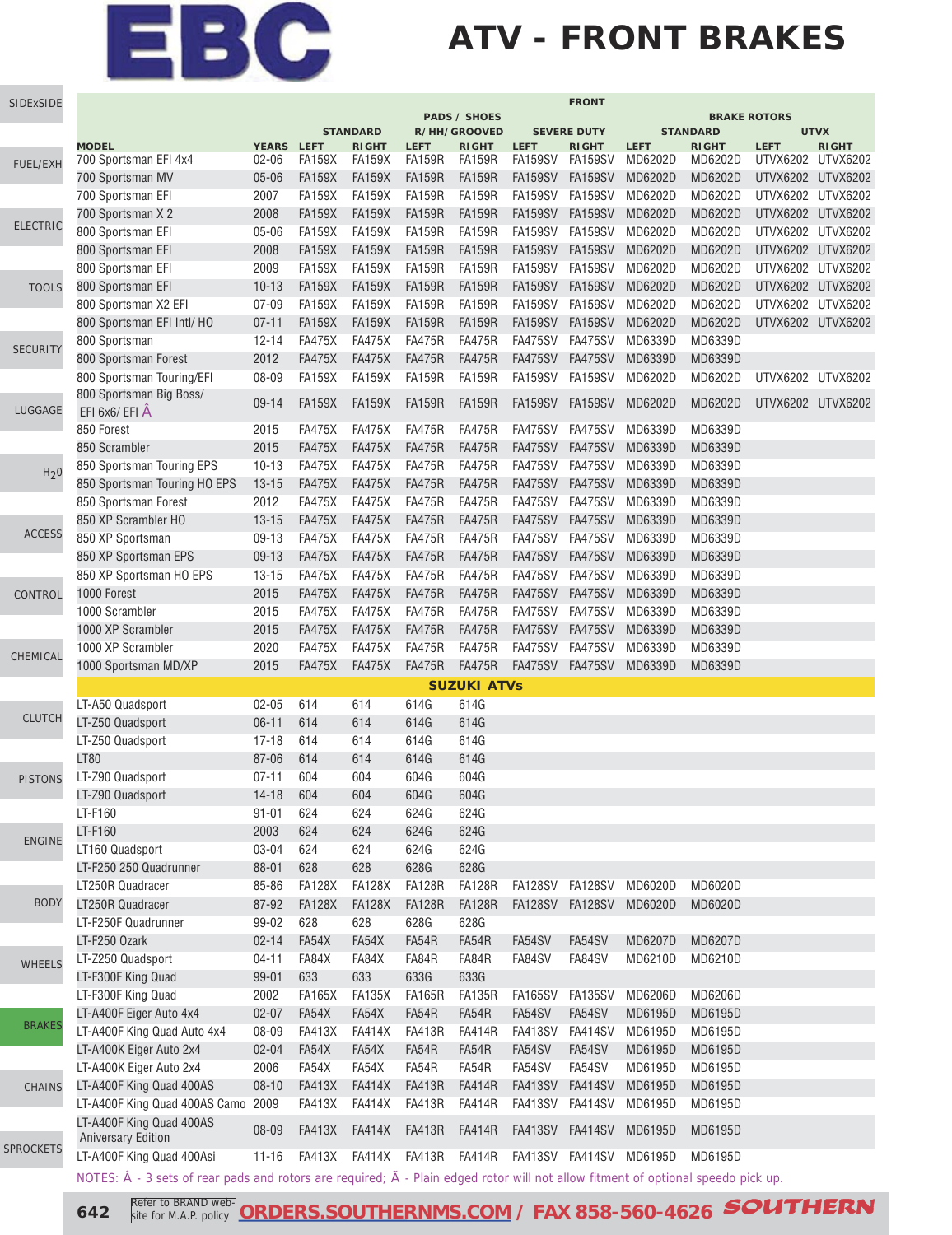

|               | <b>REAR</b>                                                                                                                      |               |                                     |                |                    | <b>SIDExSIDE</b> |                 |                     |                 |                  |
|---------------|----------------------------------------------------------------------------------------------------------------------------------|---------------|-------------------------------------|----------------|--------------------|------------------|-----------------|---------------------|-----------------|------------------|
|               | <b>STANDARD</b>                                                                                                                  |               | <b>PADS / SHOES</b><br>R/HH/GROOVED |                | <b>SEVERE DUTY</b> |                  | <b>STANDARD</b> | <b>BRAKE ROTORS</b> | <b>UTVX</b>     |                  |
| <b>LEFT</b>   | <b>RIGHT</b>                                                                                                                     | <b>LEFT</b>   | <b>RIGHT</b>                        | <b>LEFT</b>    | <b>RIGHT</b>       | <b>LEFT</b>      | <b>RIGHT</b>    | <b>LEFT</b>         | <b>RIGHT</b>    |                  |
|               |                                                                                                                                  | <b>FA314R</b> |                                     | <b>FA314SV</b> |                    | MD6201D          |                 |                     |                 | FUEL/EXH         |
|               |                                                                                                                                  | <b>FA314R</b> |                                     | FA314SV        |                    | MD6201D          |                 |                     |                 |                  |
|               |                                                                                                                                  | <b>FA314R</b> |                                     | FA314SV        |                    | MD6275D          |                 | UTVX6275            |                 |                  |
| <b>FA159X</b> |                                                                                                                                  | <b>FA159R</b> |                                     | <b>FA159SV</b> |                    | MD6275D          |                 | <b>UTVX6275</b>     |                 | <b>ELECTRIC</b>  |
|               |                                                                                                                                  | <b>FA314R</b> |                                     | FA314SV        |                    | MD6201D          |                 |                     |                 |                  |
|               |                                                                                                                                  | <b>FA314R</b> |                                     | <b>FA314SV</b> |                    | MD6275D          |                 | <b>UTVX6275</b>     |                 |                  |
|               |                                                                                                                                  | <b>FA314R</b> |                                     | FA314SV        |                    | MD6275D          |                 | UTVX6275            |                 |                  |
|               |                                                                                                                                  | <b>FA475R</b> |                                     | <b>FA475SV</b> |                    | MD6275D          |                 | <b>UTVX6275</b>     |                 | <b>TOOLS</b>     |
| <b>FA159X</b> | <b>FA159X</b>                                                                                                                    | <b>FA159R</b> | <b>FA159R</b>                       | FA159SV        | <b>FA159SV</b>     | MD6275D          | MD6275D         | UTVX6275            | <b>UTVX6275</b> |                  |
|               |                                                                                                                                  | <b>FA314R</b> |                                     | <b>FA314SV</b> |                    | MD6275D          |                 | <b>UTVX6275</b>     |                 |                  |
| <b>FA475X</b> |                                                                                                                                  | <b>FA475R</b> |                                     | FA475SV        |                    | MD6339D          |                 |                     |                 | <b>SECURITY</b>  |
| <b>FA475X</b> |                                                                                                                                  | <b>FA475R</b> |                                     | FA475SV        |                    | MD6339D          |                 |                     |                 |                  |
| <b>FA159X</b> | <b>FA159X</b>                                                                                                                    | <b>FA159R</b> | <b>FA159R</b>                       | FA159SV        | FA159SV            | MD6275D          |                 | <b>UTVX6275</b>     |                 |                  |
|               |                                                                                                                                  | <b>FA314R</b> | <b>FA314R</b>                       | FA314SV        | FA314SV            | MD6275D          | MD6275D         | UTVX6275            | UTVX6275        |                  |
|               |                                                                                                                                  |               |                                     |                |                    |                  |                 |                     |                 | LUGGAGE          |
| <b>FA475X</b> | <b>FA475X</b>                                                                                                                    | <b>FA475R</b> | <b>FA475R</b>                       |                |                    | MD6339D          | MD6339D         |                     |                 |                  |
| <b>FA475X</b> | <b>FA475X</b>                                                                                                                    | <b>FA475R</b> | <b>FA475R</b>                       |                |                    | MD6339D          | MD6339D         |                     |                 |                  |
| <b>FA475X</b> |                                                                                                                                  | <b>FA475R</b> |                                     | <b>FA475SV</b> |                    | MD6339D          |                 |                     |                 | H <sub>2</sub> 0 |
| <b>FA475X</b> |                                                                                                                                  | <b>FA475R</b> |                                     | <b>FA475SV</b> |                    | MD6339D          |                 |                     |                 |                  |
| <b>FA475X</b> |                                                                                                                                  | <b>FA475R</b> |                                     | <b>FA475SV</b> |                    | MD6339D          |                 |                     |                 |                  |
| <b>FA475X</b> |                                                                                                                                  | <b>FA475R</b> |                                     | <b>FA475SV</b> |                    | MD6339D          |                 |                     |                 |                  |
| <b>FA475X</b> |                                                                                                                                  | <b>FA475R</b> |                                     | FA475SV        |                    | MD6339D          |                 |                     |                 | <b>ACCESS</b>    |
| <b>FA475X</b> |                                                                                                                                  | <b>FA475R</b> |                                     | <b>FA475SV</b> |                    | MD6339D          |                 |                     |                 |                  |
| <b>FA475X</b> |                                                                                                                                  | <b>FA475R</b> |                                     | FA475SV        |                    | MD6339D          |                 |                     |                 |                  |
| <b>FA475X</b> | <b>FA475X</b>                                                                                                                    | <b>FA475R</b> | <b>FA475R</b>                       | FA475SV        | <b>FA475SV</b>     | MD6339D          | MD6339D         |                     |                 | CONTROL          |
| <b>FA475X</b> | <b>FA475X</b>                                                                                                                    | <b>FA475R</b> | <b>FA475R</b>                       | FA475SV        | FA475SV            | MD6339D          | MD6339D         |                     |                 |                  |
| <b>FA475X</b> | <b>FA475X</b>                                                                                                                    | <b>FA475R</b> | <b>FA475R</b>                       | <b>FA475SV</b> | <b>FA475SV</b>     | MD6339D          | MD6339D         |                     |                 |                  |
| <b>FA456X</b> | <b>FA456X</b>                                                                                                                    | <b>FA456R</b> | <b>FA456R</b>                       |                |                    | MD6339D          | MD6339D         |                     |                 | CHEMICAL         |
| <b>FA475X</b> | <b>FA475X</b>                                                                                                                    | <b>FA475R</b> | <b>FA475R</b>                       | <b>FA475SV</b> | <b>FA475SV</b>     | MD6339D          | MD6339D         |                     |                 |                  |
|               |                                                                                                                                  |               |                                     |                | <b>SUZUKI ATVS</b> |                  |                 |                     |                 |                  |
| 604           |                                                                                                                                  | 604G          |                                     |                |                    |                  |                 |                     |                 |                  |
| 604           |                                                                                                                                  | 604G          |                                     |                |                    |                  |                 |                     |                 | <b>CLUTCH</b>    |
| 604           |                                                                                                                                  | 604G          |                                     |                |                    |                  |                 |                     |                 |                  |
| 618           |                                                                                                                                  | 618G          |                                     |                |                    |                  |                 |                     |                 |                  |
| 618           |                                                                                                                                  | 618G          |                                     |                |                    |                  |                 |                     |                 | <b>PISTONS</b>   |
| 618           |                                                                                                                                  | 618G          |                                     |                |                    |                  |                 |                     |                 |                  |
| 605           |                                                                                                                                  | 605G          |                                     |                |                    |                  |                 |                     |                 |                  |
| 605           |                                                                                                                                  | 605G          |                                     |                |                    |                  |                 |                     |                 |                  |
| 605           |                                                                                                                                  | 605G          |                                     |                |                    |                  |                 |                     |                 | <b>ENGINE</b>    |
| 629           |                                                                                                                                  | 629G          |                                     |                |                    |                  |                 |                     |                 |                  |
|               |                                                                                                                                  | FA84/3R       |                                     |                |                    | MD6063D          |                 |                     |                 |                  |
| <b>FA137X</b> |                                                                                                                                  | <b>FA137R</b> |                                     | FA137SV        |                    | MD6021D          |                 |                     |                 | <b>BODY</b>      |
| 629           |                                                                                                                                  | 629G          |                                     |                |                    |                  |                 |                     |                 |                  |
| 636           |                                                                                                                                  | 636G          |                                     |                |                    |                  |                 |                     |                 |                  |
| 636           |                                                                                                                                  | 636G          |                                     |                |                    |                  |                 |                     |                 | <b>WHEELS</b>    |
| 634           |                                                                                                                                  | 634G          |                                     |                |                    |                  |                 |                     |                 |                  |
| 634           |                                                                                                                                  | 634G          |                                     |                |                    |                  |                 |                     |                 |                  |
| 606           |                                                                                                                                  | 606G          |                                     |                |                    |                  |                 |                     |                 |                  |
| 606           |                                                                                                                                  | 606G          |                                     |                |                    |                  |                 |                     |                 | <b>BRAKES</b>    |
| 606           |                                                                                                                                  | 606G          |                                     |                |                    |                  |                 |                     |                 |                  |
| 606           |                                                                                                                                  | 606G          |                                     |                |                    |                  |                 |                     |                 |                  |
| 606           |                                                                                                                                  | 606G          |                                     |                |                    |                  |                 |                     |                 | CHAINS           |
| 606           |                                                                                                                                  | 606G          |                                     |                |                    |                  |                 |                     |                 |                  |
|               |                                                                                                                                  |               |                                     |                |                    |                  |                 |                     |                 |                  |
| 606           |                                                                                                                                  | 606G          |                                     |                |                    |                  |                 |                     |                 |                  |
| 606           |                                                                                                                                  | 606G          |                                     |                |                    |                  |                 |                     |                 | <b>SPROCKETS</b> |
|               | NOTES: Â - 3 sets of rear pads and rotors are required; Ã - Plain edged rotor will not allow fitment of optional speedo pick up. |               |                                     |                |                    |                  |                 |                     |                 |                  |

SOUTHERN **[WWW.SOUTHERNMS.COM](http://m.southernms.com) / TEL 858-560-5005 643** Refer to BRAND web-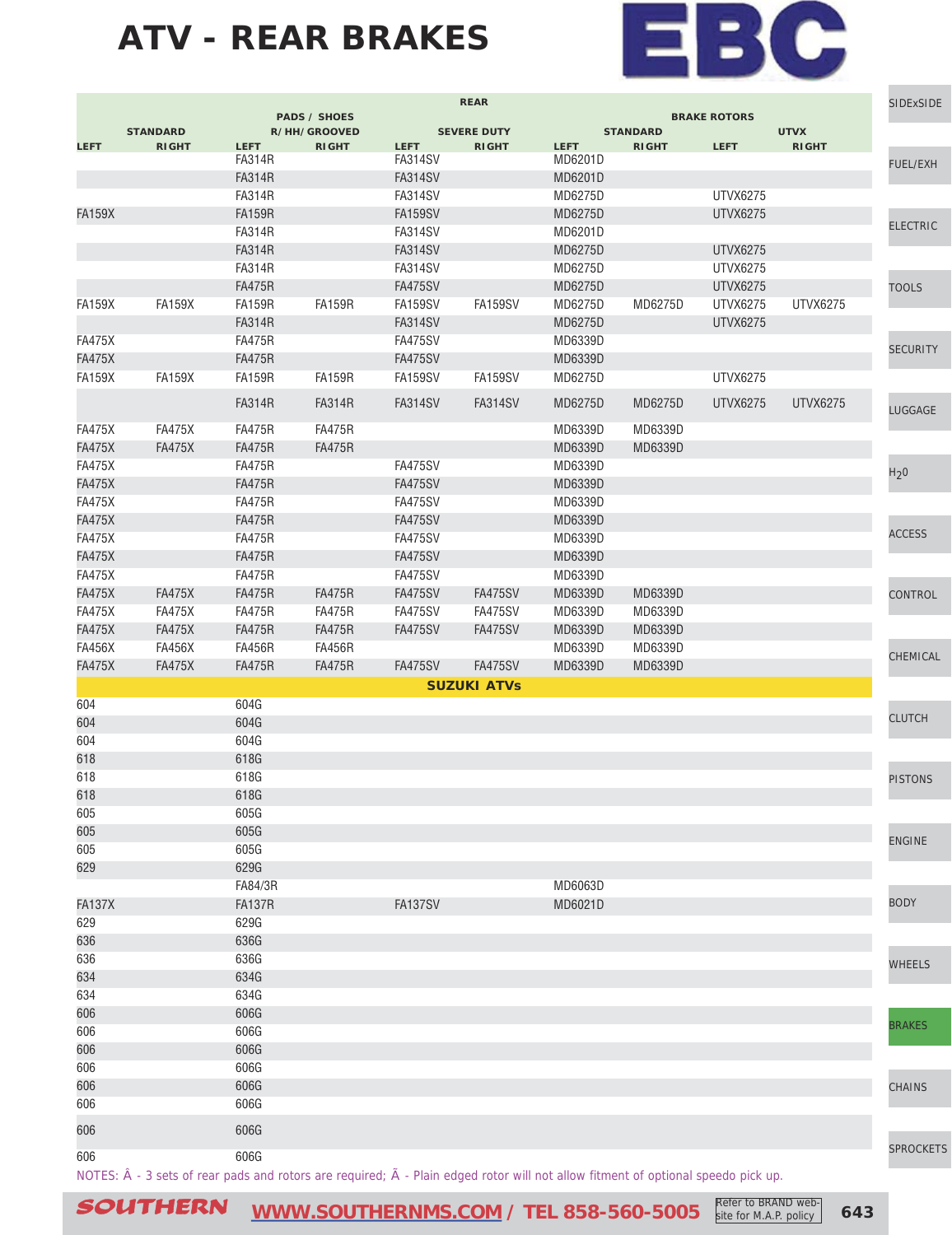## **ATV - FRONT BRAKES**

| SIDExSIDE                |                                                        |            |               |                 |               | <b>PADS / SHOES</b>                                                                                                                                                                                                                                                                                                                                                                               |                 | <b>FRONT</b>       | <b>BRAKE ROTORS</b>                                         |                 |                                  |              |
|--------------------------|--------------------------------------------------------|------------|---------------|-----------------|---------------|---------------------------------------------------------------------------------------------------------------------------------------------------------------------------------------------------------------------------------------------------------------------------------------------------------------------------------------------------------------------------------------------------|-----------------|--------------------|-------------------------------------------------------------|-----------------|----------------------------------|--------------|
|                          |                                                        |            |               | <b>STANDARD</b> |               | R/HH/GROOVED                                                                                                                                                                                                                                                                                                                                                                                      |                 | <b>SEVERE DUTY</b> |                                                             | <b>STANDARD</b> |                                  |              |
|                          | <b>MODEL</b>                                           | YEARS LEFT |               | <b>RIGHT</b>    | <b>LEFT</b>   | <b>RIGHT</b>                                                                                                                                                                                                                                                                                                                                                                                      | <b>LEFT</b>     | <b>RIGHT</b>       | <b>LEFT</b>                                                 | <b>RIGHT</b>    | <b>LEFT</b>                      | <b>RIGHT</b> |
| FUEL/EXH                 | LT-A400F King Quad 40S<br>ASi Camo                     | $11 - 16$  | <b>FA413X</b> | <b>FA414X</b>   | FA413R        | FA414R                                                                                                                                                                                                                                                                                                                                                                                            | FA413SV FA414SV |                    | MD6195D                                                     | MD6195D         |                                  |              |
|                          | LT-F400F Eiger 4x4                                     | $02 - 07$  | FA54X         | FA54X           | FA54R         | FA54R                                                                                                                                                                                                                                                                                                                                                                                             | FA54SV          | FA54SV             | MD6195D                                                     | MD6195D         |                                  |              |
|                          | LT-F400K Eiger Manual 2x4                              | 2002       | FA54X         | FA54X           | FA54R         | FA54R                                                                                                                                                                                                                                                                                                                                                                                             | FA54SV          | FA54SV             | MD6195D                                                     | MD6195D         | <b>UTVX</b><br>UTVX6188 UTVX6188 |              |
| <b>ELECTRIC</b>          | <b>LT-F400K</b>                                        | 03-08      | FA54X         | FA54X           | FA54R         | FA54R                                                                                                                                                                                                                                                                                                                                                                                             | FA54SV          | FA54SV             | MD6195D                                                     | MD6195D         |                                  |              |
|                          | LT-F400K Manual 2x4                                    | 2008       | <b>FA413X</b> | <b>FA414X</b>   | <b>FA413R</b> | <b>FA414R</b>                                                                                                                                                                                                                                                                                                                                                                                     | FA413SV FA414SV |                    | MD6195D                                                     | MD6195D         |                                  |              |
|                          | LT-F400F King Quad 400 FS                              | $08 - 10$  | <b>FA413X</b> | <b>FA414X</b>   | <b>FA413R</b> | <b>FA414R</b>                                                                                                                                                                                                                                                                                                                                                                                     | FA413SV FA414SV |                    | MD6195D                                                     | MD6195D         |                                  |              |
| <b>TOOLS</b>             | LT-F400F King Quad 400<br>FS Camo                      | 08-09      | <b>FA413X</b> | FA414X          | FA413R        | FA414R                                                                                                                                                                                                                                                                                                                                                                                            |                 | FA413SV FA414SV    | MD6195D                                                     | MD6195D         |                                  |              |
|                          | LT-F400F King Quad 400<br><b>FS Aniversary Edition</b> | 2009       | <b>FA413X</b> | <b>FA414X</b>   | <b>FA413R</b> | <b>FA414R</b>                                                                                                                                                                                                                                                                                                                                                                                     | FA413SV         | FA414SV            | MD6195D                                                     | MD6195D         |                                  |              |
| <b>SECURITY</b>          | LT-F400F King Quad 400 FSi                             | $11 - 16$  | <b>FA413X</b> | <b>FA414X</b>   | <b>FA413R</b> | <b>FA414R</b>                                                                                                                                                                                                                                                                                                                                                                                     | FA413SV FA414SV |                    | MD6195D                                                     | MD6195D         |                                  |              |
|                          | LT-F400F King Quad 400<br>FSi Camo                     | $11 - 16$  | <b>FA413X</b> | <b>FA414X</b>   | <b>FA413R</b> | FA414R                                                                                                                                                                                                                                                                                                                                                                                            |                 | FA413SV FA414SV    | MD6195D                                                     | MD6195D         |                                  |              |
| LUGGAGE                  | LT-Z400 Quadsport                                      | $03 - 14$  | FA84X         | FA84X           | FA84R         | FA84R                                                                                                                                                                                                                                                                                                                                                                                             | FA84SV          | FA84SV             | MD6210D                                                     | MD6210D         |                                  |              |
|                          | LT-A450X King Quad 450<br>AXi Camo                     | $07 - 09$  | <b>FA413X</b> | <b>FA414X</b>   | <b>FA413R</b> | FA414R                                                                                                                                                                                                                                                                                                                                                                                            |                 |                    |                                                             | MD6261D         |                                  |              |
| H <sub>2</sub> 0         | LT-A450X King Quad 450<br>AXi Ltd                      | 08-09      | <b>FA413X</b> | FA414X          | FA413R        | FA413SV FA414SV MD6261D<br>FA414R<br>FA413SV FA414SV<br>MD6261D<br><b>FA414R</b><br>FA413SV FA414SV<br>MD6261D<br><b>FA135R</b><br>FA165SV FA135SV<br>MD6277D<br><b>FA135R</b><br>FA165SV FA135SV<br>MD6277D<br><b>FA128R</b><br>FA128SV FA128SV<br>MD6022D<br><b>FA135R</b><br>FA165SV FA135SV<br>MD6145D<br>FA54R<br>FA54SV<br>FA54SV<br>MD6195D<br><b>FA135R</b><br>FA165SV FA135SV<br>MD6145D | MD6261D         |                    |                                                             |                 |                                  |              |
|                          | LT-A450X King Quad 4x4 AXi                             | $07 - 10$  | <b>FA413X</b> | <b>FA414X</b>   | <b>FA413R</b> |                                                                                                                                                                                                                                                                                                                                                                                                   |                 |                    |                                                             | MD6261D         |                                  |              |
|                          | <b>LT-R450K</b>                                        | $06 - 11$  | <b>FA165X</b> | <b>FA135X</b>   | <b>FA165R</b> |                                                                                                                                                                                                                                                                                                                                                                                                   |                 |                    |                                                             | MD6277D         |                                  |              |
|                          | LT-R450ZK Quadracer Ltd                                | $08 - 10$  | <b>FA165X</b> | <b>FA135X</b>   | <b>FA165R</b> |                                                                                                                                                                                                                                                                                                                                                                                                   |                 |                    |                                                             | MD6277D         |                                  |              |
| <b>ACCESS</b><br>CONTROL | LT500R Quadzilla                                       | 87-90      | <b>FA128X</b> | <b>FA128X</b>   | <b>FA128R</b> |                                                                                                                                                                                                                                                                                                                                                                                                   |                 |                    |                                                             | MD6022D         |                                  |              |
|                          | LT-F500F Quadrunner                                    | 98-02      | <b>FA165X</b> | <b>FA135X</b>   | <b>FA165R</b> |                                                                                                                                                                                                                                                                                                                                                                                                   |                 |                    |                                                             | MD6145D         |                                  |              |
|                          | LT-F500F Vinson Quadrunner                             | 03-07      | FA54X         | FA54X           | FA54R         |                                                                                                                                                                                                                                                                                                                                                                                                   |                 |                    |                                                             | MD6195D         |                                  |              |
|                          | LT-A500F Quadmaster                                    | $00 - 01$  | <b>FA165X</b> | <b>FA135X</b>   | <b>FA165R</b> |                                                                                                                                                                                                                                                                                                                                                                                                   |                 |                    |                                                             | MD6145D         |                                  |              |
|                          | LT-A500F Vinson 4x4                                    | $02 - 07$  | FA54X         | FA54X           | FA54R         | FA54R                                                                                                                                                                                                                                                                                                                                                                                             | FA54SV          | FA54SV             | MD6195D                                                     | MD6195D         |                                  |              |
|                          | LT-A500F Vinson 4x4                                    | 03-07      | FA54X         | FA54X           | FA54R         | FA54R                                                                                                                                                                                                                                                                                                                                                                                             | FA54SV          | FA54SV             | MD6195D                                                     | MD6195D         |                                  |              |
| CHEMICAL                 | LT-A500XP King Quad 500<br>AXi P/S Ltd                 | 2009       | <b>FA413X</b> | <b>FA414X</b>   | <b>FA413R</b> | <b>FA414R</b>                                                                                                                                                                                                                                                                                                                                                                                     |                 | FA413SV FA414SV    | MD6355D                                                     | MD6355D         |                                  |              |
|                          | LT-A500XP King Quad 500<br>AXi P/S Ltd                 | 2013       | <b>FA413X</b> | FA414X          | <b>FA413R</b> | FA414R                                                                                                                                                                                                                                                                                                                                                                                            |                 | FA413SV FA414SV    | MD6355D                                                     | MD6355D         |                                  |              |
| <b>CLUTCH</b>            | LT-A500XL King Quad 500<br>AXi                         | $11 - 16$  | <b>FA413X</b> | <b>FA414X</b>   | FA413R        | FA414R                                                                                                                                                                                                                                                                                                                                                                                            | FA413SV FA414SV |                    | MD6355D                                                     | MD6355D         |                                  |              |
| <b>PISTONS</b>           | LT-A500XP King Quad 500<br>AXi P/S Camo                | $09-16$    | <b>FA413X</b> | FA414X          | <b>FA413R</b> | FA414R                                                                                                                                                                                                                                                                                                                                                                                            |                 | FA413SV FA414SV    | MD6355D                                                     | MD6355D         |                                  |              |
|                          | LT-A500X King Quad 500<br>AXi Camo                     | 11-16      |               |                 |               |                                                                                                                                                                                                                                                                                                                                                                                                   |                 |                    | FA413X FA414X FA413R FA414R FA413SV FA414SV MD6355D MD6355D |                 |                                  |              |
| <b>ENGINE</b>            | LT-A500X King Quad 500<br>AXi P/S                      | $09-16$    | FA413X        |                 | FA414X FA413R | FA414R                                                                                                                                                                                                                                                                                                                                                                                            |                 |                    | FA413SV FA414SV MD6355D                                     | MD6355D         |                                  |              |
|                          | LT-A700X King Quad                                     | $05 - 07$  | <b>FA413X</b> | <b>FA414X</b>   | FA413R        | <b>FA414R</b>                                                                                                                                                                                                                                                                                                                                                                                     |                 | FA413SV FA414SV    | MD6261D                                                     | MD6261D         |                                  |              |
|                          | LT-V700F Twin Peaks 700 4x4                            | $04 - 05$  |               |                 | <b>FA342R</b> | <b>FA349R</b>                                                                                                                                                                                                                                                                                                                                                                                     |                 | FA342SV FA349SV    | MD6188D                                                     | <b>MD6188D</b>  |                                  |              |
| <b>BODY</b>              | LT-A750X King Quad 750 AXi                             | $08 - 15$  | <b>FA413X</b> | <b>FA414X</b>   | <b>FA413R</b> | <b>FA414R</b>                                                                                                                                                                                                                                                                                                                                                                                     |                 |                    | FA413SV FA414SV MD6261D                                     | MD6261D         |                                  |              |
|                          | LT-A750X King Quad 750<br>AXi Camo                     | $08 - 16$  | <b>FA413X</b> |                 | FA414X FA413R | FA414R                                                                                                                                                                                                                                                                                                                                                                                            |                 |                    | FA413SV FA414SV MD6261D                                     | MD6261D         |                                  |              |
| <b>WHEELS</b>            | LT-A750XZ King Quad 750<br>AXi Ltd                     | 08-09      | FA413X        | FA414X          | FA413R        | FA414R                                                                                                                                                                                                                                                                                                                                                                                            |                 |                    | FA413SV FA414SV MD6261D                                     | MD6261D         |                                  |              |
|                          | LT-A750XZ King Quad 750<br>AXi Ltd                     | 2014       | <b>FA413X</b> | FA414X          | FA413R        | FA414R                                                                                                                                                                                                                                                                                                                                                                                            |                 |                    | FA413SV FA414SV MD6261D                                     | MD6261D         |                                  |              |
| <b>BRAKES</b>            | LT-A750XR King Quad 750<br>AXi Rockstar                | 2009       | <b>FA413X</b> | FA414X          | FA413R        | FA414R                                                                                                                                                                                                                                                                                                                                                                                            |                 |                    | FA413SV FA414SV MD6355D                                     | MD6355D         |                                  |              |
|                          | LT-A750XP King Quad 750<br>AXi P/S                     | $09 - 16$  | <b>FA413X</b> | <b>FA414X</b>   | FA413R        | FA414R                                                                                                                                                                                                                                                                                                                                                                                            |                 |                    | FA413SV FA414SV MD6355D                                     | MD6355D         |                                  |              |
| <b>CHAINS</b>            | LT-A750XP King Quad 750<br>AXi P/S Ltd                 | $15 - 16$  | <b>FA413X</b> | FA414X          | FA413R        | FA414R                                                                                                                                                                                                                                                                                                                                                                                            |                 | FA413SV FA414SV    | MD6355D                                                     | MD6355D         |                                  |              |
|                          | LT-A750XP King Quad 750<br>AXi P/S Camo                | $09-16$    | <b>FA413X</b> |                 |               |                                                                                                                                                                                                                                                                                                                                                                                                   |                 |                    | FA414X FA413R FA414R FA413SV FA414SV MD6355D                | MD6355D         |                                  |              |
| <b>SPROCKETS</b>         |                                                        |            |               |                 |               |                                                                                                                                                                                                                                                                                                                                                                                                   |                 |                    |                                                             |                 |                                  |              |

NOTES:  $\hat{A}$  - 3 sets of rear pads and rotors are required;  $\tilde{A}$  - Plain edged rotor will not allow fitment of optional speedo pick up.

SP

**644** Refer to BRAND web-[ORDERS.SOUTHERNMS.COM](http://orders.southernms.com) / FAX 858-560-4626 **SOUTHERN** site for M.A.P. policy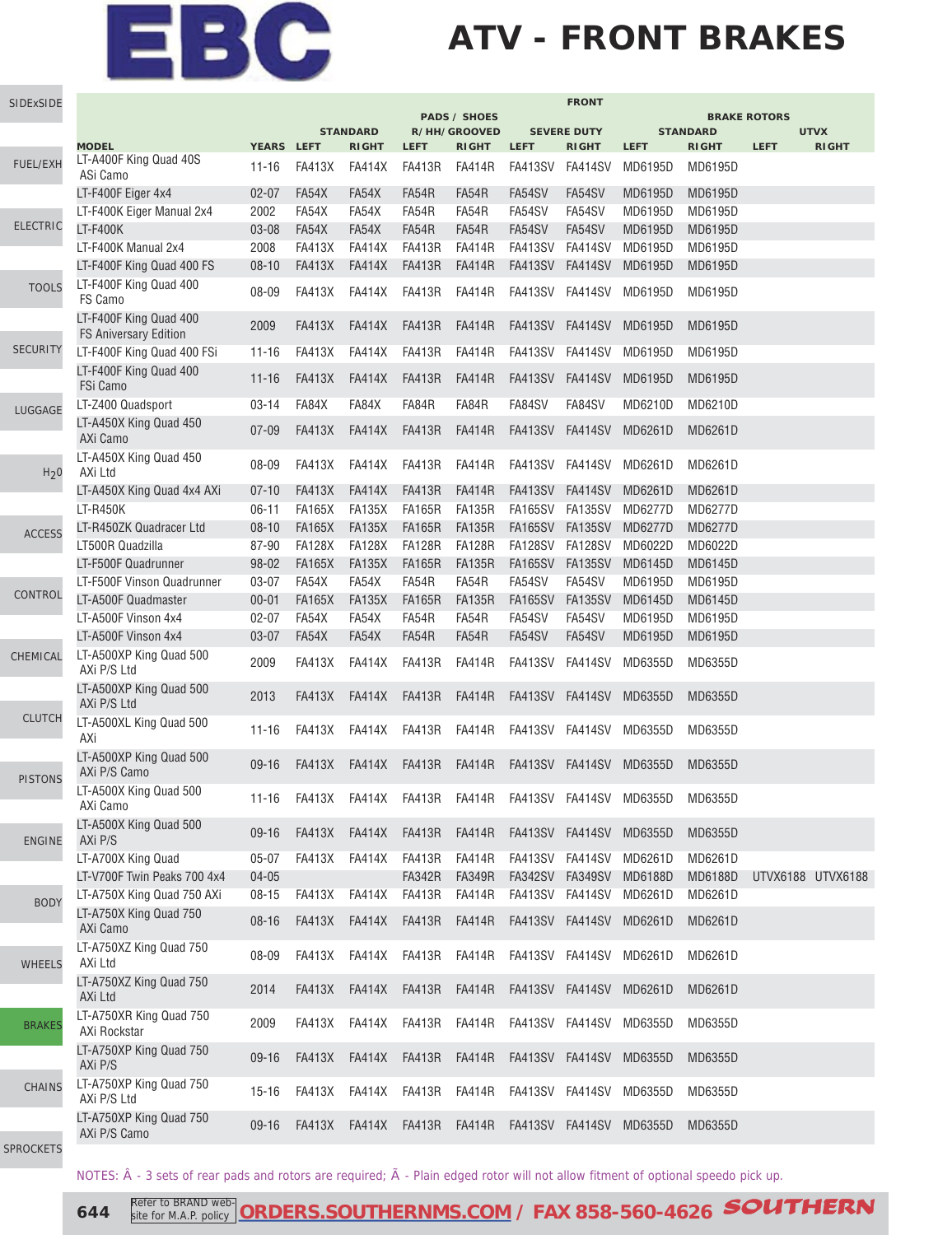

|               |                 |               |                                     |                | <b>REAR</b>                                                                                                                      |             |                 |                     |              | SIDExSIDE        |
|---------------|-----------------|---------------|-------------------------------------|----------------|----------------------------------------------------------------------------------------------------------------------------------|-------------|-----------------|---------------------|--------------|------------------|
|               | <b>STANDARD</b> |               | <b>PADS / SHOES</b><br>R/HH/GROOVED |                | <b>SEVERE DUTY</b>                                                                                                               |             | <b>STANDARD</b> | <b>BRAKE ROTORS</b> | <b>UTVX</b>  |                  |
| <b>LEFT</b>   | <b>RIGHT</b>    | <b>LEFT</b>   | <b>RIGHT</b>                        | <b>LEFT</b>    | <b>RIGHT</b>                                                                                                                     | <b>LEFT</b> | <b>RIGHT</b>    | <b>LEFT</b>         | <b>RIGHT</b> |                  |
| 606           |                 | 606G          |                                     |                |                                                                                                                                  |             |                 |                     |              | FUEL/EXH         |
| 606           |                 | 606G          |                                     |                |                                                                                                                                  |             |                 |                     |              |                  |
| 606           |                 | 606G          |                                     |                |                                                                                                                                  |             |                 |                     |              |                  |
| 606           |                 | 606G          |                                     |                |                                                                                                                                  |             |                 |                     |              | <b>ELECTRIC</b>  |
| 606           |                 | 606G          |                                     |                |                                                                                                                                  |             |                 |                     |              |                  |
| 606           |                 | 606G          |                                     |                |                                                                                                                                  |             |                 |                     |              |                  |
| 606           |                 | 606G          |                                     |                |                                                                                                                                  |             |                 |                     |              | <b>TOOLS</b>     |
| 606           |                 | 606G          |                                     |                |                                                                                                                                  |             |                 |                     |              |                  |
| 606           |                 | 606G          |                                     |                |                                                                                                                                  |             |                 |                     |              | <b>SECURITY</b>  |
|               |                 |               |                                     |                |                                                                                                                                  |             |                 |                     |              |                  |
| 606           |                 | 606G          |                                     |                |                                                                                                                                  |             |                 |                     |              |                  |
| <b>FA137X</b> |                 | <b>FA137R</b> |                                     | FA137SV        |                                                                                                                                  | MD6211D     |                 |                     |              | LUGGAGE          |
|               |                 |               |                                     |                |                                                                                                                                  |             |                 |                     |              |                  |
|               |                 |               |                                     |                |                                                                                                                                  |             |                 |                     |              |                  |
|               |                 |               |                                     |                |                                                                                                                                  |             |                 |                     |              | H <sub>2</sub> 0 |
|               |                 |               |                                     |                |                                                                                                                                  |             |                 |                     |              |                  |
| <b>FA137X</b> |                 | <b>FA137R</b> |                                     | <b>FA137SV</b> |                                                                                                                                  | MD6278D     |                 |                     |              |                  |
| <b>FA137X</b> |                 | <b>FA137R</b> |                                     | <b>FA137SV</b> |                                                                                                                                  | MD6278D     |                 |                     |              |                  |
| <b>FA137X</b> |                 | <b>FA137R</b> |                                     | <b>FA137SV</b> |                                                                                                                                  | MD6023D     |                 |                     |              | <b>ACCESS</b>    |
| 634           |                 | 634G          |                                     |                |                                                                                                                                  |             |                 |                     |              |                  |
| <b>FA372X</b> |                 | <b>FA372R</b> |                                     | <b>FA372SV</b> |                                                                                                                                  | MD6196D     |                 |                     |              |                  |
| 634           |                 | 634G          |                                     |                |                                                                                                                                  |             |                 |                     |              | CONTROL          |
| <b>FA317X</b> |                 | <b>FA317R</b> |                                     | FA317SV        |                                                                                                                                  | MD6196D     |                 |                     |              |                  |
| <b>FA372X</b> |                 | <b>FA372R</b> |                                     | <b>FA372SV</b> |                                                                                                                                  | MD6196D     |                 |                     |              |                  |
|               |                 |               |                                     |                |                                                                                                                                  |             |                 |                     |              | CHEMICAL         |
|               |                 |               |                                     |                |                                                                                                                                  |             |                 |                     |              |                  |
|               |                 |               |                                     |                |                                                                                                                                  |             |                 |                     |              |                  |
|               |                 |               |                                     |                |                                                                                                                                  |             |                 |                     |              | <b>CLUTCH</b>    |
|               |                 |               |                                     |                |                                                                                                                                  |             |                 |                     |              |                  |
|               |                 |               |                                     |                |                                                                                                                                  |             |                 |                     |              |                  |
|               |                 |               |                                     |                |                                                                                                                                  |             |                 |                     |              | <b>PISTONS</b>   |
|               |                 |               |                                     |                |                                                                                                                                  |             |                 |                     |              |                  |
|               |                 |               |                                     |                |                                                                                                                                  |             |                 |                     |              |                  |
|               |                 |               |                                     |                |                                                                                                                                  |             |                 |                     |              | <b>ENGINE</b>    |
|               |                 |               |                                     |                |                                                                                                                                  |             |                 |                     |              |                  |
|               |                 |               |                                     |                |                                                                                                                                  |             |                 |                     |              |                  |
|               |                 |               |                                     |                |                                                                                                                                  |             |                 |                     |              | <b>BODY</b>      |
|               |                 |               |                                     |                |                                                                                                                                  |             |                 |                     |              |                  |
|               |                 |               |                                     |                |                                                                                                                                  |             |                 |                     |              |                  |
|               |                 |               |                                     |                |                                                                                                                                  |             |                 |                     |              | WHEELS           |
|               |                 |               |                                     |                |                                                                                                                                  |             |                 |                     |              |                  |
|               |                 |               |                                     |                |                                                                                                                                  |             |                 |                     |              |                  |
|               |                 |               |                                     |                |                                                                                                                                  |             |                 |                     |              |                  |
|               |                 |               |                                     |                |                                                                                                                                  |             |                 |                     |              | <b>BRAKES</b>    |
|               |                 |               |                                     |                |                                                                                                                                  |             |                 |                     |              |                  |
|               |                 |               |                                     |                |                                                                                                                                  |             |                 |                     |              |                  |
|               |                 |               |                                     |                |                                                                                                                                  |             |                 |                     |              | CHAINS           |
|               |                 |               |                                     |                |                                                                                                                                  |             |                 |                     |              |                  |
|               |                 |               |                                     |                |                                                                                                                                  |             |                 |                     |              |                  |
|               |                 |               |                                     |                |                                                                                                                                  |             |                 |                     |              | SPROCKETS        |
|               |                 |               |                                     |                | NOTES: Â - 3 sets of rear pads and rotors are required; Ã - Plain edged rotor will not allow fitment of optional speedo pick up. |             |                 |                     |              |                  |

SOUTHERN **[WWW.SOUTHERNMS.COM](http://m.southernms.com) / TEL 858-560-5005 645** Refer to BRAND website for M.A.P. policy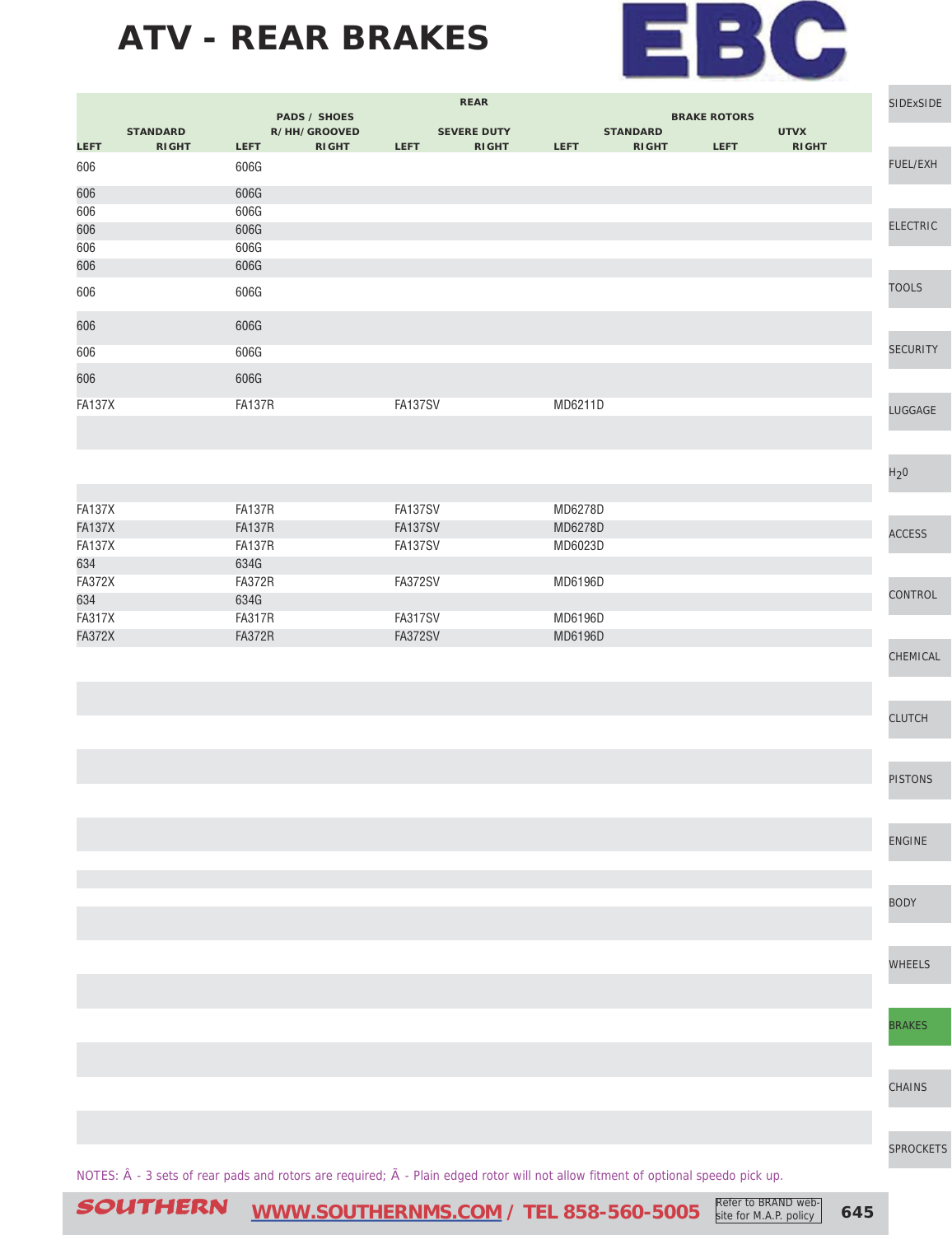## **ATV - FRONT BRAKES**

| SIDExSIDE        |                                           |            |               |                                 |               |                              |                | <b>FRONT</b>       |             |                                 |                     |                             |
|------------------|-------------------------------------------|------------|---------------|---------------------------------|---------------|------------------------------|----------------|--------------------|-------------|---------------------------------|---------------------|-----------------------------|
|                  |                                           |            |               |                                 |               | <b>PADS / SHOES</b>          |                |                    |             |                                 | <b>BRAKE ROTORS</b> |                             |
|                  | <b>MODEL</b>                              | YEARS LEFT |               | <b>STANDARD</b><br><b>RIGHT</b> | <b>LEFT</b>   | R/HH/GROOVED<br><b>RIGHT</b> | <b>LEFT</b>    | <b>SEVERE DUTY</b> | <b>LEFT</b> | <b>STANDARD</b><br><b>RIGHT</b> | <b>LEFT</b>         | <b>UTVX</b><br><b>RIGHT</b> |
| <b>FUEL/EXH</b>  |                                           |            |               |                                 |               | <b>YAMAHA ATVs</b>           |                | <b>RIGHT</b>       |             |                                 |                     |                             |
|                  | YFM50 Raptor                              | $04 - 07$  | 503           | 503                             | 503G          | 503G                         |                |                    |             |                                 |                     |                             |
|                  | <b>YF-Z50</b>                             | $17 - 20$  | 346           | 346                             | 346G          | 346G                         |                |                    |             |                                 |                     |                             |
|                  | YFM80 Badger                              | $92 - 01$  | 503           | 503                             | 503G          | 503G                         |                |                    |             |                                 |                     |                             |
| <b>ELECTRIC</b>  | YFM80 Raptor                              | $02 - 08$  | 503           | 503                             | 503G          | 503G                         |                |                    |             |                                 |                     |                             |
|                  | YFM80G Grizzly                            | $05 - 08$  | 503           | 503                             | 503G          | 503G                         |                |                    |             |                                 |                     |                             |
|                  | YFM90R Raptor                             |            |               |                                 |               |                              |                |                    |             |                                 |                     |                             |
| <b>TOOLS</b>     | (no rear park brake)                      | 2009       | 536           | 536                             | 536G          | 536G                         |                |                    |             |                                 |                     |                             |
|                  | YFM90R Raptor                             |            |               |                                 |               | 536G                         |                |                    |             |                                 |                     |                             |
|                  | (w/rear park brake)                       | $10 - 13$  | 536           | 536                             | 536G          |                              |                |                    |             |                                 |                     |                             |
| <b>SECURITY</b>  | YFM90R Raptor 90                          | $16 - 17$  | 346           | 346                             | 346G          | 346G                         |                |                    |             |                                 |                     |                             |
|                  | YFA-1 Breeze                              | 92-04      | 503           | 503                             | 503G          | 503G                         |                |                    |             |                                 |                     |                             |
|                  | YFM125S/G Grizzly                         | $04 - 13$  | 503           | 503                             | 503G          | 503G                         |                |                    |             |                                 |                     |                             |
|                  | YFM125R Raptor                            | $11 - 13$  | FA54X         | FA54X                           | FA54R         | FA54R                        | FA54SV         | FA54SV             | MD6054D     | MD6054D                         |                     |                             |
| LUGGAGE          | YFS200 Blaster                            | 88-02      | 503           | 503                             | 503G          | 503G                         |                |                    |             |                                 |                     |                             |
|                  | YFS200 Blaster                            | 03-06      | FA54X         | FA54X                           | FA54R         | FA54R                        | FA54SV         | FA54SV             | MD6054D     | MD6054D                         |                     |                             |
|                  | YFB250F Timberwolf                        | $94 - 00$  | 528           | 528                             | 528G          | 528G                         |                |                    |             |                                 |                     |                             |
| H <sub>2</sub> 0 | YFM250XL/M Bear Tracker                   | 99-00      | 528           | 528                             | 528G          | 528G                         |                |                    |             |                                 |                     |                             |
|                  | YFM250X Beartracker                       | $01 - 04$  | FA54X         | FA54X                           | FA54R         | FA54R                        | FA54SV         | FA54SV             | MD6054D     | MD6054D                         |                     |                             |
|                  | YFM250B Bruin                             | $05 - 06$  | FA54X         | FA54X                           | FA54R         | FA54R                        | FA54SV         | FA54SV             | MD6054D     | MD6054D                         |                     |                             |
|                  | YFM250B Big Bear                          | $07 - 09$  | FA54X         | FA54X                           | FA54R         | FA54R                        | FA54SV         | FA54SV             | MD6054D     | MD6054D                         |                     |                             |
| <b>ACCESS</b>    | YFM250R Raptor                            | $08 - 13$  | <b>FA443X</b> | <b>FA444X</b>                   | <b>FA443R</b> | <b>FA444R</b>                | <b>FA443SV</b> | FA444SV            | MD6054D     | MD6054D                         |                     |                             |
|                  | YFM250RSPX/RSEY SE                        | 08-09      | <b>FA443X</b> | <b>FA444X</b>                   | <b>FA443R</b> | <b>FA444R</b>                | <b>FA443SV</b> | <b>FA444SV</b>     | MD6054D     | MD6054D                         |                     |                             |
|                  | YFM250RSPA SE                             | 2011       | <b>FA443X</b> | <b>FA444X</b>                   | <b>FA443R</b> | <b>FA444R</b>                | <b>FA443SV</b> | <b>FA444SV</b>     | MD6054D     | MD6054D                         |                     |                             |
| CONTROL          | YFM300G Grizzly                           | $12 - 13$  | FA83X         | FA83X                           | FA83R         | FA83R                        |                |                    | MD6283D     | MD6283D                         |                     |                             |
|                  | YFM350FX Wolverine                        | $95 - 05$  | FA54X         | FA54X                           | FA54R         | FA54R                        | FA54SV         | FA54SV             | MD6123D     | MD6123D                         |                     |                             |
|                  | YFM350V Wolverine 2x4                     | 2006       | FA54X         | FA54X                           | FA54R         | FA54R                        | FA54SV         | FA54SV             | MD6215D     | MD6215D                         |                     |                             |
| CHEMICAL         | YFM350G Grizzly 2x4                       | $07 - 11$  | FA54X         | FA54X                           | FA54R         | FA54R                        | FA54SV         | FA54SV             | MD6215D     | MD6215D                         |                     |                             |
|                  | YFM350FGI Grizzly Auto<br>IRS 4x4         | $07 - 11$  | FA54X         | FA54X                           | FA54R         | FA54R                        | FA54SV         | FA54SV             | MD6215D     | MD6215D                         |                     |                             |
|                  | YFM350FG Grizzly Auto 4x4                 | $07 - 13$  | FA54X         | FA54X                           | FA54R         | FA54R                        | FA54SV         | FA54SV             | MD6215D     | MD6215D                         |                     |                             |
| <b>CLUTCH</b>    | YFM350X Warrior                           | $90 - 04$  | FA54X         | FA54X                           | FA54R         | FA54R                        | FA54SV         | FA54SV             | MD6054D     | MD6054D                         |                     |                             |
|                  | YFZ350 Banshee                            | 87-89      | <b>FA101X</b> | <b>FA101X</b>                   | <b>FA101R</b> | <b>FA101R</b>                |                |                    | MD6051D     | MD6051D                         |                     |                             |
|                  | YFZ350 Banshee                            | $90 - 06$  | FA54X         | FA54X                           | FA54R         | FA54R                        | FA54SV         | FA54SV             | MD6054D     | MD6054D                         |                     |                             |
| <b>PISTONS</b>   | YFM350FA 350 Bruin Auto 4x4               | 04-06      | FA54X         | FA54X                           | FA54R         | FA54R                        | FA54SV         | FA54SV             | MD6215D     | MD6215D                         |                     |                             |
|                  | YFM350A 350 Bruin Auto 2x4                | 04-06      | FA54X         | FA54X                           | FA54R         | FA54R                        | FA54SV         | FA54SV             | MD6215D     | MD6215D                         |                     |                             |
|                  | YFM350R Raptor                            | $04-13$    | FA84X         | FA84X                           | FA84R         | FA84R                        | FA84SV         | FA84SV             | MD6054D     | MD6054D                         |                     |                             |
|                  | YFM350X Wolverine 2x4                     | 06-09      | FA54X         | FA54X                           | FA54R         | FA54R                        | FA54SV         | FA54SV             | MD6215D     | MD6215D                         |                     |                             |
| <b>ENGINE</b>    | YFM400N (2x4) Big Bear                    | 03-04      | FA54X         | FA54X                           | FA54R         | FA54R                        | FA54SV         | FA54SV             | MD6123D     | MD6123D                         |                     |                             |
|                  | YFM400FA Kodiak Auto                      | 2003       | FA54X         | FA54X                           | FA54R         | FA54R                        | FA54SV         | FA54SV             | MD6215D     | MD6215D                         |                     |                             |
|                  | YFM400FA Kodiak                           | $00 - 02$  | FA54X         | FA54X                           | FA54R         | FA54R                        | FA54SV         | FA54SV             | MD6123D     | MD6123D                         |                     |                             |
| <b>BODY</b>      | YFM400FAH Kodiak 4x4 Hunter               | $00 - 02$  | FA54X         | FA54X                           | FA54R         | FA54R                        | FA54SV         | FA54SV             | MD6123D     | MD6123D                         |                     |                             |
|                  | YFM400 Kodiak 2x4 A                       | $00 - 01$  | FA54X         | FA54X                           | FA54R         | FA54R                        | FA54SV         | FA54SV             | MD6123D     | MD6123D                         |                     |                             |
|                  | YFM400 Big Bear 2x4                       | $00 - 02$  | FA54X         | FA54X                           | FA54R         | FA54R                        | FA54SV         | FA54SV             | MD6123D     | MD6123D                         |                     |                             |
|                  | YFM400S Big Bear 2x4                      | 2004       | FA54X         | FA54X                           | FA54R         | FA54R                        | FA54SV         | FA54SV             | MD6123D     | MD6123D                         |                     |                             |
| WHEELS           | YFM400FWB Big Bear                        | $00 - 01$  | FA54X         | FA54X                           | FA54R         | FA54R                        | FA54SV         | FA54SV             | MD6123D     | MD6123D                         |                     |                             |
|                  | YFM400F Big Bear 4x4/<br><b>Real Tree</b> | $00 - 04$  | FA54X         | FA54X                           | FA54R         | FA54R                        | FA54SV         | FA54SV             | MD6123D     | MD6123D                         |                     |                             |
| <b>BRAKES</b>    | YFM400F Big Bear 4x4                      | $05 - 06$  | FA54X         | FA54X                           | FA54R         | FA54R                        | FA54SV         | FA54SV             | MD6123D     | MD6123D                         |                     |                             |
|                  | YFM400F Big Bear<br>Buckmaster 4x4        | 2001       | FA54X         | FA54X                           | FA54R         | FA54R                        | FA54SV         | FA54SV             | MD6123D     | MD6123D                         |                     |                             |
|                  | YFM400A Kodiak 2x4                        | $03 - 04$  | FA54X         | FA54X                           | FA54R         | FA54R                        | FA54SV         | FA54SV             | MD6215D     | MD6215D                         |                     |                             |
| CHAINS           | YFM400FA Kodiak 4x4                       | 2004       | FA54X         | FA54X                           | FA54R         | FA54R                        | FA54SV         | FA54SV             | MD6215D     | MD6215D                         |                     |                             |
|                  | YFM400FA Kodiak Auto 4x4                  | $05 - 06$  | FA54X         | FA54X                           | FA54R         | FA54R                        | FA54SV         | FA54SV             | MD6215D     | MD6215D                         |                     |                             |
|                  | YFM400FG Grizzly 4x4                      | $07 - 08$  | FA54X         | FA54X                           | FA54R         | FA54R                        | FA54SV         | FA54SV             | MD6215D     | MD6215D                         |                     |                             |
| <b>SPROCKETS</b> | YFM400F Big Bear 4x4                      | 04-06      | FA54X         | FA54X                           | FA54R         | FA54R                        | FA54SV         | FA54SV             | MD6123D     | MD6123D                         |                     |                             |
|                  |                                           |            |               |                                 |               |                              |                |                    |             |                                 |                     |                             |

NOTES:  $\hat{A}$  - 3 sets of rear pads and rotors are required;  $\tilde{A}$  - Plain edged rotor will not allow fitment of optional speedo pick up.

**646 Refer to BRAND web-** ORDERS.SOUTHERNMS.COM</u> / FAX 858-560-4626 **SOUTHERN** site for M.A.P. policy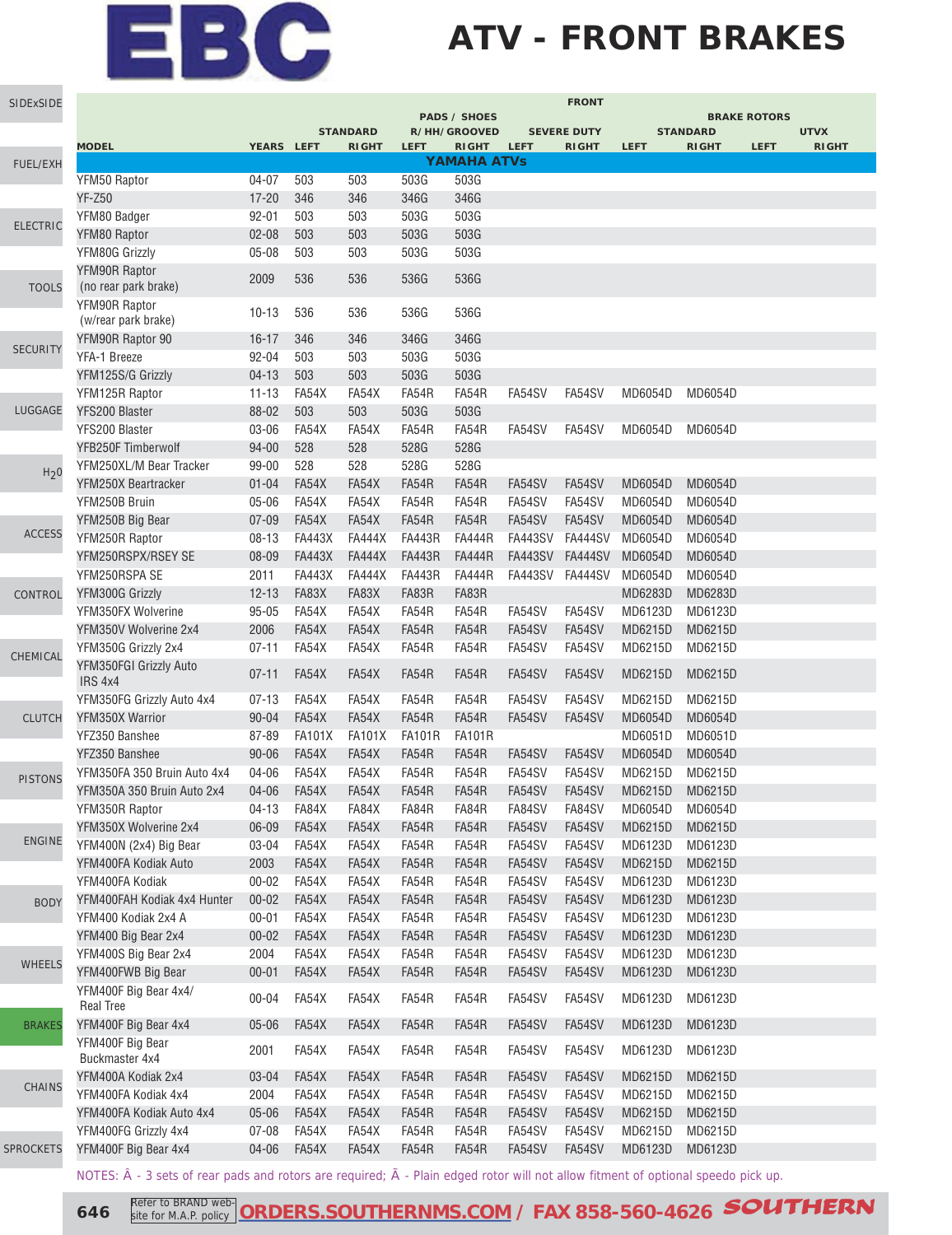

|               |                                 |               | <b>PADS / SHOES</b>          | <b>REAR</b>                                       |                | <b>SIDExSIDE</b>                |                                    |                             |                  |
|---------------|---------------------------------|---------------|------------------------------|---------------------------------------------------|----------------|---------------------------------|------------------------------------|-----------------------------|------------------|
| <b>LEFT</b>   | <b>STANDARD</b><br><b>RIGHT</b> | <b>LEFT</b>   | R/HH/GROOVED<br><b>RIGHT</b> | <b>SEVERE DUTY</b><br><b>LEFT</b><br><b>RIGHT</b> | LEFT           | <b>STANDARD</b><br><b>RIGHT</b> | <b>BRAKE ROTORS</b><br><b>LEFT</b> | <b>UTVX</b><br><b>RIGHT</b> |                  |
| 527           |                                 | 527G          |                              | <b>YAMAHA ATVs</b>                                |                |                                 |                                    |                             | FUEL/EXH         |
| 307           |                                 | 307G          |                              |                                                   |                |                                 |                                    |                             |                  |
| 527           |                                 | 527G          |                              |                                                   |                |                                 |                                    |                             |                  |
| 527           |                                 | 527G          |                              |                                                   |                |                                 |                                    |                             | <b>ELECTRIC</b>  |
| 527           |                                 | 527G          |                              |                                                   |                |                                 |                                    |                             |                  |
| FA83X         |                                 | FA83R         |                              |                                                   | MD6282D        |                                 |                                    |                             | <b>TOOLS</b>     |
| FA67X         |                                 | FA67R         |                              | FA67SV                                            | MD6282D        |                                 |                                    |                             |                  |
| 307           |                                 | 307G          |                              |                                                   |                |                                 |                                    |                             |                  |
| 527           |                                 | 527G          |                              |                                                   |                |                                 |                                    |                             | <b>SECURITY</b>  |
| 527           |                                 | 527G          |                              |                                                   |                |                                 |                                    |                             |                  |
| FA84X         |                                 | FA84R         |                              | FA84SV                                            | MD6236D        |                                 |                                    |                             |                  |
| <b>FA155X</b> |                                 | <b>FA155R</b> |                              |                                                   | <b>MD6050D</b> |                                 |                                    |                             | LUGGAGE          |
| FA84X<br>528  |                                 | FA84R<br>528G |                              | FA84SV                                            | MD6237D        |                                 |                                    |                             |                  |
| 528           |                                 | 528G          |                              |                                                   |                |                                 |                                    |                             |                  |
| 528           |                                 | 528G          |                              |                                                   |                |                                 |                                    |                             | H <sub>2</sub> 0 |
| 532           |                                 | 532G          |                              |                                                   |                |                                 |                                    |                             |                  |
| 532           |                                 | 532G          |                              |                                                   |                |                                 |                                    |                             |                  |
| FA84X         |                                 | FA84R         |                              | FA84SV                                            | MD6236D        |                                 |                                    |                             | <b>ACCESS</b>    |
| FA84X         |                                 | FA84R         |                              | FA84SV                                            | MD6236D        |                                 |                                    |                             |                  |
| FA84X         |                                 | FA84R         |                              | FA84SV                                            | MD6236D        |                                 |                                    |                             |                  |
| FA67X         |                                 | FA67R         |                              | FA67SV                                            | MD6369D        |                                 |                                    |                             | CONTROL          |
| FA84X         |                                 | FA84R         |                              | FA84SV                                            | MD6053D        |                                 |                                    |                             |                  |
| 532<br>532    |                                 | 532G<br>532G  |                              |                                                   |                |                                 |                                    |                             |                  |
|               |                                 |               |                              |                                                   |                |                                 |                                    |                             | CHEMICAL         |
| 532           |                                 | 532G          |                              |                                                   |                |                                 |                                    |                             |                  |
| FA84X         |                                 | FA84R         |                              | FA84SV                                            | MD6055D        |                                 |                                    |                             | <b>CLUTCH</b>    |
| FA84X         |                                 | FA84R         |                              | FA84SV                                            | MD6053D        |                                 |                                    |                             |                  |
| FA84X         |                                 | FA84R         |                              | FA84SV                                            | MD6237D        |                                 |                                    |                             |                  |
| 532           |                                 | 532G          |                              |                                                   |                |                                 |                                    |                             | <b>PISTONS</b>   |
| 532           |                                 | 532G          |                              |                                                   |                |                                 |                                    |                             |                  |
| FA84X<br>532  |                                 | FA84R<br>532G |                              | FA84SV                                            | MD6236D        |                                 |                                    |                             |                  |
| 516           |                                 | 516G          |                              |                                                   |                |                                 |                                    |                             | <b>ENGINE</b>    |
| 516           |                                 | 516G          |                              |                                                   |                |                                 |                                    |                             |                  |
| <b>FA307X</b> |                                 | <b>FA307R</b> |                              | <b>FA307SV</b>                                    | MD6174D        |                                 |                                    |                             |                  |
| <b>FA307X</b> |                                 | <b>FA307R</b> |                              | <b>FA307SV</b>                                    | MD6174D        |                                 |                                    |                             | <b>BODY</b>      |
| <b>FA307X</b> |                                 | <b>FA307R</b> |                              | <b>FA307SV</b>                                    | MD6174D        |                                 |                                    |                             |                  |
| 516           |                                 | 516G          |                              |                                                   |                |                                 |                                    |                             |                  |
| 516           |                                 |               |                              |                                                   |                |                                 |                                    |                             | <b>WHEELS</b>    |
| 516           |                                 | 516G          |                              |                                                   |                |                                 |                                    |                             |                  |
| 516           |                                 | 516G          |                              |                                                   |                |                                 |                                    |                             |                  |
| 532           |                                 | 532G          |                              |                                                   |                |                                 |                                    |                             | <b>BRAKES</b>    |
| 516           |                                 | 516G          |                              |                                                   |                |                                 |                                    |                             |                  |
| 532           |                                 | 532G          |                              |                                                   |                |                                 |                                    |                             | <b>CHAINS</b>    |
| 532           |                                 | 532G          |                              |                                                   |                |                                 |                                    |                             |                  |
| <b>FA307X</b> |                                 | <b>FA307R</b> |                              | <b>FA307SV</b>                                    | MD6252D        |                                 |                                    |                             |                  |
| <b>FA307X</b> |                                 | <b>FA307R</b> |                              | <b>FA307SV</b>                                    | MD6252D        |                                 |                                    |                             |                  |
| 532           |                                 | 532G          |                              |                                                   |                |                                 |                                    |                             | <b>SPROCKETS</b> |
|               |                                 |               |                              |                                                   |                |                                 |                                    |                             |                  |

NOTES:  $\hat{A}$  - 3 sets of rear pads and rotors are required;  $\tilde{A}$  - Plain edged rotor will not allow fitment of optional speedo pick up.

SOUTHERN [WWW.SOUTHERNMS.COM](http://m.southernms.com) / TEL 858-560-5005 Refer to BRAND web-<br>
647 **COUTHERN**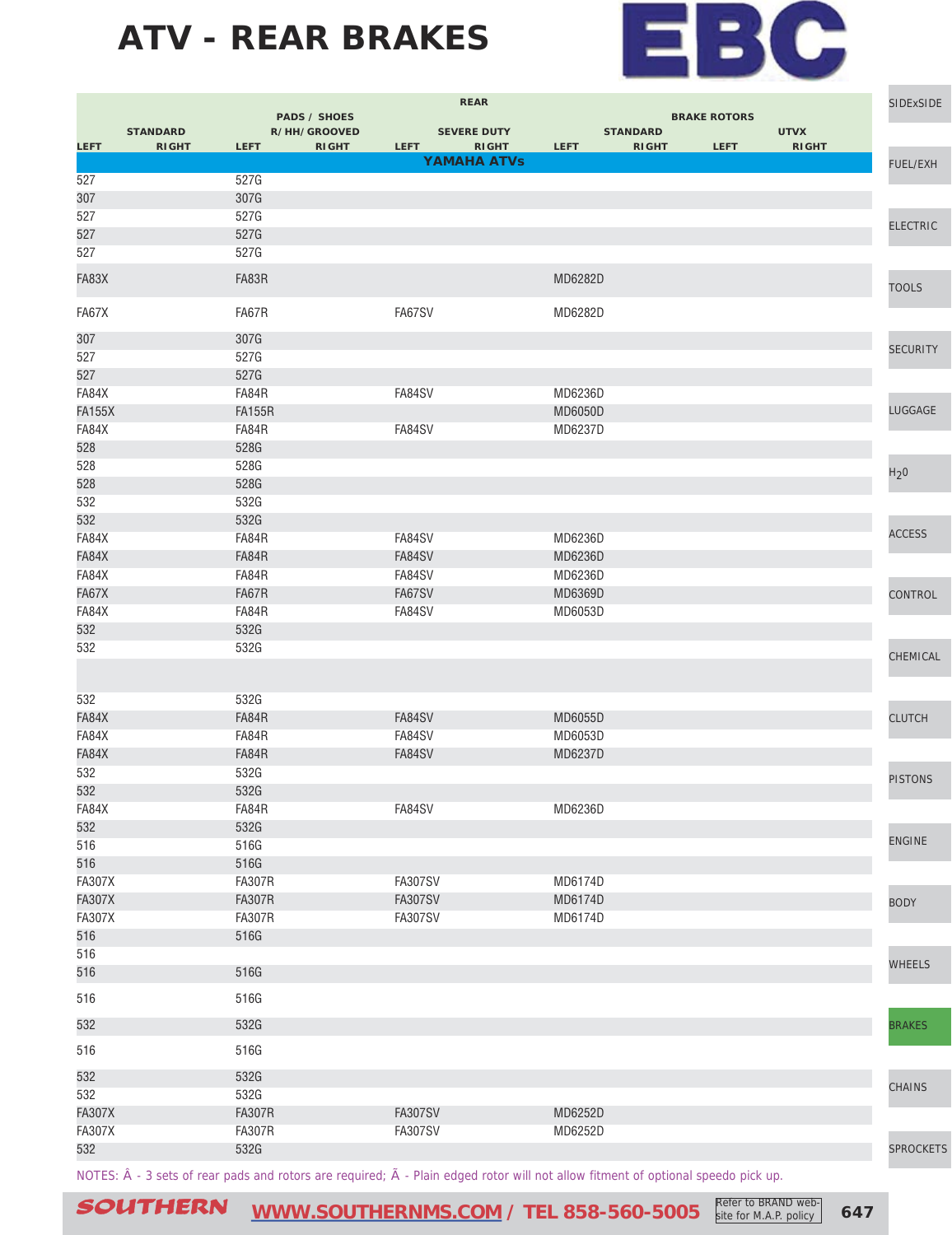## **ATV - FRONT BRAKES**

| SIDExSIDE        |                                               |            |               |                                 |               |                              |                 | <b>FRONT</b>                       |                |                                        |             |                             |  |  |
|------------------|-----------------------------------------------|------------|---------------|---------------------------------|---------------|------------------------------|-----------------|------------------------------------|----------------|----------------------------------------|-------------|-----------------------------|--|--|
|                  |                                               |            |               |                                 |               | <b>PADS / SHOES</b>          |                 |                                    |                | <b>BRAKE ROTORS</b><br><b>STANDARD</b> |             |                             |  |  |
|                  | <b>MODEL</b>                                  | YEARS LEFT |               | <b>STANDARD</b><br><b>RIGHT</b> | <b>LEFT</b>   | R/HH/GROOVED<br><b>RIGHT</b> | <b>LEFT</b>     | <b>SEVERE DUTY</b><br><b>RIGHT</b> | <b>LEFT</b>    | <b>RIGHT</b>                           | <b>LEFT</b> | <b>UTVX</b><br><b>RIGHT</b> |  |  |
| FUEL/EXH         | YFM400FB Big Bear 400<br>Hunter IRS           | $07-10$    | FA54X         | FA54X                           | FA54R         | FA54R                        | FA54SV          | FA54SV                             | MD6215D        | MD6215D                                |             |                             |  |  |
|                  | YFM400FB Big Bear 400<br><b>IRS Exploring</b> | 2007       | FA54X         | FA54X                           | FA54R         | FA54R                        | FA54SV          | FA54SV                             | MD6215D        | MD6215D                                |             |                             |  |  |
| <b>ELECTRIC</b>  | YFM400FB Big Bear 4x4 IRS                     | $08 - 12$  | FA54X         | FA54X                           | FA54R         | FA54R                        | FA54SV          | FA54SV                             | MD6215D        | MD6215D                                |             |                             |  |  |
|                  | YFM450FA Kodiak                               | $03 - 04$  | FA54X         | FA54X                           | FA54R         | FA54R                        | FA54SV          | FA54SV                             | MD6215D        | MD6215D                                |             |                             |  |  |
|                  | YFM450FG Grizzly 4x4                          | $07 - 08$  | FA54X         | FA54X                           | FA54R         | FA54R                        | FA54SV          | FA54SV                             | MD6215D        | MD6215D                                |             |                             |  |  |
| <b>TOOLS</b>     | YFM450FX Wolverine Auto 4x4                   | $06-10$    | FA54X         | FA54X                           | FA54R         | FA54R                        | FA54SV          | FA54SV                             | MD6215D        | MD6215D                                |             |                             |  |  |
|                  | YFM450FG Grizzly Auto 4x4 IRS                 | 2007       | FA54X         | FA54X                           | FA54R         | FA54R                        | FA54SV          | FA54SV                             | MD6215D        | MD6215D                                |             |                             |  |  |
|                  | YFM450FG Grizzly Auto 4x4                     | $08 - 13$  | FA54X         | FA54X                           | FA54R         | FA54R                        | FA54SV          | FA54SV                             | MD6215D        | MD6215D                                |             |                             |  |  |
| <b>SECURITY</b>  | YFM450FG Grizzly<br>450Auto/4x4/EPS           | $11 - 13$  | FA54X         | FA54X                           | FA54R         | FA54R                        | FA54SV          | FA54SV                             | MD6215D        | MD6215D                                |             |                             |  |  |
|                  | YFM450FA Kodiak Auto 4x4                      | $05 - 06$  | FA54X         | FA54X                           | FA54R         | FA54R                        | FA54SV          | FA54SV                             | MD6215D        | MD6215D                                |             |                             |  |  |
|                  | YFM450FX Wolverine Sport SE                   | 2007       | FA54X         | FA54X                           | FA54R         | FA54R                        | FA54SV          | FA54SV                             | MD6215D        | MD6215D                                |             |                             |  |  |
| LUGGAGE          | <b>YFZ450 Limited Edition</b>                 | 2004       | <b>FA165X</b> | <b>FA135X</b>                   | <b>FA165R</b> | <b>FA135R</b>                | <b>FA165SV</b>  | <b>FA135SV</b>                     | MD6054D        | MD6054D                                |             |                             |  |  |
|                  | YFZ450 Special Edition                        | 2005       | <b>FA165X</b> | <b>FA135X</b>                   | <b>FA165R</b> | <b>FA135R</b>                | FA165SV         | FA135SV                            | MD6054D        | MD6054D                                |             |                             |  |  |
|                  | YFZ450 Bill Balance                           | 06-07      | <b>FA165X</b> | <b>FA135X</b>                   | <b>FA165R</b> | <b>FA135R</b>                | <b>FA165SV</b>  | <b>FA135SV</b>                     | MD6054D        | MD6054D                                |             |                             |  |  |
|                  | YFZ450 Special Edition                        | 06-08      | <b>FA165X</b> | <b>FA135X</b>                   | <b>FA165R</b> | <b>FA135R</b>                | <b>FA165SV</b>  | <b>FA135SV</b>                     | MD6054D        | MD6054D                                |             |                             |  |  |
| H <sub>2</sub> 0 | <b>YFZ450</b>                                 | $04 - 05$  | <b>FA165X</b> | <b>FA135X</b>                   | <b>FA165R</b> | <b>FA135R</b>                | <b>FA165SV</b>  | <b>FA135SV</b>                     | MD6054D        | MD6054D                                |             |                             |  |  |
|                  | <b>YFZ450</b>                                 | 06-09      | <b>FA165X</b> | <b>FA135X</b>                   | <b>FA165R</b> | <b>FA135R</b>                | FA165SV         | FA135SV                            | MD6054D        | MD6054D                                |             |                             |  |  |
|                  | <b>YFZ450</b>                                 | $12 - 13$  | <b>FA165X</b> | <b>FA135X</b>                   | <b>FA165R</b> | <b>FA135R</b>                | <b>FA165SV</b>  | <b>FA135SV</b>                     | MD6054D        | MD6054D                                |             |                             |  |  |
| <b>ACCESS</b>    | YFZ450BB/DB                                   | $12 - 13$  | FA84X         | FA84X                           | FA84R         | FA84R                        | FA84SV          | FA84SV                             | MD6054D        | MD6054D                                |             |                             |  |  |
|                  | <b>YFZ450R</b>                                | $09 - 12$  | <b>FA165X</b> | <b>FA135X</b>                   | <b>FA165R</b> | <b>FA135R</b>                | <b>FA165SV</b>  | <b>FA135SV</b>                     | MD6054D        | MD6054D                                |             |                             |  |  |
|                  | <b>YFZ450R R</b>                              | $14 - 15$  | <b>FA165X</b> | <b>FA135X</b>                   | <b>FA165R</b> | <b>FA135R</b>                | FA165SV         | FA135SV                            | MD6054D        | MD6054D                                |             |                             |  |  |
| CONTROL          | YFZ450E RSE                                   | 2014       | <b>FA165X</b> | <b>FA135X</b>                   | <b>FA165R</b> | <b>FA135R</b>                | <b>FA165SV</b>  | <b>FA135SV</b>                     | MD6054D        | MD6054D                                |             |                             |  |  |
|                  | YFM550FG Grizzly Auto FI 4x4                  | 09-14      | <b>FA443X</b> | <b>FA444X</b>                   | <b>FA443R</b> | <b>FA444R</b>                | FA443SV         | <b>FA444SV</b>                     | MD6291D        | MD6291D                                |             |                             |  |  |
|                  | YFM550FG Grizzly Auto Fi EPS                  | $09 - 14$  | <b>FA443X</b> | <b>FA444X</b>                   | <b>FA443X</b> | <b>FA444R</b>                | <b>FA443SV</b>  | <b>FA444SV</b>                     | MD6291D        | MD6291D                                |             |                             |  |  |
|                  | YFM600FW Grizzly                              | 98-00      | FA84X         | FA84X                           | FA84R         | FA84R                        | FA84SV          | FA84SV                             | MD6140D        | MD6140D                                |             |                             |  |  |
| CHEMICAL         | YFM600FW Grizzly/ Hunter                      | 2001       | FA84X         | FA84X                           | FA84R         | FA84R                        | FA84SV          | FA84SV                             | <b>MD6140D</b> | <b>MD6140D</b>                         |             |                             |  |  |
|                  | YFM600H Grizzly Hunting                       | 2000       | FA84X         | FA84X                           | FA84R         | FA84R                        | FA84SV          | FA84SV                             | MD6140D        | MD6140D                                |             |                             |  |  |
|                  | YFM660R Raptor                                | $01 - 05$  | FA84X         | FA84X                           | FA84R         | FA84R                        | FA84SV          | FA84SV                             | MD6054D        | MD6054D                                |             |                             |  |  |
| <b>CLUTCH</b>    | YFM660F Grizzly Hunter                        | $02 - 08$  | FA84X         | FA84X                           | FA84R         | FA84R                        | FA84SV          | FA84SV                             | MD6189D        | MD6189D                                |             |                             |  |  |
|                  | YFM700R Raptor                                | $06 - 12$  | <b>FA165X</b> | <b>FA135X</b>                   | <b>FA165R</b> | <b>FA135R</b>                | <b>FA165SV</b>  | <b>FA135SV</b>                     | MD6054D        | MD6054D                                |             |                             |  |  |
|                  | YFM700R Raptor                                | $13 - 14$  | <b>FA165X</b> | <b>FA135X</b>                   | <b>FA165R</b> | <b>FA135R</b>                | FA165SV         | <b>FA135SV</b>                     | MD6054D        | MD6054D                                |             |                             |  |  |
| <b>PISTONS</b>   | YFM700RS Raptor SE                            | $07 - 08$  | <b>FA165X</b> | <b>FA135X</b>                   | <b>FA165R</b> | <b>FA135R</b>                | <b>FA165SV</b>  | <b>FA135SV</b>                     | MD6054D        | MD6054D                                |             |                             |  |  |
|                  | YFM700R Raptor SE                             | $09 - 15$  | <b>FA165X</b> | <b>FA135X</b>                   | <b>FA165R</b> | <b>FA135R</b>                | <b>FA165SV</b>  | FA135SV                            | MD6054D        | MD6054D                                |             |                             |  |  |
|                  | YFM700FG Grizzly Auto<br>4x4 EPS              | $07 - 14$  | <b>FA443X</b> | <b>FA444X</b>                   | <b>FA443R</b> | <b>FA444R</b>                | FA443SV FA444SV |                                    | MD6291D        | MD6291D                                |             |                             |  |  |
| <b>ENGINE</b>    | YFM700FG Ducks Unlimited                      | $07 - 09$  | <b>FA443X</b> | <b>FA443X</b>                   | <b>FA443R</b> | <b>FA443R</b>                | <b>FA443SV</b>  | FA443SV                            | MD6291D        | MD6291D                                |             |                             |  |  |
|                  | YFM700FG Grizzly                              | $08 - 14$  | <b>FA443X</b> | <b>FA444X</b>                   | <b>FA443R</b> | <b>FA444R</b>                | <b>FA443SV</b>  | <b>FA444SV</b>                     | MD6291D        | MD6291D                                |             |                             |  |  |
|                  | YFM700FG Grizzly FI Auto<br>4x4 EPS SE        | 09-14      | <b>FA443X</b> | <b>FA444X</b>                   | <b>FA443R</b> | <b>FA444R</b>                | FA443SV         | <b>FA444SV</b>                     | MD6291D        | MD6291D                                |             |                             |  |  |
| <b>BODY</b>      | YFM700D Grizzly 4x4                           | 2015       | <b>FA443X</b> | <b>FA444X</b>                   | <b>FA443R</b> | <b>FA444R</b>                | <b>FA443SV</b>  | FA444SV                            | MD6291D        | MD6291D                                |             |                             |  |  |
|                  | YFM700P Grizzly EPS 4x4                       | 2015       | <b>FA443X</b> | <b>FA444X</b>                   | <b>FA443R</b> | <b>FA444R</b>                | FA443SV         | FA444SV                            | MD6291D        | MD6291D                                |             |                             |  |  |
|                  | YFM700D Grizzly 4x4 Hunter                    | 2015       | <b>FA443X</b> | <b>FA444X</b>                   | <b>FA443R</b> | <b>FA444R</b>                | FA443SV         | FA444SV                            | MD6291D        | MD6291D                                |             |                             |  |  |
| <b>WHEELS</b>    | YFM700P Grizzly EPS Hunter                    | 2015       | <b>FA443X</b> | <b>FA444X</b>                   | <b>FA443R</b> | <b>FA444R</b>                | FA443SV FA444SV |                                    | MD6291D        | MD6291D                                |             |                             |  |  |
|                  | YXP1000A Pro Hauler 1000                      | $04 - 05$  | 534           | 534                             | 534G          | 534G                         |                 |                                    |                |                                        |             |                             |  |  |

[BRAKES](http://www.southernms.com/wp-content/uploads/2015/08/16_brakes.pdf)

[CHAINS](http://www.southernms.com/wp-content/uploads/2015/08/17_chains.pdf)

#### [SPROCKETS](http://www.southernms.com/wp-content/uploads/2015/08/18_sprockets.pdf)

NOTES:  $\hat{A}$  - 3 sets of rear pads and rotors are required;  $\tilde{A}$  - Plain edged rotor will not allow fitment of optional speedo pick up.

**648 Refer to BRAND web-ORDERS.SOUTHERNMS.COM** / FAX 858-560-4626 **SOUTHERN** Refer to BRAND website for M.A.P. policy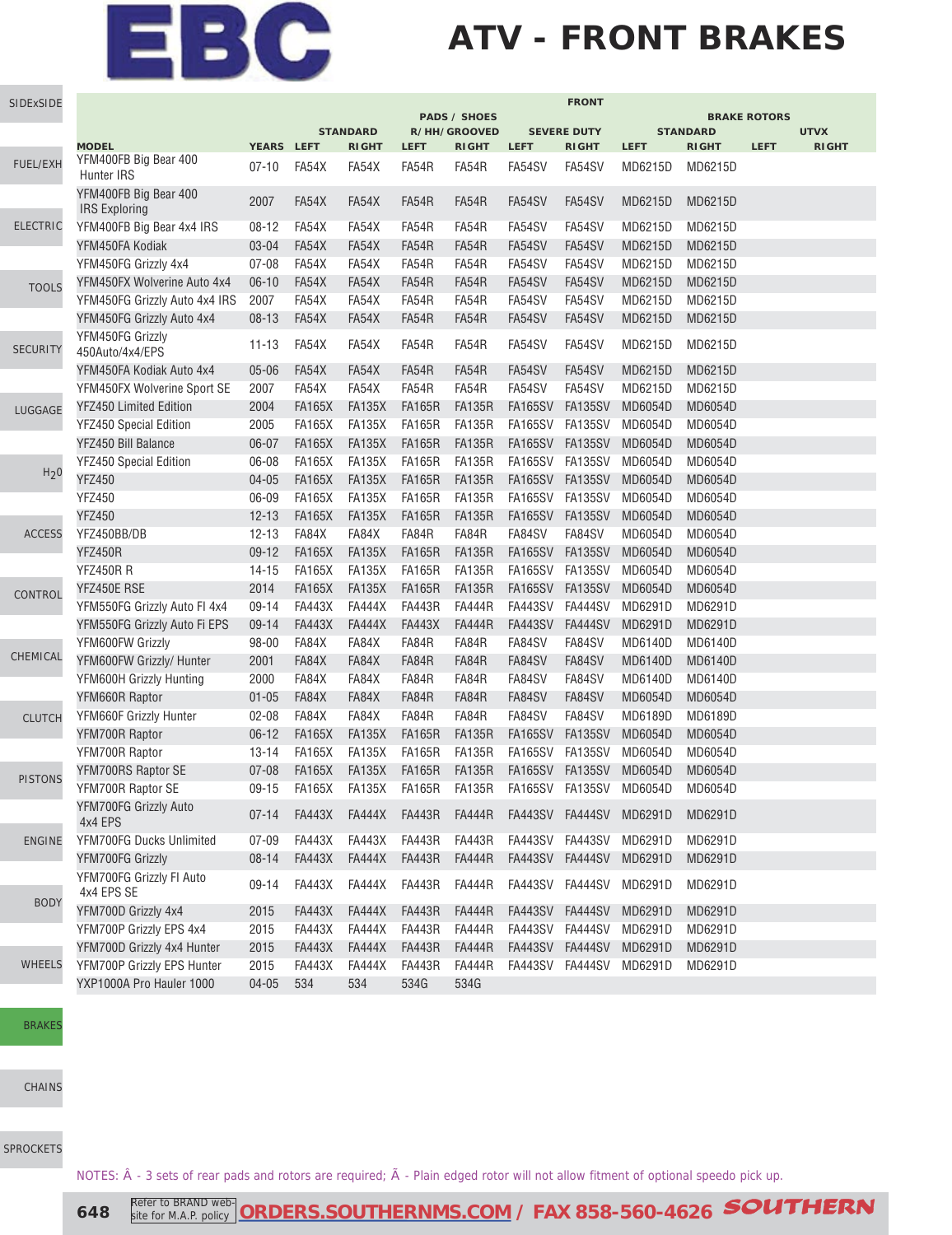

|                        |                 |                        |                                     |                | <b>REAR</b>        |                    |                 |                     |              | <b>SIDExSIDE</b> |
|------------------------|-----------------|------------------------|-------------------------------------|----------------|--------------------|--------------------|-----------------|---------------------|--------------|------------------|
|                        | <b>STANDARD</b> |                        | <b>PADS / SHOES</b><br>R/HH/GROOVED |                | <b>SEVERE DUTY</b> |                    | <b>STANDARD</b> | <b>BRAKE ROTORS</b> | <b>UTVX</b>  |                  |
| <b>LEFT</b>            | <b>RIGHT</b>    | <b>LEFT</b>            | <b>RIGHT</b>                        | <b>LEFT</b>    | <b>RIGHT</b>       | <b>LEFT</b>        | <b>RIGHT</b>    | <b>LEFT</b>         | <b>RIGHT</b> |                  |
|                        |                 |                        |                                     |                |                    |                    |                 |                     |              | <b>FUEL/EXH</b>  |
|                        |                 |                        |                                     |                |                    |                    |                 |                     |              |                  |
|                        |                 |                        |                                     |                |                    |                    |                 |                     |              |                  |
|                        |                 |                        |                                     |                |                    |                    |                 |                     |              | <b>ELECTRIC</b>  |
| <b>FA307X</b>          |                 | <b>FA307R</b>          |                                     | <b>FA307SV</b> |                    | MD6174D            |                 |                     |              |                  |
| <b>FA307X</b>          |                 | <b>FA307R</b>          |                                     | <b>FA307SV</b> |                    | MD6252D            |                 |                     |              |                  |
| <b>FA307X</b>          |                 | <b>FA307R</b>          |                                     | <b>FA307SV</b> |                    | MD6174D            |                 |                     |              |                  |
| <b>FA307X</b>          |                 | <b>FA307R</b>          |                                     | <b>FA307SV</b> |                    | MD6252D            |                 |                     |              | <b>TOOLS</b>     |
|                        |                 |                        |                                     |                |                    |                    |                 |                     |              |                  |
|                        |                 |                        |                                     |                |                    |                    |                 |                     |              |                  |
|                        |                 |                        |                                     |                |                    |                    |                 |                     |              | <b>SECURITY</b>  |
| <b>FA307X</b>          |                 | <b>FA307R</b>          |                                     | <b>FA307SV</b> |                    | MD6252D            |                 |                     |              |                  |
| <b>FA307X</b>          |                 | <b>FA307R</b>          |                                     | <b>FA307SV</b> |                    | MD6174D            |                 |                     |              |                  |
| FA84X                  |                 | FA84R                  |                                     | FA84SV         |                    | MD6236D            |                 |                     |              | LUGGAGE          |
| FA84X                  |                 | FA84R                  |                                     | FA84SV         |                    | MD6236D            |                 |                     |              |                  |
| <b>FA323X</b>          |                 | <b>FA323R</b>          |                                     |                |                    | MD6263D            |                 |                     |              |                  |
| <b>FA323X</b>          |                 | <b>FA323R</b>          |                                     |                |                    | MD6263D            |                 |                     |              | H <sub>2</sub> 0 |
| FA84X<br><b>FA323X</b> |                 | FA84R<br><b>FA323R</b> |                                     | FA84SV         |                    | MD6236D<br>MD6263D |                 |                     |              |                  |
| <b>FA323X</b>          |                 | <b>FA323R</b>          |                                     |                |                    | MD6263D            |                 |                     |              |                  |
| <b>FA323X</b>          |                 | <b>FA323R</b>          |                                     |                |                    | MD6263D            |                 |                     |              | <b>ACCESS</b>    |
| <b>FA323X</b>          |                 | <b>FA323R</b>          |                                     |                |                    | MD6263D            |                 |                     |              |                  |
| <b>FA323X</b>          |                 | <b>FA323R</b>          |                                     |                |                    |                    |                 |                     |              |                  |
| <b>FA323X</b>          |                 | <b>FA323R</b>          |                                     |                |                    |                    |                 |                     |              |                  |
| <b>FA445X</b>          | <b>FA446X</b>   | <b>FA445R</b>          | <b>FA446R</b>                       | <b>FA445SV</b> | <b>FA446SV</b>     | MD6292D            | MD6292D         |                     |              | <b>CONTROL</b>   |
| <b>FA445X</b>          | <b>FA446X</b>   | <b>FA445R</b>          | <b>FA446R</b>                       | <b>FA445SV</b> | <b>FA446SV</b>     | MD6292D            | MD6292D         |                     |              |                  |
| 516                    |                 | 516G                   |                                     |                |                    |                    |                 |                     |              |                  |
| 516                    |                 | 516G                   |                                     |                |                    |                    |                 |                     |              | CHEMICAL         |
| 516                    |                 | 516G                   |                                     |                |                    |                    |                 |                     |              |                  |
| FA84X                  |                 | FA84R                  |                                     | FA84SV         |                    | MD6237D            |                 |                     |              |                  |
| <b>FA344X</b>          |                 | <b>FA344R</b>          |                                     | <b>FA344SV</b> |                    | MD6197D            |                 |                     |              | <b>CLUTCH</b>    |
| <b>FA428X</b>          |                 | <b>FA428R</b>          |                                     | <b>FA428SV</b> |                    | MD6263D            |                 |                     |              |                  |
| <b>FA323X</b>          |                 | <b>FA323R</b>          |                                     |                |                    |                    |                 |                     |              |                  |
| <b>FA428X</b>          |                 | <b>FA428R</b>          |                                     | <b>FA428SV</b> |                    | MD6263D            |                 |                     |              | <b>PISTONS</b>   |
| <b>FA428X</b>          |                 | <b>FA428R</b>          |                                     | <b>FA428SV</b> |                    |                    |                 |                     |              |                  |
| <b>FA445X</b>          | <b>FA446X</b>   | <b>FA445R</b>          | <b>FA446R</b>                       | <b>FA445SV</b> | <b>FA446SV</b>     | MD6292D            | MD6292D         |                     |              |                  |
| <b>FA445X</b>          | <b>FA446X</b>   | <b>FA445R</b>          | <b>FA446R</b>                       | <b>FA445SV</b> | <b>FA446SV</b>     | MD6292D            | MD6292D         |                     |              | <b>ENGINE</b>    |
| <b>FA445X</b>          | <b>FA446X</b>   | <b>FA445R</b>          | <b>FA446R</b>                       | <b>FA445SV</b> | <b>FA446SV</b>     | MD6292D            | MD6292D         |                     |              |                  |
|                        |                 |                        | <b>FA446R</b>                       |                |                    |                    |                 |                     |              |                  |
| <b>FA445X</b>          | <b>FA446X</b>   | <b>FA445R</b>          |                                     | <b>FA445SV</b> | <b>FA446SV</b>     | MD6292D            | MD6292D         |                     |              | <b>BODY</b>      |
| <b>FA445X</b>          | <b>FA446X</b>   | <b>FA445R</b>          | <b>FA446R</b>                       | <b>FA445SV</b> | <b>FA446SV</b>     | MD6292D            | MD6292D         |                     |              |                  |
| <b>FA445X</b>          | <b>FA446X</b>   | <b>FA445R</b>          | <b>FA446R</b>                       | <b>FA445SV</b> | <b>FA446SV</b>     | MD6292D            | MD6292D         |                     |              |                  |
| <b>FA445X</b>          | <b>FA446X</b>   | <b>FA445R</b>          | <b>FA446R</b>                       | <b>FA445SV</b> | <b>FA446SV</b>     | MD6292D            | MD6292D         |                     |              |                  |
| <b>FA445X</b>          | <b>FA446X</b>   | <b>FA445R</b>          | <b>FA446R</b>                       | <b>FA445SV</b> | FA446SV            | MD6292D            | MD6292D         |                     |              | <b>WHEELS</b>    |
| 534                    | 534             | 534G                   | 534G                                |                |                    |                    |                 |                     |              |                  |

[BRAKES](http://www.southernms.com/wp-content/uploads/2015/08/16_brakes.pdf)

[CHAINS](http://www.southernms.com/wp-content/uploads/2015/08/17_chains.pdf)

[SPROCKETS](http://www.southernms.com/wp-content/uploads/2015/08/18_sprockets.pdf)

NOTES:  $\hat{A}$  - 3 sets of rear pads and rotors are required;  $\tilde{A}$  - Plain edged rotor will not allow fitment of optional speedo pick up.

Refer to BRAND website for M.A.P. policy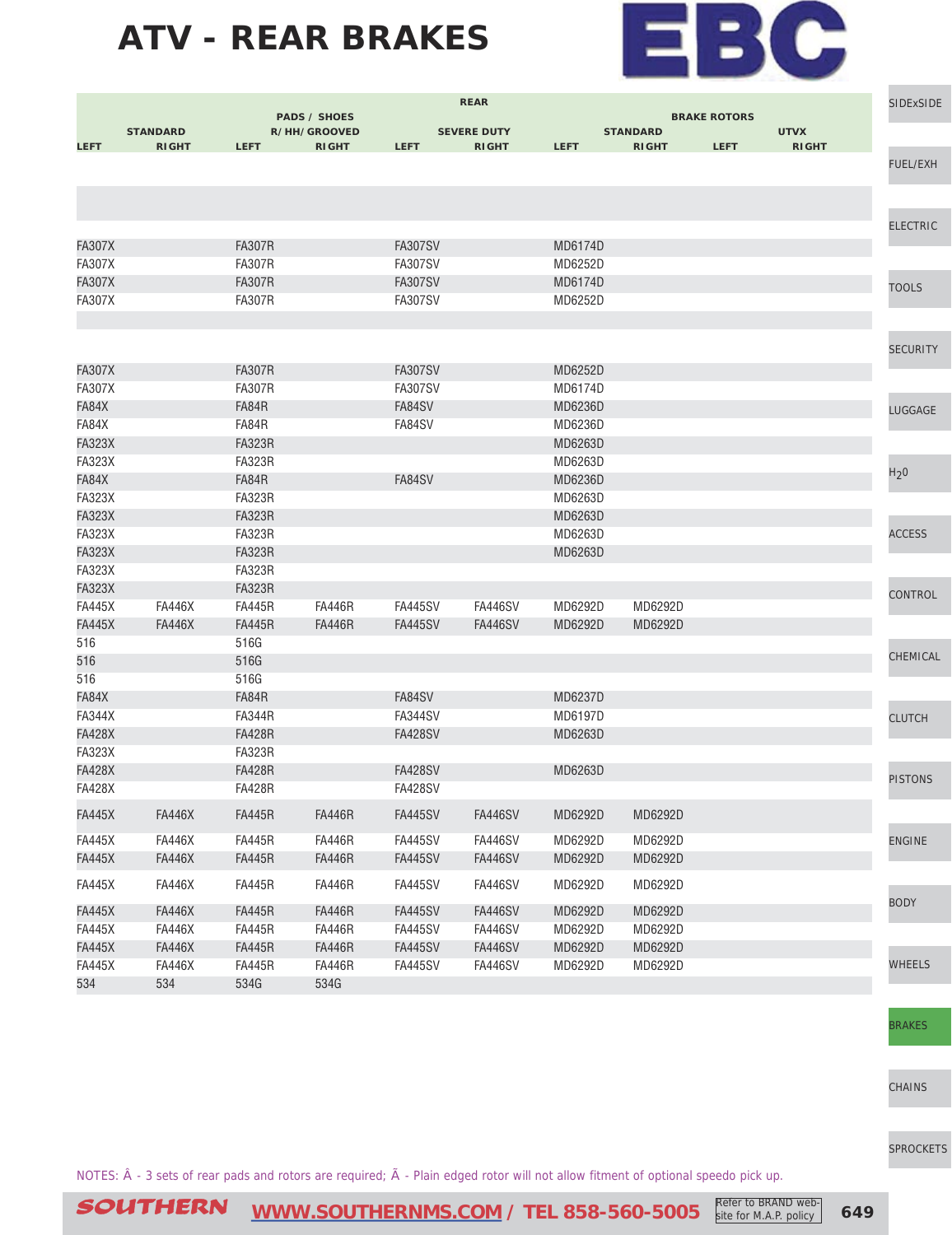## **OFF-ROAD BRAKES**

| SIDExSIDE        | <b>PADS / SHOES</b>                 |                  |               |                   |               |                | <b>BRAKE ROTORS</b>                                |                        |               | <b>REAR</b><br><b>PADS / SHOES</b><br><b>BRAKE ROTORS</b> |               |                        |                                 |                                 |  |
|------------------|-------------------------------------|------------------|---------------|-------------------|---------------|----------------|----------------------------------------------------|------------------------|---------------|-----------------------------------------------------------|---------------|------------------------|---------------------------------|---------------------------------|--|
|                  |                                     |                  |               | R or HH/          |               |                |                                                    | cx                     |               | R or HH/                                                  |               |                        |                                 | СX                              |  |
|                  | <b>MODEL</b>                        | <b>YEARS STD</b> |               | <b>GROOVE MXS</b> |               | <b>STD</b>     | <b>CONTOUR EXTREME STD</b><br><b>HONDA OFFROAD</b> |                        |               | <b>GROOVE MXS</b>                                         |               | <b>STD</b>             |                                 | <b>CONTOUR EXTREME</b>          |  |
| <b>FUEL/EXH</b>  | CRF50F                              | $04 - 21$        | 301           |                   |               |                |                                                    |                        | 301           |                                                           |               |                        |                                 |                                 |  |
|                  | XR50R                               | $00 - 03$        | 301           |                   |               |                |                                                    |                        | 301           |                                                           |               |                        |                                 |                                 |  |
|                  | Z50R                                | 80-99            | 301           |                   |               |                |                                                    |                        | 301           |                                                           |               |                        |                                 |                                 |  |
| <b>ELECTRIC</b>  | CRF70F                              | $04 - 14$        | 333           | 333G              |               |                |                                                    |                        | 333           | 333G                                                      |               |                        |                                 |                                 |  |
|                  | XR70R                               | $97 - 03$        | 333           | 333G              |               |                |                                                    |                        | 333           | 333G                                                      |               |                        |                                 |                                 |  |
|                  | CR80R/RB Expert                     | $96 - 02$        | FA84X         | FA84R             | MXS84         | MD6058D        | <b>MD6058C</b>                                     | MD6058CX FA131X        |               | <b>FA131R</b>                                             |               |                        | MXS131 MD6005D MD6005C MD6005CX |                                 |  |
|                  | CRF80F                              | $04 - 14$        | 333           | 333G              |               |                |                                                    |                        | 333           | 333G                                                      |               |                        |                                 |                                 |  |
| <b>TOOLS</b>     | XR80R                               | 85-04            | 333           | 333G              |               |                |                                                    |                        | 333           | 333G                                                      |               |                        |                                 |                                 |  |
|                  | CR85R/RB                            | $03 - 07$        | FA84X         | FA84R             | MXS84         | MD6058D        | <b>MD6058C</b>                                     | MD6058CX FA131X        |               | <b>FA131R</b>                                             |               |                        | MXS131 MD6005D MD6005C MD6005CX |                                 |  |
|                  | EZ90 Cub                            | $91 - 96$        | 303           | 303G              |               |                |                                                    |                        | 303           | 303G                                                      |               |                        |                                 |                                 |  |
| <b>SECURITY</b>  | CRF100F                             | $04 - 14$        | 333           | 333G              |               |                |                                                    |                        | 333           | 333G                                                      |               |                        |                                 |                                 |  |
|                  | <b>XR100R</b>                       | 85-04            | 333           | 333G              |               |                |                                                    |                        | 333           | 333G                                                      |               |                        |                                 |                                 |  |
|                  | CRF110R                             | $13 - 21$        | 333           | 333G              |               |                |                                                    |                        | 333           | 333G                                                      |               |                        |                                 |                                 |  |
|                  | <b>CR125R</b>                       | 95-97            | FA185X FA185R |                   |               | MXS185 MD6037D | <b>MD6037C</b>                                     | MD6037CX FA131X        |               | <b>FA131R</b>                                             |               | MXS131 MD6002D         |                                 | <b>MD6002CX</b>                 |  |
| LUGGAGE          | <b>CR125R</b>                       | $98 - 01$        | FA185X FA185R |                   |               | MXS185 MD6037D | MD6037C                                            | MD6037CX FA131X        |               | <b>FA131R</b>                                             |               | MXS131 MD6124D MD6124C |                                 | MD6124CX                        |  |
|                  | <b>CR125R</b>                       | $02 - 03$        |               | FA185X FA185R     |               | MXS185 MD6037D | MD6037C                                            | MD6037CX FA346X        |               | <b>FA346R</b>                                             | <b>MXS346</b> | MD6191D MD6191C        |                                 | <b>MD6191CX</b>                 |  |
|                  | <b>CR125R</b>                       | $04 - 07$        | FA185X FA185R |                   |               | MXS185 MD6037D | MD6037C                                            | MD6037CX FA346X        |               | <b>FA346R</b>                                             | MXS346        |                        | MD6191D MD6191C MD6191CX        |                                 |  |
| H <sub>2</sub> 0 | CRF125F (17/14")                    | $14 - 21$        |               | FA185X FA185R     |               | MXS185 MD6390D | MD6390C                                            |                        | 333           | 333G                                                      |               |                        |                                 |                                 |  |
|                  | CRF125FB (19/16")                   | 14-21            | FA185X FA185R |                   |               | MXS185 MD6390D | MD6390C                                            |                        | 333           | 333G                                                      |               |                        |                                 |                                 |  |
|                  | CRF150F                             | $03 - 20$        | FA185X FA185R |                   |               | MXS185 MD6317D | MD6317C                                            |                        | 304           | 304G                                                      |               |                        |                                 |                                 |  |
|                  | CRF150R                             | $07 - 21$        | FA84X         | FA84R             | MXS84         | MD6314D        | MD6314C                                            | MD6314CX FA346X        |               | <b>FA346R</b>                                             | MXS346        |                        | MD6316D MD6316C MD6316CX        |                                 |  |
| <b>ACCESS</b>    | CRF150RB EXPERT                     | $18 - 21$        | FA84X         | FA84R             | MXS84         | MD6314D        | MD6314C                                            | MD6314CX FA346X        |               | <b>FA346R</b>                                             |               | MXS346 MD6316D         |                                 |                                 |  |
|                  | <b>XR200R</b>                       | 84-02            | 304           | 304G              |               |                |                                                    |                        | 304           | 304G                                                      |               |                        |                                 |                                 |  |
|                  | CRF230F                             | $03 - 20$        | FA185X FA185R |                   |               | MXS185 MD6001D | <b>MD6001C</b>                                     | MD6001CX 304           |               | 304G                                                      |               |                        |                                 |                                 |  |
| CONTROL          | CRF230L                             | $08 - 11$        | FA185X FA185R |                   |               | MXS185 MD6001D | MD6001C                                            | MD6001CX FA131X        |               | <b>FA131R</b>                                             |               | MXS131 MD6013D MD6013C |                                 | MD6013CX                        |  |
|                  | <b>CRF230M</b>                      | $09 - 11$        | FA185X FA185R |                   |               | MXS185 MD6001D | MD6001C                                            | MD6001CX FA131X        |               | <b>FA131R</b>                                             | <b>MXS131</b> | MD6013D MD6013C        |                                 | MD6013CX                        |  |
|                  | <b>CR250R</b>                       | 95-96            | FA185X FA185R |                   |               | MXS185 MD6037D | MD6037C                                            | MD6037CX FA131X        |               | <b>FA131R</b>                                             |               | MXS131 MD6002D         |                                 | MD6002CX                        |  |
|                  | <b>CR250R</b>                       | $97 - 01$        | FA185X FA185R |                   |               | MXS185 MD6037D | MD6037C                                            | MD6037CX FA131X        |               | <b>FA131R</b>                                             |               |                        | MXS131 MD6124D MD6124C MD6124CX |                                 |  |
| CHEMICAL         | <b>CR250R</b>                       | $02 - 03$        | FA185X FA185R |                   |               | MXS185 MD6037D | <b>MD6037C</b>                                     | MD6037CX FA346X        |               | <b>FA346R</b>                                             | MXS346        |                        | MD6191D MD6191C MD6191CX        |                                 |  |
|                  | <b>CR250R</b>                       | $04 - 07$        |               | FA185X FA185R     |               | MXS185 MD6037D | MD6037C                                            | MD6037CX FA346X        |               | <b>FA346R</b>                                             | <b>MXS346</b> |                        | MD6191D MD6191C MD6191CX        |                                 |  |
|                  | CRF250L (Non ABS)                   | $13 - 21$        |               | FA465X FA465R     | <b>MXS465</b> |                | MD6372C                                            | MD6372CX FA629X        |               | <b>FA629R</b>                                             |               |                        |                                 | MD6373C MD6373CX                |  |
| <b>CLUTCH</b>    | CRF250LA ABS                        | 19-21            |               | FA465X FA465R     | <b>MXS465</b> |                | MD6372C                                            | MD6372CX FA629X        |               | <b>FA629R</b>                                             |               |                        |                                 | MD6373C MD6373CX                |  |
|                  | CRF250 Rally (Non ABS)              | 19-21            |               | FA465X FA465R     | <b>MXS465</b> |                | MD6409C                                            |                        | <b>FA629X</b> | <b>FA629R</b>                                             |               |                        | MD6373C                         |                                 |  |
|                  | <b>CRF250 Rally ABS</b>             | 19-21            | FA465X FA465R |                   | <b>MXS465</b> |                | MD6409C                                            |                        | <b>FA629X</b> | <b>FA629R</b>                                             |               |                        | MD6373C                         |                                 |  |
|                  | CRF250R (240mm F/Disc)              | $04 - 14$        | FA185X FA185R |                   |               | MXS185 MD6037D | MD6037C                                            | MD6037CX FA346X        |               | <b>FA346R</b>                                             | <b>MXS346</b> |                        | MD6191D MD6191C MD6191CX        |                                 |  |
| <b>PISTONS</b>   | CRF250R (260mm F/Disc)              | $15 - 21$        |               | FA185X FA185R     | <b>MXS185</b> |                | MD6389C                                            | MD6389CX FA346X        |               | <b>FA346R</b>                                             | <b>MXS346</b> |                        |                                 | MD6191D MD6191C MD6191CX        |  |
|                  | CRF250RX (18" Rear whl)             | 17-21            |               | FA185X FA185R     | <b>MXS185</b> |                | MD6389C                                            | MD6389CX FA346X        |               | <b>FA346R</b>                                             |               |                        |                                 | MXS346 MD6191D MD6191C MD6191CX |  |
|                  | CRF250X                             | $04 - 19$        |               | FA185X FA185R     |               | MXS185 MD6037D | MD6037C                                            | MD6037CX FA346X        |               | <b>FA346R</b>                                             |               |                        |                                 | MXS346 MD6191D MD6191C MD6191CX |  |
| <b>ENGINE</b>    | <b>XR250R</b>                       | 96-04            |               | FA185X FA185R     |               | MXS185 MD6001D | MD6001C                                            | MD6001CX FA131X FA131R |               |                                                           |               |                        |                                 | MXS131 MD6013D MD6013C MD6013CX |  |
|                  | <b>XR250L</b>                       | 93-96            | FA185X FA185R |                   |               | MXS185 MD6001D | MD6001C                                            | MD6001CX FA131X FA131R |               |                                                           |               |                        |                                 | MXS131 MD6013D MD6013C MD6013CX |  |
|                  | <b>XR400R</b>                       | 96-04            | FA185X FA185R |                   |               | MXS185 MD6001D | MD6001C                                            | MD6001CX FA131X FA131R |               |                                                           |               |                        | MXS131 MD6013D MD6013C MD6013CX |                                 |  |
|                  | CRF450L Includes RL                 |                  |               |                   |               |                |                                                    |                        |               |                                                           |               |                        |                                 |                                 |  |
| <b>BODY</b>      | (18" Rear whl)                      | $18 - 21$        |               | FA185X FA185R     | <b>MXS185</b> |                |                                                    |                        | FA346X        | <b>FA346R</b>                                             |               | MXS346 MD6190D         |                                 |                                 |  |
|                  | CRF450R                             | $02 - 03$        | FA185X FA185R |                   |               | MXS185 MD6037D | MD6037C                                            | MD6037CX FA346X        |               | <b>FA346R</b>                                             |               |                        | MXS346 MD6191D MD6191C MD6191CX |                                 |  |
|                  | CRF450R (240mm F/Disc)              | $04 - 14$        | FA185X FA185R |                   |               | MXS185 MD6037D | MD6037C                                            | MD6037CX FA346X        |               | <b>FA346R</b>                                             | <b>MXS346</b> |                        |                                 | MD6191D MD6191C MD6191CX        |  |
| <b>WHEELS</b>    | CRF450R (260mm F/Disc)              | $15 - 21$        | FA185X FA185R |                   | <b>MXS185</b> |                | MD6389C                                            | MD6389CX FA346X        |               | <b>FA346R</b>                                             |               |                        |                                 | MXS346 MD6191D MD6191C MD6191CX |  |
|                  | CRF450RWE and RX                    |                  |               |                   |               |                |                                                    |                        |               |                                                           |               |                        |                                 |                                 |  |
|                  | (260mm F/Disc)                      | $19 - 21$        | FA185X FA185R |                   | <b>MXS185</b> |                | MD6389C                                            | MD6389CX FA346X        |               | <b>FA346R</b>                                             |               |                        |                                 | MXS346 MD6191D MD6191C MD6191CX |  |
|                  | CRF450RX (18" Rear whl)             | $17 - 21$        | FA185X FA185R |                   | <b>MXS185</b> |                | MD6389C                                            | MD6389CX FA346X        |               | <b>FA346R</b>                                             |               |                        | MXS346 MD6191D MD6191C MD6191CX |                                 |  |
| <b>BRAKES</b>    | CRF450X                             | $05 - 21$        |               | FA185X FA185R     |               | MXS185 MD6037D | MD6037C                                            | MD6037CX FA346X        |               | <b>FA346R</b>                                             |               |                        |                                 | MXS346 MD6191D MD6191C MD6191CX |  |
|                  | CR500R                              | $95 - 01$        |               | FA185X FA185R     |               | MXS185 MD6037D | MD6037C                                            | MD6037CX FA131X        |               | FA131R                                                    |               | MXS131 MD6002D         |                                 | MD6002CX                        |  |
|                  | <b>XR600R</b>                       | $93 - 00$        | FA185X FA185R |                   |               | MXS185 MD6001D | MD6001C                                            | MD6001CX FA131X        |               | FA131R                                                    |               | MXS131 MD6013D MD6013C |                                 | MD6013CX                        |  |
| <b>CHAINS</b>    | <b>XR650L</b>                       | $93 - 21$        | FA185X FA185R |                   |               | MXS185 MD6010D |                                                    | MD6010CX FA131X FA131R |               |                                                           |               | MXS131 MD6045D         |                                 | MD6045CX                        |  |
|                  | <b>XR650R</b>                       | $00 - 07$        |               | FA185X FA185R     |               | MXS185 MD6001D | MD6001C                                            | MD6001CX FA131X        |               | FA131R                                                    |               |                        |                                 | MXS131 MD6181D MD6181C MD6181CX |  |
|                  | CRF1000 Africa Twin ABS<br>(Manual) | 16-20            |               | FA679HHA          |               |                | MD1198XA MD1198XCA                                 |                        | <b>FA174</b>  | FA174HH                                                   |               |                        |                                 |                                 |  |

[SPROCKETS](http://www.southernms.com/wp-content/uploads/2015/08/18_sprockets.pdf)

#### Á - 2 sets are required

**650 Refer to BRAND web-ORDERS.SOUTHERNMS.COM** / FAX 858-560-4626 **SOUTHERN** Refer to BRAND website for M.A.P. policy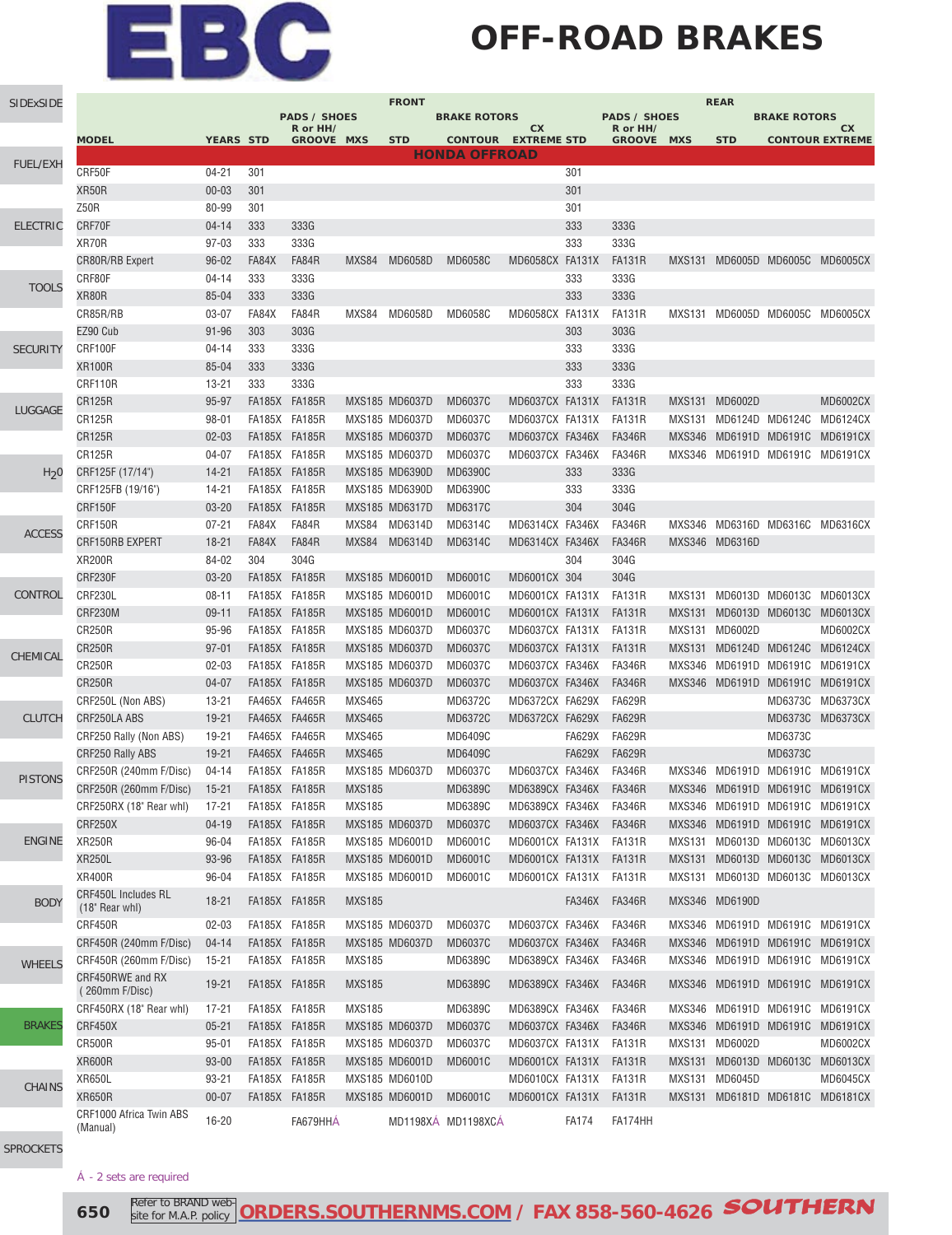### **OFF-ROAD BRAKES**



|                                                                       | <b>FRONT</b><br><b>REAR</b> |               |                                 |               |                        |                            |                 |               |                                 |               |                |                        | <b>SIDExSIDE</b>                |                  |
|-----------------------------------------------------------------------|-----------------------------|---------------|---------------------------------|---------------|------------------------|----------------------------|-----------------|---------------|---------------------------------|---------------|----------------|------------------------|---------------------------------|------------------|
|                                                                       |                             |               | <b>PADS / SHOES</b><br>R or HH/ |               |                        | <b>BRAKE ROTORS</b>        | cx              |               | <b>PADS / SHOES</b><br>R or HH/ |               |                | <b>BRAKE ROTORS</b>    | cx                              |                  |
| <b>MODEL</b>                                                          | <b>YEARS STD</b>            |               | <b>GROOVE MXS</b>               |               | <b>STD</b>             | <b>CONTOUR EXTREME STD</b> |                 |               | <b>GROOVE</b>                   | <b>MXS</b>    | <b>STD</b>     |                        | <b>CONTOUR EXTREME</b>          |                  |
| CRF1000 Africa Twin ABS<br>(DCT)                                      | $16 - 20$                   |               | FA679HHA                        |               |                        | MD1198XÁ MD1198XCÁ         |                 | <b>FA174</b>  | FA174HH                         |               |                |                        |                                 | <b>FUEL/EXH</b>  |
| ParkingBrake                                                          | 16-20                       | SFA257/2      |                                 |               |                        |                            |                 |               |                                 |               |                |                        |                                 |                  |
| CRF1000 Africa Twin<br>Adventure Sport ES ABS                         | $18 - 20$                   |               | FA679HHA                        |               |                        | MD1198XÁ MD1198XCÁ         |                 | <b>FA174</b>  | FA174HH                         |               |                |                        |                                 |                  |
| (Manual)                                                              |                             |               |                                 |               |                        |                            |                 |               |                                 |               |                |                        |                                 | <b>ELECTRIC</b>  |
| CRF1000 Africa Twin                                                   |                             |               |                                 |               |                        |                            |                 |               |                                 |               |                |                        |                                 |                  |
| <b>Adventure Sport ES ABS</b><br>(DCT)                                | 18-20                       |               | FA679HHÁ                        |               |                        | MD1198XÁ MD1198XCÁ         |                 | <b>FA174</b>  | FA174HH                         |               |                |                        |                                 |                  |
| CRF1100L Africa Twin<br><b>Adventure Sport</b>                        | $20 - 21$                   |               | FA679HHA                        |               |                        | MD1198XÁ MD1198XCÁ         |                 | <b>FA174</b>  | FA174HH                         |               | MD1196         |                        |                                 | <b>TOOLS</b>     |
| CRF1100L Africa Twin<br><b>Adventure Sport Plus</b>                   | $20 - 21$                   |               | FA679HHA                        |               |                        | MD1198XÁ MD1198XCÁ         |                 | <b>FA174</b>  | FA174HH                         |               | MD1196         |                        |                                 |                  |
|                                                                       |                             |               |                                 |               |                        | <b>HUSABERG OFFROAD</b>    |                 |               |                                 |               |                |                        |                                 | <b>SECURITY</b>  |
| All models (fixing pin at end                                         | 95-99                       |               |                                 |               |                        |                            |                 |               |                                 |               |                |                        |                                 |                  |
| of brake pad)                                                         |                             | <b>FA181X</b> | <b>FA181R</b>                   |               | MXS181 MD6125D         |                            |                 | <b>FA208X</b> | <b>FA208R</b>                   |               | MXS208 MD6126D |                        |                                 |                  |
| All MX/Enduro models<br>(Brembo 2 piston caliper<br>260mm front disc) | $00 - 08$                   | FA181X        | <b>FA181R</b>                   |               | MXS181 MD6032D         | MD6032C                    | MD6032CX FA208X |               | <b>FA208R</b>                   |               |                | MXS208 MD6035D MD6035C | <b>MD6035CX</b>                 | LUGGAGE          |
| <b>FS Supermotard Models</b>                                          |                             |               |                                 |               |                        |                            |                 |               |                                 |               |                |                        |                                 |                  |
| (FTE 4 piston radial caliper)                                         | $05 - 08$                   |               |                                 |               | MXS405 MD6270D         | MD6270C                    |                 | <b>FA208X</b> | <b>FA208R</b>                   |               | MXS208 MD6035D | MD6035C                |                                 |                  |
| TE 250 (2T)                                                           | $11 - 14$                   | <b>FA181X</b> | <b>FA181R</b>                   | <b>MXS181</b> |                        | MD6032C                    | MD6032CX FA368X |               | <b>FA368R</b>                   | <b>MXS368</b> |                | MD6035C                | MD6035CX                        | H <sub>2</sub> 0 |
| TE 300 (2T)                                                           | $11 - 14$                   | <b>FA181X</b> | <b>FA181R</b>                   | <b>MXS181</b> |                        | MD6032C                    | MD6032CX FA368X |               | <b>FA368R</b>                   | <b>MXS368</b> |                |                        | MD6035C MD6035CX                |                  |
| FE 390                                                                | $10 - 12$                   | <b>FA181X</b> | <b>FA181R</b>                   | <b>MXS181</b> |                        | MD6032C                    | MD6032CX FA368X |               | <b>FA368R</b>                   | <b>MXS368</b> |                | MD6035C                | <b>MD6035CX</b>                 |                  |
| FE 450                                                                | $09-14$                     | <b>FA181X</b> | <b>FA181R</b>                   | <b>MXS181</b> |                        | MD6032C                    | MD6032CX FA368X |               | <b>FA368R</b>                   | <b>MXS368</b> |                | MD6035C                | <b>MD6035CX</b>                 |                  |
| <b>FX 450</b>                                                         | $10 - 11$                   | <b>FA181X</b> | <b>FA181R</b>                   | <b>MXS181</b> |                        | MD6032C                    | MD6032CX FA368X |               | <b>FA368R</b>                   | <b>MXS368</b> |                | MD6035C                | <b>MD6035CX</b>                 | <b>ACCESS</b>    |
| FE 501                                                                | $13 - 14$                   | <b>FA181X</b> | <b>FA181R</b>                   | <b>MXS181</b> |                        | MD6032C                    | MD6032CX FA368X |               | <b>FA368R</b>                   | <b>MXS368</b> |                |                        | MD6035C MD6035CX                |                  |
| FE 570                                                                | $09-12$                     | <b>FA181X</b> | <b>FA181R</b>                   | <b>MXS181</b> |                        | MD6032C                    | MD6032CX FA368X |               | <b>FA368R</b>                   | <b>MXS368</b> |                | MD6035C                | MD6035CX                        |                  |
| FS 570 Supermoto                                                      | $10 - 11$                   | FA433/4       | FA433/4HH                       |               |                        |                            |                 | FA368X        | <b>FA368R</b>                   | <b>MXS368</b> |                | MD6035C                |                                 | CONTROL          |
|                                                                       |                             |               |                                 |               |                        | <b>KAWASAKI OFFROAD</b>    |                 |               |                                 |               |                |                        |                                 |                  |
| KDX50                                                                 | 03-06                       | 613           | 613G                            |               |                        |                            |                 | 613           | 613G                            |               |                |                        |                                 |                  |
| KX60                                                                  | 85-03                       | 715           | 715G                            |               |                        |                            |                 | 715           | 715G                            |               |                |                        |                                 |                  |
| KX65                                                                  | $00 - 21$                   | <b>FA302X</b> | <b>FA302R</b>                   |               | MXS302 MD6166D         |                            | MD6166CX FA54X  |               | FA54R                           |               | MD6166D        |                        | <b>MD6166CX</b>                 | CHEMICAL         |
| <b>KX80</b>                                                           | 92-96                       | FA83X         | FA83R                           |               | MD6026D                |                            |                 | FA84X         | FA84R                           |               |                | MD6025D MD6025C        |                                 |                  |
| KX80                                                                  | $97 - 00$                   | <b>FA258X</b> | <b>FA258R</b>                   |               | MD6026D                |                            |                 | FA84X         | FA84R                           |               |                | MD6025D MD6025C        |                                 |                  |
| KX85                                                                  | $01 - 21$                   | <b>FA258X</b> | <b>FA258R</b>                   |               | MD6186D MD6186C        |                            | MD6186CX FA84X  |               | FA84R                           |               |                |                        | MD6187D MD6187C MD6187CX        | <b>CLUTCH</b>    |
| KE100                                                                 | $82 - 01$                   | 603           | 603G                            |               |                        |                            |                 | 603           | 603G                            |               |                |                        |                                 |                  |
| KX100                                                                 | 95-96                       | FA83X         | FA83R                           |               | MD6026D                |                            |                 | FA84X         | FA84R                           |               |                | MD6025D MD6025C        |                                 |                  |
| KX100                                                                 | $97 - 00$                   | <b>FA258X</b> | <b>FA258R</b>                   |               | MD6026D                |                            |                 | FA84X         | FA84R                           |               |                | MD6025D MD6025C        |                                 | <b>PISTONS</b>   |
| KX100                                                                 | $01 - 09$                   | <b>FA258X</b> | <b>FA258R</b>                   |               | MD6186D MD6186C        |                            | MD6186CX FA84X  |               | FA84R                           |               |                |                        | MD6187D MD6187C MD6187CX        |                  |
| KX100                                                                 | $11 - 21$                   | <b>FA258X</b> | <b>FA258R</b>                   |               | MD6186D MD6186C        |                            | MD6186CX FA84X  |               | FA84R                           |               |                |                        | MD6187D MD6187C MD6187CX        |                  |
| <b>KLX110</b>                                                         | $02 - 21$                   | 715           | 715G                            |               |                        |                            |                 | 603           | 603G                            |               |                |                        |                                 |                  |
| KLX110L                                                               | $10 - 21$                   | 715           | 715G                            |               |                        |                            |                 | 603           | 603G                            |               |                |                        |                                 | <b>ENGINE</b>    |
| <b>KLX125</b>                                                         | 03-06                       | 604           | 604G                            |               |                        |                            |                 | 604           | 604G                            |               |                |                        |                                 |                  |
| <b>KLX125L (BW)</b>                                                   | 03-06                       | <b>FA230X</b> | <b>FA230R</b>                   |               | MD6212D                |                            |                 | 604           | 604G                            |               |                |                        |                                 |                  |
| KX125                                                                 | $03 - 05$                   | <b>FA185X</b> | <b>FA185R</b>                   |               | MXS185 MD6213D MD6213C |                            | MD6213CX FA131X |               | FA131R                          |               |                |                        | MXS131 MD6208D MD6208C MD6208CX | <b>BODY</b>      |
| KX125                                                                 | $95 - 02$                   | <b>FA185X</b> | <b>FA185R</b>                   |               | MXS185 MD6015D MD6015C |                            | MD6015CX FA131X |               | FA131R                          |               |                |                        | MXS131 MD6024D MD6024C MD6024CX |                  |
| KLX140                                                                | $08 - 21$                   | <b>FA135X</b> | <b>FA135R</b>                   | MXS135        |                        | MD6328C                    |                 | FA84X         | FA84R                           | MXS84         |                | MD6327C                |                                 |                  |
| <b>KLX140G</b>                                                        | $17 - 21$                   | <b>FA135X</b> | <b>FA135R</b>                   | <b>MXS135</b> |                        | MD6328C                    |                 | FA84X         | FA84R                           | MXS84         |                |                        |                                 |                  |
| KLX140L                                                               | $08 - 21$                   | <b>FA135X</b> | <b>FA135R</b>                   | <b>MXS135</b> |                        | MD6328C                    |                 | FA84X         | FA84R                           | MXS84         |                | MD6327C                |                                 | <b>WHEELS</b>    |
| <b>KLX150S</b>                                                        | $09 - 11$                   | <b>FA135X</b> | <b>FA135R</b>                   | <b>MXS135</b> |                        | MD6363C                    |                 | FA54X         | FA54R                           | MXS54         |                | MD6362C                |                                 |                  |
| <b>KDX200</b>                                                         | $95 - 06$                   | <b>FA185X</b> | <b>FA185R</b>                   |               | MXS185 MD6083D         |                            | MD6083CX FA152X |               | <b>FA152R</b>                   |               | MXS152 MD6105D |                        | <b>MD6105CX</b>                 |                  |
| KDX220R                                                               | $97 - 05$                   | <b>FA185X</b> | <b>FA185R</b>                   |               | MXS185 MD6083D         |                            | MD6083CX FA152X |               | <b>FA152R</b>                   |               | MXS152 MD6105D |                        | MD6105CX                        | <b>BRAKES</b>    |
| <b>KLX230</b>                                                         | 19-20                       | <b>FA135X</b> | <b>FA135R</b>                   | <b>MXS135</b> |                        |                            |                 | FA54X         | FA54R                           | MXS54         |                |                        |                                 |                  |
| KLX230R                                                               | $19 - 21$                   | <b>FA135X</b> | <b>FA135R</b>                   | <b>MXS135</b> |                        |                            |                 | FA54X         | FA54R                           | MXS54         |                |                        |                                 |                  |
| KL250G Super Sherpa                                                   | $00 - 09$                   | <b>FA258X</b> | <b>FA258R</b>                   |               | MD6239D                |                            |                 | FA67X         | FA67R                           |               | MD6107D        |                        |                                 |                  |
| <b>KLR250</b>                                                         | 85-05                       | FA67X         | FA67R                           |               | MD6057D                |                            |                 | 703           | 703G                            |               |                |                        |                                 | <b>CHAINS</b>    |
| KLX250R                                                               | 94-96                       | <b>FA185X</b> | <b>FA185R</b>                   |               | MXS185 MD6015D MD6015C |                            |                 |               | FA152X FA152R                   |               | MXS152 MD6085D |                        |                                 |                  |

- 2 sets are required

[SPROCKETS](http://www.southernms.com/wp-content/uploads/2015/08/18_sprockets.pdf)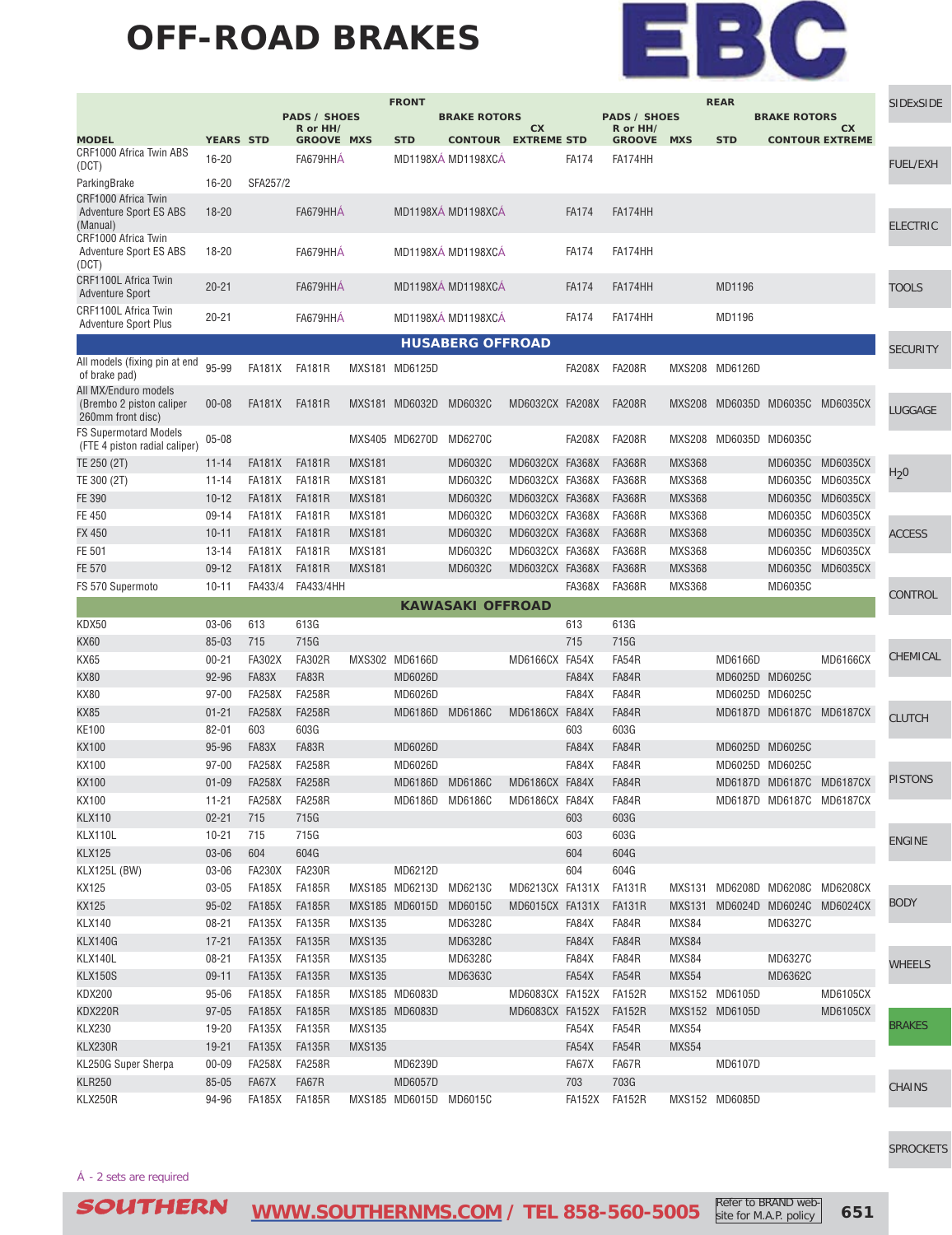### **OFF-ROAD BRAKES**

| SIDExSIDE        | <b>FRONT</b><br><b>REAR</b>                                  |                    |                 |                                 |               |                        |                     |                                 |                                 |                   |               |                        |                 |                                 |
|------------------|--------------------------------------------------------------|--------------------|-----------------|---------------------------------|---------------|------------------------|---------------------|---------------------------------|---------------------------------|-------------------|---------------|------------------------|-----------------|---------------------------------|
|                  |                                                              |                    |                 | <b>PADS / SHOES</b><br>R or HH/ |               |                        | <b>BRAKE ROTORS</b> |                                 | <b>PADS / SHOES</b><br>R or HH/ |                   |               | <b>BRAKE ROTORS</b>    | cx              |                                 |
|                  | <b>MODEL</b>                                                 | <b>YEARS STD</b>   |                 | <b>GROOVE MXS</b>               |               | <b>STD</b>             | <b>CONTOUR</b>      | <b>CX</b><br><b>EXTREME STD</b> |                                 | <b>GROOVE MXS</b> |               | <b>STD</b>             |                 | <b>CONTOUR EXTREME</b>          |
| <b>FUEL/EXH</b>  | <b>KLX250S</b>                                               | 06-07              | FA185X          | FA185R                          | MXS185        | MD6330D MD6330C        |                     | MD6330CX FA131X FA131R          |                                 |                   |               | MXS131 MD6105D         |                 | <b>MD6105CX</b>                 |
|                  | <b>KLX250S</b>                                               | $09 - 21$          | <b>FA135X</b>   | <b>FA135R</b>                   | <b>MXS135</b> |                        | MD6330C             |                                 | FA131X                          | <b>FA131R</b>     | <b>MXS131</b> |                        | MD6326C         |                                 |
|                  | KLX250SF Supermotard                                         | 09-20              | <b>FA135X</b>   | <b>FA135R</b>                   | <b>MXS135</b> |                        | MD6351C             |                                 | FA131X                          | <b>FA131R</b>     | <b>MXS131</b> |                        | MD6352C         |                                 |
|                  | KX250 (2T)                                                   | $95 - 02$          | <b>FA185X</b>   | <b>FA185R</b>                   | <b>MXS185</b> | MD6015D MD6015C        |                     | MD6015CX FA131X                 |                                 | <b>FA131R</b>     |               |                        |                 | MXS131 MD6208D MD6024C MD6024CX |
| <b>ELECTRIC</b>  | KX250 (2T)                                                   | 03-05              | <b>FA185X</b>   | <b>FA185R</b>                   | <b>MXS185</b> | MD6213D MD6213C        |                     | MD6213CX FA131X                 |                                 | FA131R            |               | MXS131 MD6208D MD6208C |                 | MD6208CX                        |
|                  | KX250 (2T)                                                   | 06-07              | <b>FA185X</b>   | <b>FA185R</b>                   | <b>MXS185</b> | MD6264D MD6264C        |                     | MD6264CX FA131X                 |                                 | FA131R            |               | MXS131 MD6208D MD6208C |                 | <b>MD6208CX</b>                 |
|                  | KX250F (4T)                                                  | $04 - 05$          | <b>FA185X</b>   | <b>FA185R</b>                   | <b>MXS185</b> | MD6213D MD6213C        |                     | MD6213CX FA367X                 |                                 | <b>FA367R</b>     |               |                        |                 | MXS367 MD6208D MD6208C MD6208CX |
| <b>TOOLS</b>     | KX250F (4T)                                                  | 06-08              | <b>FA185X</b>   | <b>FA185R</b>                   | <b>MXS185</b> | MD6264D MD6264C        |                     | MD6264CX FA367X                 |                                 | <b>FA367R</b>     |               | MXS367 MD6208D MD6208C |                 | <b>MD6208CX</b>                 |
|                  | KX250F (4T)                                                  | 09-14              | <b>FA185X</b>   | <b>FA185R</b>                   | <b>MXS185</b> |                        | MD6264C             | MD6264CX FA367X                 |                                 | <b>FA367R</b>     |               |                        |                 | MXS367 MD6208D MD6208C MD6208CX |
|                  | KX 250 F (4T) 270mm F/disc                                   | $15 - 21$          | <b>FA185X</b>   | <b>FA185R</b>                   | <b>MXS185</b> |                        | MD6388C             | MD6388CX FA367X                 |                                 | <b>FA367R</b>     | <b>MXS367</b> |                        |                 | MD6208C MD6208CX                |
| <b>SECURITY</b>  | KX-F250XC (4T) 270mm F/disc; 2021<br>240mm R/disc; 18" R/whl |                    | <b>FA185X</b>   | <b>FA185R</b>                   | <b>MXS185</b> |                        | MD6388C             | MD6388CX FA367X                 |                                 | FA367R            | <b>MXS367</b> |                        |                 | MD6208C MD6208CX                |
|                  | KLE300 Versys-X                                              | $18 - 21$          | <b>FA142</b>    | FA142HH                         |               |                        |                     |                                 |                                 | FA197HH           |               |                        | <b>MD4179AC</b> |                                 |
|                  | KLX300R                                                      | 97-07              | <b>FA185X</b>   | <b>FA185R</b>                   | MXS185        | MD6015D MD6015C        |                     | MD6015CX FA131X                 |                                 | <b>FA131R</b>     |               | MXS131 MD6105D         |                 | <b>MD6105CX</b>                 |
|                  | KLX300R                                                      | 19-21              | <b>FA135X</b>   | <b>FA135R</b>                   | <b>MXS135</b> |                        |                     |                                 | FA54X                           | FA54R             | MXS54         |                        |                 |                                 |
| LUGGAGE          | <b>KLX400R</b>                                               | 03-04              | <b>FA185X</b>   | <b>FA185R</b>                   | <b>MXS185</b> | MD6017D MD6017C        |                     | MD6017CX FA131X                 |                                 | <b>FA131R</b>     |               |                        |                 | MXS131 MD6014D MD6014C MD6014CX |
|                  | KLX400SR                                                     | 03-04              | <b>FA185X</b>   | <b>FA185R</b>                   | <b>MXS185</b> | MD6017D MD6017C        |                     | MD6017CX FA131X                 |                                 | <b>FA131R</b>     |               |                        |                 | MXS131 MD6014D MD6014C MD6014CX |
|                  | <b>KLX450R</b>                                               | $08 - 12$          | <b>FA185X</b>   | <b>FA185R</b>                   | <b>MXS185</b> |                        | MD6264C             | MD6264CX FA367X                 |                                 | <b>FA367R</b>     | <b>MXS367</b> |                        |                 | MD6208C MD6208CX                |
| H <sub>2</sub> 0 | KX450F (4T)                                                  | 06-08              | <b>FA185X</b>   | <b>FA185R</b>                   | <b>MXS185</b> | MD6264D MD6264C        |                     | MD6264CX FA367X                 |                                 | <b>FA367R</b>     |               |                        |                 | MXS367 MD6208D MD6208C MD6208CX |
|                  | KX450F (4T)                                                  | 09-14              | <b>FA185X</b>   | <b>FA185R</b>                   | <b>MXS185</b> |                        | MD6264C             | MD6264CX FA367X                 |                                 | <b>FA367R</b>     |               |                        |                 | MXS367 MD6208D MD6208C MD6208CX |
|                  | KX450F (4T) 270mm F/disc                                     | $15 - 17$          | <b>FA185X</b>   | <b>FA185R</b>                   | <b>MXS185</b> |                        | <b>MD6388C</b>      | MD6388CX FA367X                 |                                 | <b>FA367R</b>     | <b>MXS367</b> |                        |                 | MD6208C MD6208CX                |
| <b>ACCESS</b>    | KX450F (4T) 270mm F/disc;<br>250mm R/disc                    | $18 - 21$          | <b>FA185X</b>   | <b>FA185R</b>                   | <b>MXS185</b> |                        | MD6388C             | MD6388CX FA367X                 |                                 | <b>FA367R</b>     |               |                        |                 | MXS367 MD6421D MD6421C MD6421CX |
|                  | KX450F Tomac (4T) 270mm<br>F/disc; 250mm R/disc              | $18 - 19$          | <b>FA185X</b>   | <b>FA185R</b>                   | <b>MXS185</b> |                        | <b>MD6388C</b>      | MD6388CX FA367X                 |                                 | <b>FA367R</b>     |               |                        |                 | MXS367 MD6421D MD6421C MD6421CX |
| CONTROL          | KX-F450XC (4T) 270mm F/disc; 2021<br>240mm R/disc; 18" R/whl |                    | <b>FA185X</b>   | <b>FA185R</b>                   | <b>MXS185</b> |                        | MD6388C             | MD6388CX FA367X                 |                                 | <b>FA367R</b>     |               |                        |                 | MXS367 MD6208D MD6208C MD6208CX |
|                  | <b>KX500</b>                                                 | $96 - 04$          | <b>FA185X</b>   | <b>FA185R</b>                   | <b>MXS185</b> | MD6015D MD6015C        |                     | MD6015CX FA131X                 |                                 | FA131R            |               |                        |                 | MXS131 MD6024D MD6024C MD6024CX |
|                  | <b>KLR650</b>                                                | 87-07              | <b>FA130X</b>   | <b>FA130R</b>                   |               | MD6042D                |                     | MD6042CX FA67X                  |                                 | FA67R             |               | MD6082D                |                 | MD6082CX                        |
| CHEMICAL         | <b>KLR650</b>                                                | $08 - 15$          | FA229\          | FA228HH<br><b>FA229HH\</b>      |               |                        | MD6309C             | MD6309CX                        |                                 | FA197HH           |               |                        |                 | MD6310C MD6310CX                |
|                  | KLE650 Versys                                                | $07 - 14$          | FA231<br>FA229\ | FA231HH<br><b>FA229HH\</b>      |               |                        | MD4159XCA           |                                 |                                 | FA192HH           |               | MD4138                 | MD4138C         |                                 |
|                  | KLE650 Versys ABS                                            | 2014               | <b>FA231</b>    | <b>FA231HH</b>                  |               |                        | MD4156AXCA          |                                 |                                 | FA192HH           |               |                        | <b>MD4164AC</b> |                                 |
| <b>CLUTCH</b>    | KLE650 Versys/Versys LT ABS 2015                             |                    | <b>FA142A</b>   | FA142HHÁ                        |               |                        | MD4156AXCA          |                                 |                                 | FA140HH           |               |                        |                 |                                 |
|                  | KLE650 Versys/Versys LT ABS 16-20                            |                    | <b>FA142A</b>   | FA142HHÁ                        |               |                        | MD4156AXCA          |                                 |                                 | FA174HH           |               | <b>MD4178AC</b>        |                 |                                 |
|                  | KLE650 Versys 650                                            | $20 - 21$          | <b>FA142A</b>   | FA142HHA                        |               |                        | MD4156AXCA          |                                 |                                 | FA174HH           |               | <b>MD4178AC</b>        |                 |                                 |
| <b>PISTONS</b>   | <b>KLE650 Versys Grand Tourer</b>                            | $20 - 21$          | <b>FA142A</b>   | FA142HHA                        |               |                        | MD4156AXCA          |                                 |                                 | FA174HH           |               | <b>MD4178AC</b>        |                 |                                 |
|                  | KLE650 Versys Tourer                                         | $20 - 21$          | <b>FA142A</b>   | FA142HHÁ                        |               |                        | MD4156AXCA          |                                 |                                 | FA174HH           |               | <b>MD4178AC</b>        |                 |                                 |
|                  | <b>KLX650C</b>                                               | 93-96              | <b>FA185X</b>   | <b>FA185R</b>                   |               | MXS185 MD6086D         |                     |                                 |                                 | FA152X FA152R     |               | MXS152 MD6085D         |                 |                                 |
| <b>ENGINE</b>    | KLX650R                                                      | 1996               | <b>FA185X</b>   | <b>FA185R</b>                   |               | MXS185 MD6015D MD6015C |                     | MD6015CX FA131X                 |                                 | <b>FA131R</b>     |               | MXS131 MD6105D         |                 | <b>MD6105CX</b>                 |
|                  | KLZ1000 Versys ABS                                           | $15 - 17$          | <b>FA158A</b>   | FA158HHA                        |               |                        |                     |                                 | <b>FA174</b>                    | FA174HH           |               |                        |                 |                                 |
|                  |                                                              |                    |                 |                                 |               |                        | <b>KTM OFFROAD</b>  |                                 |                                 |                   |               |                        |                 |                                 |
|                  | Freeride E-XC Electric                                       | 19-20              | FA357X          | <b>FA357R</b>                   |               |                        | MD6426C             |                                 | <b>FA602X</b>                   | <b>FA602R</b>     |               |                        |                 |                                 |
| <b>BODY</b>      | SX-E 5 Electric<br>50 SX/SXR Pro<br>Junior/Senior/Adventure  | $20 - 21$<br>96-03 | <b>FA325X</b>   | <b>FA325R</b>                   |               |                        |                     |                                 |                                 | FA325X FA325R     |               |                        |                 |                                 |
|                  | 50 Supermoto                                                 | 2006               | <b>FA325X</b>   | <b>FA325R</b>                   |               |                        |                     |                                 |                                 | FA325X FA325R     |               |                        |                 |                                 |
| <b>WHEELS</b>    | 50 SX Junior LC                                              | $07 - 09$          | <b>FA325X</b>   | <b>FA325R</b>                   |               |                        |                     |                                 |                                 |                   |               |                        |                 |                                 |
|                  | 50 SX Mini Adventure                                         | $04 - 07$          |                 |                                 |               |                        |                     |                                 |                                 |                   |               |                        |                 |                                 |
|                  | 50 SX Mini (F & R 10" whls)                                  | $09 - 21$          | <b>FA325X</b>   | <b>FA325R</b>                   |               |                        |                     |                                 |                                 | FA325X FA325R     |               |                        |                 |                                 |
|                  | 50 SX Pro Senior LC                                          | $02 - 03$          | <b>FA325X</b>   | <b>FA325R</b>                   |               |                        |                     |                                 |                                 |                   |               |                        |                 |                                 |
| <b>BRAKES</b>    | 50 SX Pro Senior LC/<br>Mini Senior Adventure                | $02 - 07$          | <b>FA325X</b>   | <b>FA325R</b>                   |               |                        |                     |                                 |                                 |                   |               |                        |                 |                                 |
|                  | 50 SX Pro Senior LC<br>(F 12"/R 10" whls)                    | $04 - 21$          | FA325X          | <b>FA325R</b>                   |               |                        |                     |                                 |                                 | FA325X FA325R     |               |                        |                 |                                 |
| <b>CHAINS</b>    | 60 SX                                                        | 98-99              | FA115X          | FA115R                          |               | MXS115 MD6192D MD6192C |                     |                                 | 873                             |                   |               |                        |                 |                                 |
|                  | 60 SX                                                        | 2000               | <b>FA115X</b>   | <b>FA115R</b>                   |               | MXS115 MD6192D MD6192C |                     |                                 |                                 | FA337X FA337R     |               | MD6216D                |                 |                                 |
|                  | 65 SX                                                        | $02 - 03$          | <b>FA357X</b>   | FA357R                          |               |                        | MD6192D MD6192C     |                                 | FA337X                          | FA337R            |               | MD6216D                |                 |                                 |
| <b>SPROCKETS</b> | 65 SX                                                        | 04-08              | <b>FA357X</b>   | FA357R                          |               |                        | MD6243C             | MD6243CX FA325X                 |                                 | <b>FA325R</b>     |               |                        |                 | MD6249C MD6249CX                |
|                  |                                                              |                    |                 |                                 |               |                        |                     |                                 |                                 |                   |               |                        |                 |                                 |

Á - 2 sets are required

**652 Refer to BRAND web-ORDERS.SOUTHERNMS.COM** / FAX 858-560-4626 **SOUTHERN** Refer to BRAND website for M.A.P. policy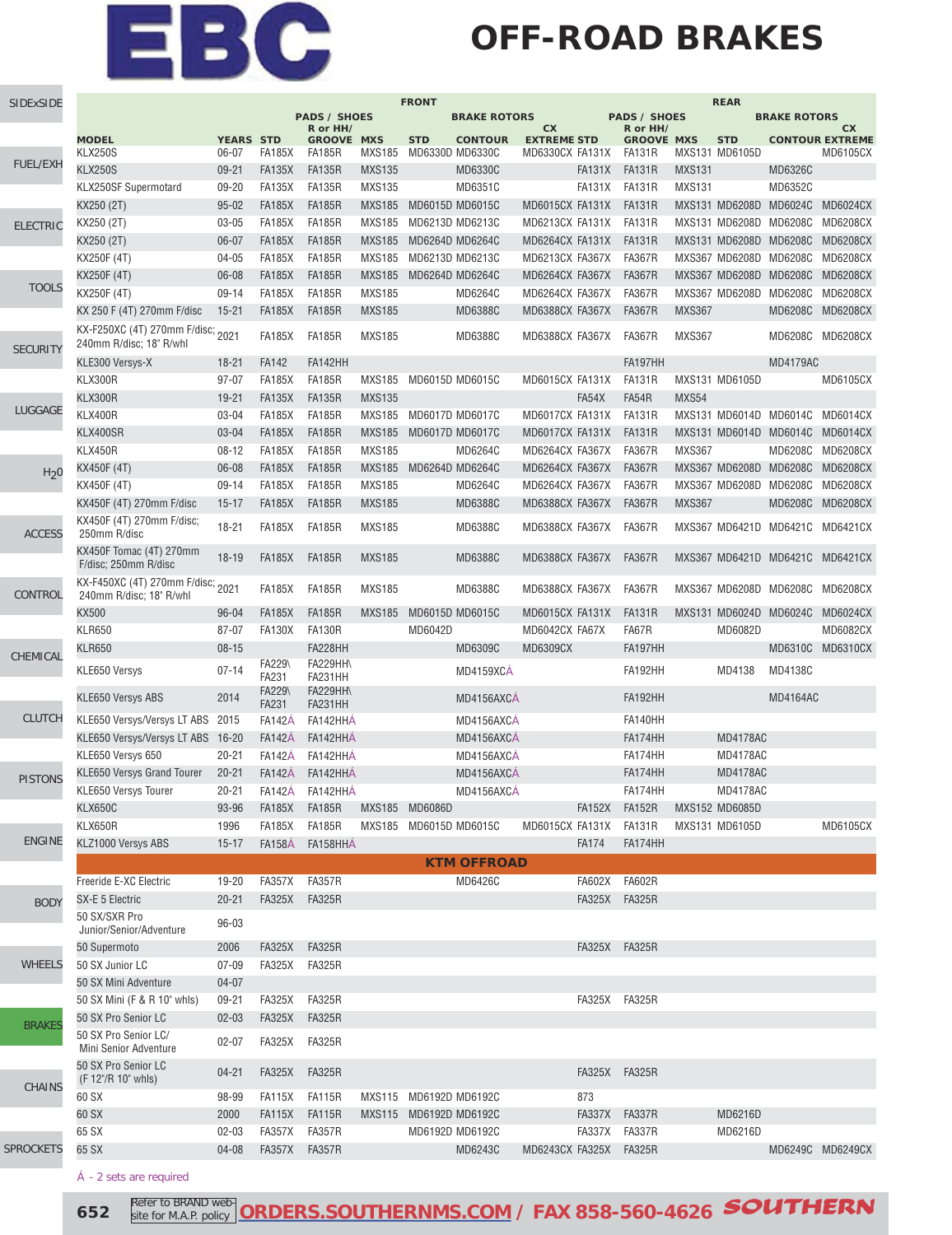#### **OFF-ROAD BRAKES**



|                                                         |                  |                         |                                |                         | <b>FRONT</b>       |                     |                                         |               |                                |               | <b>REAR</b>            |                     |                                                             | <b>SIDExSIDE</b> |
|---------------------------------------------------------|------------------|-------------------------|--------------------------------|-------------------------|--------------------|---------------------|-----------------------------------------|---------------|--------------------------------|---------------|------------------------|---------------------|-------------------------------------------------------------|------------------|
|                                                         |                  |                         | <b>PADS / SHOES</b>            |                         |                    | <b>BRAKE ROTORS</b> |                                         |               | <b>PADS / SHOES</b>            |               |                        | <b>BRAKE ROTORS</b> |                                                             |                  |
| <b>MODEL</b>                                            | <b>YEARS STD</b> |                         | R or HH/<br><b>GROOVE</b>      | <b>MXS</b>              | <b>STD</b>         |                     | <b>CX</b><br><b>CONTOUR EXTREME STD</b> |               | R or HH/<br><b>GROOVE MXS</b>  |               | <b>STD</b>             |                     | <b>CX</b><br><b>CONTOUR EXTREME</b>                         |                  |
| SX 65                                                   | $09 - 21$        | <b>FA357X</b>           | <b>FA357R</b>                  |                         |                    | MD6243C             | MD6243CX FA357X                         |               | <b>FA357R</b>                  |               |                        |                     | MD6249C MD6249CX                                            |                  |
| 65 SX                                                   | $00 - 01$        | <b>FA115X</b>           | <b>FA115R</b>                  | <b>MXS115</b>           | MD6192D            | MD6192C             |                                         | <b>FA337X</b> | <b>FA337R</b>                  |               | MD6216D                |                     |                                                             | <b>FUEL/EXH</b>  |
|                                                         |                  |                         | <b>FA115R</b>                  |                         |                    |                     |                                         | 873           |                                |               |                        |                     |                                                             |                  |
| 65 SX                                                   | 98-99            | FA115X                  |                                | MXS115                  | MD6192D            | MD6192C             |                                         |               |                                |               |                        |                     |                                                             |                  |
| 65 XC                                                   | 2008             | <b>FA357X</b>           | <b>FA357R</b>                  |                         |                    | MD6243C             | MD6243CX FA325X                         |               | <b>FA325R</b>                  |               |                        |                     | MD6249C MD6249CX                                            |                  |
| 65 XC                                                   | $09-10$          | <b>FA357X</b>           | <b>FA357R</b>                  |                         |                    | MD6243C             | MD6243CX FA357X                         |               | <b>FA357R</b>                  |               |                        |                     | MD6249C MD6249CX                                            | <b>ELECTRIC</b>  |
| 85 SX (17"/14")                                         | $03 - 10$        | <b>FA357X</b>           | <b>FA357R</b>                  |                         |                    | MD6258C             |                                         | <b>FA357X</b> | <b>FA357R</b>                  |               |                        | <b>MD6257C</b>      |                                                             |                  |
| 85 SX (17"/14")                                         | 2011             | FA357X                  | <b>FA357R</b>                  |                         |                    | MD6258C             |                                         | <b>FA602X</b> | <b>FA602R</b>                  |               |                        | <b>MD6360C</b>      |                                                             |                  |
| 85 SX (17"/14")<br>220mm F/disc                         | $12 - 15$        | <b>FA612X</b>           | <b>FA612R</b>                  |                         |                    | <b>MD6407C</b>      |                                         | <b>FA602X</b> | <b>FA602R</b>                  |               |                        | <b>MD6360C</b>      |                                                             | <b>TOOLS</b>     |
| 85 SX (17"/14")<br>240mm F/disc                         | $16 - 21$        | <b>FA612X</b>           | <b>FA612R</b>                  |                         |                    | MD6379C             |                                         | <b>FA602X</b> | <b>FA602R</b>                  |               |                        | <b>MD6360C</b>      |                                                             |                  |
| 85 SX (19"/16")                                         | $03 - 10$        | <b>FA357X</b>           | <b>FA357R</b>                  |                         |                    | MD6258C             |                                         | <b>FA357X</b> | <b>FA357R</b>                  |               |                        | <b>MD6257C</b>      |                                                             |                  |
| 85 SX (19"/16")                                         | 2011             | <b>FA357X</b>           | <b>FA357R</b>                  |                         |                    | MD6258C             |                                         | <b>FA602X</b> | <b>FA602R</b>                  |               |                        | <b>MD6360C</b>      |                                                             | <b>SECURITY</b>  |
| 85 SX (19"/16")<br>220mm F/disc                         | 2012             | <b>FA612X</b>           | <b>FA612R</b>                  |                         |                    | <b>MD6407C</b>      |                                         | <b>FA602X</b> | <b>FA602R</b>                  |               |                        | <b>MD6360C</b>      |                                                             |                  |
| 85 SX (19"/16")<br>240mm F/disc                         | $13 - 21$        | <b>FA612X</b>           | <b>FA612R</b>                  |                         |                    | MD6379C             |                                         | <b>FA602X</b> | <b>FA602R</b>                  |               |                        | MD6360C             |                                                             | LUGGAGE          |
| 85 XC                                                   | 08-09            | <b>FA357X</b>           | <b>FA357R</b>                  |                         |                    | MD6258C             |                                         | <b>FA357X</b> | <b>FA357R</b>                  |               |                        | <b>MD6257C</b>      |                                                             |                  |
| 105 SX                                                  | $07 - 11$        | <b>FA357X</b>           | <b>FA357R</b>                  |                         |                    | MD6258C             |                                         | <b>FA357X</b> | <b>FA357R</b>                  |               |                        | <b>MD6257C</b>      |                                                             |                  |
| 105 XC                                                  | 08-09            | <b>FA357X</b>           | <b>FA357R</b>                  |                         |                    | <b>MD6258C</b>      |                                         | <b>FA357X</b> | <b>FA357R</b>                  |               |                        | <b>MD6257C</b>      |                                                             |                  |
| 125 EXC (Standard forks)                                | 95-99            | <b>FA181X</b>           | <b>FA181R</b>                  | <b>MXS181</b>           | MD6032D            | MD6032C             | MD6032CX FA208X                         |               | <b>FA208R</b>                  | <b>MXS208</b> | MD6035D MD6035C        |                     | <b>MD6035CX</b>                                             | $H_2$ 0          |
| 125 EXC (Upside down forks) 00-03                       |                  | <b>FA181X</b>           | <b>FA181R</b>                  | <b>MXS181</b>           | MD6032D            | MD6032C             | MD6032CX FA208X                         |               | <b>FA208R</b>                  | <b>MXS208</b> | MD6035D                | MD6035C             | <b>MD6035CX</b>                                             |                  |
| 125 EXC (Upside down forks) 04-08                       |                  | <b>FA181X</b>           | <b>FA181R</b>                  | <b>MXS181</b>           | MD6032D            | MD6032C             | MD6032CX FA368X                         |               | <b>FA368R</b>                  | <b>MXS368</b> |                        | MD6035D MD6035C     | MD6035CX                                                    |                  |
|                                                         |                  |                         |                                |                         |                    |                     |                                         |               |                                |               |                        |                     |                                                             |                  |
| <b>125 EXE</b>                                          | 2000             | FA181X                  | <b>FA181R</b>                  | <b>MXS181</b>           | MD6032D            | MD6032C             | MD6032CX FA208X                         |               | <b>FA208R</b>                  | <b>MXS208</b> |                        |                     | MD6035D MD6035C MD6035CX                                    | <b>ACCESS</b>    |
| 125 SM Supermoto                                        | 2000             | FA181X                  | <b>FA181R</b>                  | <b>MXS181</b>           |                    |                     |                                         | <b>FA208X</b> | <b>FA208R</b>                  | <b>MXS208</b> | MD6035D MD6035C        |                     |                                                             |                  |
| 125 SX (Standard forks)                                 | 94-99            | FA181X                  | <b>FA181R</b>                  | <b>MXS181</b>           | MD6032D            | MD6032C             | MD6032CX FA208X                         |               | <b>FA208R</b>                  | <b>MXS208</b> |                        | MD6035D MD6035C     | MD6035CX                                                    |                  |
| 125 SX (Upside down forks)                              | $00 - 03$        | <b>FA181X</b>           | <b>FA181R</b>                  | <b>MXS181</b>           | MD6032D            | MD6032C             | MD6032CX FA208X                         |               | <b>FA208R</b>                  | <b>MXS208</b> |                        | MD6035D MD6035C     | MD6035CX                                                    |                  |
| 125 SX (Upside down forks)                              | 04-08            | <b>FA181X</b>           | <b>FA181R</b>                  | <b>MXS181</b>           | MD6032D            | MD6032C             | MD6032CX FA368X                         |               | <b>FA368R</b>                  | <b>MXS368</b> |                        | MD6035D MD6035C     | <b>MD6035CX</b>                                             | CONTROL          |
| 125 SX (Upside down forks)                              | $09 - 21$        | FA181X                  | <b>FA181R</b>                  | <b>MXS181</b>           | MD6032D            | MD6032C             | MD6032CX FA368X                         |               | <b>FA368R</b>                  | MXS368        | MD6035D                | MD6035C             | <b>MD6035CX</b>                                             |                  |
| 125 XC                                                  | $20 - 21$        | <b>FA181X</b>           | <b>FA181R</b>                  | <b>MXS181</b>           | MD6032D            | MD6032C             | MD6032CX FA368X                         |               | <b>FA368R</b>                  | <b>MXS368</b> |                        | MD6035D MD6035C     | MD6035CX                                                    |                  |
| 150 SX                                                  | 2008             | FA181X                  | <b>FA181R</b>                  | <b>MXS181</b>           | MD6032D            | MD6032C             | MD6032CX FA368X                         |               | <b>FA368R</b>                  | <b>MXS368</b> | MD6035D                | MD6035C             | <b>MD6035CX</b>                                             |                  |
| 150 SX                                                  | $09 - 21$        | FA181X                  | <b>FA181R</b>                  | <b>MXS181</b>           | MD6032D            | MD6032C             | MD6032CX FA368X                         |               | <b>FA368R</b>                  | <b>MXS368</b> |                        | MD6035C             | MD6035CX                                                    | CHEMICAL         |
| 150 XC-W                                                | $10 - 19$        | <b>FA181X</b>           | <b>FA181R</b>                  | <b>MXS181</b>           | MD6032D            | MD6032C             | MD6032CX FA368X                         |               | <b>FA368R</b>                  | <b>MXS368</b> | MD6035D                | MD6035C             | <b>MD6035CX</b>                                             |                  |
|                                                         |                  |                         |                                |                         |                    |                     |                                         |               |                                |               |                        |                     |                                                             |                  |
| 150 XC-W TPi                                            | $20 - 21$        | FA181X                  | <b>FA181R</b>                  |                         |                    |                     |                                         | <b>FA368X</b> | <b>FA368R</b>                  |               |                        |                     | MD6035C MD6035CX                                            | <b>CLUTCH</b>    |
| 200 EXC/EGS<br>(Upside down forks)<br><b>200 EXC/XC</b> | $00 - 03$        | <b>FA181X</b>           | <b>FA181R</b>                  | <b>MXS181</b>           | MD6032D            | MD6032C             | MD6032CX FA208X                         |               | <b>FA208R</b>                  | <b>MXS208</b> | MD6035D MD6035C        |                     | MD6035CX                                                    |                  |
| (Upside down forks)                                     | $04 - 08$        | FA181X                  | <b>FA181R</b>                  | <b>MXS181</b>           | MD6032D            | MD6032C             | MD6032CX FA368X                         |               | <b>FA368R</b>                  | <b>MXS368</b> |                        | MD6035D MD6035C     | MD6035CX                                                    |                  |
| 200 XC                                                  | 06-09            | <b>FA181X</b>           | <b>FA181R</b>                  | <b>MXS181</b>           | MD6032D            | MD6032C             | MD6032CX FA368X                         |               | <b>FA368R</b>                  | <b>MXS368</b> | MD6035D                | MD6035C             | MD6035CX                                                    | <b>PISTONS</b>   |
| 200 XC-W                                                | $07 - 09$        | FA181X                  | <b>FA181R</b>                  | <b>MXS181</b>           | MD6032D            | MD6032C             | MD6032CX FA368X                         |               | <b>FA368R</b>                  |               |                        |                     | MXS368 MD6035D MD6035C MD6035CX                             |                  |
| 200 XC-W                                                | $10 - 16$        | FA181X                  | <b>FA181R</b>                  | MXS181                  | MD6032D            | MD6032C             | MD6032CX FA368X                         |               | <b>FA368R</b>                  |               | MXS368 MD6035D MD6035C |                     | MD6035CX                                                    |                  |
| Freeride 250R (4T)                                      | $15 - 21$        | <b>FA612X</b>           | <b>FA612R</b>                  |                         |                    | MD6426C             |                                         | <b>FA602X</b> | <b>FA602R</b>                  |               |                        | <b>MD6360C</b>      |                                                             |                  |
| 250 EXC (Standard forks)                                | 95-99            | <b>FA181X</b>           | <b>FA181R</b>                  | <b>MXS181</b>           | MD6032D            | MD6032C             | MD6032CX FA208X                         |               | <b>FA208R</b>                  |               |                        |                     | MXS208 MD6035D MD6035C MD6035CX                             | <b>ENGINE</b>    |
| 250 EXC (Upside down forks) 00-03                       |                  | FA181X                  | <b>FA181R</b>                  | <b>MXS181</b>           | MD6032D            | MD6032C             | MD6032CX FA208X                         |               | <b>FA208R</b>                  |               |                        |                     | MXS208 MD6035D MD6035C MD6035CX                             |                  |
| 250 EXC (Upside down forks) 04-07                       |                  | FA181X                  | <b>FA181R</b>                  | <b>MXS181</b>           | MD6032D            | MD6032C             | MD6032CX FA368X                         |               | <b>FA368R</b>                  |               |                        |                     | MXS368 MD6035D MD6035C MD6035CX                             |                  |
| 250 EXC-F                                               | 06-07            | FA181X                  | <b>FA181R</b>                  | <b>MXS181</b>           | MD6032D            | MD6032C             | MD6032CX FA368X                         |               | <b>FA368R</b>                  | MXS368        |                        |                     | MD6035D MD6035C MD6035CX                                    | <b>BODY</b>      |
| 250 EXC-F                                               | 18-19            | <b>FA181X</b>           | <b>FA181R</b>                  | <b>MXS181</b>           |                    | MD6032C             | MD6032CX FA368X                         |               | <b>FA368R</b>                  | <b>MXS368</b> | MD6035D MD6035C        |                     |                                                             |                  |
| 250 SX (Standard Forks)                                 | 94-99            | FA181X                  | <b>FA181R</b>                  | <b>MXS181</b>           | MD6032D            | MD6032C             | MD6032CX FA208X                         |               | <b>FA208R</b>                  |               |                        |                     | MXS208 MD6035D MD6035C MD6035CX                             |                  |
|                                                         |                  |                         |                                |                         |                    | MD6032C             | MD6032CX FA208X                         |               | <b>FA208R</b>                  |               | MD6035D MD6035C        |                     |                                                             |                  |
| 250 SX (Upside down forks)                              | $00 - 02$        | FA181X                  | FA181R                         | MXS181                  | MD6032D            |                     |                                         |               |                                | MXS208        |                        |                     | MD6035CX                                                    | WHEELS           |
| 250 SX (Upside down forks)<br>250 SX (2T)               | 03-08<br>09-21   | FA181X<br><b>FA181X</b> | <b>FA181R</b><br><b>FA181R</b> | <b>MXS181</b><br>MXS181 | MD6032D<br>MD6032D | MD6032C<br>MD6032C  | MD6032CX FA368X<br>MD6032CX FA368X      |               | <b>FA368R</b><br><b>FA368R</b> | <b>MXS368</b> |                        |                     | MD6035D MD6035C MD6035CX<br>MXS368 MD6035D MD6035C MD6035CX |                  |
| (Upside down forks)                                     |                  |                         |                                |                         |                    |                     |                                         |               |                                |               |                        |                     |                                                             |                  |
| 250 SX-F (4T)                                           | $05 - 08$        | <b>FA181X</b>           | <b>FA181R</b>                  | <b>MXS181</b>           | MD6032D            | MD6032C             | MD6032CX FA368X                         |               | <b>FA368R</b>                  | MXS368        |                        |                     | MD6035D MD6035C MD6035CX                                    | <b>BRAKES</b>    |
| 250 SX-F (4T)                                           | $09 - 21$        | FA181X                  | <b>FA181R</b>                  | <b>MXS181</b>           | MD6032D            | MD6032C             | MD6032CX FA368X                         |               | <b>FA368R</b>                  | MXS368        |                        | MD6035D MD6035C     | <b>MD6035CX</b>                                             |                  |
| 250 SX-F Factory Edt. (4T)                              | 2015             | FA181X                  | <b>FA181R</b>                  | <b>MXS181</b>           | MD6032D            | MD6032C             | MD6032CX FA368X                         |               | <b>FA368R</b>                  | MXS368        |                        | MD6035D MD6035C     | MD6035CX                                                    |                  |
| 250 XC (Upside down forks)                              | 04-07            | FA181X                  | FA181R                         | MXS181                  | MD6032D            | MD6032C             | MD6032CX FA368X                         |               | <b>FA368R</b>                  |               |                        |                     | MXS368 MD6035D MD6035C MD6035CX                             |                  |
| 250 XC (2T)                                             | 06-09            | FA181X                  | <b>FA181R</b>                  | <b>MXS181</b>           | MD6032D            | MD6032C             | MD6032CX FA368X                         |               | <b>FA368R</b>                  | MXS368        |                        | MD6035D MD6035C     | MD6035CX                                                    | <b>CHAINS</b>    |
| 250 XC (2T)                                             | $10 - 19$        | FA181X                  | FA181R                         | MXS181                  | MD6032D            | MD6032C             | MD6032CX FA368X                         |               | <b>FA368R</b>                  | MXS368        |                        |                     | MD6035D MD6035C MD6035CX                                    |                  |
| 250 XC TPi                                              | 19-21            | <b>FA181X</b>           | <b>FA181R</b>                  |                         | MD6032D            |                     |                                         | <b>FA368X</b> | <b>FA368R</b>                  |               |                        |                     | MD6035D MD6035C MD6035CX                                    |                  |
| 250 XC-F                                                | 06-09            | FA181X                  | <b>FA181R</b>                  | <b>MXS181</b>           | MD6032D            | MD6032C             | MD6032CX FA368X                         |               | <b>FA368R</b>                  |               | MXS368 MD6035D MD6035C |                     | MD6035CX                                                    |                  |
| 250 XC-F                                                |                  |                         |                                | <b>MXS181</b>           |                    |                     |                                         |               |                                |               |                        |                     |                                                             | <b>SPROCKETS</b> |
|                                                         | $10 - 21$        | FA181X                  | <b>FA181R</b>                  |                         | MD6032D            |                     | MD6032C MD6032CX FA368X                 |               | <b>FA368R</b>                  |               |                        |                     | MXS368 MD6035D MD6035C MD6035CX                             |                  |
| A - 2 sets are required                                 |                  |                         |                                |                         |                    |                     |                                         |               |                                |               |                        |                     |                                                             |                  |

SOUTHERN **[WWW.SOUTHERNMS.COM](http://m.southernms.com) / TEL 858-560-5005 653** Refer to BRAND website for M.A.P. policy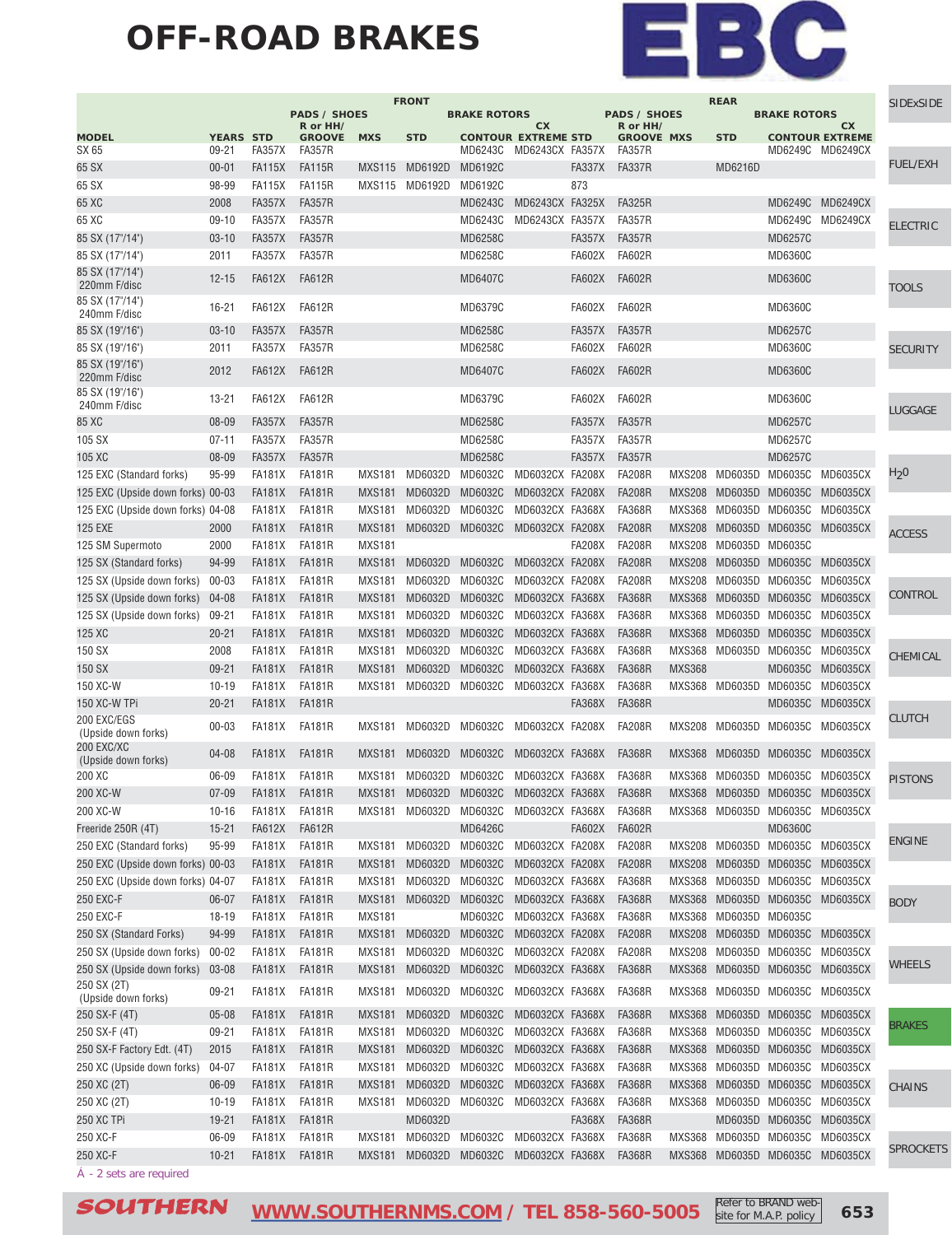#### **OFF-ROAD BRAKES**

| SIDExSIDE        | <b>FRONT</b>                      |                  |               |                           |               |                 |                     |                                  |               |                               |               | <b>REAR</b>            |                     |                                 |
|------------------|-----------------------------------|------------------|---------------|---------------------------|---------------|-----------------|---------------------|----------------------------------|---------------|-------------------------------|---------------|------------------------|---------------------|---------------------------------|
|                  |                                   |                  |               | <b>PADS / SHOES</b>       |               |                 | <b>BRAKE ROTORS</b> |                                  |               | <b>PADS / SHOES</b>           |               |                        | <b>BRAKE ROTORS</b> |                                 |
|                  | <b>MODEL</b>                      | <b>YEARS STD</b> |               | R or HH/<br><b>GROOVE</b> | <b>MXS</b>    | <b>STD</b>      |                     | cx<br><b>CONTOUR EXTREME STD</b> |               | R or HH/<br><b>GROOVE MXS</b> |               | <b>STD</b>             |                     | CХ<br><b>CONTOUR EXTREME</b>    |
|                  | 250 XCF-W                         | $06-10$          | FA181X        | FA181R                    | <b>MXS181</b> | MD6032D         | MD6032C             | MD6032CX                         | FA368X        | <b>FA368R</b>                 | MXS368        |                        |                     | MD6035D MD6035C MD6035CX        |
| <b>FUEL/EXH</b>  | 250 XCF-W Six Days                | 2011             | <b>FA181X</b> | <b>FA181R</b>             | <b>MXS181</b> | MD6032D         | MD6032C             | <b>MD6032CX</b>                  | <b>FA368X</b> | <b>FA368R</b>                 | <b>MXS368</b> | MD6035D MD6035C        |                     | MD6035CX                        |
|                  | 250 XCF-W                         | $12 - 19$        | <b>FA181X</b> | <b>FA181R</b>             | <b>MXS181</b> | MD6032D         | MD6032C             | MD6032CX                         | <b>FA368X</b> | <b>FA368R</b>                 | <b>MXS368</b> | MD6035D MD6035C        |                     | MD6035CX                        |
|                  | 250 XC-W                          | 06-08            | <b>FA181X</b> | <b>FA181R</b>             | <b>MXS181</b> | MD6032D         | MD6032C             | MD6032CX                         | <b>FA368X</b> | <b>FA368R</b>                 | <b>MXS368</b> | MD6035D                | MD6035C             | <b>MD6035CX</b>                 |
| <b>ELECTRIC</b>  | 250 XC-W TPi                      | $10 - 21$        | <b>FA181X</b> | <b>FA181R</b>             | <b>MXS181</b> | MD6032D         | MD6032C             | MD6032CX                         | <b>FA368X</b> | <b>FA368R</b>                 | <b>MXS368</b> | MD6035D                | MD6035C             | MD6035CX                        |
|                  | 300 EGS (Standard forks)          | 94-98            | <b>FA181X</b> | <b>FA181R</b>             | <b>MXS181</b> | MD6032D         | MD6032C             | <b>MD6032CX</b>                  | <b>FA208X</b> | <b>FA208R</b>                 | <b>MXS208</b> | MD6035D MD6035C        |                     | MD6035CX                        |
|                  | 300 EXC TPi Erzberg               | 2020             | FA181X        | FA181R                    |               | MD6032D         | MD6032C             |                                  | <b>FA368X</b> | <b>FA368R</b>                 |               | MD6035D MD6035C        |                     | MD6035CX                        |
|                  | 300 EXC (Standard forks)          | 94-98            | <b>FA181X</b> | <b>FA181R</b>             | <b>MXS181</b> | MD6032D         | MD6032C             | <b>MD6032CX</b>                  | <b>FA208X</b> | <b>FA208R</b>                 | <b>MXS208</b> | MD6035D MD6035C        |                     | MD6035CX                        |
| <b>TOOLS</b>     | 300 EXC (Upside down forks) 99-03 |                  | <b>FA181X</b> | <b>FA181R</b>             | <b>MXS181</b> | MD6032D         | MD6032C             | MD6032CX                         | <b>FA208X</b> | <b>FA208R</b>                 | <b>MXS208</b> | MD6035D MD6035C        |                     | MD6035CX                        |
|                  | 300 EXC (Upside down forks) 04-05 |                  | FA181X        | <b>FA181R</b>             | <b>MXS181</b> | MD6032D         | MD6032C             | <b>MD6032CX</b>                  | <b>FA368X</b> | <b>FA368R</b>                 | <b>MXS368</b> | MD6035D MD6035C        |                     | <b>MD6035CX</b>                 |
|                  | 300 MXC (Standard forks)          | 94-98            | <b>FA181X</b> | <b>FA181R</b>             | <b>MXS181</b> | MD6032D         | MD6032C             | MD6032CX                         | <b>FA208X</b> | <b>FA208R</b>                 | <b>MXS208</b> | MD6035D                | MD6035C             | MD6035CX                        |
| <b>SECURITY</b>  | 300 MXC (Upside down forks) 99-03 |                  | <b>FA181X</b> | <b>FA181R</b>             | <b>MXS181</b> | MD6032D         | MD6032C             | <b>MD6032CX</b>                  | <b>FA208X</b> | <b>FA208R</b>                 | <b>MXS208</b> | MD6035D MD6035C        |                     | <b>MD6035CX</b>                 |
|                  | 300 MXC (Upside down forks) 04-06 |                  | <b>FA181X</b> | <b>FA181R</b>             | <b>MXS181</b> | MD6032D         | MD6032C             | MD6032CX                         | <b>FA368X</b> | <b>FA368R</b>                 | <b>MXS368</b> | MD6035D MD6035C        |                     | <b>MD6035CX</b>                 |
|                  | 300 SX                            | 94-96            | <b>FA181X</b> | <b>FA181R</b>             | <b>MXS181</b> | MD6032D         | MD6032C             | <b>MD6032CX</b>                  | <b>FA208X</b> | <b>FA208R</b>                 | <b>MXS208</b> | MD6035D MD6035C        |                     | <b>MD6035CX</b>                 |
|                  | 300 XC                            | 06-09            | <b>FA181X</b> | <b>FA181R</b>             | <b>MXS181</b> | MD6032D         | MD6032C             | MD6032CX                         | <b>FA368X</b> | <b>FA368R</b>                 | <b>MXS368</b> | MD6035D                | MD6035C             | <b>MD6035CX</b>                 |
| LUGGAGE          | 300 XC (2T)                       | $10 - 19$        | <b>FA181X</b> | <b>FA181R</b>             | <b>MXS181</b> | MD6032D         | MD6032C             | <b>MD6032CX</b>                  | <b>FA368X</b> | <b>FA368R</b>                 | <b>MXS368</b> | MD6035D MD6035C        |                     | <b>MD6035CX</b>                 |
|                  | 300 XC TPi (2T)                   | 19-21            | <b>FA181X</b> | <b>FA181R</b>             |               |                 |                     |                                  | <b>FA368X</b> | <b>FA368R</b>                 |               | MD6035D MD6035C        |                     | MD6035CX                        |
|                  | 300 XC-W                          | 06-09            | <b>FA181X</b> | <b>FA181R</b>             | <b>MXS181</b> | MD6032D         | MD6032C             | <b>MD6032CX</b>                  | <b>FA368X</b> | <b>FA368R</b>                 | <b>MXS368</b> | MD6035D                | MD6035C             | <b>MD6035CX</b>                 |
| H <sub>2</sub> 0 | 300 XC-W (2T)                     | $10 - 18$        | <b>FA181X</b> | <b>FA181R</b>             | <b>MXS181</b> | MD6032D         | MD6032C             | MD6032CX                         | <b>FA368X</b> | <b>FA368R</b>                 | <b>MXS368</b> | MD6035D                | MD6035C             | MD6035CX                        |
|                  | 300 XC-W TPi (2T)                 | $20 - 21$        | <b>FA181X</b> | <b>FA181R</b>             |               |                 |                     |                                  | <b>FA368X</b> | <b>FA368R</b>                 |               |                        | MD6035C             | <b>MD6035CX</b>                 |
|                  | 300 XC-W Six Days (2T)            | 14-18            | <b>FA181X</b> | <b>FA181R</b>             | <b>MXS181</b> | MD6032D MD6032C |                     | MD6032CX                         | <b>FA368X</b> | <b>FA368R</b>                 |               | MXS368 MD6035D MD6035C |                     | MD6035CX                        |
|                  | 300 XC-W Six Days TPi (2T)        | 2019             | <b>FA181X</b> | <b>FA181R</b>             |               |                 |                     |                                  | <b>FA368X</b> | <b>FA368R</b>                 |               |                        | MD6035C             | MD6035CX                        |
| <b>ACCESS</b>    | 350 EXC (Standard forks)          | 96-97            | <b>FA181X</b> | <b>FA181R</b>             | <b>MXS181</b> | MD6032D         | MD6032C             | MD6032CX                         | <b>FA208X</b> | <b>FA208R</b>                 | <b>MXS208</b> | MD6035D MD6035C        |                     | MD6035CX                        |
|                  | 350 EXC-F                         | $12 - 21$        | <b>FA181X</b> | <b>FA181R</b>             | <b>MXS181</b> |                 | MD6032C             | MD6032CX                         | <b>FA368X</b> | <b>FA368R</b>                 | <b>MXS368</b> |                        | MD6035C             | MD6035CX                        |
|                  | 350 SX-F                          | $11 - 21$        | FA181X        | FA181R                    | <b>MXS181</b> | MD6032D         | MD6032C             | MD6032CX                         | <b>FA368X</b> | <b>FA368R</b>                 | <b>MXS368</b> |                        | MD6035C             | MD6035CX                        |
| CONTROL          | 350 XC-F                          | $11 - 21$        | <b>FA181X</b> | <b>FA181R</b>             | <b>MXS181</b> |                 | MD6032C             | <b>MD6032CX</b>                  | <b>FA368X</b> | <b>FA368R</b>                 | <b>MXS368</b> |                        | MD6035C             | <b>MD6035CX</b>                 |
|                  | 350 XCF-W                         | $12 - 21$        | <b>FA181X</b> | FA181R                    | <b>MXS181</b> |                 | MD6032C             | MD6032CX                         | <b>FA368X</b> | <b>FA368R</b>                 | <b>MXS368</b> |                        | MD6035C             | MD6035CX                        |
|                  | 350 XCF-W Six Days (4T)           | $14 - 19$        | <b>FA181X</b> | <b>FA181R</b>             | <b>MXS181</b> |                 | MD6032C             | <b>MD6032CX</b>                  | <b>FA368X</b> | <b>FA368R</b>                 | <b>MXS368</b> |                        | MD6035C             | <b>MD6035CX</b>                 |
|                  | 360 SX (Standard forks)           | 96-97            | <b>FA181X</b> | <b>FA181R</b>             | <b>MXS181</b> | MD6032D         | MD6032C             | MD6032CX                         | <b>FA208X</b> | <b>FA208R</b>                 | MXS208        | MD6035D                | MD6035C             | <b>MD6035CX</b>                 |
| CHEMICAL         | 380 EXC (Standard forks)          | 98-99            | <b>FA181X</b> | <b>FA181R</b>             | <b>MXS181</b> | MD6032D         | MD6032C             | <b>MD6032CX</b>                  | <b>FA208X</b> | <b>FA208R</b>                 | <b>MXS208</b> | MD6035D                | MD6035C             | <b>MD6035CX</b>                 |
|                  | 380 EXC (Upside down forks) 00-03 |                  | <b>FA181X</b> | <b>FA181R</b>             | <b>MXS181</b> | MD6032D         | MD6032C             | MD6032CX                         | <b>FA208X</b> | <b>FA208R</b>                 | <b>MXS208</b> | MD6035D MD6035C        |                     | MD6035CX                        |
|                  | 380 SX (Standard forks)           | 98-99            | <b>FA181X</b> | <b>FA181R</b>             | <b>MXS181</b> | MD6032D         | MD6032C             | <b>MD6032CX</b>                  | <b>FA208X</b> | <b>FA208R</b>                 | <b>MXS208</b> | MD6035D                | MD6035C             | <b>MD6035CX</b>                 |
| <b>CLUTCH</b>    | 380 SX (Upside down forks)        | $00 - 03$        | <b>FA181X</b> | <b>FA181R</b>             | <b>MXS181</b> | MD6032D         | MD6032C             | MD6032CX                         | <b>FA208X</b> | <b>FA208R</b>                 | <b>MXS208</b> | MD6035D                | MD6035C             | MD6035CX                        |
|                  | 390 Duke                          | $15 - 21$        | <b>FA606</b>  | <b>FA606HH</b>            |               | <b>MD864</b>    |                     |                                  | FA213         | FA213HH                       |               | <b>MD850</b>           |                     |                                 |
|                  | 390 Adventure                     | 2021             | FA606         | <b>FA606HH</b>            |               | MD864           |                     |                                  | FA213         | FA213HH                       |               | MD850                  |                     |                                 |
|                  | 390 RC                            | $15 - 21$        | FA606         | FA606HH                   |               | <b>MD864</b>    |                     |                                  | FA213         | FA213HH                       |               | MD850                  |                     |                                 |
| <b>PISTONS</b>   | 400 Duke LC4                      | 94-98            | <b>FA95</b>   | FA95HH                    |               | MD6199D MD6199C |                     |                                  | <b>FA208X</b> | <b>FA208R</b>                 |               | MXS208 MD6371D MD6371C |                     |                                 |
|                  | 400 EXC                           | $00 - 02$        | <b>FA181X</b> | <b>FA181R</b>             | <b>MXS181</b> | MD6032D MD6032C |                     | MD6032CX                         | <b>FA208X</b> | <b>FA208R</b>                 |               | MXS208 MD6035D MD6035C |                     | <b>MD6035CX</b>                 |
|                  | 400 EXC                           | 04-07            | <b>FA181X</b> | FA181R                    | <b>MXS181</b> | MD6032D         | MD6032C             | MD6032CX                         | <b>FA368X</b> | <b>FA368R</b>                 | MXS368        | MD6035D MD6035C        |                     | MD6035CX                        |
| <b>ENGINE</b>    | 400 EXC Racing                    | $00 - 03$        | <b>FA181X</b> | <b>FA181R</b>             | MXS181        | MD6032D         | MD6032C             | MD6032CX                         | <b>FA208X</b> | <b>FA208R</b>                 | MXS208        | MD6035D MD6035C        |                     | MD6035CX                        |
|                  | 400 SX (Upside down forks)        | $00 - 02$        | <b>FA181X</b> | <b>FA181R</b>             | <b>MXS181</b> | MD6032D         | MD6032C             | MD6032CX                         | <b>FA208X</b> | <b>FA208R</b>                 | MXS208        | MD6035D MD6035C        |                     | MD6035CX                        |
|                  | 400 XC-W                          | 08-09            | FA181X        | <b>FA181R</b>             | <b>MXS181</b> | MD6032D         | MD6032C             | MD6032CX                         | <b>FA368X</b> | <b>FA368R</b>                 |               |                        |                     | MXS368 MD6035D MD6035C MD6035CX |
|                  | 400 XC-W                          | 10-11            | <b>FA181X</b> | <b>FA181R</b>             | <b>MXS181</b> | MD6032D         | MD6032C             | MD6032CX                         | <b>FA368X</b> | <b>FA368R</b>                 |               |                        |                     | MXS368 MD6035D MD6035C MD6035CX |
| <b>BODY</b>      | 450 Rally                         | $17 - 21$        |               | FA209/2HH                 |               | MD6130D         |                     | <b>MD6130CX</b>                  |               | <b>FA368R</b>                 |               | MXS368 MD6269D         |                     |                                 |
|                  | 450 SMR                           | $07-12$          | FA433/4       | FA433/4HH                 |               |                 | MD6313C             |                                  | <b>FA368X</b> | <b>FA368R</b>                 |               | MXS368 MD6035D MD6035C |                     | MD6035CX                        |
|                  | 450 EXC                           | 2003             | <b>FA181X</b> | <b>FA181R</b>             | <b>MXS181</b> | MD6032D         | MD6032C             | <b>MD6032CX</b>                  | <b>FA208X</b> | <b>FA208R</b>                 | <b>MXS208</b> | MD6035D MD6035C        |                     | MD6035CX                        |
| <b>WHEELS</b>    | 450 EXC                           | 04-07            | <b>FA181X</b> | <b>FA181R</b>             | <b>MXS181</b> | MD6032D         | MD6032C             | MD6032CX                         | <b>FA368X</b> | <b>FA368R</b>                 | MXS368        | MD6035D MD6035C        |                     | MD6035CX                        |
|                  | 450 EXC (4T)                      | 2009             | <b>FA181X</b> | <b>FA181R</b>             | <b>MXS181</b> | MD6032D         | MD6032C             | MD6032CX                         | <b>FA368X</b> | <b>FA368R</b>                 |               |                        |                     | MXS368 MD6035D MD6035C MD6035CX |
|                  | 450 EXC (4T)                      | $10 - 11$        | <b>FA181X</b> | <b>FA181R</b>             | <b>MXS181</b> | MD6032D         | MD6032C             | MD6032CX                         | <b>FA368X</b> | <b>FA368R</b>                 | MXS368        | MD6035D MD6035C        |                     | MD6035CX                        |
|                  | 450 EXC-F Six Days                | 18-19            | <b>FA181X</b> | FA181R                    | <b>MXS181</b> | MD6032D         | MD6032C             | <b>MD6032CX</b>                  | <b>FA368X</b> | <b>FA368R</b>                 | <b>MXS368</b> |                        | MD6035C             | MD6035CX                        |
| <b>BRAKES</b>    | 450 EXC-R                         | 2008             | FA181X        | FA181R                    | <b>MXS181</b> | MD6032D         | MD6032C             | MD6032CX                         | <b>FA368X</b> | <b>FA368R</b>                 |               |                        |                     | MXS368 MD6035D MD6035C MD6035CX |
|                  | 450 SMR                           | 2004             |               |                           | <b>MXS406</b> | MD6270D         | MD6270C             |                                  | <b>FA368X</b> | <b>FA368R</b>                 |               |                        |                     | MXS368 MD6035D MD6035C MD6035CX |
|                  | 450 SMR                           | $05 - 06$        |               |                           | <b>MXS405</b> | MD6270D         | MD6270C             |                                  | <b>FA368X</b> | <b>FA368R</b>                 | MXS368        | MD6035D MD6035C        |                     | MD6035CX                        |
| CHAINS           | 450 SX-F                          | $03 - 08$        | <b>FA181X</b> | <b>FA181R</b>             | <b>MXS181</b> | MD6032D         | MD6032C             | <b>MD6032CX</b>                  | <b>FA368X</b> | <b>FA368R</b>                 | MXS368        | MD6035D MD6035C        |                     | MD6035CX                        |
|                  | 450 SX-F                          | $09 - 21$        | <b>FA181X</b> | <b>FA181R</b>             | <b>MXS181</b> | MD6032D         | MD6032C             | MD6032CX                         | <b>FA368X</b> | <b>FA368R</b>                 | <b>MXS368</b> | MD6035D MD6035C        |                     | MD6035CX                        |
|                  | 450 XC                            | 04-07            | <b>FA181X</b> | FA181R                    | <b>MXS181</b> | MD6032D         | MD6032C             | MD6032CX                         | <b>FA368X</b> | <b>FA368R</b>                 |               |                        |                     | MXS368 MD6035D MD6035C MD6035CX |
|                  | 450 XC-F                          | 08-09            | FA181X        | FA181R                    | <b>MXS181</b> | MD6032D         | MD6032C             | MD6032CX                         | FA368X        | <b>FA368R</b>                 |               |                        |                     | MXS368 MD6035D MD6035C MD6035CX |
| <b>SPROCKETS</b> | 450 XC-F                          | 13-21            | FA181X        | FA181R                    |               | MXS181 MD6032D  |                     | MD6032C MD6032CX                 | <b>FA368X</b> | <b>FA368R</b>                 |               |                        |                     | MXS368 MD6035D MD6035C MD6035CX |
|                  |                                   |                  |               |                           |               |                 |                     |                                  |               |                               |               |                        |                     |                                 |

- 2 sets are required

**654** Refer to BRAND web- [ORDERS.SOUTHERNMS.COM](http://orders.southernms.com) / FAX 858-560-4626 **SOUTHERN** site for M.A.P. policy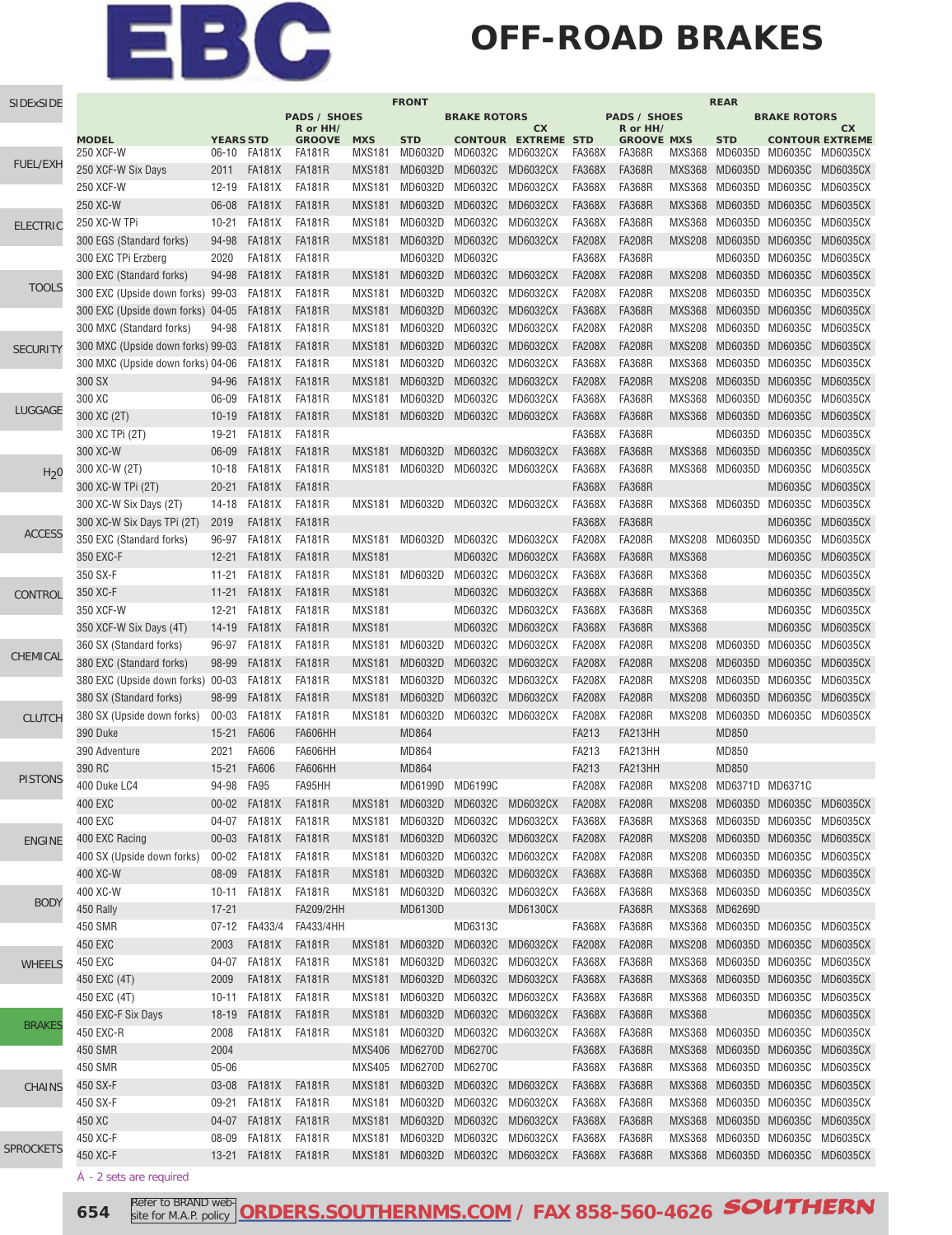#### **OFF-ROAD BRAKES**



|                                                  |                  |               |                                 |               | <b>FRONT</b>    |                     |                            |               |                                 |               | <b>REAR</b>            |                     |                                 | <b>SIDExSIDE</b> |
|--------------------------------------------------|------------------|---------------|---------------------------------|---------------|-----------------|---------------------|----------------------------|---------------|---------------------------------|---------------|------------------------|---------------------|---------------------------------|------------------|
|                                                  |                  |               | <b>PADS / SHOES</b><br>R or HH/ |               |                 | <b>BRAKE ROTORS</b> | cx                         |               | <b>PADS / SHOES</b><br>R or HH/ |               |                        | <b>BRAKE ROTORS</b> | СX                              |                  |
| <b>MODEL</b>                                     | <b>YEARS STD</b> |               | <b>GROOVE</b>                   | <b>MXS</b>    | <b>STD</b>      |                     | <b>CONTOUR EXTREME STD</b> |               | <b>GROOVE MXS</b>               |               | <b>STD</b>             |                     | <b>CONTOUR EXTREME</b>          |                  |
| 450 XCR-W                                        | 2008             | <b>FA181X</b> | FA181R                          | <b>MXS181</b> | MD6032D         | MD6032C             | MD6032CX                   | <b>FA368X</b> | FA368R                          | <b>MXS368</b> |                        |                     | MD6035D MD6035C MD6035CX        | <b>FUEL/EXH</b>  |
| 450 XCR-W (4T)                                   | 2013             | <b>FA181X</b> | <b>FA181R</b>                   | <b>MXS181</b> | MD6032D         | MD6032C             | <b>MD6032CX</b>            | <b>FA368X</b> | <b>FA368R</b>                   | <b>MXS368</b> | MD6035D MD6035C        |                     | MD6035CX                        |                  |
| 450 XC-W                                         | 08-09            | <b>FA181X</b> | <b>FA181R</b>                   | <b>MXS181</b> | MD6032D         | MD6032C             | MD6032CX                   | <b>FA368X</b> | <b>FA368R</b>                   | <b>MXS368</b> | MD6035D MD6035C        |                     | MD6035CX                        |                  |
| 450 XC-W Champions Edt                           | 2010             | <b>FA181X</b> | <b>FA181R</b>                   | <b>MXS181</b> | MD6032D         | MD6032C             | <b>MD6032CX</b>            | <b>FA368X</b> | <b>FA368R</b>                   | <b>MXS368</b> | MD6035D MD6035C        |                     | <b>MD6035CX</b>                 |                  |
| 450 XC-W Six Days                                | $10 - 11$        | <b>FA181X</b> | <b>FA181R</b>                   | <b>MXS181</b> | MD6032D         | MD6032C             | MD6032CX                   | <b>FA368X</b> | <b>FA368R</b>                   | <b>MXS368</b> | MD6035D MD6035C        |                     | <b>MD6035CX</b>                 | <b>ELECTRIC</b>  |
| 450 XC-W                                         | $12 - 16$        | <b>FA181X</b> | <b>FA181R</b>                   | <b>MXS181</b> | MD6032D         | MD6032C             | <b>MD6032CX</b>            | <b>FA368X</b> | <b>FA368R</b>                   | <b>MXS368</b> | MD6035D MD6035C        |                     | MD6035CX                        |                  |
| 500 EXC Six Days                                 | $16 - 20$        | <b>FA181X</b> | <b>FA181R</b>                   | <b>MXS181</b> | MD6032D         | MD6032C             | MD6032CX                   | <b>FA368X</b> | <b>FA368R</b>                   | <b>MXS368</b> | MD6035D MD6035C        |                     | MD6035CX                        |                  |
| 500 EXC-F                                        | $12 - 21$        | <b>FA181X</b> | <b>FA181R</b>                   | <b>MXS181</b> | MD6032D         | MD6032C             | <b>MD6032CX</b>            | <b>FA368X</b> | <b>FA368R</b>                   | <b>MXS368</b> | MD6035D MD6035C        |                     | <b>MD6035CX</b>                 |                  |
| 500 XCF-W                                        | $12 - 21$        | <b>FA181X</b> | <b>FA181R</b>                   | <b>MXS181</b> | MD6032D         | MD6032C             | MD6032CX                   | <b>FA368X</b> | <b>FA368R</b>                   | <b>MXS368</b> | MD6035D MD6035C        |                     | <b>MD6035CX</b>                 | TOOLS            |
| 505 SX-F                                         | $07 - 08$        | <b>FA181X</b> | <b>FA181R</b>                   | <b>MXS181</b> | MD6032D         | MD6032C             | <b>MD6032CX</b>            | <b>FA368X</b> | <b>FA368R</b>                   | <b>MXS368</b> | MD6035D MD6035C        |                     | <b>MD6035CX</b>                 |                  |
| 505 XC-F                                         | 08-09            | <b>FA181X</b> | FA181R                          | <b>MXS181</b> | MD6032D         | MD6032C             | MD6032CX                   | <b>FA368X</b> | <b>FA368R</b>                   | <b>MXS368</b> | MD6035D MD6035C        |                     | MD6035CX                        |                  |
| 520 EXC                                          | $01 - 03$        | <b>FA181X</b> | <b>FA181R</b>                   | <b>MXS181</b> | MD6032D         | MD6032C             | <b>MD6032CX</b>            | <b>FA208X</b> | <b>FA208R</b>                   | <b>MXS208</b> | MD6035D MD6035C        |                     | <b>MD6035CX</b>                 | <b>SECURITY</b>  |
| 520 SX                                           | $01 - 03$        | <b>FA181X</b> | FA181R                          | <b>MXS181</b> | MD6032D         | MD6032C             | MD6032CX                   | <b>FA208X</b> | <b>FA208R</b>                   | <b>MXS208</b> | MD6035D MD6035C        |                     | MD6035CX                        |                  |
| 525 EXC                                          | 2003             | <b>FA181X</b> | <b>FA181R</b>                   | <b>MXS181</b> | MD6032D         | MD6032C             | <b>MD6032CX</b>            | <b>FA208X</b> | <b>FA208R</b>                   | <b>MXS208</b> | MD6035D MD6035C        |                     | <b>MD6035CX</b>                 |                  |
| 525 EXC                                          | $04 - 07$        | <b>FA181X</b> | <b>FA181R</b>                   | <b>MXS181</b> | MD6032D         | MD6032C             | MD6032CX                   | <b>FA368X</b> | <b>FA368R</b>                   | <b>MXS368</b> | MD6035D                | MD6035C             | MD6035CX                        |                  |
| 525 MXC (Desert Racing)                          | 2003             | <b>FA181X</b> | <b>FA181R</b>                   | <b>MXS181</b> | MD6032D         | MD6032C             | <b>MD6032CX</b>            | <b>FA208X</b> | <b>FA208R</b>                   | <b>MXS208</b> | MD6035D MD6035C        |                     | <b>MD6035CX</b>                 | LUGGAGE          |
| 525 MXC (Desert Racing)                          | 2004             | FA181X        | FA181R                          | <b>MXS181</b> | MD6032D         | MD6032C             | MD6032CX                   | <b>FA208X</b> | <b>FA208R</b>                   | <b>MXS208</b> | MD6035D MD6035C        |                     | MD6035CX                        |                  |
|                                                  |                  |               |                                 |               |                 |                     |                            |               |                                 |               |                        |                     |                                 |                  |
| 525 SMR                                          | 2004             |               |                                 | <b>MXS406</b> |                 |                     |                            | <b>FA368X</b> | <b>FA368R</b>                   | <b>MXS368</b> |                        |                     |                                 |                  |
| 525 SMR                                          | 2005             |               |                                 | <b>MXS405</b> |                 |                     |                            | <b>FA368X</b> | <b>FA368R</b>                   | <b>MXS368</b> | MD6035D MD6035C        |                     | MD6035CX                        | $H_2$ 0          |
| 525 SX                                           | 03-06            | <b>FA181X</b> | <b>FA181R</b>                   | <b>MXS181</b> | MD6032D         | MD6032C             | <b>MD6032CX</b>            | <b>FA368X</b> | <b>FA368R</b>                   | <b>MXS368</b> | MD6035D MD6035C        |                     | MD6035CX                        |                  |
| 525 XC Desert Racing                             | 2007             | <b>FA181X</b> | <b>FA181R</b>                   | <b>MXS181</b> | MD6032D         | MD6032C             | MD6032CX                   | <b>FA368X</b> | <b>FA368R</b>                   | <b>MXS368</b> | MD6035D MD6035C        |                     | MD6035CX                        |                  |
| 530 EXC (4T)                                     | $09-10$          | <b>FA181X</b> | <b>FA181R</b>                   | <b>MXS181</b> | MD6032D         | MD6032C             | <b>MD6032CX</b>            | <b>FA368X</b> | <b>FA368R</b>                   | <b>MXS368</b> | MD6035D MD6035C        |                     | <b>MD6035CX</b>                 | ACCESS           |
| 530 EXC (4T)                                     | 2011             | <b>FA181X</b> | <b>FA181R</b>                   | <b>MXS181</b> | MD6032D         | MD6032C             | MD6032CX                   | <b>FA368X</b> | <b>FA368R</b>                   | <b>MXS368</b> | MD6035D MD6035C        |                     | <b>MD6035CX</b>                 |                  |
| 530 EXC-R                                        | 2008             | <b>FA181X</b> | <b>FA181R</b>                   | <b>MXS181</b> | MD6032D         | MD6032C             | <b>MD6032CX</b>            | <b>FA368X</b> | <b>FA368R</b>                   | <b>MXS368</b> | MD6035D MD6035C        |                     | <b>MD6035CX</b>                 |                  |
| 530 XCR-W                                        | 2008             | <b>FA181X</b> | <b>FA181R</b>                   | <b>MXS181</b> | MD6032D         | MD6032C             | MD6032CX                   | <b>FA368X</b> | <b>FA368R</b>                   | <b>MXS368</b> | MD6035D MD6035C        |                     | <b>MD6035CX</b>                 |                  |
| 530 XC-W                                         | 08-09            | <b>FA181X</b> | <b>FA181R</b>                   | <b>MXS181</b> | MD6032D         | MD6032C             | MD6032CX                   | <b>FA368X</b> | <b>FA368R</b>                   | <b>MXS368</b> | MD6035D MD6035C        |                     | <b>MD6035CX</b>                 | CONTROL          |
| 530 XC-W (4T) Six Days                           | 2010             | <b>FA181X</b> | FA181R                          | <b>MXS181</b> | MD6032D         | MD6032C             | MD6032CX                   | <b>FA368X</b> | <b>FA368R</b>                   | <b>MXS368</b> | MD6035D MD6035C        |                     | MD6035CX                        |                  |
| <b>550 MXC</b>                                   | 1996             | <b>FA181X</b> | <b>FA181R</b>                   | <b>MXS181</b> | MD6032D         | MD6032C             | <b>MD6032CX</b>            | <b>FA208X</b> | <b>FA208R</b>                   | <b>MXS208</b> | MD6035D MD6035C        |                     | <b>MD6035CX</b>                 |                  |
| 560 SMR                                          | 2006             |               |                                 | <b>MXS405</b> | MD6270D         | MD6270C             |                            | <b>FA368X</b> | <b>FA368R</b>                   | <b>MXS368</b> | MD6035D MD6035C        |                     |                                 |                  |
| <b>560 SMR</b>                                   | 2007             | FA433/4       | FA433/4HH                       |               |                 | MD6313C             |                            | <b>FA368X</b> | <b>FA368R</b>                   | <b>MXS368</b> | MD6035D MD6035C        |                     |                                 | CHEMICAL         |
| 620 Duke LC4                                     | 94-98            | <b>FA95</b>   | FA95HH                          |               | MD6199D         | MD6199C             |                            | <b>FA208X</b> | <b>FA208R</b>                   | <b>MXS208</b> | MD6371D MD6371C        |                     |                                 |                  |
| 620 SC LC4 Supermoto                             | 2000             | <b>FA181X</b> | <b>FA181R</b>                   | <b>MXS181</b> | MD6199D         | MD6199C             |                            | <b>FA208X</b> | <b>FA208R</b>                   | <b>MXS208</b> | MD6371D MD6371C        |                     |                                 |                  |
| 620 SC Supercompetition                          | $96 - 00$        | <b>FA181X</b> | <b>FA181R</b>                   | <b>MXS181</b> | MD6032D         | MD6032C             |                            | <b>FA208X</b> | <b>FA208R</b>                   | <b>MXS208</b> | MD6371D MD6371C        |                     |                                 | <b>CLUTCH</b>    |
| 620 SX                                           | 96-99            | <b>FA181X</b> | <b>FA181R</b>                   | <b>MXS181</b> | MD6032D         | MD6032C             |                            | <b>FA208X</b> | <b>FA208R</b>                   | <b>MXS208</b> | MD6371D MD6371C        |                     |                                 |                  |
| 625 SC LC4 Supermoto                             | 2002             | <b>FA181X</b> | <b>FA181R</b>                   | <b>MXS181</b> | MD6199D         | MD6199C             |                            | <b>FA208X</b> | <b>FA208R</b>                   | <b>MXS208</b> | MD6371D MD6371C        |                     |                                 |                  |
| 625 SMC                                          | $05 - 06$        | <b>FA244</b>  | FA244HH                         |               |                 | MD6199C             |                            | <b>FA208X</b> | <b>FA208R</b>                   | <b>MXS208</b> | MD6035D MD6035C        |                     |                                 |                  |
| 625 SXC                                          | 03-04            | <b>FA181X</b> | <b>FA181R</b>                   | <b>MXS181</b> | MD6032D         | MD6032C             | MD6032CX                   | <b>FA208X</b> | <b>FA208R</b>                   | <b>MXS208</b> | MD6035D MD6035C        |                     | <b>MD6035CX</b>                 | <b>PISTONS</b>   |
| 625 SXC                                          | $05 - 06$        | <b>FA181X</b> | <b>FA181R</b>                   | <b>MXS181</b> | MD6032D         |                     | MD6032C MD6032CX           | <b>FA368X</b> | <b>FA368R</b>                   |               |                        |                     | MXS368 MD6035D MD6035C MD6035CX |                  |
|                                                  |                  |               |                                 |               |                 |                     |                            |               |                                 |               |                        |                     |                                 |                  |
| 640 Duke (Jet Black/<br>Yellow/Adrenalin Orange) | 03-06            | FA244         | FA244HH                         |               | MD6199D MD6199C |                     |                            | FA213         | FA213HH                         |               | MD6371D MD6371C        |                     |                                 | <b>ENGINE</b>    |
| 640 Duke II Black/Orange                         | 2002             | FA244         | FA244HH                         |               | MD6199D MD6199C |                     |                            | <b>FA208X</b> | <b>FA208R</b>                   | <b>MXS208</b> | MD6371D MD6371C        |                     |                                 |                  |
| 640 LC-4 Adventure                               | $05 - 07$        |               | FA209/2Á FA209/2HHÁ             |               | <b>MD6266DÁ</b> |                     |                            | <b>FA208X</b> | <b>FA208R</b>                   | <b>MXS208</b> | MD6371D                |                     |                                 |                  |
| 640 LC-4 Adventure R                             | 99-02            | <b>FA181X</b> | <b>FA181R</b>                   | <b>MXS181</b> |                 | MD6130D MD6130CF    |                            | <b>FA208X</b> | <b>FA208R</b>                   | <b>MXS208</b> | MD6371D MD6371C        |                     |                                 |                  |
| 640 LC-4 Adventure R                             | 2004             |               | FA209/2Á FA209/2HHÁ             |               | <b>MD6266DÁ</b> |                     |                            | <b>FA208X</b> | <b>FA208R</b>                   |               | MXS208 MD6371D         |                     |                                 | <b>BODY</b>      |
| 640 LC4-E Enduro                                 | $00 - 04$        | <b>FA181X</b> | <b>FA181R</b>                   | <b>MXS181</b> |                 | MD6130D MD6130CF    |                            | <b>FA208X</b> | <b>FA208R</b>                   | <b>MXS208</b> | MD6371D MD6371C        |                     |                                 |                  |
| 640 LC4-E Supermoto                              | $00 - 04$        | <b>FA181X</b> | <b>FA181R</b>                   | <b>MXS181</b> | MD6199D MD6199C |                     |                            | <b>FA208X</b> | <b>FA208R</b>                   | <b>MXS208</b> | MD6371D MD6371C        |                     |                                 |                  |
| 640 SMC LC4                                      | $05 - 06$        | FA244         | FA244HH                         |               |                 |                     |                            | <b>FA208X</b> | <b>FA208R</b>                   |               | MXS208 MD6371D         |                     |                                 | WHEELS           |
| 660 SMC Supermoto                                | $03 - 04$        | <b>FA95</b>   | FA95HH                          |               |                 |                     |                            | <b>FA208X</b> | <b>FA208R</b>                   |               | MXS208 MD6371D MD6371C |                     |                                 |                  |
| 660 SMC                                          | $05 - 06$        | FA244         | FA244HH                         |               |                 |                     |                            | <b>FA208X</b> | <b>FA208R</b>                   | <b>MXS208</b> | MD6371D                |                     |                                 |                  |
| 690 Duke (4 Pad Caliper)                         | $08 - 11$        |               | FA322/4HH                       |               | <b>MD614X</b>   | MD614XC             |                            | FA213         | FA213HH                         |               | MD681                  | <b>MD681C</b>       | <b>VR681</b>                    |                  |
| 690 Duke R                                       | $10 - 11$        |               | FA322/4HH                       |               | <b>MD614X</b>   | MD614XC             |                            | FA213         | FA213HH                         |               | <b>MD681</b>           | <b>MD681C</b>       | <b>VR681</b>                    | <b>BRAKES</b>    |
| 690 Duke (2 Pad Caliper)                         | $12 - 19$        | FA244         | FA244HH                         |               | <b>MD856X</b>   | MD856XC             |                            | FA213         | FA213HH                         |               | MD857                  | <b>MD857C</b>       |                                 |                  |
| 690 Enduro                                       | 2008             | <b>FA181X</b> | <b>FA181R</b>                   | <b>MXS181</b> | MD6130D         | <b>MD6130CF</b>     |                            | <b>FA208X</b> | <b>FA208R</b>                   | <b>MXS208</b> | MD6035D MD6035C        |                     |                                 |                  |
| 690 Enduro R                                     | $10 - 16$        | FA209/2       | FA209/2HH                       |               | <b>MD844X</b>   | MD6299C             |                            | <b>FA208X</b> | <b>FA208R</b>                   | <b>MXS208</b> |                        | MD6269C             |                                 |                  |
| 690 Enduro R ABS                                 | $09 - 21$        | FA209/2       | FA209/2HH                       |               | <b>MD844X</b>   | MD844XC             |                            | <b>FA208X</b> | <b>FA208R</b>                   |               | MXS208 MD6415D MD6415C |                     |                                 | CHAINS           |
|                                                  |                  |               |                                 |               |                 |                     |                            |               |                                 |               |                        |                     |                                 |                  |
| 690 Rally Factory Rep                            | $07 - 08$        | FA209/2       | FA209/2HH                       |               |                 |                     |                            | <b>FA208X</b> | <b>FA208R</b>                   | <b>MXS208</b> | MD6269D                |                     |                                 |                  |
| 690 SMC                                          | $08 - 11$        |               | FA322/4HH                       |               | MD6199D         | MD6199C             |                            | <b>FA208X</b> | <b>FA208R</b>                   | <b>MXS208</b> | MD6298D                |                     |                                 | <b>SPROCKETS</b> |
| 690 SMC R ABS                                    | 14-21            |               | FA322/4HH                       |               | MD6414D MD6414C |                     |                            | <b>FA208X</b> | <b>FA208R</b>                   | <b>MXS208</b> | MD6415D MD6415C        |                     |                                 |                  |

- 2 sets are required

SOUTHERN **[WWW.SOUTHERNMS.COM](http://m.southernms.com) / TEL 858-560-5005 655** Refer to BRAND website for M.A.P. policy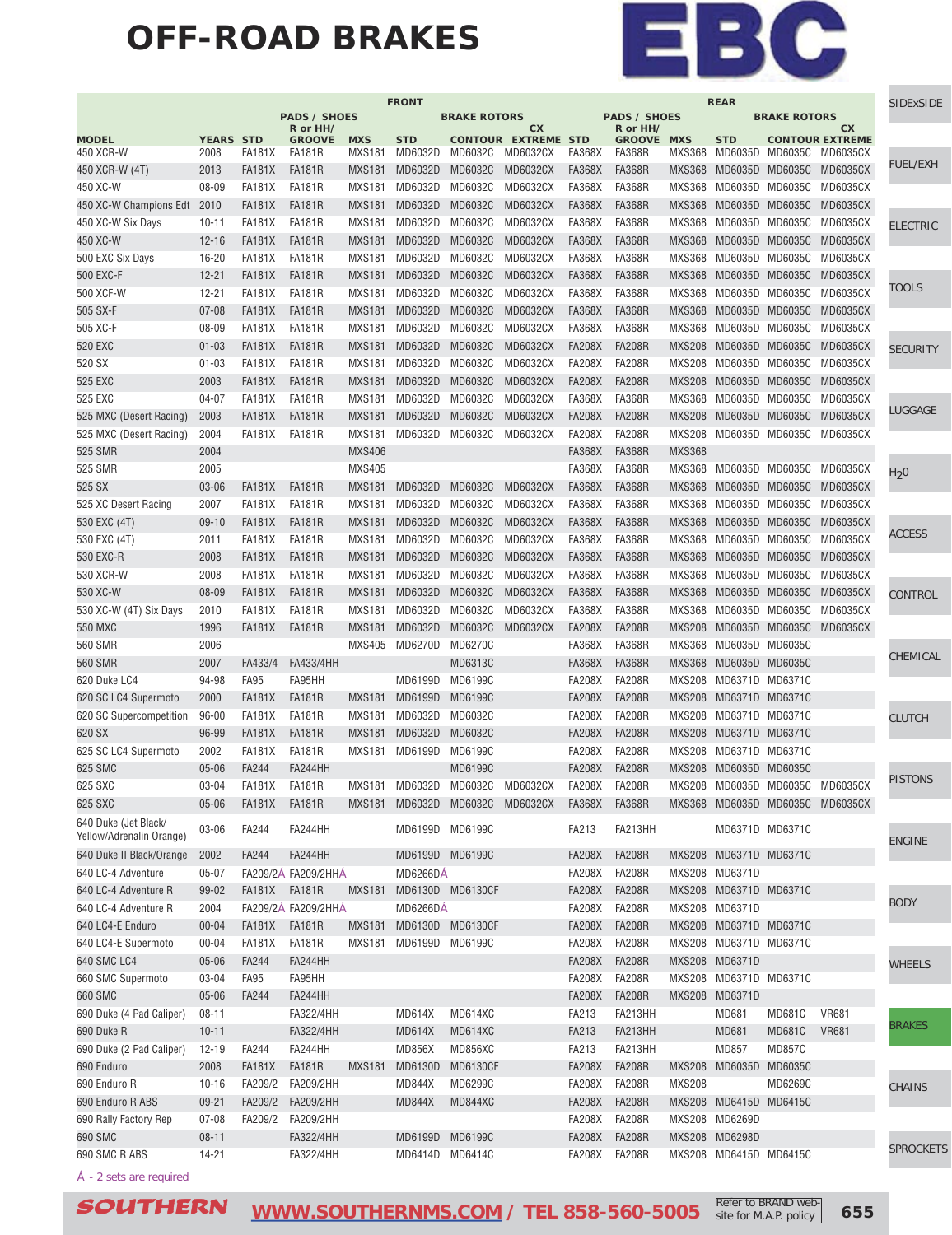### **OFF-ROAD BRAKES**

| SIDExSIDE        |                                   |                  |               |                     |               | <b>FRONT</b>    |                            |               |                     |               | <b>REAR</b>     |                     |                        |
|------------------|-----------------------------------|------------------|---------------|---------------------|---------------|-----------------|----------------------------|---------------|---------------------|---------------|-----------------|---------------------|------------------------|
|                  |                                   |                  |               | <b>PADS / SHOES</b> |               |                 | <b>BRAKE ROTORS</b>        |               | <b>PADS / SHOES</b> |               |                 | <b>BRAKE ROTORS</b> |                        |
|                  |                                   |                  |               | R or HH/            |               |                 | СX                         |               | R or HH/            |               |                 |                     | CX                     |
|                  | <b>MODEL</b>                      | <b>YEARS STD</b> |               | <b>GROOVE</b>       | <b>MXS</b>    | <b>STD</b>      | <b>CONTOUR EXTREME STD</b> |               | <b>GROOVE MXS</b>   |               | <b>STD</b>      |                     | <b>CONTOUR EXTREME</b> |
| <b>FUEL/EXH</b>  | 690 SMR                           | $07 - 09$        |               | <b>FA322/4HH</b>    |               | <b>MD614X</b>   | MD614XC                    | <b>FA208X</b> | <b>FA208R</b>       | MXS208 MD681  |                 | <b>MD681C</b>       | <b>VR681</b>           |
|                  | 690 Supermoto                     | $02 - 08$        | <b>FA244</b>  | FA244HH             |               |                 |                            | <b>FA208X</b> | <b>FA208R</b>       | MXS208 MD681  |                 |                     |                        |
|                  | 790 Adventure                     | $18 - 21$        | FA244         | FA244HH             |               |                 |                            | <b>FA181X</b> | <b>FA181R</b>       | <b>MXS181</b> |                 |                     |                        |
|                  | 790 Adventure R                   | $18 - 21$        | <b>FA244</b>  | FA244HH             |               |                 |                            | <b>FA181X</b> | <b>FA181R</b>       | <b>MXS181</b> |                 |                     |                        |
| <b>ELECTRIC</b>  | 790 Adventure R Rally             | 2021             | FA244         | FA244HH             |               |                 |                            | FA181X        | <b>FA181R</b>       | <b>MXS181</b> |                 |                     |                        |
|                  | 790 Duke                          | $18 - 21$        | <b>FA244</b>  | FA244HH             |               |                 |                            | <b>FA181X</b> | <b>FA181R</b>       | <b>MXS208</b> |                 |                     |                        |
|                  |                                   |                  |               | FA244HH             |               |                 |                            |               |                     |               |                 |                     |                        |
|                  | 890 Adventure                     | 2021             | <b>FA244</b>  |                     |               |                 |                            | <b>FA181X</b> | <b>FA181R</b>       | <b>MXS181</b> |                 |                     |                        |
| <b>TOOLS</b>     | 890 Adventure R                   | 2021             | FA244         | FA244HH             |               |                 |                            | <b>FA181X</b> | <b>FA181R</b>       | <b>MXS181</b> |                 |                     |                        |
|                  | 890 Adventure R Rally             | 2021             | <b>FA244</b>  | FA244HH             |               |                 |                            | <b>FA181X</b> | <b>FA181R</b>       | <b>MXS181</b> |                 |                     |                        |
|                  | 890 Duke R                        | 2021             | FA244         | FA244HH             |               |                 |                            | <b>FA181X</b> | <b>FA181R</b>       | <b>MXS181</b> |                 |                     |                        |
|                  | 950 Adventure S                   | $04 - 06$        |               | FA209/2Á FA209/2HHÁ |               | <b>MD6266DÁ</b> |                            | <b>FA181X</b> | FA181HH             |               | MD6269D         |                     |                        |
| <b>SECURITY</b>  | 950 R Super Enduro                | $07 - 08$        | FA209/2       | FA209/2HH           |               | MD6299D         |                            | <b>FA181X</b> | FA181HH             |               | MD6298D         |                     |                        |
|                  | 950 Supermoto                     | $05 - 07$        |               | <b>FA322/4HHÁ</b>   |               | MD680A          | MD680CÁ                    | FA181X        | FA181HH             |               | <b>MD681</b>    | <b>MD681C</b>       |                        |
|                  |                                   |                  |               |                     |               |                 |                            |               |                     |               |                 |                     |                        |
|                  | 950 Supermoto R                   | $07 - 08$        |               | <b>FA322/4HHÁ</b>   |               | <b>MD680Á</b>   | MD680CÁ                    | <b>FA181X</b> | FA181HH             |               | <b>MD681</b>    | <b>MD681C</b>       |                        |
| LUGGAGE          | 990 Adventure S                   | 06-08            |               | FA209/2Á FA209/2HHÁ |               |                 | MD6299DÁ MD6299CÁ          | FA181X        | FA181HH             |               | MD6298D         |                     |                        |
|                  | 990 Adventure ABS                 | $07 - 12$        |               | FA209/2Á FA209/2HHÁ |               |                 | MD844XÁ MD844XCÁ           | <b>FA181X</b> | <b>FA181HH</b>      |               | MD6298D         |                     |                        |
|                  | 990 Adventure R                   | $09 - 12$        |               | FA209/2A FA209/2HHA |               |                 | MD6299DÁ MD6299CÁ          | <b>FA181X</b> | <b>FA181R</b>       |               | MD6298D         |                     |                        |
|                  | 990 Adventure Baja Edt. ABS 13-14 |                  |               | FA209/2Á FA209/2HHÁ |               |                 | MD844XÁ MD844XCÁ           | <b>FA181X</b> | FA181HH             |               | MD6298D         |                     |                        |
| H <sub>2</sub> 0 | 990 SM-R                          | $09 - 11$        |               | FA447HHÁ            |               | <b>MD680Á</b>   | MD680CÁ                    |               | FA181X FA181HH      |               | <b>MD681</b>    | <b>MD681C</b>       |                        |
|                  | 990 SM-T                          | $10 - 14$        |               | <b>FA322/4HHA</b>   |               | <b>MD680Á</b>   | MD680CÁ                    | <b>FA181X</b> | FA181HH             |               | <b>MD681</b>    | <b>MD681C</b>       |                        |
|                  |                                   | $05 - 11$        |               | <b>FA322/4HHÁ</b>   |               |                 | MD633XÁ MD633XCÁ           | FA213         | FA213HH             |               | <b>MD681</b>    | <b>MD681C</b>       |                        |
|                  | 990 Superduke                     |                  |               |                     |               |                 |                            |               |                     |               |                 |                     |                        |
| <b>ACCESS</b>    | 990 Superduke R                   | $09 - 11$        |               | <b>FA322/4HHÁ</b>   |               |                 | MD633XÁ MD633XCÁ           | FA213         | FA213HH             |               | <b>MD681</b>    | <b>MD681C</b>       |                        |
|                  | 1090 Adventure L and R            | 18-19            | <b>FA244A</b> | FA244HHÁ            |               |                 | MD6424DÁ MD6424CÁ          | FA181X        | FA181HH             |               |                 |                     |                        |
|                  | 1190 Adventure                    | $13 - 16$        | <b>FA244A</b> | FA244HHÁ            |               |                 | MD6424DÁ MD6424CÁ          | <b>FA181X</b> | FA181HH             |               |                 |                     |                        |
|                  | 1190 Adventure R                  | $13 - 16$        | <b>FA244A</b> | FA244HHÁ            |               |                 | MD6424DÁ MD6424CÁ          | <b>FA181X</b> | FA181HH             |               |                 |                     |                        |
| CONTROL          | 1190 RC8                          | $08 - 12$        |               | FA447HHÁ            |               |                 | MD633XÁ MD633XCÁ           | FA266         | FA266HH             |               | MD812           |                     |                        |
|                  | 1190 RC8 R                        | $09 - 14$        |               | FA447HHÁ            |               |                 | MD633XÁ MD633XCÁ           | FA266         | FA266HH             |               | MD812           |                     |                        |
|                  | 1290 Super Adventure R            | $15 - 21$        | <b>FA244A</b> | FA244HHÁ            |               |                 | MD6424DÁ MD6424CÁ          | <b>FA181X</b> | FA181HH             |               | MD6423D MD6423C |                     |                        |
|                  |                                   |                  |               |                     |               |                 |                            | <b>FA181X</b> |                     |               |                 |                     |                        |
| CHEMICAL         | 1290 Super Adventure S            | $15 - 21$        | <b>FA244A</b> | FA244HHÁ            |               |                 | MD6424DÁ MD6424CÁ          |               | FA181HH             |               | MD6423D MD6423C |                     |                        |
|                  | 1290 Super Duke GT                | $19 - 21$        |               | FA447HHÁ            |               |                 |                            | FA266         | <b>FA266HH</b>      |               | MD6423D MD6423C |                     |                        |
|                  | 1290 Super Duke R                 | 14-21            |               | FA447HHA            |               | MD2112XBLKÁ     |                            | FA266         | FA266HH             |               | MD6423D MD6423C |                     |                        |
|                  |                                   |                  |               |                     |               |                 | <b>SHERCO OFFROAD</b>      |               |                     |               |                 |                     |                        |
| <b>CLUTCH</b>    | 50cc Americas SM-R                | 19-21            | FA83X         | FA83R               |               |                 |                            | FA83X         | FA83R               |               |                 |                     |                        |
|                  | 50cc Americas SM-RS               | $19 - 21$        | FA83X         | FA83R               |               |                 |                            | FA83X         | FA83R               |               |                 |                     |                        |
|                  | 50cc Factory SE-R                 | 19-21            | FA83X         | FA83R               |               |                 |                            | FA83X         | FA83R               |               |                 |                     |                        |
|                  | 50cc Factory SE-RS                | $19 - 21$        | FA83X         | FA83R               |               |                 |                            | FA83X         | FA83R               |               |                 |                     |                        |
| <b>PISTONS</b>   |                                   | 19-21            | FA83X         | FA83R               |               |                 |                            | FA83X         | FA83R               |               |                 |                     |                        |
|                  | 50cc Factory SM-R                 |                  |               |                     |               |                 |                            |               |                     |               |                 |                     |                        |
|                  | 50cc Factory SM-RS                |                  |               |                     |               |                 |                            | FA83X FA83R   |                     |               |                 |                     |                        |
|                  | $0.5/0.8/1.25/2.0$ (2T)           | $03 - 10$        | FA115X FA115R |                     | <b>MXS115</b> |                 |                            |               | FA115X FA115R       | <b>MXS115</b> |                 |                     |                        |
| <b>ENGINE</b>    | <b>125 FST</b>                    | $18 - 19$        | <b>FA303X</b> |                     |               |                 |                            | <b>FA351X</b> |                     |               |                 |                     |                        |
|                  | ST 1.25 (2T)                      | $12 - 14$        | FA612X FA612R |                     |               |                 |                            | <b>FA351X</b> |                     |               |                 |                     |                        |
|                  | 125 ST-R                          | $18 - 19$        | <b>FA303X</b> |                     |               |                 |                            | <b>FA351X</b> |                     |               |                 |                     |                        |
|                  | 125 TY Classic                    | 18-19            | FA303X        |                     |               |                 |                            | <b>FA351X</b> |                     |               |                 |                     |                        |
| <b>BODY</b>      | 125 SC-Factory                    | $19 - 21$        | FA181X FA181R |                     | <b>MXS181</b> |                 | MD6426C                    | FA368X        | <b>FA368R</b>       | <b>MXS368</b> |                 | MD6430C             |                        |
|                  | 125 SE-R                          | 19-21            | FA181X FA181R |                     | MXS181        |                 | MD6426C                    | <b>FA368X</b> | <b>FA368R</b>       | <b>MXS368</b> |                 | MD6430C             |                        |
|                  |                                   |                  |               |                     |               |                 |                            |               |                     |               |                 |                     |                        |
|                  | 125 X-Ride                        | $19 - 21$        | FA83X         | FA83R               |               |                 |                            | FA83X         | FA83R               |               |                 |                     |                        |
| <b>WHEELS</b>    | 2.5/2.9 (Trials) (2T)             | 03-09            | <b>FA303X</b> |                     |               |                 |                            | <b>FA351X</b> |                     |               |                 |                     |                        |
|                  | 2.5i Enduro                       | $05 - 10$        | FA181X FA181R |                     | <b>MXS181</b> |                 |                            |               | FA367X FA367R       | <b>MXS367</b> |                 |                     |                        |
|                  | 250 SC-Factory                    | 19-21            | FA181X FA181R |                     | <b>MXS181</b> |                 | MD6429C                    |               | FA368X FA368R       | <b>MXS368</b> |                 | MD6430C             |                        |
|                  | 250 SCF-Factory                   | $19 - 21$        | FA181X FA181R |                     | <b>MXS181</b> |                 | MD6429C                    |               | FA368X FA368R       | <b>MXS368</b> |                 | MD6430C             |                        |
| <b>BRAKES</b>    | 250 SE-Factory                    | 19-21            | FA181X FA181R |                     | <b>MXS181</b> |                 | MD6429C                    |               | FA368X FA368R       | <b>MXS368</b> |                 | MD6430C             |                        |
|                  | 250 SE-R                          | $19 - 21$        | FA181X FA181R |                     | <b>MXS181</b> |                 | MD6429C                    |               | FA368X FA368R       | <b>MXS368</b> |                 | MD6430C             |                        |
|                  | 250 SEF-Factory                   | 19-21            | FA181X FA181R |                     | <b>MXS181</b> |                 | MD6429C                    |               | FA368X FA368R       | <b>MXS368</b> |                 | MD6430C             |                        |
|                  |                                   |                  |               |                     |               |                 |                            |               |                     |               |                 |                     |                        |
| <b>CHAINS</b>    | 250 SEF-R                         | $19 - 21$        | FA181X FA181R |                     | <b>MXS181</b> |                 | MD6429C                    |               | FA368X FA368R       | <b>MXS368</b> |                 | MD6430C             |                        |
|                  | 250 ST Factory                    | 18-19            | <b>FA303X</b> |                     |               |                 |                            |               |                     |               |                 |                     |                        |
|                  | 250 ST-R                          | $18 - 19$        | <b>FA303X</b> |                     |               |                 |                            | <b>FA351X</b> |                     |               |                 |                     |                        |
|                  | ST 2.5 (2T)                       | $12 - 14$        | FA612X FA612R |                     |               |                 |                            | <b>FA351X</b> |                     |               |                 |                     |                        |
| <b>SPROCKETS</b> | 290 X-Ride                        | $12 - 14$        | FA83X         | FA83R               |               |                 |                            | FA83X         | FA83R               |               |                 |                     |                        |
|                  |                                   |                  |               |                     |               |                 |                            |               |                     |               |                 |                     |                        |

- 2 sets are required

**656 Refer to BRAND web-** ORDERS.SOUTHERNMS.COM</u> / FAX 858-560-4626 **SOUTHERN** site for M.A.P. policy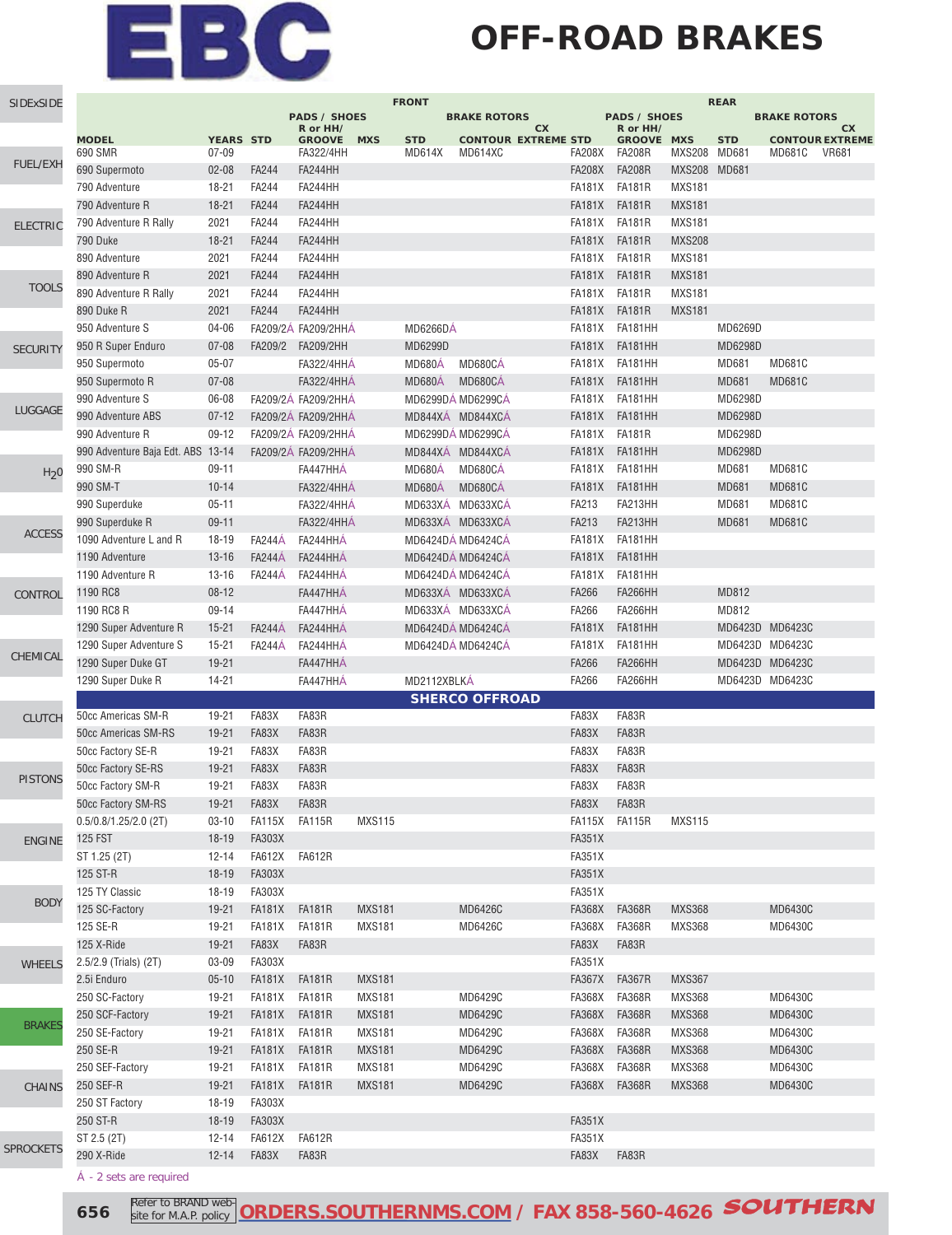#### **OFF-ROAD BRAKES**



|                       |                  |                      |                           |                        | <b>FRONT</b>           |                       |                                  |                         |                                 |               | <b>REAR</b>     |                        |                                 | SIDExSIDE        |
|-----------------------|------------------|----------------------|---------------------------|------------------------|------------------------|-----------------------|----------------------------------|-------------------------|---------------------------------|---------------|-----------------|------------------------|---------------------------------|------------------|
|                       |                  |                      | <b>PADS / SHOES</b>       |                        |                        | <b>BRAKE ROTORS</b>   |                                  |                         | <b>PADS / SHOES</b><br>R or HH/ |               |                 | <b>BRAKE ROTORS</b>    |                                 |                  |
| <b>MODEL</b>          | <b>YEARS STD</b> |                      | R or HH/<br><b>GROOVE</b> | <b>MXS</b>             | <b>STD</b>             |                       | cx<br><b>CONTOUR EXTREME STD</b> |                         | <b>GROOVE MXS</b>               |               | <b>STD</b>      |                        | cx<br><b>CONTOUR EXTREME</b>    |                  |
| ST 2.9 (2T)           | $12 - 14$        | <b>FA612X</b>        | <b>FA612R</b>             |                        |                        |                       |                                  | <b>FA351X</b>           |                                 |               |                 |                        |                                 | FUEL/EXH         |
| 300 FST               | $18 - 19$        | <b>FA303X</b>        |                           |                        |                        |                       |                                  | <b>FA351X</b>           |                                 |               |                 |                        |                                 |                  |
| 300 ST-R              | 18-19            | <b>FA303X</b>        |                           |                        |                        |                       |                                  | <b>FA351X</b>           |                                 |               |                 |                        |                                 |                  |
| 300 SC-Factory        | $19 - 21$        | <b>FA181X</b>        | <b>FA181R</b>             | <b>MXS181</b>          |                        | MD6429C               |                                  | <b>FA368X</b>           | <b>FA368R</b>                   | <b>MXS368</b> |                 | MD6430C                |                                 |                  |
| 300 SCF-Factory       | 19-21            | <b>FA181X</b>        | <b>FA181R</b>             | <b>MXS181</b>          |                        | MD6429C               |                                  | <b>FA368X</b>           | <b>FA368R</b>                   | <b>MXS368</b> |                 | MD6430C                |                                 | <b>ELECTRIC</b>  |
| 300 SE-Factory        | $19 - 21$        | <b>FA181X</b>        | <b>FA181R</b>             | <b>MXS181</b>          |                        | MD6429C               |                                  | <b>FA368X</b>           | <b>FA368R</b>                   | <b>MXS368</b> |                 | MD6430C                |                                 |                  |
| 300 SE-R              | 19-21            | <b>FA181X</b>        | <b>FA181R</b>             | <b>MXS181</b>          |                        | MD6429C               |                                  | <b>FA368X</b>           | FA368R                          | <b>MXS368</b> |                 | MD6430C                |                                 |                  |
| 300 SEF-Factory       | $19 - 21$        | <b>FA181X</b>        | <b>FA181R</b>             | <b>MXS181</b>          |                        | MD6429C               |                                  | <b>FA368X</b>           | <b>FA368R</b>                   | <b>MXS368</b> |                 | MD6430C                |                                 |                  |
| 300 SEF-R             | 19-21            | <b>FA181X</b>        | <b>FA181R</b>             | <b>MXS181</b>          |                        | MD6429C               |                                  | <b>FA368X</b>           | <b>FA368R</b>                   | <b>MXS368</b> |                 | MD6430C                |                                 | <b>TOOLS</b>     |
| 3.2 (4T) (Trials)     | $05 - 10$        | FA303X               |                           |                        |                        |                       |                                  | <b>FA351X</b>           |                                 |               |                 |                        |                                 |                  |
| 4.5i Enduro           | $05 - 10$        | <b>FA181X</b>        | <b>FA181R</b>             | <b>MXS181</b>          |                        |                       |                                  | <b>FA367X</b>           | <b>FA367R</b>                   | <b>MXS367</b> |                 |                        |                                 |                  |
| 4.5 Supermoto         | $04 - 07$        | <b>FA181X</b>        | <b>FA181R</b>             | <b>MXS181</b>          |                        |                       |                                  | <b>FA367X</b>           | <b>FA367R</b>                   | <b>MXS367</b> |                 |                        |                                 | <b>SECURITY</b>  |
| 4.5i F Supermoto      | $08 - 10$        |                      | FA322/4HH                 |                        |                        |                       |                                  | <b>FA367X</b>           | <b>FA367R</b>                   | <b>MXS367</b> |                 |                        |                                 |                  |
| 4.5i SM               | $12 - 14$        |                      | FA322/4HH                 |                        |                        |                       |                                  | <b>FA367X</b>           | <b>FA367R</b>                   | <b>MXS367</b> |                 |                        |                                 |                  |
| 450 SCF-Factory       | 19-21            | <b>FA181X</b>        | <b>FA181R</b>             | <b>MXS181</b>          |                        | MD6429C               |                                  | <b>FA368X</b>           | <b>FA368R</b>                   | <b>MXS368</b> |                 | MD6430C                |                                 |                  |
| 450 SEF-Factory       | $19 - 21$        | <b>FA181X</b>        | <b>FA181R</b>             | <b>MXS181</b>          |                        | MD6429C               |                                  | <b>FA368X</b>           | <b>FA368R</b>                   | <b>MXS368</b> |                 | MD6430C                |                                 | LUGGAGE          |
| 450 SE-R              | 19-21            | <b>FA181X</b>        | <b>FA181R</b>             | <b>MXS181</b>          |                        | MD6429C               |                                  | <b>FA368X</b>           | <b>FA368R</b>                   | <b>MXS368</b> |                 | MD6430C                |                                 |                  |
| 500 SCF-Factory       | $19 - 21$        | <b>FA181X</b>        | <b>FA181R</b>             | <b>MXS181</b>          |                        | MD6429C               |                                  | <b>FA368X</b>           | <b>FA368R</b>                   | <b>MXS368</b> |                 | MD6430C                |                                 |                  |
| 500 SEF-Factory       | 19-21            | <b>FA181X</b>        | <b>FA181R</b>             | <b>MXS181</b>          |                        | MD6429C               |                                  | <b>FA368X</b>           | <b>FA368R</b>                   | <b>MXS368</b> |                 | MD6430C                |                                 | H <sub>2</sub> 0 |
| 500 SEF-R             | $19 - 21$        | <b>FA181X</b>        | <b>FA181R</b>             | <b>MXS181</b>          |                        | MD6429C               |                                  | <b>FA368X</b>           | <b>FA368R</b>                   | <b>MXS368</b> |                 | MD6430C                |                                 |                  |
| 5.1i Enduro           | $05 - 10$        | FA181X               | <b>FA181R</b>             | <b>MXS181</b>          |                        |                       |                                  | FA367X                  | <b>FA367R</b>                   | <b>MXS367</b> |                 |                        |                                 |                  |
|                       |                  |                      |                           |                        |                        | <b>SUZUKI OFFROAD</b> |                                  |                         |                                 |               |                 |                        |                                 |                  |
| <b>DR-Z50</b>         | $18 - 21$        | 301                  |                           |                        |                        |                       |                                  | 301                     | 301G                            |               |                 |                        |                                 | <b>ACCESS</b>    |
| <b>JR50</b>           | 78-06            | 613                  | 613G                      |                        |                        |                       |                                  | 613                     | 613G                            |               |                 |                        |                                 |                  |
| <b>RM60</b>           | 2003             | 715                  | 715G                      |                        |                        |                       |                                  | 715                     | 715G                            |               |                 |                        |                                 |                  |
| <b>RM65</b>           | $03 - 05$        | <b>FA302X</b>        | <b>FA302R</b>             |                        | MXS302 MD6166D         |                       | <b>MD6166CX</b>                  | FA54X                   | FA54R                           |               | MD6166D         |                        | <b>MD6166CX</b>                 | CONTROL          |
| <b>DR-Z70</b>         | 08-09            | 301                  |                           |                        |                        |                       |                                  | 301                     |                                 |               |                 |                        |                                 |                  |
| <b>DR-Z70</b>         | $15 - 18$        | 301                  |                           |                        |                        |                       |                                  | 301                     |                                 |               |                 |                        |                                 |                  |
| <b>DS80</b>           | 80-00            | 604                  | 604G                      |                        |                        |                       |                                  | 604                     | 604G                            |               |                 |                        |                                 |                  |
| <b>JR80</b>           | $01 - 04$        | 604                  | 604G                      |                        |                        |                       |                                  | 604                     | 604G                            |               |                 |                        |                                 | CHEMICAL         |
| <b>RM80</b>           | $96 - 01$        | <b>FA230X</b>        | <b>FA230R</b>             |                        |                        | MD6018D MD6018C       |                                  | FA83X                   | FA83R                           |               |                 | MD6025D MD6025C        |                                 |                  |
| <b>RM85</b>           | $02 - 04$        | <b>FA230X</b>        | <b>FA230R</b>             |                        |                        | MD6018D MD6018C       |                                  | FA83X                   | FA83R                           |               |                 | MD6025D MD6025C        |                                 |                  |
| <b>RM85</b>           | $05 - 12$        | <b>FA258X</b>        | <b>FA258R</b>             |                        |                        | MD6030D MD6030C       | <b>MD6030CX</b>                  | <b>FA401X</b>           | <b>FA401R</b>                   |               |                 |                        | MD6246D MD6246C MD6246CX        | <b>CLUTCH</b>    |
| <b>RM85</b>           | $15 - 21$        | <b>FA258X</b>        | <b>FA258R</b>             |                        | MD6030D                | <b>MD6030C</b>        | <b>MD6030CX</b>                  | <b>FA401X</b>           | <b>FA401R</b>                   |               |                 |                        | MD6246D MD6246C MD6246CX        |                  |
| <b>RM100</b>          | 2003             | <b>FA258X</b>        | <b>FA258R</b>             |                        |                        | MD6186D MD6186C       | <b>MD6186CX</b>                  | FA84X                   | FA84R                           |               |                 |                        | MD6187D MD6187C MD6187CX        |                  |
| DR-Z110               | $03 - 05$        | 715                  | 715G                      |                        |                        |                       |                                  | 603                     | 603G                            |               |                 |                        |                                 |                  |
| DR125                 | 86-96            | FA54X                | FA54R                     | MXS54                  | MD6073D                |                       |                                  | 602                     | 602G                            |               |                 |                        |                                 | <b>PISTONS</b>   |
| DR-Z125               | $03 - 16$        |                      | 604G                      |                        |                        |                       |                                  |                         | 604G                            |               |                 |                        |                                 |                  |
| DR-Z125L              | $03 - 21$        | 604<br><b>FA230X</b> | <b>FA230R</b>             |                        | MD6212D                |                       |                                  | 604<br>604              | 604G                            |               |                 |                        |                                 |                  |
|                       |                  |                      |                           |                        |                        |                       |                                  |                         | <b>FA131R</b>                   |               |                 |                        |                                 | <b>ENGINE</b>    |
| RM125                 | 96-98<br>99-05   | <b>FA185X</b>        | <b>FA185R</b>             |                        |                        |                       | MXS185 MD6017D MD6017C MD6017CX  | FA131X<br>FA131X FA131R |                                 |               |                 |                        | MXS131 MD6014D MD6014C MD6014CX |                  |
| <b>RM125</b>          |                  | FA185X               | <b>FA185R</b>             |                        | MXS185 MD6017D MD6017C |                       | MD6017CX                         |                         |                                 |               |                 |                        | MXS131 MD6157D MD6157C MD6157CX |                  |
| <b>RM125</b><br>DR200 | $06 - 08$        | <b>FA185X</b>        | <b>FA185R</b>             | <b>MXS185</b><br>MXS54 | MD6073D                |                       | MD6017D MD6017C MD6017CX         | FA131X<br>602           | FA131R                          |               |                 |                        | MXS131 MD6305D MD6305C MD6305CX |                  |
|                       | $96 - 09$        | FA54X                | FA54R                     |                        |                        |                       |                                  |                         | 602G                            |               |                 |                        |                                 | <b>BODY</b>      |
| DR200                 | $15 - 21$        | FA54X                | FA54R                     | MXS54                  | MD6073D                |                       |                                  | 602                     | 602G                            |               |                 |                        |                                 |                  |
| DR200SE               | 2013             | FA54X                | FA54R                     | MXS54                  | MD6073D                |                       |                                  | 602                     | 602G                            |               |                 |                        |                                 |                  |
| DL250 V-Strom ABS     | $18 - 21$        | <b>FA226</b>         | FA226HH                   |                        |                        | MD3112C               |                                  | FA496                   | <b>FA496HH</b>                  |               |                 | MD3113C                |                                 |                  |
| DR-Z250               | $01 - 07$        | FA185X               | <b>FA185R</b>             | MXS185                 |                        |                       | MD6017D MD6017C MD6017CX         |                         | FA152/2X FA152/2R               |               | MXS152/2MD6110D |                        | <b>MD6110CX</b>                 | WHEELS           |
| <b>RM250</b>          | 96-98            | <b>FA185X</b>        | <b>FA185R</b>             | <b>MXS185</b>          |                        | MD6017D MD6017C       | MD6017CX                         |                         | FA131X FA131R                   |               |                 |                        | MXS131 MD6014D MD6014C MD6014CX |                  |
| RM250                 | 99-05            | FA185X               | <b>FA185R</b>             | MXS185                 | MD6017D MD6017C        |                       | MD6017CX                         |                         | FA131X FA131R                   |               |                 |                        | MXS131 MD6157D MD6157C MD6157CX |                  |
| RM250                 | $06 - 08$        | <b>FA185X</b>        | <b>FA185R</b>             | <b>MXS185</b>          |                        | MD6017D MD6017C       | <b>MD6017CX</b>                  | FA131X                  | FA131R                          |               |                 |                        | MXS131 MD6305D MD6305C MD6305CX | BRAKES           |
| <b>RMX250</b>         | 96-98            | FA185X               | <b>FA185R</b>             | MXS185                 | MD6017D MD6017C        |                       | MD6017CX                         | FA152X FA152R           |                                 |               |                 |                        | MXS152 MD6014D MD6014C MD6014CX |                  |
| <b>RMX250</b>         | $99 - 00$        | <b>FA185X</b>        | <b>FA185R</b>             | <b>MXS185</b>          |                        | MD6017D MD6017C       | MD6017CX                         | FA131X                  | FA131R                          |               |                 |                        | MXS131 MD6157D MD6157C MD6157CX |                  |
| <b>RM-Z250</b>        | 04-06            | FA185X               | <b>FA185R</b>             | <b>MXS185</b>          |                        | MD6213D MD6213C       | MD6213CX                         | FA367X                  | FA367R                          | MXS367        |                 |                        | MD6208D MD6208C MD6028CX        |                  |
| <b>RM-Z250</b>        | 2007             | <b>FA185X</b>        | <b>FA185R</b>             | <b>MXS185</b>          | MD6254D                | MD6254C               | <b>MD6254CX</b>                  | FA367X                  | <b>FA367R</b>                   | MXS367        |                 |                        | MD6255D MD6255C MD6255CX        | CHAINS           |
| <b>RM-Z250</b>        | $08 - 21$        | FA185X               | <b>FA185R</b>             | MXS185                 | MD6254D MD6254C        |                       | MD6254CX                         | FA367X                  | FA367R                          |               |                 | MXS367 MD6255D MD6255C | MD6255CX                        |                  |
| DR350                 | 90-96            | <b>FA135X</b>        | <b>FA135R</b>             |                        | MXS135 MD6040D         |                       | MD6040CX                         | <b>FA152X</b>           | <b>FA152R</b>                   |               | MXS152 MD6038D  |                        | <b>MD6038CX</b>                 |                  |
| DR350                 | 97-99            | <b>FA185X</b>        | <b>FA185R</b>             |                        | MXS185 MD6017D MD6017C |                       | MD6017CX                         | <b>FA152X</b>           | <b>FA152R</b>                   |               | MXS152 MD6110D  |                        | <b>MD6110CX</b>                 | <b>SPROCKETS</b> |
| DR350SE               | 96-97            | FA135X               | <b>FA135R</b>             |                        | MXS135 MD6040D         |                       | MD6040CX                         |                         | FA152X FA152R                   |               | MXS152 MD6110D  |                        | <b>MD6110CX</b>                 |                  |
|                       |                  |                      |                           |                        |                        |                       |                                  |                         |                                 |               |                 |                        |                                 |                  |

Á - 2 sets are required

SOUTHERN **[WWW.SOUTHERNMS.COM](http://m.southernms.com) / TEL 858-560-5005 657** Refer to BRAND web-

site for M.A.P. policy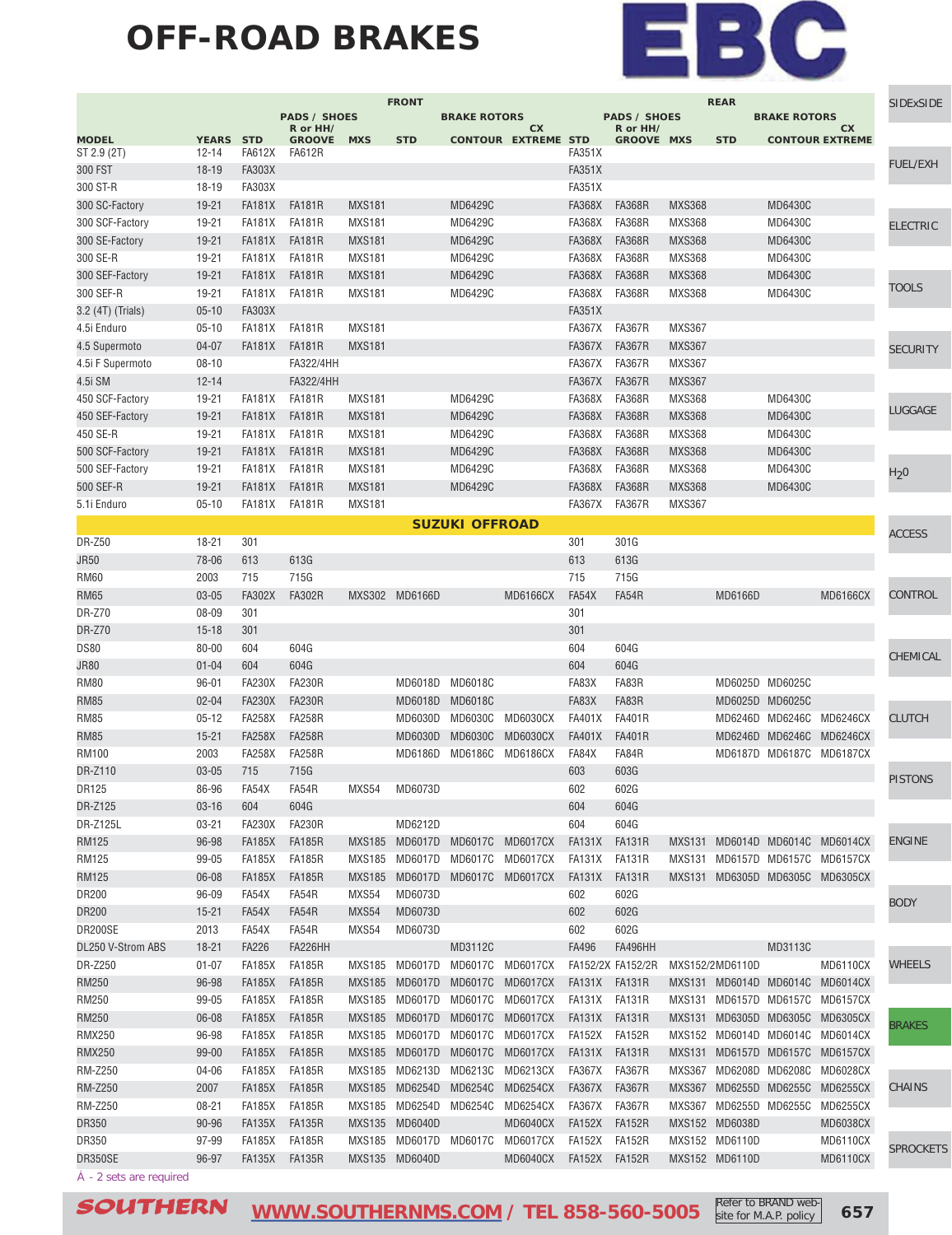### **OFF-ROAD BRAKES**

| SIDExSIDE        | <b>FRONT</b>                              |                           |                         |                                 |               |                              |                           |                                       |               |                                    |               | <b>REAR</b>                  |                     |                                    |
|------------------|-------------------------------------------|---------------------------|-------------------------|---------------------------------|---------------|------------------------------|---------------------------|---------------------------------------|---------------|------------------------------------|---------------|------------------------------|---------------------|------------------------------------|
|                  |                                           |                           |                         | <b>PADS / SHOES</b><br>R or HH/ |               |                              | <b>BRAKE ROTORS</b>       | <b>CX</b>                             |               | <b>PADS / SHOES</b><br>R or HH/    |               |                              | <b>BRAKE ROTORS</b> | <b>CX</b>                          |
|                  | <b>MODEL</b><br>DR350SE                   | <b>YEARS STD</b><br>98-99 | FA185X                  | <b>GROOVE</b><br><b>FA185R</b>  | <b>MXS</b>    | <b>STD</b><br>MXS185 MD6017D | <b>CONTOUR</b><br>MD6017C | <b>EXTREME STD</b><br><b>MD6017CX</b> | FA152X        | <b>GROOVE MXS</b><br><b>FA152R</b> |               | <b>STD</b><br>MXS152 MD6110D |                     | <b>CONTOUR EXTREME</b><br>MD6110CX |
| <b>FUEL/EXH</b>  | DR-Z400                                   | $00 - 07$                 | <b>FA185X</b>           | <b>FA185R</b>                   |               | MXS185 MD6017D               | <b>MD6017C</b>            | <b>MD6017CX</b>                       | <b>FA131X</b> | <b>FA131R</b>                      | <b>MXS131</b> | MD6014D MD6014C              |                     | <b>MD6014CX</b>                    |
|                  | <b>DR-Z400S</b>                           | $00 - 21$                 | <b>FA185X</b>           | <b>FA185R</b>                   |               | MXS185 MD6017D               | <b>MD6017C</b>            | <b>MD6017CX</b>                       | FA131X        | FA131R                             | MXS131        |                              |                     | MD6014D MD6014C MD6014CX           |
|                  | <b>DR-Z400SM</b>                          | $05 - 09$                 | <b>FA185X</b>           | <b>FA185R</b>                   |               | MXS185 MD6247D               | MD6247C                   |                                       | FA131X        | <b>FA131R</b>                      | <b>MXS131</b> | MD6157D MD6157C              |                     |                                    |
| <b>ELECTRIC</b>  | <b>DR-Z400SM</b>                          | $13 - 21$                 | <b>FA185X</b>           | <b>FA185R</b>                   |               | MXS185 MD6247D               | MD6247C                   |                                       | FA131X        | <b>FA131R</b>                      | <b>MXS131</b> | MD6157D MD6157C              |                     |                                    |
|                  | <b>RMX450</b>                             | 2010                      | <b>FA185X</b>           | <b>FA185R</b>                   | <b>MXS185</b> |                              | MD6254C                   | <b>MD6254CX</b>                       | <b>FA367X</b> | <b>FA367R</b>                      | <b>MXS367</b> | MD6255D MD6255C              |                     | <b>MD6255CX</b>                    |
|                  | <b>RM-Z450</b>                            | $05 - 07$                 | <b>FA185X</b>           | <b>FA185R</b>                   |               | MXS185 MD6254D               | MD6254C                   | <b>MD6254CX</b>                       | <b>FA367X</b> | <b>FA367R</b>                      | <b>MXS367</b> | MD6255D MD6255C              |                     | MD6255CX                           |
|                  | <b>RM-Z450</b>                            | $08 - 17$                 | <b>FA185X</b>           | <b>FA185R</b>                   |               | MXS185 MD6254D               | MD6254C                   | <b>MD6254CX</b>                       | <b>FA367X</b> | <b>FA367R</b>                      | <b>MXS367</b> | MD6255D MD6255C              |                     | <b>MD6255CX</b>                    |
| <b>TOOLS</b>     | <b>RM-Z450</b>                            | $18 - 21$                 | <b>FA185X</b>           | <b>FA185R</b>                   | <b>MXS185</b> |                              |                           |                                       | <b>FA367X</b> | <b>FA367R</b>                      | <b>MXS367</b> | MD6255D MD6255C              |                     | <b>MD6255CX</b>                    |
|                  | DL650 V-Strom                             | 04-06                     | FA229/<br><b>FA231</b>  | <b>FA229HH\</b><br>FA231HH      |               |                              | MD3088XA MD3088XCA        |                                       | <b>FA174</b>  | FA174HH                            |               | MD6232D                      |                     | MD6232CX                           |
| <b>SECURITY</b>  | DL650 V-Strom                             | $07 - 09$                 | FA229/<br>FA231         | <b>FA229HH\</b><br>FA231HH      |               |                              | MD3092XA MD3092XCA        |                                       | <b>FA174</b>  | FA174HH                            |               | MD6232D                      |                     | MD6232CX                           |
|                  | DL650 V-Strom ABS                         | $07 - 17$                 | FA229/<br><b>FA231</b>  | <b>FA229HH\</b><br>FA231HH      |               |                              | MD3092XA MD3092XCA        |                                       | <b>FA174</b>  | FA174HH                            |               | MD6232D                      |                     | <b>MD6232CX</b>                    |
| LUGGAGE          | DL650XT V-Strom ABS                       | $15 - 21$                 | FA229/<br>FA231         | <b>FA229HH\</b><br>FA231HH      |               |                              | MD3092XA MD3092XCA        |                                       | <b>FA174</b>  | FA174HH                            |               | MD6232D                      |                     | MD6232CX                           |
|                  | DL650XT V-Strom<br><b>Adventure ABS</b>   | $12 - 21$                 | FA229/<br><b>FA231</b>  | <b>FA229HH\</b><br>FA231HH      |               |                              | MD3092XÁ MD3092XCÁ        |                                       | <b>FA174</b>  | FA174HH                            |               | MD6232D                      |                     | <b>MD6232CX</b>                    |
|                  | DL650XT V-Strom<br><b>Touring ABS</b>     | $18 - 21$                 | FA229/<br>FA231         | <b>FA229HH\</b><br>FA231HH      |               |                              | MD3092XÁ MD3092XCÁ        |                                       | <b>FA174</b>  | FA174HH                            |               | MD6232D                      |                     |                                    |
| H <sub>2</sub> 0 | <b>DR650S</b>                             | $96 - 21$                 | <b>FA185X</b>           | <b>FA185R</b>                   |               | MXS185 MD6094D               |                           | <b>MD6094CX</b>                       | <b>FA152X</b> | <b>FA152R</b>                      |               | MXS152 MD6095D               |                     | <b>MD6095CX</b>                    |
|                  | DL900 Migrator                            | $14 - 17$                 | <b>FA229</b>            | FA229HH                         |               | MD3014LS                     |                           |                                       | <b>FA174</b>  | FA174HH                            |               | MD6232D                      |                     |                                    |
| <b>ACCESS</b>    | DL1000 V-Strom                            | $02 - 12$                 | FA229/<br><b>FA231</b>  | <b>FA229HH\</b><br>FA231HH      |               |                              | MD3088XA MD3088XCA        |                                       | <b>FA174</b>  | FA174HH                            |               | MD6232D                      |                     | <b>MD6232CX</b>                    |
|                  | DL1000AL V-Strom ABS                      | 14-20                     |                         | FA379HHA                        |               |                              | MD3092XÁ MD3092XCÁ        |                                       | FA419         | FA419HH                            |               | MD6232D                      |                     | MD6232CX                           |
|                  | DL1000AL V-Strom<br>Adventure             | 2012                      | FA229/<br><b>FA231</b>  | <b>FA229HH\</b><br>FA231HH      |               |                              | MD3088XA MD3088XCA        |                                       | <b>FA174</b>  | FA174HH                            |               | MD6232D                      |                     | <b>MD6232CX</b>                    |
| CONTROL          | DL1000AAL V-Strom<br><b>Adventure ABS</b> | 14-20                     |                         | FA379HHÁ                        |               |                              | MD3092XÁ MD3092XCÁ        |                                       | FA419         | FA419HH                            |               | MD6232D                      |                     | <b>MD6232CX</b>                    |
|                  | DL1000XT V-Strom ABS                      | $18 - 20$                 |                         | FA379HHA                        |               |                              | MD3092XÁ MD3092XCÁ        |                                       | FA419         | FA419HH                            |               | MD6232D                      |                     |                                    |
|                  |                                           |                           |                         |                                 |               |                              | YAMAHA OFFROAD            |                                       |               |                                    |               |                              |                     |                                    |
| CHEMICAL         | <b>YZ65</b>                               | 18-21                     | <b>FA119X</b>           | <b>FA119R</b>                   |               | MD6418D                      | MD6418C                   | MD6418CX                              | FA84/3X       | FA84/3R                            |               | MXS84/3 MD6419D MD6419C      |                     | MD6419CX                           |
|                  | <b>PW80</b>                               | $92 - 08$                 | 502                     | 502G                            |               |                              |                           |                                       | 503           | 503G                               |               |                              |                     |                                    |
|                  | <b>YZ80</b>                               | $93 - 01$                 | <b>FA119X</b>           | <b>FA119R</b>                   |               | MD6030D                      | MD6030C                   | <b>MD6030CX</b>                       |               | FA84/3R                            |               |                              |                     | MXS84/3 MD6031D MD6031C MD6031CX   |
| <b>CLUTCH</b>    | YZ85 (17"/14")                            | $02 - 21$                 | <b>FA119X</b>           | <b>FA119R</b>                   |               | MD6030D                      | <b>MD6030C</b>            | <b>MD6030CX</b>                       |               | FA84/3R                            |               |                              |                     | MXS84/3 MD6031D MD6031C MD6031CX   |
|                  | YZ85 (19"/16")                            | $02 - 21$                 | <b>FA119X</b>           | <b>FA119R</b>                   |               | MD6030D                      | MD6030C                   | <b>MD6030CX</b>                       |               | FA84/3R                            |               |                              |                     | MXS84/3 MD6031D MD6031C MD6031CX   |
|                  | <b>TT-R90</b>                             | $00 - 07$                 | 502                     | 502G                            |               |                              |                           |                                       | 503           | 503G                               |               |                              |                     |                                    |
|                  | RT100                                     | $91 - 00$                 | 503                     | 503G                            |               |                              |                           |                                       | 503           | 503G                               |               |                              |                     |                                    |
| <b>PISTONS</b>   | <b>TT-R110E</b>                           | $08 - 21$                 | 502                     | 502G                            |               |                              |                           |                                       | 503           | 503G                               |               |                              |                     |                                    |
|                  | TT-R125 (17"/14")<br>F/drum; R/drum       | $00 - 09$                 | 503                     | 503G                            |               |                              |                           |                                       | 503           | 503G                               |               |                              |                     |                                    |
| <b>ENGINE</b>    | TT-R125L\LE (19"/16")<br>F/disc; R/drum   | $00 - 09$                 | FA119X                  | FA119R                          |               | MD6158D MD6158C              |                           |                                       | 503           | 503G                               |               |                              |                     |                                    |
|                  | <b>TT-R125LE</b>                          | $11 - 21$                 | <b>FA119X</b>           | <b>FA119R</b>                   |               | MD6158D                      | MD6158C                   |                                       | 503           | 503G                               |               |                              |                     |                                    |
|                  | <b>WR125</b>                              | 1998                      | <b>FA135X</b>           | <b>FA135R</b>                   |               | MXS135 MD6028D               | MD6028C                   |                                       | FA152X FA152R |                                    |               | MXS152 MD6011D               |                     |                                    |
| <b>BODY</b>      | YZ125 (2T)                                | 94-97                     | FA135X                  | FA135R                          |               | MXS135 MD6028D               | MD6028C                   |                                       |               | FA152/2X FA152/2R                  |               | MXS152/2MD6011D              |                     |                                    |
|                  | YZ125 (2T)                                | $98 - 00$                 | <b>FA185X</b>           | <b>FA185R</b>                   |               | MXS185 MD6028D               | MD6028C                   | <b>MD6028CX</b>                       | FA131X FA131R |                                    |               |                              |                     | MXS131 MD6135D MD6135C MD6135CX    |
|                  | YZ125 (2T)                                | 2001                      | FA185X                  | <b>FA185R</b>                   |               | MXS185 MD6356D               | MD6356C                   | MD6356CX                              | FA131X FA131R |                                    |               |                              |                     | MXS131 MD6135D MD6135C MD6135CX    |
|                  | YZ125 (2T)                                | 2002                      | <b>FA185X</b>           | <b>FA185R</b>                   |               | MXS185 MD6356D               | <b>MD6356C</b>            | <b>MD6356CX</b>                       | FA131X FA131R |                                    |               |                              |                     | MXS131 MD6190D MD6190C MD6190CX    |
| <b>WHEELS</b>    | YZ125 (2T)                                | 03-07                     | <b>FA185X</b>           | <b>FA185R</b>                   |               | MXS185 MD6356D               | MD6356C                   | MD6356CX                              | FA367X FA367R |                                    |               |                              |                     | MXS367 MD6190D MD6190C MD6190CX    |
|                  | YZ125 (2T)                                | $08 - 16$                 | <b>FA450X</b>           | <b>FA450R</b>                   | <b>MXS450</b> |                              | MD6356C                   | <b>MD6356CX</b>                       | <b>FA367X</b> | <b>FA367R</b>                      | <b>MXS367</b> |                              |                     | MD6190C MD6190CX                   |
|                  | YZ125 (2T)                                | $17 - 21$                 | <b>FA450X</b>           | <b>FA450R</b>                   | <b>MXS450</b> |                              | MD6392C                   | MD6392CX                              | FA367X FA367R |                                    | <b>MXS367</b> |                              |                     | MD6190C MD6190CX                   |
| <b>BRAKES</b>    | <b>YZ125X Cross Country</b>               | 2021                      | <b>FA450X</b>           | <b>FA450R</b>                   | <b>MXS450</b> |                              | MD6392C                   | MD6392CX                              | FA367X        | <b>FA367R</b>                      | <b>MXS367</b> |                              |                     | MD6190C MD6190CX                   |
|                  | RT180                                     | 93-97                     | <b>FA101X</b>           | <b>FA101R</b>                   |               |                              |                           |                                       | 527           | 527G                               |               |                              |                     |                                    |
|                  | <b>TW200</b>                              | $92 - 00$                 | 527                     | 527G                            |               |                              |                           |                                       | 503           | 503G                               |               |                              |                     |                                    |
|                  | <b>TW200</b>                              | $01 - 21$<br>99-03        | <b>FA275X</b><br>FA101X | FA275HH                         |               | MD6067D<br><b>MD6067D</b>    |                           |                                       | 503<br>527    | 503G<br>527G                       |               |                              |                     |                                    |
| <b>CHAINS</b>    | TT-R225<br>XT225                          | $92 - 00$                 | FA101X                  | <b>FA101R</b><br><b>FA101R</b>  |               | MD6067D                      |                           |                                       | 503           | 503G                               |               |                              |                     |                                    |
|                  | <b>XT225</b>                              | $01 - 07$                 | <b>FA275X</b>           |                                 |               | <b>MD6067D</b>               |                           |                                       | 503           | 503G                               |               |                              |                     |                                    |
|                  | TT-R230                                   | $05 - 09$                 | FA135X                  | FA135R                          |               | MXS135 MD6067D               |                           |                                       | 527           | 527G                               |               |                              |                     |                                    |
| <b>SPROCKETS</b> |                                           |                           |                         |                                 |               |                              |                           |                                       |               |                                    |               |                              |                     |                                    |

Á - 2 sets are required

**658 Refer to BRAND web-ORDERS.SOUTHERNMS.COM** / FAX 858-560-4626 **SOUTHERN** Refer to BRAND website for M.A.P. policy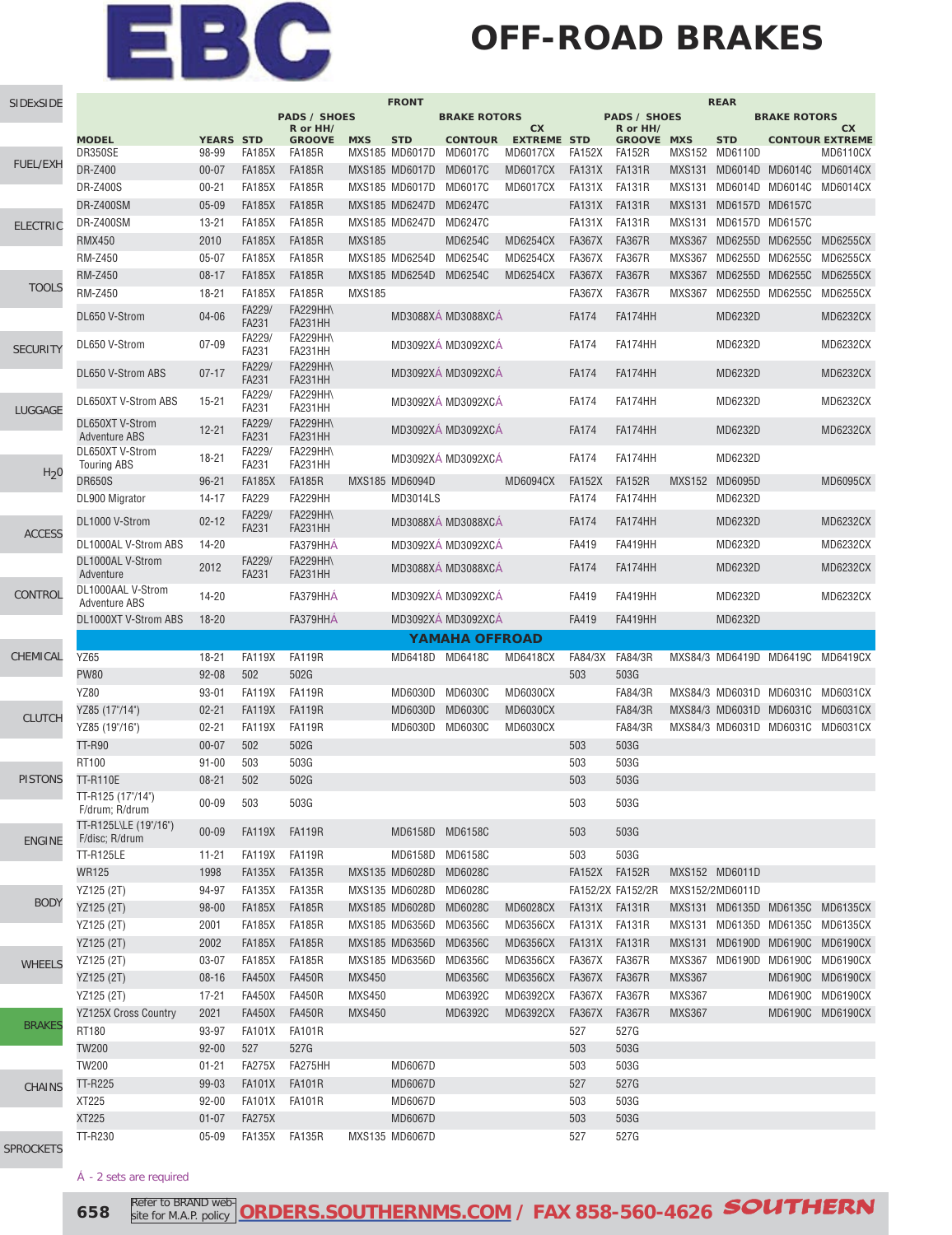#### **OFF-ROAD BRAKES**



|                                                                             |                           |                                |                                 |                                | <b>FRONT</b>                 |                     |                             |               |                                 |                                | <b>REAR</b>      |                     |                                      | <b>SIDExSIDE</b> |
|-----------------------------------------------------------------------------|---------------------------|--------------------------------|---------------------------------|--------------------------------|------------------------------|---------------------|-----------------------------|---------------|---------------------------------|--------------------------------|------------------|---------------------|--------------------------------------|------------------|
|                                                                             |                           |                                | <b>PADS / SHOES</b><br>R or HH/ |                                |                              | <b>BRAKE ROTORS</b> | cx                          |               | <b>PADS / SHOES</b><br>R or HH/ |                                |                  | <b>BRAKE ROTORS</b> | cx                                   |                  |
| <b>MODEL</b><br>TT-R230                                                     | <b>YEARS STD</b><br>11-21 | FA135X                         | <b>GROOVE MXS</b><br>FA135R     | <b>MXS135</b>                  | <b>STD</b><br><b>MD6067D</b> |                     | <b>CONTOUR EXTREME STD</b>  | 527           | <b>GROOVE MXS</b><br>527G       |                                | <b>STD</b>       |                     | <b>CONTOUR EXTREME</b>               |                  |
| TT-R250                                                                     | 99-06                     | <b>FA135X</b>                  | <b>FA135R</b>                   | <b>MXS135</b>                  | <b>MD6066D</b>               |                     |                             | <b>FA152X</b> | <b>FA152R</b>                   | <b>MXS152</b>                  | MD6121D          |                     |                                      | <b>FUEL/EXH</b>  |
| <b>WR250Z</b>                                                               | 92-97                     | <b>FA135X</b>                  | <b>FA135R</b>                   | <b>MXS135</b>                  | MD6028D                      | MD6028C             |                             | <b>FA152X</b> | <b>FA152R</b>                   | <b>MXS152</b>                  | MD6011D          |                     |                                      |                  |
| <b>WR250F (4T)</b>                                                          | 2001                      | <b>FA185X</b>                  | <b>FA185R</b>                   | <b>MXS185</b>                  | MD6356D                      | <b>MD6356C</b>      | MD6356CX FA131X             |               | <b>FA131R</b>                   | <b>MXS131</b>                  |                  |                     | MD6135D MD6135C MD6135CX             |                  |
| WR250F (4T)                                                                 | 2002                      | <b>FA185X</b>                  | <b>FA185R</b>                   | <b>MXS185</b>                  | MD6356D MD6356C              |                     | MD6356CX FA131X             |               | <b>FA131R</b>                   | <b>MXS131</b>                  |                  |                     | MD6190D MD6190C MD6190CX             |                  |
| WR250F (4T)                                                                 | $03 - 04$                 | <b>FA185X</b>                  | <b>FA185R</b>                   | <b>MXS185</b>                  | MD6356D                      | MD6356C             | MD6356CX                    | <b>FA367X</b> | <b>FA367R</b>                   | <b>MXS367</b>                  |                  |                     | MD6190D MD6190C MD6190CX             | <b>ELECTRIC</b>  |
| WR250F (4T)                                                                 | 05-06                     | <b>FA185X</b>                  | <b>FA185R</b>                   | <b>MXS185</b>                  | MD6356D                      | MD6356C             | MD6356CX                    | FA367X        | <b>FA367R</b>                   | <b>MXS367</b>                  |                  |                     | MD6190D MD6190C MD6190CX             |                  |
| <b>WR250F (4T)</b>                                                          | $07 - 18$                 | <b>FA185X</b>                  | <b>FA185R</b>                   | <b>MXS185</b>                  |                              | MD6356C             | MD6356CX                    | <b>FA367X</b> | <b>FA367R</b>                   | <b>MXS367</b>                  |                  |                     | MD6190C MD6190CX                     |                  |
| WR250F (4T)                                                                 | $18 - 21$                 | <b>FA450X</b>                  | <b>FA450R</b>                   | <b>MXS450</b>                  |                              | MD6392C             | MD6392CX                    | <b>FA367X</b> | <b>FA367R</b>                   | <b>MXS367</b>                  |                  |                     | MD6190C MD6190CX                     | TOOLS            |
| WR250R (4T)                                                                 | $08 - 20$                 | <b>FA185X</b>                  | <b>FA185R</b>                   | <b>MXS185</b>                  |                              | MD6320C             |                             | <b>FA367X</b> | <b>FA367R</b>                   | <b>MXS367</b>                  |                  | MD6319C             |                                      |                  |
| WR250X (4T) (Supermotard)                                                   | $08 - 11$                 | <b>FA142</b>                   | FA142HH                         |                                |                              | MD6323C             |                             | FA367X        | <b>FA367R</b>                   | <b>MXS367</b>                  |                  | MD6319C             |                                      |                  |
|                                                                             | $08 - 21$                 | <b>FA275X</b>                  | FA275HH                         |                                | MD6067D                      |                     |                             |               | <b>FA152R</b>                   |                                | MD6244D          |                     |                                      |                  |
| XT250                                                                       |                           |                                |                                 |                                |                              |                     |                             | <b>FA152X</b> |                                 | <b>MXS152</b>                  |                  |                     |                                      | <b>SECURITY</b>  |
| XTZ250 Lander                                                               | $07 - 14$                 | <b>FA135X</b>                  | FA135R                          | MXS135                         | MD6068D                      |                     |                             | <b>FA152X</b> | <b>FA152R</b>                   |                                | MXS152 MD6244D   |                     |                                      |                  |
| XTZ250 Lander                                                               | $16 - 18$                 | <b>FA465X</b>                  | <b>FA465R</b>                   | <b>MXS465</b>                  | MD6068D                      |                     |                             | <b>FA152X</b> | <b>FA152R</b>                   | <b>MXS152</b>                  | MD6244D          |                     |                                      |                  |
| YZ250 (2T)                                                                  | 94-97                     | <b>FA135X</b>                  | <b>FA135R</b>                   | <b>MXS135</b>                  | MD6028D                      | MD6028C             |                             |               | FA152/2X FA152/2R               |                                | MXS152/2 MD6011D |                     |                                      | LUGGAGE          |
| YZ250 (2T)                                                                  | $98 - 00$                 | <b>FA185X</b>                  | <b>FA185R</b>                   | <b>MXS185</b>                  | MD6028D                      | <b>MD6028C</b>      | MD6028CX                    | <b>FA131X</b> | <b>FA131R</b>                   | <b>MXS131</b>                  |                  |                     | MD6135D MD6135C MD6135CX             |                  |
| YZ250 (2T)                                                                  | 2001                      | <b>FA185X</b>                  | <b>FA185R</b>                   | <b>MXS185</b>                  | MD6356D                      | MD6356C             | MD6356CX FA131X             |               | <b>FA131R</b>                   | <b>MXS131</b>                  |                  |                     | MD6135D MD6135C MD6135CX             |                  |
| YZ250 (2T)                                                                  | 2002                      | <b>FA185X</b>                  | <b>FA185R</b>                   | <b>MXS185</b>                  | MD6356D                      | <b>MD6356C</b>      | MD6356CX FA131X             |               | <b>FA131R</b>                   | <b>MXS131</b>                  |                  |                     | MD6190D MD6190C MD6190CX             |                  |
| YZ250 (2T)                                                                  | 03-04                     | <b>FA185X</b>                  | <b>FA185R</b>                   | <b>MXS185</b>                  | MD6356D                      | MD6356C             | MD6356CX                    | <b>FA367X</b> | <b>FA367R</b>                   | <b>MXS367</b>                  |                  |                     | MD6190D MD6190C MD6190CX             | H <sub>2</sub> 0 |
| YZ250 (2T)                                                                  | $05 - 07$                 | <b>FA185X</b>                  | <b>FA185R</b>                   | <b>MXS185</b>                  | MD6356D                      | MD6356C             | MD6356CX                    | <b>FA367X</b> | <b>FA367R</b>                   | <b>MXS367</b>                  |                  |                     | MD6190D MD6190C MD6190CX             |                  |
| YZ250 (2T)                                                                  | $08 - 21$                 | <b>FA450X</b>                  | <b>FA450R</b>                   | <b>MXS450</b>                  |                              | MD6356C             | MD6356CX FA367X             |               | <b>FA367R</b>                   | <b>MXS367</b>                  |                  |                     | MD6190C MD6190CX                     |                  |
| YZ250X (2T)                                                                 | $16 - 21$                 | <b>FA450X</b>                  | <b>FA450R</b>                   | <b>MXS450</b>                  |                              | <b>MD6356C</b>      | MD6356CX                    | <b>FA367X</b> | <b>FA367R</b>                   | <b>MXS367</b>                  |                  | MD6190C             | <b>MD6190CX</b>                      |                  |
| YZ250F (4T)                                                                 | 2001                      | <b>FA185X</b>                  | <b>FA185R</b>                   | <b>MXS185</b>                  | MD6356D                      | MD6356C             | MD6356CX FA131X             |               | <b>FA131R</b>                   | <b>MXS131</b>                  |                  | MD6135D MD6135C     | MD6135CX                             | ACCESS           |
| YZ250F (4T)                                                                 | 2002                      | <b>FA185X</b>                  | <b>FA185R</b>                   | <b>MXS185</b>                  | MD6356D                      | <b>MD6356C</b>      | MD6356CX FA131X             |               | <b>FA131R</b>                   | <b>MXS131</b>                  |                  |                     | MD6190D MD6190C MD6190CX             |                  |
| YZ250F (4T)                                                                 | 03-04                     | <b>FA185X</b>                  | <b>FA185R</b>                   | <b>MXS185</b>                  | MD6356D                      | MD6356C             | MD6356CX FA367X             |               | <b>FA367R</b>                   | <b>MXS367</b>                  |                  |                     | MD6190D MD6190C MD6190CX             |                  |
| YZ250F (4T)                                                                 | $05 - 06$                 | <b>FA185X</b>                  | <b>FA185R</b>                   | <b>MXS185</b>                  | MD6356D                      | <b>MD6356C</b>      | MD6356CX FA367X             |               | <b>FA367R</b>                   | <b>MXS367</b>                  |                  |                     | MD6190D MD6190C MD6190CX             | CONTROL          |
| YZ250F (4T)                                                                 | $07 - 15$                 | <b>FA450X</b>                  | <b>FA450R</b>                   | <b>MXS450</b>                  |                              | MD6356C             | MD6356CX FA367X             |               | <b>FA367R</b>                   | <b>MXS367</b>                  |                  |                     | MD6190C MD6190CX                     |                  |
| YZ250F (4T) 270mm F/disc                                                    | $16 - 21$                 | <b>FA450X</b>                  | <b>FA450R</b>                   | <b>MXS450</b>                  |                              | MD6392C             | MD6392CX FA367X             |               | <b>FA367R</b>                   | <b>MXS367</b>                  |                  |                     | MD6190C MD6190CX                     |                  |
| <b>YZ250F Monster Energy</b><br>Yamaha Racing Edt (4T)<br>270mm F/disc      | 2021                      | <b>FA450X</b>                  | <b>FA450R</b>                   | <b>MXS450</b>                  |                              | MD6392C             | MD6392CX FA367X             |               | <b>FA367R</b>                   | <b>MXS367</b>                  |                  |                     | MD6190C MD6190CX                     | CHEMICAL         |
| YZ250FX (4T) 270mm F/disc                                                   | 2021                      | <b>FA450X</b>                  | <b>FA450R</b>                   | <b>MXS450</b>                  |                              | MD6392C             | MD6392CX                    | <b>FA367X</b> | <b>FA367R</b>                   | <b>MXS367</b>                  |                  |                     | MD6190C MD6190CX                     |                  |
| XT350                                                                       | $91 - 00$                 | <b>FA101X</b>                  | <b>FA101R</b>                   |                                | MD6068D                      |                     |                             | 527           | 527G                            |                                |                  |                     |                                      |                  |
| <b>WR400F (4T)</b>                                                          | 1998                      | <b>FA185X</b>                  | <b>FA185R</b>                   | <b>MXS185</b>                  | MD6028D                      | MD6028C             |                             | <b>FA152X</b> | <b>FA152R</b>                   | <b>MXS152</b>                  | MD6011D          |                     |                                      | <b>CLUTCH</b>    |
| WR400F (4T)                                                                 | 99-00                     | <b>FA185X</b>                  | <b>FA185R</b>                   | <b>MXS185</b>                  | MD6028D                      | MD6028C             | MD6028CX FA131X             |               | <b>FA131R</b>                   | <b>MXS131</b>                  |                  |                     | MD6135D MD6135C MD6135CX             |                  |
| <b>WR400F (4T)</b>                                                          | 2001                      | <b>FA185X</b>                  | <b>FA185R</b>                   | <b>MXS185</b>                  | MD6017D                      | MD6017C             | MD6017CX FA131X             |               | <b>FA131R</b>                   | <b>MXS131</b>                  |                  |                     | MD6135D MD6135C MD6135CX             |                  |
| YZ400F (4T)                                                                 | 1998                      | <b>FA185X</b>                  | <b>FA185R</b>                   | <b>MXS185</b>                  |                              | MD6028D MD6028C     |                             | <b>FA152X</b> | <b>FA152R</b>                   | <b>MXS152</b>                  | MD6011D          |                     |                                      |                  |
| <b>YZ400F (4T)</b>                                                          | 1999                      | <b>FA185X</b>                  | <b>FA185R</b>                   |                                | MXS185 MD6028D MD6028C       |                     | MD6028CX FA131X             |               | FA131R                          | <b>MXS131</b>                  |                  |                     | MD6135D MD6135C MD6135CX             | <b>PISTONS</b>   |
| WR426F (4T)                                                                 | 2001                      | <b>FA185X</b>                  | <b>FA185R</b>                   |                                | MXS185 MD6356D MD6356C       |                     | MD6356CX FA131X             |               | <b>FA131R</b>                   |                                |                  |                     | MXS131 MD6135D MD6135C MD6135CX      |                  |
| WR426F (4T)                                                                 | 2002                      | <b>FA185X</b>                  | <b>FA185R</b>                   | <b>MXS185</b>                  | MD6356D                      | MD6356C             | MD6356CX FA131X             |               | <b>FA131R</b>                   | <b>MXS131</b>                  |                  |                     | MD6190D MD6190C MD6190CX             |                  |
| YZ426F (4T)                                                                 | 2000                      | <b>FA185X</b>                  | <b>FA185R</b>                   | <b>MXS185</b>                  | MD6028D                      | MD6028C             | MD6028CX FA131X             |               | <b>FA131R</b>                   | <b>MXS131</b>                  |                  | MD6135D MD6135C     | MD6135CX                             | <b>ENGINE</b>    |
| YZ426F (4T)                                                                 | 2001                      | <b>FA185X</b>                  | <b>FA185R</b>                   | <b>MXS185</b>                  | MD6356D                      | MD6356C             | MD6356CX FA131X             |               | <b>FA131R</b>                   | <b>MXS131</b>                  |                  |                     | MD6135D MD6135C MD6135CX             |                  |
| YZ426F (4T)                                                                 | 2002                      | <b>FA185X</b>                  | <b>FA185R</b>                   | MXS185                         | MD6356D MD6356C              |                     | MD6356CX FA131X             |               | <b>FA131R</b>                   | <b>MXS131</b>                  |                  |                     | MD6190D MD6190C MD6190CX             |                  |
| <b>WR450F (4T)</b>                                                          | $03 - 04$                 | <b>FA185X</b>                  | <b>FA185R</b>                   | <b>MXS185</b>                  | MD6356D                      | <b>MD6356C</b>      | MD6356CX FA367X             |               | <b>FA367R</b>                   | <b>MXS367</b>                  |                  |                     | MD6190D MD6190C MD6190CX             |                  |
| <b>WR450F (4T)</b>                                                          | 05-06                     | <b>FA185X</b>                  | <b>FA185R</b>                   |                                | MXS185 MD6356D               | MD6356C             | MD6356CX FA367X             |               | <b>FA367R</b>                   | <b>MXS367</b>                  |                  |                     | MD6190D MD6190C MD6190CX             | <b>BODY</b>      |
| WR450F (4T)                                                                 | $07 - 15$                 | <b>FA185X</b>                  | <b>FA185R</b>                   | <b>MXS185</b>                  |                              | MD6356C             | MD6356CX                    | <b>FA367X</b> | <b>FA367R</b>                   | <b>MXS367</b>                  |                  |                     | MD6190C MD6190CX                     |                  |
| WR450F (4T) 270mm F/disc                                                    | $16 - 21$                 | <b>FA450X</b>                  | <b>FA450R</b>                   | <b>MXS450</b>                  |                              | MD6392C             | MD6392CX FA367X             |               | <b>FA367R</b>                   | <b>MXS367</b>                  |                  |                     | MD6190C MD6190CX                     |                  |
|                                                                             |                           | <b>FA185X</b>                  |                                 | <b>MXS185</b>                  | MD6356D                      |                     | MD6356CX FA367X             |               |                                 | <b>MXS367</b>                  |                  |                     |                                      | WHEELS           |
| YZ450F (4T)                                                                 | $03 - 04$                 |                                | <b>FA185R</b>                   |                                |                              | <b>MD6356C</b>      |                             |               | <b>FA367R</b>                   |                                |                  |                     | MD6190D MD6190C MD6190CX             |                  |
| YZ450F (4T)                                                                 | $05 - 06$                 | <b>FA185X</b>                  | <b>FA185R</b>                   | <b>MXS185</b>                  | MD6356D                      | MD6356C             | MD6356CX FA367X             |               | <b>FA367R</b>                   | <b>MXS367</b>                  |                  |                     | MD6190D MD6190C MD6190CX             |                  |
| YZ450F (4T)                                                                 | 2007                      | <b>FA185X</b>                  | <b>FA185R</b>                   | <b>MXS185</b>                  |                              | MD6356C             | MD6356CX FA367X             |               | <b>FA367R</b>                   | <b>MXS367</b>                  |                  |                     | MD6190C MD6190CX                     |                  |
| YZ450F (4T)                                                                 | $08 - 15$                 | <b>FA450X</b>                  | <b>FA450R</b>                   | <b>MXS450</b>                  |                              | MD6356C             | MD6356CX FA367X             |               | <b>FA367R</b>                   | <b>MXS367</b>                  |                  |                     | MD6190C MD6190CX                     | <b>BRAKES</b>    |
| YZ450F (4T) 270mm F/disc                                                    | $16 - 21$                 | <b>FA450X</b>                  | <b>FA450R</b>                   | <b>MXS450</b>                  |                              | MD6392C             | MD6392CX FA367X             |               | <b>FA367R</b>                   | <b>MXS367</b>                  |                  |                     | MD6190C MD6190CX                     |                  |
| YZ450F 60th Anniversary<br>$(4T)$ 270mm F/disc<br>YZ450F Monster Energy Edt | 2016                      | <b>FA450X</b>                  | <b>FA450R</b>                   | <b>MXS450</b>                  |                              | MD6392C             | MD6392CX FA367X             |               | <b>FA367R</b>                   | <b>MXS367</b>                  |                  |                     | MD6190C MD6190CX                     |                  |
| (4T) 270mm F/disc<br>YZ450FX (4T) 270mm F/disc                              | 2021<br>2021              | <b>FA450X</b><br><b>FA450X</b> | <b>FA450R</b><br><b>FA450R</b>  | <b>MXS450</b><br><b>MXS450</b> |                              | MD6392C<br>MD6392C  | MD6392CX FA367X<br>MD6392CX | FA367X        | <b>FA367R</b><br><b>FA367R</b>  | <b>MXS367</b><br><b>MXS367</b> |                  |                     | MD6190C MD6190CX<br>MD6190C MD6190CX | CHAINS           |
| XT1200Z Super Tenere                                                        | $12 - 19$                 |                                | FA380HHA                        |                                |                              | <b>MD2095XCA</b>    |                             | FA319/2       | FA319/2HH                       |                                |                  | MD2115C             |                                      |                  |
| XT1200Z Super Tenere ES                                                     | 14-21                     |                                | FA380HHA                        |                                |                              | <b>MD2095XCA</b>    |                             |               | FA319/2 FA319/2HH               |                                | MD2100           | MD2115C             |                                      |                  |
|                                                                             |                           |                                |                                 |                                |                              |                     |                             |               |                                 |                                |                  |                     |                                      | <b>SPROCKETS</b> |

- 2 sets are required

SOUTHERN **[WWW.SOUTHERNMS.COM](http://m.southernms.com) / TEL 858-560-5005 659**

Refer to BRAND website for M.A.P. policy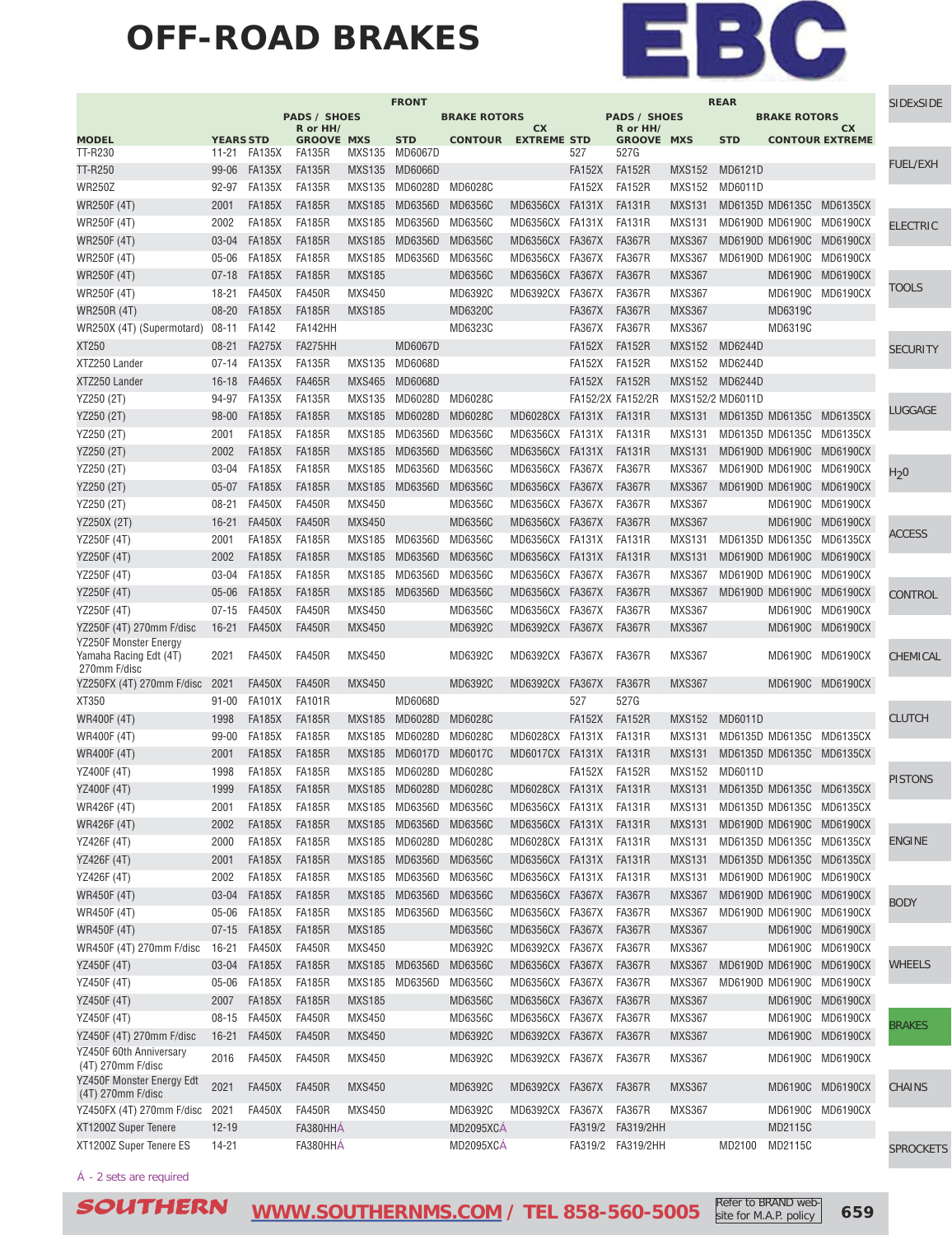### **STREET- FRONT BRAKES**

| SIDExSIDE        | <b>FRONT</b><br><b>PADS / SHOES</b><br><b>BRAKE ROTORS</b> |                        |                                |                                |                                     |                               |                   |                  |  |  |  |  |
|------------------|------------------------------------------------------------|------------------------|--------------------------------|--------------------------------|-------------------------------------|-------------------------------|-------------------|------------------|--|--|--|--|
|                  | <b>MODEL</b>                                               | <b>YEARS</b>           | STD / SFA<br><b>SERIES</b>     |                                |                                     | V SERIES HH SERIES STD - LEFT | STD-RIGHT CONTOUR |                  |  |  |  |  |
|                  | CHF50/50 P/S Metropolitan                                  | $02 - 11$              | <b>HONDA</b><br>333            |                                |                                     |                               |                   |                  |  |  |  |  |
| <b>FUEL/EXH</b>  | <b>NCH50 Metropolitan</b>                                  | $13 - 21$              | 333                            |                                |                                     |                               |                   |                  |  |  |  |  |
|                  | NPS50 Ruckus/NPS50S                                        | $03 - 21$              | 333                            |                                |                                     |                               |                   |                  |  |  |  |  |
|                  | SA50 Elite LX/SR                                           | 88-93                  | 301                            |                                |                                     |                               |                   |                  |  |  |  |  |
| <b>ELECTRIC</b>  | SA50 Elite SR/SA 50P Elite S                               | 94-01                  | 333                            |                                |                                     |                               |                   |                  |  |  |  |  |
|                  | SB50/SB 50P Elite/Elite ES                                 | 88-90                  | 301                            |                                |                                     |                               |                   |                  |  |  |  |  |
|                  | CH80 Elite<br>NHX110 Elite                                 | 85-07<br>$10 - 11$     | 303<br><b>SFA323</b>           |                                |                                     |                               |                   |                  |  |  |  |  |
| <b>TOOLS</b>     | MSX125 GROM                                                | $13 - 20$              | FA375                          |                                | SFA323HH MD931D<br>FA375HH          |                               | MD1183            | <b>MD1183C</b>   |  |  |  |  |
|                  | MSX125 GROM (ABS)                                          | $18 - 21$              | FA375                          |                                | <b>FA375HH</b>                      |                               | MD1191            | <b>MD1191C</b>   |  |  |  |  |
|                  | <b>MONKEY</b>                                              | $18 - 21$              | FA375                          |                                |                                     |                               |                   |                  |  |  |  |  |
|                  | <b>PCX125</b>                                              | 11                     | <b>SFA603</b>                  |                                | SFA603HH MD9134D                    |                               |                   |                  |  |  |  |  |
| <b>SECURITY</b>  | <b>PCX150</b>                                              | $13 - 20$              | <b>SFA603</b>                  |                                | SFA603HH MD9134D                    |                               |                   |                  |  |  |  |  |
|                  | <b>SH150i</b>                                              | $10 - 11$              | <b>SFA323</b>                  |                                | SFA323HH MD970D                     |                               |                   |                  |  |  |  |  |
|                  | CB250 Nighthawk<br>CBR250R                                 | 91-08<br>$11 - 14$     | 312<br><b>FA226</b>            |                                | FA226HH                             |                               | <b>MD1180X</b>    |                  |  |  |  |  |
|                  | CBR250RA (ABS)                                             | $11 - 14$              | FA388                          |                                | FA388HH                             |                               | <b>MD1180X</b>    |                  |  |  |  |  |
| LUGGAGE          | CH250 Elite                                                | 87-90                  | 330                            |                                |                                     |                               |                   |                  |  |  |  |  |
|                  |                                                            | 96/97/                 |                                |                                |                                     |                               |                   |                  |  |  |  |  |
|                  | CMX250C Rebel                                              | 99-14                  | <b>FA228</b>                   |                                | FA228HH                             | MD1030                        |                   |                  |  |  |  |  |
| H <sub>2</sub> 0 | <b>CMX250C2</b>                                            | 99-00                  | <b>FA228</b>                   |                                |                                     | MD1030                        |                   |                  |  |  |  |  |
|                  | <b>CMX250X</b>                                             | 15                     | <b>FA228</b>                   |                                |                                     | MD1030                        |                   |                  |  |  |  |  |
|                  | CN250 Helix                                                | 92-93<br>$94 - 01/$    | FA69/2                         |                                |                                     | <b>MD908D</b>                 |                   |                  |  |  |  |  |
|                  | CN250 Helix                                                | $05-07$                | <b>SFA142</b>                  |                                | SFA142HH MD908D                     |                               |                   |                  |  |  |  |  |
| <b>ACCESS</b>    | NSS250/250 A/AS Reflex                                     | $01 - 07$              | <b>SFA281</b>                  |                                | SFA281HH MD922D                     |                               |                   |                  |  |  |  |  |
|                  | PS250 Big Ruckus                                           | 05-06                  | <b>SFA388</b>                  |                                | SFA388HH MD922D                     |                               |                   |                  |  |  |  |  |
|                  | VTR250 Interceptor                                         | 90                     | FA124/2                        |                                | FA124/2HH                           |                               |                   |                  |  |  |  |  |
| CONTROL          | <b>CB300F</b>                                              | $15-19$                | <b>FA226</b>                   |                                | FA226HH                             |                               | <b>MD1180X</b>    |                  |  |  |  |  |
|                  | <b>CB300F</b>                                              | $18-19$                | <b>FA196</b>                   |                                | <b>FA196HH</b>                      |                               |                   |                  |  |  |  |  |
|                  | CB300F (ABS)<br><b>CB300R</b>                              | $17 - 21$<br>18-19     | <b>FA196</b><br>FA679          |                                | FA196HH<br><b>FA679HH</b>           |                               |                   |                  |  |  |  |  |
|                  | CB300R (ABS)                                               | $18 - 21$              | FA679                          |                                | FA679HH                             |                               | <b>MD1180X</b>    |                  |  |  |  |  |
| CHEMICAL         | CBR300R                                                    | $15-19$                | <b>FA226</b>                   |                                | FA226HH                             |                               | <b>MD1180X</b>    |                  |  |  |  |  |
|                  | CBR300R                                                    | 18-20                  | <b>FA196</b>                   | <b>FA196V</b>                  | FA196HH                             |                               |                   |                  |  |  |  |  |
|                  | CBR300RA (ABS)                                             | $15 - 21$              | <b>FA226</b>                   |                                | FA226HH                             |                               | <b>MD1180X</b>    |                  |  |  |  |  |
| <b>CLUTCH</b>    | CMX300 Rebel                                               | $18 - 21$              | <b>FA196</b>                   | <b>FA196V</b>                  | FA196HH                             |                               |                   |                  |  |  |  |  |
|                  | CMX300 Rebel (ABS)<br>NSS300 Forza                         | $18 - 21$              | <b>FA196</b><br><b>SFA388</b>  | <b>FA196V</b>                  | <b>FA196HH</b>                      |                               |                   |                  |  |  |  |  |
|                  | Parking Brake                                              | $14 - 16$              | 333                            |                                | SFA388HH                            |                               |                   |                  |  |  |  |  |
|                  | NSS300A Forza (ABS)                                        | $14 - 16$              | <b>SFA388</b>                  |                                | SFA388HH                            |                               |                   |                  |  |  |  |  |
| <b>PISTONS</b>   | Parking Brake                                              |                        | 333                            |                                |                                     |                               |                   |                  |  |  |  |  |
|                  | CB-1 (CB400F)                                              | 89-90                  | <b>FA142</b>                   | <b>FA142V</b>                  | FA142HH                             |                               | <b>MD1038RS</b>   |                  |  |  |  |  |
|                  | <b>CB500F</b>                                              | $13 - 20$              | FA196                          | <b>FA196V</b>                  | <b>FA196HH</b>                      |                               |                   |                  |  |  |  |  |
| <b>ENGINE</b>    | CB500FA (ABS)                                              | $13 - 21$              | <b>FA196</b>                   | <b>FA196V</b>                  | <b>FA196HH</b>                      |                               |                   | <b>MD1200C</b>   |  |  |  |  |
|                  | <b>CB500X</b><br>CB500XA (ABS)                             | $13 - 20$              | FA196                          | <b>FA196V</b>                  | FA196HH                             |                               |                   |                  |  |  |  |  |
|                  | CBR500R                                                    | $13 - 21$<br>$13 - 20$ | <b>FA196</b><br>FA196          | <b>FA196V</b><br><b>FA196V</b> | FA196HH<br>FA196HH                  |                               |                   | <b>MD1200C</b>   |  |  |  |  |
|                  | CBR500RA (ABS)                                             | $13 - 21$              | FA196                          | <b>FA196V</b>                  | FA196HH                             |                               |                   | <b>MD1200C</b>   |  |  |  |  |
| <b>BODY</b>      | CMX500 Rebel                                               | 18-20                  | FA196                          | <b>FA196V</b>                  | <b>FA196HH</b>                      |                               |                   |                  |  |  |  |  |
|                  | CMX500 Rebel (ABS)                                         | $18 - 21$              | FA196                          | <b>FA196V</b>                  | FA196HH                             |                               |                   |                  |  |  |  |  |
|                  | GB500                                                      | 89-90                  | <b>FA69</b>                    |                                | FA69HH                              | MD1001                        |                   |                  |  |  |  |  |
| <b>WHEELS</b>    | CB600F (599cc)                                             | 04/06                  | <b>FA226A</b>                  |                                | FA226HHA MD1139                     |                               | MD1139            | <b>MD1139CA</b>  |  |  |  |  |
|                  | <b>CBR600F Hurricane</b>                                   | 87-90<br>91-94         | <b>FA121Å</b>                  |                                | FA121HHA MD1001                     |                               | MD1001            |                  |  |  |  |  |
|                  | CBR600F2 Solid rotor<br>CBR600F3/SJR/SE                    | 95-98                  | <b>FA203A</b><br><b>FA226A</b> |                                | FA203HHA MD1001<br>FA226HHA MD1003X |                               | MD1001<br>MD1003X | <b>MD1003XCA</b> |  |  |  |  |
|                  | CBR600F4                                                   | 99-00                  |                                |                                | <b>FA296HHA MD1014X</b>             |                               | <b>MD1014X</b>    | MD1014XCA        |  |  |  |  |
| <b>BRAKES</b>    | CBR600F4i Sport                                            | $01 - 06$              |                                |                                | <b>FA296HHA MD1141X</b>             |                               | <b>MD1141X</b>    | <b>MD1141XCA</b> |  |  |  |  |
|                  | CBR600RR                                                   | 03-04                  |                                |                                | FA296HHA MD1152X                    |                               | MD1152X           | <b>MD1152XCA</b> |  |  |  |  |
|                  | CBR600RR                                                   | 05-06                  |                                |                                | FA390HHA MD1152X                    |                               | <b>MD1152X</b>    | MD1152XCA        |  |  |  |  |
| <b>CHAINS</b>    | CBR600RR                                                   | $07-17$                |                                |                                | FA390HHA MD1152X                    |                               | <b>MD1152X</b>    | MD1152XCA        |  |  |  |  |
|                  | CBR600RA (ABS)                                             | $09-17$                |                                |                                | FA390HHA MD1152X                    |                               | <b>MD1152X</b>    | MD1152XCA        |  |  |  |  |
|                  | FSC600/D Silverwing (256mm frt disc)<br>Parking brake      | 02-06                  | <b>SFA281</b><br>SFA257/2      |                                | SFA281HH MD1006                     |                               |                   | MD1006C          |  |  |  |  |
|                  | FSC600A Silverwing (ABS) (276mm frt disc)                  | $03 - 14$              | <b>SFA281</b>                  |                                |                                     | SFA281HH MD1172LS             |                   |                  |  |  |  |  |
| <b>SPROCKETS</b> | Parking brake                                              | $03-10$                | SFA257/2                       |                                |                                     |                               |                   |                  |  |  |  |  |
|                  | NOTES: $\dot{A}$ - 2 sets are required                     |                        |                                |                                |                                     |                               |                   |                  |  |  |  |  |

**660 Refer to BRAND web-** ORDERS.SOUTHERNMS.COM</u> / FAX 858-560-4626 **SOUTHERN** site for M.A.P. policy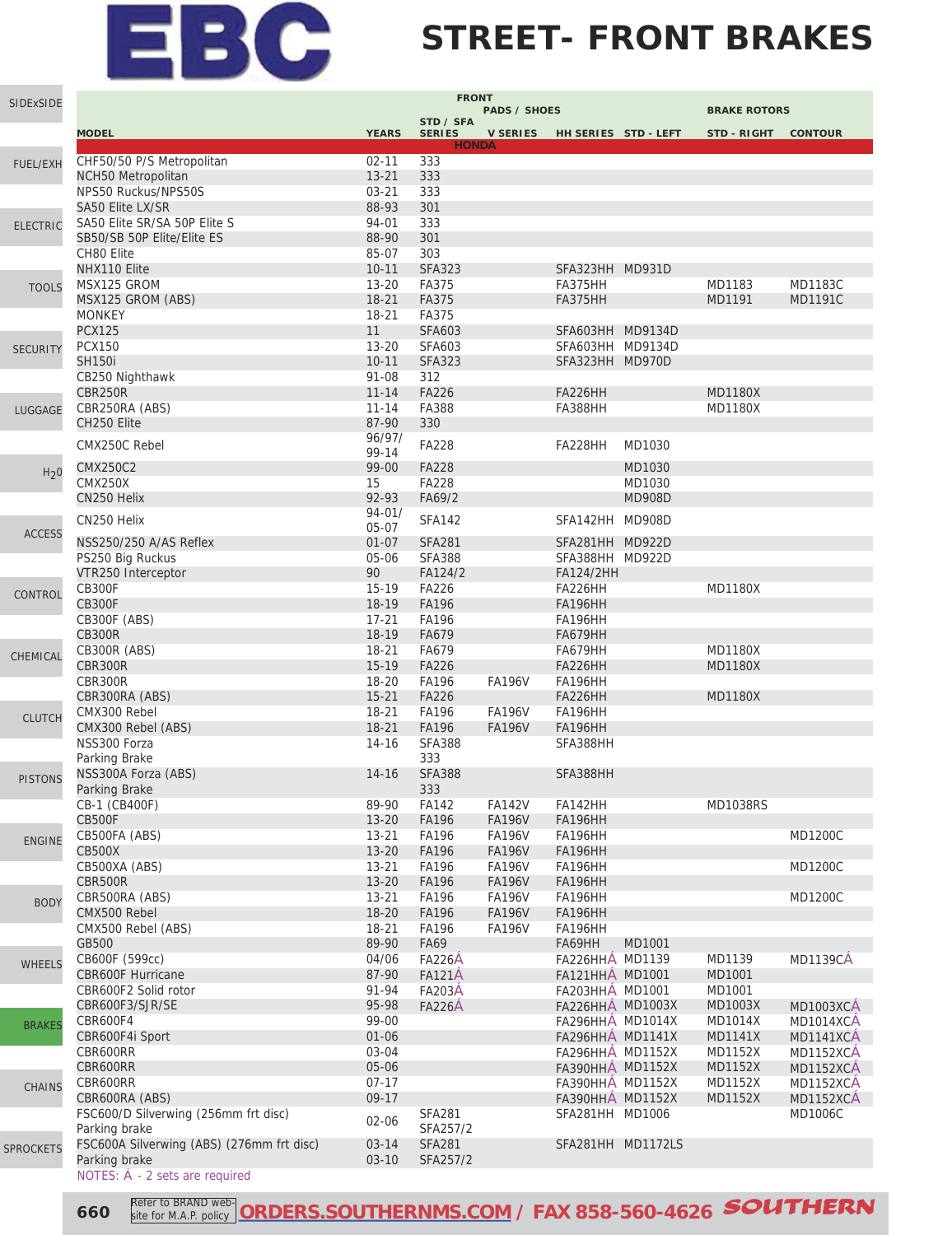

Refer to BRAND website for M.A.P. policy

|                                           |                        | <b>REAR</b>                | <b>PADS / SHOES</b>     |                           |                  | <b>BRAKE ROTORS</b>              | <b>SIDExSIDE</b> |
|-------------------------------------------|------------------------|----------------------------|-------------------------|---------------------------|------------------|----------------------------------|------------------|
| <b>MODEL</b>                              | <b>YEARS</b>           | STD / SFA<br><b>SERIES</b> | <b>V SERIES</b>         | <b>HH SERIES</b>          | <b>STD</b>       | <b>CONTOUR</b>                   |                  |
|                                           |                        | <b>HONDA</b>               |                         |                           |                  |                                  |                  |
| CHF50/50 P/S Metropolitan                 | $02 - 11$              | 333                        |                         |                           |                  |                                  | <b>FUEL/EXH</b>  |
| NCH50 Metropolitan<br>NPS50 Ruckus/NPS50S | $13 - 21$<br>$03 - 21$ | 304<br>333                 |                         |                           |                  |                                  |                  |
| SA50 Elite LX/SR                          | 88-93                  | 302                        |                         |                           |                  |                                  |                  |
| SA50 Elite SR/SA 50P Elite S              | 94-01                  | 333                        |                         |                           |                  |                                  |                  |
| SB50/SB 50P Elite/Elite ES                | 88-90                  | 301                        |                         |                           |                  |                                  | <b>ELECTRIC</b>  |
| CH80 Elite                                | 85-07                  | 333                        |                         |                           |                  |                                  |                  |
| NHX110 Elite                              | $10 - 11$              | 352                        |                         |                           |                  |                                  |                  |
| MSX125 GROM                               | $13 - 20$              | FA629                      |                         | FA629HH                   | MD1184           | <b>MD1184C</b>                   | <b>TOOLS</b>     |
| MSX125 GROM (ABS)                         | $18 - 21$              | FA629                      |                         | <b>FA629HH</b>            | MD1184           | <b>MD1184C</b>                   |                  |
| <b>MONKEY</b>                             | $18 - 21$              | FA629                      |                         |                           |                  |                                  |                  |
| <b>PCX125</b>                             | 11                     | 352                        |                         |                           |                  |                                  |                  |
| <b>PCX150</b>                             | $13 - 20$              | 352                        |                         |                           |                  |                                  | <b>SECURITY</b>  |
| <b>SH150i</b>                             | $10 - 11$              | 352                        |                         |                           |                  |                                  |                  |
| CB250 Nighthawk                           | 91-08                  | 310                        |                         |                           |                  |                                  |                  |
| CBR250R                                   | $11 - 14$              | FA496                      |                         | <b>FA496HH</b>            | MD1004           |                                  |                  |
| CBR250RA (ABS)                            | $11 - 14$              | FA496                      |                         | FA496HH                   | MD1181           |                                  | <b>LUGGAGE</b>   |
| CH250 Elite                               | 87-90                  | 350                        |                         |                           |                  |                                  |                  |
| CMX250C Rebel                             | 96/97/                 | 318                        |                         |                           |                  |                                  |                  |
|                                           | 99-14                  |                            |                         |                           |                  |                                  |                  |
| <b>CMX250C2</b><br><b>CMX250X</b>         | 99-00<br>15            | 318<br>318                 |                         |                           |                  |                                  | H <sub>2</sub> 0 |
| CN250 Helix                               | 92-93                  | 350                        |                         |                           |                  |                                  |                  |
|                                           | $94 - 01/$             |                            |                         |                           |                  |                                  |                  |
| CN250 Helix                               | 05-07                  | 350                        |                         |                           |                  |                                  |                  |
| NSS250/250 A/AS Reflex                    | $01 - 07$              | <b>SFA358</b>              |                         | SFA358HH                  | MD1004           |                                  | <b>ACCESS</b>    |
| PS250 Big Ruckus                          | 05-06                  | 351                        |                         |                           |                  |                                  |                  |
| VTR250 Interceptor                        | 90                     | 309                        |                         |                           |                  |                                  |                  |
| <b>CB300F</b>                             | 15                     | FA496                      | <b>FA496V</b>           | FA496HH                   |                  |                                  | CONTROL          |
| <b>CB300F</b>                             | 18-19                  | FA496                      |                         | <b>FA496HH</b>            |                  |                                  |                  |
| CB300F (ABS)                              | $17 - 21$              | FA496                      |                         | FA496HH                   |                  |                                  |                  |
| <b>CB300R</b>                             | 18-19                  | FA496                      |                         | <b>FA496HH</b>            |                  |                                  |                  |
| CBR300R\RA                                | 18-21                  | FA496                      |                         | FA496HH                   |                  |                                  | CHEMICAL         |
| <b>CBR300R</b>                            | $15-19$                | FA496                      | <b>FA496V</b>           | <b>FA496HH</b>            |                  |                                  |                  |
| CBR300R\RA                                | $18 - 20$              | FA496                      |                         | <b>FA496HH</b>            |                  |                                  |                  |
| CBR300RA (ABS)                            | $15 - 21$              | FA496                      | <b>FA496V</b>           | <b>FA496HH</b>            |                  |                                  |                  |
| CMX300 Rebel                              | $18 - 21$              | FA496                      |                         | <b>FA496HH</b>            |                  |                                  | <b>CLUTCH</b>    |
| CMX300 Rebel (ABS)                        | $18 - 21$              | FA496                      |                         | <b>FA496HH</b>            |                  |                                  |                  |
| NSS300 Forza                              | $14 - 16$              | <b>SFA415</b>              |                         | SFA415HH                  |                  |                                  |                  |
| NSS300A Forza (ABS)                       | $14 - 16$              | <b>SFA415</b>              |                         | SFA415HH                  |                  |                                  | <b>PISTONS</b>   |
| CB-1 (CB400F)                             | 89-90                  | $-$ FA140                  | <b>FA140V</b>           | FA140HH                   | MD1020           |                                  |                  |
| <b>CB500F</b>                             | $13 - 20$              | <b>FA140</b>               | <b>FA140V</b>           | FA140HH                   |                  |                                  |                  |
| CB500FA (ABS)                             | $13 - 21$              | FA140                      | <b>FA140V</b>           | FA140HH                   |                  |                                  | <b>ENGINE</b>    |
| <b>CB500X</b>                             | $13 - 20$              | <b>FA140</b>               | <b>FA140V</b>           | FA140HH                   |                  |                                  |                  |
| CB500XA (ABS)                             | $13 - 21$              | FA140                      | <b>FA140V</b>           | FA140HH                   |                  |                                  |                  |
| CBR500R                                   | $13 - 20$              | <b>FA140</b>               | <b>FA140V</b>           | FA140HH                   |                  |                                  |                  |
| CBR500RA (ABS)                            | $13 - 21$              | FA140                      | <b>FA140V</b>           | FA140HH                   |                  |                                  | <b>BODY</b>      |
| CMX300 Rebel                              | $18 - 20$              | FA496                      |                         | <b>FA496HH</b>            |                  |                                  |                  |
| CMX300 Rebel (ABS)                        | $18 - 21$              | FA496                      |                         | FA496HH                   |                  |                                  |                  |
| GB500                                     | 89-90                  | 340                        |                         |                           |                  |                                  |                  |
| CB600F (599cc)                            | 04/06                  | <b>FA174</b>               | <b>FA174V</b>           | FA174HH                   | MD1004           | <b>MD1004C</b>                   | <b>WHEELS</b>    |
| <b>CBR600F Hurricane</b>                  | 87-90                  | FA69/3                     | FA69/3V                 | <b>FA69/3HH</b>           | MD1002           |                                  |                  |
| CBR600F2 Solid rotor                      | 91-94                  | <b>FA174</b>               | <b>FA174V</b>           | FA174HH                   | MD1004           | <b>MD1004C</b>                   |                  |
| CBR600F3/SJR/SE                           | 95-98                  | <b>FA174</b>               | <b>FA174V</b>           | FA174HH                   | MD1004           | <b>MD1004C</b>                   |                  |
| CBR600F4                                  | 99-00                  | <b>FA174</b>               | <b>FA174V</b>           | FA174HH                   | MD1004           | <b>MD1004C</b>                   | <b>BRAKES</b>    |
| CBR600F4i Sport                           | $01 - 06$              | <b>FA174</b>               | <b>FA174V</b>           | FA174HH                   | MD1004           | <b>MD1004C</b>                   |                  |
| CBR600RR                                  | 03-04                  | <b>FA174</b>               | <b>FA174V</b>           | FA174HH                   | MD1004           | <b>MD1004C</b>                   |                  |
| CBR600RR<br>CBR600RR                      | 05-06<br>$07 - 17$     | <b>FA174</b><br>FA436      | <b>FA174V</b><br>FA436V | FA174HH                   | MD1004<br>MD1004 | <b>MD1004C</b><br><b>MD1004C</b> |                  |
| CBR600RA (ABS)                            | $09-17$                | FA436                      | <b>FA436V</b>           | FA436HH<br><b>FA436HH</b> | MD1173           | <b>MD1173C</b>                   | <b>CHAINS</b>    |
|                                           |                        | <b>SFA196</b>              |                         | SFA196HH                  | MD1149           | MD1149C                          |                  |
| FSC600/D Silverwing (256mm frt disc)      | $02 - 06$              |                            |                         |                           |                  |                                  |                  |
| FSC600A Silverwing (ABS) (276mm frt disc) | $03 - 14$              | <b>SFA196</b>              |                         | SFA196HH                  | MD1149           |                                  | <b>SPROCKETS</b> |
| NOTES: Á - 2 sets are required            |                        |                            |                         |                           |                  |                                  |                  |
|                                           |                        |                            |                         |                           |                  |                                  |                  |

**SOUTHERN** [WWW.SOUTHERNMS.COM](http://m.southernms.com) / TEL 858-560-5005 **Refer to BRAND Web** 661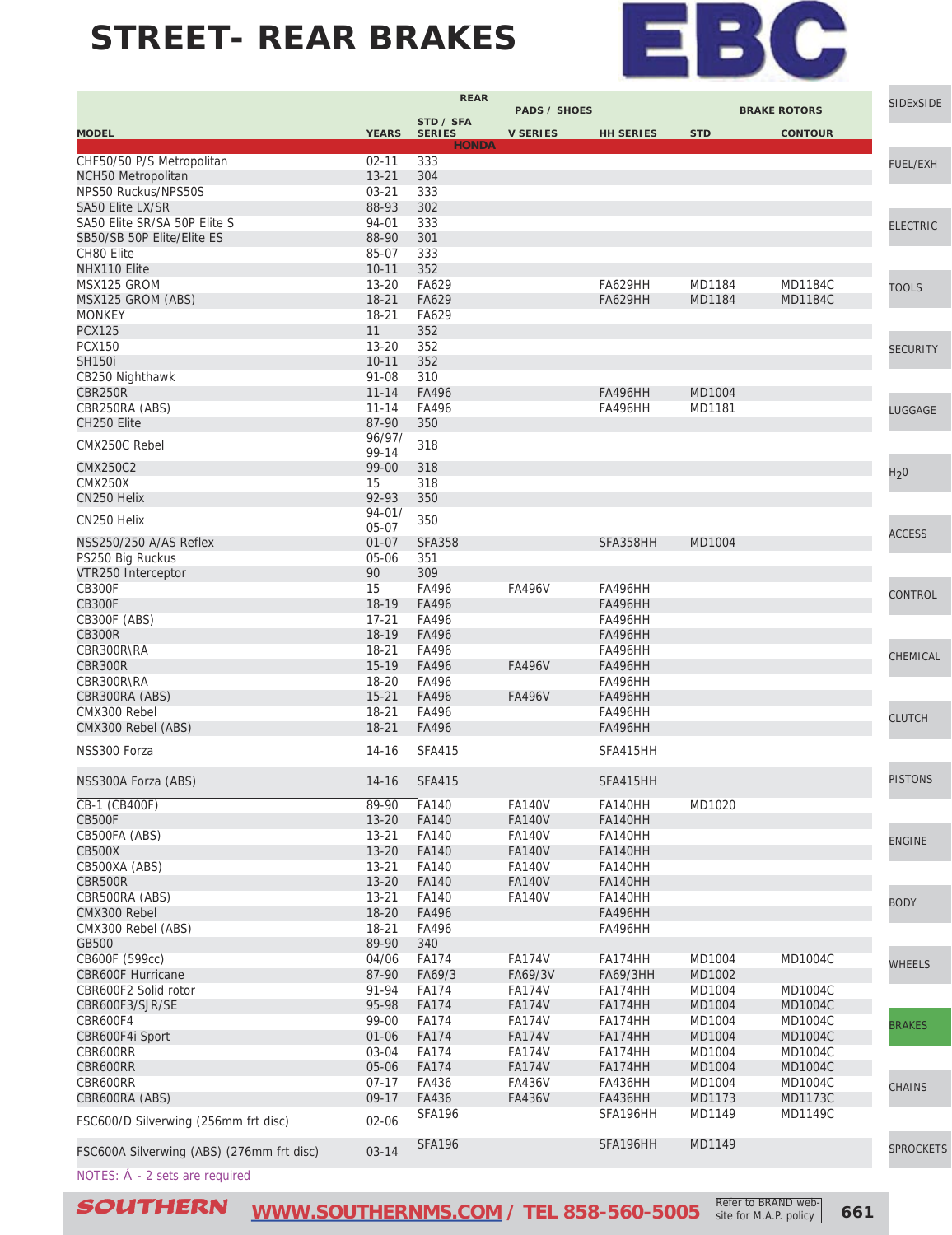

### **STREET- FRONT BRAKES**

| SIDExSIDE        |                                                       |                        | <b>FRONT</b>                   |                                  |                                                    |                 |                                  |                               |
|------------------|-------------------------------------------------------|------------------------|--------------------------------|----------------------------------|----------------------------------------------------|-----------------|----------------------------------|-------------------------------|
|                  |                                                       |                        | STD / SFA                      | <b>PADS / SHOES</b>              |                                                    |                 | <b>BRAKE ROTORS</b>              |                               |
|                  | <b>MODEL</b>                                          | <b>YEARS</b>           | <b>SERIES</b>                  | <b>V SERIES</b>                  | HH SERIES STD - LEFT                               |                 | STD-RIGHT CONTOUR                |                               |
|                  | FSC600D Silverwing (276mm frt disc)<br>Parking brake  | $07 - 10$              | <b>SFA281</b><br>SFA257/2      |                                  | SFA281HH MD1172LS                                  |                 |                                  |                               |
| <b>FUEL/EXH</b>  | VLX 600 Shadow (VT600 C/CD)                           | 88-93                  | FA124/2                        | FA124/2V                         | FA124/2HH MD1047LS                                 |                 |                                  |                               |
|                  | VT600 C/CD/CD2                                        |                        | <b>FA196</b>                   |                                  |                                                    |                 |                                  |                               |
|                  | Shadow/Shadow Deluxe VLX                              | 94-07                  |                                | <b>FA196V</b>                    | FA196HH                                            | <b>MD1047LS</b> |                                  |                               |
| <b>ELECTRIC</b>  | CB650F                                                | $14 - 16$              | <b>FA142A</b>                  | <b>FA142VA</b>                   | FA142HHÁ MD1201C                                   |                 | <b>MD1200C</b>                   |                               |
|                  | CB650FA (ABS)                                         | 14-18                  | <b>FA142A</b>                  | <b>FA142VA</b>                   | FA142HHA MD1201C                                   |                 | <b>MD1200C</b>                   |                               |
|                  | CBR650F<br>CBR650FA (ABS)                             | $14 - 16$<br>14-18     | <b>FA142A</b><br><b>FA142A</b> | <b>FA142VÅ</b><br><b>FA142VA</b> | FA142HHÁ MD1201C<br>FA142HHÁ MD1201C               |                 | <b>MD1200C</b><br><b>MD1200C</b> |                               |
|                  | CBR650R                                               | 18-19                  | <b>FA142A</b>                  |                                  | FA142HHA                                           |                 |                                  | <b>MD1186C</b>                |
| <b>TOOLS</b>     | NT650 Hawk GT                                         | 88-91                  | FA142                          | <b>FA142V</b>                    | FA142HH                                            | <b>MD1021LS</b> |                                  |                               |
|                  | CTX700/N (Manual G/Box)                               | $14 - 16$              | FA196                          | <b>FA196V</b>                    | <b>FA196HH</b>                                     |                 |                                  | <b>MD1186C</b>                |
|                  | CTX700D/ND (Auto G/Box)                               | 14-19                  | FA196                          | <b>FA196V</b>                    | FA196HH                                            |                 |                                  | <b>MD1186C</b>                |
| <b>SECURITY</b>  | Parking Brake                                         |                        | SFA257/2                       |                                  |                                                    |                 |                                  |                               |
|                  | NC700X (Manual G/box)                                 | $12 - 17$              | <b>FA196</b>                   |                                  | FA196HH                                            |                 |                                  |                               |
|                  | NC700XD (Auto G/box)                                  | $12 - 17$              | <b>FA196</b><br><b>FA388</b>   |                                  | FA196HH                                            |                 |                                  |                               |
|                  | NC700XD (Auto G/box) (ABS)<br>Parking Brake           | $12 - 17$              | SFA257/2                       |                                  | <b>FA388HH</b>                                     |                 |                                  |                               |
| LUGGAGE          | NSA700A (DN-01)                                       |                        | SFA388A                        |                                  | SFA388HH                                           |                 |                                  |                               |
|                  | Parking Brake                                         | 09-11                  | SFA257/2                       |                                  |                                                    |                 |                                  |                               |
|                  | NT700V/VA (ABS)                                       | $10-13$                |                                |                                  | FA388HHÁ MD1008                                    |                 | MD1008                           |                               |
| H <sub>2</sub> 0 | CB750 Nighthawk                                       | $91 - 03$              | <b>FA196</b>                   | <b>FA196V</b>                    | FA196HH                                            | MD1021LS        |                                  |                               |
|                  | <b>RVF750R (RC45)</b>                                 | 94-95                  | <b>FA187A</b>                  |                                  | FA187HHÁ MD1012LS                                  |                 | <b>MD1012RS</b>                  |                               |
|                  | VF750C Magna/Magna Delux CD/C2                        | 94-03                  | <b>FA196</b>                   | <b>FA196V</b>                    | FA196HH                                            | <b>MD1021LS</b> |                                  |                               |
|                  | VFR750F<br>VFR750F                                    | 90-93<br>94-97         | <b>FA142A</b><br><b>FA142A</b> |                                  | FA142HHÁ MD1008<br><b>FA142HHA MD1003X</b>         |                 | MD1008<br>MD1003X                | <b>MD1003XCA</b>              |
| <b>ACCESS</b>    | <b>VFR750R (RC30)</b>                                 | 90                     | <b>FA187A</b>                  |                                  | FA187HHA MD1010LS                                  |                 | <b>MD1010RS</b>                  |                               |
|                  | VT750C/CD Shadow/Shadow Deluxe                        | 98-02                  | <b>FA196</b>                   | <b>FA196V</b>                    | FA196HH                                            | MD1159          |                                  |                               |
|                  | VT750DC Shadow Spirit                                 | $01 - 02$              | <b>FA196</b>                   | <b>FA196V</b>                    | <b>FA196HH</b>                                     | MD1159          |                                  |                               |
| CONTROL          | VT750DC Shadow Spirit                                 | 03-07                  | <b>FA196</b>                   | <b>FA196V</b>                    | FA196HH                                            | MD1159          |                                  |                               |
|                  | VT750C2 Shadow Spirit                                 | $07 - 14$              | <b>FA196</b>                   | <b>FA196V</b>                    | <b>FA196HH</b>                                     |                 | MD1159                           |                               |
|                  | VT750CSE Shadow Spirit (ABS/Rear Disc)                | $13 - 14$              |                                |                                  | FA388HH                                            |                 |                                  |                               |
|                  | VT750CD Shadow A.C.E. 750 Deluxe<br>VT750 Shadow Aero | $02 - 03$<br>04-07     | <b>FA196</b><br><b>FA196</b>   | <b>FA196V</b><br><b>FA196V</b>   | <b>FA196HH</b><br>FA196HH                          | MD1159          |                                  |                               |
| CHEMICAL         | VT750 Shadow Aero                                     | 08-15                  | FA196                          | <b>FA196V</b>                    | <b>FA196HH</b>                                     | MD1159          | MD1159                           |                               |
|                  | VT750C2B Shadow Phantom                               | $10 - 21$              | <b>FA196</b>                   | <b>FA196V</b>                    | FA196HH                                            |                 | MD1159                           |                               |
|                  | VT750RS Shadow                                        | $10 - 14$              | <b>FA196</b>                   | <b>FA196V</b>                    | <b>FA196HH</b>                                     | MD1159          |                                  |                               |
| <b>CLUTCH</b>    | VFR800Fi Interceptor                                  | 98-99                  |                                |                                  | FA261HHA MD1014X                                   |                 | MD1014X                          | <b>MD1014XCA</b>              |
|                  | VFR800 Interceptor                                    | $00 - 05$              |                                |                                  | FA261HHA MD1014X                                   |                 | <b>MD1014X</b>                   | MD1014XCA                     |
|                  | VFR800 Interceptor                                    | 06-09                  |                                |                                  | FA388HHA MD1014X                                   |                 | MD1014X                          | <b>MD1014XCA</b>              |
|                  | VFR800A Interceptor (ABS)                             | $02 - 05$              |                                |                                  | FA261HHA MD1157X                                   |                 | <b>MD1157X</b>                   | MD1157XCA                     |
| <b>PISTONS</b>   | VFR800/A Interceptor (ABS)<br>VFR800F Interceptor     | $06 - 11$<br>$14 - 21$ | <b>FA388A</b>                  |                                  | FA388HHA MD1157X                                   |                 | <b>MD1157X</b>                   | <b>MD1157XCA</b>              |
|                  | VFR800FD Interceptor DLX (ABS)                        | $14 - 21$              |                                |                                  | FA390HHA<br>FA390HHA                               |                 |                                  |                               |
|                  |                                                       | 89-90/                 |                                |                                  |                                                    |                 |                                  |                               |
| <b>ENGINE</b>    | PC800 Pacific Coast                                   | 94-98                  | <b>FA142A</b>                  | <b>FA142VÁ</b>                   | FA142HHÁ MD1001                                    |                 | MD1001                           |                               |
|                  | <b>CBR900RR Fireblade</b>                             | 93-94                  | <b>FA187A</b>                  |                                  | FA187HHÁ MD1014X                                   |                 | MD1014X                          | MD1014XCA                     |
|                  | <b>CBR900RR Fireblade</b>                             | 95-97                  | <b>FA187A</b>                  |                                  | FA187HHA MD1003X                                   |                 | MD1003X                          | <b>MD1003XCA</b>              |
|                  | <b>CBR900RR Fireblade</b><br>CB900F (919)             | 98-99<br>$02 - 07$     | <b>FA187A</b>                  |                                  | <b>FA265HHA MD1134X</b><br><b>FA187HHA MD1141X</b> |                 | <b>MD1134X</b><br><b>MD1141X</b> | MD1134XCA<br><b>MD1141XCA</b> |
| <b>BODY</b>      | CBR929RR (929cc)                                      | $00 - 01$              |                                |                                  | <b>FA265HHA MD1137X</b>                            |                 | <b>MD1137X</b>                   | MD1137XCA                     |
|                  | CBR954RR (954cc)                                      | $02 - 03$              |                                |                                  | <b>FA265HHA MD1137X</b>                            |                 | <b>MD1137X</b>                   | MD1137XCÁ                     |
|                  | CB1000                                                | 94-95                  | <b>FA187A</b>                  |                                  | <b>FA187HHA MD1056</b>                             |                 | MD1056                           |                               |
| <b>WHEELS</b>    | <b>CB1000R</b>                                        | $10 - 16$              |                                |                                  | FA390HHA MD1152X                                   |                 | <b>MD1152X</b>                   | MD1152XCÁ                     |
|                  | <b>CB1000R</b>                                        | $17 - 21$              |                                |                                  | FA296HHA                                           |                 |                                  |                               |
|                  | <b>CBR1000F</b>                                       | 90-91                  | <b>FA142A</b>                  |                                  | FA142HHA MD1008                                    |                 | MD1008                           |                               |
|                  | <b>CBR1000F</b>                                       | 93-99                  | <b>FA189A</b>                  |                                  | FA189HHA MD1008                                    |                 | MD1008                           |                               |
| <b>BRAKES</b>    | CBR1000RR<br>CBR1000RR                                | 04-05<br>06-07         |                                |                                  | FA390HHA MD1153X                                   |                 | MD1153X<br>MD1161X               | MD1153XCA                     |
|                  | CBR1000RR                                             | $08 - 15$              |                                |                                  | <b>FA390HHA MD1161X</b><br><b>FA390HHA MD1171X</b> |                 | <b>MD1171X</b>                   | MD1161XCA<br>MD1171XCA        |
|                  | CBR1000RR                                             | 18-21                  |                                |                                  | FA700HHA                                           |                 |                                  |                               |
| CHAINS           | CBR1000RRA (ABS)                                      | 09-16                  |                                |                                  | <b>FA390HHA MD1171X</b>                            |                 | <b>MD1171X</b>                   | MD1171XCA                     |
|                  | CBR1000RRA (ABS)                                      | $17 - 20$              |                                |                                  | FA700HHA                                           |                 |                                  |                               |
|                  | CBR1000RR SP (Brembo frt calipers)                    | $14 - 17$              |                                |                                  | <b>FA447HHA MD1171X</b>                            |                 | <b>MD1171X</b>                   | MD1171XCA                     |
|                  | CBR1000RR SP                                          | $18 - 21$              |                                |                                  | FA447HHA                                           |                 |                                  |                               |
| <b>SPROCKETS</b> | <b>RVT1000R (RC51)</b>                                | 00-06                  |                                |                                  | FA265HHA MD1138X                                   |                 | <b>MD1138X</b>                   | MD1138XCA                     |
|                  | VTR1000F Super Hawk<br>NOTES: Á - 2 sets are required | 98-05                  | <b>FA187A</b>                  |                                  | <b>FA187HHA MD1003X</b>                            |                 | MD1003X                          | <b>MD1003XCA</b>              |
|                  |                                                       |                        |                                |                                  |                                                    |                 |                                  |                               |

**662 Refer to BRAND web-** ORDERS.SOUTHERNMS.COM</u> / FAX 858-560-4626 **SOUTHERN** site for M.A.P. policy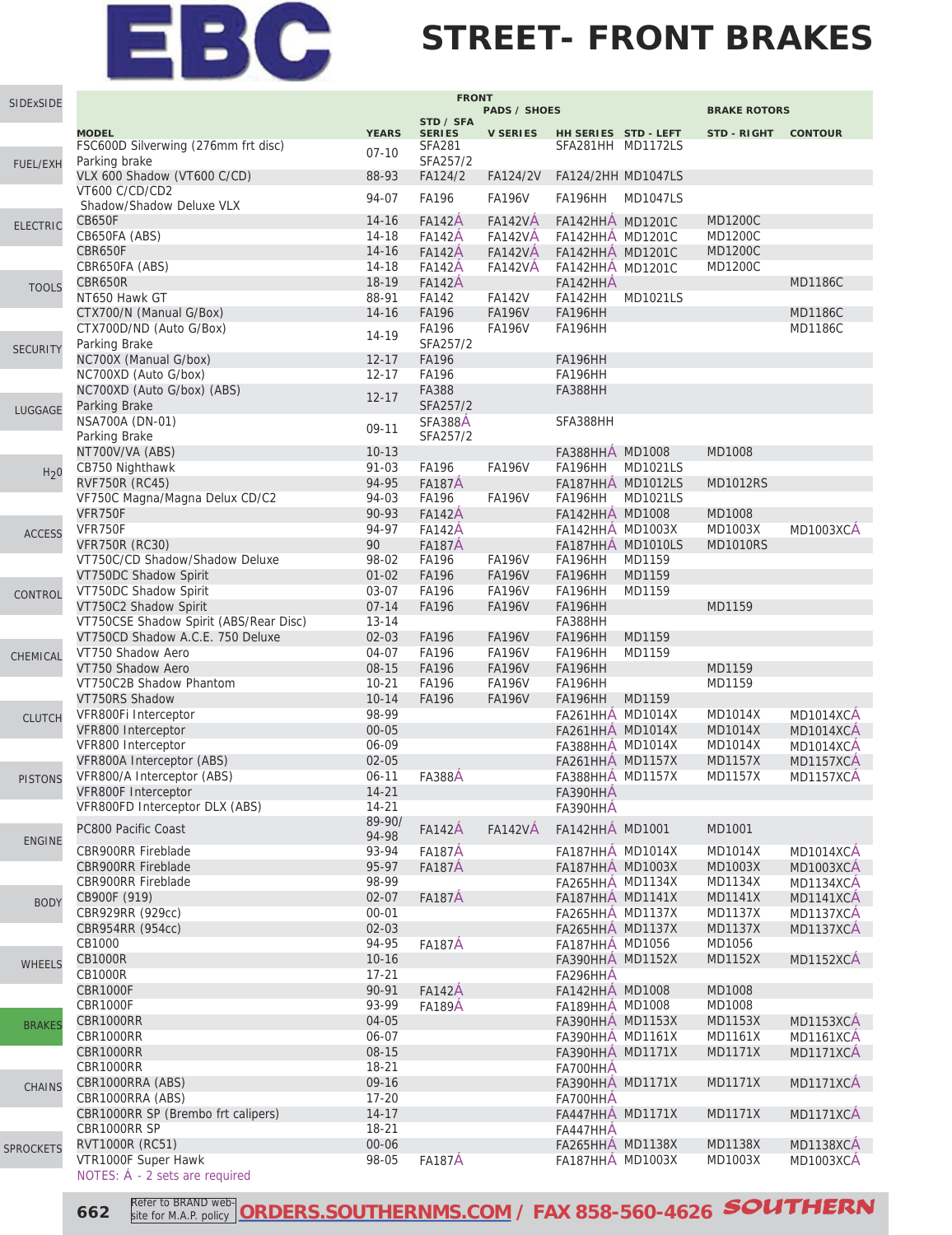

Refer to BRAND website for M.A.P. policy

|                                                        |                        | <b>REAR</b>                    | <b>PADS / SHOES</b>            |                                  |                      |                                  | SIDExSIDE        |
|--------------------------------------------------------|------------------------|--------------------------------|--------------------------------|----------------------------------|----------------------|----------------------------------|------------------|
|                                                        |                        | STD / SFA                      |                                |                                  |                      | <b>BRAKE ROTORS</b>              |                  |
| <b>MODEL</b>                                           | <b>YEARS</b>           | <b>SERIES</b><br><b>SFA196</b> | <b>V SERIES</b>                | <b>HH SERIES</b><br>SFA196HH     | <b>STD</b><br>MD1149 | <b>CONTOUR</b>                   |                  |
| FSC600D Silverwing (276mm frt disc)                    | $07 - 10$              |                                |                                |                                  |                      |                                  | <b>FUEL/EXH</b>  |
| VLX 600 Shadow (VT600 C/CD)                            | 88-93                  | 321                            |                                |                                  |                      |                                  |                  |
| VT600 C/CD/CD2 Shadow/Shadow Deluxe VLX                | 94-07                  | 321                            |                                |                                  |                      |                                  |                  |
| CBR650F                                                |                        | FA496                          |                                |                                  |                      |                                  |                  |
| CBR650FA (ABS)                                         | $14 - 16$<br>14-18     | FA496                          | <b>FA496V</b><br><b>FA496V</b> | <b>FA496HH</b><br>FA496HH        |                      | <b>MD1186C</b><br><b>MD1186C</b> | <b>ELECTRIC</b>  |
| CBR650F                                                | $14 - 16$              | FA496                          | <b>FA496V</b>                  | <b>FA496HH</b>                   |                      | <b>MD1186C</b>                   |                  |
| CBR650FA (ABS)                                         | 14-18                  | FA496                          | <b>FA496V</b>                  | FA496HH                          |                      | <b>MD1186C</b>                   |                  |
| CBR650R                                                | 18-19                  |                                |                                |                                  |                      |                                  | <b>TOOLS</b>     |
| NT650 Hawk GT                                          | 88-91                  | FA140                          | <b>FA140V</b>                  | FA140HH                          | MD1022               |                                  |                  |
| CTX700/N (Manual G/Box)                                | 14-16                  | FA140                          | <b>FA140V</b>                  | <b>FA140HH</b>                   |                      | <b>MD1185C</b>                   |                  |
| CTX700D/ND (Auto G/Box)                                | 14-19                  | FA140                          | <b>FA140V</b>                  | FA140HH                          |                      | MD1185C                          |                  |
|                                                        |                        |                                |                                |                                  |                      |                                  | <b>SECURITY</b>  |
| NC700X (Manual G/box)<br>NC700X (Manual G/box)         | $12 - 17$<br>$12 - 17$ | FA140<br>FA140                 | <b>FA140V</b><br><b>FA140V</b> | <b>FA140HH</b><br>FA140HH        |                      | <b>MD1185C</b><br>MD1185C        |                  |
|                                                        |                        | <b>FA174</b>                   | <b>FA174V</b>                  | FA174HH                          |                      | <b>MD1185C</b>                   |                  |
| NC700XD (Auto G/box)                                   | $12 - 17$              |                                |                                |                                  |                      |                                  |                  |
|                                                        |                        | <b>SFA196</b>                  |                                | SFA196HH                         |                      |                                  | LUGGAGE          |
| NSA700A (DN-01)                                        | 09-11                  |                                |                                |                                  |                      |                                  |                  |
| NT700V/VA (ABS)                                        | $10-13$                |                                |                                | <b>FA261HH</b>                   | MD1016               |                                  |                  |
| CB750 Nighthawk                                        | $91 - 03$              | 321                            |                                |                                  |                      |                                  | H <sub>2</sub> 0 |
| <b>RVF750R (RC45)</b>                                  | 94-95                  | FA143                          |                                |                                  | MD1013               |                                  |                  |
| VF750C Magna/Magna Delux CD/C2                         | 94-03                  | 343                            |                                |                                  |                      |                                  |                  |
| VFR750F<br>VFR750F                                     | 90-93                  | <b>FA196</b>                   | <b>FA196V</b>                  | <b>FA196HH</b>                   | MD1007               |                                  |                  |
| <b>VFR750R (RC30)</b>                                  | 94-97<br>90            | FA196<br><b>FA143</b>          | <b>FA196V</b>                  | FA196HH                          | MD1007<br>MD1011     | <b>MD1007C</b>                   | <b>ACCESS</b>    |
| VT750C/CD Shadow/Shadow Deluxe                         | 98-02                  | 343                            |                                |                                  |                      |                                  |                  |
| VT750DC Shadow Spirit                                  | $01 - 02$              | 343                            |                                |                                  |                      |                                  |                  |
| VT750DC Shadow Spirit                                  | $03 - 07$              | 343                            |                                |                                  |                      |                                  | CONTROL          |
| VT750C2 Shadow Spirit                                  | $07 - 14$              | 343                            |                                |                                  |                      |                                  |                  |
| VT750CSE Shadow Spirit (ABS/Rear Disc)                 | $13 - 14$              | <b>FA254</b>                   | <b>FA254V</b>                  | FA254HH                          |                      |                                  |                  |
| VT750CD Shadow A.C.E. 750 Deluxe                       | $02 - 03$              | 343                            |                                |                                  |                      |                                  |                  |
| VT750 Shadow Aero                                      | 04-07                  | 343                            |                                |                                  |                      |                                  | CHEMICAL         |
| VT750 Shadow Aero                                      | $08 - 15$              | 343                            |                                |                                  |                      |                                  |                  |
| VT750C2B Shadow Phantom                                | $10 - 21$              | 343                            |                                |                                  |                      |                                  |                  |
| VT750RS Shadow                                         | $10 - 14$              | 343                            |                                |                                  |                      |                                  |                  |
| VFR800Fi Interceptor<br>VFR800 Interceptor             | 98-99<br>$00 - 05$     |                                |                                | <b>FA261HH</b><br><b>FA261HH</b> | MD1165<br>MD1164     | MD1165C<br><b>MD1164C</b>        | <b>CLUTCH</b>    |
| VFR800Fi Interceptor                                   | 06-09                  |                                |                                | <b>FA261HH</b>                   | MD1165               | MD1165C                          |                  |
| VFR800A Interceptor (ABS)                              | $02 - 05$              |                                |                                | <b>FA261HH</b>                   | MD1164               | <b>MD1164C</b>                   |                  |
| VFR800/A Interceptor (ABS)                             | $06 - 11$              |                                |                                | <b>FA261HH</b>                   | MD1164               | <b>MD1164C</b>                   | <b>PISTONS</b>   |
| VFR800F Interceptor                                    | $14 - 21$              |                                |                                | FA488HH                          | MD1190               |                                  |                  |
| VFR800FD Interceptor DLX (ABS)                         | 14-21                  |                                |                                | <b>FA488HH</b>                   | MD1190               |                                  |                  |
| PC800 Pacific Coast                                    | 89-90/                 | 343                            |                                |                                  |                      |                                  |                  |
|                                                        | 94-98                  | <b>FA174</b>                   |                                |                                  | MD1004               | MD1004C                          | <b>ENGINE</b>    |
| <b>CBR900RR Fireblade</b><br><b>CBR900RR Fireblade</b> | 93-94<br>95-97         | <b>FA174</b>                   | <b>FA174V</b><br><b>FA174V</b> | FA174HH<br>FA174HH               | MD1004               | <b>MD1004C</b>                   |                  |
| <b>CBR900RR Fireblade</b>                              | 98-99                  | <b>FA174</b>                   | <b>FA174V</b>                  | FA174HH                          | MD1004               | MD1004C                          |                  |
| CB900F (919)                                           | $02 - 07$              | <b>FA174</b>                   | <b>FA174V</b>                  | FA174HH                          | MD1020               | <b>MD1020C</b>                   |                  |
| CBR929RR (929cc)                                       | $00 - 01$              | <b>FA174</b>                   | <b>FA174V</b>                  | FA174HH                          | MD1004               | <b>MD1004C</b>                   | <b>BODY</b>      |
| CBR954RR (954cc)                                       | $02 - 03$              | <b>FA174</b>                   | <b>FA174V</b>                  | FA174HH                          | MD1004               | <b>MD1004C</b>                   |                  |
| CB1000                                                 | 94-95                  | <b>FA174</b>                   | <b>FA174V</b>                  | FA174HH                          | MD1016               |                                  |                  |
| <b>CB1000R</b>                                         | $10 - 16$              |                                |                                | <b>FA488HH</b>                   | MD1177               |                                  | <b>WHEELS</b>    |
| <b>CB1000R</b>                                         | $17 - 21$              |                                |                                | <b>FA488HH</b>                   | MD1177               |                                  |                  |
| CBR1000F                                               | 90-91                  | <b>FA196</b>                   | <b>FA196V</b>                  | <b>FA196HH</b>                   | MD1016               |                                  |                  |
| <b>CBR1000F</b>                                        | 93-99                  | FA189                          |                                | <b>FA189HH</b>                   | MD1006               |                                  |                  |
| CBR1000RR<br>CBR1000RR                                 | 04-05<br>06-07         | <b>FA174</b><br>FA436          | <b>FA174V</b><br>FA436V        | FA174HH<br><b>FA436HH</b>        | MD1004<br>MD1004     | <b>MD1004C</b><br>MD1004C        | <b>BRAKES</b>    |
| CBR1000RR                                              | $08 - 15$              | FA436                          | <b>FA436V</b>                  | <b>FA436HH</b>                   | MD1004               | <b>MD1004C</b>                   |                  |
| CBR1000RR                                              | $18 - 21$              | FA436                          | FA436V                         | <b>FA436HH</b>                   |                      |                                  |                  |
| CBR1000RRA (ABS)                                       | 09-16                  | FA436                          | <b>FA436V</b>                  | <b>FA436HH</b>                   | MD1004               | <b>MD1004C</b>                   | <b>CHAINS</b>    |
| CBR1000RRA (ABS)                                       | $17 - 20$              | FA436                          | FA436V                         | FA436HH                          |                      |                                  |                  |
| CBR1000RR SP (Brembo frt calipers)                     | $14 - 17$              | FA436                          | <b>FA436V</b>                  | <b>FA436HH</b>                   | MD1004               | <b>MD1004C</b>                   |                  |
| CBR1000RR SP                                           | $18 - 21$              | FA436                          | FA436V                         | <b>FA436HH</b>                   |                      |                                  |                  |
| RVT1000R (RC51)                                        | $00 - 06$              | <b>FA174</b>                   | <b>FA174V</b>                  | FA174HH                          | MD1004               | <b>MD1004C</b>                   | <b>SPROCKETS</b> |
| VTR1000F Super Hawk                                    | 98-05                  | <b>FA174</b>                   | <b>FA174V</b>                  | FA174HH                          | MD1004               | MD1004C                          |                  |
| NOTES: $\dot{A}$ - 2 sets are required                 |                        |                                |                                |                                  |                      |                                  |                  |

**SOUTHERN** [WWW.SOUTHERNMS.COM](http://m.southernms.com) / TEL 858-560-5005 **Refer to BRAND Web-** 663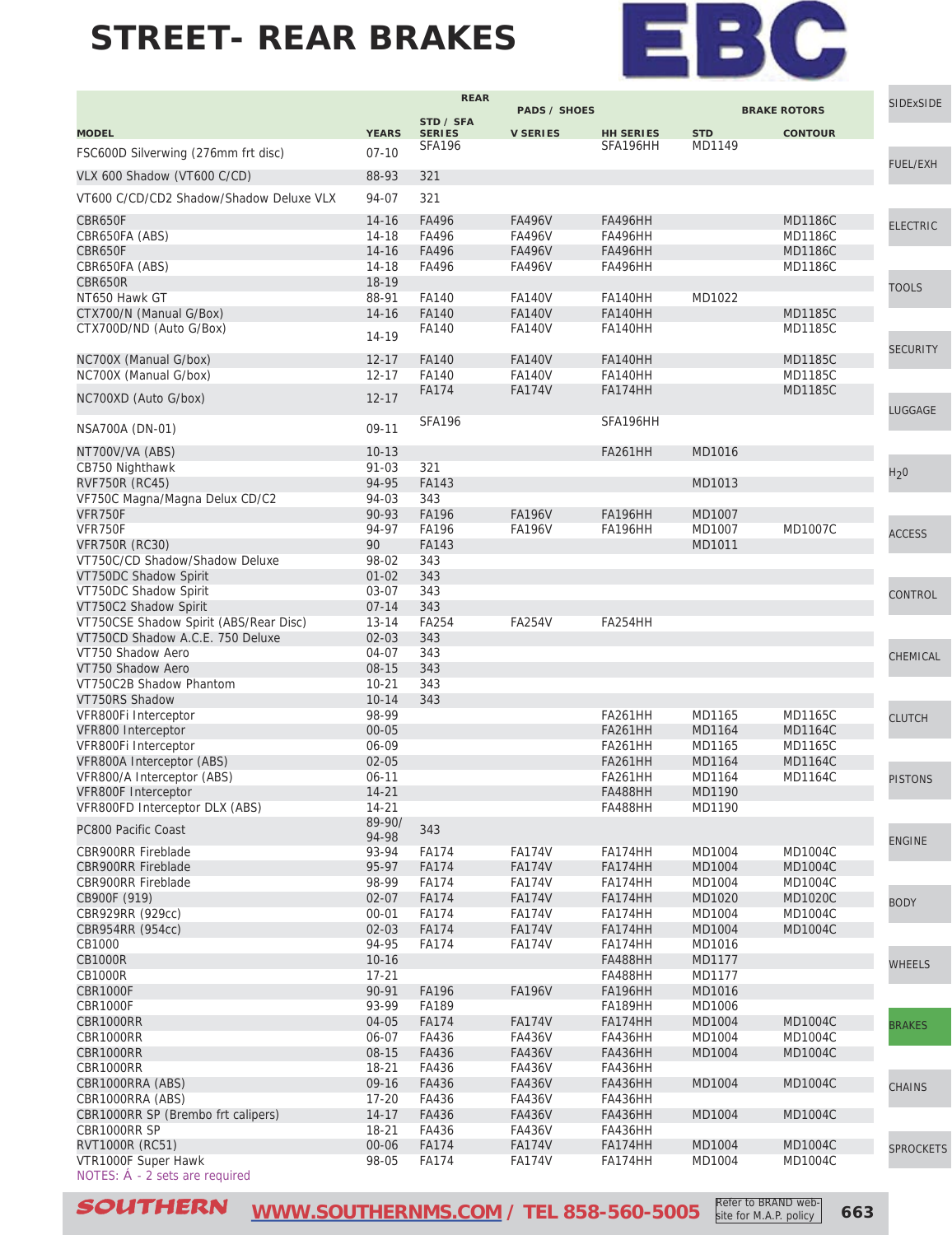#### **STREET- FRONT BRAKES**

| SIDExSIDE        |                                                      |              | <b>FRONT</b>    |                     |                                             |                   |                     |                        |
|------------------|------------------------------------------------------|--------------|-----------------|---------------------|---------------------------------------------|-------------------|---------------------|------------------------|
|                  |                                                      |              | STD / SFA       | <b>PADS / SHOES</b> |                                             |                   | <b>BRAKE ROTORS</b> |                        |
|                  | <b>MODEL</b>                                         | <b>YEARS</b> | <b>SERIES</b>   | <b>V SERIES</b>     | HH SERIES STD - LEFT                        |                   | STD-RIGHT CONTOUR   |                        |
|                  | CB1100                                               | $13 - 14$    |                 |                     | FA296HHA                                    |                   |                     |                        |
| <b>FUEL/EXH</b>  | CB1100A (ABS)                                        | $13 - 14$    |                 |                     | FA388HHA                                    |                   |                     |                        |
|                  | <b>CB1100EX</b>                                      | $14 - 21$    |                 |                     | FA296HHA                                    |                   |                     |                        |
|                  | CBR1100XX Blackbird                                  | 97-98        |                 |                     | <b>FA261HHA MD1120X</b>                     |                   | <b>MD1120X</b>      | MD1120XCA              |
|                  | CBR1100XX Blackbird                                  | 99-03        |                 |                     | <b>FA261HHA MD1136X</b>                     |                   | MD1136X             | MD1136XCA              |
| <b>ELECTRIC</b>  | ST1100                                               | $91 - 02$    | <b>FA142A</b>   |                     |                                             | FA142HHA MD1021LS | <b>MD1021RS</b>     |                        |
|                  | ST1100A (ABS)                                        | 95           | <b>FA142A</b>   |                     |                                             | FA142HHA MD1021LS | <b>MD1021RS</b>     |                        |
|                  | <b>ST1100A (ABS)</b>                                 | $96 - 02$    |                 |                     | FA261HHA MD1008                             |                   | MD1008              |                        |
|                  | VT1100C Shadow                                       | 87-94        | FA69/3          | FA69/3V             | <b>FA69/3HH</b>                             |                   | <b>MD1080RS</b>     |                        |
| <b>TOOLS</b>     | VT1100C Shadow                                       | 95-96        | <b>FA196</b>    | <b>FA196V</b>       | <b>FA196HH</b>                              |                   | <b>MD1167RS</b>     |                        |
|                  | VT1100C Shadow Spirit                                | 97-07        | <b>FA196</b>    | <b>FA196V</b>       | FA196HH                                     |                   | <b>MD1167RS</b>     |                        |
|                  | VT1100C2 Shadow A.C.E.                               | 95-99        | <b>FA196</b>    | <b>FA196V</b>       | FA196HH                                     | MD1179            |                     |                        |
|                  | VT1100C2 Shadow Sabre                                | $00 - 07$    | <b>FA196</b>    | <b>FA196V</b>       | FA196HH                                     | MD1179            |                     |                        |
| <b>SECURITY</b>  | VT1100C2-2 Shadow 1100 A.C.E.                        | 97           | <b>FA196</b>    | <b>FA196V</b>       | FA196HH                                     | MD1179            |                     |                        |
|                  | VT1100C3 Shadow Aero                                 | 98-02        | <b>FA196</b>    | <b>FA196V</b>       | FA196HH                                     | MD1179            |                     |                        |
|                  | VT1100D2 Shadow A.C.E.                               | 99           | FA196           | <b>FA196V</b>       | FA196HH                                     | MD1179            |                     |                        |
|                  | VT1100T Shadow A.C.E. Tourer                         | 98-01        | <b>FA196</b>    | <b>FA196V</b>       | FA196HH                                     | MD1179            |                     |                        |
| LUGGAGE          | GL1200A/SEi Goldwing (10mm rotor)                    | 86-87        | FA69/3A         | FA69/3V             | FA69/3HHÁ MD1125                            |                   | MD1125              |                        |
|                  | VFR1200F (Manual Gearbox)                            | $10 - 14$    |                 |                     | FA499/4HH MD1176X                           |                   | <b>MD1176X</b>      |                        |
|                  | VFR1200FD (Automatic Trans)                          | $10 - 14$    |                 |                     | FA499/4HH MD1176X                           |                   | <b>MD1176X</b>      |                        |
|                  | Parking Brake                                        |              | SFA257/2        |                     |                                             |                   |                     |                        |
| H <sub>2</sub> 0 | VFR1200XA (Manual Gearbox)                           | $16 - 17$    |                 |                     | FA388HHA                                    |                   |                     |                        |
|                  | VFR1200XD DCT (Automatic Trans)                      | $16 - 17$    |                 |                     | FA388HHA                                    |                   |                     |                        |
|                  | Parking Brake<br>CTX1300                             | 14           | SFA257/2        |                     |                                             |                   |                     |                        |
| <b>ACCESS</b>    |                                                      | 14           |                 |                     | FA388HHA                                    |                   |                     |                        |
|                  | CTX1300DLX (ABS)<br>ST1300/A (ABS)                   | $02 - 07$    |                 |                     | FA388HHA                                    |                   | MD1154X             |                        |
|                  | ST1300/A (ABS)                                       | 08-13        |                 |                     | <b>FA261HHA MD1154X</b><br>FA388HHA MD1154X |                   | <b>MD1154X</b>      | MD1154XCA<br>MD1154XCA |
|                  | VT1300CX Fury                                        | $10 - 20$    | <b>FA196</b>    | <b>FA196V</b>       | FA196HH                                     |                   |                     |                        |
| CONTROL          | VT1300CXA Fury (ABS)                                 | $10 - 21$    |                 |                     | <b>FA388HH</b>                              |                   |                     |                        |
|                  | VT1300CS Sabre                                       | $10 - 15$    | <b>FA196</b>    | <b>FA196V</b>       | FA196HH                                     |                   |                     |                        |
|                  | VT1300CSA Sabre (ABS)                                | $11 - 14$    |                 |                     | <b>FA388HH</b>                              |                   |                     |                        |
|                  | VT1300CR Stateline                                   | $10 - 15$    | <b>FA196</b>    | <b>FA196V</b>       | FA196HH                                     |                   |                     |                        |
| CHEMICAL         | VT1300CRA Stateline (ABS)                            | $11 - 15$    |                 |                     | <b>FA388HH</b>                              |                   |                     |                        |
|                  | VT1300CT Interstate                                  | $10 - 15$    | <b>FA196</b>    | <b>FA196V</b>       | FA196HH                                     |                   |                     |                        |
|                  | VT1300CTA Interstate (ABS)                           | $11 - 15$    |                 |                     | <b>FA388HH</b>                              |                   |                     |                        |
|                  | VTX1300S Retro (Spoke Wheel)                         | 03-07        | <b>FA196</b>    | <b>FA196V</b>       | FA196HH                                     |                   | <b>MD1158RS</b>     |                        |
| <b>CLUTCH</b>    | VTX1300C (Solid Wheel)                               | 04-09        | <b>FA196</b>    | <b>FA196V</b>       | <b>FA196HH</b>                              |                   | <b>MD1182RS</b>     |                        |
|                  | VTX1300R (Solid Wheel)                               | 05-09        | FA196           | <b>FA196V</b>       | FA196HH                                     |                   | <b>MD1182RS</b>     |                        |
|                  | VTX1300T (Solid Wheel)                               | 08-11        | FA196           | <b>FA196V</b>       | <b>FA196HH</b>                              |                   | <b>MD1182RS</b>     |                        |
| <b>PISTONS</b>   | GL1500 Goldwing (All)                                | 88-89        | FA124/2A        | FA124/2V            | FA124/2HH MD1126                            |                   | MD1126              |                        |
|                  | GL1500/SE/A/I Goldwing                               | $90 - 00$    |                 | FA124/2A FA124/2V   | FA124/2HH MD1126                            |                   | MD1126              |                        |
|                  | GL1500C/CT Valkyrie/Tourer                           | 97-99        | <b>FA142A</b>   | FA142VA             | FA142HHA MD1014X                            |                   | MD1014X             | MD1014XCA              |
|                  | GL1500C/CT/CF/CD                                     | $00 - 03$    | <b>FA142A</b>   | <b>FA142VÁ</b>      | FA142HHÁ MD1014X                            |                   | <b>MD1014X</b>      | <b>MD1014XCA</b>       |
| <b>ENGINE</b>    | Valkyrie/Tourer/Interstate                           |              |                 |                     |                                             |                   |                     |                        |
|                  | GL1800/A (ABS) Goldwing (All)                        | $01 - 17$    |                 |                     | FA261HHA MD1014X                            |                   | MD1014X             | <b>MD1014XCA</b>       |
|                  | GL1800B Goldwing                                     | $13 - 17$    |                 |                     | FA388HHA                                    |                   |                     |                        |
|                  | GL1800BD Goldwing Deluxe                             | $13 - 17$    |                 |                     | FA388HHA                                    |                   |                     |                        |
| <b>BODY</b>      | GL1800B Goldwing                                     | $18 - 21$    |                 |                     | FA717HHA                                    |                   |                     |                        |
|                  | GL1800J Goldwing Tour                                | 18-21        |                 |                     | FA717HHA                                    |                   |                     |                        |
|                  | GL1800BD Goldwing (DCT)                              | 18-21        |                 |                     | FA717HHA                                    |                   |                     |                        |
|                  | GL1800D Goldwing Tour (DCT)                          | 18-21        |                 |                     | FA717HHA                                    |                   |                     |                        |
| <b>WHEELS</b>    | GL1800DA Goldwing Tour Airbag (DCT)<br>Parking Brake | $18 - 21$    | SFA257/2        |                     | FA717HHA                                    |                   |                     |                        |
|                  | GL1800C Valkyrie                                     | $14 - 15$    |                 |                     |                                             |                   |                     |                        |
|                  | NRX1800 Rune                                         | 04-05        |                 |                     | FA296HHA<br>FA261HHA                        |                   |                     |                        |
|                  | <b>VTX1800C</b>                                      | 02-08        |                 |                     | <b>FA261HHA MD1141X</b>                     |                   | <b>MD1141X</b>      | MD1141XCA              |
| <b>BRAKES</b>    | VTX1800R (Cast Wheel)                                | 02-08        |                 |                     | FA261HHA MD1141X                            |                   | <b>MD1141X</b>      | <b>MD1141XCA</b>       |
|                  | VTX1800S (Spoke Wheel)                               | $02 - 07$    |                 |                     | <b>FA261HHA MD1141X</b>                     |                   | <b>MD1141X</b>      | MD1141XCA              |
|                  | <b>VTX1800F</b>                                      | $05 - 11$    |                 |                     | FA261HHA MD1141X                            |                   | <b>MD1141X</b>      | MD1141XCA              |
|                  | <b>VTX1800N</b>                                      | $04 - 11$    |                 |                     | <b>FA261HHA MD1141X</b>                     |                   | MD1141X             | MD1141XCA              |
| <b>CHAINS</b>    | <b>VTX1800T</b>                                      | $07 - 11$    |                 |                     | <b>FA261HHA MD1141X</b>                     |                   | <b>MD1141X</b>      | MD1141XCA              |
|                  |                                                      |              | <b>KAWASAKI</b> |                     |                                             |                   |                     |                        |
|                  | <b>BN125 Eliminator</b>                              | $01 - 09$    | FA197           |                     | FA197HH                                     |                   | <b>MD4137RS</b>     |                        |
| <b>SPROCKETS</b> | EL250 250HS                                          | 91-95        | <b>FA85</b>     |                     | FA85HH                                      |                   |                     |                        |
|                  | EL250 EL252                                          | 97-99        | <b>FA85</b>     |                     | FA85HH                                      |                   |                     |                        |
|                  | NOTES: A - 2 sets are required                       |              |                 |                     |                                             |                   |                     |                        |

**664** *<u>Reter to BRAND web-ORDERS.SOUTHERNMS.COM</u>* **/ FAX 858-560-4626 <b>SOUTHERN** Refer to BRAND website for M.A.P. policy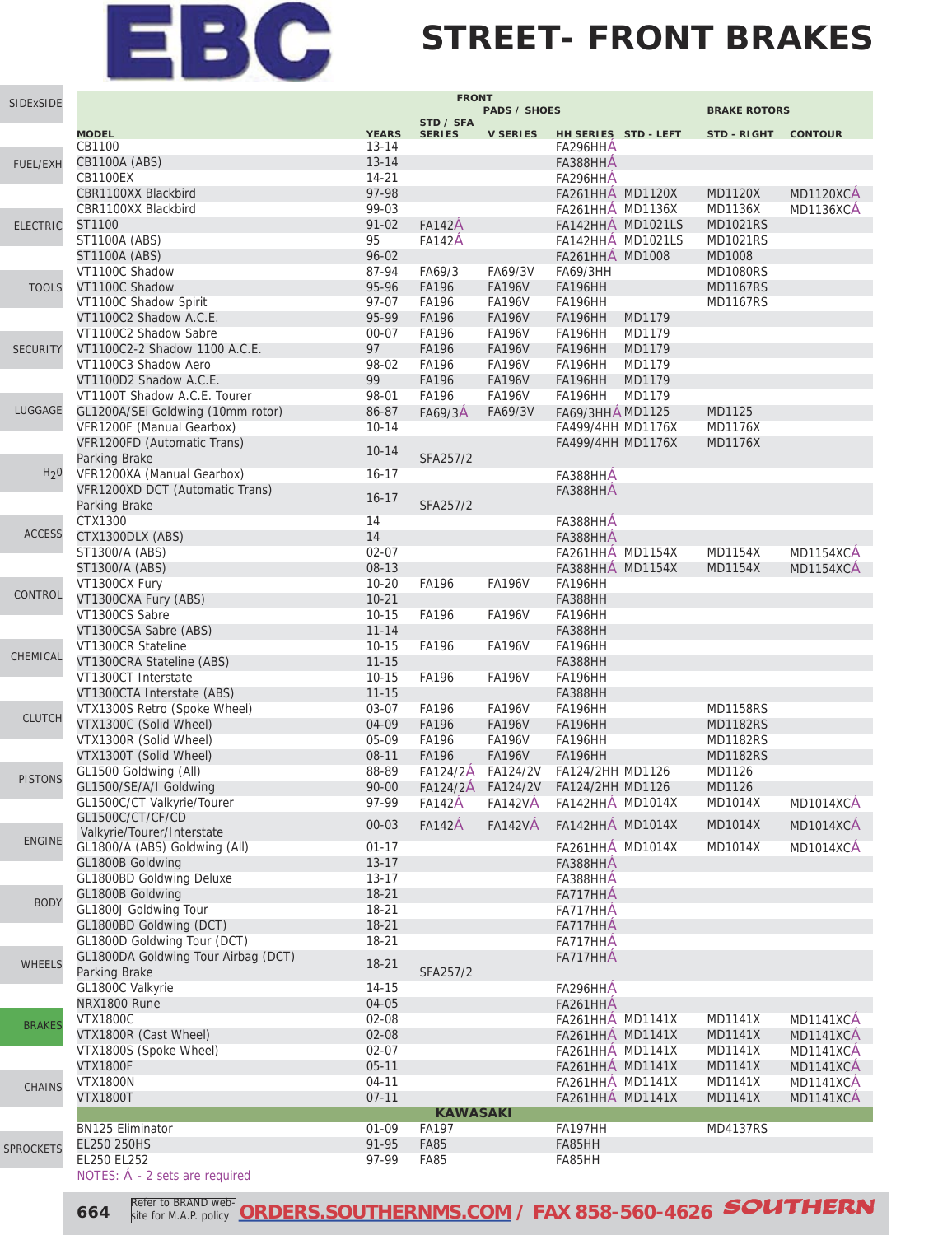

Refer to BRAND website for M.A.P. policy

|                                             |                    | <b>REAR</b>     |                     |                  |            |                     | <b>SIDExSIDE</b> |
|---------------------------------------------|--------------------|-----------------|---------------------|------------------|------------|---------------------|------------------|
|                                             |                    | STD / SFA       | <b>PADS / SHOES</b> |                  |            | <b>BRAKE ROTORS</b> |                  |
| <b>MODEL</b>                                | <b>YEARS</b>       | <b>SERIES</b>   | <b>V SERIES</b>     | <b>HH SERIES</b> | <b>STD</b> | <b>CONTOUR</b>      |                  |
| CB1100                                      | $13 - 14$          | <b>FA174</b>    | <b>FA174V</b>       | FA174HH          |            |                     |                  |
| CB1100A (ABS)                               | $13 - 14$          | <b>FA174</b>    | <b>FA174V</b>       | FA174HH          |            |                     | <b>FUEL/EXH</b>  |
| CB1100                                      | $14 - 21$          | <b>FA174</b>    | <b>FA174V</b>       | FA174HH          |            |                     |                  |
| CBR1100XX Blackbird                         | 97-98              |                 |                     | <b>FA261HH</b>   | MD1006     | <b>MD1006C</b>      |                  |
| CBR1100XX Blackbird                         | 99-03              |                 |                     | <b>FA261HH</b>   | MD1006     | <b>MD1006C</b>      |                  |
| ST1100                                      | $91 - 02$          | <b>FA196</b>    | <b>FA196V</b>       | <b>FA196HH</b>   | MD1077     |                     | <b>ELECTRIC</b>  |
| ST1100A (ABS)                               | 95                 | <b>FA196</b>    | <b>FA196V</b>       | FA196HH          | MD1077     |                     |                  |
| <b>ST1100A (ABS)</b><br>VT1100C Shadow      | $96 - 02$<br>87-94 | 343             | <b>FA261V</b>       | <b>FA261HH</b>   | MD1135     |                     |                  |
| VT1100C Shadow                              | 95-96              | 343             |                     |                  |            |                     |                  |
| VT1100C Shadow Spirit                       | 97-07              | 343             |                     |                  |            |                     | <b>TOOLS</b>     |
| VT1100C2 Shadow A.C.E.                      | 95-99              | <b>FA174</b>    | <b>FA174V</b>       | FA174HH          | MD1016     |                     |                  |
| VT1100C2 Shadow Sabre                       | 00-07              | <b>FA174</b>    | <b>FA174V</b>       | FA174HH          | MD1016     |                     |                  |
| VT1100C2-2 Shadow 1100 A.C.E.               | 97                 | <b>FA174</b>    | <b>FA174V</b>       | FA174HH          | MD1016     |                     | <b>SECURITY</b>  |
| VT1100C3 Shadow Aero                        | 98-02              | <b>FA174</b>    | <b>FA174V</b>       | FA174HH          | MD1016     |                     |                  |
| VT1100D2 Shadow A.C.E.                      | 99                 | <b>FA174</b>    | <b>FA174V</b>       | FA174HH          | MD1016     |                     |                  |
| VT1100T Shadow A.C.E. Tourer                | 98-01              | <b>FA174</b>    | <b>FA174V</b>       | FA174HH          | MD1016     |                     |                  |
| GL1200A/SEi Goldwing (10mm rotor)           | 86-87              | FA69/3          | FA69/3V             | <b>FA69/3HH</b>  | MD1082     |                     | LUGGAGE          |
| VFR1200F (Manual Gearbox)                   | $10 - 14$          |                 |                     | FA488HH          | MD1175     |                     |                  |
|                                             |                    |                 | <b>FA636V</b>       | <b>FA636HH</b>   | MD1175     |                     |                  |
| VFR1200FD (Automatic Trans)                 | $10 - 14$          |                 |                     |                  |            |                     |                  |
| VFR1200F (Manual Gearbox)                   | $16 - 17$          |                 | FA636V              | FA636HH          | MD1175     |                     | H <sub>2</sub> 0 |
|                                             |                    |                 | <b>FA636V</b>       | FA636HH          | MD1175     |                     |                  |
| VFR1200FD (Automatic Trans)                 | $16 - 17$          |                 |                     |                  |            |                     |                  |
| CTX1300                                     | 14                 |                 | <b>FA261V</b>       | FA196HH          |            |                     |                  |
| CTX1300DLX (ABS)                            | 14                 |                 | <b>FA261V</b>       | <b>FA196HH</b>   |            |                     | <b>ACCESS</b>    |
| ST1300/A (ABS)                              | $02 - 07$          |                 | <b>FA261V</b>       | <b>FA261HH</b>   | MD1163     |                     |                  |
| ST1300/A (ABS)                              | 08-13              |                 | <b>FA261V</b>       | <b>FA261HH</b>   | MD1163     |                     |                  |
| VT1300CX Fury                               | $10 - 20$          | <b>FA174</b>    | <b>FA174V</b>       | FA174HH          | MD1159     |                     |                  |
| VT1300CXA Fury (ABS)                        | $10 - 21$          |                 |                     | <b>FA261HH</b>   | MD1159     |                     | CONTROL          |
| VT1300CS Sabre                              | $10 - 15$          | <b>FA174</b>    | <b>FA174V</b>       | FA174HH          |            |                     |                  |
| VT1300CSA Sabre (ABS)                       | $11 - 14$          |                 |                     | FA261/2HH        |            |                     |                  |
| VT1300CR Stateline                          | $10 - 15$          | <b>FA174</b>    | <b>FA174V</b>       | <b>FA174HH</b>   |            |                     |                  |
| VT1300CRA Stateline (ABS)                   | $11 - 15$          |                 |                     | FA261/2HH        |            |                     | CHEMICAL         |
| VT1300CT Interstate                         | $10 - 15$          | <b>FA174</b>    | <b>FA174V</b>       | FA174HH          |            |                     |                  |
| VT1300CTA Interstate (ABS)                  | $11 - 15$          |                 |                     | FA261/2HH        |            |                     |                  |
| VTX1300S Retro (Spoke Wheel)                | 03-07              | <b>FA174</b>    | <b>FA174V</b>       | FA174HH          | MD1159     |                     |                  |
| VTX1300C (Solid Wheel)                      | 04-09              | <b>FA174</b>    | <b>FA174V</b>       | FA174HH          | MD1159     |                     | <b>CLUTCH</b>    |
| VTX1300R (Solid Wheel)                      | 05-09              | <b>FA174</b>    | <b>FA174V</b>       | FA174HH          | MD1159     |                     |                  |
| VTX1300T (Solid Wheel)                      | 08-11              | <b>FA174</b>    | <b>FA174V</b>       | FA174HH          | MD1159     |                     |                  |
| GL1500 Goldwing (All)                       | 88-89              | FA69/3          | FA69/3V             | <b>FA69/3HH</b>  | MD1127     |                     |                  |
| GL1500/SE/A/I Goldwing                      | $90 - 00$          | FA69/3          | FA69/3V             | <b>FA69/3HH</b>  | MD1077     |                     | <b>PISTONS</b>   |
| GL1500C/CT Valkyrie/Tourer                  | 97-99              | <b>FA196</b>    | <b>FA196V</b>       | FA196HH          | MD1077     |                     |                  |
|                                             |                    |                 |                     |                  |            |                     |                  |
| GL1500C/CT/CF/CD Valkyrie/Tourer/Interstate | $00 - 03$          | <b>FA196</b>    | <b>FA196V</b>       | FA196HH          | MD1148     |                     |                  |
| GL1800/A (ABS) Goldwing (All)               | $01 - 17$          |                 |                     | FA261/2HH        |            |                     | <b>ENGINE</b>    |
| GL1800B Goldwing                            | $13 - 17$          |                 |                     | FA261/2HH        |            |                     |                  |
| GL1800 BD Goldwing Deluxe                   | $13 - 17$          |                 |                     | FA261/2HH        |            |                     |                  |
| GL1800B Goldwing                            | $18 - 21$          |                 |                     | FA388/2HH        |            |                     | <b>BODY</b>      |
| GL1800J Goldwing Tour                       | 18-21              |                 |                     | FA388/2HH        |            |                     |                  |
| GL1800BD Goldwing (DCT)                     | $18 - 21$          |                 |                     | FA388/2HH        |            |                     |                  |
| GL1800D Goldwing Tour (DCT)                 | 18-21              |                 |                     | FA388/2HH        |            |                     |                  |
| GL1800DA Goldwing Tour Airbag (DCT)         | $18 - 21$          |                 |                     | FA388/2HH        |            |                     | <b>WHEELS</b>    |
| GL1800C Valkyrie                            | 14-15              |                 |                     | FA261/2HH        |            |                     |                  |
| NRX1800 Rune                                | 04-05              |                 |                     | <b>FA261HH</b>   |            |                     |                  |
| <b>VTX1800C</b>                             | 02-08              |                 | <b>FA261V</b>       | <b>FA261HH</b>   | MD1148     |                     |                  |
| VTX1800R (Cast Wheel)                       | 02-08              |                 | <b>FA261V</b>       | <b>FA261HH</b>   | MD1148     |                     | <b>BRAKES</b>    |
| VTX1800S (Spoke Wheel)                      | $02 - 07$          |                 | FA261/2V            | FA261/2HH        | MD1148     |                     |                  |
| VTX1800F/N/T                                | $05 - 11$          |                 | FA261/2V            | FA261/2HH        | MD1148     |                     |                  |
| <b>VTX1800F/N/T</b>                         | $04 - 11$          |                 | FA261/2V            | FA261/2HH        | MD1148     |                     | <b>CHAINS</b>    |
| <b>VTX1800F/N/T</b>                         | $04 - 11$          |                 | FA261/2V            | FA261/2HH        | MD1148     |                     |                  |
|                                             |                    | <b>KAWASAKI</b> |                     |                  |            |                     |                  |
| <b>BN125 Eliminator</b>                     | $01 - 09$          | 602             |                     |                  |            |                     |                  |
| EL250 250HS                                 | 91-95              | 706             |                     |                  |            |                     | <b>SPROCKETS</b> |
| EL250 EL252                                 | 97-99              | 706             |                     |                  |            |                     |                  |
| NOTES: Á - 2 sets are required              |                    |                 |                     |                  |            |                     |                  |

SOUTHERN **[WWW.SOUTHERNMS.COM](http://m.southernms.com) / TEL 858-560-5005 665**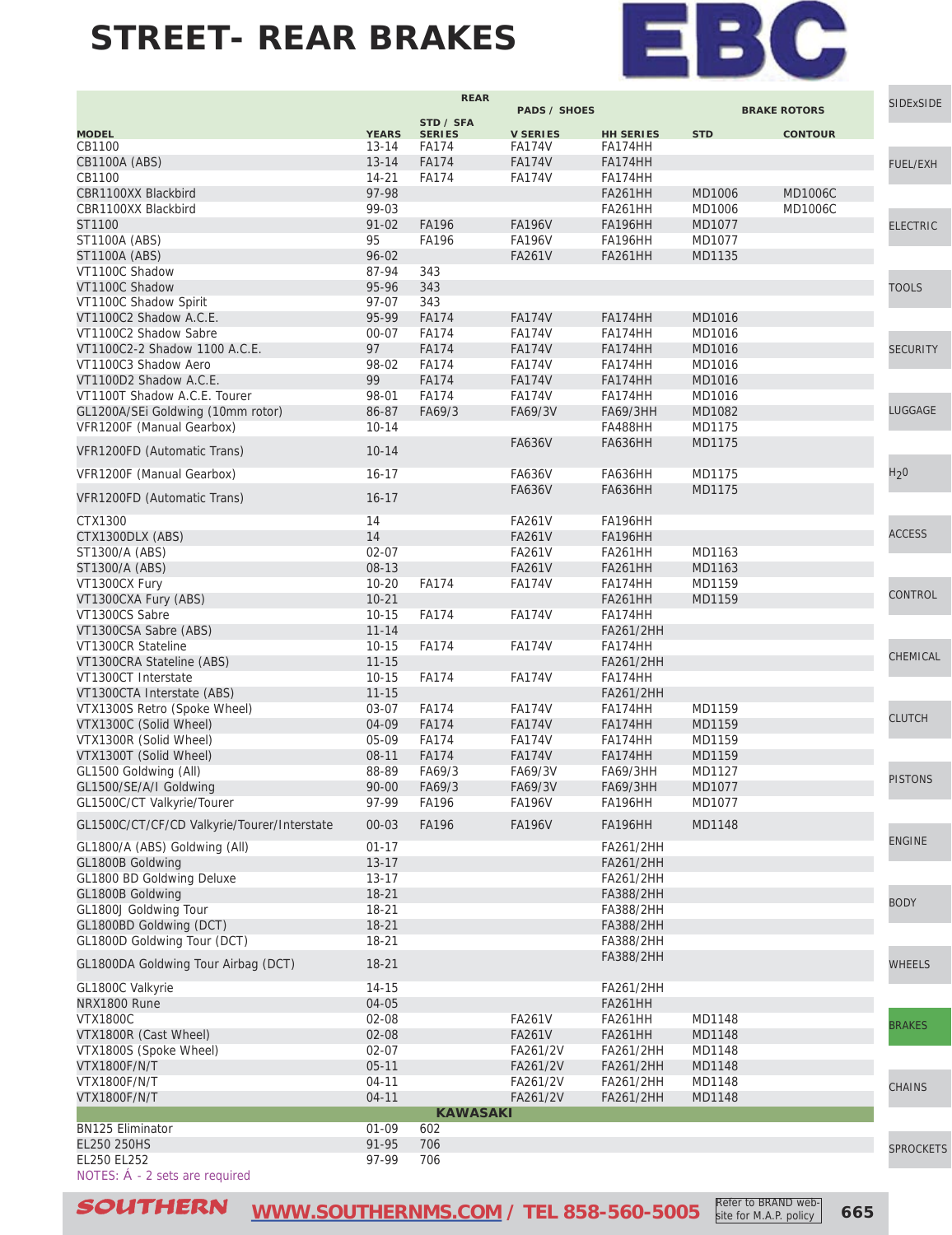#### **STREET- FRONT BRAKES**

| SIDExSIDE        |                                                         |                    | <b>FRONT</b>                |                     |                           |                           |                            |                  |
|------------------|---------------------------------------------------------|--------------------|-----------------------------|---------------------|---------------------------|---------------------------|----------------------------|------------------|
|                  |                                                         |                    | STD / SFA                   | <b>PADS / SHOES</b> |                           |                           | <b>BRAKE ROTORS</b>        |                  |
|                  | <b>MODEL</b>                                            | <b>YEARS</b>       | <b>SERIES</b>               | <b>V SERIES</b>     | <b>HH SERIES</b>          | <b>STD - LEFT</b>         | <b>STD - RIGHT CONTOUR</b> |                  |
|                  | EX250 Ninja 250                                         | 88-07              | FA129                       |                     | FA129HH                   |                           | <b>MD4041RS</b>            |                  |
| <b>FUEL/EXH</b>  | EX250 Ninja 250R                                        | 08-12              | FA197                       |                     | <b>FA197HH</b>            |                           |                            | MD4162C          |
|                  | EX300 Ninja/Ninja SE                                    | $13 - 16$          | FA197                       |                     | FA197HH                   |                           |                            | MD4166C          |
|                  | EX300 Ninja/Ninja SE (ABS)                              | $13 - 16$          | FA197                       |                     | <b>FA197HH</b>            |                           |                            | <b>MD4166C</b>   |
|                  | EX400 Ninja 400 (ABS)                                   | $17 - 21$          | FA197                       |                     | FA197HH                   | MD4174X                   |                            | <b>MD4174XC</b>  |
| <b>ELECTRIC</b>  | EX400 Ninja 400 KRT (ABS)                               | $18 - 21$<br>85-90 | <b>FA197</b><br><b>FA85</b> |                     | <b>FA197HH</b>            | <b>MD4174X</b>            |                            | <b>MD4174XC</b>  |
|                  | EN450 454 LTD<br>EX500 Ninja 500 Solid rotor            | 87-93              | <b>FA129</b>                |                     | FA85HH<br>FA129HH         | <b>MD4006LS</b><br>MD4016 |                            |                  |
|                  | EX500 Ninja 500 Solid rotor                             | 94-09              | <b>FA129</b>                |                     | FA129HH                   |                           | MD4016                     |                  |
|                  | EN500 Vulcan                                            | 90-95              | <b>FA85</b>                 |                     | FA85HH                    | <b>MD4006LS</b>           |                            |                  |
| <b>TOOLS</b>     | EN500 Vulcan                                            | 96-09              | <b>FA85</b>                 |                     | FA85HH                    | <b>MD4124LS</b>           |                            |                  |
|                  | ZR550 Zephyr                                            | $90 - 92$          | <b>FA129A</b>               |                     | FA129HHA                  | <b>MD4008X</b>            | <b>MD4008X</b>             | <b>MD4008XCA</b> |
|                  | ZR550 Zephyr                                            | 93                 | <b>FA129A</b>               |                     | FA129HHA                  | MD4008X                   | MD4008X                    | <b>MD4008XCA</b> |
| <b>SECURITY</b>  | ZL600 Eliminator                                        | 96-97              | FA129                       | <b>FA129V</b>       | <b>FA129HH</b>            |                           | MD4008                     | <b>MD4008C</b>   |
|                  | ZX600A Ninja                                            | 85-87              | FA85A                       |                     | FA85HHA                   | MD4028                    | MD4028                     |                  |
|                  | ZX600E Ninja 600R                                       | 88-96              | <b>FA129A</b>               |                     | FA129HHA                  | <b>MD4026LS</b>           | <b>MD4026RS</b>            |                  |
|                  | ZX600D Ninja (ZX-6)                                     | 93-95              | <b>FA158A</b>               |                     | FA158HHA                  | MD4008X                   | <b>MD4008X</b>             | <b>MD4008XCA</b> |
| LUGGAGE          | ZX600 (ZZR600)                                          | 96-05              | <b>FA158A</b>               |                     | FA158HHA                  | MD4153X                   | MD4153X                    | <b>MD4153XCA</b> |
|                  | ZX600D (ZX-6R)                                          | 90-93              | <b>FA158A</b>               |                     | FA158HHA                  | MD4141X                   | MD4141X                    | <b>MD4141XCA</b> |
|                  | ZX600F (ZX-6R)                                          | 95-97              | <b>FA158A</b>               |                     | FA158HHA                  | <b>MD4008X</b>            | MD4008X                    | <b>MD4008XCA</b> |
|                  | ZX600G (ZX-6R)                                          | 98-02              | <b>FA188A</b>               |                     | FA188HHA                  | MD4136X                   | MD4136X                    | <b>MD4136XCA</b> |
| H <sub>2</sub> 0 | ZX600P (ZX-6R)                                          | $07 - 12$          |                             |                     | <b>FA417/4HHA</b>         |                           |                            | MD4152XCA        |
|                  | ZX600K (ZX-6RR) (599cc)                                 | 03-04              |                             |                     | <b>FA369/4HHA</b>         | MD4151X                   | MD4151X                    | <b>MD4151XCA</b> |
|                  | ZX600N (ZX-6RR) (599cc)                                 | 05-06              |                             |                     | <b>FA369/4HHA</b>         |                           |                            | <b>MD4152XCA</b> |
|                  | ZX600J (ZZR-600)                                        | 05-08              | <b>FA188A</b>               |                     | FA188HHA                  | MD4136X                   | MD4136X                    | MD4136XCA        |
| <b>ACCESS</b>    | ZX636A (ZX-6R) (636cc)                                  | 02                 | <b>FA188A</b>               |                     | FA188HHA                  | MD4136X                   | MD4136X                    | <b>MD4136XCA</b> |
|                  | ZX636B (ZX-6R) (636cc)                                  | 03-04              |                             |                     | <b>FA369/4HHA</b>         | MD4151X                   | MD4151X                    | <b>MD4151XCA</b> |
|                  | ZX636C (ZX-6R) (636cc)                                  | 05-06              |                             |                     | <b>FA369/4HHA</b>         |                           |                            | MD4152XCA        |
|                  | ZX636E (ZX-6R) (636cc)                                  | $13 - 17$          |                             |                     | FA296HHA                  |                           |                            |                  |
| CONTROL          | ZX636F (ZX-6R) (636cc) (ABS)                            | $13 - 17$          |                             |                     | FA296HHA                  |                           |                            |                  |
|                  | ZX636E (ZX-6R) (636cc)                                  | 18-21              |                             |                     | FA296HHA                  |                           |                            |                  |
|                  | ZX636F (ZX-6R) (636cc) (ABS)                            | $18 - 21$          |                             |                     | FA296HHA                  |                           |                            |                  |
|                  | EN650A Vulcan S                                         | $15 - 20$          |                             |                     | FA281HH                   |                           |                            |                  |
| CHEMICAL         | EN650B Vulcan S (ABS)                                   | $15 - 21$<br>Left  | FA229                       | <b>FA229V</b>       | <b>FA281HH</b><br>FA229HH |                           |                            | <b>MD4159XC</b>  |
|                  | ER650C (ER-6n)                                          | $09 - 10$<br>Right | FA231                       | <b>FA231V</b>       | FA231HH                   |                           |                            | <b>MD4159XC</b>  |
|                  |                                                         | Left               | <b>FA229</b>                | <b>FA229V</b>       | FA229HH                   |                           |                            | <b>MD4159XC</b>  |
| <b>CLUTCH</b>    | EX650 Ninja 650R                                        | $06 - 10$<br>Right | FA231                       | <b>FA231V</b>       | FA231HH                   |                           |                            | <b>MD4159XC</b>  |
|                  |                                                         | Left               | FA229                       | <b>FA229V</b>       | FA229HH                   |                           |                            | <b>MD4159XC</b>  |
|                  | EX650C Ninja 650R                                       | 11<br>Right        | FA231                       | <b>FA231V</b>       | FA231HH                   |                           |                            | MD4159XC         |
|                  |                                                         | Left               | FA229                       | <b>FA229V</b>       | FA229HH                   |                           |                            | MD4159XC         |
| <b>PISTONS</b>   | EX650E Ninja 650                                        | $12 - 16$<br>Right | FA231                       | <b>FA231V</b>       | FA231HH                   |                           |                            | <b>MD4159XC</b>  |
|                  |                                                         | Left               | FA229                       | <b>FA229V</b>       | FA229HH                   |                           |                            | MD4156AXC        |
|                  | EX650F Ninja 650 (ABS)                                  | $13 - 16$<br>Right | FA231                       | <b>FA231V</b>       | FA231HH                   |                           |                            | MD4156XC         |
|                  | <b>EX650J Ninja 650</b>                                 | 17                 | <b>FA226A</b>               |                     | FA226HHA                  |                           |                            |                  |
| <b>ENGINE</b>    | EX650K Ninja 650 (ABS)                                  | $17 - 21$          | <b>FA226A</b>               |                     | FA226HHA                  |                           |                            |                  |
|                  | EJ650A (W650)                                           | $00 - 02$          | FA231                       |                     | FA231HH                   |                           | MD4008                     | <b>MD4008C</b>   |
|                  | ST700                                                   | $14 - 18$          | <b>FA380A</b>               |                     | FA380HHA                  | MD4155X                   | MD4155X                    | <b>MD4155XC</b>  |
|                  | VN750A Vulcan                                           | 86-06              | FA85A                       | FA85VA              | FA85HHÁ                   | <b>MD4010LS</b>           | <b>MD4010RS</b>            |                  |
| <b>BODY</b>      | ZR750J (Z-750)                                          | Left<br>04         | FA229                       | <b>FA229V</b>       | FA229HH                   | MD4141X                   |                            | MD4141XCA        |
|                  |                                                         | Right              | FA231                       | FA231V              | FA231HH                   |                           | MD4141X                    |                  |
|                  | ZR750K (Z-750S)                                         | Left<br>05-06      | FA229                       | <b>FA229V</b>       | FA229HH                   | <b>MD4141X</b>            |                            | MD4141XCA        |
|                  |                                                         | Right              | FA231                       | FA231V              | FA231HH                   |                           | MD4141X                    |                  |
| WHEELS           | <b>ZR750C</b>                                           | 91-93              | <b>FA129A</b>               | <b>FA129VÅ</b>      | FA129HHA                  | MD4008X                   | MD4008X                    | <b>MD4008XCA</b> |
|                  | ZR750F (ZR-7)                                           | Left<br>$00 - 01$  | FA229                       | <b>FA229V</b>       | FA229HH                   | MD4141X                   |                            | MD4141XCA        |
|                  |                                                         | Right              | FA231                       | <b>FA231V</b>       | FA231HH                   |                           | MD4141X                    |                  |
|                  | ZR750H (ZR-7S)                                          | Left<br>$01 - 05$  | FA229                       | <b>FA229V</b>       | FA229HH                   | MD4141X                   |                            | <b>MD4141XCA</b> |
| <b>BRAKES</b>    |                                                         | Right              | FA231                       | FA231V              | FA231HH                   |                           | MD4141X                    |                  |
|                  | ZX750F Ninja                                            | 87-90              | <b>FA129A</b>               |                     | FA129HHA                  | <b>MD4071LS</b>           | <b>MD4071RS</b>            |                  |
|                  | ZX750H (ZX-7)                                           | 89-90              | <b>FA158A</b>               |                     | FA158HHA                  | MD4012X                   | MD4012X                    | <b>MD4012XCA</b> |
|                  | ZX750J/L Ninja (ZX-7)                                   | 91-95              | <b>FA158A</b>               |                     | FA158HHA                  | MD4022X                   | MD4022X                    | <b>MD4022XCA</b> |
| <b>CHAINS</b>    | ZX750K/M Ninja (ZX-7R)                                  | 91-95              | <b>FA158A</b>               |                     | FA158HHA                  | MD4022X                   | MD4022X                    | <b>MD4022XCA</b> |
|                  | ZX750P Ninja (ZX-7R)<br>(Six piston pad) Tokico caliper | 96-03              | <b>FA188A</b>               |                     | FA188HHÁ                  | MD4022X                   | MD4022X                    | <b>MD4022XCÁ</b> |
|                  | ZX750N Ninja (ZX-7RR)                                   |                    |                             |                     |                           |                           |                            |                  |
| <b>SPROCKETS</b> | (Six piston pad) Nissin caliper                         | 96-99              | <b>FA424Á</b>               |                     | FA424HHA                  | MD4022X                   | MD4022X                    | <b>MD4022XCA</b> |
|                  | VN800A Vulcan                                           | 95-05              | <b>FA85</b>                 | <b>FA85V</b>        | FA85HH                    | <b>MD4124LS</b>           |                            |                  |
|                  | NOTES: Á - 2 sets are required                          |                    |                             |                     |                           |                           |                            |                  |

**666 Refer to BRAND web-** ORDERS.SOUTHERNMS.COM</u> / FAX 858-560-4626 **SOUTHERN** site for M.A.P. policy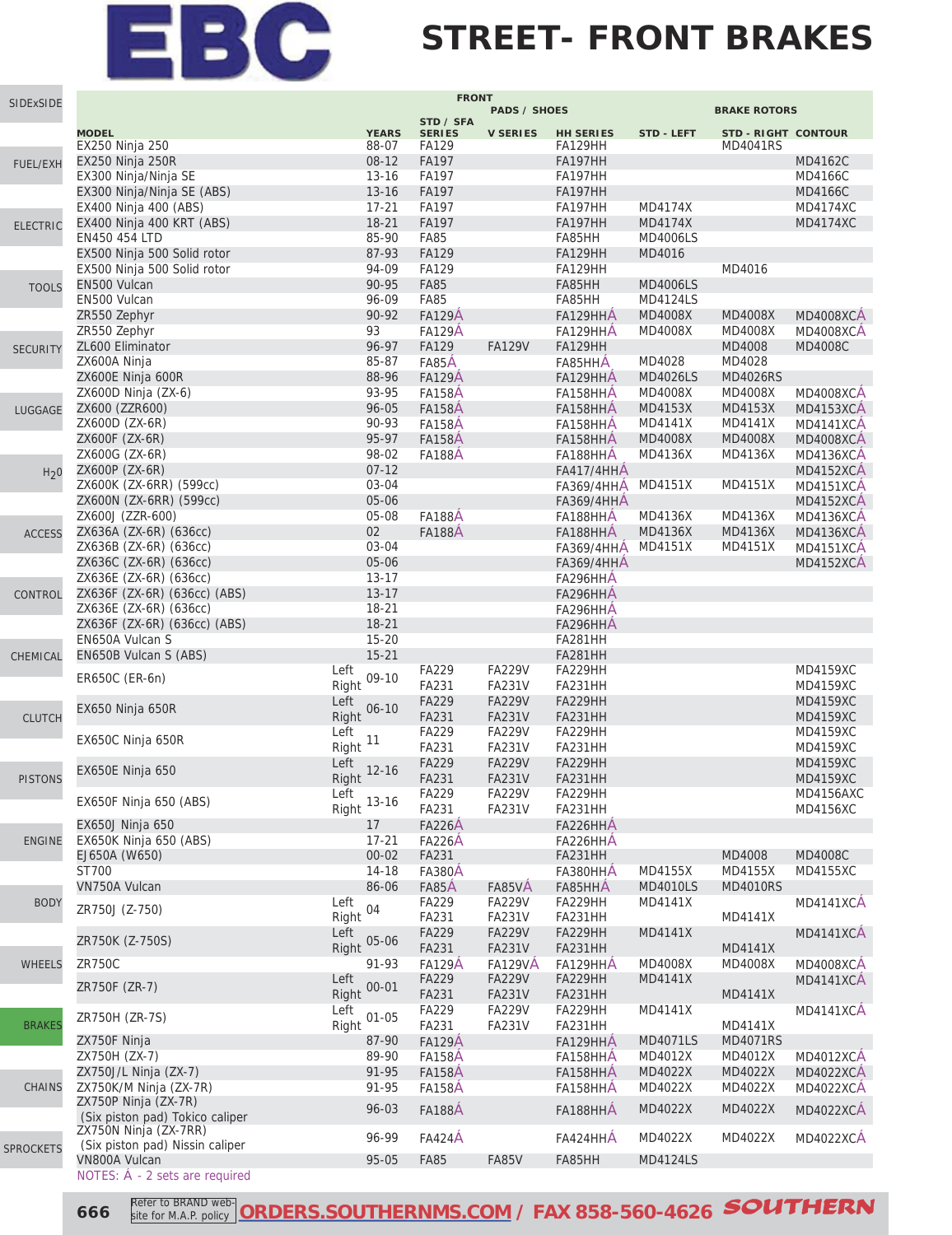

|                                                          |                        | <b>REAR</b>           |                               |                           |                  |                     | <b>SIDExSIDE</b> |
|----------------------------------------------------------|------------------------|-----------------------|-------------------------------|---------------------------|------------------|---------------------|------------------|
|                                                          |                        | STD / SFA             | <b>PADS / SHOES</b>           |                           |                  | <b>BRAKE ROTORS</b> |                  |
| <b>MODEL</b>                                             | <b>YEARS</b>           | <b>SERIES</b>         | <b>V SERIES</b>               | <b>HH SERIES</b>          | <b>STD</b>       | <b>CONTOUR</b>      |                  |
| EX250 Ninja 250                                          | 88-07                  | <b>FA141</b>          |                               |                           | MD4042           |                     |                  |
| EX250 Ninja 250R<br>EX300 Ninja/Ninja SE                 | $08-12$<br>$13 - 16$   | <b>FA197</b><br>FA197 |                               | <b>FA197HH</b><br>FA197HH |                  | MD4163C<br>MD4163C  | <b>FUEL/EXH</b>  |
| EX300 Ninja/Ninja SE (ABS)                               | $13 - 16$              | <b>FA197</b>          |                               | <b>FA197HH</b>            |                  |                     |                  |
| EX400 Ninja 400 (ABS)                                    | $17 - 21$              | FA197                 |                               | FA197HH                   |                  |                     |                  |
| EX400 Ninja 400 KRT (ABS)                                | $18 - 21$              | <b>FA197</b>          |                               | FA197HH                   |                  |                     | <b>ELECTRIC</b>  |
| EN450 454 LTD                                            | 85-90                  | 709                   |                               |                           |                  |                     |                  |
| EX500 Ninja 500 Solid rotor                              | 87-93                  | 706                   |                               |                           |                  |                     |                  |
| EX500 Ninja 500 Solid rotor                              | 94-09                  | FA67/3                |                               |                           | MD4051           |                     |                  |
| EN500 Vulcan                                             | 90-95                  | 709                   |                               |                           |                  |                     | <b>TOOLS</b>     |
| EN500 Vulcan                                             | 96-09                  | 709                   |                               |                           |                  |                     |                  |
| ZR550 Zephyr                                             | 90-92                  | FA141                 |                               |                           | MD4009           | MD4009C             |                  |
| ZR550 Zephyr                                             | 93                     | FA192                 | <b>FA192V</b>                 | FA192HH                   | MD4009           | MD4009C             |                  |
| ZL600 Eliminator                                         | 96-97                  | 709                   |                               |                           |                  |                     | <b>SECURITY</b>  |
| ZX600A Ninja<br>ZX600E Ninja 600R                        | 85-87<br>88-96         | <b>FA85</b><br>FA129  | <b>FA85V</b><br><b>FA129V</b> | FA85HH<br><b>FA129HH</b>  | MD4015<br>MD4027 |                     |                  |
| ZX600D Ninja (ZX-6)                                      | 93-95                  | FA192                 | <b>FA192V</b>                 | FA192HH                   | MD4009           | MD4009C             |                  |
| ZX600 (ZZR600)                                           | 96-05                  | FA192                 | <b>FA192V</b>                 | <b>FA192HH</b>            | MD4009           | MD4009C             | LUGGAGE          |
| ZX600D (ZX-6R)                                           | 90-93                  | FA129                 | <b>FA129V</b>                 | FA129HH                   | MD4007           | <b>MD4007C</b>      |                  |
| ZX600F (ZX-6R)                                           | 95-97                  | FA192                 | <b>FA192V</b>                 | <b>FA192HH</b>            | MD4023           | MD4023C             |                  |
| ZX600G (ZX-6R)                                           | 98-02                  | FA192                 | <b>FA192V</b>                 | FA192HH                   | MD4138           | MD4138C             |                  |
| ZX600P (ZX-6R)                                           | $07-12$                | FA192                 | <b>FA192V</b>                 | FA192HH                   |                  | <b>MD4138C</b>      | H <sub>2</sub> 0 |
| ZX600K (ZX-6RR) (599cc)                                  | 03-04                  | FA192                 | <b>FA192V</b>                 | FA192HH                   | MD4138           | MD4138C             |                  |
| ZX600N (ZX-6RR) (599cc)                                  | 05-06                  | FA192                 | <b>FA192V</b>                 | FA192HH                   | MD4138           | <b>MD4138C</b>      |                  |
| ZX600J (ZZR-600)                                         | 05-08                  | <b>FA192</b>          | <b>FA192V</b>                 | FA192HH                   | MD4138           | <b>MD4138C</b>      |                  |
| ZX636A (ZX-6R) (636cc)                                   | 02                     | FA192                 | <b>FA192V</b>                 | <b>FA192HH</b>            | MD4138           | <b>MD4138C</b>      | <b>ACCESS</b>    |
| ZX636B (ZX-6R) (636cc)                                   | 03-04                  | FA192                 | <b>FA192V</b>                 | FA192HH                   | MD4138           | MD4138C             |                  |
| ZX636C (ZX-6R) (636cc)                                   | 05-06                  | FA192                 | <b>FA192V</b>                 | FA192HH                   |                  | <b>MD4138C</b>      |                  |
| ZX636E (ZX-6R) (636cc)<br>ZX636F (ZX-6R) (636cc) (ABS)   | $13 - 17$<br>$13 - 17$ | FA436<br>FA436        |                               | FA436HH<br><b>FA436HH</b> |                  | MD4165C<br>MD4165C  |                  |
| ZX636E (ZX-6R) (636cc)                                   | 18-21                  | FA436                 |                               | FA436HH                   |                  |                     | CONTROL          |
| ZX636F (ZX-6R) (636cc) (ABS)                             | $18 - 21$              | FA436                 |                               | <b>FA436HH</b>            |                  |                     |                  |
| EN650A Vulcan S                                          | $15 - 20$              | <b>FA174</b>          | <b>FA174V</b>                 | FA174HH                   |                  |                     |                  |
| EN650B Vulcan S (ABS)                                    | $15 - 21$              | <b>FA174</b>          | <b>FA174V</b>                 | FA174HH                   |                  |                     | CHEMICAL         |
|                                                          |                        | FA192                 | <b>FA192V</b>                 | FA192HH                   |                  | MD4138C             |                  |
| ER650C (ER-6n)                                           | $09-10$                |                       |                               |                           |                  |                     |                  |
| EX650 Ninja 650R                                         | $06 - 10$              | <b>FA192</b>          | <b>FA192V</b>                 | FA192HH                   |                  | <b>MD4138C</b>      |                  |
|                                                          |                        |                       |                               |                           |                  |                     | <b>CLUTCH</b>    |
| EX650C Ninja 650R                                        | 11                     | FA192                 | <b>FA192V</b>                 | FA192HH                   |                  | MD4138C             |                  |
|                                                          |                        |                       |                               |                           |                  |                     |                  |
| EX650E Ninja 650                                         | $12 - 16$              | FA192                 | <b>FA192V</b>                 | FA192HH                   |                  | <b>MD4138C</b>      |                  |
|                                                          |                        | FA192                 | <b>FA192V</b>                 | FA192HH                   |                  | MD4164AC            | <b>PISTONS</b>   |
| EX650F Ninja 650 (ABS)                                   | $13 - 16$              |                       |                               |                           |                  |                     |                  |
| <b>EX650J Ninja 650</b>                                  | 17                     | <b>FA174</b>          | <b>FA174V</b>                 | FA174HH                   |                  |                     |                  |
| EX650K Ninja 650 (ABS)                                   | $17 - 21$              | <b>FA174</b>          |                               | FA174HH                   |                  |                     | <b>ENGINE</b>    |
| EJ650A (W650)                                            | $00 - 02$              | 706                   |                               |                           |                  |                     |                  |
| ST700                                                    | $14 - 18$              | <b>FA196</b>          | <b>FA196V</b>                 | FA196HH                   | MD4169           |                     |                  |
| VN750A Vulcan                                            | 86-06                  | 709                   |                               |                           |                  |                     |                  |
| ZR750J (Z-750)                                           | 04                     | FA192                 | <b>FA192V</b>                 | FA192HH                   | MD4138           | MD4138C             | <b>BODY</b>      |
|                                                          |                        |                       |                               |                           |                  |                     |                  |
| ZR750K (Z-750S)                                          | 05-06                  | FA192                 | <b>FA192V</b>                 | FA192HH                   | MD4138           | MD4138C             |                  |
|                                                          |                        |                       |                               |                           |                  |                     |                  |
| <b>ZR750C</b>                                            | 91-93                  | FA129                 | <b>FA129V</b>                 | FA129HH                   | MD4007           | MD4007C             | <b>WHEELS</b>    |
| ZR750F (ZR-7)                                            | $00 - 01$              | FA231                 | <b>FA231V</b>                 | <b>FA231HH</b>            | MD4142           | MD4142C             |                  |
|                                                          |                        | FA231                 | <b>FA231V</b>                 | FA231HH                   | MD4142           | MD4142C             |                  |
| ZR750H (ZR-7S)                                           | $01 - 05$              |                       |                               |                           |                  |                     | <b>BRAKES</b>    |
| ZX750F Ninja                                             | 87-90                  | FA129                 | <b>FA129V</b>                 | <b>FA129HH</b>            | MD4007           | MD4007C             |                  |
| ZX750H (ZX-7)                                            | 89-90                  | FA161                 | <b>FA161V</b>                 | <b>FA161HH</b>            | MD4013           | MD4013C             |                  |
| ZX750J/L Ninja (ZX-7)                                    | 91-95                  | FA161                 | <b>FA161V</b>                 | <b>FA161HH</b>            | MD4013           | MD4013C             |                  |
| ZX750K/M Ninja (ZX-7R)                                   | 91-95                  | FA161                 | <b>FA161V</b>                 | <b>FA161HH</b>            | MD4013           | MD4013C             | <b>CHAINS</b>    |
| ZX750P Ninja (ZX-7R)                                     | 96-03                  | FA161                 | <b>FA161V</b>                 | <b>FA161HH</b>            | MD4013           | MD4013C             |                  |
| (Six piston pad) Tokico caliper                          |                        |                       |                               |                           |                  |                     |                  |
| ZX750N Ninja (ZX-7RR)<br>(Six piston pad) Nissin caliper | 96-99                  | FA254                 | <b>FA254V</b>                 | FA254HH                   | MD4013           | MD4013C             |                  |
| VN800A Vulcan                                            | 95-05                  | 709                   |                               |                           |                  |                     | <b>SPROCKETS</b> |
| NOTES: Á - 2 sets are required                           |                        |                       |                               |                           |                  |                     |                  |

**SOUTHERN** [WWW.SOUTHERNMS.COM](http://m.southernms.com) / TEL 858-560-5005 **Refer to BRAND Web-** 667 Refer to BRAND website for M.A.P. policy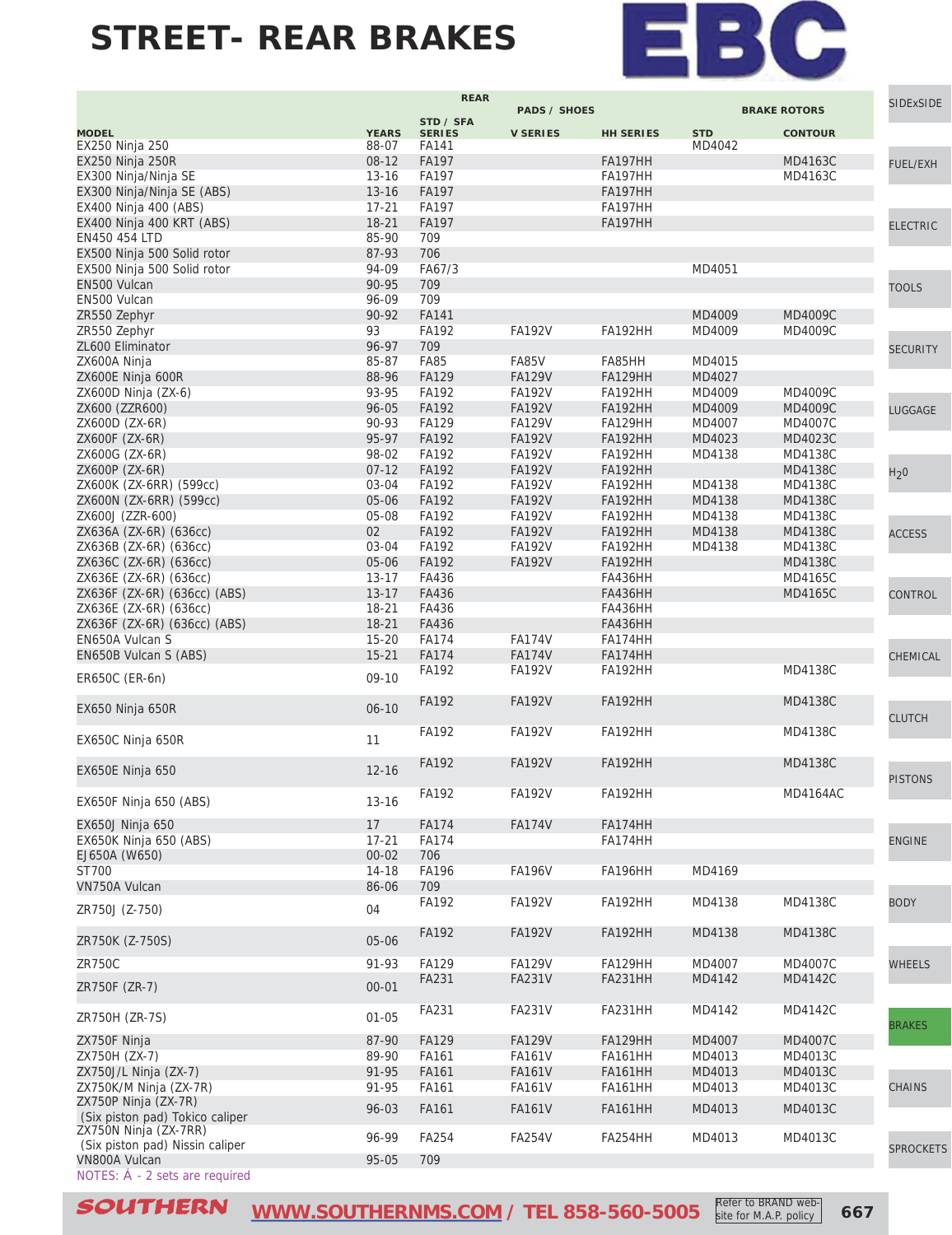

#### **STREET- FRONT BRAKES**

| SIDExSIDE        |                                                            |                        | <b>FRONT</b>           |                                  |                                        |                                    |                            |                                      |
|------------------|------------------------------------------------------------|------------------------|------------------------|----------------------------------|----------------------------------------|------------------------------------|----------------------------|--------------------------------------|
|                  |                                                            |                        | STD / SFA              | <b>PADS / SHOES</b>              |                                        |                                    | <b>BRAKE ROTORS</b>        |                                      |
|                  | <b>MODEL</b>                                               | <b>YEARS</b>           | <b>SERIES</b>          | <b>V SERIES</b>                  | <b>HH SERIES</b>                       | <b>STD - LEFT</b>                  | <b>STD - RIGHT CONTOUR</b> |                                      |
|                  | <b>VN800B Vulcan Classic</b><br>VN800C/E Drifter           | 96-05<br>99-06         | FA229<br><b>FA229</b>  | <b>FA229V</b><br><b>FA229V</b>   | FA229HH<br>FA229HH                     | <b>MD4125LS</b><br><b>MD4125LS</b> |                            |                                      |
| <b>FUEL/EXH</b>  | VN900D Vulcan Classic LT                                   |                        |                        |                                  |                                        |                                    |                            |                                      |
|                  | (Spoke Wheels&Screen)                                      | $06 - 21$              | FA229                  | <b>FA229V</b>                    | FA229HH                                | MD4158                             |                            |                                      |
|                  | VN900B Vulcan Classic (Spoke Wheels)                       | $06 - 21$              | <b>FA229</b>           | <b>FA229V</b>                    | FA229HH                                | MD4158                             |                            |                                      |
| <b>ELECTRIC</b>  | VN900C Vulcan Custom (Cast Wheels)                         | $07 - 21$              | <b>FA229</b>           | <b>FA229V</b>                    | FA229HH                                | MD4158                             |                            |                                      |
|                  | ZR900A Z900<br>ZR900B Z900 (ABS)                           | 17<br>17               | <b>FA347A</b>          | <b>FA347VA</b><br><b>FA347VA</b> | FA347HHA<br>FA347HHA                   |                                    |                            |                                      |
|                  | ZR900A Z900 (ABS)                                          | $18 - 21$              | <b>FA347A</b>          |                                  | FA347HHA                               |                                    |                            |                                      |
| <b>TOOLS</b>     | ZR900C (ABS)                                               | 18-21                  |                        |                                  | FA347HHA                               |                                    |                            |                                      |
|                  | ZX900B (ZX-9R)                                             | 94-95                  | <b>FA158A</b>          |                                  | FA158HHA                               | MD4022X                            | MD4022X                    | <b>MD4022XCA</b>                     |
|                  | ZX900B (ZX-9R)                                             | 96-97                  | <b>FA188A</b>          |                                  | FA188HHA                               | MD4022X                            | MD4022X                    | <b>MD4022XCA</b>                     |
|                  | ZX900C (ZX-9R)                                             | 98-99                  | <b>FA188A</b>          |                                  | FA188HHA                               | MD4167X                            | MD4167X                    | <b>MD4167XCA</b>                     |
| <b>SECURITY</b>  | ZX900E (ZX-9R)                                             | $00 - 01$<br>$02 - 03$ | <b>FA188A</b>          |                                  | FA188HHA                               | MD4012X                            | MD4012X                    | <b>MD4012XCA</b>                     |
|                  | ZX900F (ZX-9R)<br>KZ1000P (Police)                         | 82-01                  | FA68A                  |                                  | FA347HHA<br>FA68HHA                    | MD4022X<br>MD4091LS                | MD4022X<br><b>MD4091RS</b> | <b>MD4022XCA</b>                     |
|                  |                                                            | Left 02-03/            | <b>FA229</b>           |                                  | FA229HH                                | MD4091                             |                            |                                      |
| LUGGAGE          | KZ1000P (Police)                                           | Right 05               | FA231                  |                                  | FA231HH                                |                                    | MD4091                     |                                      |
|                  | KZ1000R (Replica)                                          | 82-83                  | FA68A                  |                                  | FA68HHA                                | MD4038                             | MD4038                     |                                      |
|                  | ZR1000A (Z 1000)                                           | 03-05                  |                        |                                  | FA347HHA                               | MD4154X                            | <b>MD4154X</b>             | <b>MD4154XCA</b>                     |
|                  | ZR1000A (Z 1000)                                           | 06                     |                        |                                  | FA347HHA                               | MD4154X                            | MD4154X                    | <b>MD4154XCA</b>                     |
| H <sub>2</sub> 0 | ZR1000B (Z 1000)                                           | 07-08<br>07            |                        |                                  | <b>FA417/4HHA</b>                      |                                    |                            | MD4152XCA                            |
|                  | ZR1000C (Z 1000)<br>ZR1000D (Z 1000)                       | $10-13$                |                        |                                  | <b>FA417/4HHA</b><br>FA379HHA          |                                    |                            | <b>MD4152XCA</b>                     |
|                  | ZR1000G (Z 1000) (ABS)                                     | $14 - 20$              |                        |                                  | FA379HHA                               | MD4155X                            | MD4155X                    |                                      |
| <b>ACCESS</b>    | ZG1000A Concurs                                            | 86-93                  | FA85A                  |                                  | FA85HHA                                | MD4028                             | MD4028                     |                                      |
|                  | ZG1000A Concurs                                            | 94-05                  | <b>FA129A</b>          | <b>FA129VA</b>                   | FA129HHA                               | MD4008X                            | <b>MD4008X</b>             | <b>MD4008XCA</b>                     |
|                  | ZG1000A Concurs                                            | 06                     | <b>FA129A</b>          | <b>FA129VA</b>                   | FA129HHA                               | <b>MD4008X</b>                     | <b>MD4008X</b>             | <b>MD4008XCA</b>                     |
|                  | ZX1000B Ninja (ZX-10)                                      | 88-90                  | <b>FA129A</b>          |                                  | FA129HHA                               | MD4021                             | MD4021                     |                                      |
| CONTROL          | ZX1000H Ninja 1000 (ABS)<br>ZX1000G Ninja 1000             | $12 - 13$<br>$11 - 13$ |                        |                                  | FA379HHA<br>FA379HHA                   |                                    |                            |                                      |
|                  | ZX1000M Ninja 1000 (ABS)                                   | 14-19                  |                        |                                  | FA379HHA                               |                                    |                            |                                      |
|                  | ZX1000N Ninja 1000 H2                                      | $15 - 17$              |                        |                                  | FA447HHA                               |                                    |                            |                                      |
| CHEMICAL         | ZX1000P Ninja 1000 H2R                                     | $15-19$                |                        |                                  | FA447HHA                               |                                    |                            |                                      |
|                  | ZX1000Z Ninja ZX-10RR                                      | $17 - 18$              |                        |                                  | FA447HHA                               |                                    |                            |                                      |
|                  | ZX1000 (ZX-10R)                                            | 04-07                  |                        |                                  | <b>FA369/4HHA</b>                      |                                    |                            | <b>MD4152XCA</b>                     |
|                  | ZX1000 (ZX-10R)                                            | 08-10                  |                        |                                  | FA379HHA                               |                                    |                            | <b>MD4161XCA</b>                     |
| <b>CLUTCH</b>    | ZX1000 (ZX-10R)<br>ZX1000 (ZX-10R) 30th Aniversary Edition | $11 - 15$<br>15        |                        |                                  | FA379HHA<br>FA379HHA                   |                                    |                            | <b>MD4161XCÁ</b><br><b>MD4161XCA</b> |
|                  | ZX1000 (ZX-10R) (ABS)                                      | $11 - 15$              |                        |                                  | FA379HHA                               |                                    |                            | <b>MD4161XCA</b>                     |
|                  | ZX1000 (ZX-10R)                                            | 15                     |                        |                                  |                                        |                                    |                            |                                      |
| <b>PISTONS</b>   | 30th Aniversary Edition (ABS)                              |                        |                        |                                  | FA379HHA                               |                                    |                            | <b>MD4161XCA</b>                     |
|                  | ZR1100 Zephyr                                              | 92-95                  | <b>FA158A</b>          |                                  | FA158HHA                               | MD4012X                            | MD4012X                    | <b>MD4012XCA</b>                     |
|                  | ZR1100 Zephyr                                              | Left<br>96<br>Right    | FA229<br>FA231         |                                  | FA229HH<br>FA231HH                     | MD4012X                            | MD4012X                    | MD4012XC<br>MD4012XC                 |
|                  | ZX1100C Ninja (ZX-11)                                      | 90-93                  | <b>FA158A</b>          |                                  | FA158HHA                               | MD4012X                            | MD4012X                    | <b>MD4012XCA</b>                     |
| <b>ENGINE</b>    | ZX1100D Ninja (ZX-11)                                      | 93-01                  | <b>FA158A</b>          |                                  | FA158HHA                               | MD4022X                            | MD4022X                    | <b>MD4022XCA</b>                     |
|                  | ZX1100E (GPz1100)                                          | Left<br>95-97          | FA229                  |                                  | FA229HH                                | <b>MD4008X</b>                     |                            | <b>MD4008C</b>                       |
|                  |                                                            | Right                  | FA231                  |                                  | FA231HH                                |                                    | <b>MD4008X</b>             | MD4008C                              |
| <b>BODY</b>      | ZX1100F (GPz1100) (ABS)                                    | Left<br>96-97          | FA229                  |                                  | FA229HH                                | MD4008X                            |                            | MD4008XC                             |
|                  | ZR1100C (ZRX1100)                                          | Right<br>99-00         | FA231<br><b>FA188A</b> |                                  | FA231HH<br>FA188HHA                    | MD4012X                            | MD4132X<br>MD4012X         | MD4132XC<br><b>MD4012XCA</b>         |
|                  | ZG1200A/B Voyager XII                                      | 86-03                  | FA85A                  | FA85VA                           | FA85HHA                                | MD4087                             | MD4087                     |                                      |
| <b>WHEELS</b>    | ZR1200A (ZRX-1200R)                                        | $01 - 05$              | <b>FA188A</b>          |                                  | FA188HHÁ                               | MD4012X                            | MD4012X                    | <b>MD4012XCA</b>                     |
|                  | ZX1200A/B (ZX-12R)                                         | 00-03                  | <b>FA188A</b>          |                                  | FA188HHA                               | MD4022X                            | MD4022X                    | <b>MD4022XCA</b>                     |
|                  | ZX1200A/B (ZX-12R)                                         | 04-05                  |                        |                                  | <b>FA369/4HHA</b>                      | MD4154X                            | MD4154X                    | MD4154XCA                            |
|                  | ZX1200C (ZZR-1200)                                         | $02 - 05$              | <b>FA158A</b>          |                                  | FA158HHA                               | MD4022X                            | MD4022X                    | <b>MD4022XCA</b>                     |
| <b>BRAKES</b>    | ZG1400 Concours 14 (ABS)<br>ZG1400 Concours 14             | 08-21<br>08-10         |                        |                                  | <b>FA417/4HHA</b>                      |                                    |                            | MD4155XCA                            |
|                  | ZX1400 (ZXR-1400)                                          | $06 - 11$              |                        |                                  | <b>FA417/4HHA</b><br><b>FA417/4HHA</b> |                                    |                            | <b>MD4155XCA</b><br><b>MD4155XCA</b> |
|                  | ZX1400 (ZX-14R) (ABS)                                      | $12 - 21$              |                        |                                  | <b>FA417/4HHA</b>                      |                                    |                            | MD4155XCA                            |
| <b>CHAINS</b>    | ZX1400 (ZX-14R) (ABS) Performance                          | 12-19                  |                        |                                  | FA447HHA                               |                                    |                            |                                      |
|                  | ZX1400 (ZX-14R) (ABS) Performance Sport                    | $14 - 21$              |                        |                                  | FA447HHA                               |                                    |                            |                                      |
|                  | VN1500A Vulcan 88                                          | 87-99                  | <b>FA85</b>            | <b>FA85V</b>                     | FA85HH                                 | <b>MD4124LS</b>                    |                            |                                      |
|                  | VN1500B Vulcan 88 SE                                       | 87-90                  | <b>FA85</b>            | FA85V                            | FA85HH                                 | <b>MD4094LS</b>                    |                            |                                      |
| <b>SPROCKETS</b> | VN1500C Vulcan<br>VN1500D/E Vulcan 1500 Classic            | 96-97<br>96-00         | <b>FA85</b><br>FA229   | FA85V<br><b>FA229V</b>           | FA85HH<br>FA229HH                      | <b>MD4124LS</b><br>MD4125LS        |                            |                                      |
|                  | NOTES: $\dot{A}$ - 2 sets are required                     |                        |                        |                                  |                                        |                                    |                            |                                      |

**668 South A.P.** policy **ORDERS.SOUTHERNMS.COM** / FAX 858-560-4626 **SOUTHERN** site for M.A.P. policy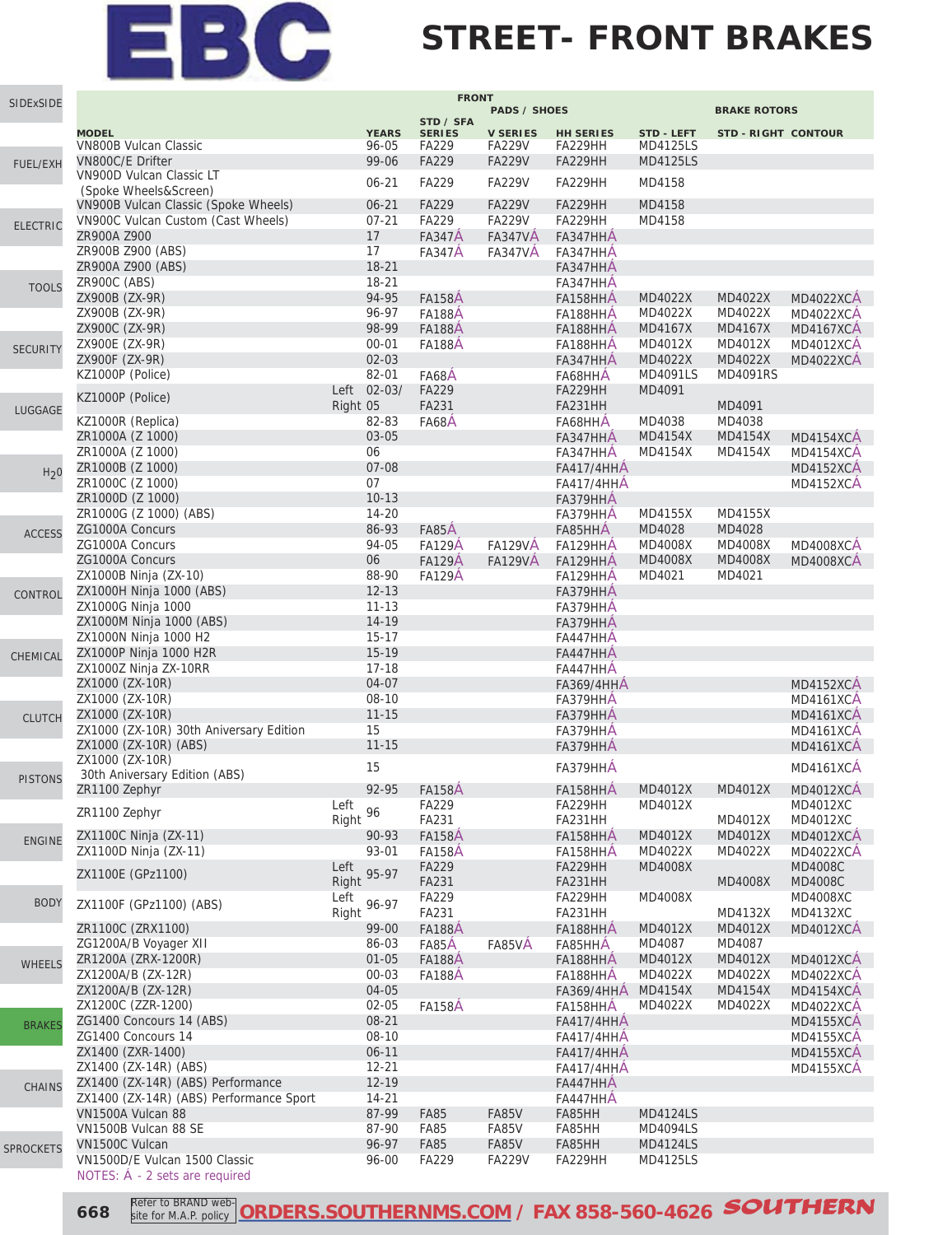

|                                                              |                      | <b>REAR</b>                  | <b>PADS / SHOES</b>            |                           |                  |                                  | SIDExSIDE        |
|--------------------------------------------------------------|----------------------|------------------------------|--------------------------------|---------------------------|------------------|----------------------------------|------------------|
|                                                              |                      | STD / SFA                    |                                |                           |                  | <b>BRAKE ROTORS</b>              |                  |
| <b>MODEL</b>                                                 | <b>YEARS</b>         | <b>SERIES</b>                | <b>V SERIES</b>                | <b>HH SERIES</b>          | <b>STD</b>       | <b>CONTOUR</b>                   |                  |
| <b>VN800B Vulcan Classic</b>                                 | 96-05<br>99-06       | 709<br>FA231                 |                                |                           |                  |                                  |                  |
| VN800C/E Drifter                                             |                      |                              | <b>FA231V</b>                  | FA231HH                   | MD4148           |                                  | <b>FUEL/EXH</b>  |
| VN900D Vulcan Classic LT (Spoke Wheels&Screen)               | $06 - 21$            | USE V PAD                    | FA231/2V                       | FA231HH                   | MD4085           |                                  |                  |
| VN900B Vulcan Classic (Spoke Wheels)                         | $06 - 21$            | <b>USE V PAD</b>             | FA231/2V                       | <b>FA231HH</b>            | MD4085           |                                  |                  |
| VN900C Vulcan Custom (Cast Wheels)                           | $07 - 21$            | USE V PAD                    | FA231/2V                       | FA231HH                   | MD4085           |                                  | <b>ELECTRIC</b>  |
| ZR900A Z900                                                  | 17                   | <b>FA140</b>                 | <b>FA140V</b>                  | <b>FA140HH</b>            |                  |                                  |                  |
| ZR900B Z900 (ABS)                                            | 17                   | <b>FA140</b>                 | <b>FA140V</b>                  | <b>FA140HH</b>            |                  |                                  |                  |
| ZR900A Z900 (ABS)                                            | $18 - 21$            | <b>FA140</b>                 | <b>FA140V</b>                  | <b>FA140HH</b>            |                  |                                  |                  |
| ZR900C (ABS)                                                 | 18-21                | FA140                        | <b>FA140V</b>                  | <b>FA140HH</b>            |                  |                                  | <b>TOOLS</b>     |
| ZX900B (ZX-9R)<br>ZX900B (ZX-9R)                             | 94-95<br>96-97       | FA192<br>FA192               | <b>FA192V</b><br><b>FA192V</b> | <b>FA192HH</b><br>FA192HH | MD4013<br>MD4013 | MD4013C<br>MD4013C               |                  |
| ZX900C (ZX-9R)                                               | 98-99                | FA192                        | <b>FA192V</b>                  | <b>FA192HH</b>            | MD4138           | MD4138C                          |                  |
| ZX900E (ZX-9R)                                               | $00 - 01$            | FA192                        | <b>FA192V</b>                  | FA192HH                   | MD4138           | MD4138C                          |                  |
| ZX900F (ZX-9R)                                               | $02 - 03$            | FA192                        | <b>FA192V</b>                  | FA192HH                   | MD4138           | MD4138C                          | <b>SECURITY</b>  |
| KZ1000P (Police)                                             | 82-01                | <b>FA68</b>                  | FA68V                          | FA68HH                    | MD4054           |                                  |                  |
| KZ1000P (Police)                                             | $02 - 03/$           | USE V PAD                    | FA231/3V                       | <b>FA231HH</b>            | MD4054           |                                  |                  |
|                                                              | 05                   |                              |                                |                           |                  |                                  | LUGGAGE          |
| KZ1000R (Replica)                                            | 82-83                | <b>FA68</b>                  | <b>FA68V</b>                   | FA68HH                    | MD4054           |                                  |                  |
| ZR1000A (Z 1000)                                             | 03-05                | FA192                        | <b>FA192V</b>                  | FA192HH                   | MD4138           | MD4138C                          |                  |
| ZR1000A (Z 1000)                                             | 06                   | FA192                        | <b>FA192V</b>                  | FA192HH                   | MD4138           | MD4138C                          |                  |
| ZR1000B (Z 1000)                                             | 07-08<br>07          | <b>FA174</b><br><b>FA174</b> | <b>FA174V</b>                  | FA174HH                   |                  | <b>MD4157C</b><br><b>MD4157C</b> | H <sub>2</sub> 0 |
| ZR1000C (Z 1000)<br>ZR1000D (Z 1000)                         | $10-13$              | FA192                        | <b>FA174V</b><br><b>FA192V</b> | FA174HH<br>FA192HH        |                  | <b>MD4157C</b>                   |                  |
| ZR1000G (Z 1000) (ABS)                                       | 14-20                | FA192                        | <b>FA192V</b>                  | FA192HH                   |                  | MD4157C                          |                  |
| ZG1000A Concurs                                              | 86-93                | <b>FA85</b>                  | FA85V                          | FA85HH                    | MD4082           |                                  |                  |
| ZG1000A Concurs                                              | 94-05                | <b>FA85</b>                  | FA85V                          | FA85HH                    | MD4082           |                                  | <b>ACCESS</b>    |
| ZG1000A Concurs                                              | 06                   | <b>FA85</b>                  | <b>FA85V</b>                   | FA85HH                    | MD4082           |                                  |                  |
| ZX1000B Ninja (ZX-10)                                        | 88-90                | FA129                        | <b>FA129V</b>                  | <b>FA129HH</b>            | MD4015           |                                  |                  |
| ZX1000H Ninja 1000 (ABS)                                     | $12 - 13$            | FA192                        | <b>FA192V</b>                  | FA192HH                   |                  | MD4157C                          | CONTROL          |
| ZX1000G Ninja 1000                                           | $11 - 13$            | FA192                        | <b>FA192V</b>                  | FA192HH                   |                  | <b>MD4157C</b>                   |                  |
| ZX1000M Ninja 1000 (ABS)                                     | $14 - 15$            | FA192                        |                                | FA192HH                   |                  | <b>MD4157C</b>                   |                  |
| ZX1000N Ninja 1000 H2                                        | $15 - 17$            | FA266                        |                                | <b>FA266HH</b>            |                  |                                  |                  |
| ZX1000P Ninja 1000 H2R<br>ZX1000Z Ninja ZX-10RR              | $15-19$<br>$17 - 18$ | <b>FA266</b><br>FA436        | <b>FA436V</b>                  | <b>FA266HH</b><br>FA436HH |                  |                                  | CHEMICAL         |
| ZX1000 (ZX-10R)                                              | 04-07                | FA192                        | <b>FA192V</b>                  | FA192HH                   |                  | MD4138C                          |                  |
| ZX1000 (ZX-10R)                                              | $08-10$              | FA192                        | <b>FA192V</b>                  | FA192HH                   |                  | MD4138C                          |                  |
| ZX1000 (ZX-10R)                                              | $11 - 15$            | FA436                        | <b>FA436V</b>                  | <b>FA436HH</b>            |                  | MD4165C                          | <b>CLUTCH</b>    |
| ZX1000 (ZX-10R) 30th Aniversary Edition                      | 15                   | FA436                        | <b>FA436V</b>                  | FA436HH                   |                  | MD4165C                          |                  |
| ZX1000 (ZX-10R) (ABS)                                        | $11 - 15$            | FA436                        | <b>FA436V</b>                  | <b>FA436HH</b>            |                  | MD4165C                          |                  |
| ZX1000 (ZX-10R) 30th Aniversary Edition (ABS)                | 15                   | FA436                        | <b>FA436V</b>                  | FA436HH                   |                  | MD4165C                          |                  |
| ZR1100 Zephyr                                                | 92-95                | FA129                        | <b>FA129V</b>                  | <b>FA129HH</b>            | MD4027           | MD4027C                          | <b>PISTONS</b>   |
|                                                              |                      | <b>FA129</b>                 | <b>FA129V</b>                  | FATZ9HH                   | MD4027           | <b>MD4027C</b>                   |                  |
| ZR1100 Zephyr                                                | 96                   |                              |                                |                           |                  |                                  |                  |
| ZX1100C Ninja (ZX-11)                                        | 90-93                | <b>FA129</b>                 | <b>FA129V</b>                  | <b>FA129HH</b>            | MD4015           | MD4015C                          | <b>ENGINE</b>    |
| ZX1100D Ninja (ZX-11)                                        | 93-01                | FA161                        | <b>FA161V</b>                  | <b>FA161HH</b>            | MD4014           | MD4014C                          |                  |
| ZX1100E (GPz1100)                                            | 95-97                | FA192                        | <b>FA192V</b>                  | FA192HH                   | MD4130           | MD4130C                          |                  |
|                                                              |                      |                              |                                |                           |                  |                                  |                  |
| ZX1100F (GPz1100) (ABS)                                      | 96-97                | FA192                        | <b>FA192V</b>                  | FA192HH                   | MD4130           | MD4130C                          | <b>BODY</b>      |
|                                                              |                      |                              |                                |                           |                  |                                  |                  |
| ZR1100C (ZRX1100)<br>ZG1200A/B Voyager XII                   | 99-00<br>86-03       | FA161<br>FA85                | <b>FA161V</b><br>FA85V         | <b>FA161HH</b><br>FA85HH  | MD4133<br>MD4088 | MD4133C                          |                  |
| ZR1200A (ZRX-1200R)                                          | $01 - 05$            | FA161                        | <b>FA161V</b>                  | <b>FA161HH</b>            | MD4133           | MD4133C                          |                  |
| ZX1200A/B (ZX-12R)                                           | $00 - 03$            | FA161                        | <b>FA161V</b>                  | <b>FA161HH</b>            | MD4023           | MD4023C                          | <b>WHEELS</b>    |
| ZX1200A/B (ZX-12R)                                           | $04 - 05$            | FA161                        | <b>FA161V</b>                  | <b>FA161HH</b>            | MD4023           | MD4023C                          |                  |
| ZX1200C (ZZR-1200)                                           | $02 - 05$            | FA161                        | <b>FA161V</b>                  | <b>FA161HH</b>            | MD4133           | MD4133C                          |                  |
| ZG1400 Concours 14 (ABS)                                     | 08-21                | FA254                        | <b>FA254V</b>                  | FA254HH                   |                  | <b>MD4160C</b>                   | <b>BRAKES</b>    |
| ZG1400 Concours 14                                           | 08-10                | FA254                        | <b>FA254V</b>                  | FA254HH                   |                  | MD4160C                          |                  |
| ZX1400 (ZXR-1400)                                            | $06 - 11$            | <b>FA254</b>                 |                                | FA254HH                   |                  | <b>MD4157C</b>                   |                  |
| ZX1400 (ZX-14R) (ABS)                                        | $12 - 21$            | <b>FA254</b>                 |                                | FA254HH                   |                  | MD4157C                          |                  |
| ZX1400 (ZX-14R) (ABS) Performance                            | 12-19                | FA254                        |                                | FA254HH                   | MD4157           |                                  | <b>CHAINS</b>    |
| ZX1400 (ZX-14R) (ABS) Performance Sport<br>VN1500A Vulcan 88 | $14 - 21$<br>87-99   | <b>FA254</b><br><b>FA85</b>  | FA85V                          | FA254HH<br>FA85HH         | MD4054           | MD4157C                          |                  |
| VN1500B Vulcan 88 SE                                         | 87-90                | <b>FA85</b>                  | FA85V                          | FA85HH                    | MD4054           |                                  |                  |
| VN1500C Vulcan                                               | 96-97                | <b>FA85</b>                  | FA85V                          | FA85HH                    | MD4128           |                                  |                  |
| VN1500D/E Vulcan 1500 Classic                                | 96-00                | <b>FA85</b>                  | FA85V                          | FA85HH                    | MD4128           |                                  | <b>SPROCKETS</b> |
| NOTES: Á - 2 sets are required                               |                      |                              |                                |                           |                  |                                  |                  |

**SOUTHERN** [WWW.SOUTHERNMS.COM](http://m.southernms.com) / TEL 858-560-5005 Refer to BRAND Web-<br>
669 Refer to BRAND website for M.A.P. policy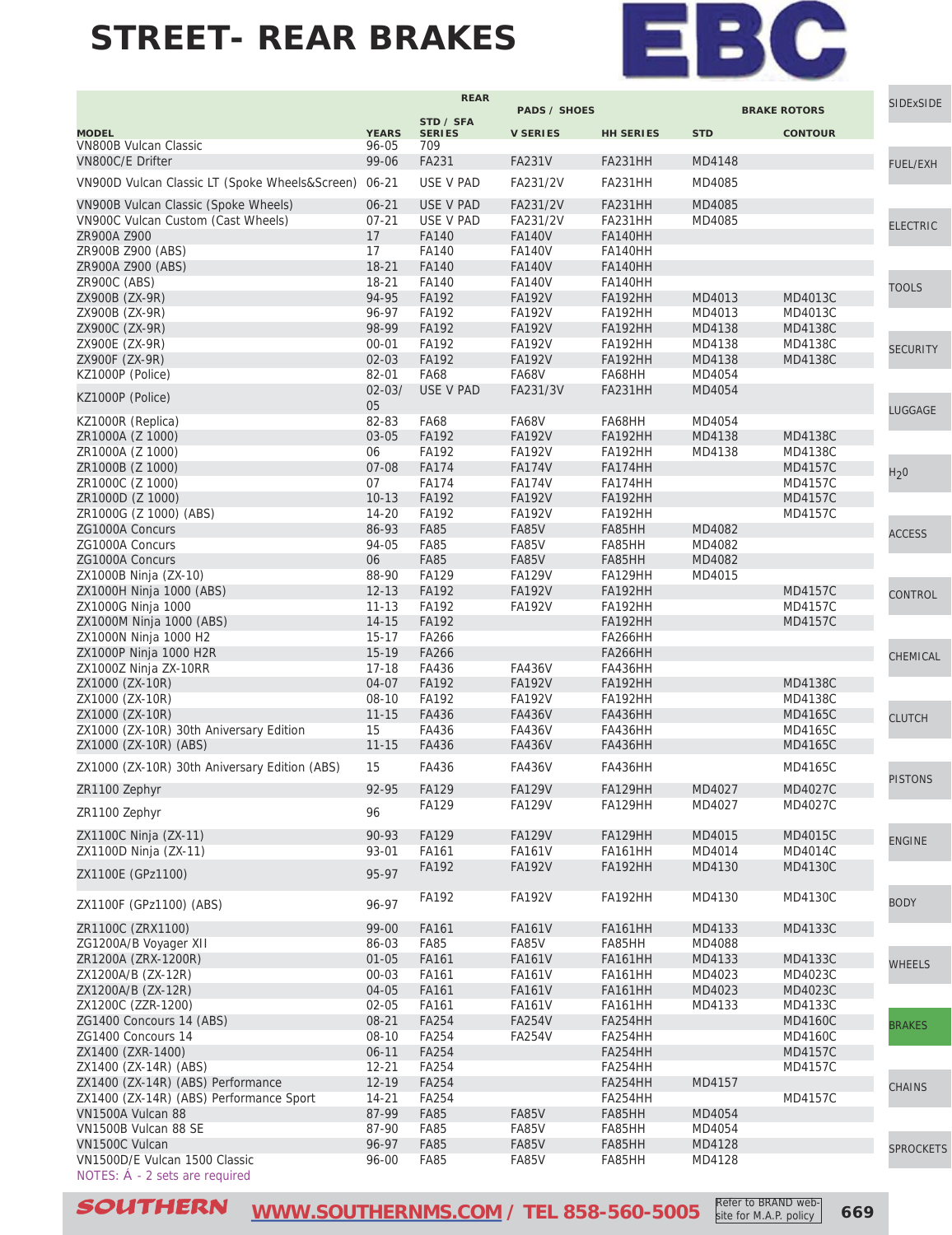### **STREET- FRONT BRAKES**

| SIDExSIDE        |                                                                        |               |                           | <b>FRONT</b>           |                                  |                               |                                    |                     |                                      |
|------------------|------------------------------------------------------------------------|---------------|---------------------------|------------------------|----------------------------------|-------------------------------|------------------------------------|---------------------|--------------------------------------|
|                  |                                                                        |               |                           | STD / SFA              | <b>PADS / SHOES</b>              |                               |                                    | <b>BRAKE ROTORS</b> |                                      |
|                  | <b>MODEL</b><br>VN1500E Vulcan 1500 Classic                            |               | <b>YEARS</b><br>$01 - 04$ | <b>SERIES</b><br>FA229 | <b>V SERIES</b><br><b>FA229V</b> | <b>HH SERIES</b><br>FA229HH   | <b>STD - LEFT</b><br>MD4125LS      | STD-RIGHT CONTOUR   |                                      |
|                  |                                                                        | Left          |                           | <b>FA229</b>           | <b>FA229V</b>                    | FA229HH                       | MD4150                             |                     |                                      |
| <b>FUEL/EXH</b>  | VN1500G Vulcan 1500 Nomad                                              | Right         | 99-00                     | FA231                  | <b>FA231V</b>                    | FA231HH                       |                                    | MD4150              |                                      |
|                  | VN1500G Vulcan 1500 Nomad                                              | Left          | 01                        | <b>FA229</b>           | FA229V                           | <b>FA229HH</b>                | MD4150                             |                     |                                      |
|                  |                                                                        | Right         |                           | FA231                  | <b>FA231V</b>                    | FA231HH                       |                                    | MD4150              |                                      |
| <b>ELECTRIC</b>  | VN1500J/R Vulcan 1500 Drifter                                          |               | 99-05                     | FA229                  | <b>FA229V</b>                    | FA229HH                       | <b>MD4125LS</b>                    |                     |                                      |
|                  | VN1500N Vulcan 1500 Classic Fi                                         |               | $00 - 02$                 | <b>FA229</b>           | <b>FA229V</b>                    | FA229HH                       | MD4125LS                           |                     |                                      |
|                  | VN1500N/T Vulcan 1500 Classic<br>VN1500N Vulcan 1500 Classic           |               | 05-06<br>07-08            | FA229<br>FA229         | <b>FA229V</b><br><b>FA229V</b>   | FA229HH<br>FA229HH            | <b>MD4125LS</b><br><b>MD4125LS</b> |                     |                                      |
| <b>TOOLS</b>     |                                                                        | Left          |                           | <b>FA229</b>           | <b>FA229V</b>                    | <b>FA229HH</b>                | MD4150                             |                     |                                      |
|                  | VN1500L Vulcan 1500 Nomad Fi                                           | Right         | $01 - 05$                 | FA231                  | <b>FA231V</b>                    | FA231HH                       |                                    | MD4150              |                                      |
|                  | VN1500P Vulcan 1500 Mean Streak                                        |               | $02 - 03$                 | <b>FA188A</b>          |                                  | FA188HHA                      | MD4022X                            | MD4022X             | <b>MD4022XCA</b>                     |
|                  | VN1600A Vulcan 1600 Classic                                            | Left          | $01 - 08$                 | FA229                  | <b>FA229V</b>                    | FA229HH                       | MD4158                             |                     |                                      |
| <b>SECURITY</b>  |                                                                        | Right         |                           | FA231                  | <b>FA231V</b>                    | FA231HH                       | MD4022X                            | MD4158              |                                      |
|                  | VN1600B Vulcan 1600 Mean Streak<br>VN1600B/E/F Vulcan 1600 Mean Streak |               | 04<br>05-08               | <b>FA188A</b>          |                                  | FA188HHA<br><b>FA369/4HHA</b> | MD4022X                            | MD4022X<br>MD4022X  | <b>MD4022XCA</b><br><b>MD4022XCA</b> |
|                  |                                                                        | Left          |                           | FA229                  | <b>FA229V</b>                    | FA229HH                       | MD4158                             |                     |                                      |
| LUGGAGE          | VN1600D Vulcan 1600 Nomad                                              | Right         | 05-08                     | FA231                  | <b>FA231V</b>                    | FA231HH                       |                                    | MD4158              |                                      |
|                  | VN1700A Vulcan 1700 Voyager                                            |               | 09-13                     | <b>FA158A</b>          |                                  | FA158HHA                      | MD4158                             | MD4158              |                                      |
|                  | VN1700B Vulcan 1700 Voyager (ABS)                                      |               | $09 - 21$                 | <b>FA158A</b>          |                                  | FA158HHA                      | MD4158                             | MD4158              |                                      |
|                  | VN1700C Vulcan 1700 Nomad                                              | Left          | $09 - 13$                 | FA229                  | <b>FA229V</b>                    | FA229HH                       | MD4158                             |                     |                                      |
| H <sub>2</sub> 0 |                                                                        | Right         |                           | FA231                  | <b>FA231V</b>                    | <b>FA231HH</b>                |                                    | MD4158              |                                      |
|                  | VN1700D Voyager 1700 Nomad                                             |               | 14                        | <b>FA158A</b>          |                                  | FA158HHA                      |                                    |                     |                                      |
|                  | VN1700E Vulcan 1700 Classic                                            | Left<br>Right | 09-11                     | <b>FA229</b>           | <b>FA229V</b>                    | FA229HH<br><b>FA231HH</b>     | MD4158                             |                     |                                      |
|                  |                                                                        | Left          |                           | FA231<br>FA229         | <b>FA231V</b><br>FA229V          | FA229HH                       | MD4158                             | MD4158              |                                      |
| <b>ACCESS</b>    | VN1700G Vulcan 1700 Classic LT                                         | Right         | 09-11                     | FA231                  | FA231V                           | FA231HH                       |                                    | MD4158              |                                      |
|                  | VN1700J Voyager 1700 Vaquero                                           |               | $11 - 13$                 | <b>FA158A</b>          |                                  | FA158HHA                      |                                    |                     |                                      |
|                  | VN1700K Vulcan 1700 Vaquero (ABS)                                      |               | $14 - 21$                 | <b>FA158A</b>          |                                  | FA158HHA                      | MD4158                             | MD4158              |                                      |
| CONTROL          | VN2000D Vulcan 2000 Limited                                            |               | 05-06                     | <b>FA158A</b>          |                                  | FA158HHA                      | MD4158                             | MD4158              |                                      |
|                  | VN2000A/G Vulcan 2000                                                  |               | 04-09                     | <b>FA158A</b>          |                                  | FA158HHA                      | MD4158                             | MD4158              |                                      |
|                  | VN2000E/H Vulcan 2000 Classic                                          |               | 06-09                     | <b>FA158A</b>          |                                  | FA158HHA                      | MD4158                             | MD4158              |                                      |
|                  | VN2000F/J Vulcan 2000 Classic LT                                       |               | $06 - 10$                 | <b>FA158A</b>          |                                  | FA158HHA                      | MD4158                             | MD4158              |                                      |
| CHEMICAL         | <b>FA50</b>                                                            |               | 80-91                     | <b>SUZUKI</b><br>614   |                                  |                               |                                    |                     |                                      |
|                  | <b>GN125E</b>                                                          |               | 91-96                     | <b>FA67</b>            |                                  | FA67HH                        |                                    |                     |                                      |
|                  | UH200A Burgman ABS                                                     |               | $14 - 20$                 | <b>SFA388</b>          |                                  | SFA388HH                      |                                    | MD9117D             |                                      |
| <b>CLUTCH</b>    | RV200 Van-Van                                                          |               | $16 - 19$                 | FA231                  |                                  | FA231HH                       | MD6231D                            |                     |                                      |
|                  | GSX250R                                                                |               | $17 - 21$                 | <b>FA226</b>           |                                  | FA226HH                       |                                    |                     | MD3112C                              |
|                  | GSX250R (ABS)                                                          |               | $18 - 21$                 | <b>FA226</b>           |                                  | FA226HH                       |                                    |                     |                                      |
|                  | <b>GW250F</b>                                                          |               | 14-15                     | FA142                  | <b>FA142V</b>                    | FA142HH                       | MD3105LS                           |                     |                                      |
| <b>PISTONS</b>   | GZ250 Marauder                                                         |               | 99-10                     | <b>FA106</b>           |                                  |                               |                                    |                     |                                      |
|                  | <b>TU250X</b><br>AN400 Burgman                                         |               | 09-16<br>03-06            | FA229<br>SFA283A       |                                  | FA229HH<br>SFA283HHA          | <b>MD994D</b>                      |                     |                                      |
|                  |                                                                        | Left          |                           | <b>SFA228</b>          |                                  | SFA228HH                      | MD994D                             |                     |                                      |
| <b>ENGINE</b>    | AN400 Burgman                                                          | Right         | $07 - 16$                 | <b>SFA197</b>          |                                  | SFA197HH                      |                                    | MD994D              |                                      |
|                  | AN400 Burgman (ABS)                                                    | Left          | $14 - 21$                 | <b>SFA228</b>          |                                  | SFA228HH                      | MD994D                             |                     |                                      |
|                  |                                                                        | Right         |                           | <b>SFA197</b>          |                                  | SFA197HH                      |                                    | MD994D              |                                      |
|                  | GSF400 Bandit                                                          |               | 91-93                     | <b>FA129</b>           |                                  | FA129HH                       | MD3006X                            |                     | MD3006XC                             |
| <b>BODY</b>      | <b>GS500E</b>                                                          |               | 89-95<br>96-03            | FA129                  |                                  | <b>FA129HH</b>                |                                    | MD3006X             | MD3006XC                             |
|                  | <b>GS500E</b><br><b>GS500F</b>                                         |               | $04 - 10$                 | FA231<br>FA231         |                                  | FA231HH<br>FA231HH            |                                    | MD3006X<br>MD3006X  | MD3006XC<br>MD3006XC                 |
|                  | GSF600S Bandit                                                         |               | 96-98                     | <b>FA142</b>           |                                  | FA142HH                       | MD3003X                            | MD3003X             | <b>MD3003XCA</b>                     |
| <b>WHEELS</b>    |                                                                        | Left          |                           | FA229                  |                                  | FA229HH                       | MD3003X                            |                     | MD3003XC                             |
|                  | GSF600S Bandit                                                         | Right         | $00 - 03$                 | FA231                  |                                  | FA231HH                       |                                    | MD3003X             | MD3003XC                             |
|                  | GSX600F Katana                                                         |               | 89-97                     | <b>FA146A</b>          |                                  | FA146HHA                      | MD3003X                            | MD3003X             | MD3003XCA                            |
|                  | GSX600F Katana                                                         | Left          | 98-02                     | FA229                  |                                  | FA229HH                       | MD3003X                            |                     | <b>MD3003XCA</b>                     |
| <b>BRAKES</b>    |                                                                        | Right         |                           | FA231                  |                                  | FA231HH                       |                                    | MD3003X             | <b>MD3003XCA</b>                     |
|                  | GSX600F Katana                                                         | Left          | 03-06                     | FA229                  |                                  | FA229HH                       | MD3090X                            |                     | MD3090XC                             |
|                  | <b>GSX-R600W</b>                                                       | Right         | 92-93                     | FA231<br><b>FA145A</b> |                                  | FA231HH<br>FA145HHA           | MD3007X                            | MD3090X<br>MD3007X  | MD3090XC<br><b>MD3007XCA</b>         |
|                  | GSX-R600                                                               |               | 97-03                     | <b>FA158A</b>          |                                  | FA158HHA                      | MD3058X                            | MD3058X             | <b>MD3058XCA</b>                     |
| <b>CHAINS</b>    | GSX-R600 (radial caliper)                                              |               | 04-05                     |                        |                                  | FA379HHA                      | MD3104X                            | MD3104X             | MD3104XCA                            |
|                  | GSX-R600 (Tokico radial caliper)                                       |               | 06-07                     |                        |                                  | FA379HHA                      | MD3091X                            | MD3091X             | <b>MD3091XCA</b>                     |
|                  | GSX-R600 (Tokico radial caliper)                                       |               | $08 - 10$                 |                        |                                  | FA379HHA                      | MD3100X                            | MD3100X             | MD3100XCA                            |
|                  |                                                                        |               |                           |                        |                                  |                               |                                    |                     |                                      |

[SPROCKETS](http://www.southernms.com/wp-content/uploads/2015/08/18_sprockets.pdf)

#### NOTES: Á - 2 sets are required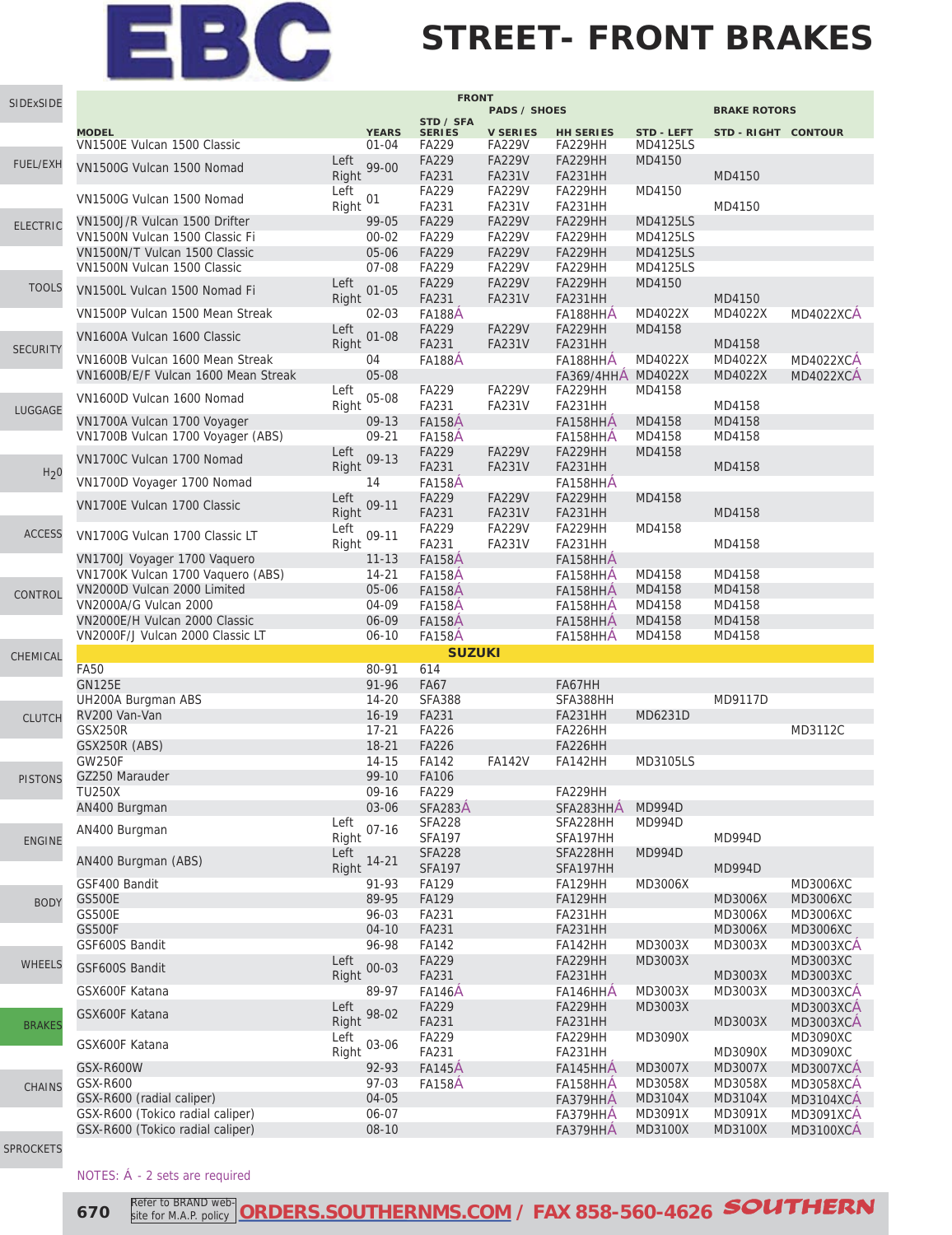

|                                                                        |                           | <b>REAR</b>            | <b>PADS / SHOES</b>              |                             |                      | <b>BRAKE ROTORS</b> | <b>SIDExSIDE</b> |
|------------------------------------------------------------------------|---------------------------|------------------------|----------------------------------|-----------------------------|----------------------|---------------------|------------------|
|                                                                        |                           | STD / SFA              |                                  |                             |                      |                     |                  |
| <b>MODEL</b><br>VN1500E Vulcan 1500 Classic                            | <b>YEARS</b><br>$01 - 04$ | <b>SERIES</b><br>FA231 | <b>V SERIES</b><br><b>FA231V</b> | <b>HH SERIES</b><br>FA231HH | <b>STD</b><br>MD4148 | <b>CONTOUR</b>      |                  |
| VN1500G Vulcan 1500 Nomad                                              | 99-00                     | <b>FA85</b>            | <b>FA85V</b>                     | FA85HH                      | MD4147               |                     | <b>FUEL/EXH</b>  |
| VN1500G Vulcan 1500 Nomad                                              | 01                        | USE V PAD              | FA231/3V                         | FA231HH                     | MD4147               |                     |                  |
| VN1500J/R Vulcan 1500 Drifter                                          | 99-05                     | FA231                  | <b>FA231V</b>                    | <b>FA231HH</b>              | MD4148               |                     | <b>ELECTRIC</b>  |
| VN1500N Vulcan 1500 Classic Fi                                         | $00 - 02$                 | USE V PAD              | FA231/3V                         | FA231HH                     | MD4148               |                     |                  |
| VN1500N/T Vulcan 1500 Classic                                          | 05-06                     | USE V PAD              | FA231/3V                         | <b>FA231HH</b>              | MD4148               |                     |                  |
| VN1500N Vulcan 1500 Classic                                            | 07-08                     | USE V PAD              | FA231/2V                         | FA231HH                     | MD4148               |                     |                  |
| VN1500L Vulcan 1500 Nomad Fi                                           | $01 - 05$                 | USE V PAD              | FA231/3V                         | <b>FA231HH</b>              | MD4147               |                     | <b>TOOLS</b>     |
| VN1500P Vulcan 1500 Mean Streak                                        | $02 - 03$                 | USE V PAD              | FA231/3V                         | FA231HH                     | MD4146               |                     |                  |
| VN1600A Vulcan 1600 Classic                                            | $01 - 08$                 | USE V PAD              | FA231/3V                         | <b>FA231HH</b>              | MD4146               |                     | <b>SECURITY</b>  |
| VN1600B Vulcan 1600 Mean Streak<br>VN1600B/E/F Vulcan 1600 Mean Streak | 04<br>05-08               | USE V PAD<br>USE V PAD | FA231/3V<br>FA231/3V             | FA231HH<br><b>FA231HH</b>   | MD4146<br>MD4146     |                     |                  |
|                                                                        |                           |                        |                                  |                             | MD4146               |                     |                  |
| VN1600D Vulcan 1600 Nomad                                              | 05-08                     | USE V PAD              | FA231/3V                         | FA231HH                     |                      |                     | LUGGAGE          |
| VN1700A Vulcan 1700 Voyager                                            | $09-13$                   | USE V PAD              | FA231/2V                         | <b>FA231HH</b>              |                      |                     |                  |
| VN1700B Vulcan 1700 Voyager (ABS)                                      | 09-21                     | USE V PAD              | FA231/2V                         | <b>FA231HH</b>              |                      |                     |                  |
| VN1700C Vulcan 1700 Nomad                                              | $09-13$                   | USE V PAD              | FA231/3V                         | <b>FA231HH</b>              |                      |                     | H <sub>2</sub> 0 |
| VN1700D Voyager 1700 Nomad                                             | 14                        | USE V PAD              | FA231/2V                         | FA231HH                     |                      |                     |                  |
| VN1700E Vulcan 1700 Classic                                            | $09-11$                   | USE V PAD              | FA231/3V                         | FA231HH                     |                      |                     |                  |
| VN1700G Vulcan 1700 Classic LT                                         | 09-11                     | USE V PAD              | FA231/3V                         | <b>FA231HH</b>              |                      |                     | <b>ACCESS</b>    |
| VN1700J Voyager 1700 Vaquero                                           | $11 - 13$                 | USE V PAD              | FA231/2V                         | <b>FA231HH</b>              |                      |                     |                  |
| VN1700K Vulcan 1700 Vaquero (ABS)                                      | 14-21                     | USE V PAD              | FA231/2V                         | FA231HH                     |                      |                     |                  |
| VN2000D Vulcan 2000 Limited                                            | 05-06                     | USE V PAD              | FA231/2V                         | <b>FA231HH</b>              | MD4147               |                     | CONTROL          |
| VN2000A/G Vulcan 2000<br>VN2000E/H Vulcan 2000 Classic                 | 04-09<br>06-09            | USE V PAD<br>USE V PAD | FA231/2V<br>FA231/2V             | FA231HH<br><b>FA231HH</b>   | MD4147<br>MD4147     |                     |                  |
| VN2000F/J Vulcan 2000 Classic LT                                       | $06 - 10$                 | USE V PAD              | FA231/2V                         | FA231HH                     | MD4147               |                     |                  |
|                                                                        |                           | <b>SUZUKI</b>          |                                  |                             |                      |                     | CHEMICAL         |
| <b>FA50</b>                                                            | 80-91                     | 614                    |                                  |                             |                      |                     |                  |
| <b>GN125E</b>                                                          | 91-96                     | 602                    |                                  |                             |                      |                     |                  |
| UH200A Burgman ABS                                                     | 14-20                     | <b>SFA413</b>          |                                  | SFA413HH                    |                      |                     |                  |
| RV200 Van-Van                                                          | $16 - 19$                 | 603                    |                                  |                             |                      |                     | <b>CLUTCH</b>    |
| GSX250R                                                                | $17 - 21$                 | FA496                  | <b>FA496V</b>                    | <b>FA496HH</b>              |                      | MD3113C             |                  |
| <b>GSX250R (ABS)</b><br><b>GW250F</b>                                  | $18 - 21$                 | FA496                  | <b>FA496V</b>                    | <b>FA496HH</b>              |                      |                     |                  |
| GZ250 Marauder                                                         | 14-15<br>99-10            | FA496<br>602           | <b>FA496V</b>                    | <b>FA496HH</b>              | MD3093               |                     |                  |
| <b>TU250X</b>                                                          | 09-16                     | 602                    |                                  |                             |                      |                     | <b>PISTONS</b>   |
| AN400 Burgman                                                          | 03-06                     | <b>SFA411</b>          |                                  | SFA411HH                    |                      |                     |                  |
| AN400 Burgman                                                          | $07 - 16$                 | <b>SFA412</b>          |                                  | SFA412HH                    | MD9109D              |                     |                  |
| AN400 Burgman (ABS)                                                    | $14 - 21$                 | <b>SFA412</b>          |                                  | SFA412HH                    | MD9109D              |                     | <b>ENGINE</b>    |
| GSF400 Bandit                                                          | 91-93                     | FA63                   | <b>FA63V</b>                     | FA63HH                      | MD3002               | MD3002C             |                  |
| <b>GS500E</b>                                                          | 89-95                     | <b>FA63</b>            | <b>FA63V</b>                     | FA63HH                      | MD3002               | MD3002C             | <b>BODY</b>      |
| <b>GS500E</b>                                                          | 96-03                     | FA63                   | FA63V                            | FA63HH                      | MD3002               | MD3002C             |                  |
| <b>GS500F</b>                                                          | $04 - 10$                 | <b>FA63</b>            | <b>FA63V</b>                     | FA63HH                      | MD3002               | MD3002C             |                  |
| GSF600S Bandit                                                         | 96-98                     | FA63                   | <b>FA63V</b>                     | FA63HH                      | MD3008               | MD3008C             |                  |
| GSF600S Bandit                                                         | $00 - 03$                 | <b>FA63</b>            | FA63V                            | FA63HH                      | MD3008               | MD3008C             | <b>WHEELS</b>    |
| GSX600F Katana                                                         | 89-97                     | FA63                   | FA63V                            | FA63HH                      | MD3002               | MD3002C             |                  |
| GSX600F Katana                                                         | 98-02                     | <b>FA63</b>            | <b>FA63V</b>                     | FA63HH                      | MD3008               | MD3008C             | <b>BRAKES</b>    |
| GSX600F Katana                                                         | 03-06                     | FA63                   | <b>FA63V</b>                     | FA63HH                      | MD3008               | MD3008C             |                  |
| <b>GSX-R600W</b>                                                       | 92-93                     | FA63                   | <b>FA63V</b>                     | FA63HH                      | MD3008               | MD3008C             |                  |
| GSX-R600                                                               | 97-03                     | FA63                   | FA63V                            | FA63HH                      | MD3060               | MD3060C             | <b>CHAINS</b>    |
| GSX-R600 (radial caliper)                                              | 04-05                     | FA254                  | <b>FA254V</b>                    | FA254HH                     | MD3060               | MD3060C             |                  |
| GSX-R600 (Tokico radial caliper)                                       | 06-07                     | FA419                  | FA419V                           | FA419HH                     | MD3060               | MD3060C             |                  |
| GSX-R600 (Tokico radial caliper)                                       | $08 - 10$                 | FA419                  | <b>FA419V</b>                    | <b>FA419HH</b>              | MD3060               | MD3060C             |                  |
|                                                                        |                           |                        |                                  |                             |                      |                     | <b>SPROCKETS</b> |

NOTES: Á - 2 sets are required

SOUTHERN **[WWW.SOUTHERNMS.COM](http://m.southernms.com) / TEL 858-560-5005 671** Refer to BRAND website for M.A.P. policy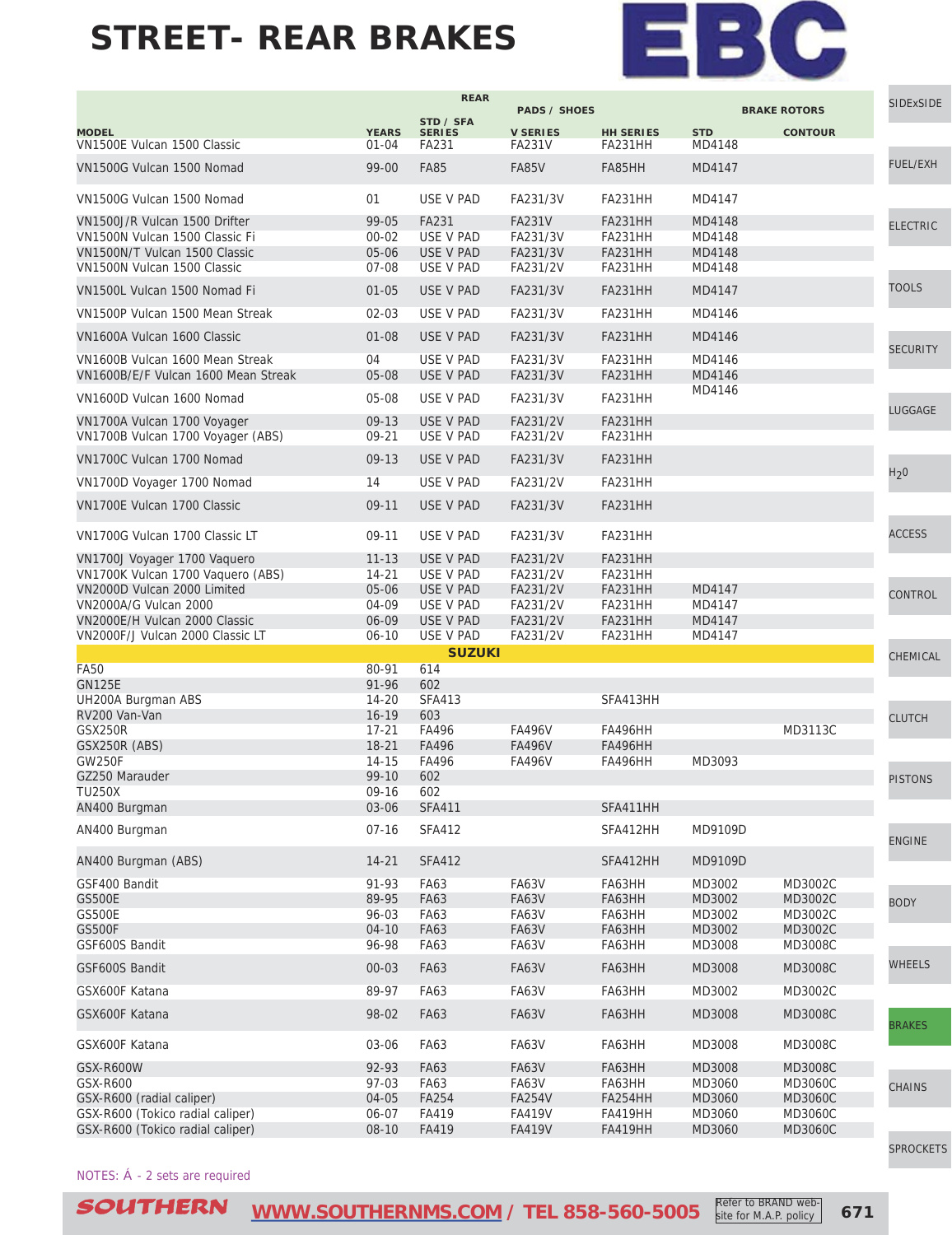#### **STREET- FRONT BRAKES**

| SIDExSIDE        |                                                                 |                            | <b>FRONT</b>                   |                                |                        |                          |                          |                                      |
|------------------|-----------------------------------------------------------------|----------------------------|--------------------------------|--------------------------------|------------------------|--------------------------|--------------------------|--------------------------------------|
|                  |                                                                 |                            | STD / SFA                      | <b>PADS / SHOES</b>            |                        |                          | <b>BRAKE ROTORS</b>      |                                      |
|                  | <b>MODEL</b>                                                    | <b>YEARS</b>               | <b>SERIES</b>                  | <b>V SERIES</b>                | <b>HH SERIES</b>       | STD - LEFT               | <b>STD - RIGHT</b>       | <b>CONTOUR</b>                       |
|                  | GSX-R600 (Brembo radial caliper)                                | $11 - 20$                  |                                |                                | FA447HHA               | <b>MD3100X</b>           | MD3100X                  | MD3100XCA                            |
| <b>FUEL/EXH</b>  | <b>RF600R</b><br>AN650 Burgman                                  | 94-97<br>03                | <b>FA142A</b><br>SFA142A       |                                | FA142HHA               | MD3003X<br><b>MD987D</b> | MD3003X<br><b>MD987D</b> | <b>MD3003XCA</b>                     |
|                  | AN650 Burgman                                                   | $04 - 12$                  | SFA142A                        |                                | SFA142HHA<br>SFA142HHA | <b>MD994D</b>            | <b>MD994D</b>            |                                      |
|                  | AN650 Burgman (ABS)                                             | $04 - 12$                  | SFA142A                        |                                | SFA142HHA              | MD994D                   | <b>MD994D</b>            |                                      |
|                  | AN650 Burgman (ABS)                                             | $13 - 16$                  | SFA142A                        |                                | SFA142HHA              | MD9144D                  | MD9144D                  |                                      |
| <b>ELECTRIC</b>  | AN650 Burgman Executive (ABS)                                   | 13-19                      | SFA142A                        |                                | SFA142HHA              | MD9144D                  | MD9144D                  |                                      |
|                  | GSX650F                                                         | 08-10                      | <b>FA158A</b>                  |                                | FA158HHA               | MD3092X                  | MD3092X                  | <b>MD3092XCA</b>                     |
|                  | LS650 Savage                                                    | 86-88/                     | FA106                          | <b>FA106V</b>                  |                        | MD3017LS                 |                          |                                      |
| <b>TOOLS</b>     |                                                                 | 95-04                      |                                |                                |                        |                          |                          |                                      |
|                  | LS650 (Boulevard S40) (650cc)                                   | $05 - 15$                  | <b>FA106</b>                   | <b>FA106V</b>                  |                        | <b>MD3017LS</b>          |                          |                                      |
|                  | <b>SFV650</b>                                                   | Left 09-10/<br>Right 13-15 | FA229<br>FA231                 |                                | FA229HH<br>FA231HH     | MD3103X                  | MD3103X                  | MD3103XC<br>MD3103XC                 |
|                  |                                                                 | Left                       | <b>FA229</b>                   |                                | FA229HH                | MD3003X                  |                          | MD3003XC                             |
| <b>SECURITY</b>  | SV650/S                                                         | 99-02<br>Right             | FA231                          |                                | FA231HH                |                          | MD3003X                  | MD3003XC                             |
|                  |                                                                 | Left                       | FA229                          |                                | FA229HH                | MD3090X                  |                          | MD3090XC                             |
|                  | SV650/S                                                         | $03 - 10$<br>Right         | FA231                          |                                | FA231HH                |                          | MD3090X                  | MD3090XC                             |
| LUGGAGE          | SV650A (ABS)                                                    | Left<br>$07-10$            | <b>FA229</b>                   |                                | FA229HH                | MD3103X                  |                          | MD3103XC                             |
|                  |                                                                 | Right                      | FA231                          |                                | FA231HH                |                          | MD3103X                  | MD3103XC                             |
|                  | <b>SV650A (ABS)</b>                                             | Left<br>$16 - 21$          | FA229                          |                                | FA229HH                | MD3103X                  |                          | MD3103XC                             |
|                  |                                                                 | Right                      | FA231                          |                                | FA231HH                |                          | MD3103X                  | MD3103XC                             |
| H <sub>2</sub> 0 | SV650SA (ABS)                                                   | Left<br>$07 - 10$<br>Right | <b>FA229</b><br>FA231          |                                | FA229HH<br>FA231HH     | MD3103X                  | MD3103X                  | MD3103XC<br>MD3103XC                 |
|                  |                                                                 | Left                       | FA229                          |                                | FA229HH                | MD3092X                  |                          | MD3092XC                             |
|                  | <b>GSR750</b>                                                   | $15 - 16$<br>Right         | FA231                          |                                | FA231HH                |                          | MD3092X                  | MD3092XC                             |
|                  |                                                                 | Left                       | FA229                          |                                | FA229HH                | MD3092X                  |                          | MD3092XC                             |
| <b>ACCESS</b>    | GSR750 (ABS)                                                    | $15 - 16$<br>Right         | FA231                          |                                | <b>FA231HH</b>         |                          | MD3092X                  | MD3092XC                             |
|                  | GSX-R750/W                                                      | 88-93                      | <b>FA145A</b>                  |                                | FA145HHA               | MD3007X                  | MD3007X                  | <b>MD3007XCA</b>                     |
|                  | GSX-R750W                                                       | 94-95                      | <b>FA188A</b>                  |                                | FA188HHA               | <b>MD3007X</b>           | MD3007X                  | <b>MD3007XCA</b>                     |
| CONTROL          | GSX-R750                                                        | 96-99                      | <b>FA188A</b>                  |                                | FA188HHA               | MD3058X                  | MD3058X                  | MD3058XCA                            |
|                  | <b>GSX-R750</b><br>GSX-R750 (Tokico radial caliper)             | $00 - 03$<br>04-05         | <b>FA158A</b>                  |                                | FA158HHA               | MD3058X<br>MD3104X       | MD3058X<br>MD3104X       | <b>MD3058XCA</b>                     |
|                  | GSX-R750 (Tokico radial caliper)                                | 06-07                      |                                |                                | FA379HHA<br>FA379HHA   | MD3091X                  | MD3091X                  | <b>MD3104XCA</b><br><b>MD3091XCA</b> |
|                  | GSX-R750 (Tokico radial caliper)                                | 08-10                      |                                |                                | FA379HHA               | <b>MD3100X</b>           | MD3100X                  | MD3100XCA                            |
| CHEMICAL         | GSX-R750 (Brembo radial caliper)                                | $11 - 20$                  |                                |                                | FA447HHA               | <b>MD3100X</b>           | MD3100X                  | MD3100XCA                            |
|                  | GSX750F Katana                                                  | 89-97                      | <b>FA146A</b>                  |                                | FA146HHA               | MD3003X                  | MD3003X                  | <b>MD3003XCA</b>                     |
|                  | GSX750F Katana                                                  | Left<br>98-02              | FA229                          |                                | FA229HH                | MD3003X                  |                          | MD3003XC                             |
| <b>CLUTCH</b>    |                                                                 | Right                      | FA231                          |                                | <b>FA231HH</b>         |                          | MD3003X                  | MD3003XC                             |
|                  | GSX750F Katana                                                  | Left<br>03-06              | FA229                          |                                | FA229HH                | MD3090X                  |                          | MD3090XC                             |
|                  |                                                                 | Right<br>Left              | FA231<br>FA229                 |                                | FA231HH                |                          | MD3090X                  | MD3090XC<br>MD3092XC                 |
|                  | <b>GSX-S750L</b>                                                | $15 - 18$<br>Right         | FA231                          |                                | FA229HH<br>FA231HH     | MD3092X                  | MD3092X                  | MD3092XC                             |
| <b>PISTONS</b>   |                                                                 | Left                       | FA229                          |                                | FA229HH                | MD3092X                  |                          | MD3092XC                             |
|                  | GSX-S750LZ5                                                     | $15-18$<br>Right           | FA231                          |                                | FA231HH                |                          | MD3092X                  | MD3092XC                             |
|                  | GSX-S750A\Y                                                     | $18 - 21$                  |                                |                                | FA347HHA               |                          |                          |                                      |
|                  | GSX-S750Z\ZL                                                    | 18-21                      |                                |                                | FA347HHA               |                          |                          |                                      |
| <b>ENGINE</b>    | VS750GLP Intruder                                               | 88-91                      | FA103                          | FA103V                         | <b>FA103HH</b>         |                          | MD3032RS                 |                                      |
|                  | VL800 Intruder Volusia                                          | $01 - 04$                  | FA231                          | <b>FA231V</b>                  | FA231HH                |                          | MD3095RS                 |                                      |
|                  | VL800Z Intruder Volusia<br>VL800/C/T C50 Boulevard/Tourer       | 03-04<br>$05 - 21$         | FA231<br>FA231                 | <b>FA231V</b><br><b>FA231V</b> | FA231HH                |                          | MD3095RS<br>MD3095RS     |                                      |
| <b>BODY</b>      | <b>VL800B/C</b>                                                 |                            |                                |                                | FA231HH                |                          |                          |                                      |
|                  | (Boulevard C50 B.O.S.S./cast wheels)                            | $13 - 14$                  | FA231                          | <b>FA231V</b>                  | FA231HH                |                          | <b>MD3095RS</b>          |                                      |
|                  | VS800GL Intruder                                                | 92-04                      | FA103                          | FA103V                         | <b>FA103HH</b>         |                          | MD3032RS                 |                                      |
|                  | VS800 (S50 Boulevard)                                           | 05-09                      | FA103                          | <b>FA103V</b>                  | <b>FA103HH</b>         |                          | MD3032RS                 |                                      |
| <b>WHEELS</b>    | <b>VX800</b>                                                    | 90-93                      | FA129                          | <b>FA129V</b>                  | FA129HH                | MD3033LS                 |                          |                                      |
|                  | VZ800 Marauder                                                  | 97-04                      | FA231                          | <b>FA231V</b>                  | FA231HH                |                          | MD3045                   |                                      |
|                  | VZ800/Z (M50 Boulevard)<br><b>RF900R</b>                        | $05 - 10$<br>94-95         | FA231                          | <b>FA231V</b>                  | FA231HH                | <b>MD3006X</b>           | MD3096RS<br>MD3006X      |                                      |
| <b>BRAKES</b>    | <b>RF900R</b>                                                   | 96-98                      | <b>FA145A</b><br><b>FA145A</b> |                                | FA145HHA<br>FA145HHA   | MD3006X                  | MD3006X                  | <b>MD3006XCA</b><br><b>MD3006XCA</b> |
|                  | GSX-R1000                                                       | $01 - 02$                  | <b>FA188A</b>                  |                                | FA188HHA               | MD3058X                  | MD3058X                  | <b>MD3058XCA</b>                     |
|                  | GSX-R1000                                                       | 03                         |                                |                                | <b>FA369/4HHA</b>      | MD3089X                  | MD3089X                  | <b>MD3089XCA</b>                     |
|                  | GSX-R1000 (Tokico radial caliper)                               | 04                         |                                |                                | FA379HHA               | MD3104X                  | MD3104X                  | <b>MD3104XCA</b>                     |
| <b>CHAINS</b>    | GSX-R1000 (Tokico radial caliper)                               | 05-06                      |                                |                                | FA379HHA               | MD3091X                  | MD3091X                  | <b>MD3091XCA</b>                     |
|                  | GSX-R1000 (Tokico radial caliper)                               | 07-08                      |                                |                                | FA379HHA               | MD3091X                  | MD3091X                  | <b>MD3091XCA</b>                     |
|                  | GSX-R1000 (Tokico radial caliper)                               | 09-11                      |                                |                                | FA379HHA               | MD3102X                  | MD3102X                  | <b>MD3102XCA</b>                     |
|                  | GSX-R1000 (Brembo radial caliper)<br>GSX-R1000Z Special Edition | $12 - 16$                  |                                |                                | FA447HHA               | MD3102X                  | MD3102X                  | <b>MD3102XCA</b>                     |
| <b>SPROCKETS</b> | (Brembo radial caliper)                                         | 13                         |                                |                                | FA447HHA               | MD3102X                  | MD3102X                  | <b>MD3102XCA</b>                     |
|                  | NOTES: A - 2 sets are required                                  |                            |                                |                                |                        |                          |                          |                                      |

**672 Refer to BRAND web-** ORDERS.SOUTHERNMS.COM</u> / FAX 858-560-4626 **SOUTHERN** site for M.A.P. policy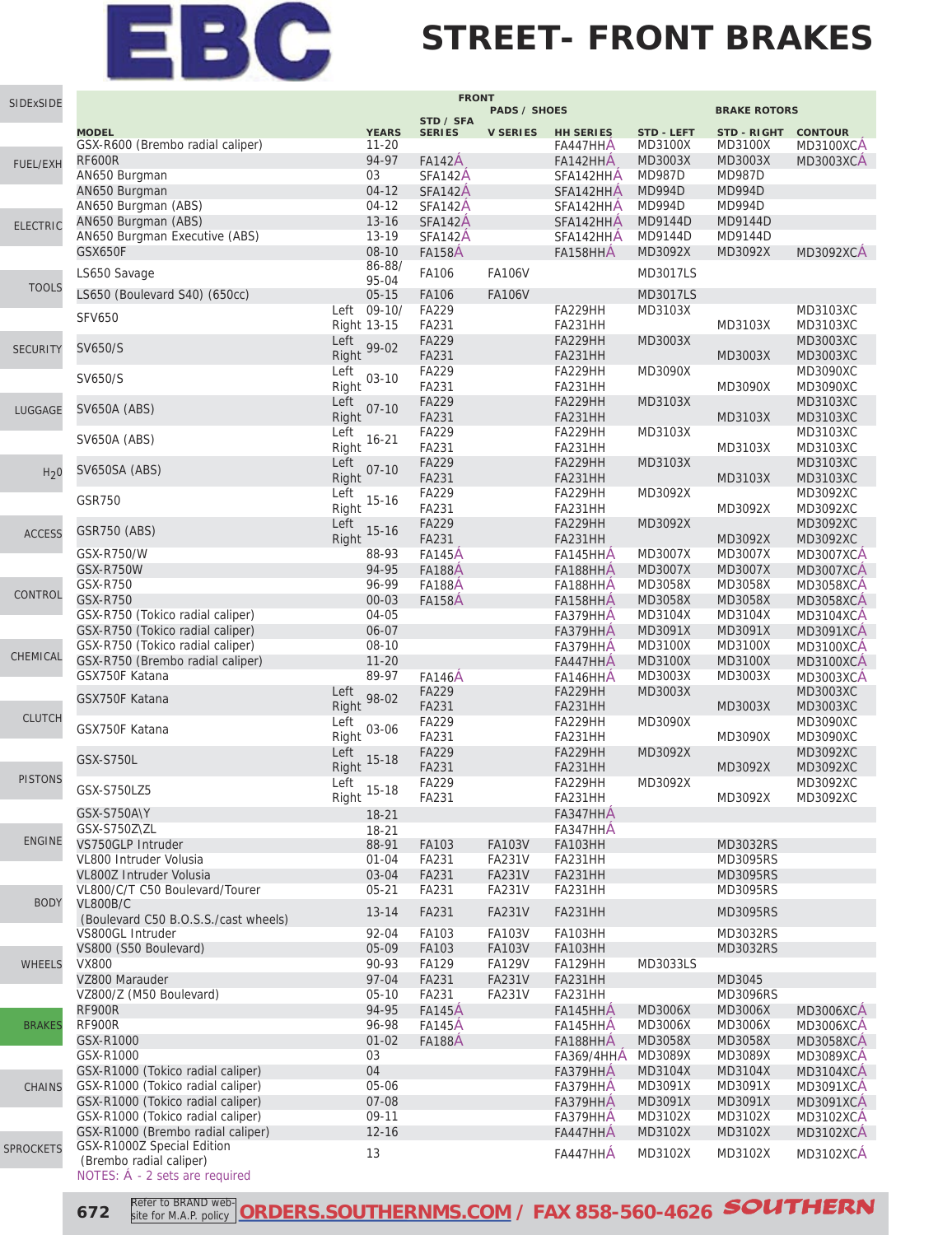

|                                                       |                 | <b>REAR</b>   |                     |                  |               |                     | <b>SIDExSIDE</b> |
|-------------------------------------------------------|-----------------|---------------|---------------------|------------------|---------------|---------------------|------------------|
|                                                       |                 | STD / SFA     | <b>PADS / SHOES</b> |                  |               | <b>BRAKE ROTORS</b> |                  |
| <b>MODEL</b>                                          | <b>YEARS</b>    | <b>SERIES</b> | <b>V SERIES</b>     | <b>HH SERIES</b> | <b>STD</b>    | <b>CONTOUR</b>      |                  |
| GSX-R600 (Brembo radial caliper)                      | $11 - 20$       | FA436         | <b>FA436V</b>       | FA436HH          | MD3060        | MD3060C             |                  |
| <b>RF600R</b>                                         | 94-97           | <b>FA63</b>   | <b>FA63V</b>        | FA63HH           | MD3008        | MD3008C             |                  |
| AN650 Burgman                                         | 03              | <b>SFA412</b> |                     | SFA412HH         | <b>MD988D</b> |                     | <b>FUEL/EXH</b>  |
| AN650 Burgman                                         | $04 - 12$       | <b>SFA412</b> |                     | SFA412HH         | <b>MD998D</b> |                     |                  |
| AN650 Burgman (ABS)                                   | $04 - 12$       | <b>SFA412</b> |                     | SFA412HH         | <b>MD998D</b> |                     |                  |
| AN650 Burgman (ABS)                                   | $13 - 16$       | <b>SFA412</b> |                     | SFA412HH         | <b>MD998D</b> |                     |                  |
| AN650 Burgman Executive (ABS)                         | 13-19           | <b>SFA412</b> |                     | SFA412HH         | <b>MD998D</b> |                     | <b>ELECTRIC</b>  |
| <b>GSX650F</b>                                        | 08-10           |               |                     |                  |               |                     |                  |
|                                                       |                 | <b>FA174</b>  | <b>FA174V</b>       | FA174HH          | MD3093        | MD3093C             |                  |
| LS650 Savage                                          | 86-88/<br>95-04 | 606           |                     |                  |               |                     |                  |
|                                                       |                 |               |                     |                  |               |                     | <b>TOOLS</b>     |
| LS650 (Boulevard S40) (650cc)                         | $05 - 15$       | 606           |                     |                  |               |                     |                  |
| <b>SFV650</b>                                         | $09 - 10/$      | FA496         |                     | FA496HH          | MD3093        | MD3093C             |                  |
|                                                       | $13 - 15$       |               |                     |                  |               |                     |                  |
| SV650/S                                               | 99-02           | <b>FA63</b>   | <b>FA63V</b>        | FA63HH           | MD3008        | MD3008C             | <b>SECURITY</b>  |
|                                                       |                 |               |                     |                  |               |                     |                  |
| SV650/S                                               | $03 - 10$       | <b>FA174</b>  | <b>FA174V</b>       | FA174HH          | MD3060        | MD3060C             |                  |
|                                                       |                 |               |                     |                  |               |                     |                  |
| SV650A (ABS)                                          | $07-10$         | <b>FA174</b>  | <b>FA174V</b>       | FA174HH          | MD3093        | MD3093C             |                  |
|                                                       |                 |               |                     |                  |               |                     | LUGGAGE          |
|                                                       |                 |               |                     |                  |               |                     |                  |
| <b>SV650A (ABS)</b>                                   | $16 - 21$       | FA496         | <b>FA496V</b>       | FA496HH          | MD3093        | MD3093C             |                  |
|                                                       |                 |               |                     |                  |               |                     |                  |
| SV650SA (ABS)                                         | $07-10$         | <b>FA174</b>  | <b>FA174V</b>       | <b>FA174HH</b>   | MD3093        | MD3093C             | H <sub>2</sub> 0 |
|                                                       |                 |               |                     |                  |               |                     |                  |
| GSR750                                                | $15 - 16$       | <b>FA174</b>  | <b>FA174V</b>       | FA174HH          | MD3093        | MD3093C             |                  |
|                                                       |                 |               |                     |                  |               |                     |                  |
| GSR750 (ABS)                                          | $15 - 16$       | <b>FA174</b>  | <b>FA174V</b>       | FA174HH          | MD3093        | MD3093C             | <b>ACCESS</b>    |
|                                                       |                 |               |                     |                  |               |                     |                  |
| GSX-R750/W                                            | 88-93           | FA63          | FA63V               | FA63HH           | MD3008        | MD3008C             |                  |
| GSX-R750W                                             | 94-95           | <b>FA63</b>   | <b>FA63V</b>        | FA63HH           | MD3008        | MD3008C             |                  |
| GSX-R750                                              | 96-99           | FA63          | FA63V               | FA63HH           | MD3060        | <b>MD3060C</b>      | CONTROL          |
| <b>GSX-R750</b>                                       | $00 - 03$       | FA63          | <b>FA63V</b>        | FA63HH           | MD3060        | <b>MD3060C</b>      |                  |
| GSX-R750 (Tokico radial caliper)                      | 04-05           | FA254         | <b>FA254V</b>       | FA254HH          | MD3060        | <b>MD3060C</b>      |                  |
| GSX-R750 (Tokico radial caliper)                      | 06-07           | FA419         | <b>FA419V</b>       | <b>FA419HH</b>   | MD3060        | <b>MD3060C</b>      |                  |
| GSX-R750 (Tokico radial caliper)                      | $08 - 10$       | FA419         | <b>FA419V</b>       | <b>FA419HH</b>   | MD3060        | MD3060C             |                  |
| GSX-R750 (Brembo radial caliper)                      | $11 - 20$       | FA436         | <b>FA436V</b>       | <b>FA436HH</b>   | MD3060        | <b>MD3060C</b>      | CHEMICAL         |
| GSX750F Katana                                        | 89-97           | FA63          | <b>FA63V</b>        | FA63HH           | MD3002        | MD3002C             |                  |
|                                                       |                 |               |                     |                  |               |                     |                  |
| GSX750F Katana                                        | 98-02           | <b>FA63</b>   | <b>FA63V</b>        | FA63HH           | MD3008        | MD3008C             |                  |
|                                                       |                 |               |                     |                  |               |                     | <b>CLUTCH</b>    |
| GSX750F Katana                                        | 03-06           | FA63          | <b>FA63V</b>        | FA63HH           | MD3008        | MD3008C             |                  |
|                                                       |                 |               |                     |                  |               |                     |                  |
| <b>GSX-S750L</b>                                      | $15 - 18$       | <b>FA174</b>  | <b>FA174V</b>       | <b>FA174HH</b>   | MD3093        | MD3093C             |                  |
|                                                       |                 |               |                     |                  |               |                     | <b>PISTONS</b>   |
| GSX-S750LZ5                                           | $15-18$         | FA174         | <b>FA174V</b>       | FA174HH          | MD3093        | MD3093C             |                  |
|                                                       |                 |               |                     |                  |               |                     |                  |
| GSX-S750A\Y                                           | $18 - 21$       | <b>FA174</b>  | <b>FA174V</b>       | FA174HH          |               |                     |                  |
| GSX-S750Z\ZL                                          | $18 - 21$       | FA174         | <b>FA174V</b>       | FA174HH          |               |                     |                  |
| VS750GLP Intruder                                     | 88-91           | 626           |                     |                  |               |                     | <b>ENGINE</b>    |
| VL800 Intruder Volusia                                | $01 - 04$       | 626           |                     |                  |               |                     |                  |
| VL800Z Intruder Volusia                               | 03-04           | 626           |                     |                  |               |                     |                  |
| VL800/C/T C50 Boulevard/Tourer                        | $05 - 21$       | 626           |                     |                  |               |                     |                  |
|                                                       |                 |               |                     |                  |               |                     | <b>BODY</b>      |
| VL800B/C (Boulevard C50 B.O.S.S./cast wheels)         | $13 - 14$       | 626           |                     |                  |               |                     |                  |
| VS800GL Intruder                                      | 92-04           | 626           |                     |                  |               |                     |                  |
| VS800 (S50 Boulevard)                                 | 05-09           | 626           |                     |                  |               |                     |                  |
| <b>VX800</b>                                          | 90-93           | FA146         | <b>FA146V</b>       | <b>FA146HH</b>   | MD3061        |                     | <b>WHEELS</b>    |
| VZ800 Marauder                                        | 97-04           | 626           |                     |                  |               |                     |                  |
| VZ800/Z (M50 Boulevard)                               | $05-10$         | 626           |                     |                  |               |                     |                  |
|                                                       |                 |               |                     |                  |               |                     |                  |
| <b>RF900R</b>                                         | 94-95           | FA222         |                     |                  | MD3008        | MD3008C             |                  |
| <b>RF900R</b>                                         | 96-98           | FA63          | FA63V               |                  | MD3008        | MD3008C             | <b>BRAKES</b>    |
| GSX-R1000                                             | $01 - 02$       | FA254         | <b>FA254V</b>       | FA254HH          | MD3060        | <b>MD3060C</b>      |                  |
| GSX-R1000                                             | 03              | FA254         | <b>FA254V</b>       | FA254HH          | MD3060        | <b>MD3060C</b>      |                  |
| GSX-R1000 (Tokico radial caliper)                     | 04              | FA254         | <b>FA254V</b>       | FA254HH          | MD3060        | <b>MD3060C</b>      |                  |
| GSX-R1000 (Tokico radial caliper)                     | 05-06           | FA254         | <b>FA254V</b>       | FA254HH          | MD3060        | <b>MD3060C</b>      | <b>CHAINS</b>    |
| GSX-R1000 (Tokico radial caliper)                     | 07-08           | FA419         | <b>FA419V</b>       | <b>FA419HH</b>   | MD3060        | <b>MD3060C</b>      |                  |
| GSX-R1000 (Tokico radial caliper)                     | 09-11           | FA436         | <b>FA436V</b>       | FA436HH          | MD3060        | MD3060C             |                  |
| GSX-R1000 (Brembo radial caliper)                     | $12 - 16$       | FA436         | <b>FA436V</b>       | <b>FA436HH</b>   | MD3060        | <b>MD3060C</b>      |                  |
|                                                       |                 |               |                     |                  |               |                     | <b>SPROCKETS</b> |
| GSX-R1000Z Special Edition (Brembo radial caliper) 13 |                 | FA436         | FA436V              | <b>FA436HH</b>   | MD3060        | <b>MD3060C</b>      |                  |

NOTES: Á - 2 sets are required

SOUTHERN **[WWW.SOUTHERNMS.COM](http://m.southernms.com) / TEL 858-560-5005 673** Refer to BRAND web-

site for M.A.P. policy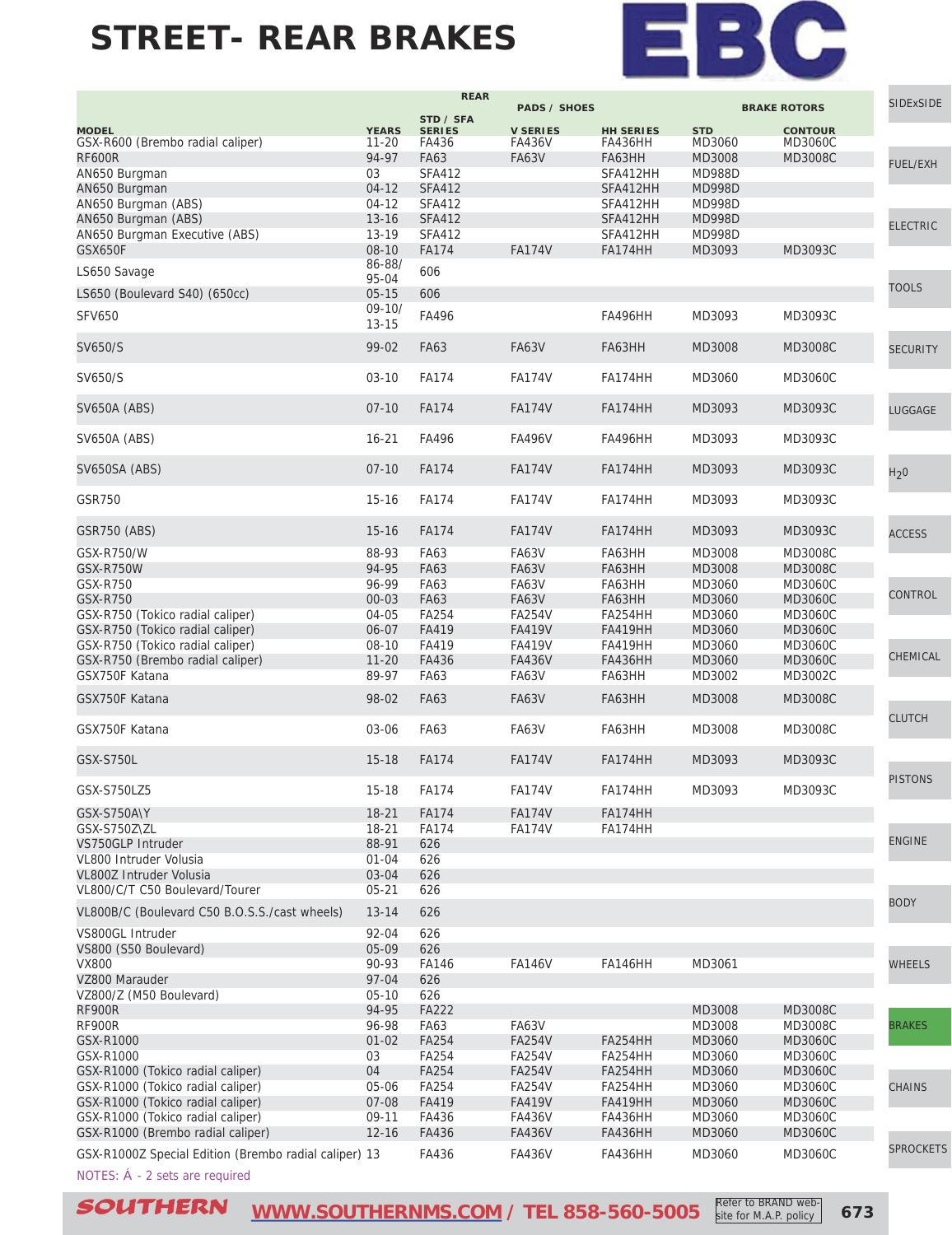### **STREET- FRONT BRAKES**

| SIDExSIDE        |                                                                 |                        | <b>FRONT</b>                   |                                |                           |                                |                           |                                      |
|------------------|-----------------------------------------------------------------|------------------------|--------------------------------|--------------------------------|---------------------------|--------------------------------|---------------------------|--------------------------------------|
|                  |                                                                 |                        | STD / SFA                      | <b>PADS / SHOES</b>            |                           |                                | <b>BRAKE ROTORS</b>       |                                      |
|                  | <b>MODEL</b>                                                    | <b>YEARS</b>           | <b>SERIES</b>                  |                                | V SERIES HH SERIES        | <b>STD - LEFT</b>              | <b>STD - RIGHT</b>        | <b>CONTOUR</b>                       |
|                  | <b>GSX-R1000A (ABS)</b>                                         | $15 - 16$              |                                |                                | FA447HHA                  | MD3102X                        | MD3102X                   | <b>MD3102XCA</b>                     |
| <b>FUEL/EXH</b>  | (Brembo radial caliper/310mm)<br>GSX-R1000A (ABS)               |                        |                                |                                |                           |                                |                           |                                      |
|                  | (Brembo radial caliper/320mm)                                   | $17 - 21$              |                                |                                | FA447HHA                  | MD3107X                        | MD3107X                   | <b>MD3107XCA</b>                     |
|                  | GSX-R1000R (RAL)                                                | $17 - 21$              |                                |                                | FA447HHA                  | MD3107X                        | MD3107X                   | <b>MD3107XCA</b>                     |
| <b>ELECTRIC</b>  | (Brembo radial caliper/320mm)                                   |                        |                                |                                |                           |                                |                           |                                      |
|                  | GSX-S1000                                                       | $16 - 20$              |                                |                                | FA447HHA                  | MD3109X                        | MD3109X                   | <b>MD3109XCA</b>                     |
|                  | GSX-S1000 (ABS)                                                 | $16 - 21$              |                                |                                | FA447HHA                  | MD3109X                        | MD3109X                   | <b>MD3109XCA</b>                     |
|                  | <b>GSX-S1000F</b>                                               | $16 - 20$              |                                |                                | FA447HHA                  | MD3109X                        | MD3109X                   | <b>MD3109XCA</b>                     |
| <b>TOOLS</b>     | <b>GSX-S1000FA (ABS)</b><br>SV1000/S                            | $16 - 21$<br>03-07     |                                |                                | FA447HHA                  | MD3109X                        | MD3109X                   | <b>MD3109XCA</b>                     |
|                  | <b>TL1000S</b>                                                  | $97 - 01$              | <b>FA158A</b><br><b>FA158A</b> |                                | FA158HHA                  | MD3088X<br>MD3058X             | <b>MD3088X</b><br>MD3058X | <b>MD3088XCA</b><br><b>MD3058XCA</b> |
|                  | <b>TL1000R</b>                                                  | 98-03                  | <b>FA188A</b>                  |                                | FA158HHA<br>FA188HHA      | MD3058X                        | MD3058X                   | <b>MD3058XCA</b>                     |
|                  | GS1100S Katana                                                  | 83                     | FA65A                          |                                |                           | MD3014LS                       | MD3014RS                  |                                      |
| <b>SECURITY</b>  | GSX1100G                                                        | 91-93                  | <b>FA129A</b>                  |                                | FA129HHA                  | MD3037LS                       | <b>MD3037RS</b>           |                                      |
|                  | GSX1100F Katana                                                 | 88-93                  | <b>FA146A</b>                  |                                | FA146HHA                  | MD3039LS                       | MD3039RS                  |                                      |
|                  | GSX1100F Katana                                                 | 19                     |                                |                                | FA447HHA                  |                                |                           |                                      |
|                  | GSX-R1100                                                       | 89-92                  | <b>FA145A</b>                  |                                | FA145HHA                  | MD3007X                        | MD3007X                   | <b>MD3007XCA</b>                     |
| LUGGAGE          | GSX-R1100W                                                      | 93-98                  | <b>FA188A</b>                  |                                | FA188HHA                  | MD3007X                        | MD3007X                   | <b>MD3007XCA</b>                     |
|                  | GSF1200S                                                        | 96-99                  | <b>FA145A</b>                  |                                | FA145HHA                  | MD3006X                        | MD3006X                   | <b>MD3006XCA</b>                     |
|                  | GSF1200SA Bandit (ABS)                                          | 97                     | <b>FA145A</b>                  |                                | FA145HHA                  | MD3075LS                       | <b>MD3075RS</b>           |                                      |
|                  | GSF1200/S Bandit                                                | $01 - 05$              | <b>FA188A</b>                  |                                | FA188HHA                  | MD3006X                        | MD3006X                   | <b>MD3006XCA</b>                     |
| H <sub>2</sub> 0 | GSF1250A/SA (ABS)                                               | $07 - 10$              | <b>FA158A</b>                  |                                | FA158HHA                  | MD3092X                        | MD3092X                   | <b>MD3092XCA</b>                     |
|                  | GSF1250S Bandit                                                 | $07-10$                | <b>FA158A</b>                  |                                | FA158HHA                  | MD3092X                        | MD3092X                   | <b>MD3092XCA</b>                     |
|                  | <b>GSX1250FA</b>                                                | $11 - 14$              | <b>FA158A</b>                  |                                | FA158HHA                  | MD3092X                        | MD3092X                   | <b>MD3092XCA</b>                     |
|                  | GSX1250SA                                                       | 16                     | <b>FA158A</b>                  |                                | FA158HHA                  | MD3092X                        | MD3092X                   | MD3092XCA                            |
| <b>ACCESS</b>    | GSX1300R/RZ Hayabusa                                            | 99-07                  | <b>FA188A</b>                  |                                | FA188HHA                  | MD3058X                        | MD3058X                   | <b>MD3058XCA</b>                     |
|                  | GSX1300R Hayabusa<br>GSX1300RA Hayabusa                         | 08-12                  |                                |                                | FA379HHA                  | MD3098X                        | MD3098X                   | <b>MD3098XCA</b>                     |
|                  | (Brembo calipers) (ABS)                                         | $13 - 20$              |                                |                                | FA447HHA                  | MD3098X                        | MD3098X                   | <b>MD3098XCA</b>                     |
| CONTROL          | GSX1300BK/A B-King (ABS)                                        | $08 - 10$              |                                |                                | FA347HHA                  | MD3098X                        | MD3098X                   | <b>MD3098XCA</b>                     |
|                  | GSX1300BK B-King                                                | $08 - 10$              |                                |                                | FA347HHA                  | MD3098X                        | MD3098X                   | <b>MD3098XCA</b>                     |
|                  | VS1400GL/GL Intruder                                            | 87-04                  | FA103                          | <b>FA103V</b>                  | <b>FA103HH</b>            |                                | MD3032RS                  |                                      |
|                  | VS1400GLP Boulevard (S83)                                       | $05 - 10$              | FA103                          | <b>FA103V</b>                  | <b>FA103HH</b>            |                                | <b>MD3032RS</b>           |                                      |
| CHEMICAL         | VL1500 Intruder Legendary Classic                               | 98-99                  | FA103                          | <b>FA103V</b>                  | <b>FA103HH</b>            |                                | <b>MD3078RS</b>           |                                      |
|                  | VL1500 Intruder Legendary Classic                               | $00 - 01$              | FA103                          | <b>FA103V</b>                  | <b>FA103HH</b>            |                                | MD3078RS                  |                                      |
|                  | VL1500 Intruder Legendary Classic                               | Left<br>$02 - 04$      | <b>FA229</b><br>FA231          | <b>FA229V</b><br><b>FA231V</b> | FA229HH<br><b>FA231HH</b> | MD3087LS                       |                           |                                      |
| <b>CLUTCH</b>    |                                                                 | Right<br>Left          | <b>FA229</b>                   | <b>FA229V</b>                  | <b>FA229HH</b>            | <b>MD3087LS</b>                | MD3087RS                  |                                      |
|                  | VL1500B/T Boulevard (C90/C90T)                                  | $05 - 10$<br>Right     | FA231                          | <b>FA231V</b>                  | FA231HH                   |                                | <b>MD3087RS</b>           |                                      |
|                  | VL1500BL/BTL Boulevard (C90 B.O.S.S.)                           | $13 - 15$              | <b>FA196</b>                   | <b>FA196V</b>                  | FA196HH                   |                                |                           |                                      |
|                  | VL1500 Boulevard (C90)                                          | 13                     | <b>FA196</b>                   | <b>FA196V</b>                  | <b>FA196HH</b>            |                                |                           |                                      |
| <b>PISTONS</b>   | VL1500T Boulevard (C90T/With Windshield)                        | $13 - 15$              | <b>FA196</b>                   | <b>FA196V</b>                  | FA196HH                   |                                |                           |                                      |
|                  | VZ1500 Boulevard (M90)                                          | Left 09/               | <b>FA229</b>                   | <b>FA229V</b>                  | FA229HH                   | MD3090X                        |                           | MD3090XC                             |
|                  |                                                                 | Right 13-15            | FA231                          | <b>FA231V</b>                  | FA231HH                   |                                | MD3090X                   | MD3090XC                             |
|                  | VZ1600 Marauder                                                 | 04                     | <b>FA188</b>                   |                                | FA188HH                   | MD4022X                        | MD4022X                   | <b>MD4022XCA</b>                     |
| <b>ENGINE</b>    | VZ1600 Boulevard (M95)                                          | 05                     |                                |                                | <b>FA369/4HHA</b>         | MD4022X                        | MD4022X                   | <b>MD4022XCA</b>                     |
|                  | VLR1800 Boulevard Touring (C109RT)<br>VLR1800 Boulevard (C109R) | 08-10                  | <b>FA388A</b>                  |                                | FA388HHA                  | MD3090X                        | MD3090X                   | MD3090XCA                            |
|                  | VZR1800 Boulevard (M109R)                                       | $08 - 10$<br>$06 - 14$ | <b>FA388A</b>                  |                                | FA388HHA                  | MD3090X<br>MD3091X             | MD3090X<br>MD3091X        | MD3090XCA                            |
| <b>BODY</b>      | VZR1800N Boulevard Limited (M109R2)                             | 08-09                  |                                |                                | FA379HHA<br>FA379HHA      | MD3091X                        | MD3091X                   | <b>MD3091XCA</b><br><b>MD3091XCA</b> |
|                  | VZR1800Z Boulevard RZ Limited (M109RZ)                          | 08-14                  |                                |                                | FA379HHA                  | MD3091X                        | MD3091X                   | <b>MD3091XCA</b>                     |
|                  | VZR1800BL Boulevard (M109R B.O.S.S)                             | $14 - 21$              |                                |                                | FA379HHA                  | MD3091X                        | MD3091X                   | <b>MD3091XCA</b>                     |
|                  |                                                                 |                        | YAMAHA                         |                                |                           |                                |                           |                                      |
| <b>WHEELS</b>    | XF50 C3 (50cc)                                                  | $07 - 11$              | 530                            |                                |                           |                                |                           |                                      |
|                  | CG50E                                                           | 88-91                  | 501                            |                                |                           |                                |                           |                                      |
|                  | CY50 Jog                                                        | 92-94/                 | 519                            |                                |                           |                                |                           |                                      |
|                  |                                                                 | 98-99                  |                                |                                |                           |                                |                           |                                      |
| <b>BRAKES</b>    | CY50 Jog                                                        | 01                     | 519                            |                                |                           |                                |                           |                                      |
|                  | CW50 Riva Zuma                                                  | 89-90<br>98            | 518                            |                                |                           |                                |                           |                                      |
|                  | CW50 Riva                                                       | 98-99                  | 503                            |                                |                           |                                |                           |                                      |
| <b>CHAINS</b>    | <b>CW50 (BWS)</b><br>CW50/T Zuma/Zuma II                        | 99                     | <b>SFA193</b><br><b>SFA193</b> |                                | SFA193HH<br>SFA193HH      | <b>MD916D</b><br><b>MD904D</b> |                           |                                      |
|                  | CW50 Zuma II                                                    | $00 - 01$              | <b>SFA193</b>                  |                                | SFA193HH                  | MD923D                         |                           | <b>MD923C</b>                        |
|                  | EW50 Stunt                                                      | $01 - 03$              | <b>SFA268</b>                  |                                | SFA268HH                  | MD923D                         |                           | MD923C                               |
|                  |                                                                 | 87-94/                 |                                |                                |                           |                                |                           |                                      |
| <b>SPROCKETS</b> | SH50 Razz                                                       | 98-99                  | 501                            |                                |                           |                                |                           |                                      |
|                  | SH50E Mint                                                      | 89-94                  | 519                            |                                |                           |                                |                           |                                      |
|                  | NOTES: A - 2 sets are required                                  |                        |                                |                                |                           |                                |                           |                                      |

**674** Refer to BRAND web- [ORDERS.SOUTHERNMS.COM](http://orders.southernms.com) / FAX 858-560-4626 SOUTHERN site for M.A.P. policy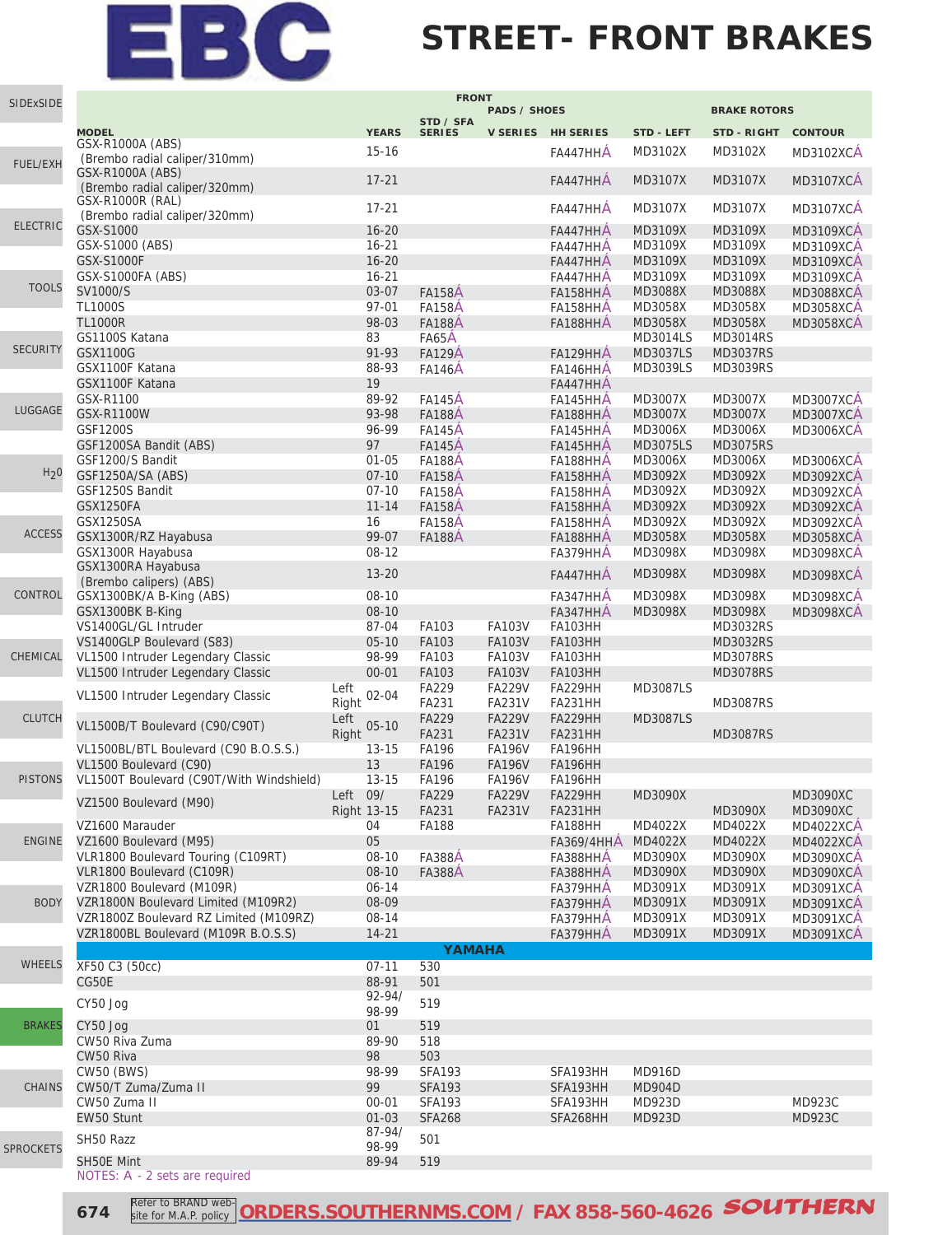

site for M.A.P. policy

|                                                      |                  | <b>REAR</b>   |                                          |                  |                 |                     | <b>SIDExSIDE</b> |
|------------------------------------------------------|------------------|---------------|------------------------------------------|------------------|-----------------|---------------------|------------------|
|                                                      |                  | STD / SFA     | <b>PADS / SHOES</b>                      |                  |                 | <b>BRAKE ROTORS</b> |                  |
| <b>MODEL</b>                                         | <b>YEARS</b>     | <b>SERIES</b> | <b>V SERIES</b>                          | <b>HH SERIES</b> | <b>STD</b>      | <b>CONTOUR</b>      |                  |
| GSX-R1000A (ABS) (Brembo radial caliper/310mm) 15-16 |                  | FA436         | <b>FA436V</b>                            | FA436HH          | MD3106          | MD3106C             | FUEL/EXH         |
| GSX-R1000A (ABS) (Brembo radial caliper/320mm) 17-21 |                  | FA436         | <b>FA436V</b>                            | <b>FA436HH</b>   | MD3106          | MD3106C             |                  |
| GSX-R1000R (RAL) (Brembo radial caliper/320mm) 17-21 |                  | FA436         | <b>FA436V</b>                            | <b>FA436HH</b>   | MD3106          | MD3106C             |                  |
| GSX-S1000                                            | $16 - 20$        | <b>FA174</b>  | <b>FA174V</b>                            | FA174HH          | MD3108          | MD3108C             | <b>ELECTRIC</b>  |
| GSX-S1000 (ABS)                                      | $16 - 21$        | <b>FA174</b>  | <b>FA174V</b>                            | FA174HH          | MD3108          | MD3108C             |                  |
| <b>GSX-S1000F</b>                                    | $16 - 20$        | <b>FA174</b>  | <b>FA174V</b>                            | FA174HH          | MD3108          | MD3108C             |                  |
| GSX-S1000FA (ABS)                                    | $16 - 21$        | <b>FA174</b>  | <b>FA174V</b>                            | FA174HH          | MD3108          | MD3108C             |                  |
| SV1000/S                                             | 03-07            | <b>FA174</b>  | <b>FA174V</b>                            | FA174HH          | MD3060          | <b>MD3060C</b>      | <b>TOOLS</b>     |
| <b>TL1000S</b>                                       | 97-01            | FA63          | FA63V                                    | FA63HH           | MD3060          | MD3060C             |                  |
| <b>TL1000R</b>                                       | 98-03            | FA63          | FA63V                                    | FA63HH           | MD3060          | <b>MD3060C</b>      |                  |
| GS1100S Katana                                       | 83               | <b>FA36</b>   | FA36V                                    |                  | <b>MD3014RS</b> |                     |                  |
|                                                      |                  |               |                                          |                  |                 |                     | <b>SECURITY</b>  |
| <b>GSX1100G</b>                                      | 91-93            | <b>FA146</b>  | <b>FA146V</b>                            | <b>FA146HH</b>   | MD3038          |                     |                  |
| GSX1100F Katana                                      | 88-93            | FA103         | <b>FA103V</b>                            | FA103HH          | MD3036          |                     |                  |
| GSX1100F Katana                                      | 19               | FA436         | <b>FA436V</b>                            | <b>FA436HH</b>   |                 |                     |                  |
| GSX-R1100                                            | 89-92            | <b>FA63</b>   | FA63V                                    | FA63HH           | MD3008          | MD3008C             | LUGGAGE          |
| GSX-R1100W                                           | 93-98            | <b>FA63</b>   | <b>FA63V</b>                             | FA63HH           | MD3008          | MD3008C             |                  |
| GSF1200S                                             | 96-99            | <b>FA63</b>   | FA63V                                    | FA63HH           | MD3008          | MD3008C             |                  |
| GSF1200SA Bandit (ABS)                               | 97               | <b>FA63</b>   | <b>FA63V</b>                             | FA63HH           | MD3076          |                     |                  |
| GSF1200/S Bandit                                     | $01 - 05$        | FA63          | FA63V                                    | FA63HH           | MD3008          | MD3008C             |                  |
| GSF1250A/SA (ABS)                                    | $07 - 10$        | <b>FA174</b>  | <b>FA174V</b>                            | FA174HH          | MD3093          | MD3093C             | H <sub>2</sub> 0 |
| GSF1250S Bandit                                      | $07 - 10$        | <b>FA174</b>  | <b>FA174V</b>                            | FA174HH          | MD3093          | MD3093C             |                  |
| <b>GSX1250FA</b>                                     | $11 - 14$        | <b>FA174</b>  | <b>FA174V</b>                            | FA174HH          | MD3093          | MD3093C             |                  |
| <b>GSX1250SA</b>                                     | 16               | <b>FA174</b>  | <b>FA174V</b>                            | FA174HH          | MD3093          | MD3093C             |                  |
| GSX1300R/RZ Hayabusa                                 | 99-07            | FA63          | <b>FA63V</b>                             | FA63HH           | MD3008          | <b>MD3008C</b>      | <b>ACCESS</b>    |
| GSX1300R Hayabusa                                    | 08-12            | FA419         | FA419V                                   | FA419HH          | MD3099          | MD3099C             |                  |
| GSX1300RA Hayabusa (Brembo calipers) (ABS)           | $13 - 20$        | FA419         | <b>FA419V</b>                            | <b>FA419HH</b>   | MD3099          | MD3099C             |                  |
|                                                      |                  |               |                                          |                  |                 |                     |                  |
| GSX1300BK/A B-King (ABS)                             | $08 - 10$        | FA419         | <b>FA419V</b>                            | FA419HH          | MD3099          | MD3099C             | <b>CONTROL</b>   |
| GSX1300BK B-King                                     | $08 - 10$        | FA419         | <b>FA419V</b>                            | <b>FA419HH</b>   | MD3099          | MD3099C             |                  |
| VS1400GL/GL Intruder                                 | 87-04            | FA103         | <b>FA103V</b>                            | FA103HH          | MD3044          |                     |                  |
| VS1400GLP Boulevard (S83) (1400cc)                   | $05-10$          | FA103         | <b>FA103V</b>                            | <b>FA103HH</b>   | MD3044          |                     |                  |
| VL1500 Intruder Legendary Classic                    | 98-99            | FA103         | <b>FA103V</b>                            | FA103HH          | MD3079          |                     | CHEMICAL         |
| VL1500 Intruder Legendary Classic                    | $00 - 01$        | FA103         | <b>FA103V</b>                            | <b>FA103HH</b>   | MD3086          |                     |                  |
|                                                      |                  | FA366         | FA366V/FA366V                            | <b>FA366HH</b>   |                 |                     |                  |
| VL1500 Intruder Legendary Classic                    | $02 - 04$        |               | LD                                       |                  | MD3086          |                     | <b>CLUTCH</b>    |
| VL1500B/T Boulevard (C90/C90T)                       | $05-10$          | FA366         | FA366V/FA366V <sub>FA366</sub> HH<br>LD. |                  | MD3086          |                     |                  |
| VL1500BL/BTL Boulevard (C90 B.O.S.S.)                | $13 - 15$        | USE V PAD     | FA231/2V                                 | FA231HH          | MD3086          |                     |                  |
| VL1500 Boulevard (C90)                               | 13               | USE V PAD     | FA231/2V                                 | <b>FA231HH</b>   | MD3086          |                     |                  |
| VL1500T Boulevard (C90T/With Windshield)             | $13 - 15$        | USE V PAD     | FA231/2V                                 | FA231HH          | MD3086          |                     | <b>PISTONS</b>   |
| VZ1500 Boulevard (M90)                               | 09/<br>$13 - 15$ | USE V PAD     | FA231/2V                                 | FA231HH          | MD3097          |                     |                  |
| VZ1600 Marauder                                      | 04               | USE V PAD     | FA231/3V                                 | FA231HH          | MD4146          |                     |                  |
|                                                      | 05               |               |                                          | FA231HH          |                 |                     | <b>ENGINE</b>    |
| VZ1600 Boulevard (M95)                               |                  | USE V PAD     | FA231/3V                                 |                  | MD4146          |                     |                  |
| VLR1800 Boulevard Touring (C109RT)                   | $08 - 10$        | USE V PAD     | FA231/2V                                 | FA231HH          | MD3097          |                     |                  |
| VLR1800 Boulevard (C109R)                            | 08-10            | USE V PAD     | FA231/2V                                 | FA231HH          | MD3097          |                     |                  |
| VZR1800 Boulevard (M109R)                            | $06 - 14$        | USE V PAD     | FA231/2V                                 | FA231HH          | MD3097          |                     |                  |
| VZR1800N Boulevard Limited (M109R2)                  | 08-09            | USE V PAD     | FA231/2V                                 | FA231HH          | MD3097          |                     | <b>BODY</b>      |
| VZR1800Z Boulevard RZ Limited (M109RZ)               | 08-14            | USE V PAD     | FA231/2V                                 | FA231HH          | MD3097          |                     |                  |
| VZR1800BL Boulevard (M109R B.O.S.S)                  | $14 - 21$        | USE V PAD     | FA231/2V                                 | FA231HH          | MD3097          |                     |                  |
|                                                      |                  | YAMAHA        |                                          |                  |                 |                     |                  |
| XF50 C3 (50cc)                                       | $07 - 11$        | 530           |                                          |                  |                 |                     | <b>WHEELS</b>    |
| CG50E                                                | 88-91            | 519           |                                          |                  |                 |                     |                  |
|                                                      | $92 - 94/$       |               |                                          |                  |                 |                     |                  |
| CY50 Jog                                             | 98-99            | 503           |                                          |                  |                 |                     |                  |
| CY50 Jog                                             | 01               | 503           |                                          |                  |                 |                     | <b>BRAKES</b>    |
| CW50 Riva Zuma                                       | 89-90            | 518           |                                          |                  |                 |                     |                  |
| CW50 Riva                                            | 98               | 503           |                                          |                  |                 |                     |                  |
| <b>CW50 (BWS)</b>                                    | 98-99            | 503           |                                          |                  |                 |                     |                  |
|                                                      | 99               | 503           |                                          |                  |                 |                     |                  |
| CW50/T Zuma/Zuma II                                  |                  |               |                                          |                  |                 |                     | <b>CHAINS</b>    |
| CW50 Zuma II                                         | $00 - 01$        | 503           |                                          |                  |                 |                     |                  |
| EW50 Stunt                                           | $01 - 03$        | 503           |                                          |                  |                 |                     |                  |
| SH50 Razz                                            | 87-94/           | 519           |                                          |                  |                 |                     |                  |
|                                                      | 98-99            |               |                                          |                  |                 |                     | <b>SPROCKETS</b> |
| SH50E Mint<br>NOTES: A - 2 sets are required         | 89-94            | 519           |                                          |                  |                 |                     |                  |

SOUTHERN [WWW.SOUTHERNMS.COM](http://m.southernms.com) / TEL 858-560-5005 Refer to BRAND web-<br> **SOUTHERN** WWW.SOUTHERNMS.COM / TEL 858-560-5005 Site for M.A.P. policy 675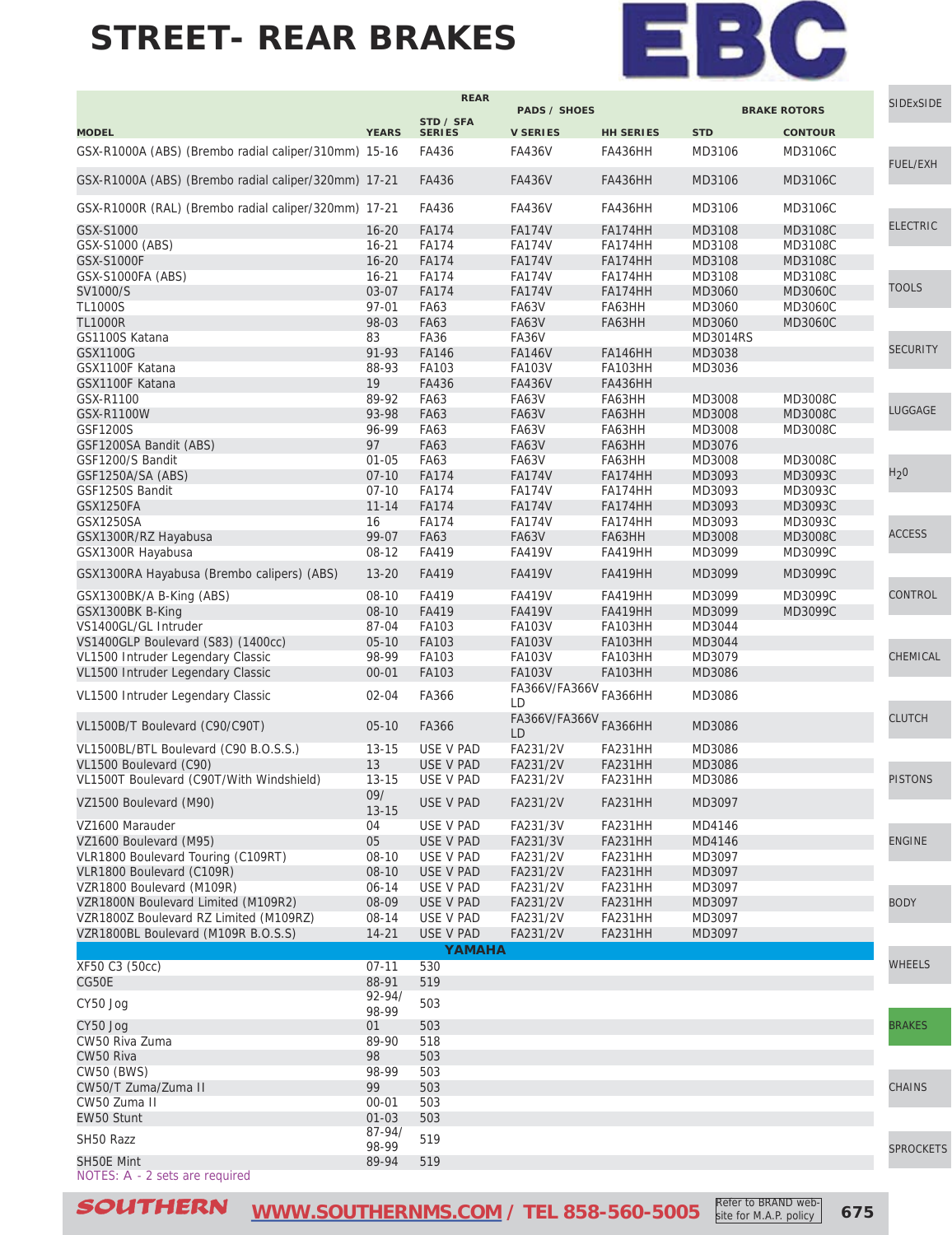### **STREET- FRONT BRAKES**

| SIDExSIDE        |                                 |                        | <b>FRONT</b>                   |                     |                      |                                |                            |                  |
|------------------|---------------------------------|------------------------|--------------------------------|---------------------|----------------------|--------------------------------|----------------------------|------------------|
|                  |                                 |                        | STD / SFA                      | <b>PADS / SHOES</b> |                      |                                | <b>BRAKE ROTORS</b>        |                  |
|                  | <b>MODEL</b>                    | <b>YEARS</b>           | <b>SERIES</b>                  |                     | V SERIES HH SERIES   | STD - LEFT                     | STD-RIGHT CONTOUR          |                  |
|                  | YJ50R Vino 50                   | $01 - 04$              | 530                            |                     |                      |                                |                            |                  |
| <b>FUEL/EXH</b>  | YJ50RA Vino Classic             | $02 - 05$              | 530                            |                     |                      |                                |                            |                  |
|                  | YSR50                           | 87-92<br>$02 -$        | FA101                          |                     |                      |                                |                            |                  |
|                  | <b>YW50 Zuma 50</b>             | 05/08-11               | <b>SFA169</b>                  |                     | SFA169HH             |                                |                            |                  |
|                  | YW50F/FX Zuma 50                | $12 - 16$              | <b>SFA384</b>                  |                     |                      |                                |                            |                  |
| <b>ELECTRIC</b>  | LB80 Chappy                     | 95-98                  | 503                            |                     |                      |                                |                            |                  |
|                  | <b>V80</b>                      | $94 - 96/$             | 503                            |                     |                      |                                |                            |                  |
|                  |                                 | 98                     |                                |                     |                      |                                |                            |                  |
| <b>TOOLS</b>     | YA90 Axis                       | 91-95                  | <b>SFA169</b>                  |                     | SFA169HH             | <b>MD904D</b>                  |                            |                  |
|                  | YA90 Axis                       | 96<br>01               | <b>SFA169</b>                  |                     | SFA169HH             | <b>MD904D</b><br><b>MD904D</b> |                            |                  |
|                  | JYM90 T Axis<br><b>RX100</b>    | $01 - 04$              | <b>SFA169</b><br>503           |                     | SFA169HH             |                                |                            |                  |
|                  | <b>RX100C</b>                   | 04                     | 503                            |                     |                      |                                |                            |                  |
| <b>SECURITY</b>  | <b>RXZ100S</b>                  | 88-95                  | 503                            |                     |                      |                                |                            |                  |
|                  | XC100 Jog                       | 05-06                  | 530                            |                     |                      |                                |                            |                  |
|                  | YA100 W Grand Axis              | $01 - 03$              | <b>SFA169</b>                  |                     | SFA169HH             | <b>MD904D</b>                  |                            |                  |
|                  | <b>YW100 BW's</b>               | 97-08                  | <b>SFA169</b>                  |                     | SFA169HH             | <b>MD904D</b>                  |                            |                  |
| LUGGAGE          | T105E Crypton                   | 99-02                  | <b>SFA275</b>                  |                     | SFA275HH             |                                | MD963D                     |                  |
|                  | T105SE Crypton                  | 10                     | <b>SFA464</b>                  |                     |                      |                                |                            |                  |
|                  | T110                            | $11 - 13$              | <b>SFA464</b>                  |                     |                      |                                |                            |                  |
| H <sub>2</sub> 0 | <b>T110C</b>                    | $11 - 13$              | <b>SFA464</b>                  |                     |                      |                                |                            |                  |
|                  | AF115S Fino<br>AT115            | 12<br>07               | <b>SFA464</b><br><b>SFA275</b> |                     | SFA275HH             |                                |                            |                  |
|                  | AT115C Nuvo                     | 05-06                  | <b>SFA275</b>                  |                     | SFA275HH             |                                |                            |                  |
|                  | <b>RXS115</b>                   | 94-97                  | <b>FA81</b>                    |                     |                      |                                |                            |                  |
| <b>ACCESS</b>    | <b>RXS115</b>                   | 99                     | <b>FA275</b>                   |                     | FA275HH              |                                |                            |                  |
|                  | YJ125 Vino                      | 04-09                  | <b>SFA101</b>                  |                     | SFA101HH             |                                |                            |                  |
|                  | XA125 Cygnus                    | 12                     | <b>SFA464</b>                  |                     |                      |                                |                            |                  |
|                  | XC125 Riva                      | 85-92                  | 521                            |                     |                      |                                |                            |                  |
| CONTROL          | XC125 Riva                      | 93-94/98 521           |                                |                     |                      |                                |                            |                  |
|                  | YW125 Zuma                      | $09 - 15$              | <b>SFA492</b>                  |                     |                      | <b>MD986D</b>                  |                            |                  |
|                  | <b>YW125X</b>                   | $10 - 13$              | <b>SFA632</b>                  |                     |                      |                                |                            |                  |
| CHEMICAL         | RX-Z135                         | 93-97                  | <b>FA81</b>                    |                     |                      |                                |                            |                  |
|                  | RX-Z135<br>FZ150                | $00 - 05$<br>$07 - 08$ | <b>FA81</b><br>FA464           |                     |                      |                                |                            |                  |
|                  | SR150                           | 95                     | 510                            |                     |                      |                                |                            |                  |
|                  | YZF-R 15 (150cc)                | $10-13$                | FA464                          |                     |                      |                                |                            |                  |
| <b>CLUTCH</b>    | FZ16 (160cc)                    | $10 - 13$              | <b>FA181X</b>                  |                     | <b>FA181HH</b>       |                                |                            |                  |
|                  | FZ16S (160cc)                   | $12 - 13$              | <b>FA181X</b>                  |                     | <b>FA181HH</b>       |                                |                            |                  |
|                  | FZ16ST (160cc)                  | $11 - 13$              | <b>FA181X</b>                  |                     | <b>FA181HH</b>       |                                |                            |                  |
|                  | XC200 Riva                      | 87-91                  | 521                            |                     |                      |                                |                            |                  |
| <b>PISTONS</b>   | CP250 Morphus                   | 06-08                  | <b>SFA199</b>                  |                     | SFA199HH             |                                | MD9107D                    |                  |
|                  | <b>SR250K</b><br>SR250          | 93<br>93-08            | 522<br>522                     |                     |                      |                                |                            |                  |
|                  | XV250 Virago                    | 88-90                  | <b>FA81</b>                    |                     |                      |                                | <b>MD2019RS</b>            |                  |
| <b>ENGINE</b>    | XV250 Virago                    | 95-07                  | FA199                          | <b>FA199V</b>       | FA199HH              | MD2067                         |                            |                  |
|                  | XV250 V-Star                    | $08-12$                | FA199                          | <b>FA199V</b>       | <b>FA199HH</b>       | MD2067                         |                            |                  |
|                  | XV250 V-Star                    | $13 - 21$              | FA199                          |                     | FA199HH              | MD2067                         |                            |                  |
|                  | <b>YBR250</b>                   | $10 - 12$              | FA464                          |                     |                      |                                |                            |                  |
| <b>BODY</b>      | YP250 Majesty                   | 97                     | <b>SFA199</b>                  |                     | SFA199HH             |                                | MD903D                     | MD903C           |
|                  | YP250 Majesty                   | $00 - 03$              | <b>SFA199</b>                  |                     | SFA199HH             |                                | MD903D                     | <b>MD903C</b>    |
|                  | YS250 Fazer                     | $06 - 10$              | FA197                          |                     | FA197HH              |                                | <b>MD2106RS</b>            |                  |
|                  | YZF R3 (321cc)                  | $15 - 21$              | FA663                          |                     | <b>FA663HH</b>       |                                | MD2119X                    | <b>MD2119XC</b>  |
| <b>WHEELS</b>    | <b>FZR400</b><br>FZR400RR       | 90<br>91-92            | <b>FA123A</b><br><b>FA252A</b> |                     | FA123HHA<br>FA252HHA | <b>MD2022LS</b><br>MD2001X     | <b>MD2022RS</b><br>MD2001X | <b>MD2001XCA</b> |
|                  | <b>SR400F</b>                   | $15 - 20$              | FA179                          | <b>FA179V</b>       | FA179HH              |                                |                            |                  |
|                  | XJ400 Seca II                   | 93                     | <b>FA179</b>                   |                     | FA179HH              | MD2031LS                       |                            |                  |
| <b>BRAKES</b>    |                                 | $05 - 10/$             |                                |                     |                      |                                |                            |                  |
|                  | YP400 Majesty                   | $12 - 14$              | <b>SFA179</b>                  |                     | SFA179HH             | MD9102D                        |                            |                  |
|                  | XP500 T-Max                     | $09-11$                | SFA252A                        |                     | SFA252HHA            | MD2107                         | MD2107                     | <b>MD2107CA</b>  |
|                  | XP500 T-Max (530cc)             | $15 - 16$              | SFA252A                        |                     | SFA252HHA            | MD2098                         | MD2098                     | <b>MD2098CA</b>  |
| <b>CHAINS</b>    | Parking Brake                   |                        |                                | <b>SFA621V</b>      |                      |                                |                            |                  |
|                  | XV535 Virago                    | 87-94<br>95-99         | FA136<br><b>FA179</b>          | <b>FA179V</b>       |                      |                                | MD2023RS<br>MD2076         |                  |
|                  | XV535 Virago<br>FZR600R         | 90-99                  | <b>FA160A</b>                  |                     | FA179HH<br>FA160HHA  | MD2001X                        | MD2001X                    | <b>MD2001XCA</b> |
| <b>SPROCKETS</b> | FZ600S (FZ6) (2 piston caliper) | 04-06                  | <b>FA199A</b>                  |                     | FA199HHA             | MD2082X                        | MD2082X                    | <b>MD2082XCA</b> |
|                  | FZ6 (4 piston caliper)          | 07-09                  | <b>FA252A</b>                  |                     | FA252HHA             | MD2082X                        | MD2082X                    | <b>MD2082XCA</b> |
|                  | NOTES: Á - 2 sets are required  |                        |                                |                     |                      |                                |                            |                  |

**676 Refer to BRAND web-** ORDERS.SOUTHERNMS.COM</u> / FAX 858-560-4626 **SOUTHERN** site for M.A.P. policy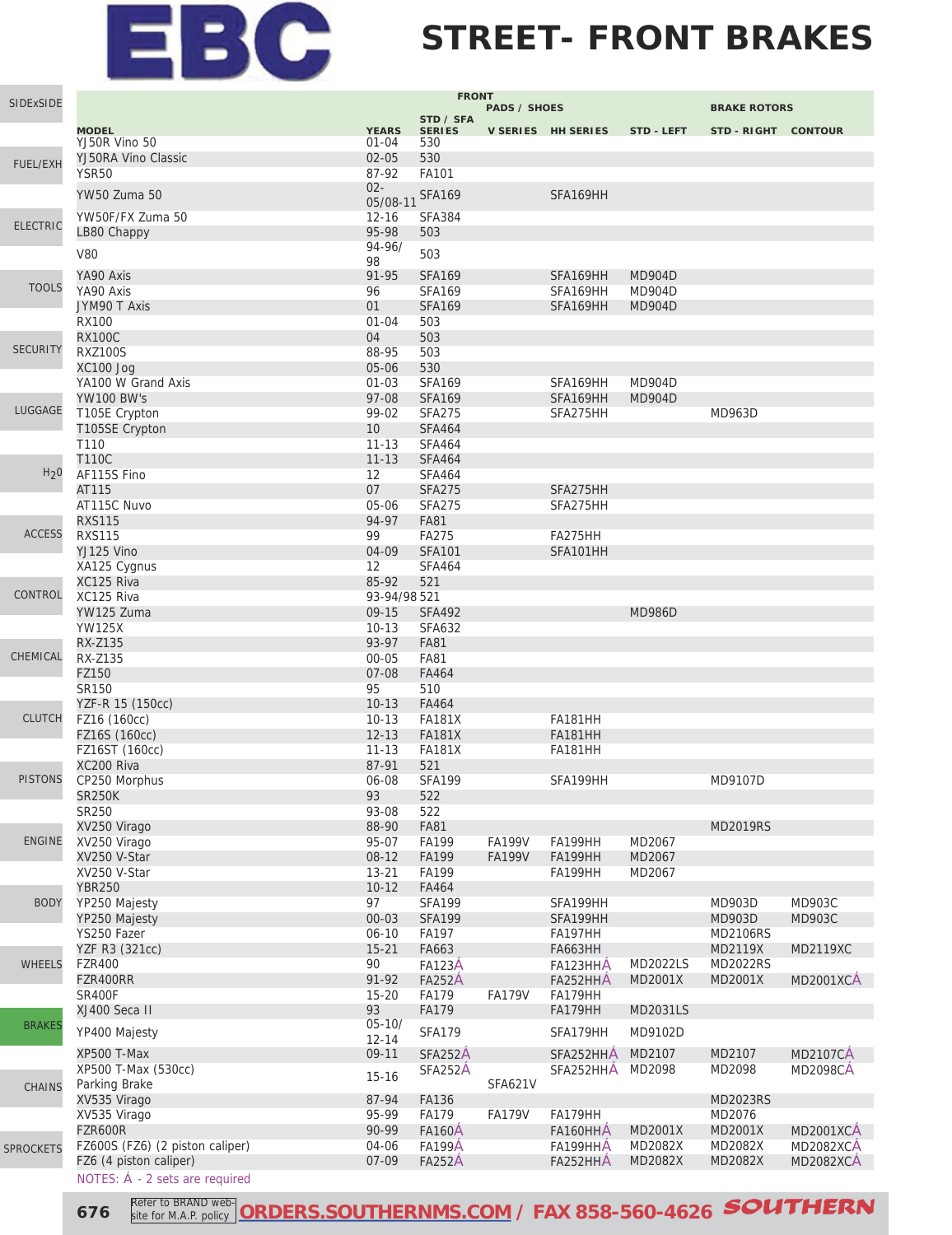

|                                 |              | <b>REAR</b>   |                     |                  |            |                     | <b>SIDExSIDE</b> |
|---------------------------------|--------------|---------------|---------------------|------------------|------------|---------------------|------------------|
|                                 |              | STD / SFA     | <b>PADS / SHOES</b> |                  |            | <b>BRAKE ROTORS</b> |                  |
| <b>MODEL</b>                    | <b>YEARS</b> | <b>SERIES</b> | <b>V SERIES</b>     | <b>HH SERIES</b> | <b>STD</b> | <b>CONTOUR</b>      |                  |
| YJ50R Vino 50                   | $01 - 04$    | 530           |                     |                  |            |                     |                  |
| YJ50RA Vino Classic             | $02 - 05$    | 530           |                     |                  |            |                     | <b>FUEL/EXH</b>  |
| <b>YSR50</b>                    | 87-92        | 503           |                     |                  |            |                     |                  |
| <b>YW50 Zuma 50</b>             | $02 -$       | 531           |                     |                  |            |                     |                  |
|                                 | 05/08-11     |               |                     |                  |            |                     |                  |
| YW50F/FX Zuma 50                | $12 - 16$    | 530           |                     |                  |            |                     | <b>ELECTRIC</b>  |
| LB80 Chappy                     | 95-98        | 503           |                     |                  |            |                     |                  |
| <b>V80</b>                      | 94-96/       | 503           |                     |                  |            |                     |                  |
| YA90 Axis                       | 98<br>91-95  |               |                     |                  |            |                     |                  |
| YA90 Axis                       | 96           | 518           |                     |                  |            |                     | <b>TOOLS</b>     |
| JYM90 T Axis                    | 01           | 503<br>503    |                     |                  |            |                     |                  |
| <b>RX100</b>                    | $01 - 04$    | 503           |                     |                  |            |                     |                  |
| <b>RX100C</b>                   | 04           | 503           |                     |                  |            |                     |                  |
| <b>RXZ100S</b>                  | 88-95        | 503           |                     |                  |            |                     | <b>SECURITY</b>  |
| XC100 Jog                       | 05-06        | 530           |                     |                  |            |                     |                  |
| YA100 W Grand Axis              | $01 - 03$    | 527           |                     |                  |            |                     |                  |
| <b>YW100 BW's</b>               | 97-08        | 527           |                     |                  |            |                     |                  |
| T105E Crypton                   | 99-02        | 518           |                     |                  |            |                     | LUGGAGE          |
| T105SE Crypton                  | 10           | 530           |                     |                  |            |                     |                  |
| T110                            | $11 - 13$    | 530           |                     |                  |            |                     |                  |
| <b>T110C</b>                    | $11 - 13$    | 530           |                     |                  |            |                     |                  |
| AF115S Fino                     | 12           | 531           |                     |                  |            |                     | H <sub>2</sub> 0 |
| AT115                           | 07           | 531           |                     |                  |            |                     |                  |
| AT115C Nuvo                     | 05-06        | 531           |                     |                  |            |                     |                  |
| <b>RXS115</b>                   | 94-97        | 518           |                     |                  |            |                     |                  |
| <b>RXS115</b>                   | 99           | 518           |                     |                  |            |                     | <b>ACCESS</b>    |
| YJ125 Vino                      | 04-09        | 530           |                     |                  |            |                     |                  |
| XA125 Cygnus                    | 12           | 530           |                     |                  |            |                     |                  |
| XC125 Riva                      | 85-92        | 506           |                     |                  |            |                     |                  |
| XC125 Riva                      | 93-94/98 527 |               |                     |                  |            |                     | <b>CONTROL</b>   |
| YW125 Zuma                      | 09-15        | 533           |                     |                  |            |                     |                  |
| <b>YW125X</b>                   | $10 - 13$    | 533           |                     |                  |            |                     |                  |
| RX-Z135                         | 93-97        | 527           |                     |                  |            |                     |                  |
| RX-Z135                         | $00 - 05$    | 527           |                     |                  |            |                     | CHEMICAL         |
| FZ150                           | 07-08        | 531           |                     |                  |            |                     |                  |
| SR150                           | 95           | 528           |                     |                  |            |                     |                  |
| YZF-R 15 (150cc)                | $10 - 13$    | FA343         |                     |                  |            |                     |                  |
| FZ16 (160cc)                    | $10 - 13$    | 535           |                     |                  |            |                     | <b>CLUTCH</b>    |
| FZ16S (160cc)                   | $12 - 13$    | 535           |                     |                  |            |                     |                  |
| FZ16ST (160cc)                  | $11 - 13$    | 535           |                     |                  |            |                     |                  |
| XC200 Riva                      | 87-91        | 537           |                     |                  |            |                     |                  |
| CP250 Morphus                   | 06-08        | <b>SFA408</b> |                     | SFA408HH         | MD9108D    |                     | <b>PISTONS</b>   |
| SR250K                          | 93           | 506           |                     |                  |            |                     |                  |
| SR250                           | 93-08        | 527           |                     |                  |            |                     |                  |
| XV250 Virago                    | 88-90        | 506           |                     |                  |            |                     |                  |
| XV250 Virago                    | 95-07        | 527           |                     |                  |            |                     | <b>ENGINE</b>    |
| XV250 V-Star                    | $08-12$      | 527           |                     |                  |            |                     |                  |
| XV250 V-Star                    | $13 - 21$    | 535           |                     |                  |            |                     |                  |
| <b>YBR250</b>                   | $10-12$      | 535           |                     |                  |            |                     |                  |
| YP250 Majesty                   | 97           | 516           |                     |                  |            |                     | <b>BODY</b>      |
| YP250 Majesty                   | $00 - 03$    | <b>SFA275</b> |                     | SFA275HH         | MD953D     | <b>MD953C</b>       |                  |
| YS250 Fazer                     | $06 - 10$    | 535           |                     |                  |            |                     |                  |
| YZF R3 (321cc)                  | $15 - 21$    | FA662         |                     | <b>FA662HH</b>   | MD2123     | MD2123C             |                  |
| <b>FZR400</b>                   | 90           | FA104         | <b>FA104V</b>       | <b>FA104HH</b>   | MD2021     |                     | <b>WHEELS</b>    |
| FZR400RR                        | 91-92        | <b>FA104</b>  | <b>FA104V</b>       | <b>FA104HH</b>   | MD2021     | MD2021C             |                  |
| <b>SR400F</b>                   | $15 - 20$    | 510           |                     |                  |            |                     |                  |
| XJ400 Seca II                   | 93           | <b>FA88</b>   | <b>FA88V</b>        | FA88HH           | MD2002     |                     |                  |
| YP400 Majesty                   | $05 - 10/$   | <b>SFA408</b> |                     | SFA408HH         | MD9103D    |                     | <b>BRAKES</b>    |
|                                 | $12 - 14$    |               |                     |                  |            |                     |                  |
| <b>XP500 T-Max</b>              | 09-11        | <b>SFA408</b> |                     | SFA408HH         | MD2011     | MD2011C             |                  |
| XP500 T-Max (530cc)             | $15 - 16$    | <b>SFA319</b> |                     | SFA319HH         | MD9143D    | MD9143C             |                  |
|                                 |              |               |                     |                  |            |                     | <b>CHAINS</b>    |
| XV535 Virago                    | 87-94        | 515           |                     |                  |            |                     |                  |
| XV535 Virago                    | 95-99        | 515           |                     |                  |            |                     |                  |
| <b>FZR600R</b>                  | 90-99        | <b>FA88</b>   | <b>FA88V</b>        | FA88HH           | MD2002     | MD2002C             |                  |
| FZ600S (FZ6) (2 piston caliper) | 04-06        | <b>FA174</b>  | <b>FA174V</b>       | FA174HH          | MD2093     | MD2093C             | <b>SPROCKETS</b> |
| FZ6 (4 piston caliper)          | 07-09        | <b>FA174</b>  | <b>FA174V</b>       | FA174HH          | MD2093     | MD2093C             |                  |
| NOTES: Á - 2 sets are required  |              |               |                     |                  |            |                     |                  |

SOUTHERN **[WWW.SOUTHERNMS.COM](http://m.southernms.com) / TEL 858-560-5005 677** Refer to BRAND website for M.A.P. policy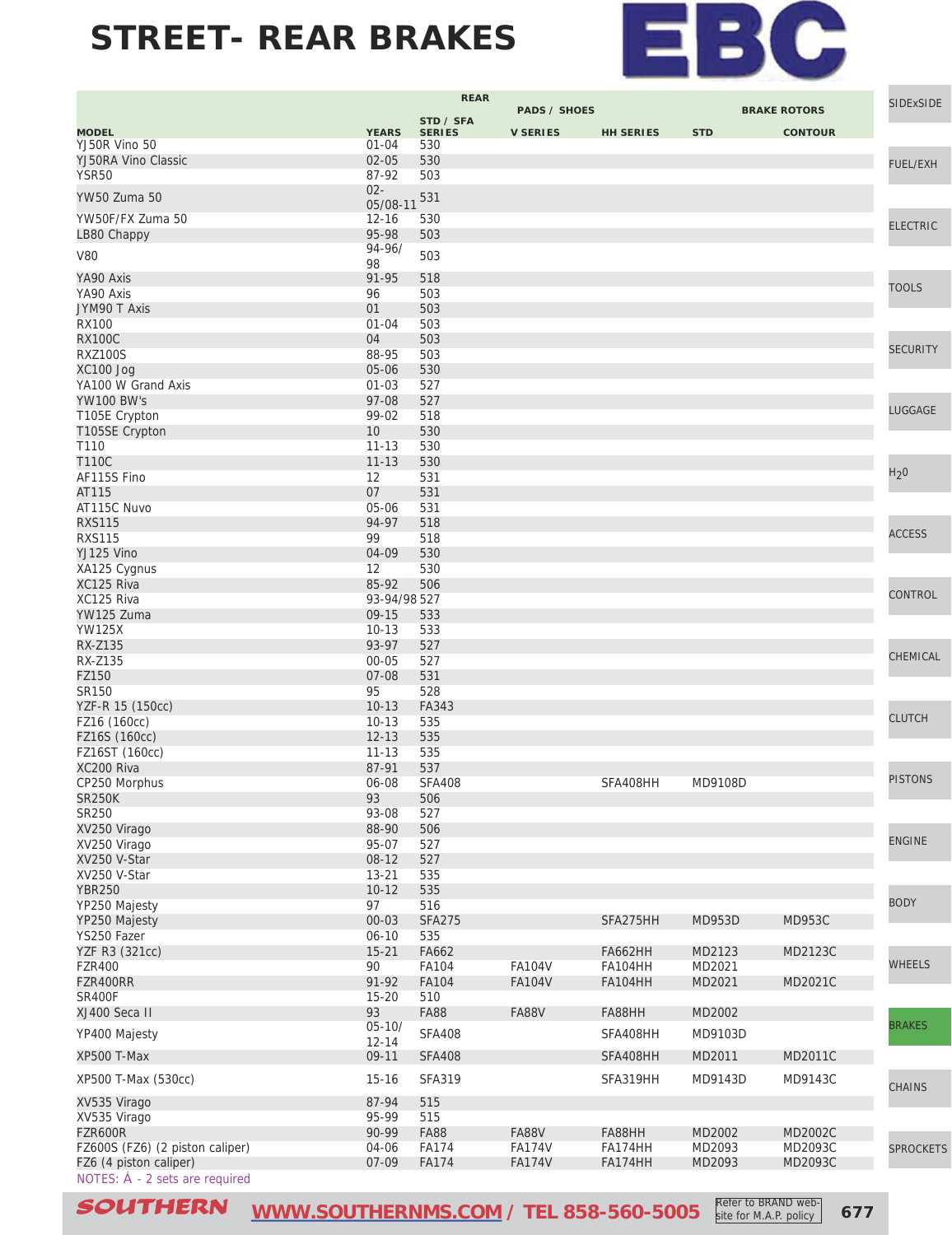#### **STREET- FRONT BRAKES**

| SIDExSIDE        |                                       |              | <b>FRONT</b>               |                     |                    |                   |                     |                  |
|------------------|---------------------------------------|--------------|----------------------------|---------------------|--------------------|-------------------|---------------------|------------------|
|                  |                                       |              |                            | <b>PADS / SHOES</b> |                    |                   | <b>BRAKE ROTORS</b> |                  |
|                  | <b>MODEL</b>                          | <b>YEARS</b> | STD / SFA<br><b>SERIES</b> |                     | V SERIES HH SERIES | <b>STD - LEFT</b> | STD - RIGHT         | <b>CONTOUR</b>   |
|                  | FZ6R (2 piston caliper)               | 09-17        | <b>FA199A</b>              |                     | FA199HHA           | MD2082X           | MD2082X             | <b>MD2082XCA</b> |
|                  | XJ600S Seca II                        | 92-98        | <b>FA179</b>               |                     | FA179HH            | <b>MD2031LS</b>   |                     |                  |
| FUEL/EXH         | YX600 Radian                          | 86-90        | FA88A                      |                     | FA88HHA            | MD2011            | MD2011              | <b>MD2011CA</b>  |
|                  | YZF600R                               | 95-96        | <b>FA160Å</b>              |                     | FA160HHA           | MD2001X           | MD2001X             | <b>MD2001XCA</b> |
|                  |                                       |              |                            |                     |                    |                   |                     |                  |
|                  | YZF600R                               | 97-07        | <b>FA252A</b>              |                     | FA252HHA           | MD2074X           | MD2074X             | MD2074XCA        |
| <b>ELECTRIC</b>  | YZF600RR R6                           | 99-02        | <b>FA252A</b>              |                     | FA252HHA           | MD2074X           | MD2074X             | <b>MD2074XCA</b> |
|                  | YZF600RR R6                           | 03-04        | <b>FA252A</b>              |                     | FA252HHA           | MD2082X           | MD2082X             | <b>MD2082XCA</b> |
|                  | YZF-R6 (310mm rotor)                  | $05-07$      |                            |                     | FA380HHA           | MD2095X           | MD2095X             | <b>MD2095XCA</b> |
|                  | YZF-R6 (310mm Rotor)                  | 08-16        |                            |                     | FA380HHA           | MD2105X           | MD2105X             | <b>MD2105XCA</b> |
| <b>TOOLS</b>     | YZF-R6 (320mm Rotor)                  | $17 - 21$    |                            |                     | FA380HHA           | MD2124X           | MD2124X             | <b>MD2124XCA</b> |
|                  | YZF-R6S (298mm rotor/5 Bolt Fixing)   | 06-09        | <b>FA252A</b>              |                     | FA252HHA           | MD2082X           | MD2082X             | <b>MD2082XCA</b> |
|                  |                                       | $97 - 11/$   |                            |                     |                    |                   |                     |                  |
|                  | XVS650 V Star Custom                  | $13 - 20$    | FA179                      | <b>FA179V</b>       | FA179HH            |                   | <b>MD2076RS</b>     |                  |
|                  | XVS650 V Star Classic                 | 98-10        | <b>FA179</b>               | <b>FA179V</b>       | FA179HH            |                   | <b>MD2076RS</b>     |                  |
| <b>SECURITY</b>  | XVS650 V-Star Silverado               | $03-10$      | FA179                      | <b>FA179V</b>       | FA179HH            |                   | <b>MD2076RS</b>     |                  |
|                  | FZ-07 (689cc Twin)                    | $15-17$      | <b>FA252A</b>              |                     | FA252HHA           | MD2127X           | MD2127X             | <b>MD2127XCA</b> |
|                  | <b>MT-07</b>                          | $18 - 21$    | <b>FA252A</b>              |                     | FA252HHA           | MD2119X           | MD2119X             | <b>MD2119XCA</b> |
|                  | <b>XSR700</b>                         |              |                            |                     |                    |                   |                     |                  |
| LUGGAGE          |                                       | 18-21        | <b>FA252A</b>              |                     | FA252HHA           |                   |                     | <b>MD2127XCA</b> |
|                  | FZR750 (OWO1)                         | 89-92        | <b>FA145A</b>              |                     | FA145HHA           | <b>MD2009LS</b>   | <b>MD2009RS</b>     |                  |
|                  | XV750 Virago                          | 88-94        | FA88A                      | FA88VA              | FA88HHA            | MD2011            | MD2011              | <b>MD2011CA</b>  |
|                  | XV750 Virago                          | 94-97        | FA88A                      | FA88VA              | FA88HHA            | MD2067            | MD2067              |                  |
| H <sub>2</sub> 0 | <b>YZF750</b>                         | 93-96        | <b>FA190A</b>              |                     | FA190HHA           | MD2003X           | MD2003X             | <b>MD2003XCA</b> |
|                  | YZF750 R7 OWO2 Race Version           | 99-01        | <b>FA424A</b>              |                     | FA424HHA           |                   |                     |                  |
|                  | YZF750 R7 OWO2 Road Version           | 99-01        | <b>FA252A</b>              |                     | FA252HHA           | MD2083            | MD2083              |                  |
|                  | FZ8                                   | $11 - 13$    |                            |                     | FA380HHA           | MD2095X           | MD2095X             | <b>MD2095XCA</b> |
|                  | <b>TDM850</b>                         | 92-93        | <b>FA123A</b>              | <b>FA123VA</b>      | FA123HHA           | MD2001X           | MD2001X             | <b>MD2001XCA</b> |
| <b>ACCESS</b>    | FZ-09 (847cc Triple)                  | $14 - 17$    | <b>FA252A</b>              |                     | FA252HHA           | MD2119X           | MD2119X             | MD2119XCA        |
|                  | MT-09                                 | $18 - 21$    | <b>FA252A</b>              |                     | FA252HHA           | MD2119X           | MD2119X             | MD2119XCA        |
|                  | <b>XSR900 (ABS)</b>                   | $16 - 21$    |                            |                     | FA380HHA           | MD2119X           | MD2119X             | <b>MD2119XCA</b> |
|                  | XVS950 V-Star 950                     |              |                            |                     |                    |                   |                     |                  |
| CONTROL          |                                       | 09-14        | <b>FA179</b>               | <b>FA179V</b>       | FA179HH            | MD2089X           |                     | <b>MD2089XC</b>  |
|                  | XVS950 V-Star 950 Tourer              | $09 - 14$    | FA179                      | <b>FA179V</b>       | FA179HH            | MD2089X           |                     | <b>MD2089XC</b>  |
|                  | XVS950 Bolt (Standard rear shocks)    | 14-16        | <b>FA179</b>               | <b>FA179V</b>       | FA179HH            |                   |                     | MD2074XCA        |
|                  | XVS950C Bolt (Remote Res rear shocks) | $15 - 21$    | <b>FA179</b>               | <b>FA179V</b>       | FA179HH            |                   |                     | <b>MD2074XCA</b> |
| CHEMICAL         | XVS950R Bolt (Remote Res rear shocks) | $14 - 21$    | <b>FA179</b>               | <b>FA179V</b>       | FA179HH            |                   |                     | <b>MD2074XCA</b> |
|                  | <b>FZR1000 EX UP</b>                  | 90-91        | <b>FA160A</b>              |                     | FA160HHA           | MD2003X           | MD2003X             | <b>MD2003XCA</b> |
|                  | <b>FZR1000 EX UP</b>                  | 92-93        | <b>FA182A</b>              |                     | FA182HHA           | MD2003X           | MD2003X             | <b>MD2003XCA</b> |
|                  | <b>FZR1000 EX UP</b>                  | 94-96        | <b>FA190Å</b>              |                     | FA190HHA           | MD2003X           | MD2003X             | <b>MD2003XCA</b> |
|                  | FZS1000 (FZ1)                         | $01 - 05$    | <b>FA252A</b>              |                     | FA252HHA           | MD2074X           | MD2074X             | <b>MD2074XCA</b> |
| <b>CLUTCH</b>    | FZS1000 (FZ1)                         | $06 - 14$    |                            |                     | FA380HHA           | MD2101X           | MD2101X             | <b>MD2101XCA</b> |
|                  | GTS1000A                              | 93-96        | FA191                      |                     | FA380HHA           | MD2101X           | MD2101X             | <b>MD2101XCA</b> |
|                  |                                       | $97 -$       |                            |                     |                    |                   |                     |                  |
|                  | YZF1000R Thunderace                   |              | <b>FA252A</b>              |                     | FA252HHA           | MD2074X           | MD2074X             | <b>MD2074XCA</b> |
| <b>PISTONS</b>   | YZF-R1                                | 98-01        | <b>FA252A</b>              |                     | FA252HHA           | MD2074X           | MD2074X             | MD2074XCA        |
|                  | YZF-R1                                | $02 - 03$    | <b>FA252A</b>              |                     | FA252HHA           | MD2074X           | MD2074X             | <b>MD2074XCA</b> |
|                  | YZF-R1                                | 04-06        |                            |                     | FA380HHA           | MD2094X           | MD2094X             | MD2094XCA        |
|                  | YZF-R1 LE                             | 06           |                            |                     | FA380HHA           | MD2112X           | MD2112X             |                  |
|                  | YZF-R1 (6 piston caliper)             | 07-08        | FA442/4A                   |                     | FA442/4HHA MD2102X |                   | MD2102X             | <b>MD2102XCA</b> |
| <b>ENGINE</b>    | YZF-R1 (6 piston caliper)             | 09-14        | FA442/4A                   |                     | FA442/4HHA MD2105X |                   | MD2105X             | <b>MD2105XCA</b> |
|                  | YZF-R1                                | $15 - 21$    |                            |                     | FA380HHA           | MD2124X           | MD2124X             | <b>MD2124XCA</b> |
|                  | YZF-R1M                               | $15 - 21$    |                            |                     | FA380HHA           | MD2124X           | MD2124X             | <b>MD2124XCA</b> |
|                  | YZF-R1S                               | $16-19$      |                            |                     | FA380HHA           | MD2124X           | MD2124X             | MD2124XCA        |
| <b>BODY</b>      | XV1100 (All)                          | 86-97        | FA88A                      | FA88VA              | FA88HHA            | MD2011            | MD2011              | <b>MD2011CA</b>  |
|                  | XVS1100 V-Star Custom                 | 99-08        | <b>FA199A</b>              | <b>FA199VÁ</b>      | FA199HHA           | MD2076            | MD2076              |                  |
|                  |                                       |              |                            |                     |                    |                   |                     |                  |
|                  | XVS1100 V-Star Classic                | $01 - 03$    | <b>FA199A</b>              |                     | FA199VÅ FA199HHA   | MD2076            | MD2076              |                  |
| <b>WHEELS</b>    | XVS1100 V-Star Silverado              | 03           | <b>FA199A</b>              |                     | FA199VÅ FA199HHA   | MD2076            | MD2076              |                  |
|                  | XVS1100 V-Star Silverado              | 04-09        | <b>FA199A</b>              |                     | FA199VÁ FA199HHÁ   | MD2074X           | MD2074X             | <b>MD2074XCA</b> |
|                  | XVS1100 V-Star Classic                | 04-09        | <b>FA199A</b>              | <b>FA199VÅ</b>      | FA199HHA           | MD2074X           | MD2074X             | MD2074XCA        |
|                  | XVS1100 V-Star Custom Midnight        | 07-08        | <b>FA199A</b>              | <b>FA199VA</b>      | FA199HHA           | MD2076            | MD2076              |                  |
|                  | FJ1200                                | 89-90        | <b>FA123A</b>              |                     | FA123HHA           | MD2001X           | MD2001X             | <b>MD2001XCA</b> |
| <b>BRAKES</b>    | FJ1200                                | 90-92        | <b>FA123A</b>              |                     | FA123HHA           | MD2001X           | MD2001X             | <b>MD2001XCA</b> |
|                  | FJ1200A (ABS)                         | 92-93        | <b>FA160A</b>              |                     | FA160HHA           | MD2046            | MD2046              |                  |
|                  | VMX12 (V-Max)                         | 85-92        | FA88A                      |                     | FA88HHA            | MD2068            | MD2068              |                  |
|                  | VMX12 (V-Max)                         | 93-07        | <b>FA160A</b>              |                     | FA160HHA           | MD2074X           | MD2074X             | MD2074XCÁ        |
| <b>CHAINS</b>    | <b>FJR1300</b>                        | 03           |                            |                     |                    | MD2074X           | MD2074X             |                  |
|                  |                                       |              | <b>FA252A</b>              |                     | FA252HHA           |                   |                     | <b>MD2074XCA</b> |
|                  | <b>FJR1300</b>                        | 04-05        | <b>FA252A</b>              |                     | FA252HHA           | MD2089X           | MD2089X             | <b>MD2089XCA</b> |
|                  | FJR1300A (ABS) (Manual Gear Shift)    | $06 - 12$    |                            |                     | FA423/4HHA MD2089X |                   | MD2089X             | <b>MD2089XCA</b> |
| <b>SPROCKETS</b> | <b>FJR1300A (ABS)</b>                 | $13 - 20$    |                            |                     | FA423/4HHA MD2089X |                   | MD2089X             | <b>MD2089XCA</b> |

#### NOTES: Á - 2 sets are required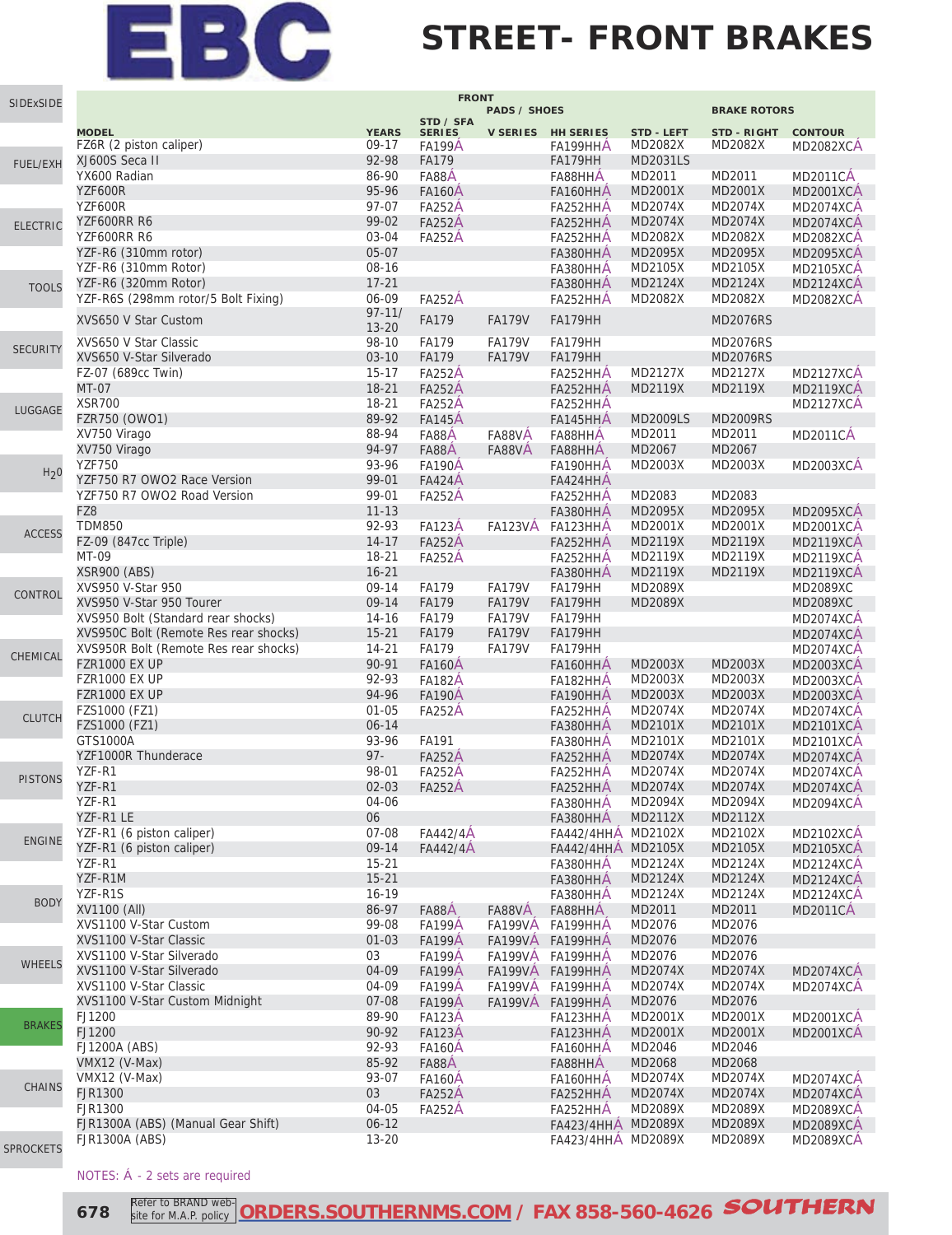

| <b>PADS / SHOES</b><br><b>BRAKE ROTORS</b><br>STD / SFA<br><b>YEARS</b><br><b>V SERIES</b><br><b>STD</b><br><b>CONTOUR</b><br><b>MODEL</b><br><b>SERIES</b><br><b>HH SERIES</b><br>FZ6R (2 piston caliper)<br>$09-17$<br>FA140<br><b>FA140HH</b><br>MD2117<br><b>FA140V</b><br>XJ600S Seca II<br>92-98<br>FA104<br><b>FA104HH</b><br>MD2002<br><b>FA104V</b><br><b>FUEL/EXH</b><br>YX600 Radian<br>86-90<br>512<br>95-96<br><b>FA88</b><br><b>FA88V</b><br>YZF600R<br>FA88HH<br>MD2002<br>MD2002C<br>97-07<br><b>FA88</b><br><b>FA88V</b><br>YZF600R<br>FA88HH<br>MD2002<br>MD2002C<br>YZF600RR R6<br>99-02<br><b>FA275</b><br>FA275HH<br>MD2084<br>MD2084C<br><b>ELECTRIC</b><br>YZF600RR R6<br>03-04<br><b>FA174</b><br><b>FA174V</b><br>FA174HH<br>MD2091<br>MD2091C<br>$05 - 07$<br>YZF-R6 (310mm rotor)<br><b>FA174</b><br><b>FA174V</b><br>FA174HH<br>MD2091<br>MD2091C<br>YZF-R6 (310mm Rotor)<br>08-16<br><b>FA174</b><br><b>FA174V</b><br>FA174HH<br>MD2091<br>MD2091C<br>YZF-R6 (320mm Rotor)<br>$17 - 21$<br>FA436<br><b>FA436V</b><br><b>FA436HH</b><br>MD2091<br>MD2091C<br><b>TOOLS</b><br>YZF-R6S (298mm rotor/5 Bolt Fixing)<br>06-09<br><b>FA174</b><br><b>FA174V</b><br>FA174HH<br>MD2091<br>MD2091C<br>$97 - 11/$<br>XVS650 V Star Custom<br>515<br>$13 - 20$<br>XVS650 V Star Classic<br>98-10<br>515<br><b>SECURITY</b><br>XVS650 V-Star Silverado<br>$03 - 10$<br>515<br>FZ-07 (689cc Twin)<br>$15-17$<br><b>FA174</b><br>MD2120<br>MD2120C<br><b>FA174V</b><br>FA174HH<br>$18 - 21$<br>MD2120<br>MD2120C<br>MT-07<br><b>FA174</b><br>FA174HH<br><b>XSR700</b><br>$18 - 21$<br>MD2120<br>MD2120C<br><b>FA174</b><br><b>FA174V</b><br>FA174HH<br>LUGGAGE<br>FZR750 (OWO1)<br>89-92<br><b>FA88</b><br><b>FA88V</b><br>FA88HH<br>MD2008<br>XV750 Virago<br>88-94<br>515<br>XV750 Virago<br>94-97<br>515<br><b>FA88</b><br><b>FA88V</b><br>FA88HH<br>MD2002<br><b>YZF750</b><br>93-96<br>MD2002C<br>H <sub>2</sub> 0<br>99-01<br>YZF750 R7 OWO2 Race Version<br>YZF750 R7 OWO2 Road Version<br>99-01<br>FA267<br>FA267HH<br>MD2086<br>$11 - 13$<br><b>FA174</b><br>FZ8<br><b>FA174V</b><br>FA174HH<br>MD2116<br>MD2116C<br><b>TDM850</b><br>92-93<br><b>FA88</b><br><b>FA88V</b><br>FA88HH<br>MD2002<br>MD2002C<br><b>ACCESS</b><br><b>FA174</b><br>FZ-09 (847cc Triple)<br>$14 - 17$<br><b>FA174V</b><br>FA174HH<br>MD2120<br>MD2120C<br>MT-09<br>18-21<br><b>FA174</b><br><b>FA174V</b><br>FA174HH<br>MD2120<br>MD2120C<br><b>XSR900 (ABS)</b><br>$16 - 21$<br><b>FA174</b><br>MD2120<br><b>FA174V</b><br>FA174HH<br>MD2120C<br>XVS950 V-Star 950<br>09-14<br>FA319/2<br>FA319/2V<br>FA319/2HH<br>MD2103<br>CONTROL<br>09-14<br>XVS950 V-Star 950 Tourer<br>FA319/2<br>FA319/2V<br>FA319/2HH<br>MD2103<br>XVS950 Bolt (Standard rear shocks)<br>14-16<br>FA319/2<br>FA319/2V<br>FA319/2HH<br>MD2130C<br>MD2130C<br>XVS950C Bolt (Remote Res rear shocks)<br>$15 - 21$<br>FA319/2<br>FA319/2V<br>FA319/2HH<br>XVS950R Bolt (Remote Res rear shocks)<br>$14 - 21$<br>FA319/2<br>FA319/2V<br>FA319/2HH<br>MD2130C<br>CHEMICAL<br>90-91<br><b>FA88</b><br><b>FZR1000 EX UP</b><br><b>FA88V</b><br>FA88HH<br>MD2011<br>MD2011C<br>92-93<br><b>FA88</b><br><b>FZR1000 EX UP</b><br><b>FA88V</b><br>FA88HH<br>MD2011<br>MD2011C<br>94-96<br><b>FA88</b><br><b>FA88V</b><br><b>FZR1000 EX UP</b><br>FA88HH<br>MD2011<br>MD2011C<br>FZS1000 (FZ1)<br>$01 - 05$<br>FA348<br>FA348HH<br>MD2011<br>MD2011C<br><b>CLUTCH</b><br>$06 - 14$<br>FZS1000 (FZ1)<br><b>FA174</b><br><b>FA174V</b><br>FA174HH<br>MD2093<br>MD2093C<br>GTS1000A<br><b>FA88V</b><br>93-96<br><b>FA88</b><br>FA88HH<br>MD2075<br>$97 -$<br><b>FA88V</b><br>YZF1000R Thunderace<br><b>FA88</b><br>FA88HH<br>MD2002<br>MD2002C<br>YZF-R1<br>98-01<br>FA267<br>FA267HH<br>MD2086<br>MD2086C<br><b>PISTONS</b><br>YZF-R1<br>$02 - 03$<br><b>FA275</b><br>FA275HH<br>MD2084<br>MD2084C<br>YZF-R1<br>04-06<br><b>FA174</b><br><b>FA174V</b><br>FA174HH<br>MD2091<br>MD2091C<br>YZF-R1 LE<br>06<br><b>FA174V</b><br><b>FA174</b><br>FA174HH<br>MD2118<br>YZF-R1 (6 piston caliper)<br>$07 - 08$<br><b>FA174</b><br><b>FA174V</b><br>FA174HH<br>MD2091<br>MD2091C<br><b>ENGINE</b><br>09-14<br>YZF-R1 (6 piston caliper)<br><b>FA174</b><br><b>FA174V</b><br>FA174HH<br>MD2091<br>MD2091C<br>YZF-R1<br>$15 - 21$<br>FA436<br><b>FA436V</b><br>MD2125<br>MD2125C<br>FA436HH<br>YZF-R1M<br>$15 - 21$<br>FA436<br><b>FA436V</b><br><b>FA436HH</b><br>MD2125<br>MD2125C<br>YZF-R1S<br>$16 - 19$<br>MD2125C<br>FA436<br><b>FA436V</b><br>FA436HH<br>MD2125<br><b>BODY</b><br>86-97<br>XV1100 (All)<br>515<br>XVS1100 V-Star Custom<br>99-08<br><b>FA88</b><br>FA88V<br>FA88HH<br>MD2092<br>XVS1100 V-Star Classic<br>$01 - 03$<br><b>FA88</b><br><b>FA88V</b><br>FA88HH<br>MD2092<br>XVS1100 V-Star Silverado<br>03<br><b>FA88</b><br>FA88V<br>FA88HH<br>MD2092<br><b>WHEELS</b><br>04-09<br>XVS1100 V-Star Silverado<br><b>FA88</b><br><b>FA88V</b><br>FA88HH<br>MD2092<br>MD2092C<br>XVS1100 V-Star Classic<br>04-09<br><b>FA88</b><br>FA88V<br>MD2092C<br>FA88HH<br>MD2092<br>XVS1100 V-Star Custom Midnight<br>07-08<br><b>FA88</b><br><b>FA88V</b><br>FA88HH<br>MD2092<br>FJ1200<br>89-90<br><b>FA88</b><br>FA88V<br>MD2068<br>FA88HH<br><b>BRAKES</b><br>90-92<br>FJ1200<br><b>FA88</b><br>FA88V<br>FA88HH<br>MD2068<br>FJ1200A (ABS)<br>92-93<br><b>FA88</b><br>FA88V<br>FA88HH<br>MD2068<br>VMX12 (V-Max)<br>85-92<br><b>FA88</b><br>FA88V<br>FA88HH<br>MD2068<br>93-07<br><b>FA88</b><br><b>FA88V</b><br>FA88HH<br>MD2068<br>VMX12 (V-Max)<br>CHAINS<br>03<br><b>FJR1300</b><br>FA319/2<br>FA319/2V<br>FA319/2HH<br>MD2092<br>MD2092C<br><b>FJR1300</b><br>04-05<br>FA319/2<br>FA319/2V<br>MD2092C<br>FA319/2HH<br>MD2092<br>FJR1300A (ABS) (Manual Gear Shift)<br>$06 - 12$<br>FA319/2<br>FA319/2V<br>FA319/2HH<br>MD2100<br>MD2100C<br><b>FJR1300A (ABS)</b><br>$13 - 20$<br>FA319/2<br>FA319/2V<br>FA319/2HH<br>MD2100C<br>MD2100<br><b>SPROCKETS</b> |  | <b>REAR</b> |  |  | <b>SIDExSIDE</b> |  |
|-----------------------------------------------------------------------------------------------------------------------------------------------------------------------------------------------------------------------------------------------------------------------------------------------------------------------------------------------------------------------------------------------------------------------------------------------------------------------------------------------------------------------------------------------------------------------------------------------------------------------------------------------------------------------------------------------------------------------------------------------------------------------------------------------------------------------------------------------------------------------------------------------------------------------------------------------------------------------------------------------------------------------------------------------------------------------------------------------------------------------------------------------------------------------------------------------------------------------------------------------------------------------------------------------------------------------------------------------------------------------------------------------------------------------------------------------------------------------------------------------------------------------------------------------------------------------------------------------------------------------------------------------------------------------------------------------------------------------------------------------------------------------------------------------------------------------------------------------------------------------------------------------------------------------------------------------------------------------------------------------------------------------------------------------------------------------------------------------------------------------------------------------------------------------------------------------------------------------------------------------------------------------------------------------------------------------------------------------------------------------------------------------------------------------------------------------------------------------------------------------------------------------------------------------------------------------------------------------------------------------------------------------------------------------------------------------------------------------------------------------------------------------------------------------------------------------------------------------------------------------------------------------------------------------------------------------------------------------------------------------------------------------------------------------------------------------------------------------------------------------------------------------------------------------------------------------------------------------------------------------------------------------------------------------------------------------------------------------------------------------------------------------------------------------------------------------------------------------------------------------------------------------------------------------------------------------------------------------------------------------------------------------------------------------------------------------------------------------------------------------------------------------------------------------------------------------------------------------------------------------------------------------------------------------------------------------------------------------------------------------------------------------------------------------------------------------------------------------------------------------------------------------------------------------------------------------------------------------------------------------------------------------------------------------------------------------------------------------------------------------------------------------------------------------------------------------------------------------------------------------------------------------------------------------------------------------------------------------------------------------------------------------------------------------------------------------------------------------------------------------------------------------------------------------------------------------------------------------------------------------------------------------------------------------------------------------------------------------------------------------------------------------------------------------------------------------------------------------------------------------------------------------------------------------------------------------------------------------------------------------------------------------------------------------------------------------------------------------------------------------------------------------------------------------------------------------------------------------------------------------------------------------------------------------------------------------------------------------------------------------------------------------------------------------------------------------------------------------------------------------------------------------------------------------------------------------------------------------------------------------------------------------------------------------------------|--|-------------|--|--|------------------|--|
|                                                                                                                                                                                                                                                                                                                                                                                                                                                                                                                                                                                                                                                                                                                                                                                                                                                                                                                                                                                                                                                                                                                                                                                                                                                                                                                                                                                                                                                                                                                                                                                                                                                                                                                                                                                                                                                                                                                                                                                                                                                                                                                                                                                                                                                                                                                                                                                                                                                                                                                                                                                                                                                                                                                                                                                                                                                                                                                                                                                                                                                                                                                                                                                                                                                                                                                                                                                                                                                                                                                                                                                                                                                                                                                                                                                                                                                                                                                                                                                                                                                                                                                                                                                                                                                                                                                                                                                                                                                                                                                                                                                                                                                                                                                                                                                                                                                                                                                                                                                                                                                                                                                                                                                                                                                                                                                                                                                                                                                                                                                                                                                                                                                                                                                                                                                                                                                                                                                                   |  |             |  |  |                  |  |
|                                                                                                                                                                                                                                                                                                                                                                                                                                                                                                                                                                                                                                                                                                                                                                                                                                                                                                                                                                                                                                                                                                                                                                                                                                                                                                                                                                                                                                                                                                                                                                                                                                                                                                                                                                                                                                                                                                                                                                                                                                                                                                                                                                                                                                                                                                                                                                                                                                                                                                                                                                                                                                                                                                                                                                                                                                                                                                                                                                                                                                                                                                                                                                                                                                                                                                                                                                                                                                                                                                                                                                                                                                                                                                                                                                                                                                                                                                                                                                                                                                                                                                                                                                                                                                                                                                                                                                                                                                                                                                                                                                                                                                                                                                                                                                                                                                                                                                                                                                                                                                                                                                                                                                                                                                                                                                                                                                                                                                                                                                                                                                                                                                                                                                                                                                                                                                                                                                                                   |  |             |  |  |                  |  |
|                                                                                                                                                                                                                                                                                                                                                                                                                                                                                                                                                                                                                                                                                                                                                                                                                                                                                                                                                                                                                                                                                                                                                                                                                                                                                                                                                                                                                                                                                                                                                                                                                                                                                                                                                                                                                                                                                                                                                                                                                                                                                                                                                                                                                                                                                                                                                                                                                                                                                                                                                                                                                                                                                                                                                                                                                                                                                                                                                                                                                                                                                                                                                                                                                                                                                                                                                                                                                                                                                                                                                                                                                                                                                                                                                                                                                                                                                                                                                                                                                                                                                                                                                                                                                                                                                                                                                                                                                                                                                                                                                                                                                                                                                                                                                                                                                                                                                                                                                                                                                                                                                                                                                                                                                                                                                                                                                                                                                                                                                                                                                                                                                                                                                                                                                                                                                                                                                                                                   |  |             |  |  |                  |  |
|                                                                                                                                                                                                                                                                                                                                                                                                                                                                                                                                                                                                                                                                                                                                                                                                                                                                                                                                                                                                                                                                                                                                                                                                                                                                                                                                                                                                                                                                                                                                                                                                                                                                                                                                                                                                                                                                                                                                                                                                                                                                                                                                                                                                                                                                                                                                                                                                                                                                                                                                                                                                                                                                                                                                                                                                                                                                                                                                                                                                                                                                                                                                                                                                                                                                                                                                                                                                                                                                                                                                                                                                                                                                                                                                                                                                                                                                                                                                                                                                                                                                                                                                                                                                                                                                                                                                                                                                                                                                                                                                                                                                                                                                                                                                                                                                                                                                                                                                                                                                                                                                                                                                                                                                                                                                                                                                                                                                                                                                                                                                                                                                                                                                                                                                                                                                                                                                                                                                   |  |             |  |  |                  |  |
|                                                                                                                                                                                                                                                                                                                                                                                                                                                                                                                                                                                                                                                                                                                                                                                                                                                                                                                                                                                                                                                                                                                                                                                                                                                                                                                                                                                                                                                                                                                                                                                                                                                                                                                                                                                                                                                                                                                                                                                                                                                                                                                                                                                                                                                                                                                                                                                                                                                                                                                                                                                                                                                                                                                                                                                                                                                                                                                                                                                                                                                                                                                                                                                                                                                                                                                                                                                                                                                                                                                                                                                                                                                                                                                                                                                                                                                                                                                                                                                                                                                                                                                                                                                                                                                                                                                                                                                                                                                                                                                                                                                                                                                                                                                                                                                                                                                                                                                                                                                                                                                                                                                                                                                                                                                                                                                                                                                                                                                                                                                                                                                                                                                                                                                                                                                                                                                                                                                                   |  |             |  |  |                  |  |
|                                                                                                                                                                                                                                                                                                                                                                                                                                                                                                                                                                                                                                                                                                                                                                                                                                                                                                                                                                                                                                                                                                                                                                                                                                                                                                                                                                                                                                                                                                                                                                                                                                                                                                                                                                                                                                                                                                                                                                                                                                                                                                                                                                                                                                                                                                                                                                                                                                                                                                                                                                                                                                                                                                                                                                                                                                                                                                                                                                                                                                                                                                                                                                                                                                                                                                                                                                                                                                                                                                                                                                                                                                                                                                                                                                                                                                                                                                                                                                                                                                                                                                                                                                                                                                                                                                                                                                                                                                                                                                                                                                                                                                                                                                                                                                                                                                                                                                                                                                                                                                                                                                                                                                                                                                                                                                                                                                                                                                                                                                                                                                                                                                                                                                                                                                                                                                                                                                                                   |  |             |  |  |                  |  |
|                                                                                                                                                                                                                                                                                                                                                                                                                                                                                                                                                                                                                                                                                                                                                                                                                                                                                                                                                                                                                                                                                                                                                                                                                                                                                                                                                                                                                                                                                                                                                                                                                                                                                                                                                                                                                                                                                                                                                                                                                                                                                                                                                                                                                                                                                                                                                                                                                                                                                                                                                                                                                                                                                                                                                                                                                                                                                                                                                                                                                                                                                                                                                                                                                                                                                                                                                                                                                                                                                                                                                                                                                                                                                                                                                                                                                                                                                                                                                                                                                                                                                                                                                                                                                                                                                                                                                                                                                                                                                                                                                                                                                                                                                                                                                                                                                                                                                                                                                                                                                                                                                                                                                                                                                                                                                                                                                                                                                                                                                                                                                                                                                                                                                                                                                                                                                                                                                                                                   |  |             |  |  |                  |  |
|                                                                                                                                                                                                                                                                                                                                                                                                                                                                                                                                                                                                                                                                                                                                                                                                                                                                                                                                                                                                                                                                                                                                                                                                                                                                                                                                                                                                                                                                                                                                                                                                                                                                                                                                                                                                                                                                                                                                                                                                                                                                                                                                                                                                                                                                                                                                                                                                                                                                                                                                                                                                                                                                                                                                                                                                                                                                                                                                                                                                                                                                                                                                                                                                                                                                                                                                                                                                                                                                                                                                                                                                                                                                                                                                                                                                                                                                                                                                                                                                                                                                                                                                                                                                                                                                                                                                                                                                                                                                                                                                                                                                                                                                                                                                                                                                                                                                                                                                                                                                                                                                                                                                                                                                                                                                                                                                                                                                                                                                                                                                                                                                                                                                                                                                                                                                                                                                                                                                   |  |             |  |  |                  |  |
|                                                                                                                                                                                                                                                                                                                                                                                                                                                                                                                                                                                                                                                                                                                                                                                                                                                                                                                                                                                                                                                                                                                                                                                                                                                                                                                                                                                                                                                                                                                                                                                                                                                                                                                                                                                                                                                                                                                                                                                                                                                                                                                                                                                                                                                                                                                                                                                                                                                                                                                                                                                                                                                                                                                                                                                                                                                                                                                                                                                                                                                                                                                                                                                                                                                                                                                                                                                                                                                                                                                                                                                                                                                                                                                                                                                                                                                                                                                                                                                                                                                                                                                                                                                                                                                                                                                                                                                                                                                                                                                                                                                                                                                                                                                                                                                                                                                                                                                                                                                                                                                                                                                                                                                                                                                                                                                                                                                                                                                                                                                                                                                                                                                                                                                                                                                                                                                                                                                                   |  |             |  |  |                  |  |
|                                                                                                                                                                                                                                                                                                                                                                                                                                                                                                                                                                                                                                                                                                                                                                                                                                                                                                                                                                                                                                                                                                                                                                                                                                                                                                                                                                                                                                                                                                                                                                                                                                                                                                                                                                                                                                                                                                                                                                                                                                                                                                                                                                                                                                                                                                                                                                                                                                                                                                                                                                                                                                                                                                                                                                                                                                                                                                                                                                                                                                                                                                                                                                                                                                                                                                                                                                                                                                                                                                                                                                                                                                                                                                                                                                                                                                                                                                                                                                                                                                                                                                                                                                                                                                                                                                                                                                                                                                                                                                                                                                                                                                                                                                                                                                                                                                                                                                                                                                                                                                                                                                                                                                                                                                                                                                                                                                                                                                                                                                                                                                                                                                                                                                                                                                                                                                                                                                                                   |  |             |  |  |                  |  |
|                                                                                                                                                                                                                                                                                                                                                                                                                                                                                                                                                                                                                                                                                                                                                                                                                                                                                                                                                                                                                                                                                                                                                                                                                                                                                                                                                                                                                                                                                                                                                                                                                                                                                                                                                                                                                                                                                                                                                                                                                                                                                                                                                                                                                                                                                                                                                                                                                                                                                                                                                                                                                                                                                                                                                                                                                                                                                                                                                                                                                                                                                                                                                                                                                                                                                                                                                                                                                                                                                                                                                                                                                                                                                                                                                                                                                                                                                                                                                                                                                                                                                                                                                                                                                                                                                                                                                                                                                                                                                                                                                                                                                                                                                                                                                                                                                                                                                                                                                                                                                                                                                                                                                                                                                                                                                                                                                                                                                                                                                                                                                                                                                                                                                                                                                                                                                                                                                                                                   |  |             |  |  |                  |  |
|                                                                                                                                                                                                                                                                                                                                                                                                                                                                                                                                                                                                                                                                                                                                                                                                                                                                                                                                                                                                                                                                                                                                                                                                                                                                                                                                                                                                                                                                                                                                                                                                                                                                                                                                                                                                                                                                                                                                                                                                                                                                                                                                                                                                                                                                                                                                                                                                                                                                                                                                                                                                                                                                                                                                                                                                                                                                                                                                                                                                                                                                                                                                                                                                                                                                                                                                                                                                                                                                                                                                                                                                                                                                                                                                                                                                                                                                                                                                                                                                                                                                                                                                                                                                                                                                                                                                                                                                                                                                                                                                                                                                                                                                                                                                                                                                                                                                                                                                                                                                                                                                                                                                                                                                                                                                                                                                                                                                                                                                                                                                                                                                                                                                                                                                                                                                                                                                                                                                   |  |             |  |  |                  |  |
|                                                                                                                                                                                                                                                                                                                                                                                                                                                                                                                                                                                                                                                                                                                                                                                                                                                                                                                                                                                                                                                                                                                                                                                                                                                                                                                                                                                                                                                                                                                                                                                                                                                                                                                                                                                                                                                                                                                                                                                                                                                                                                                                                                                                                                                                                                                                                                                                                                                                                                                                                                                                                                                                                                                                                                                                                                                                                                                                                                                                                                                                                                                                                                                                                                                                                                                                                                                                                                                                                                                                                                                                                                                                                                                                                                                                                                                                                                                                                                                                                                                                                                                                                                                                                                                                                                                                                                                                                                                                                                                                                                                                                                                                                                                                                                                                                                                                                                                                                                                                                                                                                                                                                                                                                                                                                                                                                                                                                                                                                                                                                                                                                                                                                                                                                                                                                                                                                                                                   |  |             |  |  |                  |  |
|                                                                                                                                                                                                                                                                                                                                                                                                                                                                                                                                                                                                                                                                                                                                                                                                                                                                                                                                                                                                                                                                                                                                                                                                                                                                                                                                                                                                                                                                                                                                                                                                                                                                                                                                                                                                                                                                                                                                                                                                                                                                                                                                                                                                                                                                                                                                                                                                                                                                                                                                                                                                                                                                                                                                                                                                                                                                                                                                                                                                                                                                                                                                                                                                                                                                                                                                                                                                                                                                                                                                                                                                                                                                                                                                                                                                                                                                                                                                                                                                                                                                                                                                                                                                                                                                                                                                                                                                                                                                                                                                                                                                                                                                                                                                                                                                                                                                                                                                                                                                                                                                                                                                                                                                                                                                                                                                                                                                                                                                                                                                                                                                                                                                                                                                                                                                                                                                                                                                   |  |             |  |  |                  |  |
|                                                                                                                                                                                                                                                                                                                                                                                                                                                                                                                                                                                                                                                                                                                                                                                                                                                                                                                                                                                                                                                                                                                                                                                                                                                                                                                                                                                                                                                                                                                                                                                                                                                                                                                                                                                                                                                                                                                                                                                                                                                                                                                                                                                                                                                                                                                                                                                                                                                                                                                                                                                                                                                                                                                                                                                                                                                                                                                                                                                                                                                                                                                                                                                                                                                                                                                                                                                                                                                                                                                                                                                                                                                                                                                                                                                                                                                                                                                                                                                                                                                                                                                                                                                                                                                                                                                                                                                                                                                                                                                                                                                                                                                                                                                                                                                                                                                                                                                                                                                                                                                                                                                                                                                                                                                                                                                                                                                                                                                                                                                                                                                                                                                                                                                                                                                                                                                                                                                                   |  |             |  |  |                  |  |
|                                                                                                                                                                                                                                                                                                                                                                                                                                                                                                                                                                                                                                                                                                                                                                                                                                                                                                                                                                                                                                                                                                                                                                                                                                                                                                                                                                                                                                                                                                                                                                                                                                                                                                                                                                                                                                                                                                                                                                                                                                                                                                                                                                                                                                                                                                                                                                                                                                                                                                                                                                                                                                                                                                                                                                                                                                                                                                                                                                                                                                                                                                                                                                                                                                                                                                                                                                                                                                                                                                                                                                                                                                                                                                                                                                                                                                                                                                                                                                                                                                                                                                                                                                                                                                                                                                                                                                                                                                                                                                                                                                                                                                                                                                                                                                                                                                                                                                                                                                                                                                                                                                                                                                                                                                                                                                                                                                                                                                                                                                                                                                                                                                                                                                                                                                                                                                                                                                                                   |  |             |  |  |                  |  |
|                                                                                                                                                                                                                                                                                                                                                                                                                                                                                                                                                                                                                                                                                                                                                                                                                                                                                                                                                                                                                                                                                                                                                                                                                                                                                                                                                                                                                                                                                                                                                                                                                                                                                                                                                                                                                                                                                                                                                                                                                                                                                                                                                                                                                                                                                                                                                                                                                                                                                                                                                                                                                                                                                                                                                                                                                                                                                                                                                                                                                                                                                                                                                                                                                                                                                                                                                                                                                                                                                                                                                                                                                                                                                                                                                                                                                                                                                                                                                                                                                                                                                                                                                                                                                                                                                                                                                                                                                                                                                                                                                                                                                                                                                                                                                                                                                                                                                                                                                                                                                                                                                                                                                                                                                                                                                                                                                                                                                                                                                                                                                                                                                                                                                                                                                                                                                                                                                                                                   |  |             |  |  |                  |  |
|                                                                                                                                                                                                                                                                                                                                                                                                                                                                                                                                                                                                                                                                                                                                                                                                                                                                                                                                                                                                                                                                                                                                                                                                                                                                                                                                                                                                                                                                                                                                                                                                                                                                                                                                                                                                                                                                                                                                                                                                                                                                                                                                                                                                                                                                                                                                                                                                                                                                                                                                                                                                                                                                                                                                                                                                                                                                                                                                                                                                                                                                                                                                                                                                                                                                                                                                                                                                                                                                                                                                                                                                                                                                                                                                                                                                                                                                                                                                                                                                                                                                                                                                                                                                                                                                                                                                                                                                                                                                                                                                                                                                                                                                                                                                                                                                                                                                                                                                                                                                                                                                                                                                                                                                                                                                                                                                                                                                                                                                                                                                                                                                                                                                                                                                                                                                                                                                                                                                   |  |             |  |  |                  |  |
|                                                                                                                                                                                                                                                                                                                                                                                                                                                                                                                                                                                                                                                                                                                                                                                                                                                                                                                                                                                                                                                                                                                                                                                                                                                                                                                                                                                                                                                                                                                                                                                                                                                                                                                                                                                                                                                                                                                                                                                                                                                                                                                                                                                                                                                                                                                                                                                                                                                                                                                                                                                                                                                                                                                                                                                                                                                                                                                                                                                                                                                                                                                                                                                                                                                                                                                                                                                                                                                                                                                                                                                                                                                                                                                                                                                                                                                                                                                                                                                                                                                                                                                                                                                                                                                                                                                                                                                                                                                                                                                                                                                                                                                                                                                                                                                                                                                                                                                                                                                                                                                                                                                                                                                                                                                                                                                                                                                                                                                                                                                                                                                                                                                                                                                                                                                                                                                                                                                                   |  |             |  |  |                  |  |
|                                                                                                                                                                                                                                                                                                                                                                                                                                                                                                                                                                                                                                                                                                                                                                                                                                                                                                                                                                                                                                                                                                                                                                                                                                                                                                                                                                                                                                                                                                                                                                                                                                                                                                                                                                                                                                                                                                                                                                                                                                                                                                                                                                                                                                                                                                                                                                                                                                                                                                                                                                                                                                                                                                                                                                                                                                                                                                                                                                                                                                                                                                                                                                                                                                                                                                                                                                                                                                                                                                                                                                                                                                                                                                                                                                                                                                                                                                                                                                                                                                                                                                                                                                                                                                                                                                                                                                                                                                                                                                                                                                                                                                                                                                                                                                                                                                                                                                                                                                                                                                                                                                                                                                                                                                                                                                                                                                                                                                                                                                                                                                                                                                                                                                                                                                                                                                                                                                                                   |  |             |  |  |                  |  |
|                                                                                                                                                                                                                                                                                                                                                                                                                                                                                                                                                                                                                                                                                                                                                                                                                                                                                                                                                                                                                                                                                                                                                                                                                                                                                                                                                                                                                                                                                                                                                                                                                                                                                                                                                                                                                                                                                                                                                                                                                                                                                                                                                                                                                                                                                                                                                                                                                                                                                                                                                                                                                                                                                                                                                                                                                                                                                                                                                                                                                                                                                                                                                                                                                                                                                                                                                                                                                                                                                                                                                                                                                                                                                                                                                                                                                                                                                                                                                                                                                                                                                                                                                                                                                                                                                                                                                                                                                                                                                                                                                                                                                                                                                                                                                                                                                                                                                                                                                                                                                                                                                                                                                                                                                                                                                                                                                                                                                                                                                                                                                                                                                                                                                                                                                                                                                                                                                                                                   |  |             |  |  |                  |  |
|                                                                                                                                                                                                                                                                                                                                                                                                                                                                                                                                                                                                                                                                                                                                                                                                                                                                                                                                                                                                                                                                                                                                                                                                                                                                                                                                                                                                                                                                                                                                                                                                                                                                                                                                                                                                                                                                                                                                                                                                                                                                                                                                                                                                                                                                                                                                                                                                                                                                                                                                                                                                                                                                                                                                                                                                                                                                                                                                                                                                                                                                                                                                                                                                                                                                                                                                                                                                                                                                                                                                                                                                                                                                                                                                                                                                                                                                                                                                                                                                                                                                                                                                                                                                                                                                                                                                                                                                                                                                                                                                                                                                                                                                                                                                                                                                                                                                                                                                                                                                                                                                                                                                                                                                                                                                                                                                                                                                                                                                                                                                                                                                                                                                                                                                                                                                                                                                                                                                   |  |             |  |  |                  |  |
|                                                                                                                                                                                                                                                                                                                                                                                                                                                                                                                                                                                                                                                                                                                                                                                                                                                                                                                                                                                                                                                                                                                                                                                                                                                                                                                                                                                                                                                                                                                                                                                                                                                                                                                                                                                                                                                                                                                                                                                                                                                                                                                                                                                                                                                                                                                                                                                                                                                                                                                                                                                                                                                                                                                                                                                                                                                                                                                                                                                                                                                                                                                                                                                                                                                                                                                                                                                                                                                                                                                                                                                                                                                                                                                                                                                                                                                                                                                                                                                                                                                                                                                                                                                                                                                                                                                                                                                                                                                                                                                                                                                                                                                                                                                                                                                                                                                                                                                                                                                                                                                                                                                                                                                                                                                                                                                                                                                                                                                                                                                                                                                                                                                                                                                                                                                                                                                                                                                                   |  |             |  |  |                  |  |
|                                                                                                                                                                                                                                                                                                                                                                                                                                                                                                                                                                                                                                                                                                                                                                                                                                                                                                                                                                                                                                                                                                                                                                                                                                                                                                                                                                                                                                                                                                                                                                                                                                                                                                                                                                                                                                                                                                                                                                                                                                                                                                                                                                                                                                                                                                                                                                                                                                                                                                                                                                                                                                                                                                                                                                                                                                                                                                                                                                                                                                                                                                                                                                                                                                                                                                                                                                                                                                                                                                                                                                                                                                                                                                                                                                                                                                                                                                                                                                                                                                                                                                                                                                                                                                                                                                                                                                                                                                                                                                                                                                                                                                                                                                                                                                                                                                                                                                                                                                                                                                                                                                                                                                                                                                                                                                                                                                                                                                                                                                                                                                                                                                                                                                                                                                                                                                                                                                                                   |  |             |  |  |                  |  |
|                                                                                                                                                                                                                                                                                                                                                                                                                                                                                                                                                                                                                                                                                                                                                                                                                                                                                                                                                                                                                                                                                                                                                                                                                                                                                                                                                                                                                                                                                                                                                                                                                                                                                                                                                                                                                                                                                                                                                                                                                                                                                                                                                                                                                                                                                                                                                                                                                                                                                                                                                                                                                                                                                                                                                                                                                                                                                                                                                                                                                                                                                                                                                                                                                                                                                                                                                                                                                                                                                                                                                                                                                                                                                                                                                                                                                                                                                                                                                                                                                                                                                                                                                                                                                                                                                                                                                                                                                                                                                                                                                                                                                                                                                                                                                                                                                                                                                                                                                                                                                                                                                                                                                                                                                                                                                                                                                                                                                                                                                                                                                                                                                                                                                                                                                                                                                                                                                                                                   |  |             |  |  |                  |  |
|                                                                                                                                                                                                                                                                                                                                                                                                                                                                                                                                                                                                                                                                                                                                                                                                                                                                                                                                                                                                                                                                                                                                                                                                                                                                                                                                                                                                                                                                                                                                                                                                                                                                                                                                                                                                                                                                                                                                                                                                                                                                                                                                                                                                                                                                                                                                                                                                                                                                                                                                                                                                                                                                                                                                                                                                                                                                                                                                                                                                                                                                                                                                                                                                                                                                                                                                                                                                                                                                                                                                                                                                                                                                                                                                                                                                                                                                                                                                                                                                                                                                                                                                                                                                                                                                                                                                                                                                                                                                                                                                                                                                                                                                                                                                                                                                                                                                                                                                                                                                                                                                                                                                                                                                                                                                                                                                                                                                                                                                                                                                                                                                                                                                                                                                                                                                                                                                                                                                   |  |             |  |  |                  |  |
|                                                                                                                                                                                                                                                                                                                                                                                                                                                                                                                                                                                                                                                                                                                                                                                                                                                                                                                                                                                                                                                                                                                                                                                                                                                                                                                                                                                                                                                                                                                                                                                                                                                                                                                                                                                                                                                                                                                                                                                                                                                                                                                                                                                                                                                                                                                                                                                                                                                                                                                                                                                                                                                                                                                                                                                                                                                                                                                                                                                                                                                                                                                                                                                                                                                                                                                                                                                                                                                                                                                                                                                                                                                                                                                                                                                                                                                                                                                                                                                                                                                                                                                                                                                                                                                                                                                                                                                                                                                                                                                                                                                                                                                                                                                                                                                                                                                                                                                                                                                                                                                                                                                                                                                                                                                                                                                                                                                                                                                                                                                                                                                                                                                                                                                                                                                                                                                                                                                                   |  |             |  |  |                  |  |
|                                                                                                                                                                                                                                                                                                                                                                                                                                                                                                                                                                                                                                                                                                                                                                                                                                                                                                                                                                                                                                                                                                                                                                                                                                                                                                                                                                                                                                                                                                                                                                                                                                                                                                                                                                                                                                                                                                                                                                                                                                                                                                                                                                                                                                                                                                                                                                                                                                                                                                                                                                                                                                                                                                                                                                                                                                                                                                                                                                                                                                                                                                                                                                                                                                                                                                                                                                                                                                                                                                                                                                                                                                                                                                                                                                                                                                                                                                                                                                                                                                                                                                                                                                                                                                                                                                                                                                                                                                                                                                                                                                                                                                                                                                                                                                                                                                                                                                                                                                                                                                                                                                                                                                                                                                                                                                                                                                                                                                                                                                                                                                                                                                                                                                                                                                                                                                                                                                                                   |  |             |  |  |                  |  |
|                                                                                                                                                                                                                                                                                                                                                                                                                                                                                                                                                                                                                                                                                                                                                                                                                                                                                                                                                                                                                                                                                                                                                                                                                                                                                                                                                                                                                                                                                                                                                                                                                                                                                                                                                                                                                                                                                                                                                                                                                                                                                                                                                                                                                                                                                                                                                                                                                                                                                                                                                                                                                                                                                                                                                                                                                                                                                                                                                                                                                                                                                                                                                                                                                                                                                                                                                                                                                                                                                                                                                                                                                                                                                                                                                                                                                                                                                                                                                                                                                                                                                                                                                                                                                                                                                                                                                                                                                                                                                                                                                                                                                                                                                                                                                                                                                                                                                                                                                                                                                                                                                                                                                                                                                                                                                                                                                                                                                                                                                                                                                                                                                                                                                                                                                                                                                                                                                                                                   |  |             |  |  |                  |  |
|                                                                                                                                                                                                                                                                                                                                                                                                                                                                                                                                                                                                                                                                                                                                                                                                                                                                                                                                                                                                                                                                                                                                                                                                                                                                                                                                                                                                                                                                                                                                                                                                                                                                                                                                                                                                                                                                                                                                                                                                                                                                                                                                                                                                                                                                                                                                                                                                                                                                                                                                                                                                                                                                                                                                                                                                                                                                                                                                                                                                                                                                                                                                                                                                                                                                                                                                                                                                                                                                                                                                                                                                                                                                                                                                                                                                                                                                                                                                                                                                                                                                                                                                                                                                                                                                                                                                                                                                                                                                                                                                                                                                                                                                                                                                                                                                                                                                                                                                                                                                                                                                                                                                                                                                                                                                                                                                                                                                                                                                                                                                                                                                                                                                                                                                                                                                                                                                                                                                   |  |             |  |  |                  |  |
|                                                                                                                                                                                                                                                                                                                                                                                                                                                                                                                                                                                                                                                                                                                                                                                                                                                                                                                                                                                                                                                                                                                                                                                                                                                                                                                                                                                                                                                                                                                                                                                                                                                                                                                                                                                                                                                                                                                                                                                                                                                                                                                                                                                                                                                                                                                                                                                                                                                                                                                                                                                                                                                                                                                                                                                                                                                                                                                                                                                                                                                                                                                                                                                                                                                                                                                                                                                                                                                                                                                                                                                                                                                                                                                                                                                                                                                                                                                                                                                                                                                                                                                                                                                                                                                                                                                                                                                                                                                                                                                                                                                                                                                                                                                                                                                                                                                                                                                                                                                                                                                                                                                                                                                                                                                                                                                                                                                                                                                                                                                                                                                                                                                                                                                                                                                                                                                                                                                                   |  |             |  |  |                  |  |
|                                                                                                                                                                                                                                                                                                                                                                                                                                                                                                                                                                                                                                                                                                                                                                                                                                                                                                                                                                                                                                                                                                                                                                                                                                                                                                                                                                                                                                                                                                                                                                                                                                                                                                                                                                                                                                                                                                                                                                                                                                                                                                                                                                                                                                                                                                                                                                                                                                                                                                                                                                                                                                                                                                                                                                                                                                                                                                                                                                                                                                                                                                                                                                                                                                                                                                                                                                                                                                                                                                                                                                                                                                                                                                                                                                                                                                                                                                                                                                                                                                                                                                                                                                                                                                                                                                                                                                                                                                                                                                                                                                                                                                                                                                                                                                                                                                                                                                                                                                                                                                                                                                                                                                                                                                                                                                                                                                                                                                                                                                                                                                                                                                                                                                                                                                                                                                                                                                                                   |  |             |  |  |                  |  |
|                                                                                                                                                                                                                                                                                                                                                                                                                                                                                                                                                                                                                                                                                                                                                                                                                                                                                                                                                                                                                                                                                                                                                                                                                                                                                                                                                                                                                                                                                                                                                                                                                                                                                                                                                                                                                                                                                                                                                                                                                                                                                                                                                                                                                                                                                                                                                                                                                                                                                                                                                                                                                                                                                                                                                                                                                                                                                                                                                                                                                                                                                                                                                                                                                                                                                                                                                                                                                                                                                                                                                                                                                                                                                                                                                                                                                                                                                                                                                                                                                                                                                                                                                                                                                                                                                                                                                                                                                                                                                                                                                                                                                                                                                                                                                                                                                                                                                                                                                                                                                                                                                                                                                                                                                                                                                                                                                                                                                                                                                                                                                                                                                                                                                                                                                                                                                                                                                                                                   |  |             |  |  |                  |  |
|                                                                                                                                                                                                                                                                                                                                                                                                                                                                                                                                                                                                                                                                                                                                                                                                                                                                                                                                                                                                                                                                                                                                                                                                                                                                                                                                                                                                                                                                                                                                                                                                                                                                                                                                                                                                                                                                                                                                                                                                                                                                                                                                                                                                                                                                                                                                                                                                                                                                                                                                                                                                                                                                                                                                                                                                                                                                                                                                                                                                                                                                                                                                                                                                                                                                                                                                                                                                                                                                                                                                                                                                                                                                                                                                                                                                                                                                                                                                                                                                                                                                                                                                                                                                                                                                                                                                                                                                                                                                                                                                                                                                                                                                                                                                                                                                                                                                                                                                                                                                                                                                                                                                                                                                                                                                                                                                                                                                                                                                                                                                                                                                                                                                                                                                                                                                                                                                                                                                   |  |             |  |  |                  |  |
|                                                                                                                                                                                                                                                                                                                                                                                                                                                                                                                                                                                                                                                                                                                                                                                                                                                                                                                                                                                                                                                                                                                                                                                                                                                                                                                                                                                                                                                                                                                                                                                                                                                                                                                                                                                                                                                                                                                                                                                                                                                                                                                                                                                                                                                                                                                                                                                                                                                                                                                                                                                                                                                                                                                                                                                                                                                                                                                                                                                                                                                                                                                                                                                                                                                                                                                                                                                                                                                                                                                                                                                                                                                                                                                                                                                                                                                                                                                                                                                                                                                                                                                                                                                                                                                                                                                                                                                                                                                                                                                                                                                                                                                                                                                                                                                                                                                                                                                                                                                                                                                                                                                                                                                                                                                                                                                                                                                                                                                                                                                                                                                                                                                                                                                                                                                                                                                                                                                                   |  |             |  |  |                  |  |
|                                                                                                                                                                                                                                                                                                                                                                                                                                                                                                                                                                                                                                                                                                                                                                                                                                                                                                                                                                                                                                                                                                                                                                                                                                                                                                                                                                                                                                                                                                                                                                                                                                                                                                                                                                                                                                                                                                                                                                                                                                                                                                                                                                                                                                                                                                                                                                                                                                                                                                                                                                                                                                                                                                                                                                                                                                                                                                                                                                                                                                                                                                                                                                                                                                                                                                                                                                                                                                                                                                                                                                                                                                                                                                                                                                                                                                                                                                                                                                                                                                                                                                                                                                                                                                                                                                                                                                                                                                                                                                                                                                                                                                                                                                                                                                                                                                                                                                                                                                                                                                                                                                                                                                                                                                                                                                                                                                                                                                                                                                                                                                                                                                                                                                                                                                                                                                                                                                                                   |  |             |  |  |                  |  |
|                                                                                                                                                                                                                                                                                                                                                                                                                                                                                                                                                                                                                                                                                                                                                                                                                                                                                                                                                                                                                                                                                                                                                                                                                                                                                                                                                                                                                                                                                                                                                                                                                                                                                                                                                                                                                                                                                                                                                                                                                                                                                                                                                                                                                                                                                                                                                                                                                                                                                                                                                                                                                                                                                                                                                                                                                                                                                                                                                                                                                                                                                                                                                                                                                                                                                                                                                                                                                                                                                                                                                                                                                                                                                                                                                                                                                                                                                                                                                                                                                                                                                                                                                                                                                                                                                                                                                                                                                                                                                                                                                                                                                                                                                                                                                                                                                                                                                                                                                                                                                                                                                                                                                                                                                                                                                                                                                                                                                                                                                                                                                                                                                                                                                                                                                                                                                                                                                                                                   |  |             |  |  |                  |  |
|                                                                                                                                                                                                                                                                                                                                                                                                                                                                                                                                                                                                                                                                                                                                                                                                                                                                                                                                                                                                                                                                                                                                                                                                                                                                                                                                                                                                                                                                                                                                                                                                                                                                                                                                                                                                                                                                                                                                                                                                                                                                                                                                                                                                                                                                                                                                                                                                                                                                                                                                                                                                                                                                                                                                                                                                                                                                                                                                                                                                                                                                                                                                                                                                                                                                                                                                                                                                                                                                                                                                                                                                                                                                                                                                                                                                                                                                                                                                                                                                                                                                                                                                                                                                                                                                                                                                                                                                                                                                                                                                                                                                                                                                                                                                                                                                                                                                                                                                                                                                                                                                                                                                                                                                                                                                                                                                                                                                                                                                                                                                                                                                                                                                                                                                                                                                                                                                                                                                   |  |             |  |  |                  |  |
|                                                                                                                                                                                                                                                                                                                                                                                                                                                                                                                                                                                                                                                                                                                                                                                                                                                                                                                                                                                                                                                                                                                                                                                                                                                                                                                                                                                                                                                                                                                                                                                                                                                                                                                                                                                                                                                                                                                                                                                                                                                                                                                                                                                                                                                                                                                                                                                                                                                                                                                                                                                                                                                                                                                                                                                                                                                                                                                                                                                                                                                                                                                                                                                                                                                                                                                                                                                                                                                                                                                                                                                                                                                                                                                                                                                                                                                                                                                                                                                                                                                                                                                                                                                                                                                                                                                                                                                                                                                                                                                                                                                                                                                                                                                                                                                                                                                                                                                                                                                                                                                                                                                                                                                                                                                                                                                                                                                                                                                                                                                                                                                                                                                                                                                                                                                                                                                                                                                                   |  |             |  |  |                  |  |
|                                                                                                                                                                                                                                                                                                                                                                                                                                                                                                                                                                                                                                                                                                                                                                                                                                                                                                                                                                                                                                                                                                                                                                                                                                                                                                                                                                                                                                                                                                                                                                                                                                                                                                                                                                                                                                                                                                                                                                                                                                                                                                                                                                                                                                                                                                                                                                                                                                                                                                                                                                                                                                                                                                                                                                                                                                                                                                                                                                                                                                                                                                                                                                                                                                                                                                                                                                                                                                                                                                                                                                                                                                                                                                                                                                                                                                                                                                                                                                                                                                                                                                                                                                                                                                                                                                                                                                                                                                                                                                                                                                                                                                                                                                                                                                                                                                                                                                                                                                                                                                                                                                                                                                                                                                                                                                                                                                                                                                                                                                                                                                                                                                                                                                                                                                                                                                                                                                                                   |  |             |  |  |                  |  |
|                                                                                                                                                                                                                                                                                                                                                                                                                                                                                                                                                                                                                                                                                                                                                                                                                                                                                                                                                                                                                                                                                                                                                                                                                                                                                                                                                                                                                                                                                                                                                                                                                                                                                                                                                                                                                                                                                                                                                                                                                                                                                                                                                                                                                                                                                                                                                                                                                                                                                                                                                                                                                                                                                                                                                                                                                                                                                                                                                                                                                                                                                                                                                                                                                                                                                                                                                                                                                                                                                                                                                                                                                                                                                                                                                                                                                                                                                                                                                                                                                                                                                                                                                                                                                                                                                                                                                                                                                                                                                                                                                                                                                                                                                                                                                                                                                                                                                                                                                                                                                                                                                                                                                                                                                                                                                                                                                                                                                                                                                                                                                                                                                                                                                                                                                                                                                                                                                                                                   |  |             |  |  |                  |  |
|                                                                                                                                                                                                                                                                                                                                                                                                                                                                                                                                                                                                                                                                                                                                                                                                                                                                                                                                                                                                                                                                                                                                                                                                                                                                                                                                                                                                                                                                                                                                                                                                                                                                                                                                                                                                                                                                                                                                                                                                                                                                                                                                                                                                                                                                                                                                                                                                                                                                                                                                                                                                                                                                                                                                                                                                                                                                                                                                                                                                                                                                                                                                                                                                                                                                                                                                                                                                                                                                                                                                                                                                                                                                                                                                                                                                                                                                                                                                                                                                                                                                                                                                                                                                                                                                                                                                                                                                                                                                                                                                                                                                                                                                                                                                                                                                                                                                                                                                                                                                                                                                                                                                                                                                                                                                                                                                                                                                                                                                                                                                                                                                                                                                                                                                                                                                                                                                                                                                   |  |             |  |  |                  |  |
|                                                                                                                                                                                                                                                                                                                                                                                                                                                                                                                                                                                                                                                                                                                                                                                                                                                                                                                                                                                                                                                                                                                                                                                                                                                                                                                                                                                                                                                                                                                                                                                                                                                                                                                                                                                                                                                                                                                                                                                                                                                                                                                                                                                                                                                                                                                                                                                                                                                                                                                                                                                                                                                                                                                                                                                                                                                                                                                                                                                                                                                                                                                                                                                                                                                                                                                                                                                                                                                                                                                                                                                                                                                                                                                                                                                                                                                                                                                                                                                                                                                                                                                                                                                                                                                                                                                                                                                                                                                                                                                                                                                                                                                                                                                                                                                                                                                                                                                                                                                                                                                                                                                                                                                                                                                                                                                                                                                                                                                                                                                                                                                                                                                                                                                                                                                                                                                                                                                                   |  |             |  |  |                  |  |
|                                                                                                                                                                                                                                                                                                                                                                                                                                                                                                                                                                                                                                                                                                                                                                                                                                                                                                                                                                                                                                                                                                                                                                                                                                                                                                                                                                                                                                                                                                                                                                                                                                                                                                                                                                                                                                                                                                                                                                                                                                                                                                                                                                                                                                                                                                                                                                                                                                                                                                                                                                                                                                                                                                                                                                                                                                                                                                                                                                                                                                                                                                                                                                                                                                                                                                                                                                                                                                                                                                                                                                                                                                                                                                                                                                                                                                                                                                                                                                                                                                                                                                                                                                                                                                                                                                                                                                                                                                                                                                                                                                                                                                                                                                                                                                                                                                                                                                                                                                                                                                                                                                                                                                                                                                                                                                                                                                                                                                                                                                                                                                                                                                                                                                                                                                                                                                                                                                                                   |  |             |  |  |                  |  |
|                                                                                                                                                                                                                                                                                                                                                                                                                                                                                                                                                                                                                                                                                                                                                                                                                                                                                                                                                                                                                                                                                                                                                                                                                                                                                                                                                                                                                                                                                                                                                                                                                                                                                                                                                                                                                                                                                                                                                                                                                                                                                                                                                                                                                                                                                                                                                                                                                                                                                                                                                                                                                                                                                                                                                                                                                                                                                                                                                                                                                                                                                                                                                                                                                                                                                                                                                                                                                                                                                                                                                                                                                                                                                                                                                                                                                                                                                                                                                                                                                                                                                                                                                                                                                                                                                                                                                                                                                                                                                                                                                                                                                                                                                                                                                                                                                                                                                                                                                                                                                                                                                                                                                                                                                                                                                                                                                                                                                                                                                                                                                                                                                                                                                                                                                                                                                                                                                                                                   |  |             |  |  |                  |  |
|                                                                                                                                                                                                                                                                                                                                                                                                                                                                                                                                                                                                                                                                                                                                                                                                                                                                                                                                                                                                                                                                                                                                                                                                                                                                                                                                                                                                                                                                                                                                                                                                                                                                                                                                                                                                                                                                                                                                                                                                                                                                                                                                                                                                                                                                                                                                                                                                                                                                                                                                                                                                                                                                                                                                                                                                                                                                                                                                                                                                                                                                                                                                                                                                                                                                                                                                                                                                                                                                                                                                                                                                                                                                                                                                                                                                                                                                                                                                                                                                                                                                                                                                                                                                                                                                                                                                                                                                                                                                                                                                                                                                                                                                                                                                                                                                                                                                                                                                                                                                                                                                                                                                                                                                                                                                                                                                                                                                                                                                                                                                                                                                                                                                                                                                                                                                                                                                                                                                   |  |             |  |  |                  |  |
|                                                                                                                                                                                                                                                                                                                                                                                                                                                                                                                                                                                                                                                                                                                                                                                                                                                                                                                                                                                                                                                                                                                                                                                                                                                                                                                                                                                                                                                                                                                                                                                                                                                                                                                                                                                                                                                                                                                                                                                                                                                                                                                                                                                                                                                                                                                                                                                                                                                                                                                                                                                                                                                                                                                                                                                                                                                                                                                                                                                                                                                                                                                                                                                                                                                                                                                                                                                                                                                                                                                                                                                                                                                                                                                                                                                                                                                                                                                                                                                                                                                                                                                                                                                                                                                                                                                                                                                                                                                                                                                                                                                                                                                                                                                                                                                                                                                                                                                                                                                                                                                                                                                                                                                                                                                                                                                                                                                                                                                                                                                                                                                                                                                                                                                                                                                                                                                                                                                                   |  |             |  |  |                  |  |
|                                                                                                                                                                                                                                                                                                                                                                                                                                                                                                                                                                                                                                                                                                                                                                                                                                                                                                                                                                                                                                                                                                                                                                                                                                                                                                                                                                                                                                                                                                                                                                                                                                                                                                                                                                                                                                                                                                                                                                                                                                                                                                                                                                                                                                                                                                                                                                                                                                                                                                                                                                                                                                                                                                                                                                                                                                                                                                                                                                                                                                                                                                                                                                                                                                                                                                                                                                                                                                                                                                                                                                                                                                                                                                                                                                                                                                                                                                                                                                                                                                                                                                                                                                                                                                                                                                                                                                                                                                                                                                                                                                                                                                                                                                                                                                                                                                                                                                                                                                                                                                                                                                                                                                                                                                                                                                                                                                                                                                                                                                                                                                                                                                                                                                                                                                                                                                                                                                                                   |  |             |  |  |                  |  |
|                                                                                                                                                                                                                                                                                                                                                                                                                                                                                                                                                                                                                                                                                                                                                                                                                                                                                                                                                                                                                                                                                                                                                                                                                                                                                                                                                                                                                                                                                                                                                                                                                                                                                                                                                                                                                                                                                                                                                                                                                                                                                                                                                                                                                                                                                                                                                                                                                                                                                                                                                                                                                                                                                                                                                                                                                                                                                                                                                                                                                                                                                                                                                                                                                                                                                                                                                                                                                                                                                                                                                                                                                                                                                                                                                                                                                                                                                                                                                                                                                                                                                                                                                                                                                                                                                                                                                                                                                                                                                                                                                                                                                                                                                                                                                                                                                                                                                                                                                                                                                                                                                                                                                                                                                                                                                                                                                                                                                                                                                                                                                                                                                                                                                                                                                                                                                                                                                                                                   |  |             |  |  |                  |  |
|                                                                                                                                                                                                                                                                                                                                                                                                                                                                                                                                                                                                                                                                                                                                                                                                                                                                                                                                                                                                                                                                                                                                                                                                                                                                                                                                                                                                                                                                                                                                                                                                                                                                                                                                                                                                                                                                                                                                                                                                                                                                                                                                                                                                                                                                                                                                                                                                                                                                                                                                                                                                                                                                                                                                                                                                                                                                                                                                                                                                                                                                                                                                                                                                                                                                                                                                                                                                                                                                                                                                                                                                                                                                                                                                                                                                                                                                                                                                                                                                                                                                                                                                                                                                                                                                                                                                                                                                                                                                                                                                                                                                                                                                                                                                                                                                                                                                                                                                                                                                                                                                                                                                                                                                                                                                                                                                                                                                                                                                                                                                                                                                                                                                                                                                                                                                                                                                                                                                   |  |             |  |  |                  |  |
|                                                                                                                                                                                                                                                                                                                                                                                                                                                                                                                                                                                                                                                                                                                                                                                                                                                                                                                                                                                                                                                                                                                                                                                                                                                                                                                                                                                                                                                                                                                                                                                                                                                                                                                                                                                                                                                                                                                                                                                                                                                                                                                                                                                                                                                                                                                                                                                                                                                                                                                                                                                                                                                                                                                                                                                                                                                                                                                                                                                                                                                                                                                                                                                                                                                                                                                                                                                                                                                                                                                                                                                                                                                                                                                                                                                                                                                                                                                                                                                                                                                                                                                                                                                                                                                                                                                                                                                                                                                                                                                                                                                                                                                                                                                                                                                                                                                                                                                                                                                                                                                                                                                                                                                                                                                                                                                                                                                                                                                                                                                                                                                                                                                                                                                                                                                                                                                                                                                                   |  |             |  |  |                  |  |
|                                                                                                                                                                                                                                                                                                                                                                                                                                                                                                                                                                                                                                                                                                                                                                                                                                                                                                                                                                                                                                                                                                                                                                                                                                                                                                                                                                                                                                                                                                                                                                                                                                                                                                                                                                                                                                                                                                                                                                                                                                                                                                                                                                                                                                                                                                                                                                                                                                                                                                                                                                                                                                                                                                                                                                                                                                                                                                                                                                                                                                                                                                                                                                                                                                                                                                                                                                                                                                                                                                                                                                                                                                                                                                                                                                                                                                                                                                                                                                                                                                                                                                                                                                                                                                                                                                                                                                                                                                                                                                                                                                                                                                                                                                                                                                                                                                                                                                                                                                                                                                                                                                                                                                                                                                                                                                                                                                                                                                                                                                                                                                                                                                                                                                                                                                                                                                                                                                                                   |  |             |  |  |                  |  |
|                                                                                                                                                                                                                                                                                                                                                                                                                                                                                                                                                                                                                                                                                                                                                                                                                                                                                                                                                                                                                                                                                                                                                                                                                                                                                                                                                                                                                                                                                                                                                                                                                                                                                                                                                                                                                                                                                                                                                                                                                                                                                                                                                                                                                                                                                                                                                                                                                                                                                                                                                                                                                                                                                                                                                                                                                                                                                                                                                                                                                                                                                                                                                                                                                                                                                                                                                                                                                                                                                                                                                                                                                                                                                                                                                                                                                                                                                                                                                                                                                                                                                                                                                                                                                                                                                                                                                                                                                                                                                                                                                                                                                                                                                                                                                                                                                                                                                                                                                                                                                                                                                                                                                                                                                                                                                                                                                                                                                                                                                                                                                                                                                                                                                                                                                                                                                                                                                                                                   |  |             |  |  |                  |  |
|                                                                                                                                                                                                                                                                                                                                                                                                                                                                                                                                                                                                                                                                                                                                                                                                                                                                                                                                                                                                                                                                                                                                                                                                                                                                                                                                                                                                                                                                                                                                                                                                                                                                                                                                                                                                                                                                                                                                                                                                                                                                                                                                                                                                                                                                                                                                                                                                                                                                                                                                                                                                                                                                                                                                                                                                                                                                                                                                                                                                                                                                                                                                                                                                                                                                                                                                                                                                                                                                                                                                                                                                                                                                                                                                                                                                                                                                                                                                                                                                                                                                                                                                                                                                                                                                                                                                                                                                                                                                                                                                                                                                                                                                                                                                                                                                                                                                                                                                                                                                                                                                                                                                                                                                                                                                                                                                                                                                                                                                                                                                                                                                                                                                                                                                                                                                                                                                                                                                   |  |             |  |  |                  |  |
|                                                                                                                                                                                                                                                                                                                                                                                                                                                                                                                                                                                                                                                                                                                                                                                                                                                                                                                                                                                                                                                                                                                                                                                                                                                                                                                                                                                                                                                                                                                                                                                                                                                                                                                                                                                                                                                                                                                                                                                                                                                                                                                                                                                                                                                                                                                                                                                                                                                                                                                                                                                                                                                                                                                                                                                                                                                                                                                                                                                                                                                                                                                                                                                                                                                                                                                                                                                                                                                                                                                                                                                                                                                                                                                                                                                                                                                                                                                                                                                                                                                                                                                                                                                                                                                                                                                                                                                                                                                                                                                                                                                                                                                                                                                                                                                                                                                                                                                                                                                                                                                                                                                                                                                                                                                                                                                                                                                                                                                                                                                                                                                                                                                                                                                                                                                                                                                                                                                                   |  |             |  |  |                  |  |
|                                                                                                                                                                                                                                                                                                                                                                                                                                                                                                                                                                                                                                                                                                                                                                                                                                                                                                                                                                                                                                                                                                                                                                                                                                                                                                                                                                                                                                                                                                                                                                                                                                                                                                                                                                                                                                                                                                                                                                                                                                                                                                                                                                                                                                                                                                                                                                                                                                                                                                                                                                                                                                                                                                                                                                                                                                                                                                                                                                                                                                                                                                                                                                                                                                                                                                                                                                                                                                                                                                                                                                                                                                                                                                                                                                                                                                                                                                                                                                                                                                                                                                                                                                                                                                                                                                                                                                                                                                                                                                                                                                                                                                                                                                                                                                                                                                                                                                                                                                                                                                                                                                                                                                                                                                                                                                                                                                                                                                                                                                                                                                                                                                                                                                                                                                                                                                                                                                                                   |  |             |  |  |                  |  |
|                                                                                                                                                                                                                                                                                                                                                                                                                                                                                                                                                                                                                                                                                                                                                                                                                                                                                                                                                                                                                                                                                                                                                                                                                                                                                                                                                                                                                                                                                                                                                                                                                                                                                                                                                                                                                                                                                                                                                                                                                                                                                                                                                                                                                                                                                                                                                                                                                                                                                                                                                                                                                                                                                                                                                                                                                                                                                                                                                                                                                                                                                                                                                                                                                                                                                                                                                                                                                                                                                                                                                                                                                                                                                                                                                                                                                                                                                                                                                                                                                                                                                                                                                                                                                                                                                                                                                                                                                                                                                                                                                                                                                                                                                                                                                                                                                                                                                                                                                                                                                                                                                                                                                                                                                                                                                                                                                                                                                                                                                                                                                                                                                                                                                                                                                                                                                                                                                                                                   |  |             |  |  |                  |  |
|                                                                                                                                                                                                                                                                                                                                                                                                                                                                                                                                                                                                                                                                                                                                                                                                                                                                                                                                                                                                                                                                                                                                                                                                                                                                                                                                                                                                                                                                                                                                                                                                                                                                                                                                                                                                                                                                                                                                                                                                                                                                                                                                                                                                                                                                                                                                                                                                                                                                                                                                                                                                                                                                                                                                                                                                                                                                                                                                                                                                                                                                                                                                                                                                                                                                                                                                                                                                                                                                                                                                                                                                                                                                                                                                                                                                                                                                                                                                                                                                                                                                                                                                                                                                                                                                                                                                                                                                                                                                                                                                                                                                                                                                                                                                                                                                                                                                                                                                                                                                                                                                                                                                                                                                                                                                                                                                                                                                                                                                                                                                                                                                                                                                                                                                                                                                                                                                                                                                   |  |             |  |  |                  |  |
|                                                                                                                                                                                                                                                                                                                                                                                                                                                                                                                                                                                                                                                                                                                                                                                                                                                                                                                                                                                                                                                                                                                                                                                                                                                                                                                                                                                                                                                                                                                                                                                                                                                                                                                                                                                                                                                                                                                                                                                                                                                                                                                                                                                                                                                                                                                                                                                                                                                                                                                                                                                                                                                                                                                                                                                                                                                                                                                                                                                                                                                                                                                                                                                                                                                                                                                                                                                                                                                                                                                                                                                                                                                                                                                                                                                                                                                                                                                                                                                                                                                                                                                                                                                                                                                                                                                                                                                                                                                                                                                                                                                                                                                                                                                                                                                                                                                                                                                                                                                                                                                                                                                                                                                                                                                                                                                                                                                                                                                                                                                                                                                                                                                                                                                                                                                                                                                                                                                                   |  |             |  |  |                  |  |
|                                                                                                                                                                                                                                                                                                                                                                                                                                                                                                                                                                                                                                                                                                                                                                                                                                                                                                                                                                                                                                                                                                                                                                                                                                                                                                                                                                                                                                                                                                                                                                                                                                                                                                                                                                                                                                                                                                                                                                                                                                                                                                                                                                                                                                                                                                                                                                                                                                                                                                                                                                                                                                                                                                                                                                                                                                                                                                                                                                                                                                                                                                                                                                                                                                                                                                                                                                                                                                                                                                                                                                                                                                                                                                                                                                                                                                                                                                                                                                                                                                                                                                                                                                                                                                                                                                                                                                                                                                                                                                                                                                                                                                                                                                                                                                                                                                                                                                                                                                                                                                                                                                                                                                                                                                                                                                                                                                                                                                                                                                                                                                                                                                                                                                                                                                                                                                                                                                                                   |  |             |  |  |                  |  |
|                                                                                                                                                                                                                                                                                                                                                                                                                                                                                                                                                                                                                                                                                                                                                                                                                                                                                                                                                                                                                                                                                                                                                                                                                                                                                                                                                                                                                                                                                                                                                                                                                                                                                                                                                                                                                                                                                                                                                                                                                                                                                                                                                                                                                                                                                                                                                                                                                                                                                                                                                                                                                                                                                                                                                                                                                                                                                                                                                                                                                                                                                                                                                                                                                                                                                                                                                                                                                                                                                                                                                                                                                                                                                                                                                                                                                                                                                                                                                                                                                                                                                                                                                                                                                                                                                                                                                                                                                                                                                                                                                                                                                                                                                                                                                                                                                                                                                                                                                                                                                                                                                                                                                                                                                                                                                                                                                                                                                                                                                                                                                                                                                                                                                                                                                                                                                                                                                                                                   |  |             |  |  |                  |  |
|                                                                                                                                                                                                                                                                                                                                                                                                                                                                                                                                                                                                                                                                                                                                                                                                                                                                                                                                                                                                                                                                                                                                                                                                                                                                                                                                                                                                                                                                                                                                                                                                                                                                                                                                                                                                                                                                                                                                                                                                                                                                                                                                                                                                                                                                                                                                                                                                                                                                                                                                                                                                                                                                                                                                                                                                                                                                                                                                                                                                                                                                                                                                                                                                                                                                                                                                                                                                                                                                                                                                                                                                                                                                                                                                                                                                                                                                                                                                                                                                                                                                                                                                                                                                                                                                                                                                                                                                                                                                                                                                                                                                                                                                                                                                                                                                                                                                                                                                                                                                                                                                                                                                                                                                                                                                                                                                                                                                                                                                                                                                                                                                                                                                                                                                                                                                                                                                                                                                   |  |             |  |  |                  |  |
|                                                                                                                                                                                                                                                                                                                                                                                                                                                                                                                                                                                                                                                                                                                                                                                                                                                                                                                                                                                                                                                                                                                                                                                                                                                                                                                                                                                                                                                                                                                                                                                                                                                                                                                                                                                                                                                                                                                                                                                                                                                                                                                                                                                                                                                                                                                                                                                                                                                                                                                                                                                                                                                                                                                                                                                                                                                                                                                                                                                                                                                                                                                                                                                                                                                                                                                                                                                                                                                                                                                                                                                                                                                                                                                                                                                                                                                                                                                                                                                                                                                                                                                                                                                                                                                                                                                                                                                                                                                                                                                                                                                                                                                                                                                                                                                                                                                                                                                                                                                                                                                                                                                                                                                                                                                                                                                                                                                                                                                                                                                                                                                                                                                                                                                                                                                                                                                                                                                                   |  |             |  |  |                  |  |
|                                                                                                                                                                                                                                                                                                                                                                                                                                                                                                                                                                                                                                                                                                                                                                                                                                                                                                                                                                                                                                                                                                                                                                                                                                                                                                                                                                                                                                                                                                                                                                                                                                                                                                                                                                                                                                                                                                                                                                                                                                                                                                                                                                                                                                                                                                                                                                                                                                                                                                                                                                                                                                                                                                                                                                                                                                                                                                                                                                                                                                                                                                                                                                                                                                                                                                                                                                                                                                                                                                                                                                                                                                                                                                                                                                                                                                                                                                                                                                                                                                                                                                                                                                                                                                                                                                                                                                                                                                                                                                                                                                                                                                                                                                                                                                                                                                                                                                                                                                                                                                                                                                                                                                                                                                                                                                                                                                                                                                                                                                                                                                                                                                                                                                                                                                                                                                                                                                                                   |  |             |  |  |                  |  |
|                                                                                                                                                                                                                                                                                                                                                                                                                                                                                                                                                                                                                                                                                                                                                                                                                                                                                                                                                                                                                                                                                                                                                                                                                                                                                                                                                                                                                                                                                                                                                                                                                                                                                                                                                                                                                                                                                                                                                                                                                                                                                                                                                                                                                                                                                                                                                                                                                                                                                                                                                                                                                                                                                                                                                                                                                                                                                                                                                                                                                                                                                                                                                                                                                                                                                                                                                                                                                                                                                                                                                                                                                                                                                                                                                                                                                                                                                                                                                                                                                                                                                                                                                                                                                                                                                                                                                                                                                                                                                                                                                                                                                                                                                                                                                                                                                                                                                                                                                                                                                                                                                                                                                                                                                                                                                                                                                                                                                                                                                                                                                                                                                                                                                                                                                                                                                                                                                                                                   |  |             |  |  |                  |  |
|                                                                                                                                                                                                                                                                                                                                                                                                                                                                                                                                                                                                                                                                                                                                                                                                                                                                                                                                                                                                                                                                                                                                                                                                                                                                                                                                                                                                                                                                                                                                                                                                                                                                                                                                                                                                                                                                                                                                                                                                                                                                                                                                                                                                                                                                                                                                                                                                                                                                                                                                                                                                                                                                                                                                                                                                                                                                                                                                                                                                                                                                                                                                                                                                                                                                                                                                                                                                                                                                                                                                                                                                                                                                                                                                                                                                                                                                                                                                                                                                                                                                                                                                                                                                                                                                                                                                                                                                                                                                                                                                                                                                                                                                                                                                                                                                                                                                                                                                                                                                                                                                                                                                                                                                                                                                                                                                                                                                                                                                                                                                                                                                                                                                                                                                                                                                                                                                                                                                   |  |             |  |  |                  |  |
|                                                                                                                                                                                                                                                                                                                                                                                                                                                                                                                                                                                                                                                                                                                                                                                                                                                                                                                                                                                                                                                                                                                                                                                                                                                                                                                                                                                                                                                                                                                                                                                                                                                                                                                                                                                                                                                                                                                                                                                                                                                                                                                                                                                                                                                                                                                                                                                                                                                                                                                                                                                                                                                                                                                                                                                                                                                                                                                                                                                                                                                                                                                                                                                                                                                                                                                                                                                                                                                                                                                                                                                                                                                                                                                                                                                                                                                                                                                                                                                                                                                                                                                                                                                                                                                                                                                                                                                                                                                                                                                                                                                                                                                                                                                                                                                                                                                                                                                                                                                                                                                                                                                                                                                                                                                                                                                                                                                                                                                                                                                                                                                                                                                                                                                                                                                                                                                                                                                                   |  |             |  |  |                  |  |
|                                                                                                                                                                                                                                                                                                                                                                                                                                                                                                                                                                                                                                                                                                                                                                                                                                                                                                                                                                                                                                                                                                                                                                                                                                                                                                                                                                                                                                                                                                                                                                                                                                                                                                                                                                                                                                                                                                                                                                                                                                                                                                                                                                                                                                                                                                                                                                                                                                                                                                                                                                                                                                                                                                                                                                                                                                                                                                                                                                                                                                                                                                                                                                                                                                                                                                                                                                                                                                                                                                                                                                                                                                                                                                                                                                                                                                                                                                                                                                                                                                                                                                                                                                                                                                                                                                                                                                                                                                                                                                                                                                                                                                                                                                                                                                                                                                                                                                                                                                                                                                                                                                                                                                                                                                                                                                                                                                                                                                                                                                                                                                                                                                                                                                                                                                                                                                                                                                                                   |  |             |  |  |                  |  |
|                                                                                                                                                                                                                                                                                                                                                                                                                                                                                                                                                                                                                                                                                                                                                                                                                                                                                                                                                                                                                                                                                                                                                                                                                                                                                                                                                                                                                                                                                                                                                                                                                                                                                                                                                                                                                                                                                                                                                                                                                                                                                                                                                                                                                                                                                                                                                                                                                                                                                                                                                                                                                                                                                                                                                                                                                                                                                                                                                                                                                                                                                                                                                                                                                                                                                                                                                                                                                                                                                                                                                                                                                                                                                                                                                                                                                                                                                                                                                                                                                                                                                                                                                                                                                                                                                                                                                                                                                                                                                                                                                                                                                                                                                                                                                                                                                                                                                                                                                                                                                                                                                                                                                                                                                                                                                                                                                                                                                                                                                                                                                                                                                                                                                                                                                                                                                                                                                                                                   |  |             |  |  |                  |  |
|                                                                                                                                                                                                                                                                                                                                                                                                                                                                                                                                                                                                                                                                                                                                                                                                                                                                                                                                                                                                                                                                                                                                                                                                                                                                                                                                                                                                                                                                                                                                                                                                                                                                                                                                                                                                                                                                                                                                                                                                                                                                                                                                                                                                                                                                                                                                                                                                                                                                                                                                                                                                                                                                                                                                                                                                                                                                                                                                                                                                                                                                                                                                                                                                                                                                                                                                                                                                                                                                                                                                                                                                                                                                                                                                                                                                                                                                                                                                                                                                                                                                                                                                                                                                                                                                                                                                                                                                                                                                                                                                                                                                                                                                                                                                                                                                                                                                                                                                                                                                                                                                                                                                                                                                                                                                                                                                                                                                                                                                                                                                                                                                                                                                                                                                                                                                                                                                                                                                   |  |             |  |  |                  |  |
|                                                                                                                                                                                                                                                                                                                                                                                                                                                                                                                                                                                                                                                                                                                                                                                                                                                                                                                                                                                                                                                                                                                                                                                                                                                                                                                                                                                                                                                                                                                                                                                                                                                                                                                                                                                                                                                                                                                                                                                                                                                                                                                                                                                                                                                                                                                                                                                                                                                                                                                                                                                                                                                                                                                                                                                                                                                                                                                                                                                                                                                                                                                                                                                                                                                                                                                                                                                                                                                                                                                                                                                                                                                                                                                                                                                                                                                                                                                                                                                                                                                                                                                                                                                                                                                                                                                                                                                                                                                                                                                                                                                                                                                                                                                                                                                                                                                                                                                                                                                                                                                                                                                                                                                                                                                                                                                                                                                                                                                                                                                                                                                                                                                                                                                                                                                                                                                                                                                                   |  |             |  |  |                  |  |

NOTES: Á - 2 sets are required

SOUTHERN **[WWW.SOUTHERNMS.COM](http://m.southernms.com) / TEL 858-560-5005 679** Refer to BRAND website for M.A.P. policy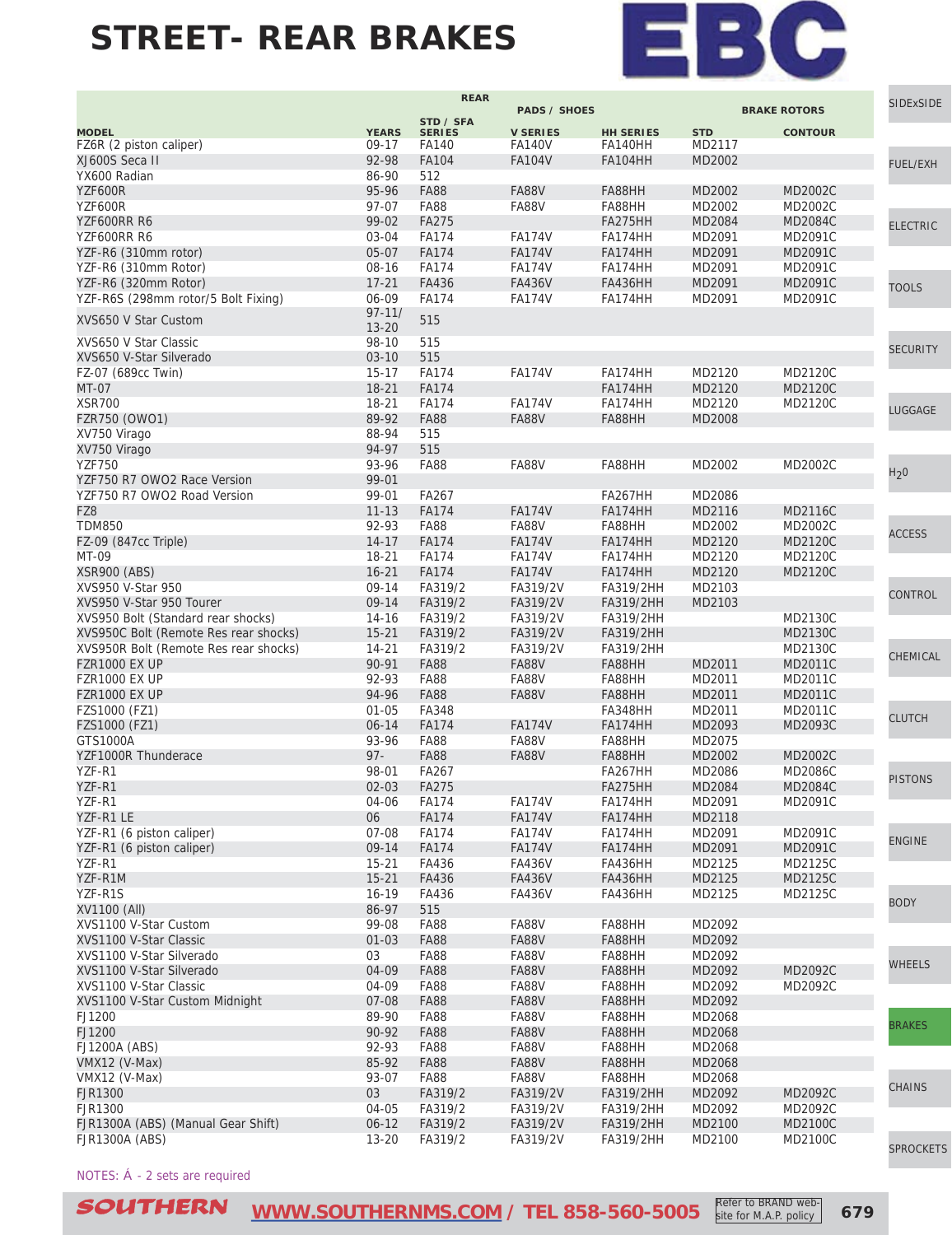#### **STREET- FRONT BRAKES**

| SIDExSIDE        | <b>FRONT</b>                                                           |                       |                                |                                  |                                          |                    |                               |                                    |  |
|------------------|------------------------------------------------------------------------|-----------------------|--------------------------------|----------------------------------|------------------------------------------|--------------------|-------------------------------|------------------------------------|--|
|                  |                                                                        |                       |                                | <b>PADS / SHOES</b>              |                                          |                    | <b>BRAKE ROTORS</b>           |                                    |  |
|                  | <b>MODEL</b><br>FJR1300                                                | <b>YEARS</b><br>14-19 | STD / SFA<br><b>SERIES</b>     |                                  | V SERIES HH SERIES<br>FA423/4HHA MD2089X | <b>STD - LEFT</b>  | <b>STD - RIGHT</b><br>MD2089X | <b>CONTOUR</b><br><b>MD2089XCA</b> |  |
| FUEL/EXH         | FJR1300A (ABS) (Electric Gear Shift)                                   | 06-09                 |                                |                                  | FA423/4HHA MD2089X                       |                    | MD2089X                       | <b>MD2089XCA</b>                   |  |
|                  | XVS1300 V-Star                                                         | $07 - 14$             | <b>FA199A</b>                  | <b>FA199VA</b>                   | FA199HHA                                 | MD2074X            | MD2074X                       | MD2074XCA                          |  |
|                  | XVS1300 V-Star De Luxe                                                 | $13 - 14$             | <b>FA199A</b>                  | <b>FA199VÅ</b>                   | FA199HHA                                 | MD2074X            | MD2074X                       | <b>MD2074XCA</b>                   |  |
|                  | XVS1300 V-Star Tourer                                                  | $07 - 14$             | <b>FA199A</b>                  |                                  | FA199VA FA199HHA                         | MD2074X            | MD2074X                       | <b>MD2074XCA</b>                   |  |
| <b>ELECTRIC</b>  | XVS1300 Stryker                                                        | $11 - 14$             | <b>FA179</b>                   | <b>FA179V</b>                    | FA179HH                                  | MD2101X            |                               | MD2101XC                           |  |
|                  | XVZ13D Venture Royale                                                  | 86-93                 | <b>FA123A</b>                  | <b>FA123VÅ</b>                   | FA123HHA                                 | MD2096             | MD2096                        |                                    |  |
|                  | XVZ1300 Venture                                                        | 96-98                 | <b>FA123A</b>                  | <b>FA123VA</b>                   | FA123HHA                                 | MD2076             | MD2076                        |                                    |  |
|                  | XVZ1300 Venture MM Limited Edition                                     | 01                    | <b>FA123A</b>                  | <b>FA123VA</b>                   | FA123HHA                                 | MD2076             | MD2076                        |                                    |  |
| <b>TOOLS</b>     | XVZ1300 Royal Star                                                     | $96 - 97/$<br>00      | <b>FA123A</b>                  | <b>FA123VÁ</b>                   | FA123HHA                                 | MD2076             | MD2076                        |                                    |  |
|                  | XVZ1300 Royal Star Boulevard                                           | 99-01                 | <b>FA123A</b>                  | <b>FA123VA</b>                   | FA123HHA                                 | MD2076             | MD2076                        |                                    |  |
|                  | XVZ1300 Royal Star Standard                                            | 98                    | <b>FA123A</b>                  | <b>FA123VA</b>                   | FA123HHA                                 | MD2076             | MD2076                        |                                    |  |
| <b>SECURITY</b>  | XVZ1300 Royal Star Venture                                             | 99-07                 | <b>FA123A</b>                  |                                  | FA123VÅ FA123HHA                         | MD2076             | MD2076                        |                                    |  |
|                  | XVZ1300 Royal Star Venture S                                           | 08-13                 | <b>FA179Å</b>                  | <b>FA179VÅ</b>                   | FA179HHA                                 | MD2076             | MD2076                        |                                    |  |
|                  | XVZ1300 Royal Star Midnight Tour Deluxe                                | 06-07                 | <b>FA179A</b>                  | <b>FA179VA</b>                   | FA179HHA                                 | MD2076<br>MD2076   | MD2076                        |                                    |  |
|                  | XVZ1300 Royal Star Midnight Venture<br>XVZ1300 Royal Star Tour Classic | $02 - 07$<br>96-00    | <b>FA179Å</b>                  | <b>FA179VÅ</b>                   | FA179HHA                                 | MD2076             | MD2076<br>MD2076              |                                    |  |
| LUGGAGE          | XVZ1300 Royal Star Tour Deluxe                                         | $97 - 01$             | <b>FA123A</b><br><b>FA123A</b> | <b>FA123VA</b><br><b>FA123VÅ</b> | FA123HHA<br>FA123HHA                     | MD2076             | MD2076                        |                                    |  |
|                  | XVZ1300 Royal Star Tour Deluxe                                         | 05-07                 | <b>FA179A</b>                  |                                  | FA179VÅ FA179HHA                         | MD2076             | MD2076                        |                                    |  |
|                  | XV1600 Road Star                                                       | 99-05                 | <b>FA179Å</b>                  | <b>FA179VÁ</b>                   | FA179HHA                                 | MD2076             | MD2076                        |                                    |  |
|                  | XV1600 Road Star Silverado                                             | 99-09                 | <b>FA179A</b>                  | FA179VA                          | FA179HHA                                 | MD2076             | MD2076                        |                                    |  |
| H <sub>2</sub> 0 | XV1600 Road Star Midnight                                              | 03                    | <b>FA179Å</b>                  | <b>FA179VA</b>                   | FA179HHA                                 | MD2076             | MD2076                        |                                    |  |
|                  | XV1600 Midnight Star                                                   | $02 - 03$             | <b>FA179A</b>                  | <b>FA179VÁ</b>                   | FA179HHA                                 | MD2076             | MD2076                        |                                    |  |
|                  | VMX1700 V-Max (6 piston radial caliper)                                | $09 - 21$             | FA442/4A                       |                                  | <b>FA442/4HHA</b>                        |                    |                               | <b>MD2109XCÁ</b>                   |  |
|                  | XV1700 Road Star (9 spoke cast wheels)                                 | 04-08                 | <b>FA252A</b>                  |                                  | FA252HHA                                 | MD2074X            | MD2074X                       | <b>MD2074XCA</b>                   |  |
| <b>ACCESS</b>    | XV1700 Road Star<br>(spoke wheel/Solid frt disc)                       | $05-07$               | <b>FA252A</b>                  |                                  | FA252HHA                                 | MD2076             | MD2076                        |                                    |  |
|                  | XV1700 Road Star S (9 spoke cast wheels)                               | 08-14                 | <b>FA252A</b>                  |                                  | FA252HHA                                 | MD2074X            | MD2074X                       | <b>MD2074XCA</b>                   |  |
| CONTROL          | XV1700 Road Star Midnight<br>(9 spoke cast wheels)                     | 04-07                 | <b>FA252A</b>                  |                                  | FA252HHA                                 | MD2074X            | MD2074X                       | MD2074XCA                          |  |
|                  | XV1700 Road Star Midnight Warrior<br>(3 spoke cast wheels)             | 05                    | <b>FA252A</b>                  |                                  | FA252HHA                                 | MD2074X            | MD2074X                       | <b>MD2074XCA</b>                   |  |
| CHEMICAL         | XV1700 Road Star Midnight Warrior<br>(5 spoke cast wheels)             | 06-09                 | <b>FA252A</b>                  |                                  | FA252HHA                                 | <b>MD2082X</b>     | MD2082X                       | <b>MD2082XCA</b>                   |  |
|                  | XV1700 Road Star Midnight Silverado<br>(9 spoke cast wheels)           | 04-07                 | <b>FA252A</b>                  |                                  | FA252HHA                                 | MD2074X            | MD2074X                       | <b>MD2074XCA</b>                   |  |
| <b>CLUTCH</b>    | XV1700 Road Star<br>(spoke wheel/Solid frt disc)                       | $05-07$               | <b>FA252A</b>                  |                                  | FA252HHA                                 | MD2076             | MD2076                        |                                    |  |
|                  | XV1700 Road Star Silverado<br>(spoke wheel/Solid disc)                 | $07 - 10$             | <b>FA252A</b>                  |                                  | FA252HHÁ                                 | MD2076             | MD2076                        |                                    |  |
|                  | XV1700 Road Star Silverado<br>S (9 spoke cast wheel)                   | $11 - 14$             | <b>FA252A</b>                  |                                  | FA252HHA                                 | MD2074X            | <b>MD2074X</b>                | MD2074XCA                          |  |
| <b>PISTONS</b>   | XV1700 Road Star Warrior<br>(3 spoke cast wheels)                      | 04-05                 | <b>FA252A</b>                  |                                  | FA252HHA                                 | MD2074X            | MD2074X                       | MD2074XCA                          |  |
|                  | XV1700 Road Star Warrior<br>(5 spoke cast wheels)                      | 06-08                 | <b>FA252A</b>                  |                                  | FA252HHÁ                                 | MD2082X            | MD2082X                       | <b>MD2082XCA</b>                   |  |
| <b>ENGINE</b>    | Star Venture                                                           | 18-21                 |                                |                                  | FA380HHA                                 | MD2119X            | MD2119X                       | <b>MD2119XCA</b>                   |  |
|                  | Star Venture Transcontinental                                          | $18-21$               |                                |                                  | FA380HHÁ                                 | MD2119X            | MD2119X                       | <b>MD2119XCA</b>                   |  |
|                  | <b>Star Eluder</b>                                                     | 18-21                 |                                |                                  | FA380HHA                                 | MD2119X            | MD2119X                       | <b>MD2119XCA</b>                   |  |
|                  | Star Eluder GT<br>XV1900 Roadliner                                     | $18 - 21$             |                                |                                  | FA380HHÁ                                 | MD2119X            | MD2119X                       | <b>MD2119XCA</b>                   |  |
| <b>BODY</b>      | XV1900 Roadliner Midnight                                              | 06-07<br>06-09        | <b>FA252A</b><br><b>FA252A</b> |                                  | FA252HHA<br>FA252HHA                     | MD2074X<br>MD2074X | MD2074X<br>MD2074X            | <b>MD2074XCA</b><br>MD2074XCA      |  |
|                  |                                                                        | $06 -$                |                                |                                  |                                          |                    |                               |                                    |  |
|                  | XV1900 Roadliner S                                                     | 10/12-14              | <b>FA252A</b>                  |                                  | FA252HHA                                 | MD2074X            | MD2074X                       | MD2074XCÁ                          |  |
| <b>WHEELS</b>    | XV1900 Raider                                                          | 08-14                 | <b>FA252A</b>                  |                                  | FA252HHÁ                                 | MD2082X            | MD2082X                       | <b>MD2082XCA</b>                   |  |
|                  | XV1900 Raider S                                                        | 08-14                 | <b>FA252A</b>                  |                                  | FA252HHA                                 | MD2082X            | MD2082X                       | <b>MD2082XCA</b>                   |  |
|                  | XV1900 Raider SCL                                                      | $12 - 14$             | <b>FA252A</b>                  |                                  | FA252HHA                                 | MD2082X            | MD2082X                       | <b>MD2082XCA</b>                   |  |
|                  | XV1900 Stratoliner                                                     | 06-09                 | <b>FA252A</b>                  |                                  | FA252HHA                                 | MD2074X            | MD2074X                       | MD2074XCA                          |  |
| <b>BRAKES</b>    | XV1900 Stratoliner Midnite                                             | 06-08                 | <b>FA252A</b>                  |                                  | FA252HHA                                 | MD2074X            | MD2074X                       | MD2074XCA                          |  |
|                  | XV1900 Stratoliner S                                                   | 06-14                 | <b>FA252A</b>                  |                                  | FA252HHA                                 | MD2074X            | MD2074X                       | <b>MD2074XCA</b>                   |  |
|                  | XV1900 Stratoliner Deluxe                                              | $11 - 14$             | <b>FA252A</b>                  |                                  | FA252HHA                                 | MD2074X            | MD2074X                       | MD2074XCA                          |  |

[CHAINS](http://www.southernms.com/wp-content/uploads/2015/08/17_chains.pdf)

[SPROCKETS](http://www.southernms.com/wp-content/uploads/2015/08/18_sprockets.pdf)

NOTES: Á - 2 sets are required

**680 Refer to BRAND web-ORDERS.SOUTHERNMS.COM** / FAX 858-560-4626 **SOUTHERN** Refer to BRAND website for M.A.P. policy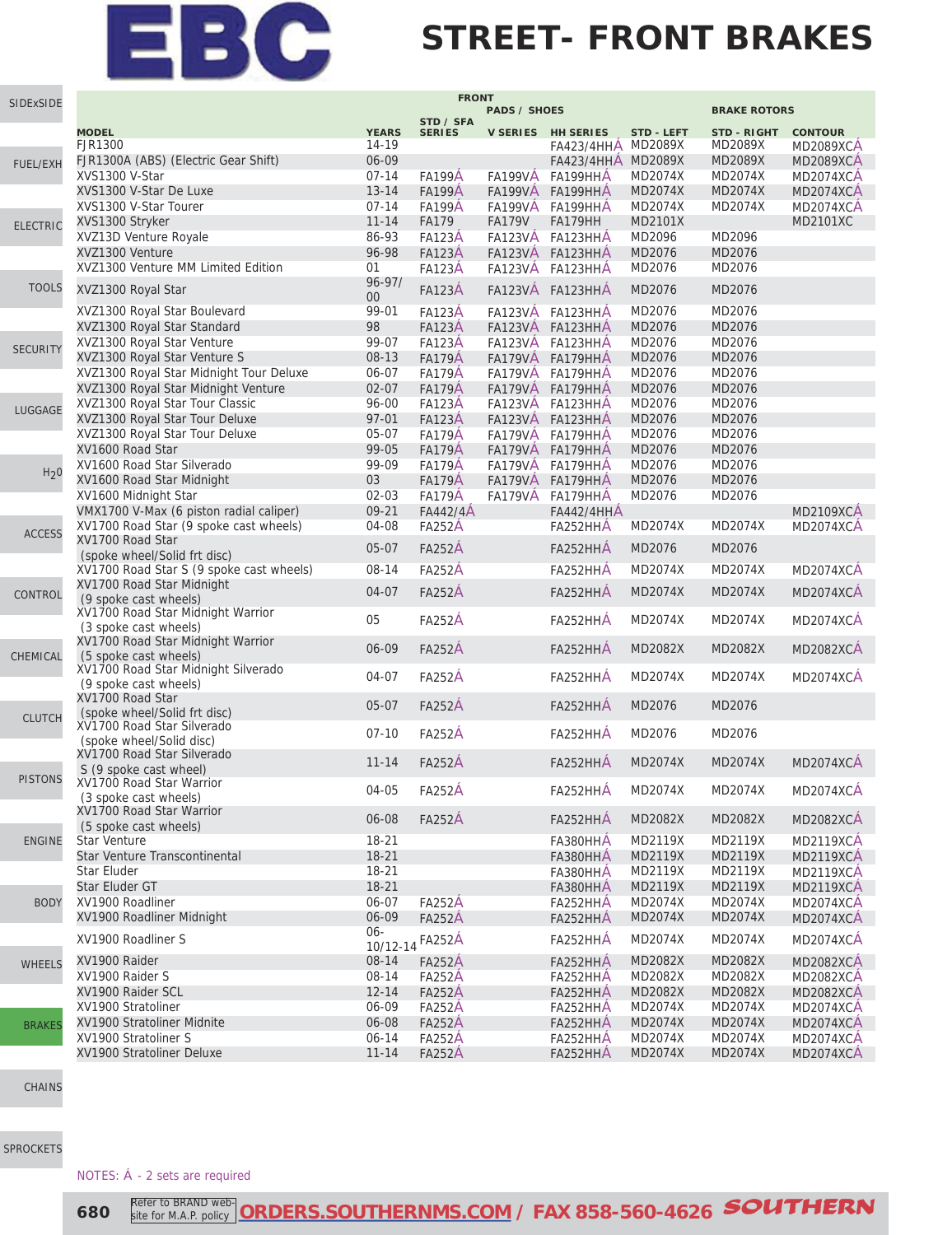

|                                                              |                         | <b>REAR</b>   |                     |                  |            |                     | <b>SIDExSIDE</b> |
|--------------------------------------------------------------|-------------------------|---------------|---------------------|------------------|------------|---------------------|------------------|
|                                                              |                         | STD / SFA     | <b>PADS / SHOES</b> |                  |            | <b>BRAKE ROTORS</b> |                  |
| <b>MODEL</b>                                                 | <b>YEARS</b>            | <b>SERIES</b> | <b>V SERIES</b>     | <b>HH SERIES</b> | <b>STD</b> | <b>CONTOUR</b>      |                  |
| FJR1300                                                      | 14-19                   | FA319/2       |                     | <b>FA319/2HH</b> | MD2100     | MD2100C             |                  |
| FJR1300A (ABS) (Electric Gear Shift)                         | 06-09                   | FA319/2       | FA319/2V            | FA319/2HH        | MD2100     | MD2100C             | FUEL/EXH         |
| XVS1300 V-Star                                               | $07 - 14$               | FA319/2       | FA319/2V            | FA319/2HH        | MD2103     | MD2103C             |                  |
| XVS1300 V-Star De Luxe                                       | $13 - 14$               | FA319/2       | FA319/2V            | FA319/2HH        | MD2103     | MD2103C             |                  |
| XVS1300 V-Star Tourer                                        | $07 - 14$               | FA319/2       | FA319/2V            | FA319/2HH        | MD2103     | MD2103C             |                  |
| XVS1300 Stryker                                              | $11 - 14$               | FA319/2       | FA319/2V            | FA319/2HH        | MD2114     | MD2114C             | <b>ELECTRIC</b>  |
| XVZ13D Venture Royale                                        | 86-93                   | FA123         | <b>FA123V</b>       | FA123HH          | MD2049     |                     |                  |
| XVZ1300 Venture                                              | 96-98                   | <b>FA123</b>  | <b>FA123V</b>       | FA123HH          | MD2078     |                     |                  |
| XVZ1300 Venture MM Limited Edition                           | 01                      | FA123         | <b>FA123V</b>       | <b>FA123HH</b>   | MD2078     |                     |                  |
| XVZ1300 Royal Star                                           | $96 - 97/$<br>00        | FA123         | <b>FA123V</b>       | FA123HH          | MD2078     |                     | <b>TOOLS</b>     |
| XVZ1300 Royal Star Boulevard                                 | 99-01                   | FA123         | <b>FA123V</b>       | FA123HH          | MD2078     |                     |                  |
| XVZ1300 Royal Star Standard                                  | 98                      | <b>FA123</b>  | <b>FA123V</b>       | FA123HH          | MD2078     |                     |                  |
| XVZ1300 Royal Star Venture                                   | 99-07                   | FA123         | <b>FA123V</b>       | FA123HH          | MD2078     |                     | <b>SECURITY</b>  |
| XVZ1300 Royal Star Venture S                                 | $08-13$                 | FA123         | <b>FA123V</b>       | FA123HH          | MD2078     |                     |                  |
| XVZ1300 Royal Star Midnight Tour Deluxe                      | 06-07                   | FA123         | <b>FA123V</b>       | FA123HH          | MD2078     |                     |                  |
| XVZ1300 Royal Star Midnight Venture                          | $02 - 07$               | <b>FA123</b>  | <b>FA123V</b>       | FA123HH          | MD2078     |                     |                  |
| XVZ1300 Royal Star Tour Classic                              | 96-00                   | FA123         | <b>FA123V</b>       | FA123HH          | MD2078     |                     |                  |
| XVZ1300 Royal Star Tour Deluxe                               | $97 - 01$               | <b>FA123</b>  | <b>FA123V</b>       | <b>FA123HH</b>   | MD2078     |                     | LUGGAGE          |
| XVZ1300 Royal Star Tour Deluxe                               | 05-07                   | FA123         | <b>FA123V</b>       | FA123HH          | MD2078     |                     |                  |
| XV1600 Road Star                                             | 99-05                   | <b>FA123</b>  | <b>FA123V</b>       | FA123HH          | MD2088     |                     |                  |
| XV1600 Road Star Silverado                                   | 99-09                   | <b>FA123</b>  | <b>FA123V</b>       | FA123HH          | MD2088     |                     |                  |
| XV1600 Road Star Midnight                                    | 03                      | FA123         | <b>FA123V</b>       | FA123HH          | MD2088     |                     | H <sub>2</sub> 0 |
| XV1600 Midnight Star                                         | $02 - 03$               | <b>FA123</b>  | <b>FA123V</b>       | FA123HH          | MD2088     |                     |                  |
| VMX1700 V-Max (6 piston radial caliper)                      | $09 - 21$               | FA319/2       | FA319/2V            | FA319/2HH        |            | MD2108C             |                  |
| XV1700 Road Star (9 spoke cast wheels)                       | 04-08                   |               | <b>FA123V</b>       | FA123HH          | MD2088     |                     |                  |
| XV1700 Road Star (spoke wheel/Solid frt disc)                | $05 - 07$               |               | <b>FA123V</b>       | <b>FA123HH</b>   | MD2088     |                     | <b>ACCESS</b>    |
| XV1700 Road Star S (9 spoke cast wheels)                     | 08-14                   |               | <b>FA123V</b>       | FA123HH          | MD2088     |                     |                  |
| XV1700 Road Star Midnight (9 spoke cast wheels)              | 04-07                   |               | <b>FA123V</b>       | FA123HH          | MD2088     |                     | CONTROL          |
| XV1700 Road Star Midnight Warrior                            | 05                      |               | FA319/2V            | FA319/2HH        | MD2092     | MD2092C             |                  |
| (3 Spoke cast wheels)<br>XV1700 Road Star Midnight Warrior   |                         |               |                     |                  |            |                     |                  |
| (5 spoke cast wheels)                                        | 06-09                   |               | FA319/2V            | FA319/2HH        | MD2092     | MD2092C             | CHEMICAL         |
| XV1700 Road Star Midnight Silverado<br>(9 spoke cast wheels) | 04-07                   |               | <b>FA123V</b>       | FA123HH          | MD2088     |                     |                  |
| XV1700 Road Star (spoke wheel/Solid frt disc)                | $05 - 07$               |               | <b>FA123V</b>       | FA123HH          | MD2088     |                     | <b>CLUTCH</b>    |
| XV1700 Road Star Silverado<br>(spoke wheel/Solid disc)       | $07-10$                 |               | <b>FA123V</b>       | FA123HH          | MD2088     |                     |                  |
| XV1700 Road Star Silverado S (9 spoke cast wheel) 11-14      |                         |               | <b>FA123V</b>       | <b>FA123HH</b>   | MD2088     |                     |                  |
| XV1700 Road Star Warrior (3 spoke cast wheels)               | 04-05                   |               | FA319/2V            | FA319/2HH        | MD2092     | MD2092C             | <b>PISTONS</b>   |
| XV1700 Road Star Warrior (5 spoke cast wheels)               | 06-08                   |               | FA319/2V            | FA319/2HH        | MD2092     | MD2092C             |                  |
| Star Venture                                                 | 18-21                   |               |                     | FA725HH          | MD2131     |                     | <b>ENGINE</b>    |
| Star Venture Transcontinental                                | $18 - 21$               |               |                     | FA725HH          | MD2131     |                     |                  |
| Star Eluder                                                  | $18 - 21$               |               |                     | FA725HH          | MD2131     |                     |                  |
| Star Eluder GT                                               | $18 - 21$               |               |                     | FA725HH          | MD2131     |                     |                  |
| XV1900 Roadliner                                             | 06-07                   | FA319/2       | FA319/2V            | FA319/2HH        | MD2099     |                     | <b>BODY</b>      |
| XV1900 Roadliner Midnight                                    | 06-09                   | FA319/2       | FA319/2V            | FA319/2HH        | MD2099     |                     |                  |
| XV1900 Roadliner S                                           | $06 - 10/$<br>$12 - 14$ | FA319/2       | FA319/2V            | FA319/2HH        | MD2099     |                     |                  |
| XV1900 Raider                                                | 08-14                   | FA319/2       | FA319/2V            | FA319/2HH        | MD2114     | MD2114C             | <b>WHEELS</b>    |
| XV1900 Raider S                                              | 08-14                   | FA319/2       | FA319/2V            | FA319/2HH        | MD2114     | MD2114C             |                  |
| XV1900 Raider SCL                                            | $12 - 14$               | FA319/2       | FA319/2V            | FA319/2HH        | MD2114     | MD2114C             |                  |
| XV1900 Stratoliner                                           | 06-09                   | FA319/2       | FA319/2V            | FA319/2HH        | MD2099     |                     |                  |
| XV1900 Stratoliner Midnite                                   | 06-08                   | FA319/2       | FA319/2V            | FA319/2HH        | MD2099     |                     | <b>BRAKES</b>    |
| XV1900 Stratoliner S                                         | $06 - 14$               | FA319/2       | FA319/2V            | FA319/2HH        | MD2099     |                     |                  |
| XV1900 Stratoliner Deluxe                                    | $11 - 14$               | FA319/2       | FA319/2V            | FA319/2HH        | MD2099     |                     |                  |

[CHAINS](http://www.southernms.com/wp-content/uploads/2015/08/17_chains.pdf)

[SPROCKETS](http://www.southernms.com/wp-content/uploads/2015/08/18_sprockets.pdf)

NOTES: Á - 2 sets are required

Refer to BRAND website for M.A.P. policy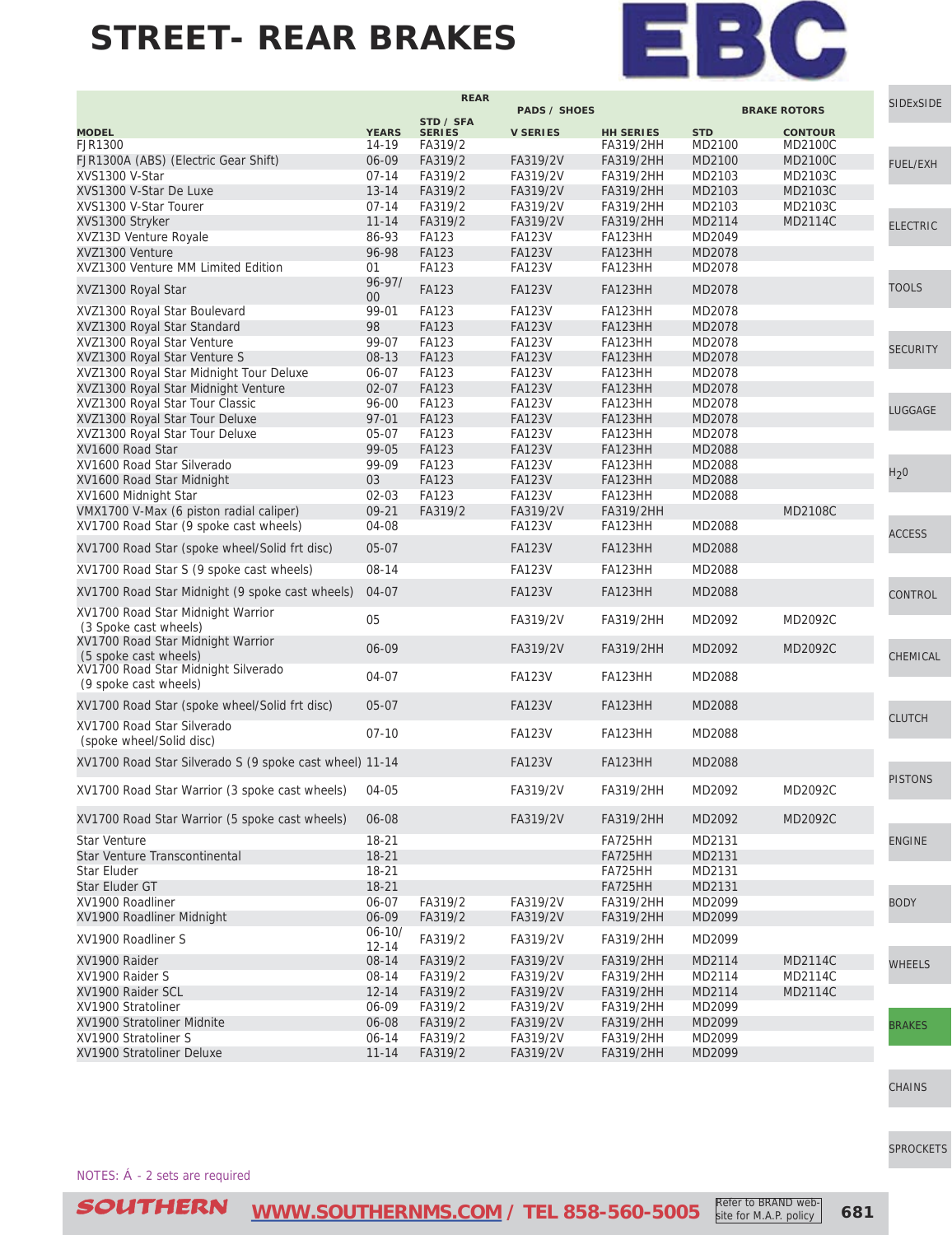### **UTV - FRONT BRAKES**

| SIDExSIDE        | <b>FRONT</b>                    |                                          |               |                 |                   |                     |               |               |                    |                |                             |                                    |
|------------------|---------------------------------|------------------------------------------|---------------|-----------------|-------------------|---------------------|---------------|---------------|--------------------|----------------|-----------------------------|------------------------------------|
|                  |                                 |                                          |               | <b>STANDARD</b> | <b>SXR SERIES</b> | <b>PADS / SHOES</b> | R / HH SERIES |               | <b>SEVERE DUTY</b> |                | <b>STANDARD</b>             | <b>BRAKE ROTORS</b><br><b>UTVX</b> |
|                  | <b>MODEL</b>                    | <b>YEARS</b>                             | <b>LEFT</b>   | <b>RIGHT</b>    | <b>LEFT</b>       | <b>RIGHT</b>        | <b>LEFT</b>   | <b>RIGHT</b>  | <b>LEFT</b>        |                |                             | RIGHT LEFT/RIGHT LEFT/RIGHT        |
| FUEL/EXH         |                                 |                                          |               |                 | <b>ARCTIC CAT</b> |                     |               |               |                    |                |                             |                                    |
|                  | HDX 500 Prowler                 | 14                                       | <b>FA395X</b> | <b>FA395X</b>   | SXR395HH SXR395HH |                     | <b>FA395R</b> | <b>FA395R</b> | <b>FA395SV</b>     | <b>FA395SV</b> | <b>MD6271DA</b>             | UTVX6271A                          |
|                  | <b>HDX 500 LTD Prowler</b>      | 14                                       | <b>FA395X</b> | <b>FA395X</b>   | SXR395HH SXR395HH |                     | <b>FA395R</b> | <b>FA395R</b> | <b>FA395SV</b>     | <b>FA395SV</b> | <b>MD6271DA</b>             | UTVX6271A                          |
|                  | HDX 500 XT Prowler              | 14                                       | <b>FA395X</b> | FA395X          | SXR395HH SXR395HH |                     | <b>FA395R</b> | <b>FA395R</b> | <b>FA395SV</b>     | <b>FA395SV</b> | <b>MD6271DA</b>             | UTVX6271A                          |
| <b>ELECTRIC</b>  | 550 H1 EFi Prowler              | 09                                       | <b>FA395X</b> | <b>FA395X</b>   | SXR395HH SXR395HH |                     | <b>FA395R</b> | <b>FA395R</b> | <b>FA395SV</b>     | <b>FA395SV</b> | <b>MD6271DA</b>             | UTVX6271A                          |
|                  | XT 550                          | $10 - 11$                                | <b>FA395X</b> | <b>FA395X</b>   | SXR395HH SXR395HH |                     | <b>FA395R</b> | <b>FA395R</b> | <b>FA395SV</b>     | FA395SV        | <b>MD6271DA</b>             | UTVX6271A                          |
|                  | XT 550 Prowler                  | $11 - 14$                                | <b>FA395X</b> | <b>FA395X</b>   | SXR395HH SXR395HH |                     | <b>FA395R</b> | <b>FA395R</b> | <b>FA395SV</b>     | <b>FA395SV</b> | <b>MD6271DÁ</b>             | UTVX6271Á                          |
| <b>TOOLS</b>     | 650 H1 Prowler                  | 07                                       | <b>FA395X</b> | <b>FA395X</b>   | SXR395HH SXR395HH |                     | <b>FA395R</b> | <b>FA395R</b> | <b>FA395SV</b>     | FA395SV        | <b>MD6271DA</b>             | UTVX6271A                          |
|                  | 650 Prowler 4 x 4/M4            | 08                                       | <b>FA395X</b> | <b>FA395X</b>   | SXR395HH SXR395HH |                     | <b>FA395R</b> | <b>FA395R</b> | <b>FA395SV</b>     | <b>FA395SV</b> | <b>MD6271DA</b>             | UTVX6271Á                          |
|                  | XT 650 H1 Prowler               | 06-09                                    | <b>FA395X</b> | <b>FA395X</b>   | SXR395HH SXR395HH |                     | <b>FA395R</b> | <b>FA395R</b> | <b>FA395SV</b>     | <b>FA395SV</b> | <b>MD6271DA</b>             | UTVX6271A                          |
| <b>SECURITY</b>  | HDX 700 Prowler                 | $11 - 14$                                | <b>FA395X</b> | <b>FA395X</b>   | SXR395HH SXR395HH |                     | <b>FA395R</b> | <b>FA395R</b> | <b>FA395SV</b>     | <b>FA395SV</b> | <b>MD6271DÁ</b>             | UTVX6271Á                          |
|                  | HDX 700 LTD Prowler             | 14                                       | <b>FA395X</b> | <b>FA395X</b>   | SXR395HH SXR395HH |                     | <b>FA395R</b> | <b>FA395R</b> | <b>FA395SV</b>     | <b>FA395SV</b> | <b>MD6271DÁ</b>             | UTVX6271Á                          |
|                  | HDX 700 Trail                   | 14                                       | <b>FA395X</b> | <b>FA395X</b>   | SXR395HH SXR395HH |                     | <b>FA395R</b> | <b>FA395R</b> | <b>FA395SV</b>     | <b>FA395SV</b> | <b>MD6271DÁ</b>             | UTVX6271Á                          |
|                  | XTX 700 H1 LE Prowler           | 08                                       | <b>FA395X</b> | <b>FA395X</b>   | SXR395HH SXR395HH |                     | <b>FA395R</b> | <b>FA395R</b> | <b>FA395SV</b>     | <b>FA395SV</b> | <b>MD6271DÁ</b>             | UTVX6271Á                          |
| LUGGAGE          | XTX 700 H1 EFi Prowler          | 09                                       | <b>FA395X</b> | <b>FA395X</b>   | SXR395HH SXR395HH |                     | <b>FA395R</b> | <b>FA395R</b> | <b>FA395SV</b>     | <b>FA395SV</b> | <b>MD6271DA</b>             | UTVX6271Á                          |
|                  | XTX 700 Prowler                 | $11 - 14$                                | <b>FA395X</b> | <b>FA395X</b>   | SXR395HH SXR395HH |                     | <b>FA395R</b> | <b>FA395R</b> | <b>FA395SV</b>     | <b>FA395SV</b> | <b>MD6271DÁ</b>             | UTVX6271Á                          |
|                  | Wildcat 1000 GT                 | $11 - 12$                                | <b>FA395X</b> | <b>FA395X</b>   | SXR395HH SXR395HH |                     | <b>FA395R</b> | <b>FA395R</b> | <b>FA395SV</b>     | <b>FA395SV</b> | <b>MD6271DA</b>             | UTVX6271A                          |
| H <sub>2</sub> 0 | Wildcat 1000 GT                 | 13-14                                    | <b>FA395X</b> | <b>FA395X</b>   | SXR395HH SXR395HH |                     | <b>FA395R</b> | <b>FA395R</b> | <b>FA395SV</b>     | <b>FA395SV</b> |                             |                                    |
|                  | Wildcat 1000 LTD                | $13 - 14$                                | <b>FA395X</b> | <b>FA395X</b>   | SXR395HH SXR395HH |                     | <b>FA395R</b> | <b>FA395R</b> | <b>FA395SV</b>     | <b>FA395SV</b> |                             |                                    |
|                  | Wildcat X 1000                  | $14 - 16$                                | <b>FA395X</b> | <b>FA395X</b>   | SXR395HH SXR395HH |                     | <b>FA395R</b> | <b>FA395R</b> | <b>FA395SV</b>     | FA395SV        |                             |                                    |
|                  | Wildcat X-SE-EPS 1000           | 16                                       | <b>FA395X</b> | <b>FA395X</b>   | SXR395HH SXR395HH |                     | <b>FA395R</b> | <b>FA395R</b> | <b>FA395SV</b>     | <b>FA395SV</b> |                             |                                    |
| <b>ACCESS</b>    | Wildcat X-LTD 1000              | 14-15                                    | <b>FA395X</b> | <b>FA395X</b>   | SXR395HH SXR395HH |                     | <b>FA395R</b> | <b>FA395R</b> | <b>FA395SV</b>     | <b>FA395SV</b> |                             |                                    |
|                  | Wildcat X-LTD-EPS 1000          | 16                                       | <b>FA395X</b> | <b>FA395X</b>   | SXR395HH SXR395HH |                     | <b>FA395R</b> | <b>FA395R</b> | <b>FA395SV</b>     | <b>FA395SV</b> |                             |                                    |
|                  | Wildcat 4X 1000                 | $14 - 16$                                |               |                 | SXR610HH SXR610HH |                     | <b>FA610R</b> | <b>FA610R</b> | <b>FA610SV</b>     | FA610SV        | MD6384DA                    | UTVX6384A                          |
| CONTROL          | Wildcat 4X-LTD 1000             | $14 - 15$                                |               |                 | SXR610HH SXR610HH |                     | <b>FA610R</b> | <b>FA610R</b> | <b>FA610SV</b>     | <b>FA610SV</b> | <b>MD6384DA</b>             | UTVX6384A                          |
|                  | Wildcat 4 1000                  | $13 - 14$                                |               |                 | SXR610HH SXR610HH |                     | <b>FA610R</b> | <b>FA610R</b> | <b>FA610SV</b>     | <b>FA610SV</b> | MD6384DA                    | UTVX6384A                          |
|                  | Wildcat 4 LTD 1000              | 14                                       |               |                 | SXR610HH SXR610HH |                     | <b>FA610R</b> | <b>FA610R</b> | FA610SV            | FA610SV        | <b>MD6384DA</b>             | UTVX6384A                          |
|                  | XTZ 1000 Prowler                | $10 - 14$                                | <b>FA395X</b> | <b>FA395X</b>   | SXR395HH SXR395HH |                     | <b>FA395R</b> | <b>FA395R</b> | <b>FA395SV</b>     | <b>FA395SV</b> | <b>MD6271DA</b>             | UTVX6271A                          |
| CHEMICAL         |                                 |                                          |               |                 | <b>CAN AM</b>     |                     |               |               |                    |                |                             |                                    |
|                  | Defender 500 HD5                | $17 - 19$                                | <b>FA682X</b> | <b>FA683X</b>   | SXR682HH SXR683HH |                     | <b>FA682R</b> | <b>FA683R</b> | <b>FA682SV</b>     | <b>FA683SV</b> | <b>MD6396DÁ</b>             | UTVX6396Á                          |
|                  | Commander 800 (XT/DPS)          | $11 - 15$                                | <b>FA165X</b> | <b>FA135X</b>   | SXR165HH SXR135HH |                     | <b>FA165R</b> | <b>FA135R</b> | <b>FA165SV</b>     | <b>FA135SV</b> | <b>MD6366DA</b>             | UTVX6366A                          |
| <b>CLUTCH</b>    | Commander 800 R (STD)           | $11 - 15$                                | <b>FA165X</b> | FA135X          | SXR165HH SXR135HH |                     | <b>FA165R</b> | <b>FA135R</b> | <b>FA165SV</b>     | FA135SV        | <b>MD6366DA</b>             | UTVX6366A                          |
|                  | Commander 800 R XT              | $11 - 14$                                | <b>FA165X</b> | <b>FA135X</b>   | SXR165HH SXR135HH |                     | <b>FA165R</b> | <b>FA135R</b> | <b>FA165SV</b>     | FA135SV        |                             |                                    |
|                  | Defender 799cc HD8 799cc        | $17 - 19$                                | <b>FA682X</b> | <b>FA683X</b>   | SXR682HH SXR683HH |                     | <b>FA682R</b> | <b>FA683R</b> | <b>FA682SV</b>     | <b>FA683SV</b> | <b>MD6366DA</b><br>MD6396DA | UTVX6366A<br>UTVX6396A             |
| <b>PISTONS</b>   |                                 |                                          |               |                 |                   |                     |               |               |                    |                |                             |                                    |
|                  | Defender 799cc                  | 16                                       | <b>FA682X</b> | <b>FA683X</b>   | SXR682HH SXR683HH |                     | <b>FA682R</b> | <b>FA683R</b> | <b>FA682SV</b>     | <b>FA683SV</b> | <b>MD6396DA</b>             | UTVX6396Á                          |
|                  | Defender Max                    | 17                                       | <b>FA682X</b> | FA683X          | SXR682HH SXR683HH |                     | FA682R        | FA683R        | FA682SV            | FA683SV        | <b>MD6396DA</b>             | UTVX6396A                          |
|                  | Defender Max HD8 799cc          | $18-19$                                  | <b>FA682X</b> | FA683X          | SXR682HH SXR683HH |                     | <b>FA682R</b> | <b>FA683R</b> | <b>FA682SV</b>     | <b>FA683SV</b> | <b>MD6396DA</b>             | UTVX6396Á                          |
| <b>ENGINE</b>    | Defender DPS 799cc              | 16                                       | <b>FA682X</b> | FA683X          | SXR682HH SXR683HH |                     | <b>FA682R</b> | <b>FA683R</b> | <b>FA682SV</b>     | <b>FA683SV</b> | <b>MD6396DA</b>             | UTVX6396A                          |
|                  | Defender XT 799cc               | 16                                       | <b>FA682X</b> | FA683X          | SXR682HH SXR683HH |                     | <b>FA682R</b> | <b>FA683R</b> | <b>FA682SV</b>     | <b>FA683SV</b> | <b>MD6396DA</b>             | UTVX6396A                          |
|                  | Defender XT Cab 799cc           | 16                                       | <b>FA682X</b> | FA683X          | SXR682HH SXR683HH |                     | <b>FA682R</b> | <b>FA683R</b> | <b>FA682SV</b>     | <b>FA683SV</b> | <b>MD6396DA</b>             | UTVX6396A                          |
| <b>BODY</b>      | Maverick Trail 800cc EFI        | 18                                       | <b>FA682X</b> | FA683X          | SXR682HH SXR683HH |                     | <b>FA682R</b> | <b>FA683R</b> | <b>FA682SV</b>     | <b>FA683SV</b> | <b>MD6396DA</b>             | UTVX6396A                          |
|                  | Maverick X3                     | 17                                       | <b>FA682X</b> | FA683X          | SXR682HH SXR683HH |                     | <b>FA682R</b> | <b>FA683R</b> | <b>FA682SV</b>     | <b>FA683SV</b> | MD6411DA                    | UTVX6411ÅÄ                         |
|                  | Maverick X3 Max                 | 17                                       | <b>FA682X</b> | FA683X          | SXR682HH SXR683HH |                     | <b>FA682R</b> | <b>FA683R</b> | <b>FA682SV</b>     | <b>FA683SV</b> | <b>MD6411DA</b>             | UTVX6411ÅÄ                         |
|                  | Mayerick X3 Turbo               | 18                                       | <b>FA682X</b> | FA683X          | SXR682HH SXR683HH |                     | <b>FA682R</b> | <b>FA683R</b> | <b>FA682SV</b>     | <b>FA683SV</b> | <b>MD6411DA</b>             | UTVX6411ÅÄ                         |
| <b>WHEELS</b>    | Maverick X3 Max Turbo           | 18                                       | <b>FA682X</b> | FA683X          | SXR682HH SXR683HH |                     | <b>FA682R</b> | <b>FA683R</b> | <b>FA682SV</b>     | <b>FA683SV</b> | MD6411DA                    | UTVX6411ÅÄ                         |
|                  | Maverick X3 Turbo R             | 18                                       | <b>FA682X</b> | FA683X          | SXR682HH SXR683HH |                     | <b>FA682R</b> | <b>FA683R</b> | FA682SV            | <b>FA683SV</b> | <b>MD6411DÁ</b>             | UTVX6411ÁÄ                         |
|                  | Maverick X3 Max Turbo R         | 18                                       | <b>FA682X</b> | FA683X          | SXR682HH SXR683HH |                     | <b>FA682R</b> | <b>FA683R</b> | <b>FA682SV</b>     | <b>FA683SV</b> |                             | MD6411DA UTVX6411AA                |
| <b>BRAKES</b>    | Defender 976cc                  | 16                                       | <b>FA682X</b> | FA683X          | SXR682HH SXR683HH |                     | <b>FA682R</b> | FA683R        | <b>FA682SV</b>     | <b>FA683SV</b> | <b>MD6396DA</b>             | UTVX6396A                          |
|                  | Defender 976cc HD10 976cc       | $17 - 19$                                | <b>FA682X</b> | FA683X          | SXR682HH SXR683HH |                     | <b>FA682R</b> | <b>FA683R</b> | <b>FA682SV</b>     | <b>FA683SV</b> | <b>MD6396DA</b>             | UTVX6396A                          |
|                  | Defender DPS 976cc              | 16                                       | <b>FA682X</b> | FA683X          | SXR682HH SXR683HH |                     | <b>FA682R</b> | FA683R        | FA682SV            | <b>FA683SV</b> | <b>MD6396DA</b>             | UTVX6396A                          |
|                  | Defender Max HD10 976cc inc XMR | $18-19$                                  | <b>FA682X</b> | <b>FA683X</b>   | SXR682HH SXR683HH |                     | <b>FA682R</b> | <b>FA683R</b> | <b>FA682SV</b>     | <b>FA683SV</b> | <b>MD6396DA</b>             | UTVX6396A                          |
| CHAINS           | Defender T                      | 17                                       | <b>FA682X</b> | FA683X          | SXR682HH SXR683HH |                     | <b>FA682R</b> | FA683R        | <b>FA682SV</b>     | FA683SV        | MD6396DA                    | UTVX6396A                          |
|                  | Defender XT 976cc               | 16                                       | <b>FA682X</b> | <b>FA683X</b>   | SXR682HH SXR683HH |                     | <b>FA682R</b> | <b>FA683R</b> | <b>FA682SV</b>     | <b>FA683SV</b> | <b>MD6396DA</b>             | UTVX6396A                          |
|                  | Defender XT Cab 976cc           | 16                                       | <b>FA682X</b> | FA683X          | SXR682HH SXR683HH |                     | <b>FA682R</b> | <b>FA683R</b> | <b>FA682SV</b>     | <b>FA683SV</b> | <b>MD6396DA</b>             | UTVX6396A                          |
| <b>SPROCKETS</b> | A - 2 sets are required         | A - Oversize UTVX Rotor Kit = OSUTVX6397 |               |                 |                   |                     |               |               |                    |                |                             |                                    |

à - Oversize UTVX Rotor Kit Front rotor UTVX6411 Ô OSKIT6411 Rear rotor UTVX6412 Ô OSKIT6411

**682** Refer to BRAND web **[ORDERS.SOUTHERNMS.COM / FAX 858-560-4626](http://orders.southernms.com) SOUTHERN**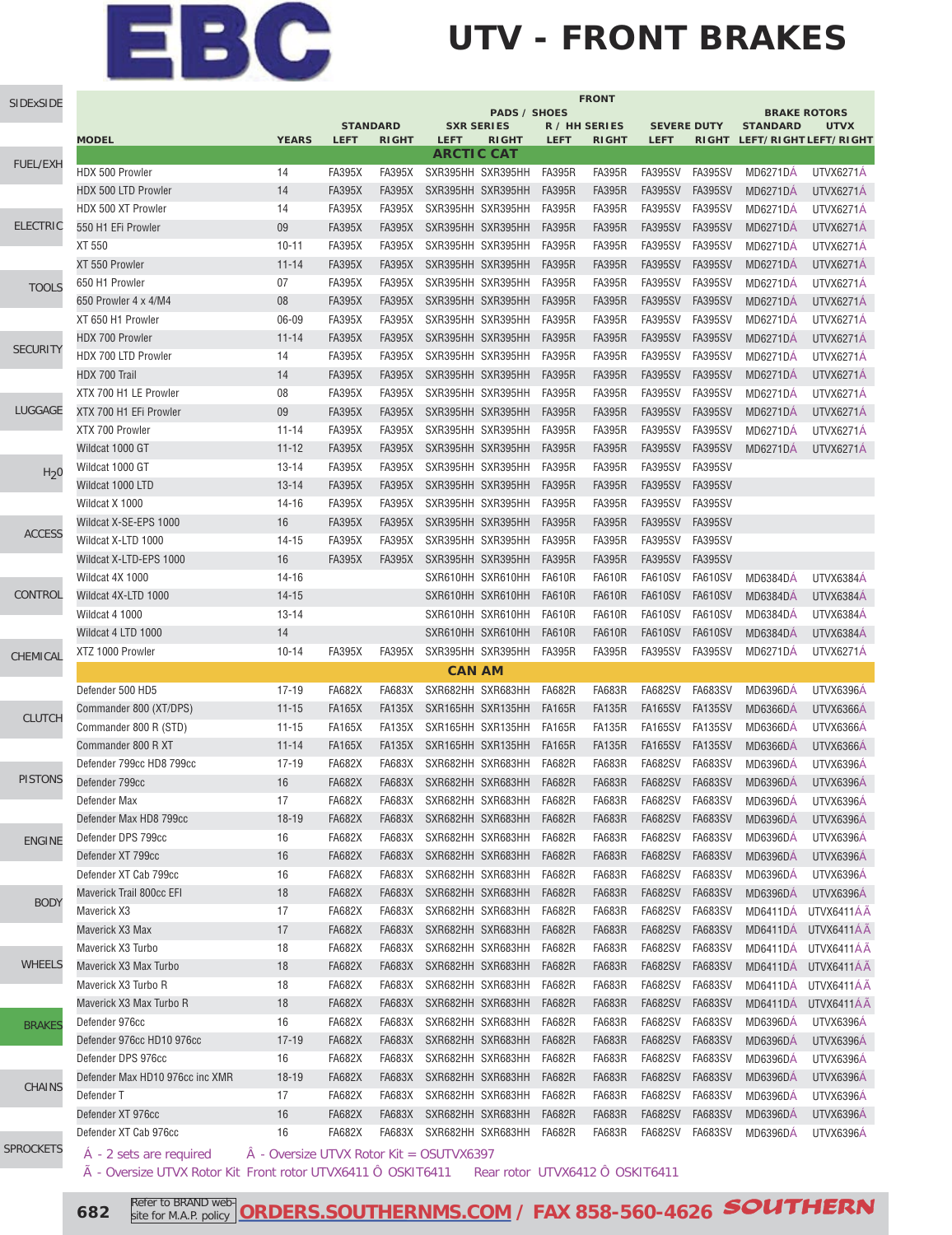### **UTV - REAR BRAKES**



| <b>SIDExSIDE</b> | <b>BRAKE ROTORS</b>       |                               |                |                                   | <b>REAR</b>                   | <b>PADS / SHOES</b> |                                   |             |               |                                |
|------------------|---------------------------|-------------------------------|----------------|-----------------------------------|-------------------------------|---------------------|-----------------------------------|-------------|---------------|--------------------------------|
|                  | <b>UTVX</b><br>LEFT/RIGHT | <b>STANDARD</b><br>LEFT/RIGHT | <b>RIGHT</b>   | <b>SEVERE DUTY</b><br><b>LEFT</b> | R / HH SERIES<br><b>RIGHT</b> | <b>LEFT</b>         | <b>SXR SERIES</b><br><b>RIGHT</b> | <b>LEFT</b> | <b>RIGHT</b>  | <b>STANDARD</b><br><b>LEFT</b> |
|                  |                           |                               |                |                                   | <b>ARCTIC CAT</b>             |                     |                                   |             |               |                                |
| <b>FUEL/EXH</b>  |                           |                               |                | <b>FA395SV</b>                    |                               | <b>FA395R</b>       |                                   |             |               | <b>FA395X</b>                  |
|                  |                           |                               |                | <b>FA395SV</b>                    |                               | <b>FA395R</b>       |                                   |             |               | <b>FA395X</b>                  |
|                  |                           |                               |                | <b>FA395SV</b>                    |                               | <b>FA395R</b>       |                                   |             |               | <b>FA395X</b>                  |
| <b>ELECTRIC</b>  |                           |                               |                | <b>FA395SV</b>                    |                               | <b>FA395R</b>       |                                   |             |               | <b>FA395X</b>                  |
|                  |                           |                               |                | <b>FA395SV</b>                    |                               | <b>FA395R</b>       |                                   |             |               | <b>FA395X</b>                  |
|                  |                           |                               |                | <b>FA395SV</b>                    |                               | <b>FA395R</b>       |                                   |             |               | <b>FA395X</b>                  |
| <b>TOOLS</b>     |                           |                               |                | <b>FA395SV</b>                    |                               | <b>FA395R</b>       |                                   |             |               | <b>FA395X</b>                  |
|                  |                           |                               |                | <b>FA395SV</b>                    |                               | <b>FA395R</b>       |                                   |             |               | <b>FA395X</b>                  |
|                  |                           |                               |                | FA395SV                           |                               | <b>FA395R</b>       |                                   |             |               | <b>FA395X</b>                  |
| <b>SECURITY</b>  | UTVX6173A                 | <b>MD6173DA</b>               | <b>FA395SV</b> | <b>FA395SV</b>                    | <b>FA395R</b>                 | <b>FA395R</b>       |                                   |             | <b>FA395X</b> | <b>FA395X</b>                  |
|                  | UTVX6173A                 | <b>MD6173DA</b>               | FA395SV        | FA395SV                           | <b>FA395R</b>                 | <b>FA395R</b>       |                                   |             | <b>FA395X</b> | <b>FA395X</b>                  |
|                  | UTVX6173A                 | <b>MD6173DA</b>               | <b>FA395SV</b> | <b>FA395SV</b>                    | <b>FA395R</b>                 | <b>FA395R</b>       |                                   |             | <b>FA395X</b> | <b>FA395X</b>                  |
|                  |                           |                               |                | <b>FA395SV</b>                    |                               | <b>FA395R</b>       |                                   |             |               | <b>FA395X</b>                  |
| LUGGAGE          |                           |                               |                | <b>FA395SV</b>                    |                               | <b>FA395R</b>       |                                   |             |               | <b>FA395X</b>                  |
|                  |                           |                               |                | <b>FA395SV</b>                    |                               | <b>FA395R</b>       |                                   |             |               | <b>FA395X</b>                  |
|                  | UTVX6173A                 | <b>MD6173DA</b>               | <b>FA395SV</b> | <b>FA395SV</b>                    | <b>FA395R</b>                 | <b>FA395R</b>       |                                   |             | <b>FA395X</b> | <b>FA395X</b>                  |
| H <sub>2</sub> 0 |                           |                               | <b>FA395SV</b> | <b>FA395SV</b>                    | <b>FA395R</b>                 | <b>FA395R</b>       |                                   |             | <b>FA395X</b> | <b>FA395X</b>                  |
|                  |                           |                               | <b>FA395SV</b> | <b>FA395SV</b>                    | <b>FA395R</b>                 | <b>FA395R</b>       |                                   |             | <b>FA395X</b> | <b>FA395X</b>                  |
|                  | UTVX6383A                 | <b>MD6383DA</b>               | <b>FA395SV</b> | <b>FA395SV</b>                    | <b>FA395R</b>                 | <b>FA395R</b>       |                                   |             | <b>FA395X</b> | <b>FA395X</b>                  |
| <b>ACCESS</b>    | <b>UTVX6383A</b>          | MD6383DA                      | <b>FA395SV</b> | <b>FA395SV</b>                    | <b>FA395R</b>                 | <b>FA395R</b>       |                                   |             | <b>FA395X</b> | <b>FA395X</b>                  |
|                  |                           |                               | <b>FA395SV</b> | <b>FA395SV</b>                    | <b>FA395R</b>                 | <b>FA395R</b>       |                                   |             | <b>FA395X</b> | <b>FA395X</b>                  |
|                  |                           |                               | <b>FA395SV</b> | <b>FA395SV</b>                    | <b>FA395R</b>                 | <b>FA395R</b>       |                                   |             | <b>FA395X</b> | <b>FA395X</b>                  |
|                  | UTVX6384A                 | <b>MD6384DA</b>               | <b>FA395SV</b> | <b>FA395SV</b>                    | <b>FA395R</b>                 | <b>FA395R</b>       |                                   |             | <b>FA395X</b> | <b>FA395X</b>                  |
| CONTROL          | UTVX6384A                 | <b>MD6384DA</b>               | <b>FA395SV</b> | <b>FA395SV</b>                    | <b>FA395R</b>                 | <b>FA395R</b>       |                                   |             | <b>FA395X</b> | <b>FA395X</b>                  |
|                  | UTVX6384A                 | <b>MD6384DA</b>               | FA395SV        | FA395SV                           | <b>FA395R</b>                 | <b>FA395R</b>       |                                   |             | <b>FA395X</b> | <b>FA395X</b>                  |
|                  | UTVX6384A                 | <b>MD6384DA</b>               | <b>FA395SV</b> | <b>FA395SV</b>                    | <b>FA395R</b>                 | <b>FA395R</b>       |                                   |             | <b>FA395X</b> | <b>FA395X</b>                  |
| CHEMICAL         | UTVX6173A                 | <b>MD6173DA</b>               | <b>FA395SV</b> | <b>FA395SV</b>                    | <b>FA395R</b>                 | <b>FA395R</b>       |                                   |             | <b>FA395X</b> | <b>FA395X</b>                  |
|                  |                           |                               |                |                                   | <b>CAN AM</b>                 |                     |                                   |             |               |                                |
|                  | UTVX6396                  | MD6396D                       | <b>FA683SV</b> |                                   | FA683R                        |                     |                                   |             | <b>FA683X</b> |                                |
| <b>CLUTCH</b>    | UTVX6366                  | MD6366D                       |                | <b>FA135SV</b>                    |                               | <b>FA135R</b>       |                                   |             |               | <b>FA135X</b>                  |
|                  | UTVX6366                  | MD6366D                       |                | <b>FA135SV</b>                    |                               | <b>FA135R</b>       |                                   |             |               | <b>FA135X</b>                  |
|                  | UTVX6366                  | MD6366D                       |                | <b>FA135SV</b>                    |                               | <b>FA135R</b>       |                                   |             |               | <b>FA135X</b>                  |
|                  | UTVX6396A                 | <b>MD6396DA</b>               | <b>FA685SV</b> | FA684SV                           | <b>FA685R</b>                 | FA684R              | SXR685HH                          | SXR684HH    | <b>FA685X</b> | <b>FA684X</b>                  |
| <b>PISTONS</b>   | UTVX6396A                 | <b>MD6396DA</b>               | <b>FA685SV</b> | <b>FA684SV</b>                    | <b>FA685R</b>                 | <b>FA684R</b>       |                                   |             | <b>FA685X</b> | <b>FA684X</b>                  |
|                  | UTVX6396Á                 | <b>MD6396DA</b>               | <b>FA683SV</b> | <b>FA682SV</b>                    | <b>FA683R</b>                 | <b>FA682R</b>       |                                   |             | <b>FA683X</b> | <b>FA682X</b>                  |
|                  | UTVX6396Á                 | <b>MD6396DÁ</b>               | <b>FA685SV</b> | <b>FA684SV</b>                    | FA685R                        | <b>FA684R</b>       | SXR685HH                          | SXR684HH    | <b>FA685X</b> | FA684X                         |
| <b>ENGINE</b>    | UTVX6396A                 | <b>MD6396DA</b>               | <b>FA685SV</b> | <b>FA684SV</b>                    | <b>FA685R</b>                 | <b>FA684R</b>       |                                   |             | <b>FA685X</b> | <b>FA684X</b>                  |
|                  | UTVX6396A                 | <b>MD6396DÁ</b>               | <b>FA685SV</b> | <b>FA684SV</b>                    | <b>FA685R</b>                 | <b>FA684R</b>       |                                   |             | <b>FA685X</b> | <b>FA684X</b>                  |
|                  | UTVX6396A                 | <b>MD6396DA</b>               | <b>FA685SV</b> | <b>FA684SV</b>                    | <b>FA685R</b>                 | <b>FA684R</b>       |                                   |             | <b>FA685X</b> | <b>FA684X</b>                  |
| <b>BODY</b>      | UTVX6412Á                 | <b>MD6412DA</b>               | <b>FA683SV</b> | <b>FA682SV</b>                    | <b>FA683R</b>                 | <b>FA682R</b>       |                                   |             | <b>FA683X</b> | <b>FA682X</b>                  |
|                  | UTVX6412ÁÃ                | <b>MD6412DA</b>               |                |                                   | <b>FA683R</b>                 | <b>FA682R</b>       |                                   |             | <b>FA683X</b> | <b>FA682X</b>                  |
|                  | UTVX6412ÁÃ                | <b>MD6412DA</b>               |                |                                   | FA683R                        | <b>FA682R</b>       |                                   |             | <b>FA683X</b> | <b>FA682X</b>                  |
|                  | UTVX6412ÁÃ                | <b>MD6412DA</b>               |                |                                   | <b>FA683R</b>                 | <b>FA682R</b>       |                                   |             | <b>FA683X</b> | <b>FA682X</b>                  |
| WHEELS           | UTVX6412ÁÃ                | <b>MD6412DA</b>               |                |                                   | <b>FA683R</b>                 | <b>FA682R</b>       |                                   |             | <b>FA683X</b> | <b>FA682X</b>                  |
|                  | UTVX6412ÁÃ                | <b>MD6412DÁ</b>               |                |                                   | <b>FA683R</b>                 | <b>FA682R</b>       |                                   |             | <b>FA683X</b> | <b>FA682X</b>                  |
|                  | UTVX6412ÅÄ                | <b>MD6412DA</b>               |                |                                   | <b>FA683R</b>                 | <b>FA682R</b>       |                                   |             | <b>FA683X</b> | <b>FA682X</b>                  |
| <b>BRAKES</b>    | UTVX6396Á                 | <b>MD6396DA</b>               | FA685SV        | <b>FA684SV</b>                    | <b>FA685R</b>                 | <b>FA684R</b>       |                                   |             | <b>FA685X</b> | <b>FA684X</b>                  |
|                  | UTVX6396Á                 | <b>MD6396DA</b>               | <b>FA685SV</b> | <b>FA684SV</b>                    | <b>FA685R</b>                 | <b>FA684R</b>       | SXR685HH                          | SXR684HH    | <b>FA685X</b> | <b>FA684X</b>                  |
|                  | UTVX6396A                 | <b>MD6396DA</b>               | <b>FA685SV</b> | <b>FA684SV</b>                    | <b>FA685R</b>                 | <b>FA684R</b>       |                                   |             | <b>FA685X</b> | FA684X                         |
| <b>CHAINS</b>    | UTVX6396Á                 | <b>MD6396DA</b>               | <b>FA685SV</b> | <b>FA684SV</b>                    | <b>FA685R</b>                 | <b>FA684R</b>       | SXR685HH                          | SXR684HH    | <b>FA685X</b> | <b>FA684X</b>                  |
|                  | UTVX6396A                 | <b>MD6396DA</b>               | <b>FA683SV</b> | <b>FA682SV</b>                    | <b>FA683R</b>                 | <b>FA682R</b>       |                                   |             | <b>FA683X</b> | <b>FA682X</b>                  |
|                  | UTVX6396A                 | <b>MD6396DÁ</b>               | <b>FA685SV</b> | <b>FA684SV</b>                    | <b>FA685R</b>                 | <b>FA684R</b>       |                                   |             | <b>FA685X</b> | <b>FA684X</b>                  |
|                  | UTVX6396A                 | <b>MD6396DA</b>               | <b>FA685SV</b> | <b>FA684SV</b>                    | <b>FA685R</b>                 | <b>FA684R</b>       |                                   |             | <b>FA685X</b> | <b>FA684X</b>                  |

à - Oversize UTVX Rotor Kit Front rotor UTVX6411 Ô OSKIT6411 Rear rotor UTVX6412 Ô OSKIT6411

 $\mathcal{S}\textcolor{blue}{OUTHERN} \quad \textcolor{red}{\underbrace{\text{WWW.SOUTHERNMS.COM}}\,$  / TEL 858-560-5005  $\; \textcolor{red}{\text{Refer to BRAND Web}\atop \text{site for M.A.P. policy}\,} \;$  683

[WWW.SOUTHERNMS.COM / TEL 858-560-5005](http://m.southernms.com) Site for M.A.P. policy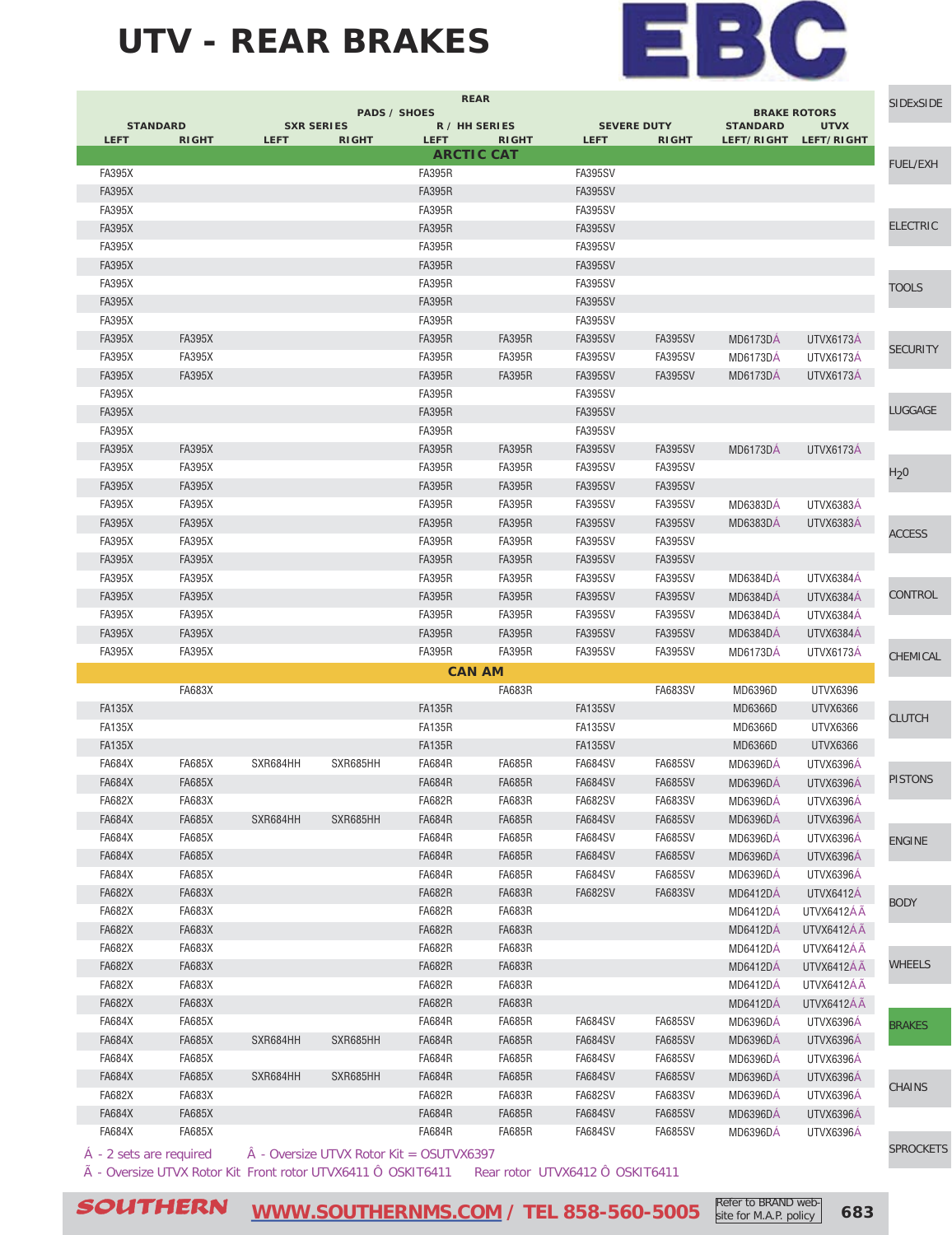### **UTV - FRONT BRAKES**

| SIDExSIDE        | <b>FRONT</b><br><b>PADS / SHOES</b>             |                  |                                |                                |                                        |                 |                                            |                                |                                  |                           |                                        |             |
|------------------|-------------------------------------------------|------------------|--------------------------------|--------------------------------|----------------------------------------|-----------------|--------------------------------------------|--------------------------------|----------------------------------|---------------------------|----------------------------------------|-------------|
|                  |                                                 |                  |                                | <b>STANDARD</b>                | <b>SXR SERIES</b>                      |                 | R / HH SERIES                              |                                | <b>SEVERE DUTY</b>               |                           | <b>BRAKE ROTORS</b><br><b>STANDARD</b> | <b>UTVX</b> |
|                  | <b>MODEL</b>                                    | <b>YEARS</b>     | <b>LEFT</b>                    | <b>RIGHT</b>                   | <b>LEFT</b>                            | <b>RIGHT</b>    | <b>LEFT</b>                                | <b>RIGHT</b>                   | <b>LEFT</b>                      | <b>RIGHT</b>              | LEFT/RIGHT LEFT/RIGHT                  |             |
| <b>FUEL/EXH</b>  | Commander 1000 STD                              | $11 - 15$        | <b>FA165X</b>                  | FA135X                         | SXR165HH SXR135HH                      |                 | <b>FA165R</b>                              | <b>FA135R</b>                  | FA165SV                          | FA135SV                   | <b>MD6366DA</b>                        | UTVX6366A   |
|                  | Commander 1000 (DPS)                            | $13 - 15$        | <b>FA165X</b>                  | <b>FA135X</b>                  | SXR165HH SXR135HH                      |                 | <b>FA165R</b>                              | <b>FA135R</b>                  | FA165SV                          | FA135SV                   | <b>MD6366DÁ</b>                        | UTVX6366A   |
|                  | Commander 1000 LTD                              | $12 - 15$        | <b>FA165X</b>                  | FA135X                         | SXR165HH SXR135HH                      |                 | <b>FA165R</b>                              | <b>FA135R</b>                  | <b>FA165SV</b>                   | FA135SV                   | <b>MD6366DA</b>                        | UTVX6366A   |
|                  | Commander 1000 X                                | $11 - 13$        | <b>FA165X</b>                  | <b>FA135X</b>                  | SXR165HH SXR135HH                      |                 | <b>FA165R</b>                              | <b>FA135R</b>                  | <b>FA165SV</b>                   | <b>FA135SV</b>            | <b>MD6366DA</b>                        | UTVX6366A   |
| <b>ELECTRIC</b>  | Commander 1000 XT                               | $11 - 15$        | <b>FA165X</b>                  | <b>FA135X</b>                  | SXR165HH SXR135HH                      |                 | <b>FA165R</b>                              | <b>FA135R</b>                  | <b>FA165SV</b>                   | FA135SV                   | <b>MD6366DÁ</b>                        | UTVX6366A   |
|                  | Commander 1000 XT-P                             | $14 - 15$        | <b>FA165X</b>                  | <b>FA135X</b>                  | SXR165HH SXR135HH                      |                 | <b>FA165R</b><br><b>FA642R</b>             | <b>FA135R</b>                  | <b>FA165SV</b><br><b>FA642SV</b> | <b>FA135SV</b>            | <b>MD6366DÁ</b>                        | UTVX6366A   |
|                  | Commander 1000R EFI                             | 18-19            | <b>FA642X</b>                  | <b>FA645X</b>                  | SXR642HH SXR645HH                      |                 | <b>FA642R</b>                              | <b>FA645R</b>                  | <b>FA642SV</b>                   | FA645SV<br><b>FA645SV</b> | <b>MD6411DÁ</b>                        |             |
| <b>TOOLS</b>     | Commander Max 1000 - DPS/XT                     | 14<br>15         | <b>FA642X</b>                  | <b>FA645X</b><br><b>FA645X</b> | SXR642HH SXR645HH<br>SXR642HH SXR645HH |                 | <b>FA642R</b>                              | <b>FA645R</b><br><b>FA645R</b> | FA642SV                          | <b>FA645SV</b>            |                                        |             |
|                  | Commander Max 1000 - LTD<br>Maverick 1000 - STD | 13               | <b>FA642X</b><br><b>FA165X</b> | <b>FA135X</b>                  | SXR165HH SXR135HH                      |                 | <b>FA165R</b>                              | <b>FA135R</b>                  | <b>FA165SV</b>                   | FA135SV                   | <b>MD6366DA</b>                        |             |
|                  | Maverick 1000 - STD/XRS/XRS - DPS               | 15               | <b>FA642X</b>                  | <b>FA645X</b>                  | SXR642HH SXR645HH                      |                 | <b>FA642R</b>                              | <b>FA645R</b>                  | <b>FA642SV</b>                   | <b>FA645SV</b>            |                                        | UTVX6366A   |
| <b>SECURITY</b>  | Maverick 1000 - XDS - DPS                       | 15               | <b>FA642X</b>                  | <b>FA645X</b>                  | SXR642HH SXR645HH                      |                 | <b>FA642R</b>                              | <b>FA645R</b>                  | <b>FA642SV</b>                   | <b>FA645SV</b>            |                                        |             |
|                  | Maverick 1000 - XMR                             | 14-19            | <b>FA642X</b>                  | <b>FA645X</b>                  | SXR642HH SXR645HH                      |                 | <b>FA642R</b>                              | <b>FA645R</b>                  | <b>FA642SV</b>                   | <b>FA645SV</b>            |                                        |             |
|                  | Maverick 1000 - XRS                             | 13               | <b>FA165X</b>                  | <b>FA135X</b>                  | SXR165HH SXR135HH                      |                 | <b>FA165R</b>                              | <b>FA135R</b>                  | <b>FA165SV</b>                   | <b>FA135SV</b>            | <b>MD6366DÁ</b>                        | UTVX6366A   |
| LUGGAGE          | Maverick 1000 - XXC                             | $14 - 15$        | <b>FA642X</b>                  | <b>FA645X</b>                  | SXR642HH SXR645HH                      |                 | <b>FA642R</b>                              | <b>FA645R</b>                  | <b>FA642SV</b>                   | <b>FA645SV</b>            |                                        |             |
|                  | Maverick Max 1000                               | $16 - 17$        | <b>FA642X</b>                  | <b>FA645X</b>                  | SXR642HH SXR645HH                      |                 | <b>FA642R</b>                              | <b>FA645R</b>                  | <b>FA642SV</b>                   | <b>FA645SV</b>            | MD6411DA                               |             |
|                  | Maverick Max 1000 - Std                         | $14 - 15$        | <b>FA642X</b>                  | <b>FA645X</b>                  | SXR642HH SXR645HH                      |                 | <b>FA642R</b>                              | <b>FA645R</b>                  | <b>FA642SV</b>                   | <b>FA645SV</b>            |                                        | UTVX6411A   |
|                  | Maverick Max 1000 - XDS - DPS                   | 15               | <b>FA642X</b>                  | <b>FA645X</b>                  | SXR642HH SXR645HH                      |                 | <b>FA642R</b>                              | <b>FA645R</b>                  | <b>FA642SV</b>                   | <b>FA645SV</b>            |                                        |             |
| H <sub>2</sub> 0 | Maverick Max 1000 - XRS - DPS                   | $14 - 15$        | <b>FA642X</b>                  | <b>FA645X</b>                  | SXR642HH SXR645HH                      |                 | <b>FA642R</b>                              | <b>FA645R</b>                  | <b>FA642SV</b>                   | <b>FA645SV</b>            |                                        |             |
|                  | Maverick Trail 1000cc EFI                       | 18               | <b>FA682X</b>                  | <b>FA683X</b>                  | SXR682HH SXR683HH                      |                 | <b>FA682R</b>                              | <b>FA683R</b>                  | <b>FA682SV</b>                   | <b>FA683SV</b>            | <b>MD6396DÁ</b>                        | UTVX6396A   |
|                  | <b>Commander Electric 9KW</b>                   | 15               |                                |                                |                                        |                 | <b>FA468R</b>                              | <b>FA468R</b>                  |                                  |                           | MD6222DA                               |             |
| <b>ACCESS</b>    |                                                 |                  |                                |                                |                                        |                 |                                            |                                |                                  |                           |                                        |             |
|                  |                                                 | $15 - 17$        | <b>FA712X</b>                  | <b>FA712X</b>                  |                                        | <b>HONDA</b>    | <b>FA712R</b>                              | <b>FA712R</b>                  | FA712SV                          | FA712SV                   | MD6341D                                |             |
|                  | SXS 500 M2 Pioneer (2 Seat)                     |                  | <b>FA476X</b>                  | <b>FA477X</b>                  |                                        |                 |                                            |                                |                                  |                           |                                        |             |
| CONTROL          | MUV 700 Big Red<br>SXS 700 M2 Pioneer (2 Seat)  | $09-13$<br>14-18 | <b>FA712X</b>                  | <b>FA712X</b>                  |                                        |                 | <b>FA712R</b>                              | <b>FA712R</b>                  | FA712SV                          | <b>FA712SV</b>            | <b>MD6341DA</b><br><b>MD6341DA</b>     |             |
|                  | SXS 700 M4 Pioneer (4 Seat)                     | $14-18$          | <b>FA712X</b>                  | <b>FA712X</b>                  |                                        |                 | <b>FA712R</b>                              | <b>FA712R</b>                  | <b>FA712SV</b>                   | <b>FA712SV</b>            | <b>MD6341DÁ</b>                        |             |
|                  | Pioneer 1000 SXS (2 Seater)                     | $16 - 21$        | <b>FA701X</b>                  | <b>FA702X</b>                  | SXR701HH SXR702HH                      |                 | <b>FA701R</b>                              | <b>FA702R</b>                  | <b>FA701SV</b>                   | <b>FA702SV</b>            | MD6410DA                               | UTVX6410Á   |
|                  | Pioneer 1000 SXS (4 Seater)                     | $16 - 21$        | <b>FA701X</b>                  | <b>FA702X</b>                  | SXR701HH SXR702HH                      |                 | <b>FA701R</b>                              | <b>FA702R</b>                  | <b>FA701SV</b>                   | <b>FA702SV</b>            | MD6410DA                               | UTVX6410Á   |
| CHEMICAL         | SXS Talon 1000 R                                | 19-21            | <b>FA701X</b>                  | <b>FA702X</b>                  | SXR701HH SXR702HH                      |                 | <b>FA701R</b>                              | <b>FA702R</b>                  | FA701SV FA702SV                  |                           | MD6425D                                |             |
|                  |                                                 |                  |                                |                                |                                        | <b>KAWASAKI</b> |                                            |                                |                                  |                           |                                        |             |
|                  | KAF 300 A/B (Mule 500)                          | 92-95            | EB001628 EB001628              |                                |                                        |                 | EB001628G EB001628G                        |                                |                                  |                           |                                        |             |
| <b>CLUTCH</b>    |                                                 |                  |                                |                                |                                        |                 |                                            |                                |                                  |                           |                                        |             |
|                  | KAF 300 C (Mule 550)                            | $97 - 03$        | EB001628 EB001628              |                                |                                        |                 | EB001628G EB001628G<br>EB001628G EB001628G |                                |                                  |                           |                                        |             |
|                  | KAF 300 D (Mule 520)<br>KAF 400 B (Mule 600)    | 05               | EB001628 EB001628              | EB001718 EB001718              |                                        |                 |                                            |                                |                                  |                           |                                        |             |
| <b>PISTONS</b>   | KAF 400 A/C (Mule 610 4x4)                      | 05               | EB001718 EB001718              |                                |                                        |                 |                                            |                                |                                  |                           |                                        |             |
|                  | KAF 400 A (Mule 610 4x4)                        | $06-10$          | EB001718 EB001718              |                                |                                        |                 |                                            |                                |                                  |                           |                                        |             |
|                  | KAF 400 A (Mule 610 4x4)                        | $11 - 16$        | EB001718 EB001718              |                                |                                        |                 |                                            |                                |                                  |                           |                                        |             |
|                  | KAF 400 B (Mule 600)                            | $06 - 16$        |                                | EB001718 EB001718              |                                        |                 |                                            |                                |                                  |                           |                                        |             |
| <b>ENGINE</b>    | KAF 400 C (Mule 610 4x4 Hwoods Grn)             | 06-09            |                                | EB001718 EB001718              |                                        |                 |                                            |                                |                                  |                           |                                        |             |
|                  | KAF 400 D (Mule 610 4x4 XC)                     | $10 - 16$        | EB001718 EB001718              |                                |                                        |                 |                                            |                                |                                  |                           |                                        |             |
|                  | KAF 400 F (Mule 610 4x4 XC - SE)                | $14 - 16$        |                                | EB001718 EB001718              |                                        |                 |                                            |                                |                                  |                           |                                        |             |
| <b>BODY</b>      | KAF 400 E (Mule 610 4x4 XC Ritree/Camo)         | $11 - 16$        |                                | EB001718 EB001718              |                                        |                 |                                            |                                |                                  |                           |                                        |             |
|                  | KAF 400 G (Mule 610 4x4 SE)                     | 16               |                                | EB001718 EB001718              |                                        |                 |                                            |                                |                                  |                           |                                        |             |
|                  | KAF 400 J (Mule SX)                             | 17               |                                | EB001718 EB001718              |                                        |                 |                                            |                                |                                  |                           |                                        |             |
| <b>WHEELS</b>    | KAF 400 H (Mule SX 4x4)                         | 17               |                                | EB001718 EB001718              |                                        |                 |                                            |                                |                                  |                           |                                        |             |
|                  | KAF 400 N (Mule SX 4x4 SE)                      | 17               |                                | EB001718 EB001718              |                                        |                 |                                            |                                |                                  |                           |                                        |             |
|                  | KAF 400 K (Mule SX 4x4 XC)                      | 17               |                                | EB001718 EB001718              |                                        |                 |                                            |                                |                                  |                           |                                        |             |
|                  | KAF 400 L (Mule SX 4x4 XC Camo)                 | 17               |                                | EB001718 EB001718              |                                        |                 |                                            |                                |                                  |                           |                                        |             |
| <b>BRAKES</b>    | KAF 400 M (Mule SX 4x4 XC SE)                   | 17               | EB001718 EB001718              |                                |                                        |                 |                                            |                                |                                  |                           |                                        |             |
|                  | KAF 450 B (Mule 1000)                           |                  |                                | EB001719 EB001719              |                                        |                 |                                            |                                |                                  |                           |                                        |             |
|                  | KAF 540 C (Mule 2010)                           |                  |                                | EB001719 EB001719              |                                        |                 |                                            |                                |                                  |                           |                                        |             |
| <b>CHAINS</b>    | KAF 540 D (Mule 2020)                           |                  |                                | EB001719 EB001719              |                                        |                 |                                            |                                |                                  |                           |                                        |             |
|                  | KAF 540 E (Mule 2030)                           |                  |                                | EB001719 EB001719              |                                        |                 |                                            |                                |                                  |                           |                                        |             |
|                  |                                                 |                  |                                |                                |                                        |                 |                                            |                                |                                  |                           |                                        |             |

[SPROCKETS](http://www.southernms.com/wp-content/uploads/2015/08/18_sprockets.pdf)

 $\hat{A}$  - 2 sets are required  $\hat{A}$  - Oversize UTVX Rotor Kit = OSUTVX6397

à - Oversize UTVX Rotor Kit Front rotor UTVX6411 Ô OSKIT6411 Rear rotor UTVX6412 Ô OSKIT6411

**684** Refer to BRAND web **[ORDERS.SOUTHERNMS.COM / FAX 858-560-4626](http://orders.southernms.com) SOUTHERN**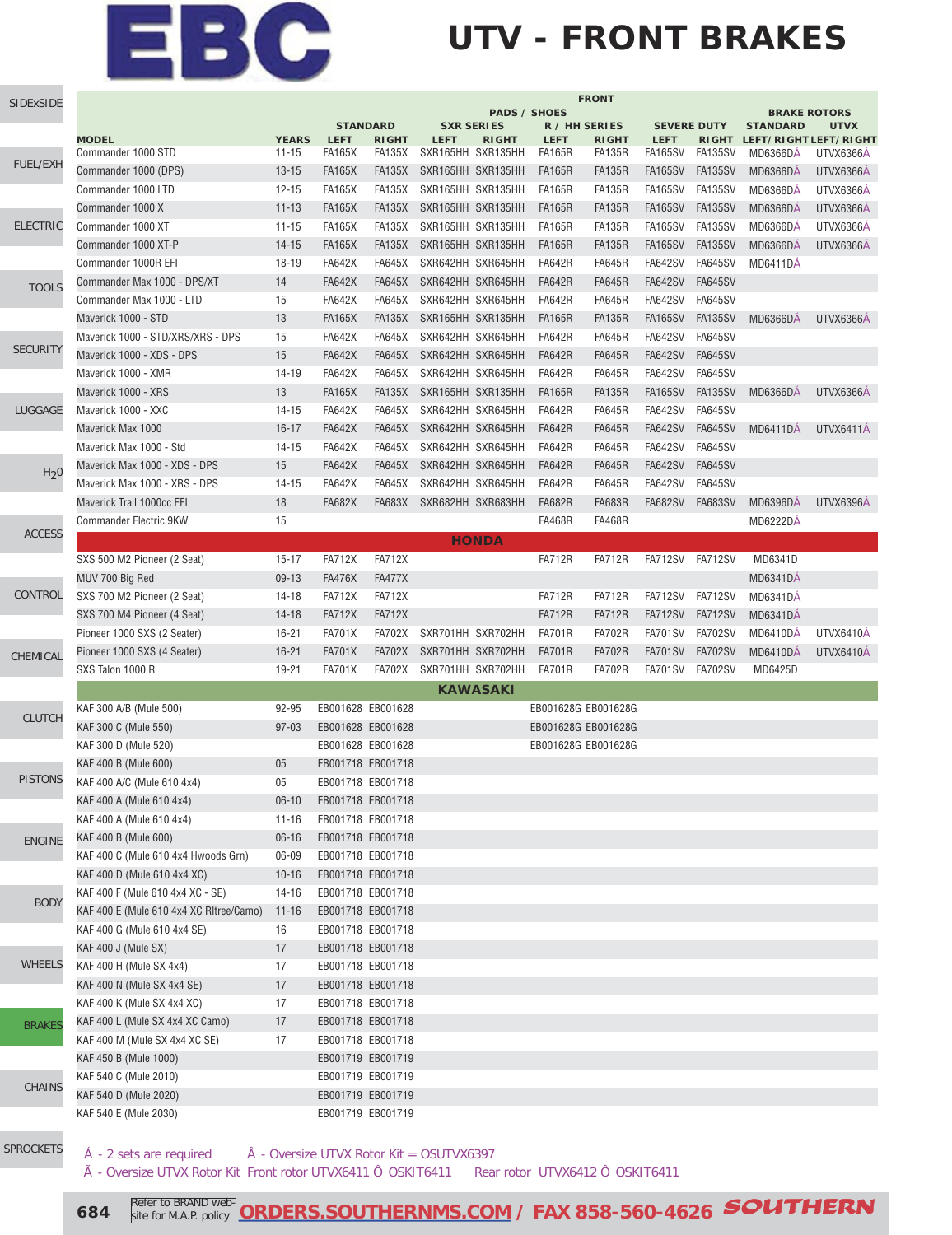#### **UTV - REAR BRAKES**



| <b>REAR</b><br><b>SIDExSIDE</b><br><b>PADS / SHOES</b><br><b>BRAKE ROTORS</b> |                 |               |                   |              |               |               |                    |                |                 |                 |                  |
|-------------------------------------------------------------------------------|-----------------|---------------|-------------------|--------------|---------------|---------------|--------------------|----------------|-----------------|-----------------|------------------|
|                                                                               | <b>STANDARD</b> |               | <b>SXR SERIES</b> |              | R / HH SERIES |               | <b>SEVERE DUTY</b> |                | <b>STANDARD</b> | <b>UTVX</b>     |                  |
|                                                                               | <b>LEFT</b>     | <b>RIGHT</b>  | <b>LEFT</b>       | <b>RIGHT</b> | <b>LEFT</b>   | <b>RIGHT</b>  | <b>LEFT</b>        | <b>RIGHT</b>   | LEFT/RIGHT      | LEFT/RIGHT      |                  |
|                                                                               | <b>FA135X</b>   |               |                   |              | <b>FA135R</b> |               | <b>FA135SV</b>     |                | MD6366D         | UTVX6366        | <b>FUEL/EXH</b>  |
|                                                                               | <b>FA135X</b>   |               |                   |              | <b>FA135R</b> |               | <b>FA135SV</b>     |                | MD6366D         | <b>UTVX6366</b> |                  |
|                                                                               | <b>FA135X</b>   |               |                   |              | <b>FA135R</b> |               | <b>FA135SV</b>     |                | MD6366D         | UTVX6366        |                  |
|                                                                               | <b>FA135X</b>   |               |                   |              | <b>FA135R</b> |               | <b>FA135SV</b>     |                | MD6366D         | <b>UTVX6366</b> |                  |
|                                                                               | <b>FA135X</b>   |               |                   |              | <b>FA135R</b> |               | <b>FA135SV</b>     |                | MD6366D         | UTVX6366        | <b>ELECTRIC</b>  |
|                                                                               | <b>FA135X</b>   |               |                   |              | <b>FA135R</b> |               | <b>FA135SV</b>     |                | MD6366D         | <b>UTVX6366</b> |                  |
|                                                                               | <b>FA135X</b>   |               |                   |              | <b>FA135R</b> |               | FA135SV            |                | MD6366D         | UTVX6366        |                  |
|                                                                               | <b>FA307X</b>   | <b>FA317X</b> |                   |              | <b>FA307R</b> | <b>FA317R</b> | <b>FA307SV</b>     | <b>FA317SV</b> | MD6370DÁ        | UTVX6370A       | <b>TOOLS</b>     |
|                                                                               | <b>FA307X</b>   | <b>FA317X</b> |                   |              | <b>FA307R</b> | <b>FA317R</b> | <b>FA307SV</b>     | <b>FA317SV</b> | <b>MD6370DÁ</b> | UTVX6370A       |                  |
|                                                                               | <b>FA307X</b>   | <b>FA317X</b> |                   |              | <b>FA307R</b> | <b>FA317R</b> | <b>FA307SV</b>     | <b>FA317SV</b> | MD6370DA        | UTVX6370A       |                  |
|                                                                               | <b>FA307X</b>   | <b>FA317X</b> |                   |              | <b>FA307R</b> | <b>FA317R</b> | <b>FA307SV</b>     | <b>FA317SV</b> | <b>MD6370DÁ</b> | UTVX6370Á       |                  |
|                                                                               | <b>FA307X</b>   | <b>FA317X</b> |                   |              | <b>FA307R</b> | <b>FA317R</b> | <b>FA307SV</b>     | <b>FA317SV</b> | <b>MD6370DÁ</b> | UTVX6370Á       | <b>SECURITY</b>  |
|                                                                               | <b>FA307X</b>   | <b>FA317X</b> |                   |              | <b>FA307R</b> | <b>FA317R</b> | <b>FA307SV</b>     | <b>FA317SV</b> | <b>MD6370DÁ</b> | UTVX6370A       |                  |
|                                                                               | <b>FA307X</b>   | <b>FA317X</b> |                   |              | <b>FA307R</b> | <b>FA317R</b> | <b>FA307SV</b>     | <b>FA317SV</b> | <b>MD6370DÁ</b> | UTVX6370Á       |                  |
|                                                                               | <b>FA307X</b>   | <b>FA317X</b> |                   |              | <b>FA307R</b> | <b>FA317R</b> | <b>FA307SV</b>     | <b>FA317SV</b> | MD6370DÁ        | UTVX6370Á       | <b>LUGGAGE</b>   |
|                                                                               | <b>FA307X</b>   | <b>FA317X</b> | SXR307HH          | SXR317HH     | <b>FA307R</b> | <b>FA317R</b> | <b>FA307SV</b>     | <b>FA317SV</b> | <b>MD6370DÁ</b> | UTVX6370A       |                  |
|                                                                               | <b>FA307X</b>   | <b>FA317X</b> |                   |              | <b>FA307R</b> | <b>FA317R</b> | <b>FA307SV</b>     | <b>FA317SV</b> | MD6370DÁ        | UTVX6370Á       |                  |
|                                                                               | <b>FA307X</b>   | <b>FA317X</b> |                   |              | <b>FA307R</b> | <b>FA317R</b> | <b>FA307SV</b>     | <b>FA317SV</b> | <b>MD6370DÁ</b> | UTVX6370A       | H <sub>2</sub> 0 |
|                                                                               | <b>FA307X</b>   | <b>FA317X</b> |                   |              | <b>FA307R</b> | <b>FA317R</b> | <b>FA307SV</b>     | <b>FA317SV</b> | <b>MD6370DÁ</b> | UTVX6370Á       |                  |
|                                                                               | <b>FA682X</b>   | <b>FA683X</b> |                   |              | <b>FA682R</b> | <b>FA683R</b> | <b>FA682SV</b>     | <b>FA683SV</b> | <b>MD6412DÁ</b> | UTVX6412ÁÃ      |                  |
|                                                                               |                 |               |                   |              |               |               |                    |                |                 |                 |                  |

|               |               |          |          |                 | <b>HONDA</b>  |                |                |          |           | <b>ACCESS</b>  |
|---------------|---------------|----------|----------|-----------------|---------------|----------------|----------------|----------|-----------|----------------|
| <b>FA714X</b> |               |          |          | <b>FA714R</b>   |               | FA714SV        |                | MD6217D  |           |                |
| <b>FA478X</b> | <b>FA479X</b> |          |          |                 |               |                |                | MD6341DÁ |           |                |
| <b>FA714X</b> |               |          |          | <b>FA714R</b>   |               | FA714SV        |                | MD6217D  |           | <b>CONTROL</b> |
| <b>FA714X</b> |               |          |          | <b>FA714R</b>   |               | <b>FA714SV</b> |                | MD6217D  |           |                |
| <b>FA703X</b> | <b>FA704X</b> | SXR703HH | SXR704HH | <b>FA703R</b>   | <b>FA704R</b> | <b>FA703SV</b> | <b>FA704SV</b> | MD6410DÁ | UTVX6410A |                |
| <b>FA703X</b> | <b>FA704X</b> | SXR703HH | SXR704HH | <b>FA703R</b>   | <b>FA704R</b> | <b>FA703SV</b> | <b>FA704SV</b> | MD6410DÁ | UTVX6410Á | CHEMICAL       |
| <b>FA703X</b> | <b>FA704X</b> | SXR703HH | SXR704HH | <b>FA703R</b>   | <b>FA704R</b> | <b>FA703SV</b> | <b>FA704SV</b> | MD6425D  |           |                |
|               |               |          |          | <b>KAWASAKI</b> |               |                |                |          |           |                |

| EB001718 | EB001718 |  | <b>CLUTCH</b>  |
|----------|----------|--|----------------|
| EB001718 | EB001718 |  |                |
| EB001718 | EB001718 |  |                |
| EB001718 | EB001718 |  |                |
| EB001718 | EB001718 |  | <b>PISTONS</b> |
| EB001718 | EB001718 |  |                |
| EB001719 | EB001719 |  |                |
| EB001718 | EB001718 |  | <b>ENGINE</b>  |
| EB001718 | EB001718 |  |                |
| EB001719 | EB001719 |  |                |
| EB001719 | EB001719 |  | <b>BODY</b>    |
| EB001719 | EB001719 |  |                |
| EB001718 | EB001718 |  |                |
| EB001718 | EB001718 |  |                |
| EB001718 | EB001718 |  | <b>WHEELS</b>  |
| EB001718 | EB001718 |  |                |
| EB001718 | EB001718 |  |                |
| EB001718 | EB001718 |  | <b>BRAKES</b>  |
| EB001718 | EB001718 |  |                |
| EB001720 | EB001720 |  |                |
| EB001720 | EB001720 |  | <b>CHAINS</b>  |
| EB001720 | EB001720 |  |                |
| EB001720 | EB001720 |  |                |
|          |          |  |                |

 $\hat{A}$  - 2 sets are required  $\hat{A}$  - Oversize UTVX Rotor Kit = OSUTVX6397

à - Oversize UTVX Rotor Kit Front rotor UTVX6411 Ô OSKIT6411 Rear rotor UTVX6412 Ô OSKIT6411

[SPROCKETS](http://www.southernms.com/wp-content/uploads/2015/08/18_sprockets.pdf)

 $\textcolor{red}{\textbf{SOUTHERN}} \quad \textcolor{red}{\textcolor{red}{\textbf{WWW}}}\textcolor{red}{.}\textcolor{red}{\textbf{SOUTHERNMS}.COM}$  / TEL 858-560-5005  $\textcolor{red}{\textcolor{red}{\textbf{K}}}\textcolor{red}{\textbf{BIC}}\textcolor{red}{\textbf{BIC}}\textcolor{red}{\textbf{SIC}}\textcolor{red}{\textbf{SIC}}\textcolor{red}{\textbf{SIC}}\textcolor{red}{\textbf{SIC}}\textcolor{red}{\textbf{SIC}}\textcolor{red}{\textbf{SIC}}\textcolor{red}{\textbf{SIC}}\textcolor$ Refer to BRAND website for M.A.P. policy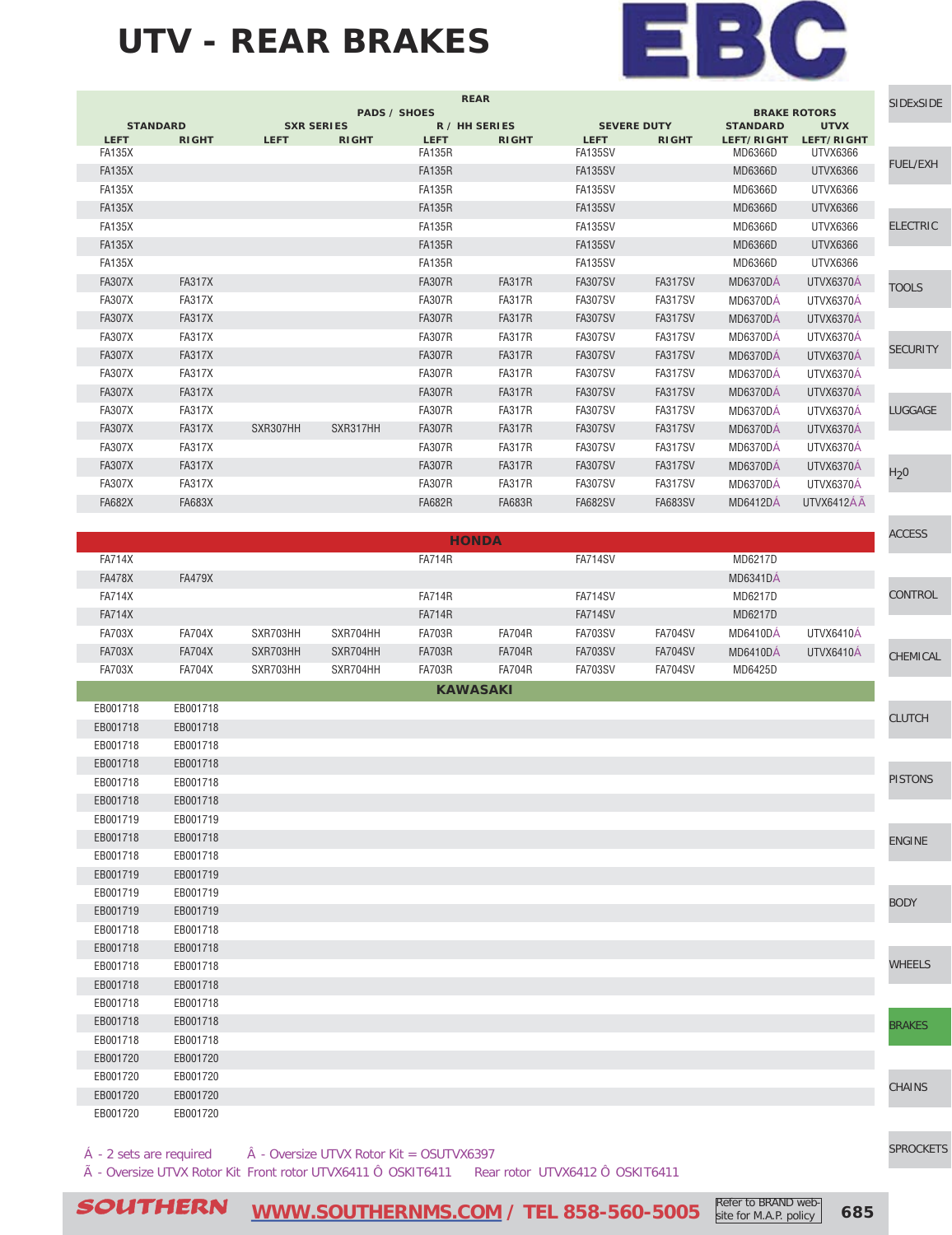### **UTV - FRONT BRAKES**

| SIDExSIDE        |                                                  | <b>FRONT</b> |               |                                 |                                  |                     |               |                               |                                   |                |                 |                                            |
|------------------|--------------------------------------------------|--------------|---------------|---------------------------------|----------------------------------|---------------------|---------------|-------------------------------|-----------------------------------|----------------|-----------------|--------------------------------------------|
|                  |                                                  |              |               |                                 |                                  | <b>PADS / SHOES</b> |               |                               |                                   |                |                 | <b>BRAKE ROTORS</b>                        |
|                  | <b>MODEL</b>                                     | <b>YEARS</b> | <b>LEFT</b>   | <b>STANDARD</b><br><b>RIGHT</b> | <b>SXR SERIES</b><br><b>LEFT</b> | <b>RIGHT</b>        | <b>LEFT</b>   | R / HH SERIES<br><b>RIGHT</b> | <b>SEVERE DUTY</b><br><b>LEFT</b> |                | <b>STANDARD</b> | <b>UTVX</b><br>RIGHT LEFT/RIGHT LEFT/RIGHT |
|                  | KAF 620 A (Mule 2510)                            |              | EB001719      | EB001719                        |                                  |                     |               |                               |                                   |                |                 |                                            |
| <b>FUEL/EXH</b>  | KAF 620 B (Mule 2520)                            |              | EB001719      | EB001719                        |                                  |                     |               |                               |                                   |                |                 |                                            |
|                  | KAF 620 C (Mule 2500)                            |              | EB001719      | EB001719                        |                                  |                     |               |                               |                                   |                |                 |                                            |
|                  | KAF 620 E Mule 3010                              |              | EB001719      | EB001719                        |                                  |                     |               |                               |                                   |                |                 |                                            |
| <b>ELECTRIC</b>  | KAF 620 F Mule 3020                              |              | EB001719      | EB001719                        |                                  |                     |               |                               |                                   |                |                 |                                            |
|                  | KAF 620 G Mule 3000                              |              |               | EB001719 EB001719               |                                  |                     |               |                               |                                   |                |                 |                                            |
|                  | KAF 620 H Mule 3010 4x4                          | 03-05        | EB001719      | EB001719                        |                                  |                     |               |                               |                                   |                |                 |                                            |
| <b>TOOLS</b>     | KAF 620 K Mule 3010 Trans 4x4                    | $05 - 07$    | EB001719      | EB001719                        |                                  |                     |               |                               |                                   |                |                 |                                            |
|                  | KAF 620 J Mule 3010 Trans 4x4                    | 05           | EB001719      | EB001719                        |                                  |                     |               |                               |                                   |                |                 |                                            |
|                  | KAF 620 M (Mule 4010 4x4)                        | $09-17$      | EB001719      | EB001719                        |                                  |                     |               |                               |                                   |                |                 |                                            |
|                  | KAF 620 N (Mule 4010 4x4 Hwoods Grn)             | 09           | EB001719      | EB001719                        |                                  |                     |               |                               |                                   |                |                 |                                            |
| <b>SECURITY</b>  | KAF 620 P (Mule 4000)                            | 09-17        | EB001719      | EB001719                        |                                  |                     |               |                               |                                   |                |                 |                                            |
|                  | KAF 620 R (Mule 4010 Trans 4x4)                  | $09-17$      | EB001719      | EB001719                        |                                  |                     |               |                               |                                   |                |                 |                                            |
|                  | KAF 620 S (Mule 4010 Trans 4x4 Hwoods<br>Grn)    | $09 - 17$    | EB001719      | EB001719                        |                                  |                     |               |                               |                                   |                |                 |                                            |
| LUGGAGE          | KAF 620 T (Mule 4010 4x4 SE)                     | $16 - 17$    |               | EB001719 EB001719               |                                  |                     |               |                               |                                   |                |                 |                                            |
|                  | KAF 620 V (Mule 4010 Trans 4x4 SE)               | $16 - 17$    | EB001719      | EB001719                        |                                  |                     |               |                               |                                   |                |                 |                                            |
|                  | KRF 750 A/B Teryx 4x4                            | 08           | <b>FA165X</b> | <b>FA135X</b>                   |                                  |                     | <b>FA165R</b> | <b>FA135R</b>                 | FA165SV FA135SV                   |                | <b>MD6325DA</b> | <b>UTVX6325A</b>                           |
| H <sub>2</sub> 0 | KRF 750 C/D Teryx 4x4 LE                         | 08           | <b>FA165X</b> | <b>FA135X</b>                   |                                  |                     | <b>FA165R</b> | <b>FA135R</b>                 | <b>FA165SV</b>                    | <b>FA135SV</b> | <b>MD6325DÁ</b> | <b>UTVX6325A</b>                           |
|                  | KRF 750 F Teryx 4x4 NRA Outdoors                 | 08           | <b>FA165X</b> | <b>FA135X</b>                   |                                  |                     | <b>FA165R</b> | <b>FA135R</b>                 | FA165SV FA135SV                   |                | <b>MD6325DÁ</b> | <b>UTVX6325A</b>                           |
|                  | KRF 750 G/N Teryx 750 Fi 4x4                     | $09-13$      | <b>FA165X</b> | <b>FA135X</b>                   |                                  |                     | <b>FA165R</b> | <b>FA135R</b>                 | <b>FA165SV</b>                    | <b>FA135SV</b> | <b>MD6325DÁ</b> | <b>UTVX6325A</b>                           |
|                  | KRF 750 J/K/P/R Teryx 750 Fi 4x4 LE              | 09-13        | <b>FA165X</b> | <b>FA135X</b>                   |                                  |                     | <b>FA165R</b> | <b>FA135R</b>                 | <b>FA165SV</b>                    | <b>FA135SV</b> | MD6325DA        | UTVX6325A                                  |
| <b>ACCESS</b>    | KRF 750 L Teryx 750 Fi 4x4 LE Sport              | 09           | <b>FA165X</b> | <b>FA135X</b>                   |                                  |                     | <b>FA165R</b> | <b>FA135R</b>                 | <b>FA165SV</b>                    | <b>FA135SV</b> | MD6325DÁ        | <b>UTVX6325Á</b>                           |
|                  |                                                  | 09           | <b>FA165X</b> | <b>FA135X</b>                   |                                  |                     | <b>FA165R</b> | <b>FA135R</b>                 | <b>FA165SV</b>                    | <b>FA135SV</b> | MD6325DÁ        | <b>UTVX6325Á</b>                           |
|                  | KRF 750 M Teryx 750 Fi 4x4 NRA                   |              |               |                                 |                                  |                     |               |                               |                                   |                |                 |                                            |
| CONTROL          | KRF 750 S Teryx 750 Fi 4x4 Sport LE              | $10 - 13$    | <b>FA165X</b> | <b>FA135X</b>                   |                                  |                     | <b>FA165R</b> | <b>FA135R</b>                 | <b>FA165SV</b>                    | <b>FA135SV</b> | <b>MD6325DÁ</b> | <b>UTVX6325Á</b>                           |
|                  | KRF 750 T/V Teryx 750 Fi 4x4 SGE                 | $10 - 11$    | <b>FA165X</b> | <b>FA135X</b>                   |                                  |                     | <b>FA165R</b> | <b>FA135R</b>                 | <b>FA165SV</b>                    | FA135SV        | <b>MD6325DÁ</b> | <b>UTVX6325Á</b>                           |
|                  | KRT 750 A (Teryx 4 750 4x4)                      | $12 - 13$    | <b>FA165X</b> | <b>FA135X</b>                   |                                  |                     | <b>FA165R</b> | <b>FA135R</b>                 | <b>FA165SV</b>                    | <b>FA135SV</b> | <b>MD6399DÁ</b> | UTVX6399Á                                  |
| CHEMICAL         | KRT 750 A (Teryx 4 750 4x4 EPS)                  | $12 - 13$    | <b>FA165X</b> | <b>FA135X</b>                   |                                  |                     | <b>FA165R</b> | <b>FA135R</b>                 | <b>FA165SV</b>                    | FA135SV        | MD6399DÁ        | UTVX6399Á                                  |
|                  | KRT 750 C (Teryx 4 750 4x4 EPS LE)               | $12 - 13$    | <b>FA165X</b> | <b>FA135X</b>                   |                                  |                     | <b>FA165R</b> | <b>FA135R</b>                 | <b>FA165SV</b>                    | FA135SV        | <b>MD6399DÁ</b> | UTVX6399A                                  |
|                  | KRT 750 D (Teryx 4 750 4x4 EPS Ritree)           | $12 - 13$    | <b>FA165X</b> | <b>FA135X</b>                   |                                  |                     | <b>FA165R</b> | <b>FA135R</b>                 | FA165SV                           | FA135SV        | <b>MD6399DÁ</b> | UTVX6399A                                  |
|                  | KRF/KRT 800 Teryx                                | $14 - 21$    | <b>FA165X</b> | <b>FA135X</b>                   |                                  |                     | <b>FA165R</b> | <b>FA135R</b>                 | <b>FA165SV</b>                    | FA135SV        | MD6399DÁ        | UTVX6399A                                  |
| <b>CLUTCH</b>    | KRF/KRT 800 Teryx 4                              | $14 - 21$    | <b>FA165X</b> | <b>FA135X</b>                   |                                  |                     | <b>FA165R</b> | <b>FA135R</b>                 | <b>FA165SV</b>                    | FA135SV        | <b>MD6399DA</b> | UTVX6399A                                  |
|                  | KRF/KRT 800 Teryx 4 Camo                         | $14 - 21$    | <b>FA165X</b> | <b>FA135X</b>                   |                                  |                     | <b>FA165R</b> | <b>FA135R</b>                 | <b>FA165SV</b>                    | <b>FA135SV</b> | <b>MD6399DA</b> | UTVX6399A                                  |
|                  | KRF/KRT 800 Teryx 4 LE                           | 14-21        | <b>FA165X</b> | <b>FA135X</b>                   |                                  |                     | <b>FA165R</b> | <b>FA135R</b>                 | FA165SV                           | FA135SV        | <b>MD6399DÁ</b> | UTVX6399A                                  |
| <b>PISTONS</b>   | KRF/KRT 800 Teryx 4 LE Camo                      | $20 - 21$    | <b>FA165X</b> | <b>FA135X</b>                   |                                  |                     | <b>FA165R</b> | <b>FA135R</b>                 | <b>FA165SV</b>                    | <b>FA135SV</b> | MD6399DÁ        | UTVX6399A                                  |
|                  | KRF/KRT 800 Teryx 4 S LE                         | $20 - 21$    | <b>FA165X</b> | <b>FA135X</b>                   |                                  |                     | <b>FA165R</b> | <b>FA135R</b>                 | FA165SV FA135SV                   |                | <b>MD6399DÁ</b> | UTVX6399Á                                  |
|                  | KRF/KRT 800 Teryx Camo                           | $14 - 21$    | <b>FA165X</b> | <b>FA135X</b>                   |                                  |                     | <b>FA165R</b> | <b>FA135R</b>                 | FA165SV FA135SV                   |                | <b>MD6399DÁ</b> | UTVX6399A                                  |
|                  | KRF/KRT 800 Teryx LE                             | 14-21        | <b>FA165X</b> | <b>FA135X</b>                   |                                  |                     | <b>FA165R</b> | <b>FA135R</b>                 | FA165SV                           | FA135SV        | MD6399DÁ        | UTVX6399A                                  |
| <b>ENGINE</b>    | KRF/KRT 800 Teryx S LE                           | $20 - 21$    | <b>FA165X</b> | <b>FA135X</b>                   |                                  |                     | <b>FA165R</b> | <b>FA135R</b>                 | FA165SV FA135SV                   |                | <b>MD6399DÁ</b> | UTVX6399A                                  |
|                  | KAF 820 A Mule PRO - FXT                         | $15 - 21$    | <b>FA165X</b> | <b>FA135X</b>                   |                                  |                     | <b>FA165R</b> | <b>FA135R</b>                 | FA165SV                           | <b>FA135SV</b> | <b>MD6398DÁ</b> | UTVX6398A                                  |
|                  | KAF 820 BF Mule PRO - FXT/EPS                    | $15 - 21$    | <b>FA165X</b> | <b>FA135X</b>                   |                                  |                     | <b>FA165R</b> | <b>FA135R</b>                 | <b>FA165SV</b>                    | <b>FA135SV</b> | <b>MD6398DÁ</b> | UTVX6398Á                                  |
| <b>BODY</b>      | KAF 820 C Mule PRO - FXT/EPS LE                  | $15 - 21$    | <b>FA165X</b> | <b>FA135X</b>                   |                                  |                     | <b>FA165R</b> | <b>FA135R</b>                 | FA165SV                           | FA135SV        | MD6398DÁ        | UTVX6398Á                                  |
|                  | KAF 820 D Mule PRO - FXT/EPS Camo                | $15 - 21$    | <b>FA165X</b> | <b>FA135X</b>                   |                                  |                     | <b>FA165R</b> | <b>FA135R</b>                 | <b>FA165SV</b>                    | <b>FA135SV</b> | <b>MD6398DÁ</b> | UTVX6398Á                                  |
|                  | KAF 820 E Mule PRO - FX                          | $16 - 21$    | <b>FA165X</b> | <b>FA135X</b>                   |                                  |                     | <b>FA165R</b> | <b>FA135R</b>                 | FA165SV                           | FA135SV        | <b>MD6398DÁ</b> | UTVX6398Á                                  |
| <b>WHEELS</b>    | KAF 820 F Mule PRO - FX/EPS                      | $16 - 21$    | <b>FA165X</b> | <b>FA135X</b>                   |                                  |                     | <b>FA165R</b> | <b>FA135R</b>                 | FA165SV FA135SV                   |                | <b>MD6398DÁ</b> | UTVX6398Á                                  |
|                  | KAF 820 G Mule PRO - FX/EPS LE                   | $16 - 21$    | <b>FA165X</b> | <b>FA135X</b>                   |                                  |                     | <b>FA165R</b> | <b>FA135R</b>                 | FA165SV                           | FA135SV        | MD6398DÁ        | <b>UTVX6398Á</b>                           |
|                  | KAF 820 H Mule PRO - FX/EPS Camo                 | $16 - 21$    | <b>FA165X</b> | <b>FA135X</b>                   |                                  |                     | <b>FA165R</b> | <b>FA135R</b>                 | FA165SV FA135SV                   |                | <b>MD6398DÁ</b> | UTVX6398A                                  |
|                  | KAF 820 J Mule PRO - FXT Ranch Edt               | $16 - 21$    | <b>FA165X</b> | <b>FA135X</b>                   |                                  |                     | <b>FA165R</b> | FA135R                        | FA165SV FA135SV                   |                | <b>MD6398DA</b> | UTVX6398A                                  |
| <b>BRAKES</b>    | KAF 950 A (Mule 2510 Diesel)                     |              | EB001719      | EB001719                        |                                  |                     |               |                               |                                   |                |                 |                                            |
|                  | KAF 950 B (Mule 3010 Diesel)                     | $03 - 05$    |               | EB001719 EB001719               |                                  |                     |               |                               |                                   |                |                 |                                            |
|                  | KAF 950 D Mule 3010 Diesel 4x4                   | 08           |               | EB001719 EB001719               |                                  |                     |               |                               |                                   |                |                 |                                            |
| <b>CHAINS</b>    | KAF 950 E Mule 3010 Trans 4x4 Diesel             | 08           |               | EB001719 EB001719               |                                  |                     |               |                               |                                   |                |                 |                                            |
|                  | KAF 950 F (Mule 4010 Diesel 4x4)                 | $09-12$      |               | EB001719 EB001719               |                                  |                     |               |                               |                                   |                |                 |                                            |
|                  | KAF 950 G (Mule 4010 Trans 4x4 Diesel)           | $09-12$      |               | EB001719 EB001719               |                                  |                     |               |                               |                                   |                |                 |                                            |
| SPROCKETS        | KAF 950 H (Mule 4010 Trans 4x4<br>Diesel RItree) | 10           |               | EB001719 EB001719               |                                  |                     |               |                               |                                   |                |                 |                                            |

**686** Refer to BRAND web **[ORDERS.SOUTHERNMS.COM / FAX 858-560-4626](http://orders.southernms.com) SOUTHERN**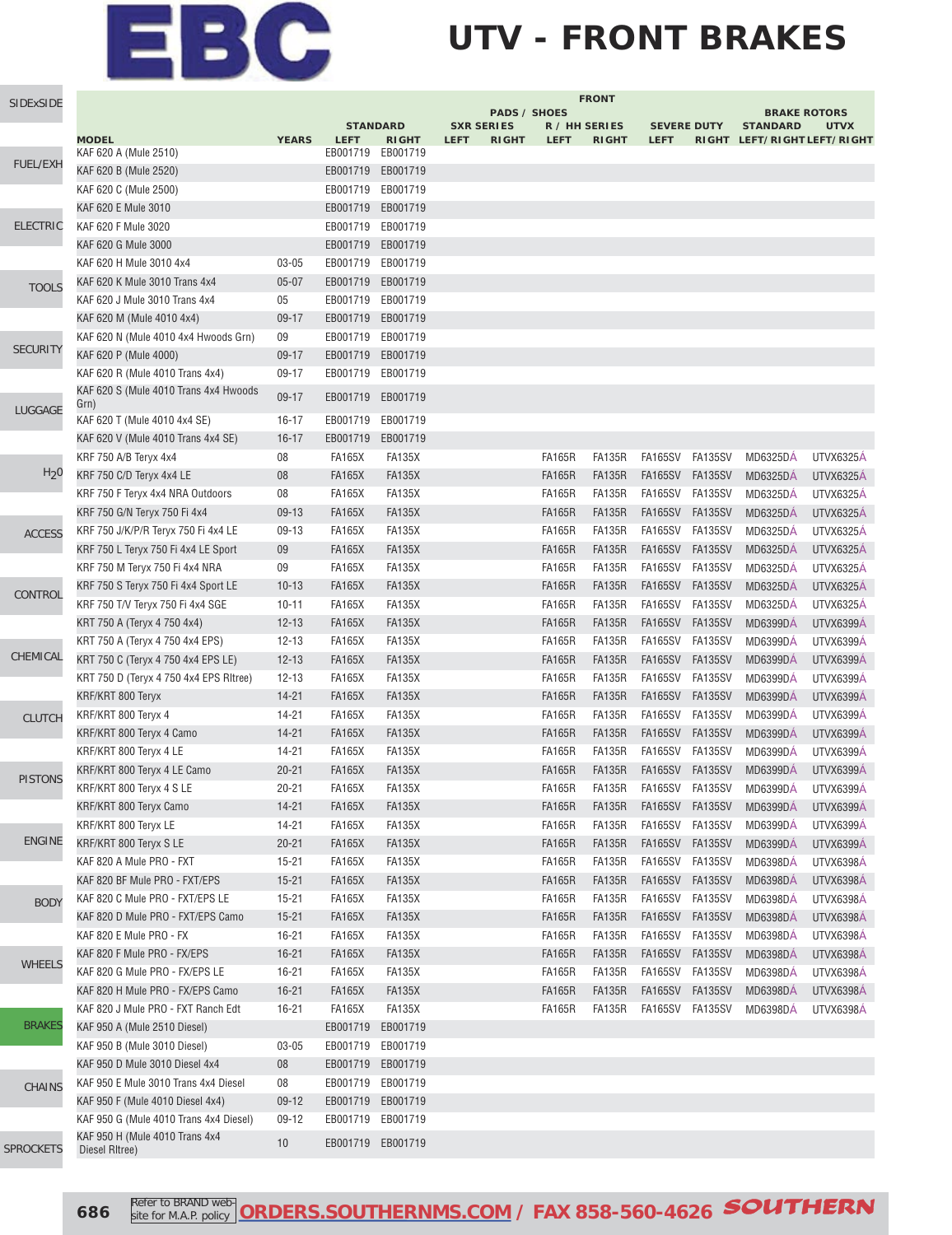### **UTV - REAR BRAKES**



|               |                 |                   | <b>REAR</b>                 |               |                    |              |                 | <b>BRAKE ROTORS</b>   |                  |  |  |
|---------------|-----------------|-------------------|-----------------------------|---------------|--------------------|--------------|-----------------|-----------------------|------------------|--|--|
|               | <b>STANDARD</b> | <b>SXR SERIES</b> | <b>PADS / SHOES</b>         | R / HH SERIES | <b>SEVERE DUTY</b> |              | <b>STANDARD</b> | <b>UTVX</b>           |                  |  |  |
| <b>LEFT</b>   | <b>RIGHT</b>    | <b>LEFT</b>       | <b>RIGHT</b><br><b>LEFT</b> | <b>RIGHT</b>  | <b>LEFT</b>        | <b>RIGHT</b> |                 | LEFT/RIGHT LEFT/RIGHT |                  |  |  |
| EB001720      | EB001720        |                   |                             |               |                    |              |                 |                       | FUEL/EXH         |  |  |
| EB001720      | EB001720        |                   |                             |               |                    |              |                 |                       |                  |  |  |
| EB001720      | EB001720        |                   |                             |               |                    |              |                 |                       |                  |  |  |
| EB001720      | EB001720        |                   |                             |               |                    |              |                 |                       |                  |  |  |
| EB001720      | EB001720        |                   |                             |               |                    |              |                 |                       | <b>ELECTRIC</b>  |  |  |
| EB001720      | EB001720        |                   |                             |               |                    |              |                 |                       |                  |  |  |
| EB001720      | EB001720        |                   |                             |               |                    |              |                 |                       |                  |  |  |
| EB001720      | EB001720        |                   |                             |               |                    |              |                 |                       | <b>TOOLS</b>     |  |  |
| EB001720      | EB001720        |                   |                             |               |                    |              |                 |                       |                  |  |  |
| EB001720      | EB001720        |                   |                             |               |                    |              |                 |                       |                  |  |  |
| EB001720      | EB001720        |                   |                             |               |                    |              |                 |                       | <b>SECURITY</b>  |  |  |
| EB001720      | EB001720        |                   |                             |               |                    |              |                 |                       |                  |  |  |
| EB001720      | EB001720        |                   |                             |               |                    |              |                 |                       |                  |  |  |
| EB001720      | EB001720        |                   |                             |               |                    |              |                 |                       |                  |  |  |
| EB001720      | EB001720        |                   |                             |               |                    |              |                 |                       | LUGGAGE          |  |  |
| EB001720      | EB001720        |                   |                             |               |                    |              |                 |                       |                  |  |  |
|               |                 |                   |                             |               |                    |              |                 |                       |                  |  |  |
|               |                 |                   |                             |               |                    |              |                 |                       | H <sub>2</sub> 0 |  |  |
|               |                 |                   |                             |               |                    |              |                 |                       |                  |  |  |
|               |                 |                   |                             |               |                    |              |                 |                       |                  |  |  |
|               |                 |                   |                             |               |                    |              |                 |                       | <b>ACCESS</b>    |  |  |
|               |                 |                   |                             |               |                    |              |                 |                       |                  |  |  |
|               |                 |                   |                             |               |                    |              |                 |                       |                  |  |  |
|               |                 |                   |                             |               |                    |              |                 |                       |                  |  |  |
|               |                 |                   |                             |               |                    |              |                 |                       | CONTROL          |  |  |
|               |                 |                   |                             |               |                    |              |                 |                       |                  |  |  |
|               |                 |                   |                             |               |                    |              |                 |                       |                  |  |  |
|               |                 |                   |                             |               |                    |              |                 |                       | CHEMICAL         |  |  |
|               |                 |                   |                             |               |                    |              |                 |                       |                  |  |  |
|               |                 |                   |                             |               |                    |              |                 |                       |                  |  |  |
|               |                 |                   |                             |               |                    |              |                 |                       | <b>CLUTCH</b>    |  |  |
|               |                 |                   |                             |               |                    |              |                 |                       |                  |  |  |
|               |                 |                   |                             |               |                    |              |                 |                       |                  |  |  |
|               |                 |                   |                             |               |                    |              |                 |                       |                  |  |  |
|               |                 |                   |                             |               |                    |              |                 |                       | <b>PISTONS</b>   |  |  |
|               |                 |                   |                             |               |                    |              |                 |                       |                  |  |  |
|               |                 |                   |                             |               |                    |              |                 |                       |                  |  |  |
|               |                 |                   |                             |               |                    |              |                 |                       | <b>ENGINE</b>    |  |  |
| <b>FA686X</b> | <b>FA686X</b>   |                   | <b>FA686R</b>               | <b>FA686R</b> |                    |              | MD6398DÁ        | UTVX6398Á             |                  |  |  |
| <b>FA686X</b> | <b>FA686X</b>   |                   | <b>FA686R</b>               | <b>FA686R</b> |                    |              | <b>MD6398DÁ</b> | UTVX6398Á             |                  |  |  |
| <b>FA686X</b> | <b>FA686X</b>   |                   | <b>FA686R</b>               | <b>FA686R</b> |                    |              | MD6398DÁ        | UTVX6398Á             | <b>BODY</b>      |  |  |
| <b>FA686X</b> | <b>FA686X</b>   |                   | <b>FA686R</b>               | <b>FA686R</b> |                    |              | <b>MD6398DÁ</b> | UTVX6398Á             |                  |  |  |
| <b>FA686X</b> | <b>FA686X</b>   |                   | <b>FA686R</b>               | <b>FA686R</b> |                    |              | MD6398DÁ        | UTVX6398Á             |                  |  |  |
| <b>FA686X</b> | <b>FA686X</b>   |                   | <b>FA686R</b>               | <b>FA686R</b> |                    |              | MD6398DÁ        | UTVX6398Á             |                  |  |  |
| <b>FA686X</b> | <b>FA686X</b>   |                   | <b>FA686R</b>               | <b>FA686R</b> |                    |              | MD6398DÁ        | UTVX6398Á             | <b>WHEELS</b>    |  |  |
| <b>FA686X</b> | <b>FA686X</b>   |                   | <b>FA686R</b>               | <b>FA686R</b> |                    |              | <b>MD6398DÁ</b> | UTVX6398Á             |                  |  |  |
| <b>FA686X</b> | <b>FA686X</b>   |                   | <b>FA686R</b>               | <b>FA686R</b> |                    |              | MD6398DÁ        | UTVX6398Á             |                  |  |  |
| EB001720      | EB001720        |                   |                             |               |                    |              |                 |                       | <b>BRAKES</b>    |  |  |
| EB001720      | EB001720        |                   |                             |               |                    |              |                 |                       |                  |  |  |
| EB001720      | EB001720        |                   |                             |               |                    |              |                 |                       |                  |  |  |
| EB001720      | EB001720        |                   |                             |               |                    |              |                 |                       | <b>CHAINS</b>    |  |  |
| EB001720      | EB001720        |                   |                             |               |                    |              |                 |                       |                  |  |  |
| EB001720      | EB001720        |                   |                             |               |                    |              |                 |                       |                  |  |  |
| EB001720      | EB001720        |                   |                             |               |                    |              |                 |                       |                  |  |  |
|               |                 |                   |                             |               |                    |              |                 |                       | <b>SPROCKETS</b> |  |  |
|               |                 |                   |                             |               |                    |              |                 |                       |                  |  |  |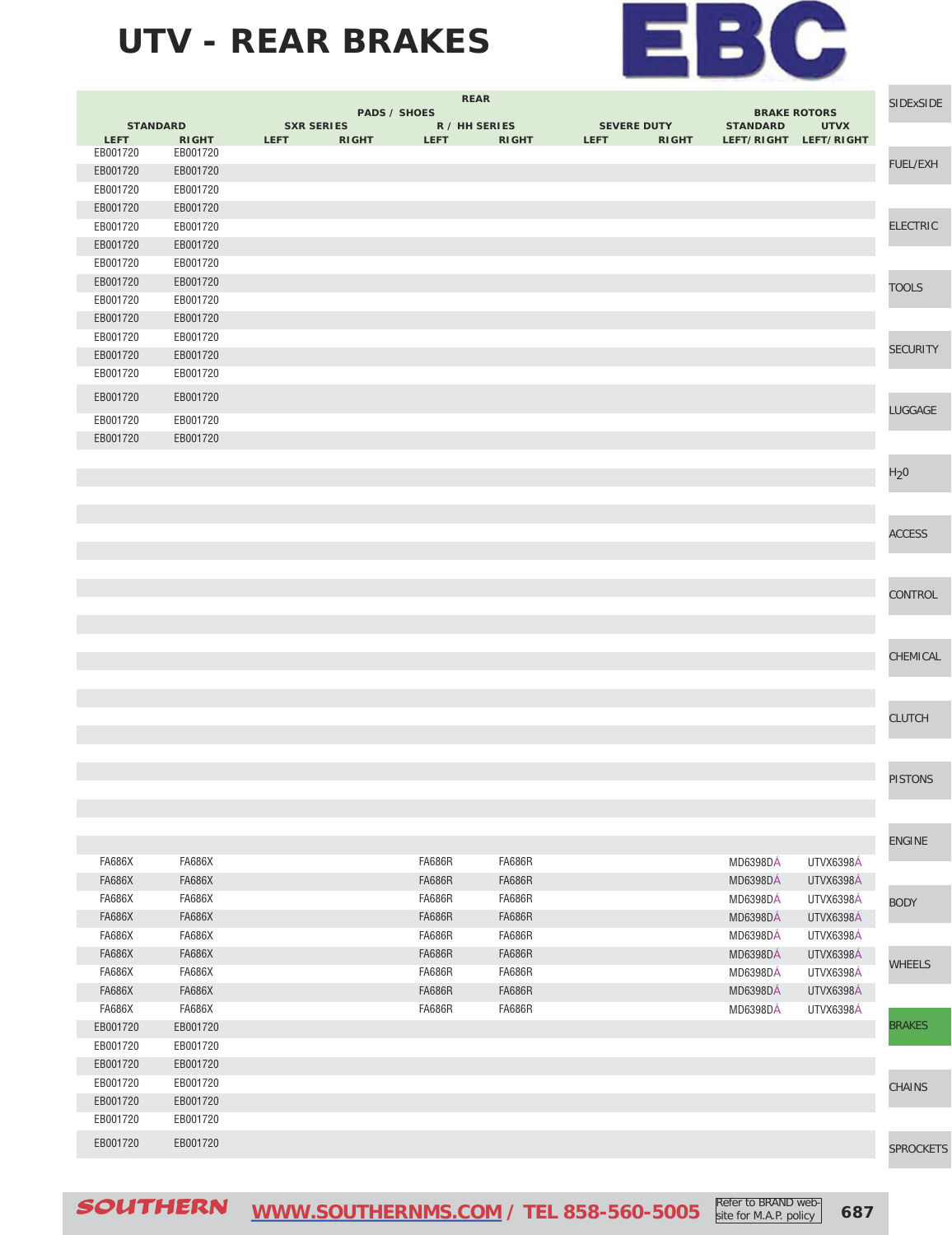### **UTV - FRONT BRAKES**

| SIDExSIDE        | <b>FRONT</b>                                   |              |                                                             |               |                                                   |              |               |               |                                                       |                |                 |                             |
|------------------|------------------------------------------------|--------------|-------------------------------------------------------------|---------------|---------------------------------------------------|--------------|---------------|---------------|-------------------------------------------------------|----------------|-----------------|-----------------------------|
|                  |                                                |              | <b>PADS / SHOES</b><br><b>STANDARD</b><br><b>SXR SERIES</b> |               | R / HH SERIES<br><b>SEVERE DUTY</b>               |              |               |               | <b>BRAKE ROTORS</b><br><b>STANDARD</b><br><b>UTVX</b> |                |                 |                             |
|                  | <b>MODEL</b>                                   | <b>YEARS</b> | <b>LEFT</b>                                                 | <b>RIGHT</b>  | <b>LEFT</b>                                       | <b>RIGHT</b> | <b>LEFT</b>   | <b>RIGHT</b>  | <b>LEFT</b>                                           |                |                 | RIGHT LEFT/RIGHT LEFT/RIGHT |
|                  | KAF 1000 A - Mule Pro DXT/ Diesel              | 16-17        | <b>FA165X</b>                                               | <b>FA135X</b> |                                                   |              | <b>FA165R</b> | <b>FA135R</b> | FA165SV                                               | FA135SV        | MD6398DA        | UTVX6398A                   |
| <b>FUEL/EXH</b>  | KAF 1000 B - Mule Pro DXT/Diesel EPS           | $16 - 17$    | <b>FA165X</b>                                               | <b>FA135X</b> |                                                   |              | <b>FA165R</b> | <b>FA135R</b> | FA165SV                                               | FA135SV        | MD6398DA        | UTVX6398A                   |
|                  | KAF 1000 C - Mule Pro DXT EPS LE/Diesel        | $16 - 21$    | <b>FA165X</b>                                               | <b>FA135X</b> |                                                   |              | <b>FA165R</b> | <b>FA135R</b> | <b>FA165SV</b>                                        | <b>FA135SV</b> | <b>MD6398DA</b> | UTVX6398A                   |
|                  | KAF 1000 D - Mule Pro DX /Diesel               | $16 - 17$    | <b>FA165X</b>                                               | <b>FA135X</b> |                                                   |              | <b>FA165R</b> | <b>FA135R</b> | <b>FA165SV</b>                                        | <b>FA135SV</b> | <b>MD6398DÁ</b> | UTVX6398Á                   |
| <b>ELECTRIC</b>  | KAF 1000 E - Mule Pro DX EPS/Diesel            | $16 - 21$    | <b>FA165X</b>                                               | <b>FA135X</b> |                                                   |              | <b>FA165R</b> | <b>FA135R</b> | <b>FA165SV</b>                                        | <b>FA135SV</b> | <b>MD6398DÁ</b> | UTVX6398Á                   |
|                  | KAF 1000 F - Mule Pro DX EPS LE/Diesel         | $16 - 17$    | <b>FA165X</b>                                               | <b>FA135X</b> |                                                   |              | <b>FA165R</b> | <b>FA135R</b> | <b>FA165SV</b>                                        | <b>FA135SV</b> | <b>MD6398DÁ</b> | UTVX6398Á                   |
|                  | Teryx 1000 2 Seat                              | $20 - 21$    |                                                             |               | SXR738HH SXR738HH                                 |              | <b>FA738R</b> | <b>FA738R</b> |                                                       |                | <b>MD6434DÁ</b> |                             |
| <b>TOOLS</b>     | Teryx 1000 2 Seat Camo                         | $20 - 21$    |                                                             |               | SXR738HH SXR738HH                                 |              | <b>FA738R</b> | <b>FA738R</b> |                                                       |                | MD6434DA        |                             |
|                  | Teryx 1000 2 Seat LE                           | $20 - 21$    |                                                             |               | SXR738HH SXR738HH                                 |              | <b>FA738R</b> | <b>FA738R</b> |                                                       |                | MD6434DA        |                             |
|                  | Teryx 1000 Special Edt                         | $20 - 21$    |                                                             |               | SXR738HH SXR738HH                                 |              | <b>FA738R</b> | <b>FA738R</b> |                                                       |                | MD6434DA        |                             |
|                  | Teryx 1000 Trail Edt                           | $20 - 21$    |                                                             |               | SXR738HH SXR738HH                                 |              | <b>FA738R</b> | <b>FA738R</b> |                                                       |                | MD6434DA        |                             |
| <b>SECURITY</b>  | Teryx KRX 1000                                 | $20 - 21$    |                                                             |               | SXR738HH SXR738HH                                 |              | <b>FA738R</b> | <b>FA738R</b> |                                                       |                | MD6434DA        |                             |
|                  | Teryx KRX 1000 eS                              | $20 - 21$    |                                                             |               | SXR738HH SXR738HH                                 |              | <b>FA738R</b> | <b>FA738R</b> |                                                       |                | MD6434DA        |                             |
|                  | Teryx4 1000 4 Seat                             | $20 - 21$    |                                                             |               | SXR738HH SXR738HH                                 |              | <b>FA738R</b> | <b>FA738R</b> |                                                       |                | <b>MD6434DÁ</b> |                             |
| LUGGAGE          | Teryx4 1000 4 Seat Camo                        | $20 - 21$    |                                                             |               | SXR738HH SXR738HH                                 |              | <b>FA738R</b> | <b>FA738R</b> |                                                       |                | MD6434DA        |                             |
|                  | Teryx4 1000 4 Seat LE                          | $20 - 21$    |                                                             |               | SXR738HH SXR738HH                                 |              | <b>FA738R</b> | <b>FA738R</b> |                                                       |                | MD6434DA        |                             |
|                  |                                                |              |                                                             |               | <b>POLARIS</b>                                    |              |               |               |                                                       |                |                 |                             |
| H <sub>2</sub> 0 | <b>RZR 170</b>                                 | $09-15$      |                                                             |               |                                                   |              | <b>FA490R</b> | <b>FA490R</b> |                                                       |                | <b>MD6353DA</b> | UTVX6353A                   |
|                  | Ranger 325 ETX                                 | $15 - 16$    |                                                             |               |                                                   |              | <b>FA354R</b> | <b>FA354R</b> | <b>FA354SV</b>                                        | <b>FA354SV</b> | <b>MD6202DA</b> | <b>UTVX6202A</b>            |
|                  | Ranger 400 (All Models)                        | $10 - 14$    |                                                             |               |                                                   |              | <b>FA354R</b> | <b>FA354R</b> | FA354SV                                               | FA354SV        | <b>MD6202DÁ</b> | <b>UTVX6202Á</b>            |
| <b>ACCESS</b>    | Ranger 500 (2x4/4x4)                           | $06 - 07$    |                                                             |               |                                                   |              | <b>FA354R</b> | <b>FA354R</b> | <b>FA354SV</b>                                        | <b>FA354SV</b> | <b>MD6202DÁ</b> | <b>UTVX6202A</b>            |
|                  | Ranger 500 (4x4 EFi)                           | 06-07        |                                                             |               |                                                   |              | <b>FA354R</b> | <b>FA354R</b> | <b>FA354SV</b>                                        | <b>FA354SV</b> | <b>MD6202DA</b> | <b>UTVX6202A</b>            |
|                  | Ranger 500 (4x4 EFi)                           | $08-10$      | <b>FA452X</b>                                               |               | FA452X SXR452HH SXR452HH                          |              | <b>FA452R</b> | <b>FA452R</b> | <b>FA452SV</b>                                        | <b>FA452SV</b> | <b>MD6202DÁ</b> | <b>UTVX6202Á</b>            |
|                  | Ranger 500 (4x4 EFi)                           | $11 - 13$    |                                                             |               |                                                   |              | <b>FA354R</b> | <b>FA354R</b> | <b>FA354SV</b>                                        | <b>FA354SV</b> | <b>MD6202DÁ</b> | UTVX6202Á                   |
| CONTROL          | Ranger 500 (Carb) 2x4                          | 08-09        | <b>FA452X</b>                                               | <b>FA452X</b> | SXR452HH SXR452HH                                 |              | <b>FA452R</b> | <b>FA452R</b> | <b>FA452SV</b>                                        | <b>FA452SV</b> | <b>MD6202DÁ</b> | <b>UTVX6202Á</b>            |
|                  | Ranger 500 (EFi) 4x4 H.O.                      | $09 - 11$    | <b>FA452X</b>                                               | <b>FA452X</b> | SXR452HH SXR452HH                                 |              | <b>FA452R</b> | <b>FA452R</b> | <b>FA452SV</b>                                        | <b>FA452SV</b> | MD6338DA        | UTVX6338A                   |
|                  | Ranger 500 Crew                                | $11 - 13$    | <b>FA452X</b>                                               |               | FA452X SXR452HH SXR452HH                          |              | <b>FA452R</b> | <b>FA452R</b> | <b>FA452SV</b>                                        | <b>FA452SV</b> | <b>MD6202DÁ</b> | <b>UTVX6202Á</b>            |
| CHEMICAL         | Ranger 500 Series 10 6 x 6                     |              |                                                             |               |                                                   |              | <b>FA354R</b> | <b>FA354R</b> | <b>FA354SV</b>                                        | FA354SV        | <b>MD6202DA</b> | UTVX6202Á                   |
|                  | Ranger 499 ETX, HDPE                           | 17           |                                                             |               |                                                   |              | <b>FA354R</b> | <b>FA354R</b> | <b>FA354SV</b>                                        | <b>FA354SV</b> | <b>MD6202DA</b> | <b>UTVX6202A</b>            |
|                  | Ranger 500 2x4 HDPE, ETX                       | $17 - 20$    |                                                             |               |                                                   |              | <b>FA354R</b> | <b>FA354R</b> | FA354SV                                               | FA354SV        | <b>MD6202DA</b> |                             |
| <b>CLUTCH</b>    | Ranger 570 Crew (R02)                          | $16 - 20$    | <b>FA656X</b>                                               | FA656X        | SXR656HH SXR656HH                                 |              | <b>FA656R</b> | <b>FA656R</b> | <b>FA656SV</b>                                        | <b>FA656SV</b> | <b>MD6202DÁ</b> |                             |
|                  | Ranger 570 Crew (R03)                          | 18-20        | <b>FA656X</b>                                               | FA656X        | SXR656HH SXR656HH                                 |              | <b>FA656R</b> | <b>FA656R</b> | <b>FA656SV</b>                                        | <b>FA656SV</b> | <b>MD6202DA</b> |                             |
|                  | Ranger 570 Crew EFi                            | $14 - 15$    | <b>FA656X</b>                                               | <b>FA656X</b> | SXR656HH SXR656HH                                 |              | <b>FA656R</b> | <b>FA656R</b> | <b>FA656SV</b>                                        | <b>FA656SV</b> | MD6202DÁ        | <b>UTVX6202Á</b>            |
| <b>PISTONS</b>   | Ranger 570 Crew Full-size (R03)                | 19-20        | <b>FA656X</b>                                               | FA656X        | SXR656HH SXR656HH                                 |              | <b>FA656R</b> | <b>FA656R</b> | <b>FA656SV</b>                                        | <b>FA656SV</b> | <b>MD6202DÁ</b> |                             |
|                  | Ranger 570 Crew Full-size (R05)                | $16 - 20$    | <b>FA656X</b>                                               | <b>FA656X</b> | SXR656HH SXR656HH                                 |              | <b>FA656R</b> | FA656R        | <b>FA656SV</b>                                        | <b>FA656SV</b> | MD6202DÁ        |                             |
|                  | Ranger 570 Crew Full-size (R08)                | 17-20        | FA656X                                                      | FA656X        | SXR656HH SXR656HH                                 |              | FA656R        | FA656R        | FA656SV                                               | <b>FA656SV</b> | <b>MD6202DA</b> |                             |
| <b>ENGINE</b>    | Ranger 570 EFI Crew (R10)                      | $17 - 20$    | FA656X                                                      | FA656X        | SXR656HH SXR656HH                                 |              | <b>FA656R</b> | <b>FA656R</b> | <b>FA656SV</b>                                        | <b>FA656SV</b> | MD6202DÁ        |                             |
|                  | Ranger 570 EFi EU, Crew, EPS<br>HDPE, MD, HDPS | 14-20        |                                                             |               |                                                   |              | <b>FA354R</b> | <b>FA354R</b> | <b>FA354SV</b>                                        | <b>FA354SV</b> | <b>MD6202DA</b> | <b>UTVX6202Á</b>            |
|                  | Ranger 570 EPS Crew MD                         | $18 - 20$    | <b>FA656X</b>                                               | FA656X        | SXR656HH SXR656HH                                 |              | <b>FA656R</b> | <b>FA656R</b> | <b>FA656SV</b>                                        | <b>FA656SV</b> | <b>MD6202DA</b> |                             |
| <b>BODY</b>      | Ranger 570, Full-size (R03)                    | 19-20        | <b>FA656X</b>                                               | <b>FA656X</b> | SXR656HH SXR656HH                                 |              | <b>FA656R</b> | <b>FA656R</b> | <b>FA656SV</b>                                        | <b>FA656SV</b> | MD6202DÁ        |                             |
|                  | Ranger 570, Full-size (R06)                    | 16           | <b>FA452X</b>                                               | <b>FA452X</b> | SXR452HH SXR452HH                                 |              | <b>FA452R</b> | <b>FA452R</b> | <b>FA452SV</b>                                        | <b>FA452SV</b> | <b>MD6202DÁ</b> |                             |
|                  | Ranger 570, Full-size (R06)                    | 18-20        | <b>FA656X</b>                                               | FA656X        | SXR656HH SXR656HH                                 |              | <b>FA656R</b> | <b>FA656R</b> | <b>FA656SV</b>                                        | <b>FA656SV</b> | <b>MD6202DA</b> |                             |
| <b>WHEELS</b>    | Ranger 570, Full-size (R12)                    | $17 - 20$    | <b>FA656X</b>                                               | <b>FA656X</b> | SXR656HH SXR656HH                                 |              | <b>FA656R</b> | <b>FA656R</b> | <b>FA656SV</b>                                        | <b>FA656SV</b> | <b>MD6202DA</b> |                             |
|                  | <b>RZR 570</b>                                 | $12 - 13$    | <b>FA456X</b>                                               | <b>FA456X</b> | SXR456HH SXR456HH                                 |              | <b>FA456R</b> | <b>FA456R</b> | <b>FA456SV</b>                                        | <b>FA456SV</b> | <b>MD6312DA</b> | UTVX6312A                   |
|                  | RZR 570 S/EU/MD (R05)                          | 14-19        | <b>FA456X</b>                                               | FA456X        | SXR456HH SXR456HH                                 |              | <b>FA456R</b> | <b>FA456R</b> | <b>FA456SV</b>                                        | <b>FA456SV</b> | <b>MD6338DA</b> | UTVX6338A                   |
| <b>BRAKES</b>    | Ranger 700 4x4 Efi /LE                         | 07           |                                                             |               |                                                   |              | <b>FA354R</b> | <b>FA354R</b> | <b>FA354SV</b>                                        | <b>FA354SV</b> | <b>MD6202DA</b> | <b>UTVX6202A</b>            |
|                  | Ranger 700 4x4 EFi                             | 08           | <b>FA452X</b>                                               | FA452X        | SXR452HH SXR452HH                                 |              | <b>FA452R</b> | <b>FA452R</b> | <b>FA452SV</b>                                        | <b>FA452SV</b> | <b>MD6202DA</b> | <b>UTVX6202A</b>            |
|                  | Ranger 700 4x4 EFi                             | 09           | <b>FA452X</b>                                               |               | FA452X SXR452HH SXR452HH                          |              | <b>FA452R</b> | <b>FA452R</b> | <b>FA452SV</b>                                        | <b>FA452SV</b> | MD6338DÁ        | UTVX6338A                   |
| <b>CHAINS</b>    | Ranger 700 6x6 EFi                             | 06-09        |                                                             |               |                                                   |              | <b>FA354R</b> | <b>FA354R</b> | <b>FA354SV</b>                                        | <b>FA354SV</b> | MD6202DÁ        | <b>UTVX6202A</b>            |
|                  | Ranger 700 Crew (EFi) 4x4                      | 09           | <b>FA452X</b>                                               |               | FA452X SXR452HH SXR452HH                          |              | <b>FA452R</b> | <b>FA452R</b> | <b>FA452SV</b>                                        | <b>FA452SV</b> | <b>MD6202DA</b> | <b>UTVX6202A</b>            |
|                  | Ranger 700 XP 4x4                              | 06           |                                                             |               |                                                   |              | <b>FA354R</b> | <b>FA354R</b> | <b>FA354SV</b>                                        | <b>FA354SV</b> | <b>MD6202DA</b> | <b>UTVX6202A</b>            |
|                  | Ranger 700 XP 4x4                              | 08           | <b>FA452X</b>                                               |               | FA452X SXR452HH SXR452HH                          |              | <b>FA452R</b> | <b>FA452R</b> | <b>FA452SV</b>                                        | <b>FA452SV</b> | <b>MD6202DA</b> | UTVX6202A                   |
| <b>SPROCKETS</b> | A - 2 sets are required                        |              |                                                             |               | $\ddot{A}$ - Oversize UTVX Rotor Kit = OSUTVX6397 |              |               |               |                                                       |                |                 |                             |

à - Oversize UTVX Rotor Kit Front rotor UTVX6411 Ô OSKIT6411 Rear rotor UTVX6412 Ô OSKIT6411

**688** Refer to BRAND web **[ORDERS.SOUTHERNMS.COM / FAX 858-560-4626](http://orders.southernms.com) SOUTHERN**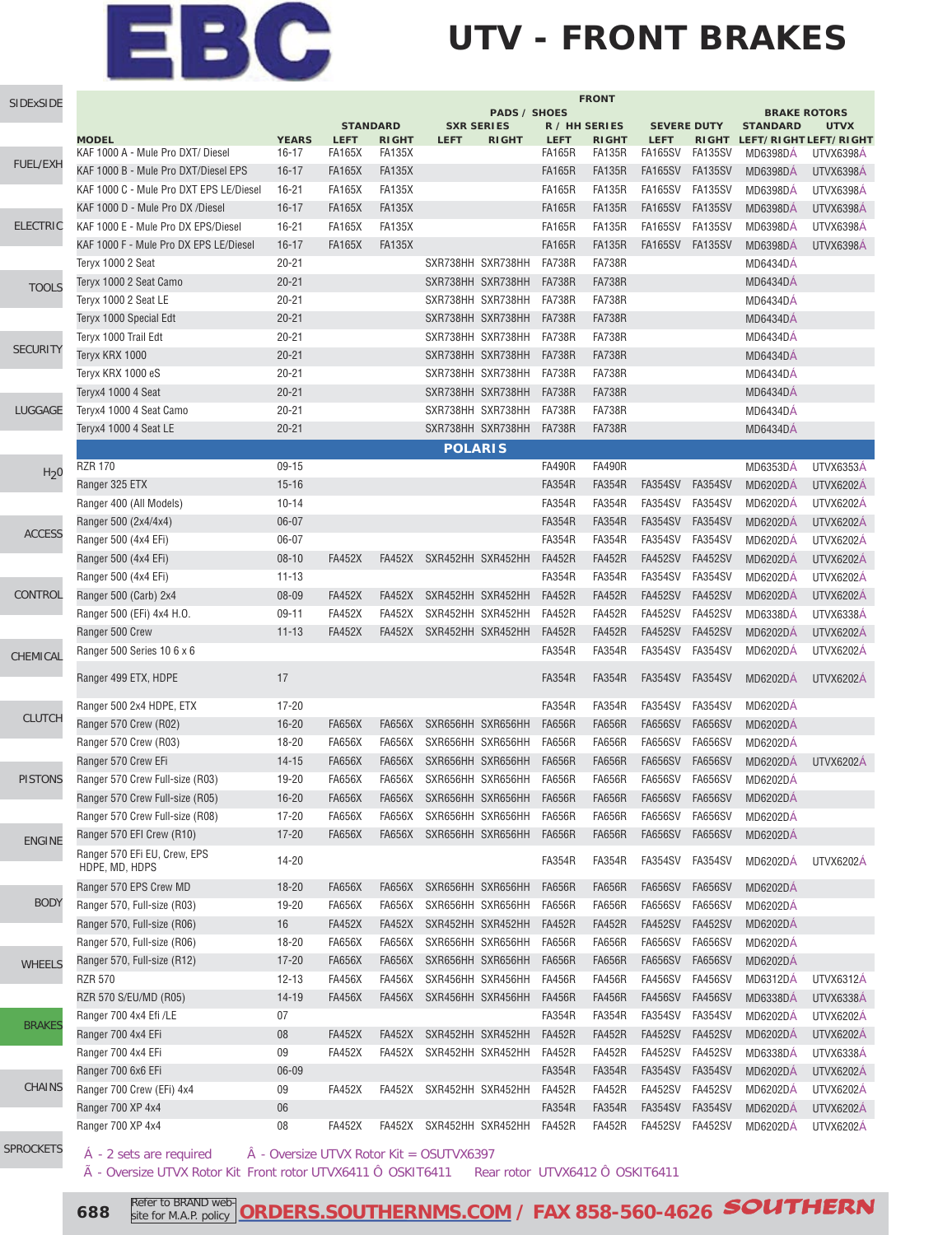

## **UTV - REAR BRAKES**

|                 |               |                   |                     |               |                |                    |                |                                        |                           | <b>SIDExSIDE</b> |
|-----------------|---------------|-------------------|---------------------|---------------|----------------|--------------------|----------------|----------------------------------------|---------------------------|------------------|
| <b>STANDARD</b> |               | <b>SXR SERIES</b> | <b>PADS / SHOES</b> |               | R / HH SERIES  | <b>SEVERE DUTY</b> |                | <b>BRAKE ROTORS</b><br><b>STANDARD</b> |                           |                  |
| <b>LEFT</b>     | <b>RIGHT</b>  | <b>LEFT</b>       | <b>RIGHT</b>        | <b>LEFT</b>   | <b>RIGHT</b>   | <b>LEFT</b>        | <b>RIGHT</b>   | LEFT/RIGHT                             | <b>UTVX</b><br>LEFT/RIGHT |                  |
| <b>FA686X</b>   | FA686X        |                   |                     | FA686R        | FA686R         |                    |                | <b>MD6398DA</b>                        | UTVX6398A                 |                  |
| <b>FA686X</b>   | <b>FA686X</b> |                   |                     | <b>FA686R</b> | <b>FA686R</b>  |                    |                | <b>MD6398DÁ</b>                        | UTVX6398A                 | <b>FUEL/EXH</b>  |
| <b>FA686X</b>   | <b>FA686X</b> |                   |                     | <b>FA686R</b> | <b>FA686R</b>  |                    |                | <b>MD6398DÁ</b>                        | UTVX6398A                 |                  |
| <b>FA686X</b>   | <b>FA686X</b> |                   |                     | <b>FA686R</b> | <b>FA686R</b>  |                    |                | <b>MD6398DÁ</b>                        | UTVX6398A                 |                  |
| <b>FA686X</b>   | FA686X        |                   |                     | <b>FA686R</b> | FA686R         |                    |                | MD6398DA                               | UTVX6398A                 | <b>ELECTRIC</b>  |
| <b>FA686X</b>   | <b>FA686X</b> |                   |                     | <b>FA686R</b> | FA686R         |                    |                | <b>MD6398DA</b>                        | UTVX6398A                 |                  |
|                 |               | SXR739HH          | SXR739HH            | <b>FA739R</b> | <b>FA739R</b>  |                    |                | MD6434DÁ                               |                           |                  |
|                 |               | SXR739HH          | SXR739HH            | <b>FA739R</b> | <b>FA739R</b>  |                    |                | <b>MD6434DA</b>                        |                           | TOOLS            |
|                 |               | SXR739HH          | SXR739HH            | <b>FA739R</b> | <b>FA739R</b>  |                    |                | MD6434DA                               |                           |                  |
|                 |               | SXR739HH          | SXR739HH            | <b>FA739R</b> | <b>FA739R</b>  |                    |                | <b>MD6434DA</b>                        |                           |                  |
|                 |               | SXR739HH          | SXR739HH            | <b>FA739R</b> | <b>FA739R</b>  |                    |                | <b>MD6434DÁ</b>                        |                           |                  |
|                 |               | SXR739HH          | SXR739HH            | <b>FA739R</b> | <b>FA739R</b>  |                    |                | <b>MD6434DÁ</b>                        |                           | <b>SECURITY</b>  |
|                 |               | SXR739HH          | SXR739HH            | <b>FA739R</b> | <b>FA739R</b>  |                    |                | <b>MD6434DÁ</b>                        |                           |                  |
|                 |               | SXR739HH          | SXR739HH            | <b>FA739R</b> | <b>FA739R</b>  |                    |                | <b>MD6434DA</b>                        |                           |                  |
|                 |               | SXR739HH          | SXR739HH            | <b>FA739R</b> | <b>FA739R</b>  |                    |                | <b>MD6434DA</b>                        |                           | <b>LUGGAGE</b>   |
|                 |               | SXR739HH          | SXR739HH            | <b>FA739R</b> | <b>FA739R</b>  |                    |                | MD6434DÁ                               |                           |                  |
|                 |               |                   |                     |               |                |                    |                |                                        |                           |                  |
|                 |               |                   |                     |               | <b>POLARIS</b> |                    |                |                                        |                           |                  |
|                 |               |                   |                     | <b>FA489R</b> |                |                    |                | MD6344D                                | UTVX6344                  | H <sub>2</sub> 0 |
|                 |               |                   |                     | <b>FA354R</b> | <b>FA354R</b>  | <b>FA354SV</b>     | <b>FA354SV</b> | <b>MD6275DA</b>                        | UTVX6275A                 |                  |
|                 |               |                   |                     | <b>FA354R</b> | <b>FA354R</b>  | <b>FA354SV</b>     | <b>FA354SV</b> | <b>MD6275DÁ</b>                        | UTVX6275A                 |                  |
|                 |               |                   |                     | <b>FA354R</b> | <b>FA354R</b>  | <b>FA354SV</b>     | <b>FA354SV</b> | <b>MD6275DA</b>                        | UTVX6275A                 | <b>ACCESS</b>    |
|                 |               |                   |                     | <b>FA354R</b> | <b>FA354R</b>  | <b>FA354SV</b>     | <b>FA354SV</b> | <b>MD6275DA</b>                        | <b>UTVX6275A</b>          |                  |
|                 |               |                   |                     | <b>FA354R</b> | <b>FA354R</b>  | <b>FA354SV</b>     | <b>FA354SV</b> | <b>MD6275DA</b>                        | UTVX6275A                 |                  |
|                 |               |                   |                     | <b>FA354R</b> | <b>FA354R</b>  | <b>FA354SV</b>     | <b>FA354SV</b> | <b>MD6275DA</b>                        | UTVX6275A                 |                  |
|                 |               |                   |                     | <b>FA354R</b> | <b>FA354R</b>  | <b>FA354SV</b>     | <b>FA354SV</b> | <b>MD6275DA</b>                        | UTVX6275A                 | CONTROL          |
|                 |               |                   |                     | <b>FA354R</b> | <b>FA354R</b>  | FA354SV            | FA354SV        | <b>MD6275DA</b>                        | <b>UTVX6275A</b>          |                  |
|                 |               |                   |                     | <b>FA354R</b> | <b>FA354R</b>  | FA354SV            | <b>FA354SV</b> | <b>MD6275DA</b>                        | <b>UTVX6275A</b>          |                  |
|                 |               |                   |                     | <b>FA354R</b> | <b>FA354R</b>  | <b>FA354SV</b>     | <b>FA354SV</b> | <b>MD6201DA</b>                        |                           | CHEMICAL         |
|                 |               |                   |                     |               |                |                    |                | MD6201D                                |                           |                  |
|                 |               |                   |                     | <b>FA354R</b> | <b>FA354R</b>  | FA354SV            | <b>FA354SV</b> | MD6275D                                | <b>UTVX6275A</b>          |                  |
|                 |               |                   |                     | <b>FA354R</b> | <b>FA354R</b>  | <b>FA354SV</b>     | <b>FA354SV</b> | <b>MD6201DA</b>                        |                           |                  |
| <b>FA656X</b>   | <b>FA656X</b> |                   |                     | <b>FA656R</b> | <b>FA656R</b>  | <b>FA656SV</b>     | <b>FA656SV</b> | <b>MD6275DA</b>                        |                           | <b>CLUTCH</b>    |
| <b>FA656X</b>   | <b>FA656X</b> |                   |                     | <b>FA656R</b> | <b>FA656R</b>  | <b>FA656SV</b>     | <b>FA656SV</b> | <b>MD6275DA</b>                        |                           |                  |
|                 |               |                   |                     | <b>FA354R</b> | <b>FA354R</b>  | <b>FA354SV</b>     | <b>FA354SV</b> | <b>MD6275DA</b>                        | UTVX6275A                 |                  |
| <b>FA656X</b>   | <b>FA656X</b> |                   |                     | <b>FA656R</b> | <b>FA656R</b>  | <b>FA656SV</b>     | <b>FA656SV</b> | <b>MD6275DA</b>                        |                           | <b>PISTONS</b>   |
| <b>FA656X</b>   | <b>FA656X</b> |                   |                     | <b>FA656R</b> | <b>FA656R</b>  | <b>FA656SV</b>     | <b>FA656SV</b> | <b>MD6275DA</b>                        |                           |                  |
| <b>FA656X</b>   | <b>FA656X</b> |                   |                     | <b>FA656R</b> | <b>FA656R</b>  | FA656SV            | <b>FA656SV</b> |                                        |                           |                  |
|                 |               |                   |                     |               |                |                    |                | <b>MD6275DA</b>                        |                           |                  |
| <b>FA656X</b>   | <b>FA656X</b> |                   |                     | <b>FA656R</b> | <b>FA656R</b>  | <b>FA656SV</b>     | <b>FA656SV</b> | <b>MD6275DÁ</b>                        |                           | <b>ENGINE</b>    |
|                 |               |                   |                     | <b>FA354R</b> | <b>FA354R</b>  | <b>FA354SV</b>     | <b>FA354SV</b> | <b>MD6275DA</b>                        | UTVX6275A                 |                  |
| <b>FA656X</b>   | <b>FA656X</b> |                   |                     | <b>FA656R</b> | <b>FA656R</b>  | FA656SV            | <b>FA656SV</b> | <b>MD6275DA</b>                        |                           |                  |
| <b>FA452X</b>   | <b>FA452X</b> |                   |                     | <b>FA452R</b> | <b>FA452R</b>  | <b>FA452SV</b>     | <b>FA452SV</b> |                                        |                           | <b>BODY</b>      |
|                 |               |                   |                     |               |                |                    |                | <b>MD6275DA</b>                        |                           |                  |
| <b>FA452X</b>   | <b>FA452X</b> |                   |                     | <b>FA452R</b> | <b>FA452R</b>  | <b>FA452SV</b>     | <b>FA452SV</b> | <b>MD6275DA</b>                        |                           |                  |
| <b>FA452X</b>   | <b>FA452X</b> |                   |                     | <b>FA452R</b> | <b>FA452R</b>  | <b>FA452SV</b>     | <b>FA452SV</b> | <b>MD6275DA</b>                        |                           |                  |
| <b>FA452X</b>   | <b>FA452X</b> |                   |                     | <b>FA452R</b> | <b>FA452R</b>  | <b>FA452SV</b>     | <b>FA452SV</b> | <b>MD6275DÁ</b>                        |                           | <b>WHEELS</b>    |
| <b>FA159X</b>   | <b>FA159X</b> | SXR159HH          | SXR159HH            | <b>FA159R</b> | <b>FA159R</b>  | <b>FA159SV</b>     | <b>FA159SV</b> | <b>MD6275DA</b>                        | UTVX6275Á                 |                  |
| <b>FA456X</b>   | <b>FA456X</b> |                   |                     | <b>FA456R</b> | <b>FA456R</b>  |                    |                | <b>MD6275DÁ</b>                        | UTVX6275A                 |                  |
|                 |               |                   |                     | <b>FA354R</b> | <b>FA354R</b>  | FA354SV            | <b>FA354SV</b> | <b>MD6275DA</b>                        | UTVX6275A                 | <b>BRAKES</b>    |
|                 |               |                   |                     | <b>FA354R</b> | <b>FA354R</b>  | <b>FA354SV</b>     | <b>FA354SV</b> | <b>MD6275DA</b>                        | UTVX6275A                 |                  |
|                 |               |                   |                     | <b>FA354R</b> | <b>FA354R</b>  | <b>FA354SV</b>     | <b>FA354SV</b> | MD6275DÁ                               | UTVX6275Á                 |                  |
|                 |               |                   |                     | <b>FA354R</b> | <b>FA354R</b>  | <b>FA354SV</b>     | <b>FA354SV</b> | <b>MD6275DA</b>                        | <b>UTVX6275A</b>          |                  |
| <b>FA452X</b>   | <b>FA452X</b> |                   |                     | <b>FA452R</b> | <b>FA452R</b>  | <b>FA452SV</b>     | <b>FA452SV</b> | <b>MD6275DA</b>                        | UTVX6275A                 | CHAINS           |
|                 |               |                   |                     | <b>FA354R</b> | <b>FA354R</b>  | FA354SV            | <b>FA354SV</b> | <b>MD6275DA</b>                        | UTVX6275Á                 |                  |
|                 |               |                   |                     | <b>FA354R</b> | <b>FA354R</b>  | <b>FA354SV</b>     | <b>FA354SV</b> |                                        |                           |                  |

 $\hat{A}$  - 2 sets are required  $\hat{A}$  - Oversize UTVX Rotor Kit = OSUTVX6397

 $\tilde{A}$  - Oversize UTVX Rotor Kit Front rotor UTVX6411 Ô OSKIT6411 Rear rotor UTVX6412 Ô OSKIT6411

[SPROCKETS](http://www.southernms.com/wp-content/uploads/2015/08/18_sprockets.pdf)

**SOUTHERN** [WWW.SOUTHERNMS.COM / TEL 858-560-5005](http://m.southernms.com) Refer to BRAND Web-1 689

Refer to BRAND website for M.A.P. policy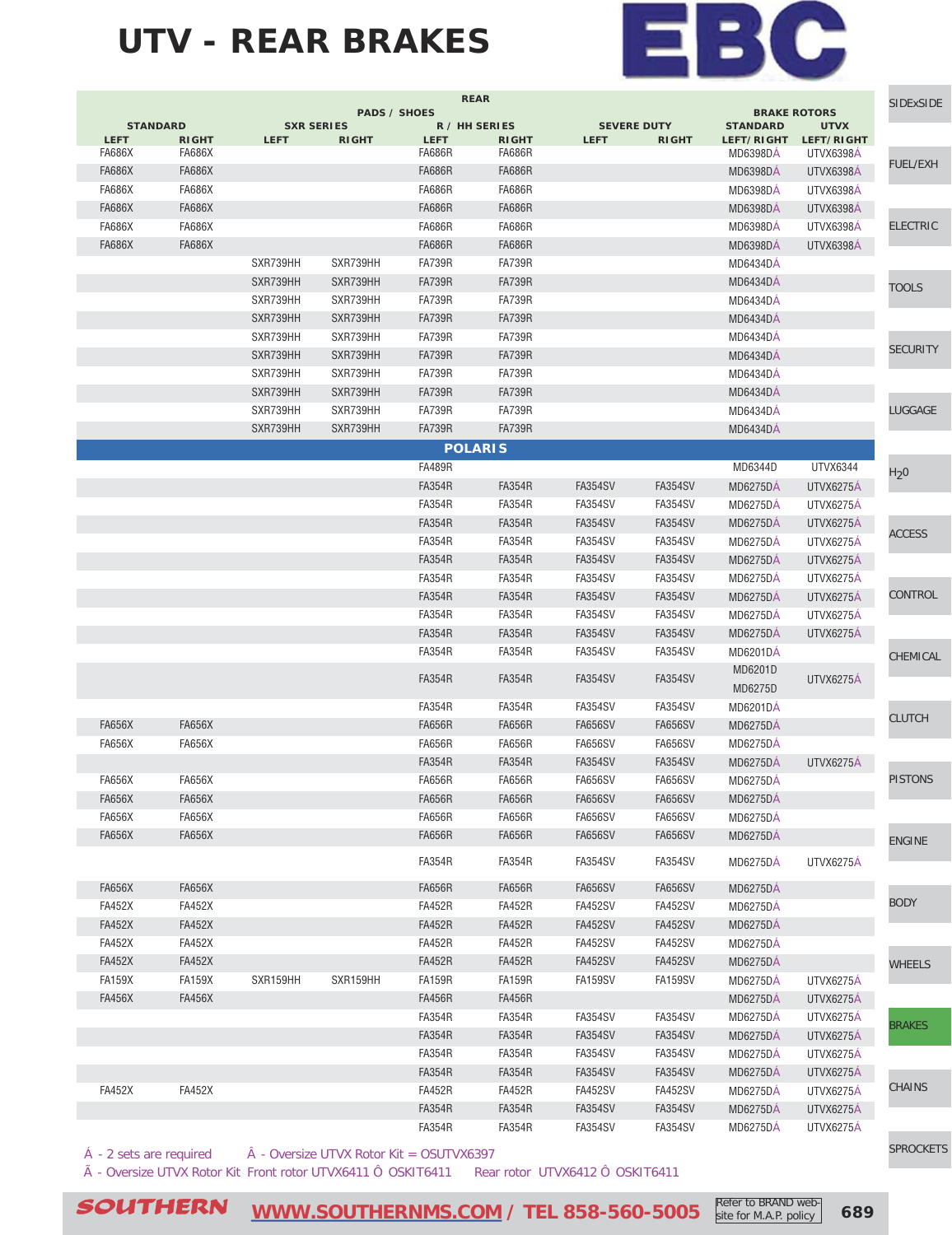# EBC

## **UTV - FRONT BRAKES**

| SIDExSIDE        | <b>FRONT</b>                           |                          |                 |               |                                          |               |               |                    |                |                 |                                    |
|------------------|----------------------------------------|--------------------------|-----------------|---------------|------------------------------------------|---------------|---------------|--------------------|----------------|-----------------|------------------------------------|
|                  |                                        |                          | <b>STANDARD</b> |               | <b>PADS / SHOES</b><br><b>SXR SERIES</b> | R / HH SERIES |               | <b>SEVERE DUTY</b> |                | <b>STANDARD</b> | <b>BRAKE ROTORS</b><br><b>UTVX</b> |
|                  | <b>MODEL</b>                           | <b>YEARS</b>             | <b>LEFT</b>     | <b>RIGHT</b>  | <b>LEFT</b><br><b>RIGHT</b>              | <b>LEFT</b>   | <b>RIGHT</b>  | <b>LEFT</b>        |                |                 | RIGHT LEFT/RIGHT LEFT/RIGHT        |
|                  | Ranger 800                             | $10 - 12$                | <b>FA452X</b>   | <b>FA452X</b> | SXR452HH SXR452HH                        | <b>FA452R</b> | <b>FA452R</b> | <b>FA452SV</b>     | FA452SV        | <b>MD6338DA</b> | <b>UTVX6338A</b>                   |
| FUEL/EXH         | Ranger 800 6 x 6                       | $10 - 17$                | <b>FA452X</b>   | <b>FA452X</b> | SXR452HH SXR452HH                        | <b>FA452R</b> | <b>FA452R</b> | <b>FA452SV</b>     | <b>FA452SV</b> | <b>MD6338DÁ</b> | UTVX6338Á                          |
|                  | Ranger 800 Crew                        | $10 - 14$                | <b>FA452X</b>   | <b>FA452X</b> | SXR452HH SXR452HH                        | <b>FA452R</b> | <b>FA452R</b> | <b>FA452SV</b>     | <b>FA452SV</b> | <b>MD6338DÁ</b> | UTVX6338Á                          |
|                  | Ranger 800 EFi                         | $13 - 14$                | <b>FA452X</b>   | <b>FA452X</b> | SXR452HH SXR452HH                        | <b>FA452R</b> | <b>FA452R</b> | <b>FA452SV</b>     | <b>FA452SV</b> | <b>MD6338DÁ</b> | UTVX6338Á                          |
| <b>ELECTRIC</b>  | Ranger 800 Mid Size                    | 13-14                    |                 |               |                                          | <b>FA354R</b> | <b>FA354R</b> | <b>FA354SV</b>     | FA354SV        | <b>MD6202DÁ</b> | <b>UTVX6202Á</b>                   |
|                  | Ranger 800 XP                          | $10-12$                  | <b>FA452X</b>   | <b>FA452X</b> | SXR452HH SXR452HH                        | <b>FA452R</b> | <b>FA452R</b> | <b>FA452SV</b>     | <b>FA452SV</b> | MD6338DÁ        | <b>UTVX6338A</b>                   |
|                  | Ranger 800 6x6 MD POLAND (R02)         | $17 - 20$                | <b>FA656X</b>   | <b>FA656X</b> | SXR656HH SXR656HH                        | <b>FA656R</b> | <b>FA656R</b> | <b>FA656SV</b>     | <b>FA656SV</b> | <b>MD6202DÁ</b> |                                    |
| <b>TOOLS</b>     | RZR 800 (Inc EPS Models)               | $08 - 14$                | <b>FA456X</b>   | <b>FA456X</b> | SXR456HH SXR456HH                        | <b>FA456R</b> | <b>FA456R</b> | <b>FA456SV</b>     | <b>FA456SV</b> | MD6312DA        | <b>UTVX6312Á</b>                   |
|                  | RZR-4 800 EPS                          | 12                       | <b>FA452X</b>   | <b>FA452X</b> | SXR452HH SXR452HH                        | <b>FA452R</b> | <b>FA452R</b> | <b>FA452SV</b>     | <b>FA452SV</b> | <b>MD6338DA</b> | <b>UTVX6338A</b>                   |
|                  | Ranger XP 900                          | $13 - 14$                | <b>FA452X</b>   | <b>FA452X</b> | SXR452HH SXR452HH                        | <b>FA452R</b> | <b>FA452R</b> | <b>FA452SV</b>     | <b>FA452SV</b> | MD6338DÁ        | UTVX6338A                          |
|                  | Ranger XP 900                          | $15-19$                  | <b>FA452X</b>   | <b>FA452X</b> | SXR452HH SXR452HH                        | <b>FA452R</b> | <b>FA452R</b> | <b>FA452SV</b>     | <b>FA452SV</b> | MD6338DA        | UTVX6338A                          |
| <b>SECURITY</b>  | Ranger 900 Crew                        | $10 - 15$                | <b>FA656X</b>   | <b>FA656X</b> | SXR656HH SXR656HH                        | <b>FA656R</b> | <b>FA656R</b> | <b>FA656SV</b>     | <b>FA656SV</b> | <b>MD6338DA</b> | UTVX6338A                          |
|                  | Ranger 900 Crew 6P SP (R14)            | 17                       | <b>FA656X</b>   | <b>FA656X</b> | SXR656HH SXR656HH                        | <b>FA656R</b> | <b>FA656R</b> | <b>FA656SV</b>     | <b>FA656SV</b> | MD6338DA        | <b>UTVX6338A</b>                   |
|                  | Ranger 900 Crew All Options            | $16 - 19$                | <b>FA452X</b>   | <b>FA452X</b> | SXR452HH SXR452HH                        | <b>FA452R</b> | <b>FA452R</b> | <b>FA452SV</b>     | <b>FA452SV</b> | <b>MD6338DA</b> | <b>UTVX6338A</b>                   |
| LUGGAGE          | Ranger 900 Crew Diesel                 | 13-14                    | <b>FA452X</b>   | <b>FA452X</b> | SXR452HH SXR452HH                        | <b>FA452R</b> | <b>FA452R</b> | <b>FA452SV</b>     | <b>FA452SV</b> | <b>MD6338DA</b> | UTVX6338A                          |
|                  | Ranger 900 Crew EPS (R03)              | 19                       | <b>FA656X</b>   | <b>FA656X</b> | SXR656HH SXR656HH                        | <b>FA656R</b> | <b>FA656R</b> | <b>FA656SV</b>     | <b>FA656SV</b> | <b>MD6338DÁ</b> | <b>UTVX6338A</b>                   |
|                  | Ranger 900 Diesel                      | $11 - 14$                | <b>FA452X</b>   | <b>FA452X</b> | SXR452HH SXR452HH                        | <b>FA452R</b> | <b>FA452R</b> | <b>FA452SV</b>     | <b>FA452SV</b> | <b>MD6338DÁ</b> | UTVX6338Á                          |
|                  | Ranger XP 900 Crew 6P SP (R10)         | 18                       | <b>FA656X</b>   | FA656X        | SXR656HH SXR656HH                        | <b>FA656R</b> | <b>FA656R</b> | <b>FA656SV</b>     | <b>FA656SV</b> | <b>MD6338DA</b> | <b>UTVX6338A</b>                   |
| H <sub>2</sub> 0 | RZR 4 900 (R05)                        | 17                       | <b>FA656X</b>   | <b>FA656X</b> | SXR656HH SXR656HH                        | <b>FA656R</b> | <b>FA656R</b> | <b>FA656SV</b>     | <b>FA656SV</b> | MD6338DA        | <b>UTVX6338A</b>                   |
|                  | RZR 4 900 (R05, R12)                   | $16 - 18$                | <b>FA656X</b>   | <b>FA656X</b> | SXR656HH SXR656HH                        | <b>FA656R</b> | <b>FA656R</b> | <b>FA656SV</b>     | <b>FA656SV</b> | MD6338DA        | UTVX6338Á                          |
|                  | RZR 4 XP 900 All Options Inc Military  | $12 - 16$                | <b>FA656X</b>   | <b>FA656X</b> | SXR656HH SXR656HH                        | <b>FA656R</b> | <b>FA656R</b> | <b>FA656SV</b>     | <b>FA656SV</b> | <b>MD6338DÁ</b> | UTVX6338Á                          |
| <b>ACCESS</b>    | RZR 900 (50" Inch All Options)         | $15 - 20$                | <b>FA657X</b>   | <b>FA657X</b> | SXR657HH SXR657HH                        | <b>FA657R</b> | <b>FA657R</b> | <b>FA657SV</b>     | <b>FA657SV</b> | MD6338DA        | UTVX6338Á                          |
|                  | RZR RS1                                | 18-20                    | <b>FA656X</b>   | FA656X        | SXR656HH SXR656HH                        | <b>FA656R</b> | <b>FA656R</b> | <b>FA656SV</b>     | <b>FA656SV</b> | <b>MD6380DÁ</b> | UTVX6380Á                          |
|                  | RZR Turbo 4                            | 19-20                    | <b>FA680X</b>   | <b>FA680X</b> | SXR680HH SXR680HH                        | <b>FA680R</b> | <b>FA680R</b> | <b>FA680SV</b>     | <b>FA680SV</b> | <b>MD6397DÁ</b> | UTVX6397Á                          |
| CONTROL          | RZR XP 4 Turbo                         | 16                       |                 |               | SXR680HH SXR680HH                        | <b>FA680R</b> | <b>FA680R</b> |                    |                | MD6397DÁ        | <b>UTVX6397Á</b>                   |
|                  | RZR XP 900 (Inc EPS Models)            | $11 - 14$                | <b>FA656X</b>   | <b>FA656X</b> | SXR656HH SXR656HH                        | <b>FA656R</b> | <b>FA656R</b> | <b>FA656SV</b>     | <b>FA656SV</b> | MD6338DA        | <b>UTVX6338A</b>                   |
|                  | RZR XP Turbo                           | 16                       |                 |               | SXR680HH SXR680HH                        | <b>FA680R</b> | <b>FA680R</b> |                    |                | <b>MD6397DÁ</b> | UTVX6397Á                          |
|                  | RZR-S 900 (60" Inch All Options)       | $15 - 20$                | <b>FA657X</b>   | <b>FA657X</b> | SXR657HH SXR657HH                        | <b>FA657R</b> | <b>FA657R</b> | <b>FA657SV</b>     | <b>FA657SV</b> | MD6338DÁ        | UTVX6338A                          |
| CHEMICAL         | General 1000 4 EPS PS XP DLX (4 Seat)  | $17 - 20$                | <b>FA452X</b>   | <b>FA452X</b> | SXR452HH SXR452HH                        | <b>FA452R</b> | <b>FA452R</b> | <b>FA452SV</b>     | <b>FA452SV</b> | MD6338DA        | UTVX6338A                          |
|                  | General 1000 EPS (2 Seat)              | $16 - 20$                | <b>FA452X</b>   | <b>FA452X</b> | SXR452HH SXR452HH                        | <b>FA452R</b> | <b>FA452R</b> | <b>FA452SV</b>     | <b>FA452SV</b> | <b>MD6338DA</b> | <b>UTVX6338A</b>                   |
|                  | General 1000 EPS PS MD (2 Seat)        | $17 - 20$                | <b>FA452X</b>   | <b>FA452X</b> | SXR452HH SXR452HH                        | <b>FA452R</b> | <b>FA452R</b> | <b>FA452SV</b>     | <b>FA452SV</b> | MD6408DA        | UTVX6408A                          |
| <b>CLUTCH</b>    | Ranger 1000 Crew                       | $18 - 20$                | <b>FA656X</b>   | <b>FA656X</b> | SXR656HH SXR656HH                        | <b>FA656R</b> | <b>FA656R</b> | <b>FA656SV</b>     | <b>FA656SV</b> | <b>MD6338DA</b> | <b>UTVX6338A</b>                   |
|                  | Ranger 1000 Crew PS                    | 18-20                    | <b>FA656X</b>   | <b>FA656X</b> | SXR656HH SXR656HH                        | <b>FA656R</b> | <b>FA656R</b> | <b>FA656SV</b>     | <b>FA656SV</b> | <b>MD6338DA</b> | UTVX6338A                          |
|                  | Ranger 1000D                           | $17 - 18$                | <b>FA656X</b>   | <b>FA656X</b> | SXR656HH SXR656HH                        | <b>FA656R</b> | <b>FA656R</b> | <b>FA656SV</b>     | <b>FA656SV</b> | MD6338DA        | UTVX6338A                          |
| <b>PISTONS</b>   | Ranger 1000D Crew                      | $17 - 18$                | <b>FA656X</b>   | FA656X        | SXR656HH SXR656HH                        | <b>FA656R</b> | <b>FA656R</b> | <b>FA656SV</b>     | <b>FA656SV</b> | <b>MD6338DÁ</b> | <b>UTVX6338A</b>                   |
|                  | Ranger 1000D Diesel Crew               | 15                       | <b>FA452X</b>   | <b>FA452X</b> | SXR452HH SXR452HH                        | <b>FA452R</b> | <b>FA452R</b> | FA452SV FA452SV    |                | MD6338DÁ        | UTVX6338Á                          |
|                  | Ranger 1000D Diesel EU                 | $15 - 20$                | FA656X          | FA656X        | SXR656HH SXR656HH                        | <b>FA656R</b> | FA656R        | FA656SV            | FA656SV        | MD6338DA        | UTVX6338A                          |
|                  | Ranger 1000D EU (R14)                  | 17                       | <b>FA656X</b>   | <b>FA656X</b> | SXR656HH SXR656HH                        | <b>FA656R</b> | <b>FA656R</b> | FA656SV            | <b>FA656SV</b> | <b>MD6338DA</b> | UTVX6338Á                          |
| <b>ENGINE</b>    | Ranger 902D EU Tractor                 | 19-20                    | <b>FA656X</b>   | <b>FA656X</b> | SXR656HH SXR656HH                        | <b>FA656R</b> | <b>FA656R</b> | <b>FA656SV</b>     | <b>FA656SV</b> | MD6380DÁ        | UTVX6380A                          |
|                  | Ranger XP 1000 Crew PS All Options     | $17 - 18$                | <b>FA656X</b>   | FA656X        | SXR656HH SXR656HH                        | <b>FA656R</b> | <b>FA656R</b> | FA656SV            | FA656SV        | <b>MD6338DA</b> | UTVX6338A                          |
|                  | Ranger XP 1000 Crew PS MD              | $17-18$                  | <b>FA656X</b>   | FA656X        | SXR656HH SXR656HH                        | FA656R        | <b>FA656R</b> | <b>FA656SV</b>     | <b>FA656SV</b> | <b>MD6338DA</b> | UTVX6338A                          |
| <b>BODY</b>      | Ranger XP 1000 PS Crew EU, EPS, HD, MD | 18-20                    | <b>FA656X</b>   | FA656X        | SXR656HH SXR656HH                        | <b>FA656R</b> | <b>FA656R</b> | <b>FA656SV</b>     | <b>FA656SV</b> | <b>MD6338DA</b> | UTVX6338A                          |
|                  | Ranger XP 1000 PS NSTR, Crew Mud       | 18-20                    | <b>FA656X</b>   | <b>FA656X</b> | SXR656HH SXR656HH                        | <b>FA656R</b> | <b>FA656R</b> | <b>FA656SV</b>     | <b>FA656SV</b> | <b>MD6338DA</b> | UTVX6338A                          |
|                  | RZR 1000 60 Inch PS EU/Tractor/Zug     | $17 - 20$                | <b>FA657X</b>   | FA657X        | SXR657HH SXR657HH                        | <b>FA657R</b> | <b>FA657R</b> | <b>FA657SV</b>     | <b>FA657SV</b> | MD6338DA        | UTVX6338A                          |
| <b>WHEELS</b>    | RZR XP 1000 EU/MD                      | 16-17                    | <b>FA452X</b>   | FA452X        | SXR452HH SXR452HH                        | <b>FA452R</b> | <b>FA452R</b> | <b>FA452SV</b>     | FA452SV        | MD6380DA        | UTVX6380A                          |
|                  | <b>RZR XP 1000</b>                     | 12-19                    | FA656X          | FA656X        | SXR656HH SXR656HH                        | <b>FA656R</b> | <b>FA656R</b> | <b>FA656SV</b>     | <b>FA656SV</b> | <b>MD6380DA</b> | UTVX6380A                          |
|                  | RZR XP 1000 S4                         | 18-20                    | <b>FA656X</b>   | <b>FA656X</b> | SXR656HH SXR656HH                        | <b>FA656R</b> | <b>FA656R</b> | <b>FA656SV</b>     | <b>FA656SV</b> | MD6380DA        | UTVX6380A                          |
|                  | RZR XP 4 1000                          | $16 - 20$                | <b>FA656X</b>   | FA656X        | SXR656HH SXR656HH                        | <b>FA656R</b> | <b>FA656R</b> | <b>FA656SV</b>     | <b>FA656SV</b> | MD6380DA        | UTVX6380A                          |
| <b>BRAKES</b>    | RZR XP 4 1000 MD                       | 17                       | FA656X          | FA656X        | SXR656HH SXR656HH                        | <b>FA656R</b> | <b>FA656R</b> | <b>FA656SV</b>     | FA656SV        | MD6380DA        | UTVX6380A                          |
|                  | RZR XP 4 1000 MD                       | 18-19                    | <b>FA656X</b>   | FA656X        | SXR656HH SXR656HH                        | <b>FA656R</b> | <b>FA656R</b> | <b>FA656SV</b>     | <b>FA656SV</b> | <b>MD6380DA</b> | UTVX6380A                          |
|                  | RZR XP 4 Turbo                         | 17-20                    | <b>FA680X</b>   | FA680X        | SXR680HH SXR680HH                        | <b>FA680R</b> | <b>FA680R</b> |                    |                | MD6380DA        | UTVX6380A                          |
| CHAINS           | RZR XP 4 Turbo Intl                    | 17                       | <b>FA680X</b>   | FA680X        | SXR680HH SXR680HH                        | <b>FA680R</b> | <b>FA680R</b> |                    |                | <b>MD6380DA</b> | UTVX6380A                          |
|                  | RZR XP 4 Turbo MD                      | 18-20                    | <b>FA680X</b>   | FA680X        | SXR680HH SXR680HH                        | FA680R        | <b>FA680R</b> |                    |                | MD6380DA        | UTVX6380A                          |
|                  | RZR XP 4 Turbo S                       | $19 - 20$                |                 |               | SXR728HH SXR728HH                        | FA728R        | FA728R        | FA728SV FA728SV    |                | <b>MD6380DA</b> | UTVX6380A                          |
| <b>SPROCKETS</b> |                                        | Overcize LITUV Deter Vit |                 |               | $\Omega$ CLITWA2007                      |               |               |                    |                |                 |                                    |

A - 2 sets are required A - Oversize UTVX Rotor Kit = OSUTVX6397

à - Oversize UTVX Rotor Kit Front rotor UTVX6411 Ô OSKIT6411 Rear rotor UTVX6412 Ô OSKIT6411

**690** Refer to BRAND web **[ORDERS.SOUTHERNMS.COM / FAX 858-560-4626](http://orders.southernms.com) SOUTHERN**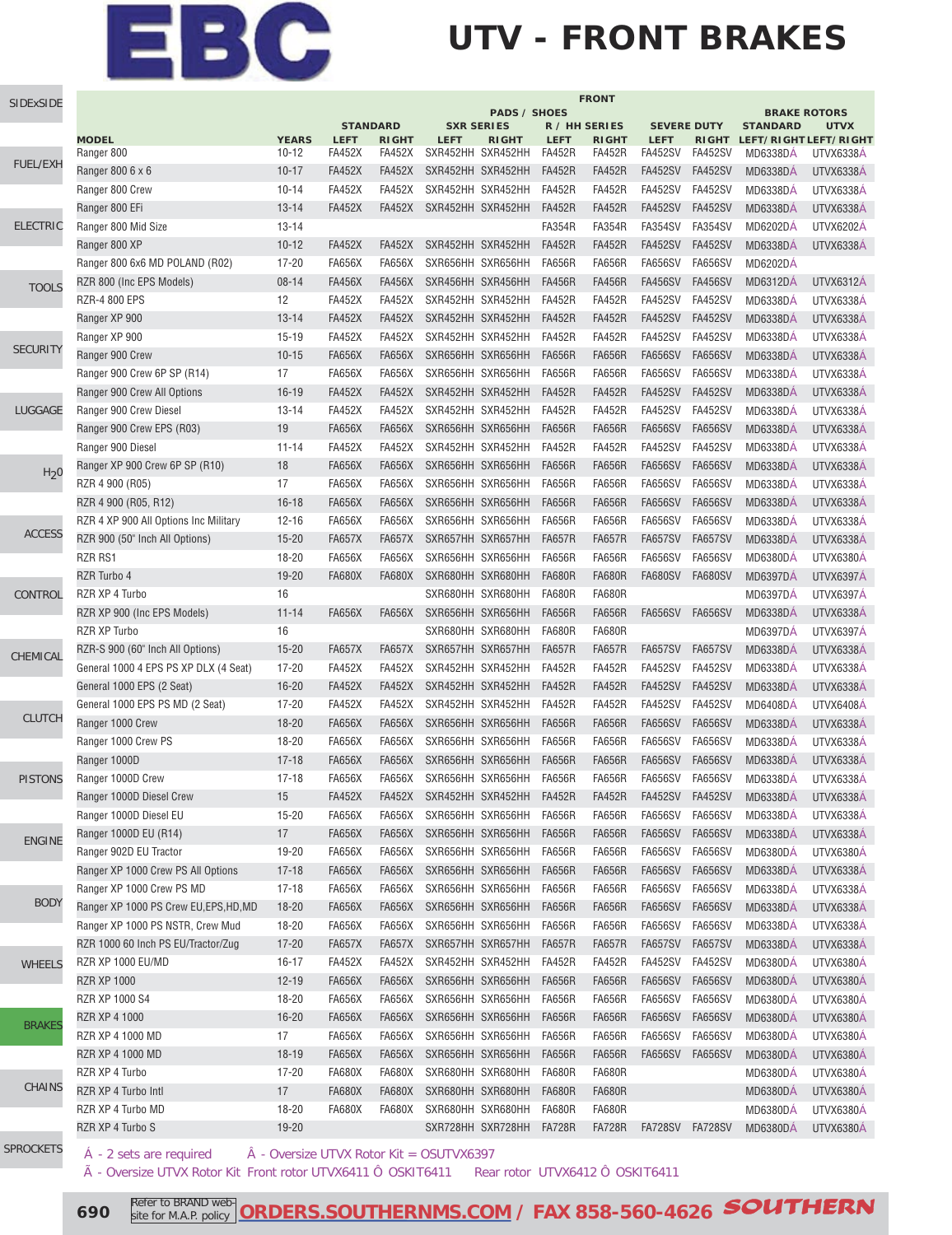#### **UTV - REAR BRAKES**



|                  | <b>BRAKE ROTORS</b><br><b>UTVX</b> | <b>STANDARD</b>               |                         | <b>SEVERE DUTY</b>            |                               | R / HH SERIES                | <b>PADS / SHOES</b><br><b>SXR SERIES</b> |             |               | <b>STANDARD</b> |
|------------------|------------------------------------|-------------------------------|-------------------------|-------------------------------|-------------------------------|------------------------------|------------------------------------------|-------------|---------------|-----------------|
|                  | LEFT/RIGHT<br>UTVX6275A            | LEFT/RIGHT<br><b>MD6275DA</b> | <b>RIGHT</b><br>FA354SV | <b>LEFT</b><br><b>FA354SV</b> | <b>RIGHT</b><br><b>FA354R</b> | <b>LEFT</b><br><b>FA354R</b> | <b>RIGHT</b>                             | <b>LEFT</b> | <b>RIGHT</b>  | <b>LEFT</b>     |
| <b>FUEL/EXH</b>  |                                    |                               |                         |                               |                               |                              |                                          |             |               |                 |
|                  | UTVX6275A                          | <b>MD6275DA</b>               | FA452SV                 | <b>FA452SV</b>                | <b>FA452R</b>                 | <b>FA452R</b>                | SXR452HH                                 | SXR452HH    | <b>FA452X</b> | <b>FA452X</b>   |
|                  | UTVX6275Á                          | <b>MD6275DA</b>               | <b>FA354SV</b>          | <b>FA354SV</b>                | FA354R                        | <b>FA354R</b>                | SXR354HH                                 | SXR354HH    |               |                 |
|                  | UTVX6275A                          | <b>MD6275DA</b>               | <b>FA354SV</b>          | <b>FA354SV</b>                | <b>FA354R</b>                 | <b>FA354R</b>                |                                          |             |               |                 |
| <b>ELECTRIC</b>  | UTVX6275A                          | MD6275DA                      | FA354SV                 | <b>FA354SV</b>                | <b>FA354R</b>                 | <b>FA354R</b>                |                                          |             |               |                 |
|                  | UTVX6275A                          | <b>MD6275DA</b>               | <b>FA452SV</b>          | <b>FA452SV</b>                | <b>FA452R</b>                 | <b>FA452R</b>                |                                          |             | <b>FA452X</b> | <b>FA452X</b>   |
| <b>TOOLS</b>     | UTVX6275A                          | <b>MD6275DA</b>               |                         |                               | <b>FA159R</b>                 | <b>FA159R</b>                |                                          |             | <b>FA159X</b> | <b>FA159X</b>   |
|                  | UTVX6275A                          | <b>MD6275DÁ</b>               | <b>FA354SV</b>          | <b>FA354SV</b>                | <b>FA354R</b>                 | <b>FA354R</b>                |                                          |             |               |                 |
|                  | UTVX6374Á                          | MD6374DÁ                      | FA354SV                 | <b>FA354SV</b>                | <b>FA354R</b>                 | <b>FA354R</b>                |                                          |             |               |                 |
|                  | UTVX6275A                          | <b>MD6275DA</b>               | FA354SV                 | <b>FA354SV</b>                | <b>FA354R</b>                 | <b>FA354R</b>                |                                          |             |               |                 |
| <b>SECURITY</b>  | <b>UTVX6275A</b>                   | <b>MD6275DA</b>               | <b>FA452SV</b>          | <b>FA452SV</b>                | <b>FA452R</b>                 | <b>FA452R</b>                |                                          |             | <b>FA452X</b> | <b>FA452X</b>   |
|                  | UTVX6275A                          | <b>MD6275DA</b>               | <b>FA452SV</b>          | <b>FA452SV</b>                | <b>FA452R</b>                 | <b>FA452R</b>                | SXR452HH                                 | SXR452HH    | <b>FA452X</b> | <b>FA452X</b>   |
| LUGGAGE          | UTVX6275A                          | <b>MD6275DA</b>               | <b>FA452SV</b>          | <b>FA452SV</b>                | <b>FA452R</b>                 | <b>FA452R</b>                |                                          |             | <b>FA452X</b> | <b>FA452X</b>   |
|                  |                                    |                               |                         |                               |                               |                              |                                          |             |               |                 |
|                  | <b>UTVX6275A</b>                   | <b>MD6275DA</b>               | <b>FA354SV</b>          | FA354SV                       | <b>FA354R</b>                 | <b>FA354R</b>                |                                          |             |               |                 |
| H <sub>2</sub> 0 | UTVX6374A                          | <b>MD6374DA</b>               | <b>FA656SV</b>          | <b>FA656SV</b>                | <b>FA656R</b>                 | <b>FA656R</b>                |                                          |             | <b>FA656X</b> | <b>FA656X</b>   |
|                  |                                    |                               |                         |                               | <b>FA456R</b>                 | <b>FA456R</b>                |                                          |             | <b>FA456X</b> | <b>FA456X</b>   |
|                  |                                    |                               |                         |                               |                               |                              |                                          |             |               |                 |
| <b>ACCESS</b>    | UTVX6374A                          | MD6374DA                      | FA656SV                 | FA656SV                       | FA656R                        | <b>FA656R</b>                |                                          |             | FA656X        | <b>FA656X</b>   |
|                  | UTVX6338A                          | MD6338DA                      |                         |                               | <b>FA456R</b>                 | <b>FA456R</b>                |                                          |             | <b>FA456X</b> | <b>FA456X</b>   |
|                  | UTVX6380A                          | <b>MD6380DA</b>               | <b>FA656SV</b>          | <b>FA656SV</b>                | FA656R                        | FA656R                       | SXR656HH                                 | SXR656HH    | FA656X        | <b>FA656X</b>   |
|                  |                                    | <b>MD6397DA</b>               | FA656SV                 | <b>FA656SV</b>                | <b>FA656R</b>                 | FA656R                       | SXR656HH                                 | SXR656HH    | <b>FA656X</b> | FA656X          |
| CONTROL          |                                    | <b>MD6397DA</b>               | FA656SV                 | <b>FA656SV</b>                | <b>FA656R</b>                 | FA656R                       | SXR656HH                                 | SXR656HH    | <b>FA656X</b> | FA656X          |
|                  | UTVX6374A                          | <b>MD6374DA</b>               | <b>FA354SV</b>          | <b>FA354SV</b>                | <b>FA354R</b>                 | <b>FA354R</b>                |                                          |             |               |                 |
|                  |                                    | <b>MD6397DA</b>               | <b>FA656SV</b>          | <b>FA656SV</b>                | <b>FA656R</b>                 | <b>FA656R</b>                | SXR656HH                                 | SXR656HH    | <b>FA656X</b> | <b>FA656X</b>   |
| CHEMICAL         | <b>UTVX6338A</b>                   | <b>MD6338DA</b>               |                         |                               | <b>FA456R</b>                 | <b>FA456R</b>                |                                          |             | <b>FA456X</b> | <b>FA456X</b>   |
|                  | UTVX6408A                          | <b>MD6408DA</b>               | FA456SV                 | <b>FA456SV</b>                | <b>FA456R</b>                 | <b>FA456R</b>                |                                          |             | <b>FA456X</b> | <b>FA456X</b>   |
|                  | <b>UTVX6338A</b>                   | <b>MD6338DA</b>               | FA456SV                 | <b>FA456SV</b>                | <b>FA456R</b>                 | <b>FA456R</b>                |                                          |             | <b>FA456X</b> | <b>FA456X</b>   |
|                  | UTVX6408A                          | <b>MD6408DA</b>               | <b>FA456SV</b>          | <b>FA456SV</b>                | <b>FA456R</b>                 | <b>FA456R</b>                |                                          |             | <b>FA456X</b> | <b>FA456X</b>   |
| <b>CLUTCH</b>    |                                    | <b>MD6275DA</b>               |                         |                               | <b>FA456R</b>                 | <b>FA456R</b>                |                                          |             | <b>FA456X</b> | <b>FA456X</b>   |
|                  | UTVX6275A                          | <b>MD6275DA</b>               | <b>FA452SV</b>          | <b>FA452SV</b>                | <b>FA452R</b>                 | <b>FA452R</b>                |                                          |             | <b>FA452X</b> | <b>FA452X</b>   |
|                  | <b>UTVX6275A</b>                   | <b>MD6275DA</b>               |                         |                               |                               |                              |                                          |             | <b>FA656X</b> | FA656X          |
| <b>PISTONS</b>   | UTVX6275A                          | <b>MD6275DA</b>               |                         |                               |                               |                              |                                          |             | <b>FA656X</b> | <b>FA656X</b>   |
|                  | <b>UTVX6275A</b>                   | <b>MD6275DA</b>               | <b>FA354SV</b>          | <b>FA354SV</b>                | <b>FA354R</b>                 | <b>FA354R</b>                |                                          |             |               |                 |
|                  | UTVX6275Á                          | <b>MD6275DA</b>               | <b>FA354SV</b>          | <b>FA354SV</b>                | <b>FA354R</b>                 | <b>FA354R</b>                |                                          |             |               |                 |
|                  | UTVX6275Á                          | <b>MD6275DA</b>               |                         |                               |                               |                              |                                          |             | FA656X        | FA656X          |
| <b>ENGINE</b>    |                                    | <b>MD6338DA</b>               |                         |                               | <b>FA456R</b>                 | <b>FA456R</b>                |                                          |             | <b>FA456X</b> | <b>FA456X</b>   |
|                  | UTVX6275A                          | <b>MD6275DÁ</b>               | <b>FA452SV</b>          | <b>FA452SV</b>                | <b>FA452R</b>                 | <b>FA452R</b>                |                                          |             | <b>FA452X</b> | <b>FA452X</b>   |
|                  | UTVX6275Á                          | <b>MD6275DA</b>               | <b>FA452SV</b>          | <b>FA452SV</b>                | <b>FA452R</b>                 | <b>FA452R</b>                |                                          |             | <b>FA452X</b> | <b>FA452X</b>   |
| <b>BODY</b>      |                                    | <b>MD6275DÁ</b>               |                         |                               | <b>FA456R</b>                 | <b>FA456R</b>                |                                          |             | <b>FA456X</b> | <b>FA456X</b>   |
|                  |                                    | <b>MD6275DA</b>               |                         |                               | <b>FA456R</b>                 | <b>FA456R</b>                |                                          |             | <b>FA456X</b> | <b>FA456X</b>   |
|                  |                                    |                               | <b>FA456SV</b>          | <b>FA456SV</b>                | <b>FA456R</b>                 | <b>FA456R</b>                |                                          |             | <b>FA456X</b> | <b>FA456X</b>   |
|                  | UTVX6338A                          | <b>MD6338DA</b>               |                         |                               |                               |                              |                                          |             |               |                 |
| <b>WHEELS</b>    | UTVX6380A                          | <b>MD6380DA</b>               | <b>FA452SV</b>          | <b>FA452SV</b>                | <b>FA452R</b>                 | <b>FA452R</b>                |                                          |             | <b>FA452X</b> | <b>FA452X</b>   |
|                  | UTVX6380Á                          | <b>MD6380DA</b>               | <b>FA656SV</b>          | <b>FA656SV</b>                | <b>FA656R</b>                 | <b>FA656R</b>                |                                          |             | <b>FA656X</b> | <b>FA656X</b>   |
|                  |                                    | <b>MD6338DA</b>               |                         |                               | <b>FA456R</b>                 | <b>FA456R</b>                |                                          |             | <b>FA456X</b> | <b>FA456X</b>   |
| <b>BRAKES</b>    | UTVX6380A                          | MD6380DA                      | <b>FA656SV</b>          | <b>FA656SV</b>                | <b>FA656R</b>                 | <b>FA656R</b>                | SXR656HH                                 | SXR656HH    | <b>FA656X</b> | <b>FA656X</b>   |
|                  | UTVX6380Á                          | <b>MD6380DA</b>               | <b>FA656SV</b>          | <b>FA656SV</b>                | <b>FA656R</b>                 | <b>FA656R</b>                | SXR656HH                                 | SXR656HH    | <b>FA656X</b> | <b>FA656X</b>   |
|                  | UTVX6380A                          | <b>MD6380DA</b>               | FA656SV                 | <b>FA656SV</b>                | <b>FA656R</b>                 | <b>FA656R</b>                | SXR656HH                                 | SXR656HH    | <b>FA656X</b> | <b>FA656X</b>   |
|                  | OSUTVX6397ÁÂ                       | <b>MD6397DA</b>               | <b>FA656SV</b>          | <b>FA656SV</b>                | <b>FA656R</b>                 | <b>FA656R</b>                | SXR656HH                                 | SXR656HH    | <b>FA656X</b> | <b>FA656X</b>   |
| CHAINS           | OSUTVX6397ÁÂ                       | <b>MD6397DA</b>               | FA656SV                 | <b>FA656SV</b>                | <b>FA656R</b>                 | <b>FA656R</b>                | SXR656HH                                 | SXR656HH    | <b>FA656X</b> | <b>FA656X</b>   |
|                  | OSUTVX6397ÁÂ                       | <b>MD6397DÁ</b>               | FA656SV                 | <b>FA656SV</b>                | <b>FA656R</b>                 | <b>FA656R</b>                | SXR656HH                                 | SXR656HH    | <b>FA656X</b> | <b>FA656X</b>   |
|                  | OSUTVX6397ÁÂ                       | <b>MD6397DÁ</b>               | <b>FA656SV</b>          | <b>FA656SV</b>                | <b>FA656R</b>                 | <b>FA656R</b>                | SXR656HH                                 | SXR656HH    | <b>FA656X</b> | <b>FA656X</b>   |

SOUTHERN WWW.SOUTHERNMS.COM / TEL 858-560-5005 Refer to BRAND web-<br>**SOUTHERN** WWW.SOUTHERNMS.COM / TEL 858-560-5005 Site for M.A.P. policy 691 [WWW.SOUTHERNMS.COM / TEL 858-560-5005](http://m.southernms.com) Site for M.A.P. policy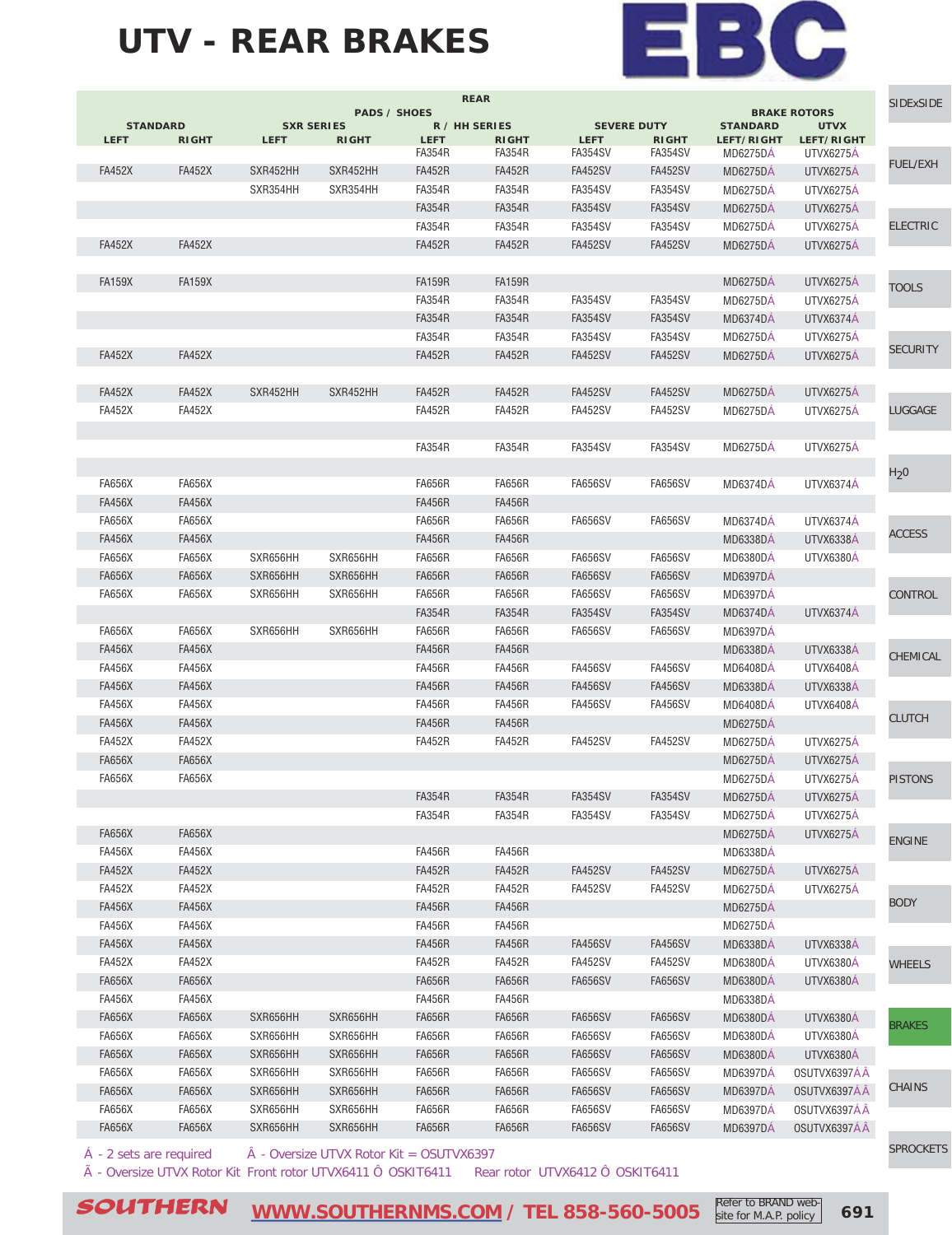# EBC

## **UTV - FRONT BRAKES**

| SIDExSIDE        | <b>FRONT</b>                        |              |                 |               |                   |                     |               |               |                    |                 |                                        |                  |
|------------------|-------------------------------------|--------------|-----------------|---------------|-------------------|---------------------|---------------|---------------|--------------------|-----------------|----------------------------------------|------------------|
|                  |                                     |              | <b>STANDARD</b> |               | <b>SXR SERIES</b> | <b>PADS / SHOES</b> | R / HH SERIES |               | <b>SEVERE DUTY</b> |                 | <b>BRAKE ROTORS</b><br><b>STANDARD</b> | <b>UTVX</b>      |
|                  | <b>MODEL</b>                        | <b>YEARS</b> | <b>LEFT</b>     | <b>RIGHT</b>  | <b>LEFT</b>       | <b>RIGHT</b>        | <b>LEFT</b>   | <b>RIGHT</b>  | <b>LEFT</b>        |                 | RIGHT LEFT/RIGHT LEFT/RIGHT            |                  |
|                  | RZR XP Pro (Z20A_92 & Z21RAC)       | $20 - 21$    | <b>FA680X</b>   | <b>FA680X</b> | SXR680HH SXR680HH |                     | <b>FA680R</b> | <b>FA680R</b> |                    |                 | <b>MD6380DA</b>                        | UTVX6380A        |
| <b>FUEL/EXH</b>  | <b>RZR XP Turbo</b>                 | $17 - 20$    | <b>FA680X</b>   | <b>FA680X</b> | SXR680HH SXR680HH |                     | <b>FA680R</b> | <b>FA680R</b> |                    |                 | <b>MD6380DÁ</b>                        | UTVX6380A        |
|                  | RZR XP Turbo Latin                  | 18           | <b>FA680X</b>   | <b>FA680X</b> | SXR680HH SXR680HH |                     | <b>FA680R</b> | <b>FA680R</b> |                    |                 | <b>MD6380DÁ</b>                        | UTVX6380Á        |
|                  | RZR XP Turbo MD                     | $17 - 18$    | <b>FA680X</b>   | <b>FA680X</b> | SXR680HH SXR680HH |                     | <b>FA680R</b> | <b>FA680R</b> |                    |                 | <b>MD6380DÁ</b>                        | UTVX6380Á        |
| <b>ELECTRIC</b>  | RZR XP Turbo S                      | 18-20        | <b>FA680X</b>   | <b>FA680X</b> | SXR680HH SXR680HH |                     | <b>FA680R</b> | <b>FA680R</b> |                    |                 | <b>MD6380DÁ</b>                        | UTVX6380A        |
|                  | <b>RZR XP Turbo S Velocity</b>      | 19-20        |                 |               | SXR728HH SXR728HH |                     | <b>FA728R</b> | <b>FA728R</b> | <b>FA728SV</b>     | <b>FA728SV</b>  | <b>MD6380DÁ</b>                        | UTVX6380Á        |
|                  | RZR XP Turbo Tractor                | $17 - 18$    | <b>FA680X</b>   | <b>FA680X</b> | SXR680HH SXR680HH |                     | <b>FA680R</b> | <b>FA680R</b> |                    |                 | <b>MD6380DÁ</b>                        | UTVX6380Á        |
| <b>TOOLS</b>     | Ranger EV (Electric)                | $10 - 15$    | <b>FA452X</b>   | <b>FA452X</b> | SXR452HH SXR452HH |                     | <b>FA452R</b> | <b>FA452R</b> | <b>FA452SV</b>     | <b>FA452SV</b>  | <b>MD6202DÁ</b>                        | <b>UTVX6202Á</b> |
|                  | Ranger EV (R03)                     | $16 - 18$    | <b>FA656X</b>   | <b>FA656X</b> | SXR656HH SXR656HH |                     | <b>FA656R</b> | <b>FA656R</b> | <b>FA656SV</b>     | <b>FA656SV</b>  |                                        |                  |
|                  | Ranger EV (R12)                     | $16 - 17$    | <b>FA656X</b>   | <b>FA656X</b> | SXR656HH SXR656HH |                     | <b>FA656R</b> | <b>FA656R</b> | <b>FA656SV</b>     | <b>FA656SV</b>  |                                        |                  |
|                  | Ranger EV LIION (R03)               | $16 - 18$    | <b>FA656X</b>   | <b>FA656X</b> | SXR656HH SXR656HH |                     | <b>FA656R</b> | <b>FA656R</b> | <b>FA656SV</b>     | <b>FA656SV</b>  |                                        |                  |
| <b>SECURITY</b>  | Ranger EV LIION (R08)               | $16 - 18$    | <b>FA656X</b>   | <b>FA656X</b> | SXR656HH SXR656HH |                     | <b>FA656R</b> | <b>FA656R</b> | <b>FA656SV</b>     | <b>FA656SV</b>  |                                        |                  |
|                  | Ranger EV MD (R02)                  | 18-19        | <b>FA656X</b>   | <b>FA656X</b> | SXR656HH SXR656HH |                     | <b>FA656R</b> | <b>FA656R</b> | <b>FA656SV</b>     | <b>FA656SV</b>  |                                        |                  |
|                  |                                     |              |                 |               | YAMAHA            |                     |               |               |                    |                 |                                        |                  |
| LUGGAGE          | <b>YXR 450 F</b>                    | 04-09        | <b>FA165X</b>   | <b>FA135X</b> |                   |                     | <b>FA165R</b> | <b>FA135R</b> | <b>FA165SV</b>     | <b>FA135SV</b>  | <b>MD6241DÁ</b>                        | UTVX6241Á        |
|                  | YXR 660 FA/FD/FE/FH/FS/FW           | $04 - 07$    | <b>FA165X</b>   | <b>FA135X</b> |                   |                     | <b>FA165R</b> | <b>FA135R</b> | <b>FA165SV</b>     | <b>FA135SV</b>  | MD6241DÁ                               | UTVX6241Á        |
|                  | YXC 700 D Viking VI                 |              | <b>FA642X</b>   | <b>FA645X</b> |                   |                     | <b>FA642R</b> | <b>FA645R</b> | <b>FA642SV</b>     | <b>FA645SV</b>  | <b>MD6382DA</b>                        | <b>UTVX6382A</b> |
| H <sub>2</sub> 0 | <b>Parking Brake</b>                | $15 - 16$    |                 |               |                   |                     |               |               |                    |                 |                                        |                  |
|                  | YXC 700 P Viking VI EPS             |              | <b>FA642X</b>   | <b>FA645X</b> |                   |                     | <b>FA642R</b> | <b>FA645R</b> | <b>FA642SV</b>     | <b>FA645SV</b>  | <b>MD6382DÁ</b>                        | <b>UTVX6382Á</b> |
|                  | <b>Parking Brake</b>                | $15 - 16$    |                 |               |                   |                     |               |               |                    |                 |                                        |                  |
|                  | YXC 700 P Viking VI EPS SE          |              | <b>FA642X</b>   | <b>FA645X</b> |                   |                     | <b>FA642R</b> | <b>FA645R</b> | <b>FA642SV</b>     | <b>FA645SV</b>  | <b>MD6382DÁ</b>                        | <b>UTVX6382A</b> |
| <b>ACCESS</b>    | Parking Brake                       | $15 - 16$    |                 |               |                   |                     |               |               |                    |                 |                                        |                  |
|                  | YXC 700 P Viking VI EPS Ranger Edt  |              | <b>FA642X</b>   | <b>FA645X</b> |                   |                     | <b>FA642R</b> | <b>FA645R</b> | <b>FA642SV</b>     | <b>FA645SV</b>  | <b>MD6382DA</b>                        | <b>UTVX6382A</b> |
|                  | <b>Parking Brake</b>                | 16           |                 |               |                   |                     |               |               |                    |                 |                                        |                  |
| CONTROL          | YXE 70 Wolverine                    | $16 - 18$    | <b>FA642X</b>   | <b>FA645X</b> |                   |                     | <b>FA642R</b> | <b>FA645R</b> | <b>FA642SV</b>     | <b>FA645SV</b>  | <b>MD6382DÁ</b>                        | <b>UTVX6382Á</b> |
|                  | YXE 70 Wolverine Hunter             | 17           | <b>FA642X</b>   | <b>FA645X</b> |                   |                     | <b>FA642R</b> | <b>FA645R</b> | <b>FA642SV</b>     | <b>FA645SV</b>  | <b>MD6382DÁ</b>                        | <b>UTVX6382Á</b> |
|                  | YXE 70 Wolverine EPS                | 17           | <b>FA642X</b>   | <b>FA645X</b> |                   |                     | <b>FA642R</b> | <b>FA645R</b> | <b>FA642SV</b>     | <b>FA645SV</b>  | <b>MD6382DA</b>                        | <b>UTVX6382A</b> |
| CHEMICAL         | YXE 70 Wolverine R EPS Hunter       | 16           | <b>FA642X</b>   | <b>FA645X</b> |                   |                     | <b>FA642R</b> | <b>FA645R</b> | <b>FA642SV</b>     | <b>FA645SV</b>  | <b>MD6382DÁ</b>                        | <b>UTVX6382Á</b> |
|                  | YXE 70 Wolverine R Spec             | 16           | <b>FA642X</b>   | <b>FA645X</b> |                   |                     | <b>FA642R</b> | <b>FA645R</b> | <b>FA642SV</b>     | <b>FA645SV</b>  | <b>MD6382DÁ</b>                        | UTVX6382Á        |
|                  | YXE 70 Wolverine R Spec EPS         | $16 - 17$    | <b>FA642X</b>   | <b>FA645X</b> |                   |                     | <b>FA642R</b> | <b>FA645R</b> | <b>FA642SV</b>     | <b>FA645SV</b>  | <b>MD6382DÁ</b>                        | <b>UTVX6382Á</b> |
|                  | YXE 70 Wolverine R Spec EPS         | 18           | <b>FA642X</b>   | <b>FA645X</b> |                   |                     | <b>FA642R</b> | <b>FA645R</b> | <b>FA642SV</b>     | <b>FA645SV</b>  | <b>MD6382DÁ</b>                        | <b>UTVX6382Á</b> |
| <b>CLUTCH</b>    | YXE 70 Wolverine R Spec EPS SE      | $16 - 17$    | <b>FA642X</b>   | <b>FA645X</b> |                   |                     | <b>FA642R</b> | <b>FA645R</b> | <b>FA642SV</b>     | <b>FA645SV</b>  | <b>MD6382DA</b>                        | <b>UTVX6382Á</b> |
|                  | YXM 700 D/VD Viking                 |              | <b>FA642X</b>   | <b>FA645X</b> |                   |                     | <b>FA642R</b> | <b>FA645R</b> | <b>FA642SV</b>     | <b>FA645SV</b>  | MD6382DÁ                               | UTVX6382Á        |
|                  | <b>Parking Brake</b>                | $14 - 16$    | <b>FA497X</b>   |               |                   |                     |               |               |                    |                 | MD6381D                                |                  |
| <b>PISTONS</b>   | YXM 700 P/VP Viking EPS             |              | <b>FA642X</b>   | <b>FA645X</b> |                   |                     | <b>FA642R</b> | <b>FA645R</b> | <b>FA642SV</b>     | <b>FA645SV</b>  | <b>MD6382DA</b>                        | <b>UTVX6382A</b> |
|                  | <b>Parking Brake</b>                | $14 - 16$    | <b>FA497X</b>   |               |                   |                     |               |               |                    |                 | MD6381D                                |                  |
|                  | YXM 700 PS/VPS Viking EPSSE         |              | <b>FA642X</b>   | <b>FA645X</b> |                   |                     | <b>FA642R</b> | <b>FA645R</b> | FA642SV            | FA645SV         | MD6382DÁ                               | UTVX6382Á        |
| <b>ENGINE</b>    | Parking Brake                       | $14 - 16$    |                 |               |                   |                     |               |               |                    |                 |                                        |                  |
|                  | YXR 700 F Rhino                     |              | <b>FA165X</b>   | <b>FA135X</b> |                   |                     | <b>FA165R</b> | <b>FA135R</b> | <b>FA165SV</b>     | <b>FA135SV</b>  | MD6241DA                               | UTVX6241Á        |
|                  | Parking brake                       | 08           |                 |               |                   |                     |               |               |                    |                 |                                        |                  |
|                  | YXR 700 Rhino FI Auto 4x4 Ducks     |              | FA165X          | <b>FA135X</b> |                   |                     | <b>FA165R</b> | <b>FA135R</b> | FA165SV            | FA135SV         | <b>MD6241DÁ</b>                        | UTVX6241Á        |
| <b>BODY</b>      | Parking brake                       | 09           |                 |               |                   |                     |               |               |                    |                 |                                        |                  |
|                  | YXR 700 Rhino FI Auto 4x4 Sport Edt |              | <b>FA165X</b>   | <b>FA135X</b> |                   |                     | <b>FA165R</b> | <b>FA135R</b> | <b>FA165SV</b>     | <b>FA135SV</b>  | <b>MD6241DA</b>                        | UTVX6241Á        |
|                  | Parking brake                       | 09           |                 |               |                   |                     |               |               |                    |                 |                                        |                  |
| <b>WHEELS</b>    | YXR 700 Rhino FI Auto 4x4 Sport Edt |              | <b>FA165X</b>   | <b>FA135X</b> |                   |                     | <b>FA165R</b> | <b>FA135R</b> | <b>FA165SV</b>     | FA135SV         | MD6241DA                               | UTVX6241Á        |
|                  | Parking brake                       | $11 - 13$    |                 |               |                   |                     |               |               |                    |                 |                                        |                  |
|                  | YXR 700 Rhino FI Auto 4x4           |              | <b>FA165X</b>   | <b>FA135X</b> |                   |                     | <b>FA165R</b> | <b>FA135R</b> | <b>FA165SV</b>     | FA135SV         | <b>MD6241DÁ</b>                        | UTVX6241Á        |
|                  | Parking brake                       | 09           |                 |               |                   |                     |               |               |                    |                 |                                        |                  |
| <b>BRAKES</b>    | YXR 700 Rhino FI Auto 4x4           |              | <b>FA165X</b>   | <b>FA135X</b> |                   |                     | <b>FA165R</b> | <b>FA135R</b> | FA165SV FA135SV    |                 | MD6241DA                               | UTVX6241Á        |
|                  | Parking brake                       | $11 - 13$    |                 |               |                   |                     |               |               |                    |                 |                                        |                  |
|                  | YXE 85 Wolverine X4                 | 18           | <b>FA642X</b>   | <b>FA645X</b> |                   |                     | <b>FA642R</b> | <b>FA645R</b> | <b>FA642SV</b>     | <b>FA645SV</b>  | <b>MD6382DÁ</b>                        | UTVX6382Á        |
| <b>CHAINS</b>    | YXE 85 Wolverine X4 SE              | 18           | <b>FA642X</b>   | <b>FA645X</b> |                   |                     | <b>FA642R</b> | <b>FA645R</b> | <b>FA642SV</b>     | FA645SV         | <b>MD6382DÁ</b>                        | UTVX6382Á        |
|                  | YXZ 1000 R                          | $16 - 21$    | <b>FA676X</b>   | <b>FA676X</b> |                   |                     | <b>FA676R</b> | <b>FA676R</b> |                    | FA676SV FA676SV | <b>MD6395DA</b>                        | UTVX6395Á        |
|                  |                                     |              |                 |               |                   |                     |               |               |                    |                 |                                        |                  |

[SPROCKETS](http://www.southernms.com/wp-content/uploads/2015/08/18_sprockets.pdf)

 $\hat{A}$  - 2 sets are required  $\hat{A}$  - Oversize UTVX Rotor Kit = OSUTVX6397

à - Oversize UTVX Rotor Kit Front rotor UTVX6411 Ô OSKIT6411 Rear rotor UTVX6412 Ô OSKIT6411

**692** Refer to BRAND web **[ORDERS.SOUTHERNMS.COM / FAX 858-560-4626](http://orders.southernms.com) SOUTHERN**